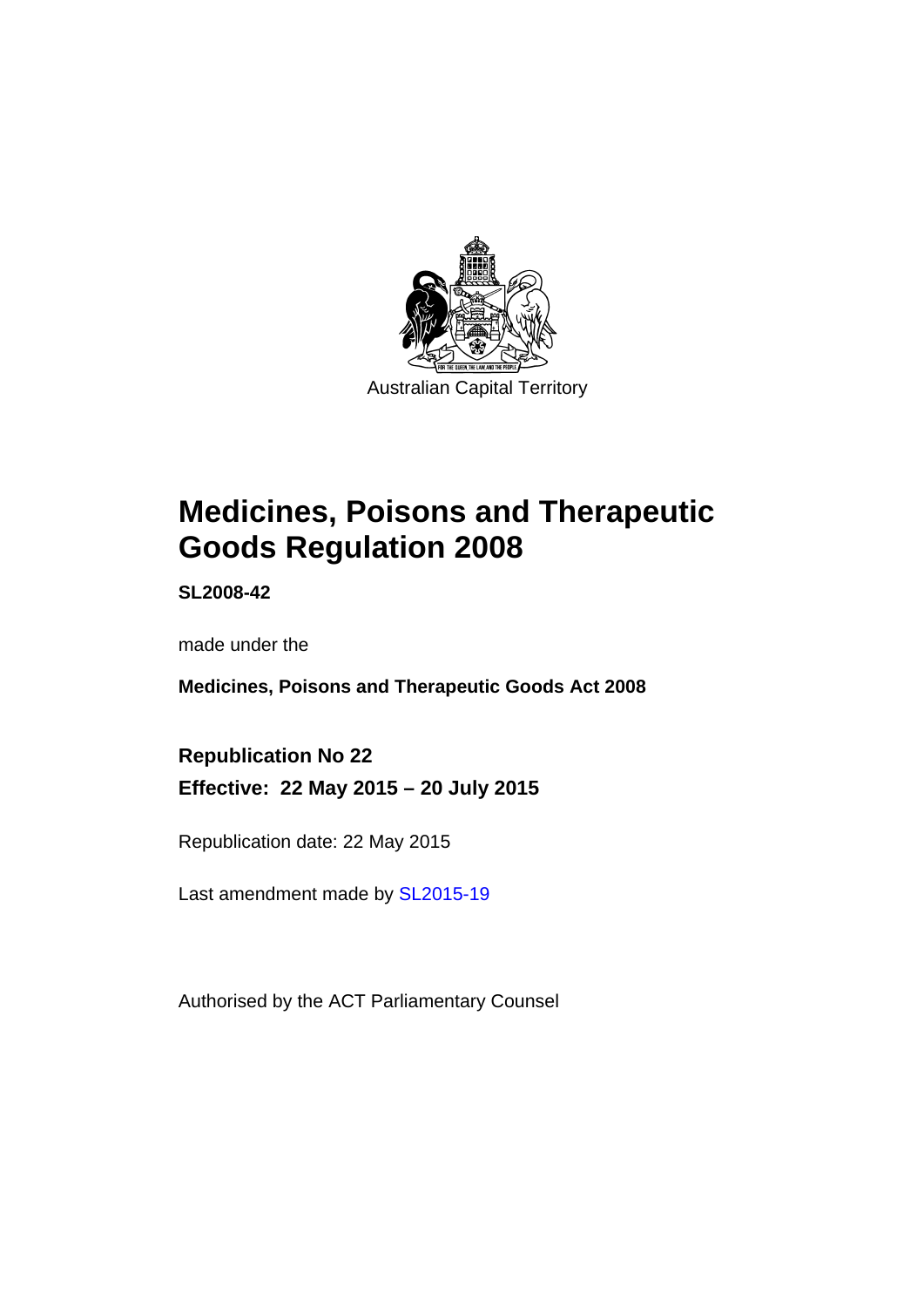### **About this republication**

#### **The republished law**

This is a republication of the *Medicines, Poisons and Therapeutic Goods Regulation 2008*, made under the *Medicines, Poisons and Therapeutic Goods Act 2008* (including any amendment made under the *[Legislation Act 2001](http://www.legislation.act.gov.au/a/2001-14)*, part 11.3 (Editorial changes)) as in force on 22 May 2015*.* It also includes any commencement, amendment, repeal or expiry affecting this republished law to 22 May 2015.

The legislation history and amendment history of the republished law are set out in endnotes 3 and 4.

#### **Kinds of republications**

The Parliamentary Counsel's Office prepares 2 kinds of republications of ACT laws (see the ACT legislation register at [www.legislation.act.gov.au](http://www.legislation.act.gov.au/)):

- authorised republications to which the *[Legislation Act 2001](http://www.legislation.act.gov.au/a/2001-14)* applies
- unauthorised republications.

The status of this republication appears on the bottom of each page.

#### **Editorial changes**

The *[Legislation Act 2001](http://www.legislation.act.gov.au/a/2001-14)*, part 11.3 authorises the Parliamentary Counsel to make editorial amendments and other changes of a formal nature when preparing a law for republication. Editorial changes do not change the effect of the law, but have effect as if they had been made by an Act commencing on the republication date (see *[Legislation Act 2001](http://www.legislation.act.gov.au/a/2001-14)*, s 115 and s 117). The changes are made if the Parliamentary Counsel considers they are desirable to bring the law into line, or more closely into line, with current legislative drafting practice.

This republication includes amendments made under part 11.3 (see endnote 1).

#### **Uncommenced provisions and amendments**

If a provision of the republished law has not commenced, the symbol  $\mathbf{U}$  appears immediately before the provision heading. Any uncommenced amendments that affect this republished law are accessible on the ACT legislation register [\(www.legislation.act.gov.au\)](http://www.legislation.act.gov.au/). For more information, see the home page for this law on the register.

#### **Modifications**

If a provision of the republished law is affected by a current modification, the symbol  $\mathbf{M}$ appears immediately before the provision heading. The text of the modifying provision appears in the endnotes. For the legal status of modifications, see the *[Legislation Act 2001](http://www.legislation.act.gov.au/a/2001-14)*, section 95.

#### **Penalties**

At the republication date, the value of a penalty unit for an offence against this law is \$150 for an individual and \$750 for a corporation (see *[Legislation Act 2001](http://www.legislation.act.gov.au/a/2001-14)*, s 133).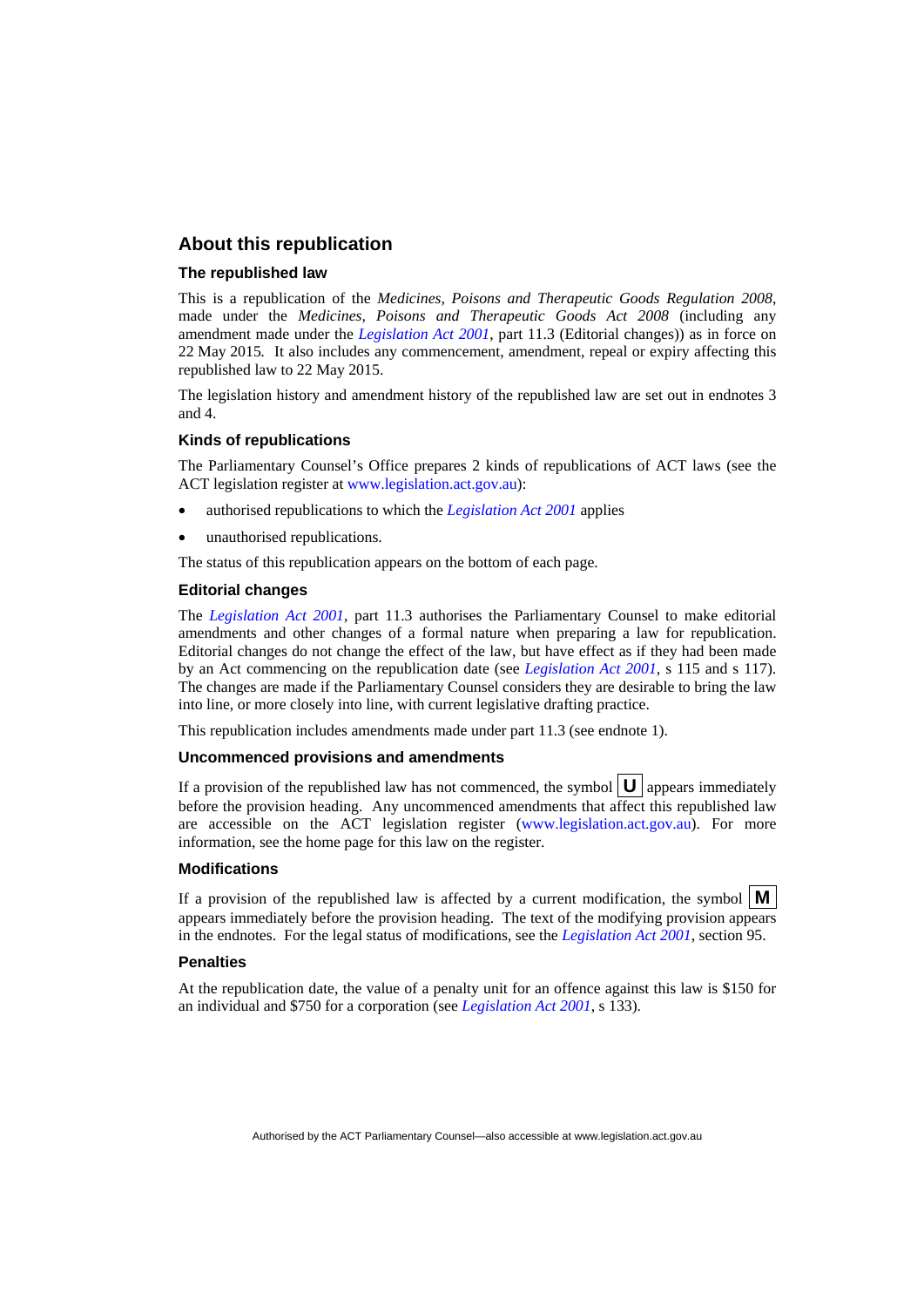

# **Medicines, Poisons and Therapeutic Goods Regulation 2008**

made under the

**Medicines, Poisons and Therapeutic Goods Act 2008** 

# **Contents**

Page

# **Chapter 1 [Preliminary](#page-25-0)**

|   | Name of regulation                                                           |   |
|---|------------------------------------------------------------------------------|---|
| 3 | Dictionary                                                                   |   |
| 4 | <b>Notes</b>                                                                 | 2 |
| 5 | Offences against regulation-application of Criminal Code etc                 |   |
| 6 | Overview of things to which medicines and poisons standard does not<br>apply |   |

R22 22/05/15 Medicines, Poisons and Therapeutic Goods Regulation 2008 Effective: 22/05/15-20/07/15 contents 1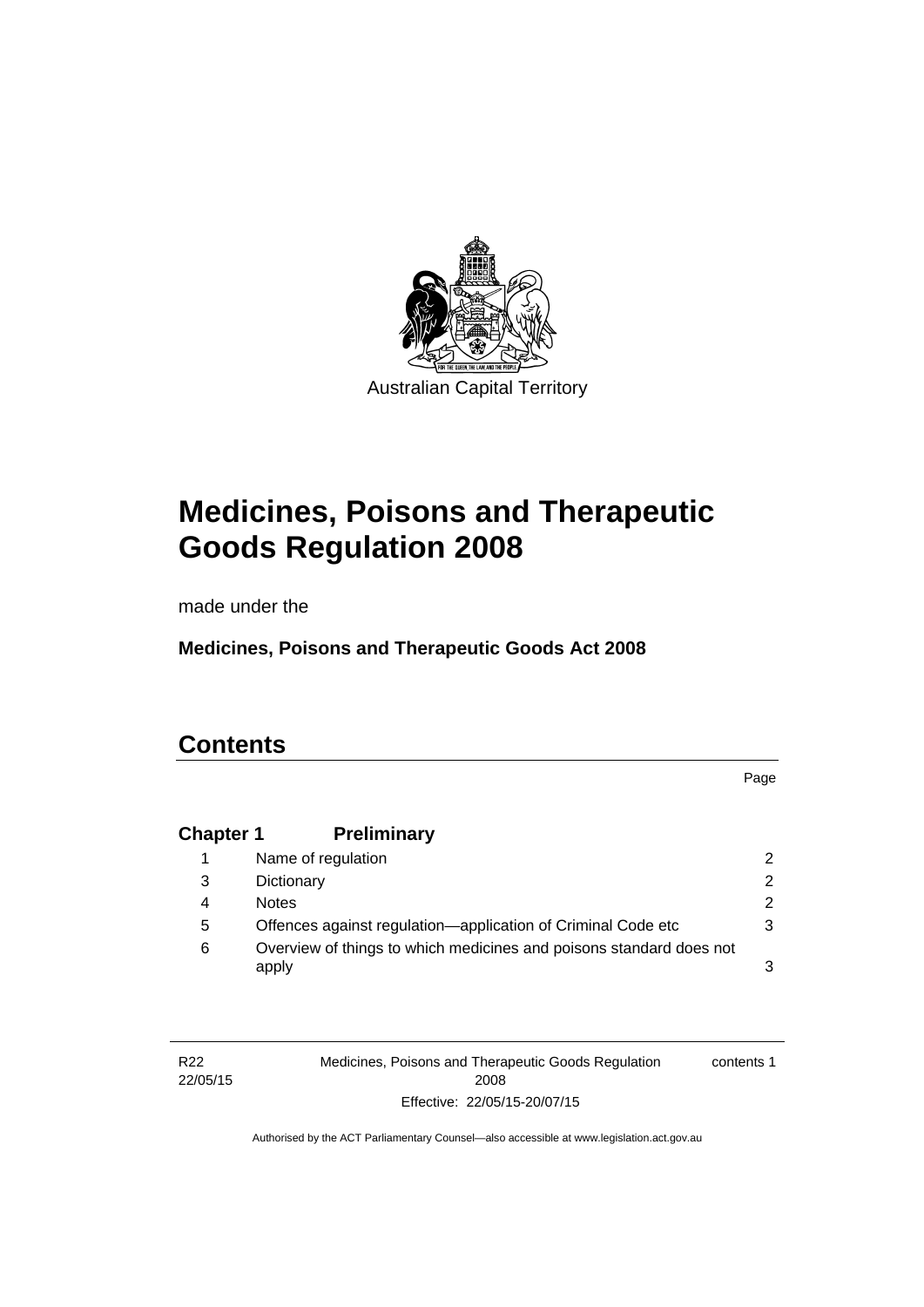#### **Contents**

| <b>Chapter 2</b> | <b>Medicines-authorisations generally</b>                                                             | Page                        |
|------------------|-------------------------------------------------------------------------------------------------------|-----------------------------|
| <b>Part 2.1</b>  | <b>Overview of medicines authorisations</b>                                                           |                             |
| 10               | General overview of authorisations for medicines                                                      | 5                           |
| 11               | Overview of medicines authorisations under this regulation                                            | 6                           |
| 12               | General overview of authorisation conditions for medicines                                            | 8                           |
| <b>Part 2.2</b>  | <b>Relationship with registration laws</b>                                                            |                             |
| 20               | Medicines authorisations subject to Health Practitioner Regulation<br>National Law (ACT) restrictions | 10                          |
| 21               | Medicines authorisations subject to Health Professionals Act<br>restrictions                          | 11                          |
| <b>Chapter 3</b> | <b>Medicines-supply authorities</b>                                                                   |                             |
| <b>Part 3.1</b>  | <b>Prescribing medicines</b>                                                                          |                             |
| Division 3.1.1   | Authorisation to prescribe medicines                                                                  |                             |
| 30               | Authorisation under sch 1 to prescribe medicines—Act, s 40 (1) (b), (2)<br>(b) and $(3)$ (b)          | 12                          |
| 31               | Authorisation conditions for prescribing medicines—Act, s 44 (1) (b)<br>and $(2)$ $(b)$               | 13                          |
| 32               | Additional requirements for prescribing controlled medicines for human<br>use                         | 15                          |
| 33               | Additional requirements for designated appendix D medicines<br>prescriptions for human use            | 16                          |
| Division 3.1.2   | <b>Prescriptions</b>                                                                                  |                             |
| 40               | General requirements for written prescriptions                                                        | 16                          |
| 41               | Particulars for prescriptions                                                                         | 17                          |
| <b>Part 3.2</b>  | <b>Requisitioning medicines</b>                                                                       |                             |
| Division 3.2.1   | Authorisation to issue requisitions                                                                   |                             |
| 50               | Authorisation under sch 1 to issue requisitions for medicines-Act, s<br>41 (b)                        | 21                          |
| 51               | Authorisation conditions for issuing requisitions for medicines-Act,<br>s 44 (1) (b) and (2) (b)      | 21                          |
| contents 2       | Medicines, Poisons and Therapeutic Goods Regulation<br>2008                                           | R <sub>22</sub><br>22/05/15 |

Effective: 22/05/15-20/07/15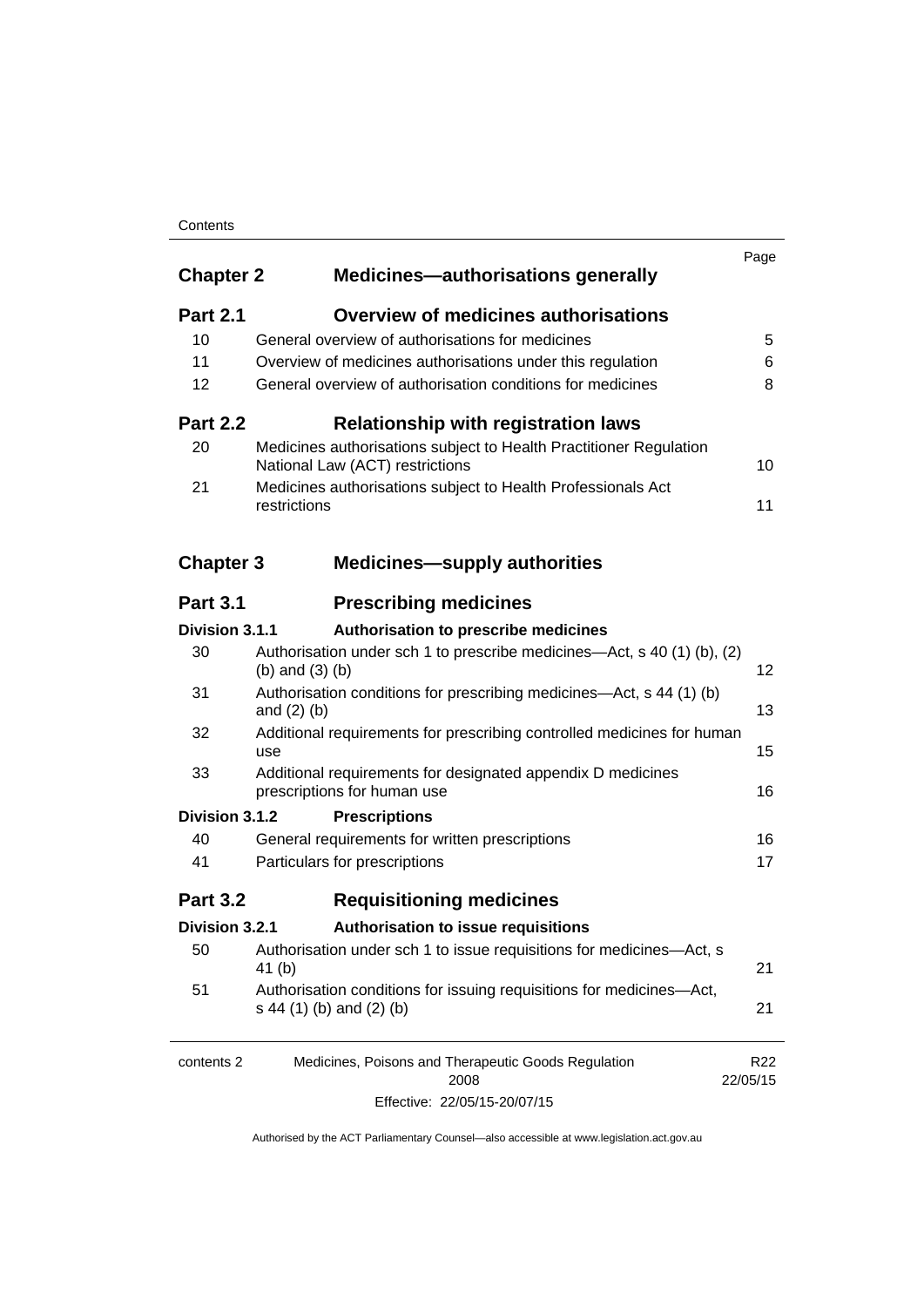|                             | Contents                                                                                                                             |      |
|-----------------------------|--------------------------------------------------------------------------------------------------------------------------------------|------|
| Division 3.2.2              | <b>Requisitions</b>                                                                                                                  | Page |
| 55                          | General requirements for written requisitions                                                                                        | 22   |
| 56                          | Particulars for requisitions                                                                                                         | 22   |
|                             |                                                                                                                                      |      |
| <b>Part 3.3</b>             | <b>Medicines purchase orders</b>                                                                                                     |      |
| Division 3.3.1              | Authorisation to issue purchase orders                                                                                               |      |
| 60                          | Authorisation under sch 1 to issue purchase orders for medicines-<br>Act, $s$ 38 (1) (b) and (2) (a)                                 | 23   |
| 61                          | Authorisation conditions for issuing purchase orders for medicines-<br>Act, $s$ 44 (1) (b) and (2) (b)                               | 23   |
| Division 3.3.2              | <b>Purchase orders</b>                                                                                                               |      |
| 62                          | General requirements for medicines purchase orders—Act, s 38 (2) (c)                                                                 | 24   |
| <b>Part 3.4</b>             | <b>Standing orders for medicines</b>                                                                                                 |      |
| Division 3.4.1              | <b>CHO standing orders</b>                                                                                                           |      |
| 70                          | Authorisation of CHO to issue standing orders for supply of medicines<br>in public health emergencies—Act, s 42 (b)                  | 25   |
| 71                          | Authorisation of CHO to issue standing orders for administration of<br>medicines for public health matters-Act, s 42 (b)             | 25   |
| 72                          | Particulars for CHO standing orders for administration of medicines for<br>public health matters                                     | 25   |
| Division 3.4.2              | <b>Standing orders for institutions</b>                                                                                              |      |
| 75                          | Authorisation of doctors to issue standing orders for administration of<br>medicines at institutions-Act, s 42 (b)                   | 26   |
| 76                          | Particulars for standing orders for administration of medicines at<br>institutions                                                   | 27   |
| Division 3.4.3              | <b>Standing orders for walk-in centre</b>                                                                                            |      |
| 77                          | Authorisation of CHO to issue standing orders for supply and<br>administration of medicines at walk-in centre-Act, s 42 (b)          | 28   |
| 78                          | Particulars for CHO standing orders for supply and administration of<br>medicines at walk-in centre                                  | 28   |
| <b>Part 3.5</b>             | <b>Medicines supply authorities generally</b>                                                                                        |      |
| 80                          | Cancellation of invalid supply authorities—Act, s 30 (2) (d)                                                                         | 30   |
| 81                          | Information for CHO about controlled medicines supplied on supply<br>authorities—Act, s 31 (1) (b) and (4), def required information | 30   |
| R <sub>22</sub><br>22/05/15 | Medicines, Poisons and Therapeutic Goods Regulation<br>contents 3<br>2008                                                            |      |
|                             | Effective: 22/05/15-20/07/15                                                                                                         |      |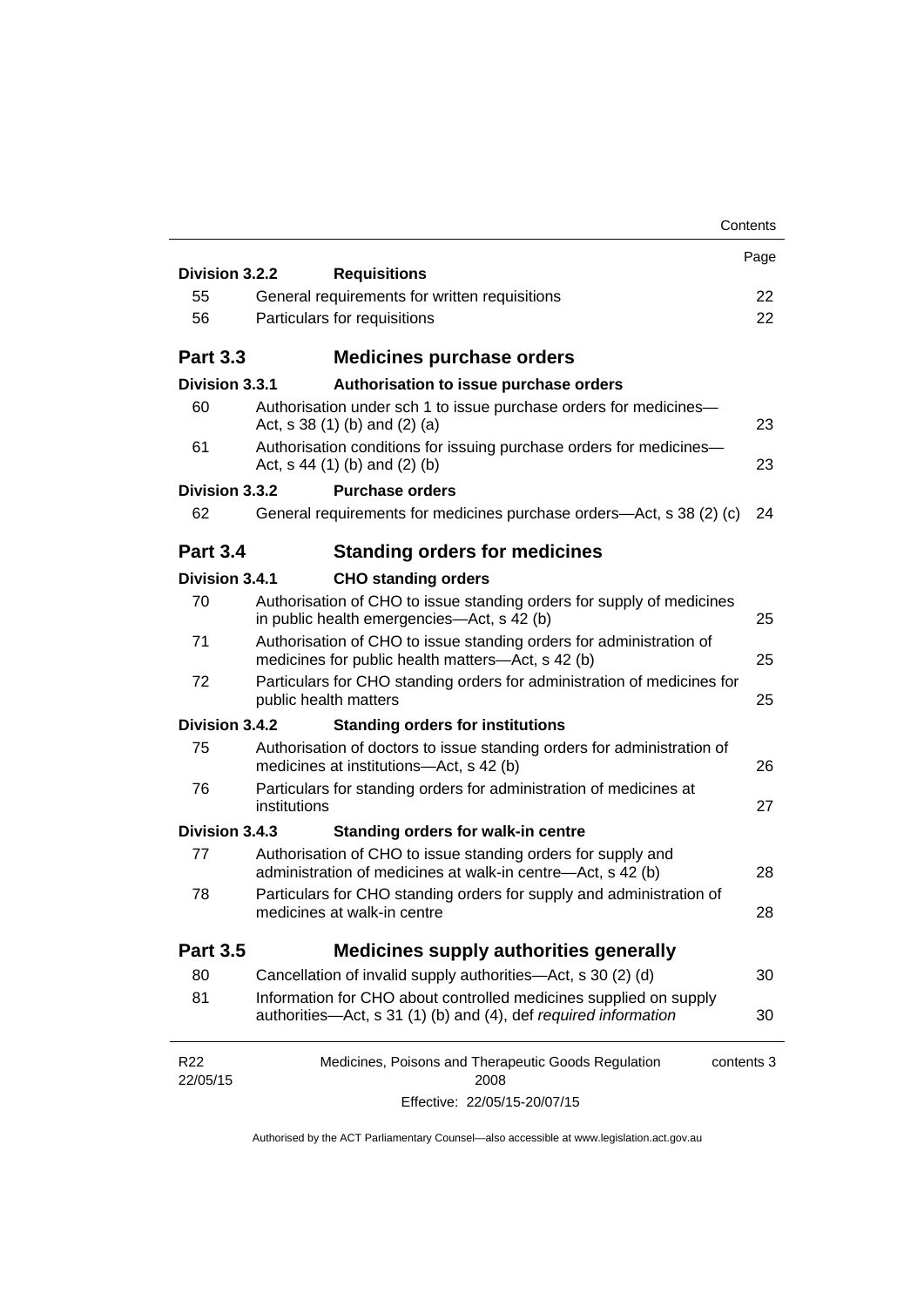#### **Contents**

| <b>Chapter 4</b> | <b>Supplying medicines</b>                                                                              | Page                        |
|------------------|---------------------------------------------------------------------------------------------------------|-----------------------------|
| <b>Part 4.1</b>  | <b>Preliminary</b>                                                                                      |                             |
| 100              | Overview of supply authorisations for medicines                                                         | 32                          |
| <b>Part 4.2</b>  | <b>Medicines—supply authorisations under</b><br>sch 1                                                   |                             |
| Division 4.2.1   | Sch 1 medicines supply authorisations                                                                   |                             |
| 110              | Authorisation under sch 1 to supply medicines-<br>Act, s 26 (1) (b) and (2) (b)                         | 33                          |
| Division 4.2.2   | <b>Dispensing medicines</b>                                                                             |                             |
| 120              | Authorisation conditions for dispensing medicines—Act, s 44 (1) (b)<br>and $(2)$ $(b)$                  | 34                          |
| 121              | How medicines are dispensed                                                                             | 35                          |
| 122              | Noting changes to prescriptions on oral direction of prescriber-Act, s<br>$27(2)$ (b) (ii)              | 37                          |
| 123              | Labelling dispensed medicines—Act, s 60 (1) (c) (i) and (2) (c) (i)                                     | 38                          |
| 124              | Marking dispensed prescriptions                                                                         | 39                          |
| 125              | Recording dispensing of medicines                                                                       | 40                          |
| Division 4.2.3   | <b>Supplying medicines on requisitions</b>                                                              |                             |
| 130              | Authorisation conditions for supplying medicines on requisitions-<br>Act, $s$ 44 (1) (b) and (2) (b)    | 41                          |
| 131              | Supplying medicines on requisitions                                                                     | 42                          |
| 132              | Labelling medicines supplied on requisition—Act, s 60 (1) (c) (i) and<br>$(2)$ (c) (i)                  | 43                          |
| 133              | Marking filled requisitions                                                                             | 43                          |
| 134              | Recording supply of medicines on requisitions                                                           | 44                          |
| Division 4.2.4   | Supplying medicines on purchase orders                                                                  |                             |
| 140              | Authorisation conditions for supplying medicines on purchase orders-<br>Act, $s$ 44 (1) (b) and (2) (b) | 45                          |
| 141              | Supplying medicines on purchase orders                                                                  | 46                          |
| 142              | Recording supply of medicines on purchase orders                                                        | 47                          |
| Division 4.2.5   | Supplying medicines on standing orders                                                                  |                             |
| 150              | Authorisation conditions for supplying medicines on standing orders-<br>Act, $s$ 44 (1) (b) and (2) (b) | 48                          |
| contents 4       | Medicines, Poisons and Therapeutic Goods Regulation<br>2008                                             | R <sub>22</sub><br>22/05/15 |
|                  | Effective: 22/05/15-20/07/15                                                                            |                             |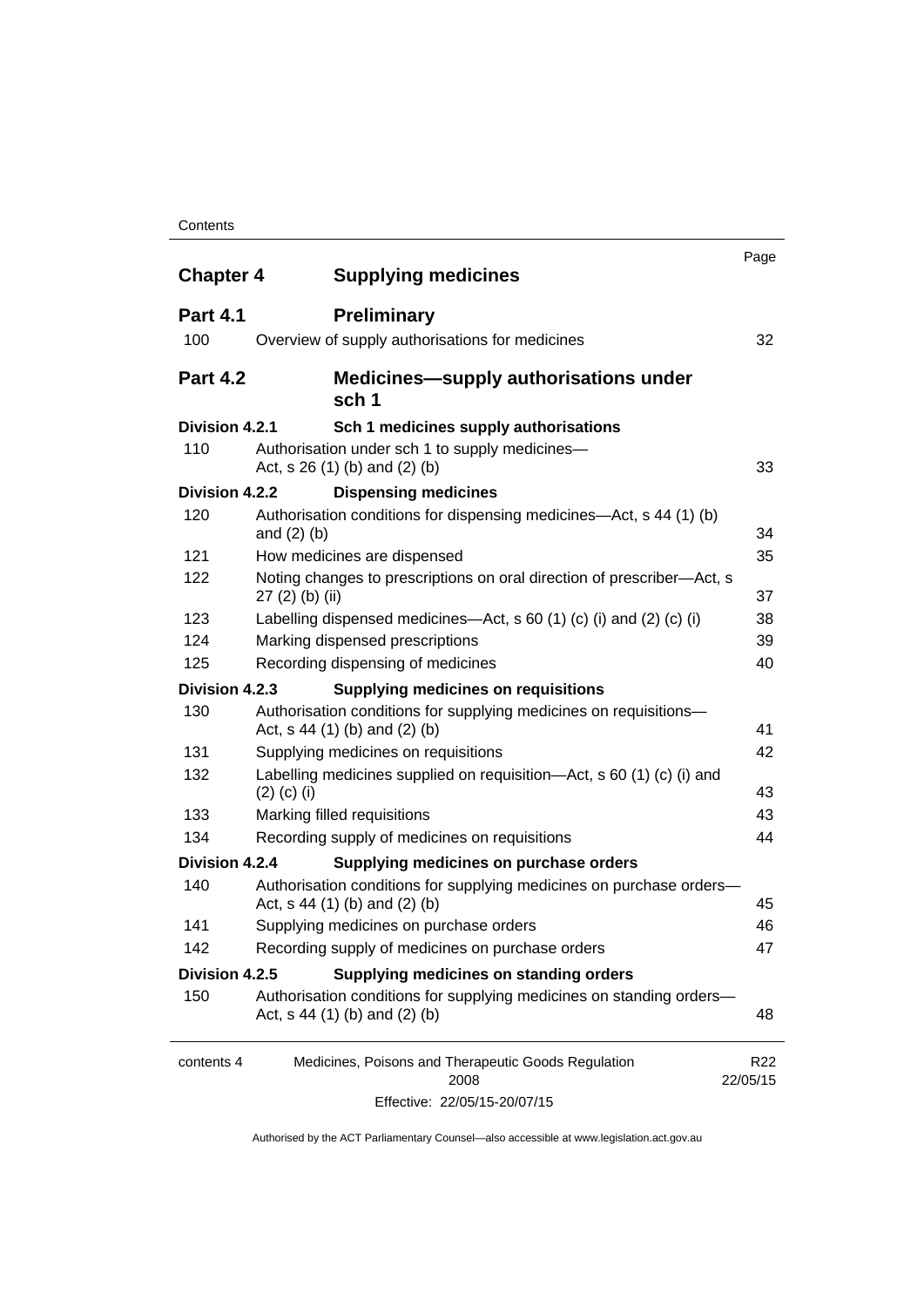| Contents |
|----------|
|----------|

| 151             | Supplying medicines on standing orders                                                                                              | Page<br>49 |
|-----------------|-------------------------------------------------------------------------------------------------------------------------------------|------------|
| 152             | Labelling medicines supplied on standing order-Act, s 60 (1) (c) (i)<br>and $(2)$ $(c)$ $(i)$                                       | 49         |
| 153             | Recording supply of medicines on standing orders                                                                                    | 50         |
| Division 4.2.6  | <b>Supplying medicines during consultations</b>                                                                                     |            |
| 160             | Authorisation conditions for supplying medicines during                                                                             |            |
|                 | consultations-Act, s 44 (1) (b) and (2) (b)                                                                                         | 51         |
| 161             | Labelling medicines supplied during consultations                                                                                   | 52         |
| 162             | Recording medicines supplied during consultations                                                                                   | 54         |
| 163             | Additional requirements for supplying controlled medicines for human<br>use during consultations                                    | 54         |
| 164             | Information for CHO about controlled medicines supplied during<br>consultations-Act, s 31 (2) (b) and (4), def required information | 55         |
| Division 4.2.7  | Selling pseudoephedrine by retail                                                                                                   |            |
| 170             | Meaning of retail sale-div 4.2.7                                                                                                    | 56         |
| 171             | Authorisation conditions for retail sale of pseudoephedrine-Act, s 44<br>$(1)$ (b) and $(2)$ (b)                                    | 56         |
| 172             | Requirement to tell buyer about pseudoephedrine sales record                                                                        | 57         |
| 173             | Required information for pseudoephedrine sales records                                                                              | 58         |
| 174             | Failure to amend pseudoephedrine sales record                                                                                       | 60         |
| 175             | Pseudoephedrine sales record-decision by CHO                                                                                        | 61         |
| Division 4.2.8  | <b>Supplying pharmacist only medicines</b>                                                                                          |            |
| 180             | Authorisation conditions for supply of pharmacist only medicines-Act,<br>s 44 (1) (b) and (2) (b)                                   | 61         |
| <b>Part 4.3</b> | Authorisation to supply without prescription                                                                                        |            |
|                 | in emergencies                                                                                                                      |            |
|                 |                                                                                                                                     |            |
| 250             | Meaning of designated prescription only medicine-pt 4.3                                                                             | 63         |
| 251             | Authorisation to supply certain medicines without prescription in<br>emergencies-Act, s 26 (1) (b)                                  |            |
| 252             | Authorisation conditions for supplying of certain medicines without<br>prescription in emergencies—Act, s 44 (1) (b) and (2) (b)    | 63<br>64   |
| 253             | Labelling medicines supplied without prescription in emergencies-<br>Act, s 60 (1) (c) (i) and (2) (c) (i)                          | 65         |

| R <sub>22</sub> | Medicines, Poisons and Therapeutic Goods Regulation | contents 5 |
|-----------------|-----------------------------------------------------|------------|
| 22/05/15        | 2008                                                |            |
|                 | Effective: 22/05/15-20/07/15                        |            |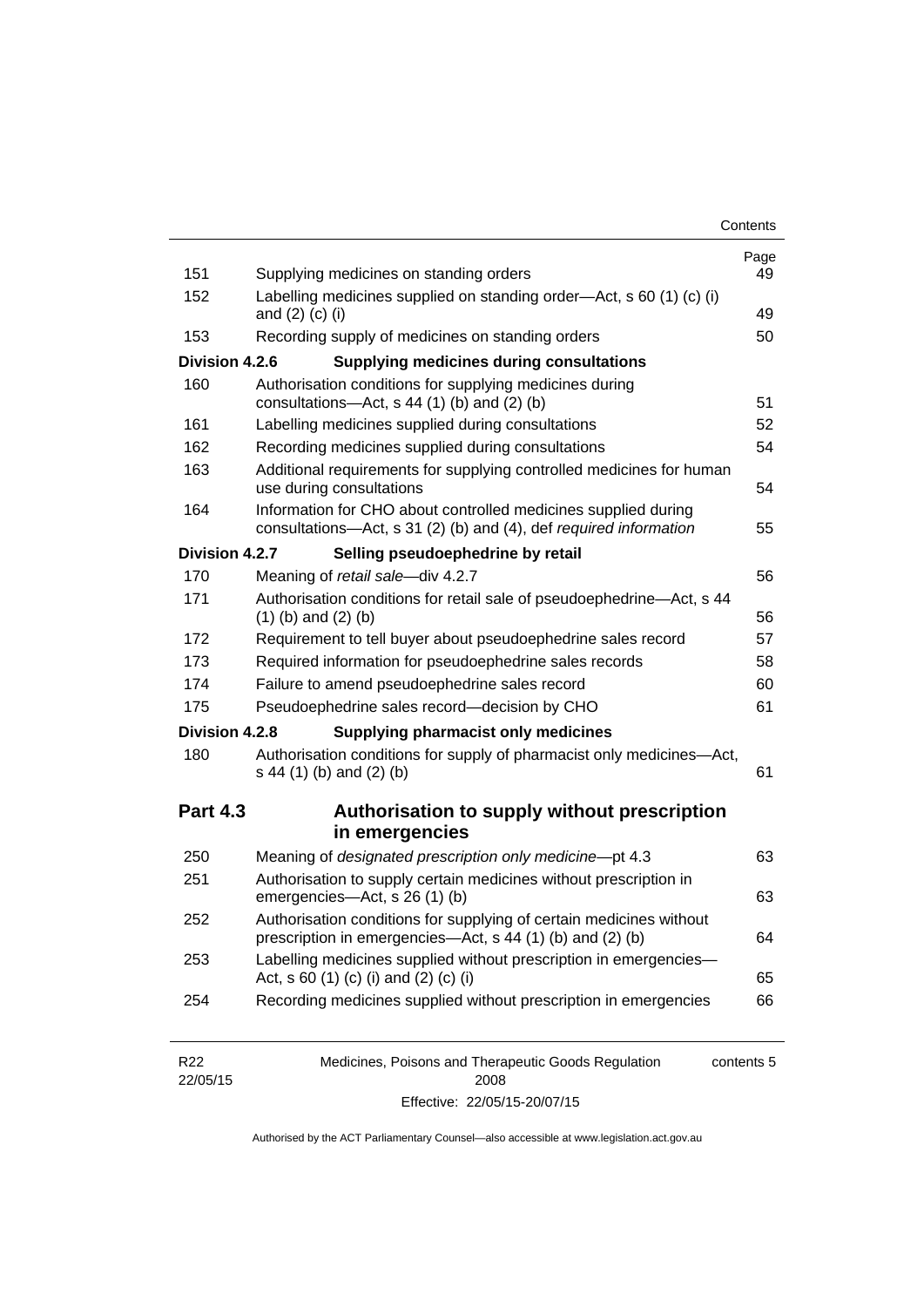| <b>Part 4.3A</b> | <b>Authorisation to supply certain medicines</b><br>without prescription-continued dispensing                                                     | Page |
|------------------|---------------------------------------------------------------------------------------------------------------------------------------------------|------|
| 255              | Authorisation to supply certain medicines without prescription by<br>approved pharmacist—Act, s 185 (1) (g)                                       | 67   |
| 256              | Labelling certain medicines supplied without prescription by approved<br>pharmacist-Act, s 185 (1) (i)                                            | 67   |
| <b>Part 4.4</b>  | Authorisation to supply medicines for<br>disposal                                                                                                 |      |
| 260              | Authorisation to supply medicines to pharmacists for disposal-Act, s<br>26(1)(b)                                                                  | 69   |
| 261              | Authorisation to supply medicines to commercial disposal operators for<br>disposal—Act, s $26(1)(b)$                                              | 69   |
| <b>Part 4.5</b>  | Wholesale supply of medicines under<br>corresponding laws                                                                                         |      |
| 270              | Conditions for wholesalers supplying medicines under corresponding<br>laws-Act, s 20 (4) (c)                                                      | 70   |
| <b>Chapter 5</b> | <b>Administering medicines</b>                                                                                                                    |      |
| <b>Part 5.1</b>  | <b>Authorisations for health-related occupations</b>                                                                                              |      |
| 350              | Authorisation under sch 1 for people in health-related occupations to<br>administer medicines—Act, s 37 (1) (b) and (3) (b)                       | 71   |
| 351              | Authorisation conditions for administration of medicines at institutions<br>by people in health-related occupations—Act, s 44 (1) (b) and (2) (b) | 71   |
| <b>Part 5.2</b>  | Other administration authorisations                                                                                                               |      |
| 360              | Authorisation for self-administration etc of medicines-Act, s 37 (2) (b)<br>and $(3)$ $(b)$                                                       | 73   |
| 361              | Authorisation for administration of medicines by assistants-Act,<br>s 37 (1) (b)                                                                  | 74   |

| contents 6 | Medicines, Poisons and Therapeutic Goods Regulation |
|------------|-----------------------------------------------------|
|            | 2008                                                |
|            | Effective: 22/05/15-20/07/15                        |

R22 22/05/15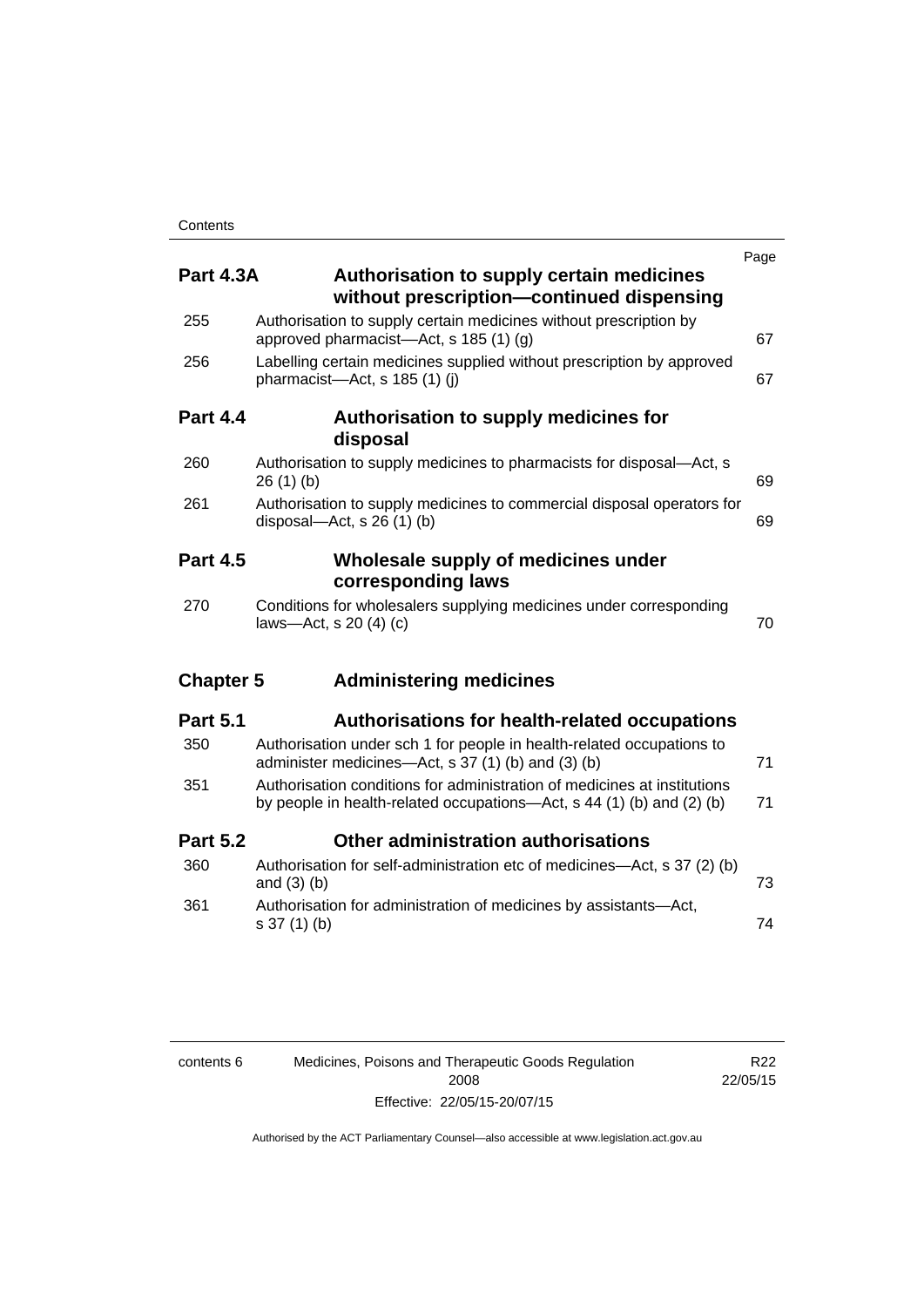|                  |                                                                                                                                        | Contents |
|------------------|----------------------------------------------------------------------------------------------------------------------------------------|----------|
|                  |                                                                                                                                        | Page     |
| <b>Chapter 6</b> | <b>Obtaining and possessing medicines</b>                                                                                              |          |
| 370              | Authorisation under sch 1 to obtain and possess medicines—Act, s 35<br>$(1)$ (b), (2) (b) and s 36 (b)                                 | 75       |
| 371              | Authorisation to obtain and possess medicines for certain personal<br>use-related dealings- $Act$ , s 35 (1) (b), (2) (b) and s 36 (b) | 75       |
| <b>Chapter 7</b> | <b>Manufacturing medicines</b>                                                                                                         |          |
| 380              | Authorisation under sch 1 to manufacture medicines—Act, s 33 (b)                                                                       | 76       |
| <b>Chapter 8</b> | <b>Discarding medicines</b>                                                                                                            |          |
| 390              | Discarding controlled medicines—Act, s 34 (1) (a)                                                                                      | 77       |
| <b>Chapter 9</b> | <b>Other medicines authorisations</b>                                                                                                  |          |
| <b>Part 9.1</b>  | Authorisations for delivery people and<br>commercial disposal operators                                                                |          |
| 400              | Authorisations to deliver medicines under supply authorities-Act,<br>s 26 (1) (b), (2) (b), s 35 (1) (b), (2) (b) and s 36 (b)         | 78       |
| 401              | Authorisations for commercial disposal operators-Act, s 26 (1) (b)<br>and (2) (b), s 35 (1) (b) and (2) (b) and s 36 (b)               | 79       |
| <b>Part 9.2</b>  | <b>Emergency supply and administration of</b><br>adrenaline and salbutamol                                                             |          |
| 410              | Authorisations to supply and administer adrenaline and salbutamol-<br>Act, s 26 (1) (b) and s 37 (1) (b)                               | 80       |
| <b>Part 9.3</b>  | <b>Medicines authorisations for corrections</b><br>functions                                                                           |          |
| 420              | Authorisations for CYP authorised people-Act, s 26 (1) (b),<br>s 35 (1) (b), (2) (b), s 36 (b) and s 37 (1) (b)                        | 81       |
| 421              | Authorisations for corrections officers—Act, s 26 (1) (b), s 35 (1) (b),<br>$(2)$ (b), s 36 (b) and s 37 (1) (b)                       | 82       |
| 422              | Authorisations for court and police cell custodians—Act, s 26 (1) (b),<br>s 35 (1) (b), (2) (b), s 36 (b) and s 37 (1) (b)             | 82       |

| R <sub>22</sub> | Medicines, Poisons and Therapeutic Goods Regulation | contents 7 |
|-----------------|-----------------------------------------------------|------------|
| 22/05/15        | 2008                                                |            |
|                 | Effective: 22/05/15-20/07/15                        |            |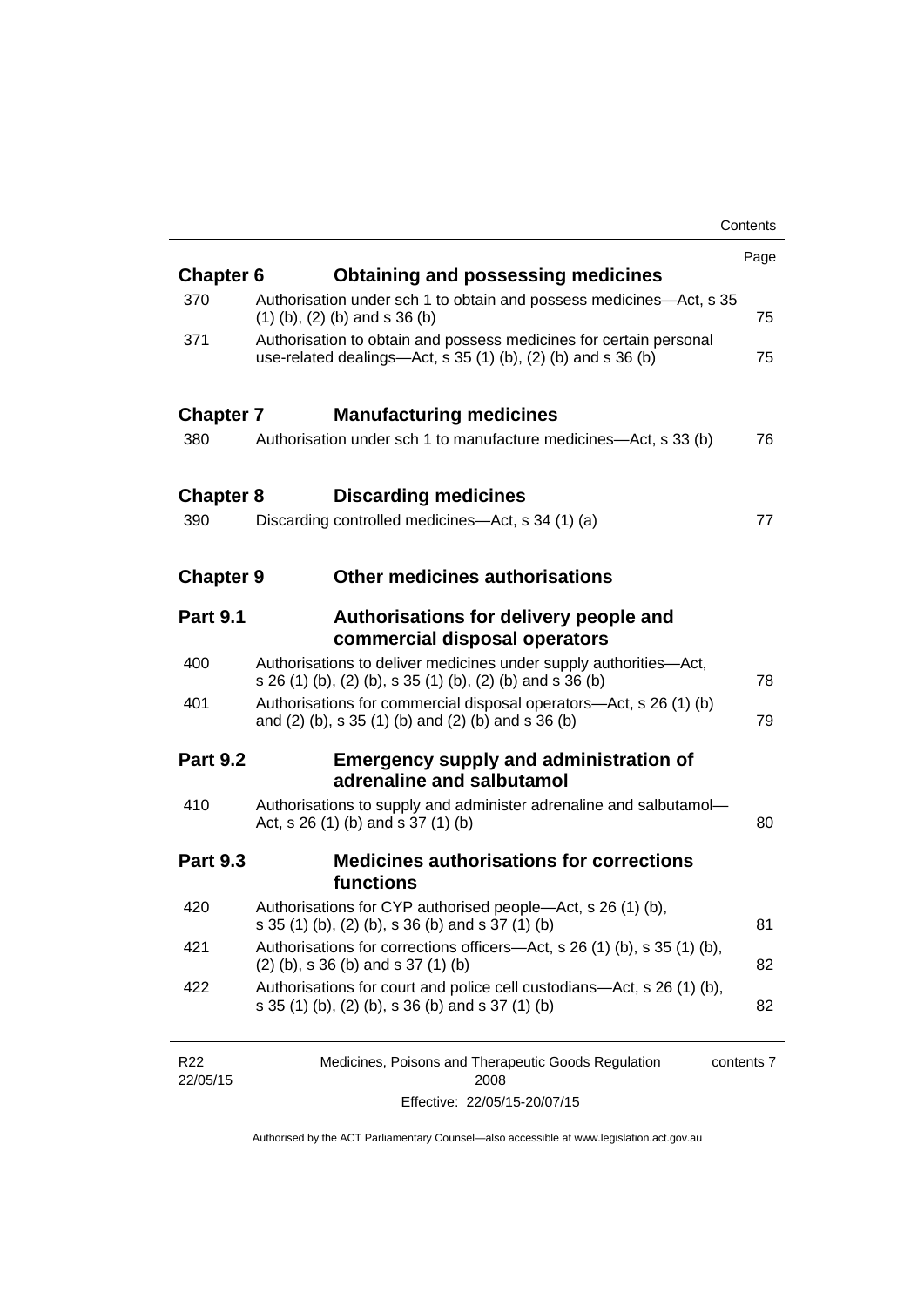| <b>Part 9.4</b> | Page<br>Authorisations for medicines research and                                                                         |    |
|-----------------|---------------------------------------------------------------------------------------------------------------------------|----|
|                 | education program purposes other than<br>controlled medicines                                                             |    |
| 430             | Authorisations for non-controlled medicines research and education-<br>Act, $s$ 26 (1) and (2) (b)                        | 84 |
| 431             | Authorisation conditions for non-controlled medicines research and<br>education- $Act$ , s 44 (1) (b) and (2) (b)         | 85 |
| <b>Part 9.5</b> | <b>Authorisations under medicines licences</b>                                                                            |    |
| Division 9.5.1  | Controlled medicines research and education program<br>licence authorisations                                             |    |
| 440             | Authorisations under controlled medicines research and education<br>program licences—Act, s 20 (1) (a)                    | 87 |
| 441             | Authorisation condition for controlled medicines research and<br>education program licences—Act, s 44 (1) (b) and (2) (b) | 88 |
| Division 9.5.2  | <b>First-aid kit licence authorisations</b>                                                                               |    |
| 450             | Authorisations under first-aid kit licences—Act, s 20 (1) (a)                                                             | 89 |
| 451             | Authorisation condition for first-aid kit licences—Act, s 44 (1) (b) and<br>$(2)$ (b)                                     | 90 |
| Division 9.5.3  | Wholesalers licence authorisations                                                                                        |    |
| 460             | Authorisations under medicines wholesalers licences—Act, s 20 (1) (a)                                                     | 90 |
| 461             | Authorisation conditions for medicines wholesalers licences-Act,<br>s 44 (1) (b) and (2) (b)                              | 91 |
| Division 9.5.4  | Opioid dependency treatment licence authorisations                                                                        |    |
| 470             | Authorisations under opioid dependency treatment licences-Act,<br>s 20 (1) (a)                                            | 92 |
| 471             | Authorisation condition for opioid dependency treatment licences-<br>Act, s 44 (1) (b) and (2) (b)                        | 93 |
| Division 9.5.5  | <b>Pharmacy medicines rural communities licences</b>                                                                      |    |
| 480             | Authorisations under pharmacy medicines rural communities<br>licences- $-\text{Act}$ , s 20 (1) (a)                       | 94 |
| 481             | Authorisation conditions for pharmacy medicines rural communities<br>licences—Act, $s$ 44 (1) (b) and (2) (b)             | 95 |

| contents 8 |  |
|------------|--|
|            |  |
|            |  |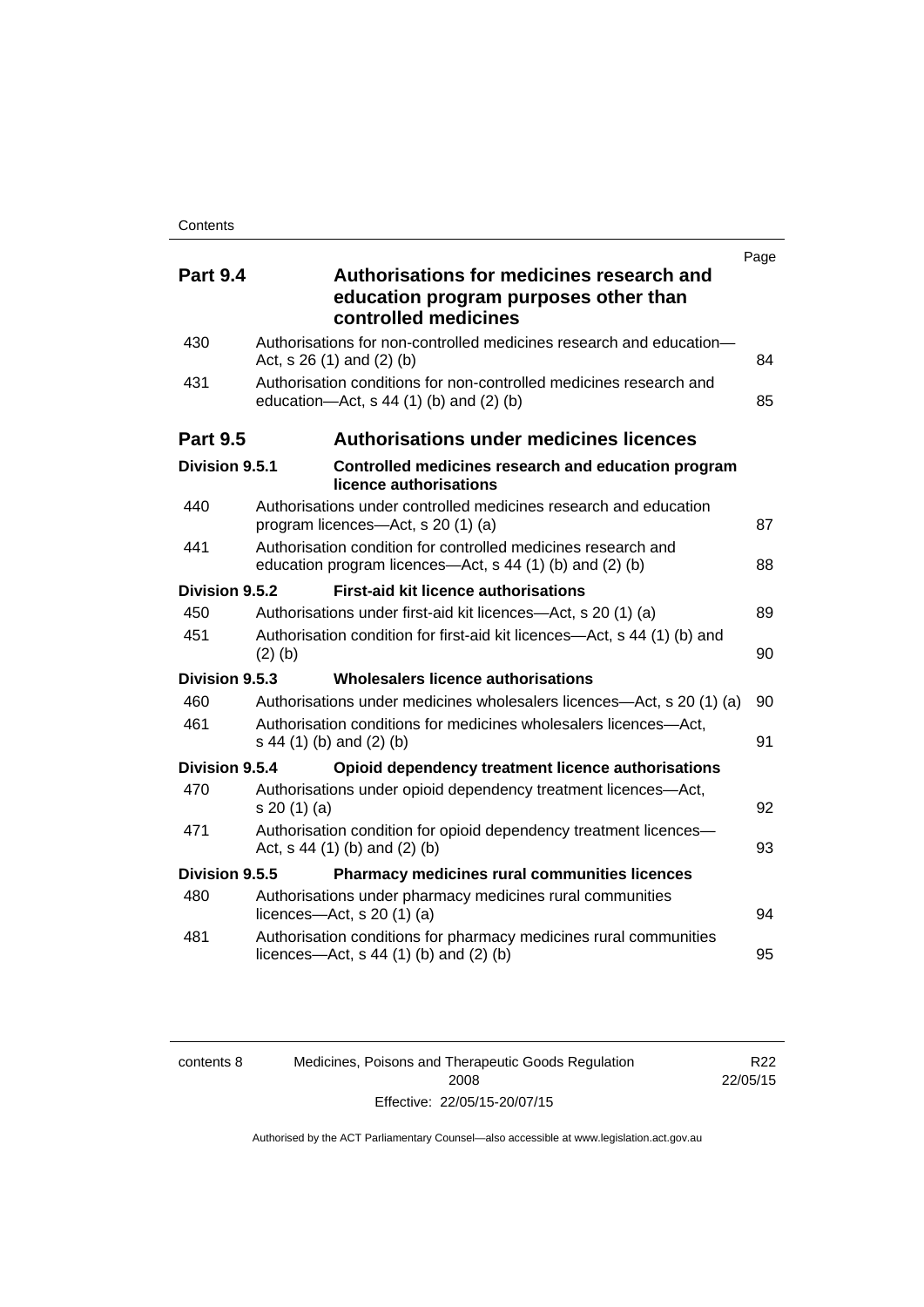|                             |                                                                                                                                       | Contents   |
|-----------------------------|---------------------------------------------------------------------------------------------------------------------------------------|------------|
| <b>Part 9.6</b>             | <b>Authorisations for endorsed health</b><br>practitioners                                                                            | Page       |
| 490                         | Authorisations for endorsed health practitioners—Act, s 20 (1) (d)                                                                    | 97         |
| <b>Chapter 10</b>           | Packaging and labelling of medicines<br>generally                                                                                     |            |
| 500                         | When pharmacy medicines and pharmacist only medicines to be<br>supplied in manufacturer's packs—Act, s 59 (1) (c) (i) and (2) (c) (i) | 98         |
| 501                         | Packaging of supplied manufacturer's packs of medicines—Act, s 59<br>$(1)$ (c) (i) and (2) (c) (i)                                    | 98         |
| 502                         | Labelling of supplied manufacturer's packs of medicines-Act,<br>s 60 (1) (c) (i) and (2) (c) (i)                                      | 99         |
| <b>Chapter 11</b>           | <b>Storage of medicines</b>                                                                                                           |            |
| <b>Part 11.1</b>            | <b>Preliminary</b>                                                                                                                    |            |
| 510                         | Meaning of prescribed person-ch 11                                                                                                    | 100        |
| 511                         | Meaning of key-ch 11                                                                                                                  | 101        |
| <b>Part 11.2</b>            | Storage requirements for medicines generally                                                                                          |            |
| 515                         | Storage of medicines generally-Act, s 61 (b) and (c)                                                                                  | 102        |
| <b>Part 11.3</b>            | Additional storage requirements for<br>medicines other than controlled medicines                                                      |            |
| 520                         | Storage of medicines other than controlled medicines in community<br>pharmacies—Act, s 61 (b) and (c)                                 | 103        |
| 521                         | Storage of medicines other than controlled medicines by other<br>people—Act, s 61 (b) and (c)                                         | 104        |
| 522                         | Storage of pharmacy medicines by pharmacy medicines rural<br>communities licence-holders—Act, s 61 (b) and (c)                        | 104        |
| Part 11.4                   | Additional storage requirements for<br>controlled medicines                                                                           |            |
| 530                         | Meaning of personal custody-pt 11.4                                                                                                   | 105        |
| R <sub>22</sub><br>22/05/15 | Medicines, Poisons and Therapeutic Goods Regulation<br>2008                                                                           | contents 9 |

Effective: 22/05/15-20/07/15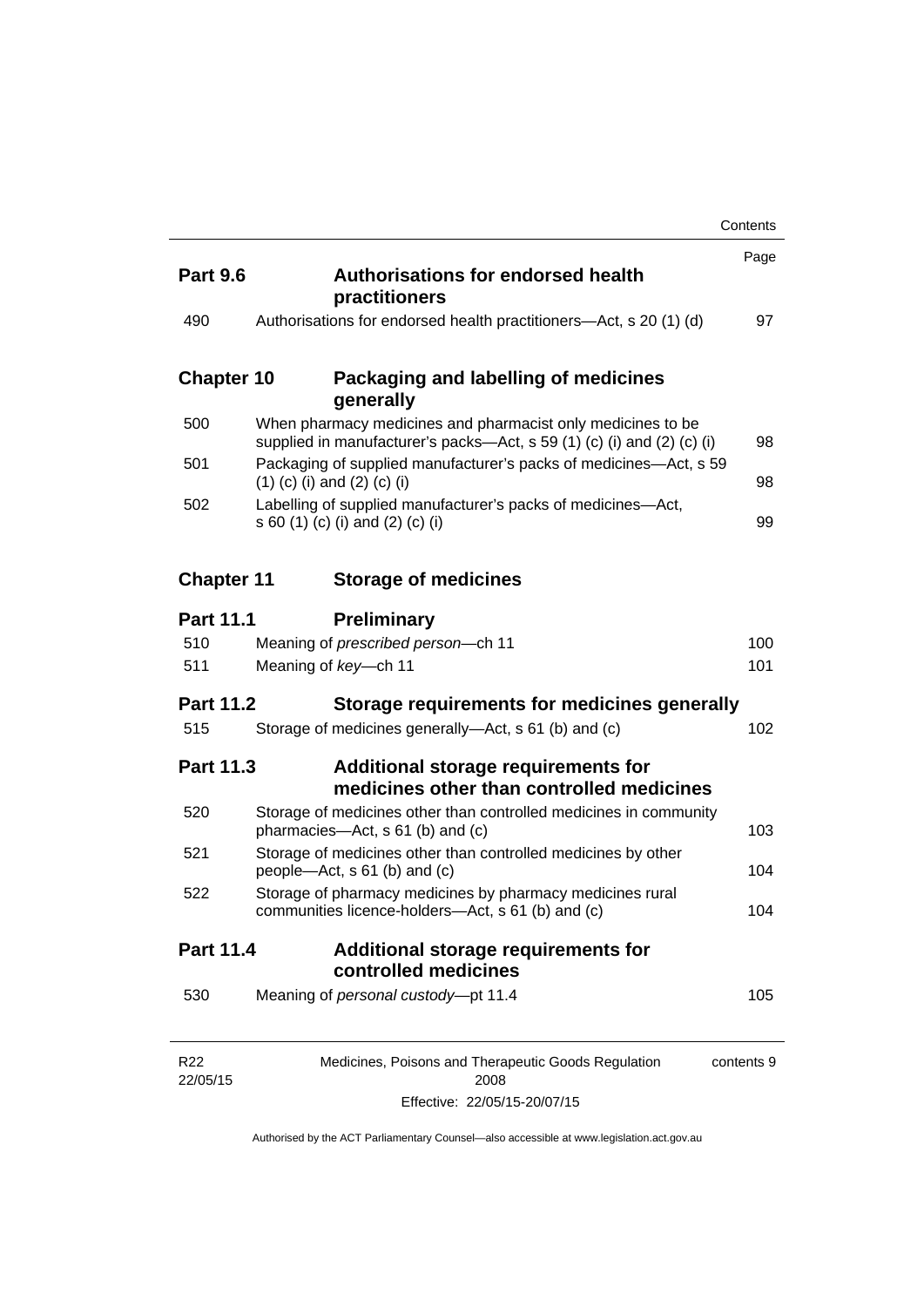|     |                                                                                                   | Page |
|-----|---------------------------------------------------------------------------------------------------|------|
| 531 | Storage of controlled medicines by wholesalers licence-holders-<br>Act, $s \, 61$ (b) and (c)     | 105  |
| 532 | Storage of controlled medicines for certain health-related<br>occupations—Act, s 61 (b) and (c)   | 106  |
| 533 | Storage of controlled medicines by certain other prescribed people-<br>Act, $s \, 61$ (b) and (c) | 107  |

# **Chapter 12 [Controlled medicines registers](#page-133-0)**

| 540 | Keeping of controlled medicines registers by certain people—Act, s 48<br>(a) and $s$ 50 (1) (b) and (2) (b)      | 110 |
|-----|------------------------------------------------------------------------------------------------------------------|-----|
| 541 | Keeping of controlled medicines registers by first-aid kit holders-Act,<br>s 48 (a) and s 50 (1) (b) and (2) (b) | 112 |
| 542 | Form of controlled medicines registers—Act, s 49 (1) (b) and (2) (b)                                             | 113 |
| 543 | Making entries in controlled medicines registers-Act, s 51 (1) (b)                                               | 113 |
| 544 | Prescribed witnesses for administration of controlled medicines—Act,<br>$s 53$ (a) and (b)                       | 115 |
| 545 | Prescribed witnesses for discarding of controlled medicines—Act, s 54<br>$(a)$ and $(b)$                         | 115 |
| 546 | Changes etc to entries in controlled medicines registers—Act, s 55 (2)<br>(b)                                    | 116 |

## **Chapter 13 [Controlled medicines and appendix D](#page-141-0)  [medicines approvals for human use](#page-141-0)**

# **Part 13.1 [Controlled medicines approvals](#page-141-1)**

| Division 13.1.1 | Preliminary                                                                                                |                 |
|-----------------|------------------------------------------------------------------------------------------------------------|-----------------|
| 550             | Meaning of controlled medicines approval                                                                   | 118             |
| 551             | Meaning of designated prescriber-pt 13.1                                                                   | 118             |
| Division 13.1.2 | Standing controlled medicines approvals                                                                    |                 |
| 555             | Standing approval to prescribe controlled medicines for hospital in-<br>patients                           | 119             |
| 556             | Standing approval to prescribe controlled medicines for short-term<br>treatment                            | 119             |
| 557             | Standing interim approval to prescribe buprenorphine and methadone<br>for patients of certain institutions |                 |
| contents 10     | Medicines, Poisons and Therapeutic Goods Regulation<br>2008                                                | R22<br>22/05/15 |
|                 | Effective: 22/05/15-20/07/15                                                                               |                 |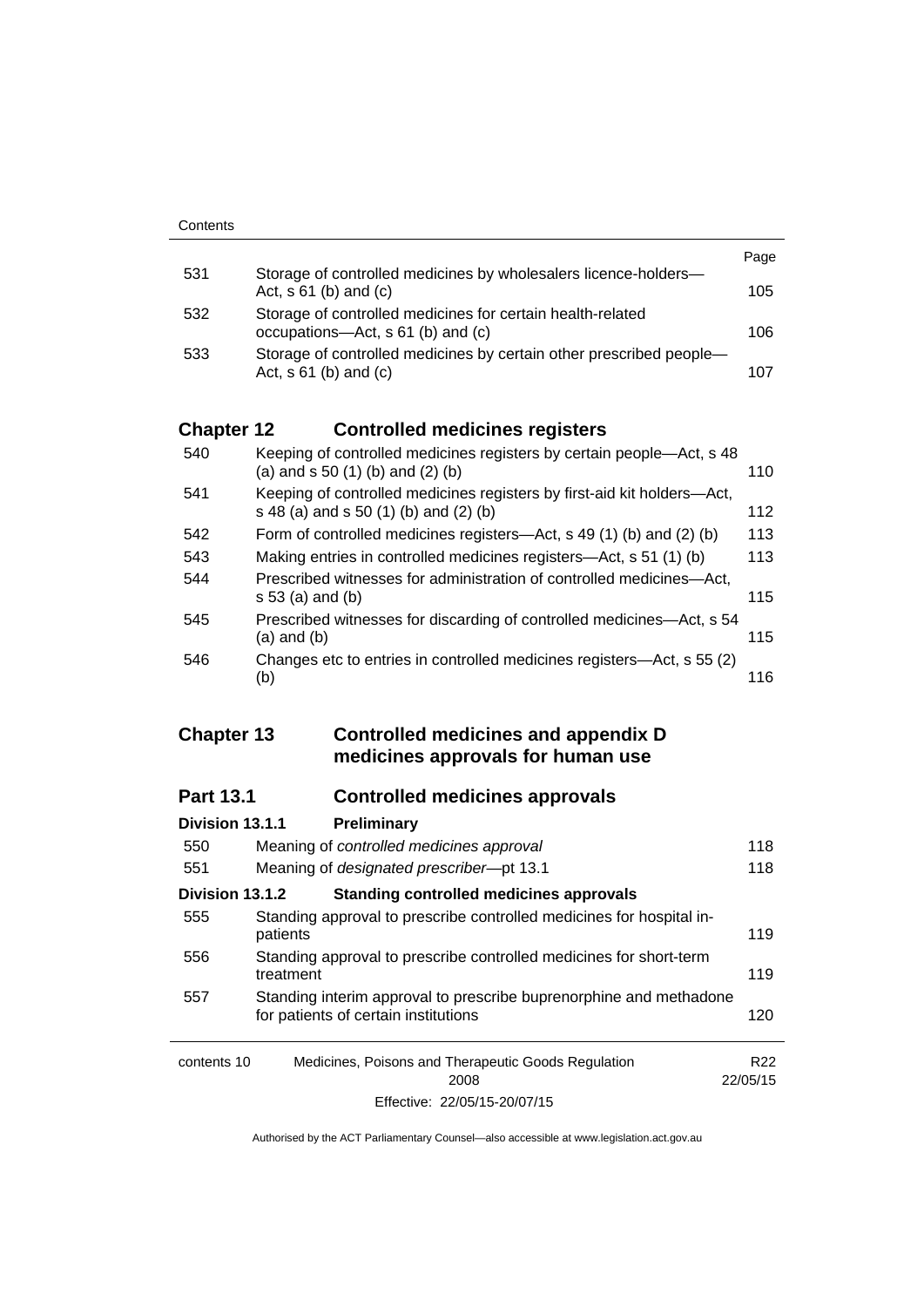| Contents |
|----------|
|----------|

|                             |                                                                                                         | Page        |
|-----------------------------|---------------------------------------------------------------------------------------------------------|-------------|
| Division 13.1.3             | Chief health officer controlled medicines approvals                                                     |             |
| 560                         | Applications for CHO controlled medicines approvals                                                     | 121         |
| 561                         | Requirements for CHO controlled medicines approval applications                                         | 122         |
| 562                         | CHO decision on applications to prescribe controlled medicines                                          | 124         |
| 563                         | Restrictions on CHO power to approve applications for approvals                                         | 124         |
| 564                         | Term of CHO controlled medicines approvals                                                              | 126         |
| 565                         | Applications for review of unfavourable CHO decisions for approvals                                     | 126         |
| 566                         | Medicines advisory committee-referred applications and review of<br>unfavourable CHO decisions          | 127         |
| 567                         | Amendment and revocation of controlled medicines approvals                                              | 128         |
| 568                         | Application for review of amendment and revocation on CHO initiative                                    | 129         |
| 569                         | Medicines advisory committee—review of amendment or revocation<br>on CHO initiative                     | 129         |
| 570                         | Conditional controlled medicines approvals                                                              | 130         |
| 571                         | Form of CHO controlled medicines approvals                                                              | 130         |
| 572                         | When controlled medicines approvals etc take effect                                                     | 132         |
| 573                         | Medicines advisory committee-recommendations to CHO                                                     | 132         |
| 574                         | Guidelines for CHO decisions on applications                                                            | 133         |
| Division 13.1.4             | <b>Endorsements to treat drug-dependency</b>                                                            |             |
| 580                         | Meaning of endorsement-div 13.1.4                                                                       | 133         |
| 581                         | Applications for CHO endorsement to treat drug-dependency                                               | 133         |
| 582                         | CHO decisions on applications for endorsement to treat                                                  |             |
|                             | drug-dependency                                                                                         | 134         |
| 583                         | Form of CHO endorsements to treat drug-dependency                                                       | 134         |
| 584                         | Medicines advisory committee-review of CHO decisions to refuse<br>endorsements to treat drug-dependency | 135         |
| <b>Part 13.2</b>            | Appendix D medicines approvals                                                                          |             |
| 590                         | Meaning of appendix D medicines approval                                                                | 136         |
| 591                         | Standing approval to prescribe designated appendix D medicines                                          | 136         |
| 592                         | Applications for CHO approval to prescribe designated appendix D<br>medicines                           | 137         |
| 593                         | CHO decisions on applications to prescribe designated appendix D<br>medicines                           | 137         |
| 594                         | Form of CHO appendix D medicines approvals                                                              | 138         |
| R <sub>22</sub><br>22/05/15 | Medicines, Poisons and Therapeutic Goods Regulation<br>2008                                             | contents 11 |

Effective: 22/05/15-20/07/15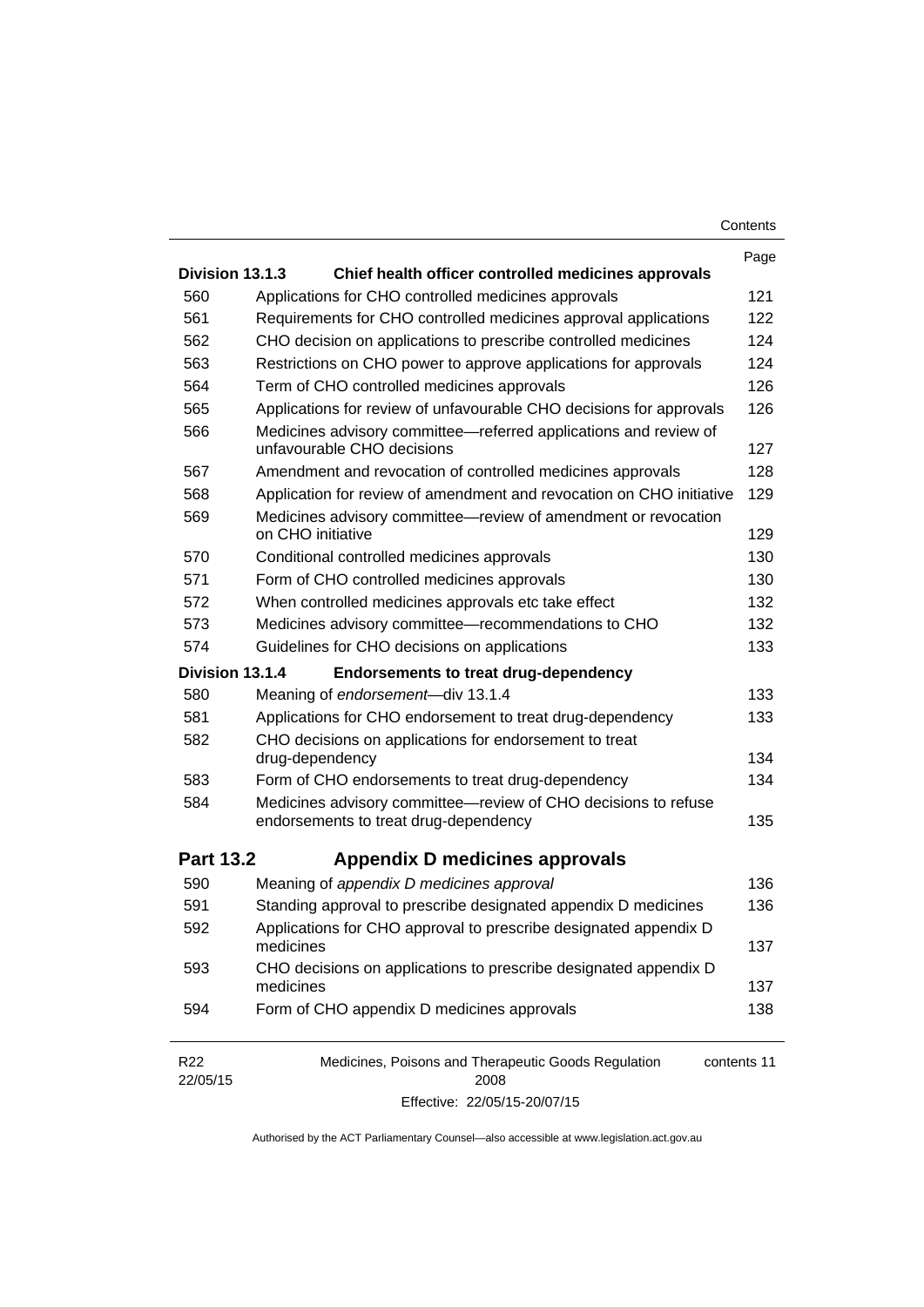### **Contents**

| <b>Chapter 14</b> | <b>Medicines licences</b>                                                                                    | Page            |
|-------------------|--------------------------------------------------------------------------------------------------------------|-----------------|
| <b>Part 14.1</b>  | <b>Medicines licences generally</b>                                                                          |                 |
| 600               | Medicines licences that may be issued—Act, s 78 (2)                                                          | 139             |
| <b>Part 14.2</b>  | Controlled medicines research and education<br>program licences                                              |                 |
| 605               | Applications for controlled medicines research and education program<br>licences                             | 140             |
| 606               | Restrictions on issuing of controlled medicines research and education<br>program licences—Act, s 85 (1) (a) | 141             |
| 607               | Additional information for controlled medicines research and education<br>program licences—Act, s 88 (1) (k) | 141             |
| <b>Part 14.3</b>  | <b>First-aid kit licences</b>                                                                                |                 |
| 610               | Applications for first-aid kit licences                                                                      | 143             |
| 611               | Restrictions on issuing of first-aid kit licences—Act, s 85 (1) (a)                                          | 144             |
| 612               | Additional information for first-aid kit licences—Act, s 88 (1) (k)                                          | 145             |
| <b>Part 14.4</b>  | <b>Medicines wholesalers licences</b>                                                                        |                 |
| 615               | Applications for medicines wholesalers licences                                                              | 146             |
| 616               | Restrictions on issuing of medicines wholesalers licences—Act, s 85<br>$(1)$ (a)                             | 147             |
| 617               | Additional information for medicines wholesalers licences—Act, s 88<br>$(1)$ (k)                             | 147             |
| <b>Part 14.5</b>  | <b>Opioid dependency treatment licences</b>                                                                  |                 |
| 620               | Applications for opioid dependency treatment licences                                                        | 148             |
| 621               | Restriction on issuing of opioid dependency treatment licences-Act, s<br>85(1)(a)                            | 148             |
| 622               | Witnessing not required for administration under opioid dependency<br>treatment licence—Act, s 190 (1) (a)   | 148             |
| <b>Part 14.6</b>  | <b>Pharmacy medicines rural communities</b><br>licences                                                      |                 |
| 625               | Applications for pharmacy medicines rural communities licences                                               | 149             |
| contents 12       | Medicines, Poisons and Therapeutic Goods Regulation<br>2008<br>22/05/15                                      | R <sub>22</sub> |

Effective: 22/05/15-20/07/15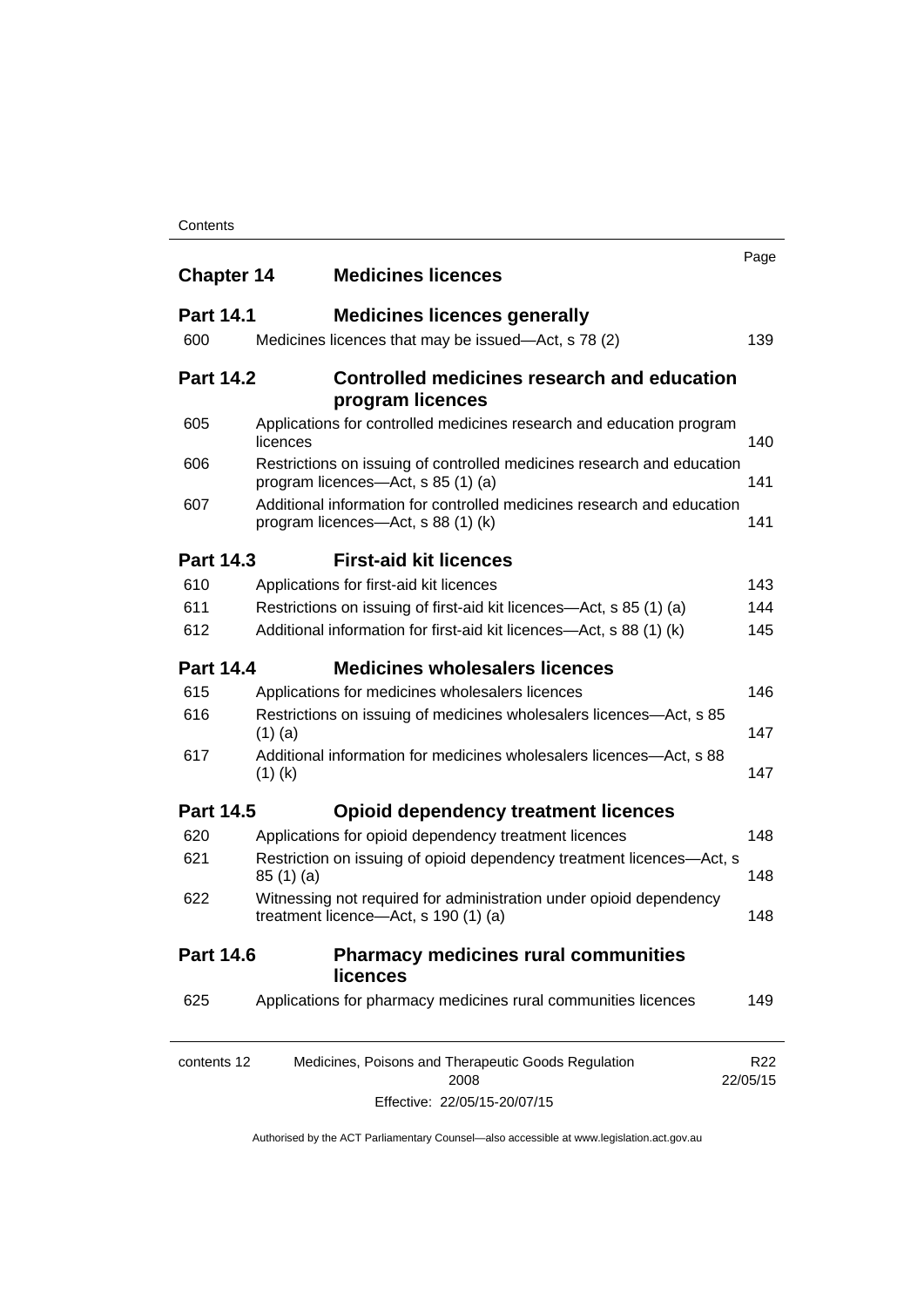|                             |                   |                                                                                                          | Contents    |
|-----------------------------|-------------------|----------------------------------------------------------------------------------------------------------|-------------|
|                             |                   |                                                                                                          | Page        |
| 626                         |                   | Restrictions on issuing of pharmacy medicines rural communities<br>licences- $-\text{Act}, s 85 (1) (a)$ | 149         |
| <b>Chapter 15</b>           |                   | <b>Medicines-other provisions</b>                                                                        |             |
| <b>Part 15.1</b>            |                   | <b>Opioid dependency treatment guidelines</b>                                                            |             |
| 630                         |                   | Guidelines for treatment of opioid dependency                                                            | 150         |
| <b>Part 15.2</b>            |                   | <b>Medicines advisory committee</b>                                                                      |             |
| 635                         |                   | Medicines advisory committee-membership                                                                  | 151         |
| 636                         |                   | Medicines advisory committee-term of appointments                                                        | 152         |
| 637                         |                   | Medicines advisory committee-conditions of appointments                                                  | 152         |
| 638                         |                   | Medicines advisory committee-time and place of meetings                                                  | 153         |
| 639                         |                   | Medicines advisory committee-presiding member                                                            | 153         |
| 640                         |                   | Medicines advisory committee-quorum                                                                      | 153         |
| 641                         |                   | Medicines advisory committee-voting                                                                      | 153         |
| 642                         |                   | Medicines advisory committee-conduct of meetings                                                         | 154         |
| 643                         |                   | Medicines advisory committee-disclosure of interests by members                                          | 154         |
| 644                         |                   | Medicines advisory committee—ending appointments                                                         | 157         |
| <b>Part 15.3</b>            |                   | <b>Other medicines provisions</b>                                                                        |             |
| 650                         |                   | Advertising controlled medicines—Act, s 66 (3) (b)                                                       | 159         |
| 651                         |                   | Advertising other medicines                                                                              | 159         |
| 652                         |                   | Prescribed institutions-Act, dict, def <i>institution</i> , par (b)                                      | 160         |
| <b>Chapter 16</b>           |                   | Low and moderate harm poisons                                                                            |             |
| <b>Part 16.1</b>            |                   | <b>Preliminary</b>                                                                                       |             |
| 660                         |                   | Meaning of relevant law-ch 16                                                                            | 161         |
| <b>Part 16.2</b>            |                   | Authorisation to supply low and moderate<br>harm poisons                                                 |             |
| 661                         | (b) and $(2)$ (b) | Authorisation to supply low and moderate harm poisons—Act, s 26 (1)                                      | 162         |
| R <sub>22</sub><br>22/05/15 |                   | Medicines, Poisons and Therapeutic Goods Regulation<br>2008                                              | contents 13 |
|                             |                   | Effective: 22/05/15-20/07/15                                                                             |             |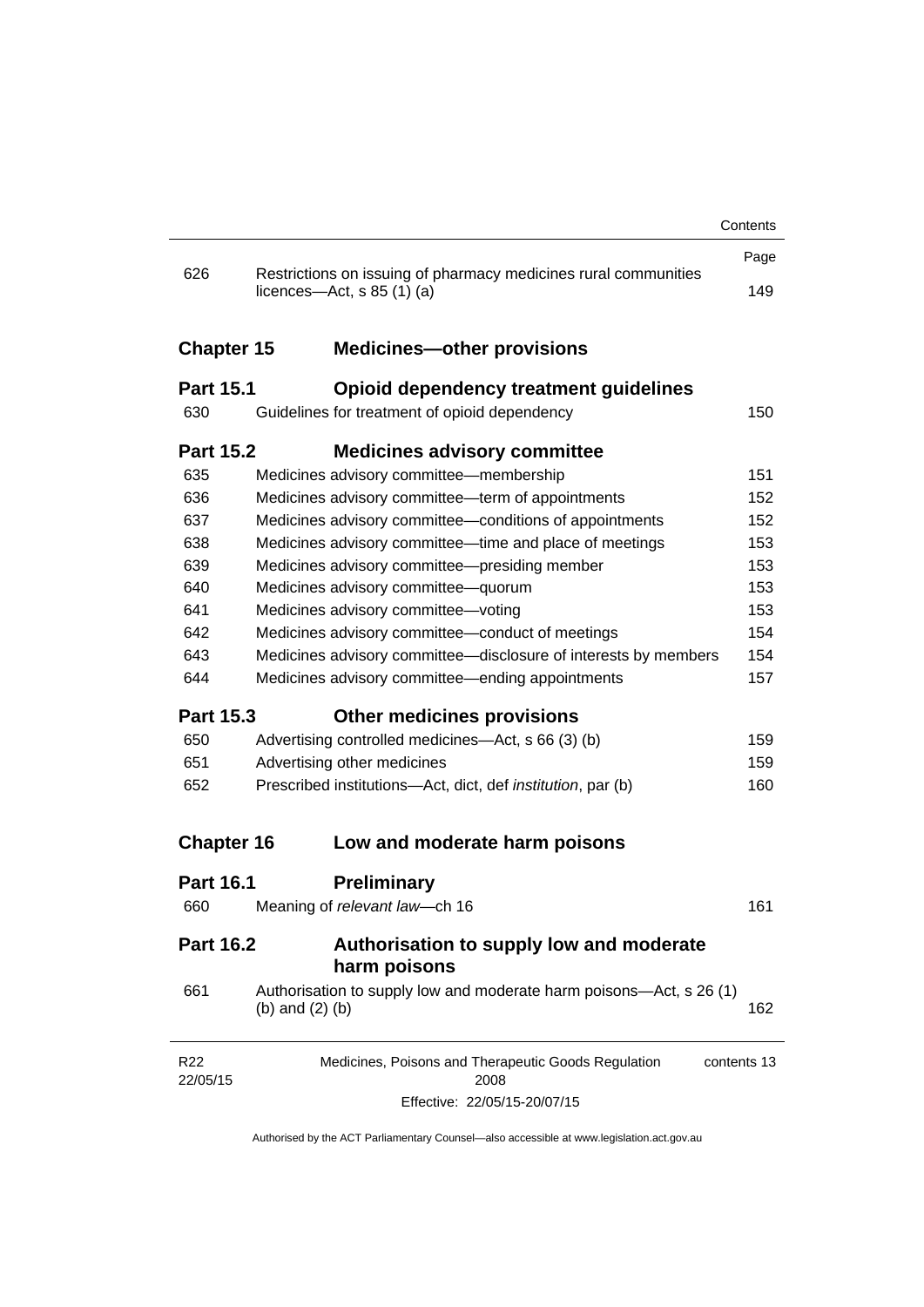| Contents |
|----------|
|----------|

|                   |                                                                                                                      | Page |
|-------------------|----------------------------------------------------------------------------------------------------------------------|------|
| 662               | Authorisation condition for supplying low and moderate harm<br>poisons-Act, s 44 (1) (b) and (2) (b)                 | 162  |
| <b>Part 16.3</b>  | Authorisation to manufacture low and<br>moderate harm poisons                                                        |      |
| 663               | Authorisation to manufacture low and moderate harm poisons-Act, s<br>33(b)                                           | 163  |
| 664               | Authorisation condition for manufacturing low and moderate harm<br>poisons—Act, s 44 (1) (b) and (2) (b)             | 163  |
| <b>Part 16.4</b>  | Packaging and labelling of low and moderate<br>harm poisons                                                          |      |
| 665               | Packaging of supplied manufacturer's packs of low and moderate<br>harm poisons—Act, s 59 (1) (c) (i) and (2) (c) (i) | 164  |
| 666               | Labelling of supplied manufacturer's packs of low and moderate harm<br>poisons—Act, s 60 (1) (c) (i) and (2) (c) (i) | 164  |
|                   |                                                                                                                      |      |
| <b>Chapter 17</b> | Dangerous poisons authorisations                                                                                     |      |
| <b>Part 17.1</b>  | <b>Overview of dangerous poisons</b><br>authorisations                                                               |      |
| 670               | General overview of authorisations for dangerous poisons                                                             | 165  |
| 671               | Overview of dangerous poisons authorisations under this regulation                                                   | 166  |
| 672               | General overview of authorisation conditions for dangerous poisons                                                   | 167  |
| <b>Part 17.2</b>  | Authorisations under dangerous poisons<br>licences                                                                   |      |
| Division 17.2.1   | Dangerous poisons manufacturers licence<br>authorisations                                                            |      |
| 675               | Authorisations under dangerous poisons manufacturers licences-Act,<br>s 20 (1) (a)                                   | 168  |
| 676               | Authorisation conditions for dangerous poisons manufacturers<br>licences—Act, $s$ 44 (1) (b) and (2) (b)             | 169  |

| contents 14 | Medicines, Poisons and Therapeutic Goods Regulation | R22      |
|-------------|-----------------------------------------------------|----------|
|             | 2008                                                | 22/05/15 |
|             | Effective: 22/05/15-20/07/15                        |          |

R22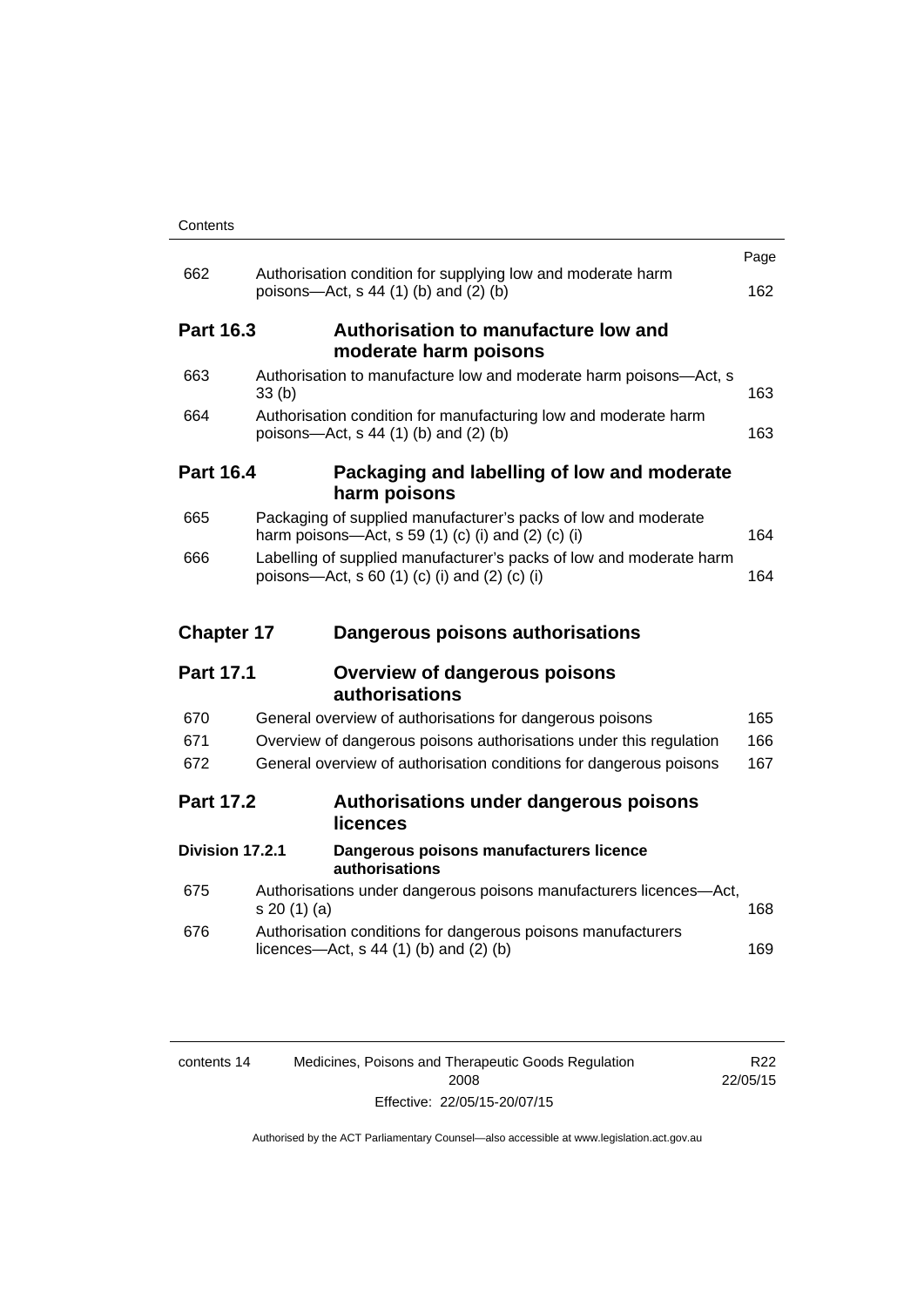| Division 17.2.2   |                    | Dangerous poisons-research and education program                                                                                        | Page |
|-------------------|--------------------|-----------------------------------------------------------------------------------------------------------------------------------------|------|
|                   |                    | licence authorisations                                                                                                                  |      |
| 680               |                    | Authorisations under dangerous poisons research and education<br>program licences-Act, s 20 (1) (a)                                     | 171  |
| 681               |                    | Authorisation condition for dangerous poisons research and education<br>program licences—Act, $s$ 44 (1) (b) and (2) (b)                | 172  |
| Division 17.2.3   |                    | Dangerous poisons suppliers licence authorisations                                                                                      |      |
| 685               | $s 20(1)$ (b)      | Authorisations under dangerous poisons suppliers licences-Act,                                                                          | 173  |
| 686               |                    | Authorisation conditions for dangerous poisons suppliers licences-<br>Act, s 44 (1) (b) and (2) (b)                                     | 174  |
| <b>Part 17.3</b>  |                    | Other dangerous poisons authorisations                                                                                                  |      |
| Division 17.3.1   |                    | Authorisations for manufacturing etc purposes                                                                                           |      |
| 690               | (a)                | Manufacturing etc authorisations for dangerous poisons—Act, s 20 (2)                                                                    | 176  |
| Division 17.3.2   |                    | Authorisations for delivery people and commercial<br>disposal operators                                                                 |      |
| 692               |                    | Authorisations to deliver dangerous poisons under purchase orders-<br>Act, s 26 (1) (b) and (2) (b), s 35 (1) (b), (2) (b) and s 36 (b) | 177  |
| 693               |                    | Authorisation to supply dangerous poisons to commercial disposal<br>operator for disposal-Act, s 26 (1) (b)                             | 178  |
| 694               |                    | Authorisations for commercial disposal operators—Act, s 26 (1) (b)<br>and (2) (b), s 35 (1) (b) and (2) (b) and s 36 (b)                | 178  |
| Division 17.3.3   |                    | Authorisations for dangerous poisons research and<br>education programs by scientifically qualified people                              |      |
| 695               | 26 (1) and (2) (b) | Authorisations for dangerous poisons research and education-Act, s                                                                      | 179  |
| 696               |                    | Authorisation conditions for dangerous poisons research and<br>education- $Act$ , s 44 (1) (b) and (2) (b)                              | 180  |
| <b>Chapter 18</b> |                    | <b>Dangerous poisons licences</b>                                                                                                       |      |
| <b>Part 18.1</b>  |                    | Dangerous poisons licences generally                                                                                                    |      |
| 700               |                    | Dangerous poisons licences that may be issued-Act, s 78 (2)                                                                             | 181  |
|                   |                    |                                                                                                                                         |      |

| R22      | Medicines, Poisons and Therapeutic Goods Regulation | contents 15 |
|----------|-----------------------------------------------------|-------------|
| 22/05/15 | 2008                                                |             |
|          | Effective: 22/05/15-20/07/15                        |             |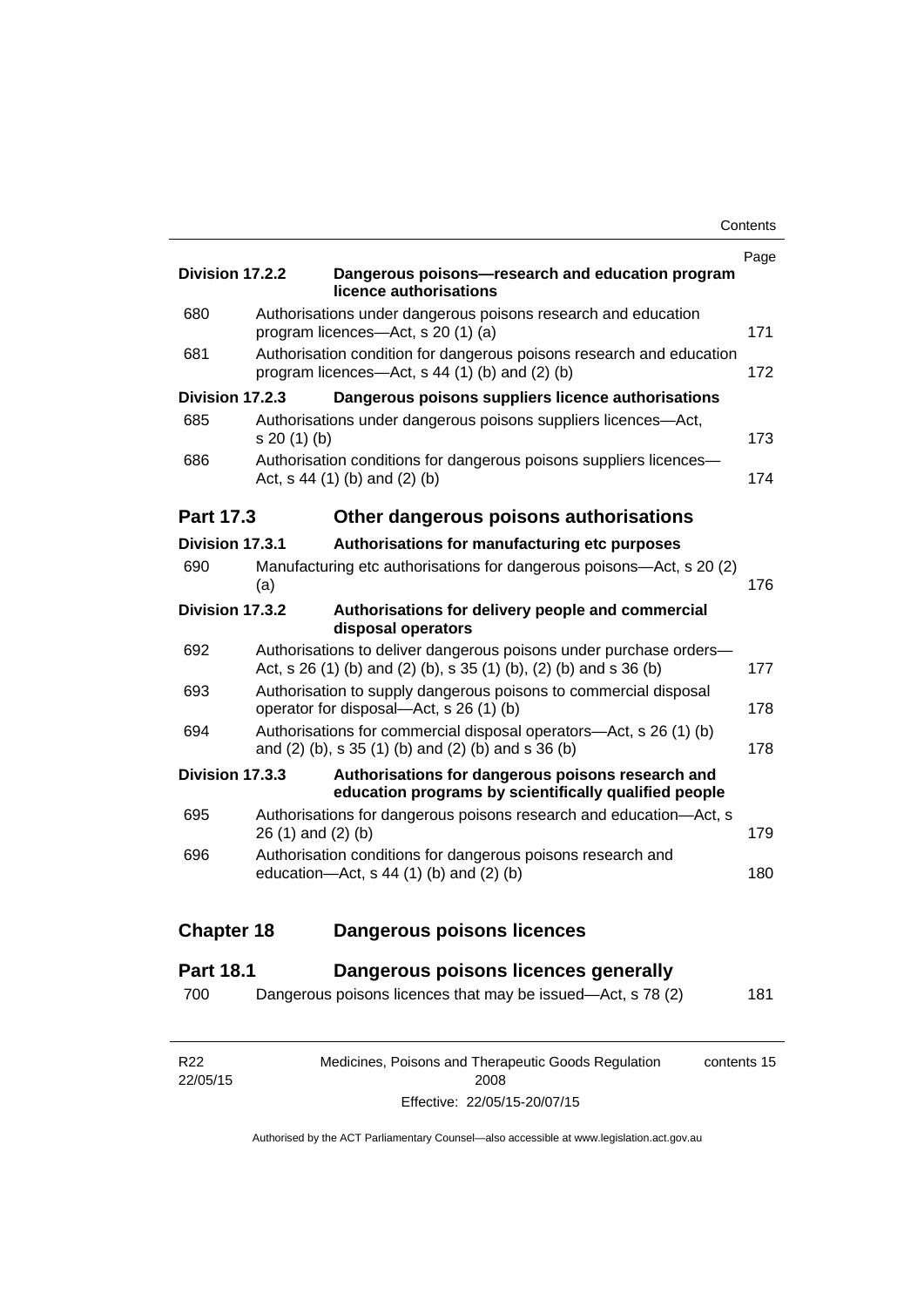| <b>Part 18.2</b>  | Dangerous poisons manufacturers licences                                                                  | Page            |
|-------------------|-----------------------------------------------------------------------------------------------------------|-----------------|
| 705               | Applications for dangerous poisons manufacturers licences                                                 | 182             |
| 706               | Restrictions on issuing of dangerous poisons manufacturers                                                |                 |
|                   | licences- $-\text{Act}$ , s 85 (1) (a)                                                                    | 183             |
| 707               | Additional information for dangerous poisons manufacturers<br>licences- $-\text{Act}$ , s 88 (1) (k)      | 183             |
| <b>Part 18.3</b>  | Dangerous poisons research and education<br>program licences                                              |                 |
| 710               | Applications for dangerous poisons research and education program<br>licences                             | 184             |
| 711               | Restrictions on issuing of dangerous poisons research and education<br>program licences—Act, s 85 (1) (a) | 185             |
| 712               | Additional information for dangerous poisons research and education<br>licences—Act, $s$ 88 (1) (k)       | 186             |
| <b>Part 18.4</b>  | Dangerous poisons suppliers licences                                                                      |                 |
| 715               | Applications for dangerous poisons suppliers licences                                                     | 187             |
| 716               | Restrictions on issuing of dangerous poisons suppliers licences-Act,<br>s 85(1)(a)                        | 187             |
| 717               | Additional information for dangerous poisons suppliers licences-Act,<br>s 88 (1) (k)                      | 188             |
| <b>Chapter 19</b> | Dangerous poisons-other provisions                                                                        |                 |
| <b>Part 19.1</b>  | Dangerous poisons purchase orders                                                                         |                 |
| 720               | Supplying dangerous poisons on purchase orders                                                            | 189             |
| 721               | General requirements for dangerous poisons purchase orders-Act, s<br>38(2)(c)                             | 190             |
| 722               | Recording supply of dangerous poisons on purchase orders                                                  | 190             |
| <b>Part 19.2</b>  | Wholesale supply of dangerous poisons<br>under corresponding laws                                         |                 |
| 725               | Conditions for wholesalers supplying dangerous poisons under<br>corresponding laws—Act, s 20 (4) (c)      | 192             |
| contents 16       | Medicines, Poisons and Therapeutic Goods Regulation                                                       | R <sub>22</sub> |

| . | $1.10$ and $1.00$ and $1.00$ and $1.00$ and $1.00$ and $1.00$ and $1.00$ and $1.00$ and $1.00$ and $1.00$ and $1.00$ and $1.00$ and $1.00$ and $1.00$ and $1.00$ and $1.00$ and $1.00$ and $1.00$ and $1.00$ and $1.00$ and | .        |
|---|-----------------------------------------------------------------------------------------------------------------------------------------------------------------------------------------------------------------------------|----------|
|   | 2008                                                                                                                                                                                                                        | 22/05/15 |
|   | Effective: 22/05/15-20/07/15                                                                                                                                                                                                |          |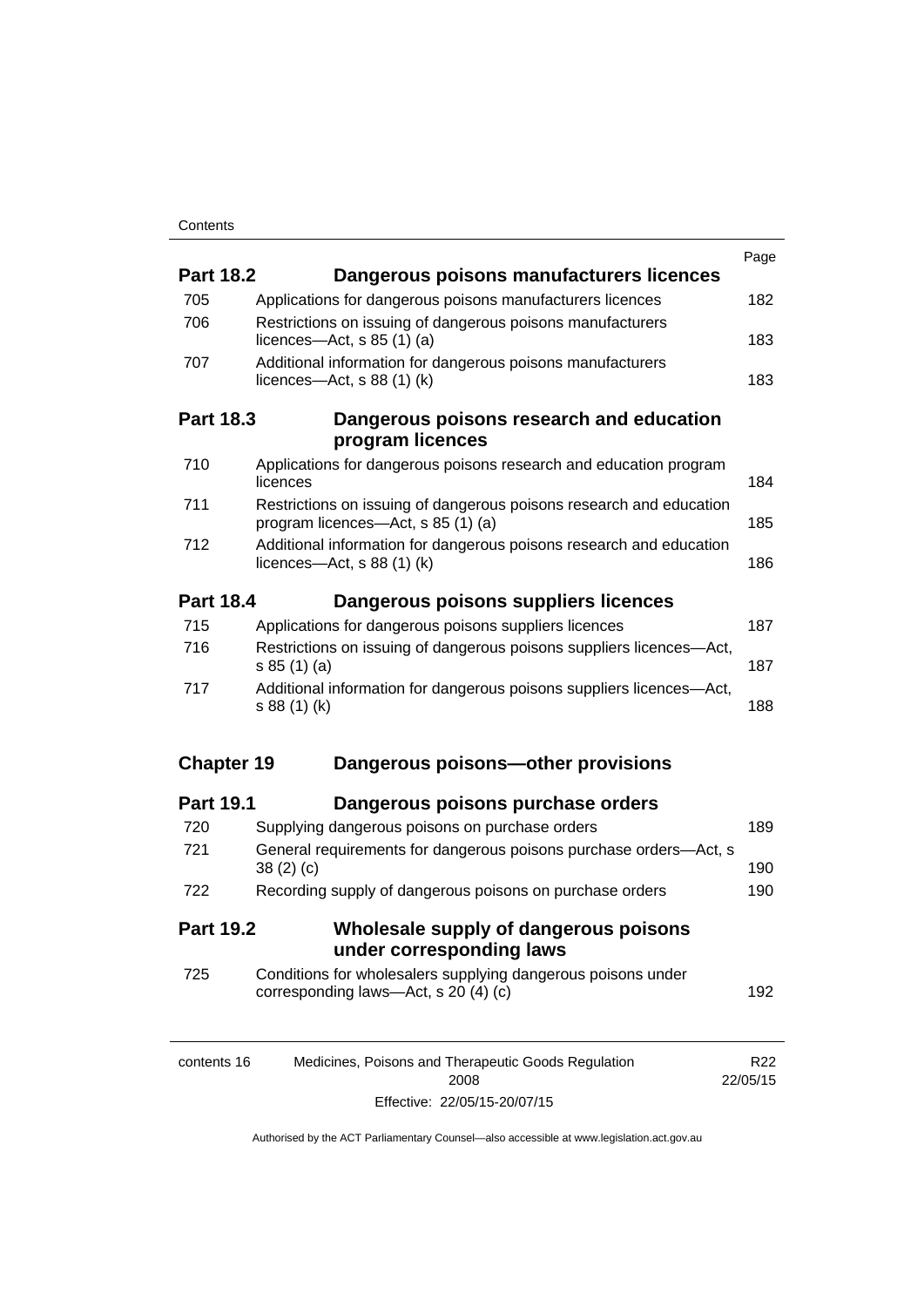|                   |                                                                                                           | Contents |
|-------------------|-----------------------------------------------------------------------------------------------------------|----------|
| <b>Part 19.3</b>  | Packaging and labelling of dangerous                                                                      | Page     |
| 730               | poisons<br>Meaning of relevant law-pt 19.3                                                                | 193      |
| 731               |                                                                                                           |          |
|                   | Packaging of supplied manufacturer's packs of dangerous poisons-<br>Act, s 59 (1) (c) (i) and (2) (c) (i) | 193      |
| 732               | Labelling of supplied manufacturer's packs of dangerous poisons-<br>Act, s 60 (1) (c) (i) and (2) (c) (i) | 194      |
| <b>Part 19.4</b>  | Storage of dangerous poisons                                                                              |          |
| 735               | Storage of dangerous poisons—Act, s 61 (b) and (c)                                                        | 195      |
| <b>Part 19.5</b>  | Dangerous poisons registers                                                                               |          |
| 740               | Keeping of dangerous poisons registers by certain people-Act, s 48<br>and s 50 (1) (b) and (2) (b)        | 196      |
| 741               | Form of dangerous poisons registers—Act, s 49 (1) (b)                                                     | 197      |
| 742               | Making entries in dangerous poisons registers—Act, s 51 (1) (b)                                           | 197      |
| 743               | Prescribed witnesses for discarding of dangerous poisons—Act, s 54<br>$(a)$ and $(b)$                     | 197      |
| 744               | Changes to entries in dangerous poisons registers—Act, s 55 (2) (b)                                       | 198      |
| <b>Chapter 20</b> | <b>Paints</b>                                                                                             |          |
| 750               | Manufacture, supply and use of paints containing white lead-Act, s<br>70 (1) (b), (2) (b) and (3) (b)     | 199      |
| 751               | Manufacture, supply and use of paints for certain purposes—Act, s 71<br>$(1)$ and $(3)$                   | 199      |
| 752               | Manufacture, supply and use of paints for toys—Act, s 72 (b)                                              | 200      |
| 753               | Manufacture, supply and use of paints containing pesticides-Act, s<br>73(b)                               | 200      |
| <b>Chapter 21</b> | <b>Prohibited and appendix C substances</b>                                                               |          |

| <b>Part 21.1</b> | <b>Preliminary</b>                            |     |
|------------------|-----------------------------------------------|-----|
| 760              | Meaning of <i>prohibited substance</i> —ch 21 | 202 |
| 761              | Prohibited substances licences—Act, s 78 (2)  | 202 |

| R <sub>22</sub> | Medicines, Poisons and Therapeutic Goods Regulation | contents 17 |
|-----------------|-----------------------------------------------------|-------------|
| 22/05/15        | 2008                                                |             |
|                 | Effective: 22/05/15-20/07/15                        |             |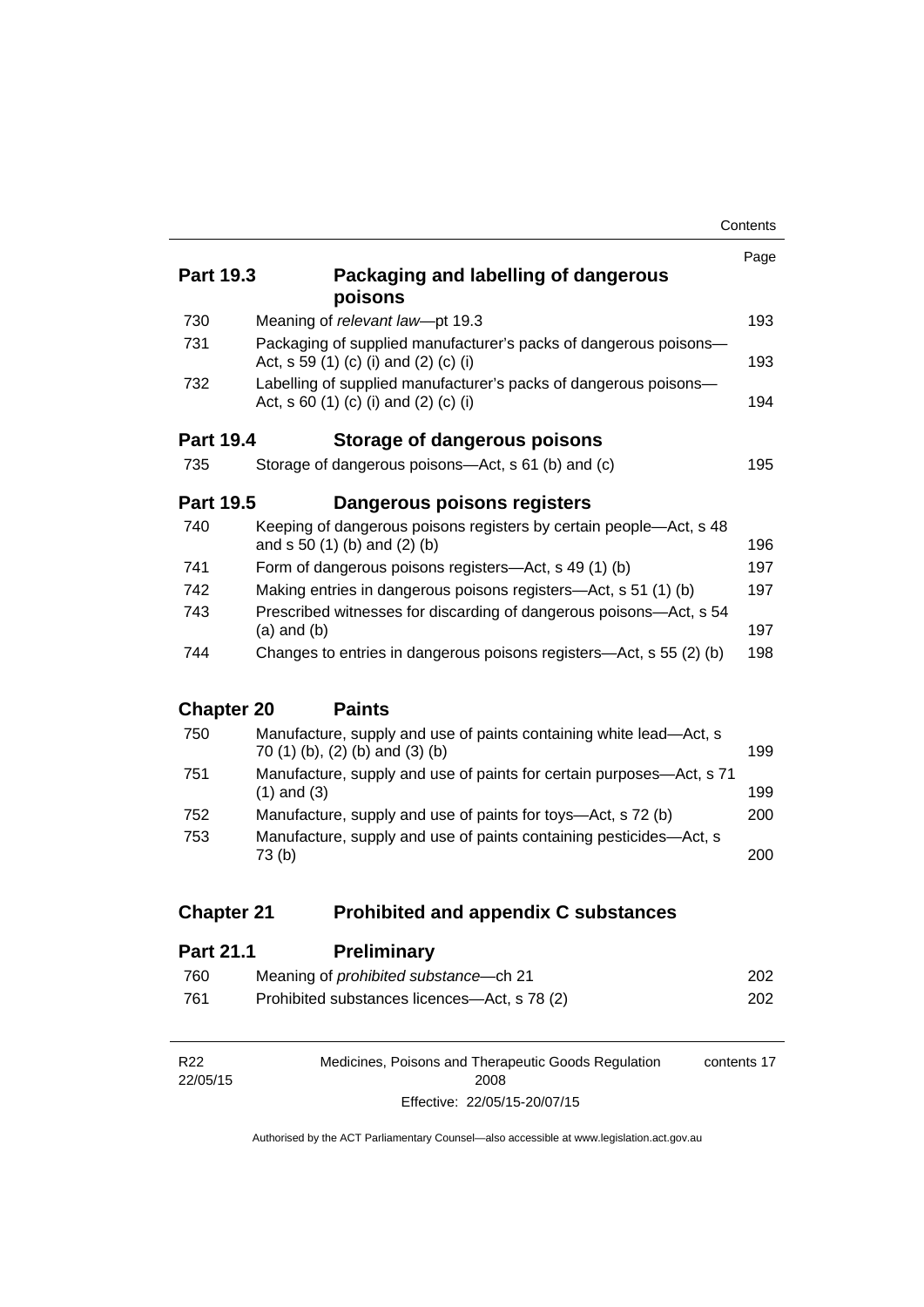|                  |                           |                                                                                                                                              | Page |
|------------------|---------------------------|----------------------------------------------------------------------------------------------------------------------------------------------|------|
| <b>Part 21.2</b> |                           | <b>Prohibited substances research and</b><br>education program licences                                                                      |      |
| Division 21.2.1  |                           | Issue of prohibited substances research and education<br>program licences                                                                    |      |
| 765              | program licences          | Applications for prohibited substances research and education                                                                                | 203  |
| 766              |                           | Restrictions on issuing of prohibited substances research and<br>education program licences-Act, s 85 (1) (a)                                | 204  |
| 767              |                           | Additional information for prohibited substances research program and<br>education licences-Act, s 88 (1) (k)                                | 205  |
| Division 21.2.2  |                           | Prohibited substances research and education<br>program authorisations                                                                       |      |
| 768              |                           | Authorisations under prohibited substances research and education<br>program licences-Act, s 20 (1) (a)                                      | 205  |
| 769              |                           | Authorisation condition for prohibited substances research and<br>education program licences—Act, s 44 (1) (b) and (2) (b)                   | 206  |
| Division 21.2.3  |                           | Other provisions-prohibited substances research and<br>education program licences                                                            |      |
| 770              |                           | Approvals of dealings for prohibited substances research and<br>education program licences—Act, s 20 (1) (c)                                 | 207  |
| 771              | (b)                       | Authorisation condition for approval-holders—Act, s 44 (1) (b) and (2)                                                                       | 208  |
| 772              | Act, s 38 (2) (c)         | General requirements for prohibited substances purchase orders-                                                                              | 208  |
| 773              |                           | Recording supply of prohibited substances on purchase orders                                                                                 | 209  |
| 774              | (ii), $(2)$ (b) and $(4)$ | Information for CHO about supplied prohibited substances research<br>and education program licences—Act, s 31 (1) (a) (ii), (1) (b), (2) (a) | 209  |
| Part 21.3        |                           | <b>Prohibited substances registers</b>                                                                                                       |      |
| 775              |                           | Keeping of prohibited substances registers by certain people-Act,<br>s 48 and s 50 (1) (b) and (2) (b)                                       | 211  |
| 776              |                           | Form of prohibited substances registers—Act, s 49 (1) (b)                                                                                    | 211  |
| 777              |                           | Making entries in prohibited substances registers—Act, s 51 (1) (b)                                                                          | 212  |
| 778              | 54 (a) and (b)            | Prescribed witnesses for discarding of prohibited substances-Act, s                                                                          | 212  |

| contents 18 | Medicines, Poisons and Therapeutic Goods Regulation | R22      |
|-------------|-----------------------------------------------------|----------|
|             | 2008                                                | 22/05/15 |
|             | Effective: 22/05/15-20/07/15                        |          |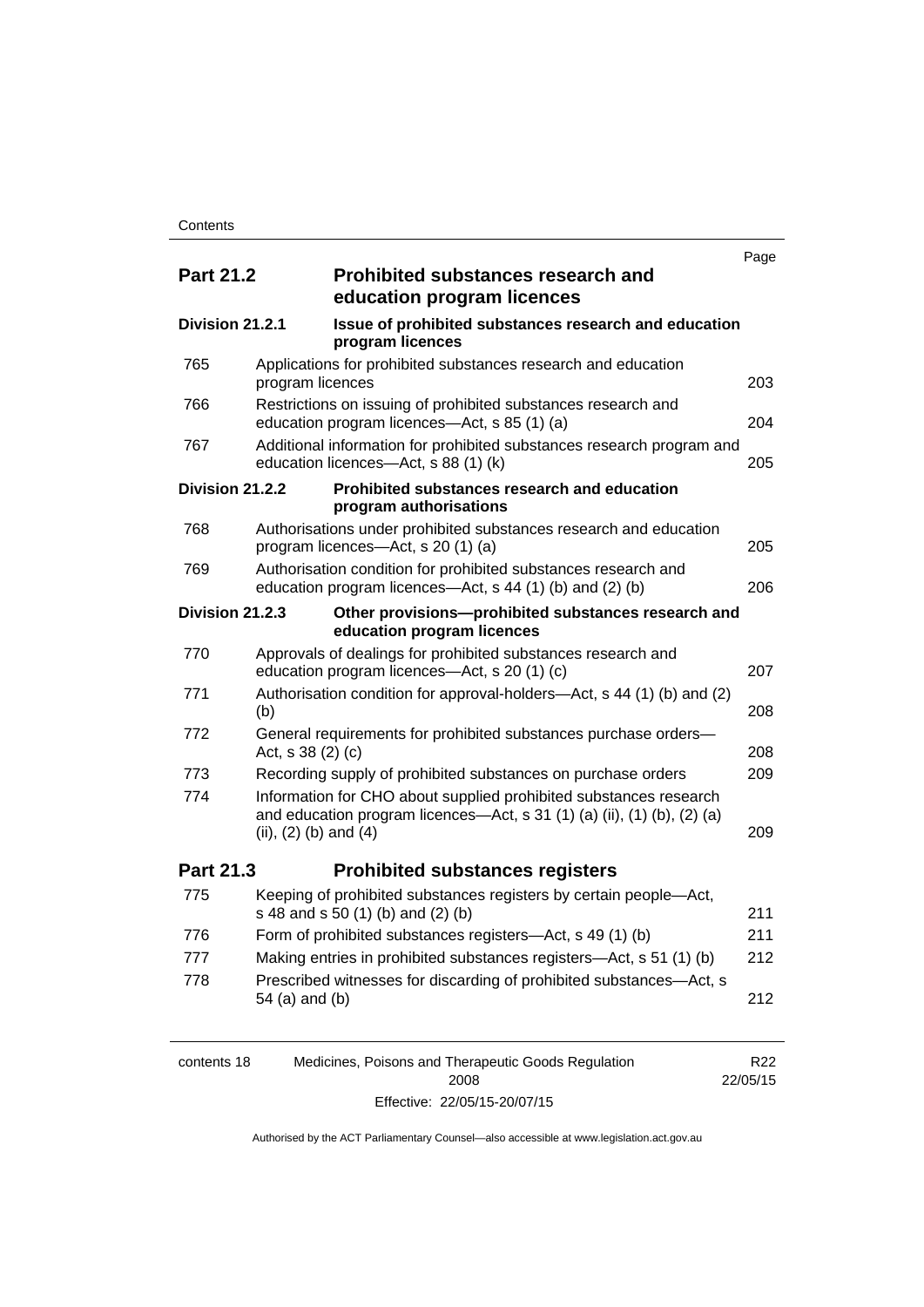| <b>Part 1.4</b>   |                                                                                                         | <b>Health professionals at institutions</b>                         | 229        |  |
|-------------------|---------------------------------------------------------------------------------------------------------|---------------------------------------------------------------------|------------|--|
| <b>Part 1.3</b>   |                                                                                                         | <b>Doctors</b>                                                      | 227        |  |
| <b>Part 1.2</b>   |                                                                                                         | Dentists, dental hygienists and dental therapists                   | 225        |  |
| <b>Part 1.1</b>   |                                                                                                         | <b>Ambulance services and officers</b>                              | 224        |  |
|                   |                                                                                                         |                                                                     | 224        |  |
| <b>Schedule 1</b> |                                                                                                         | <b>Medicines-health-related occupations</b><br>authorisations       |            |  |
|                   |                                                                                                         |                                                                     |            |  |
| 863<br>864        | Disapplication of Legislation Act, s 47 (6)<br>Exemption of piper methysticum (kava)—Act, s 190 (1) (a) |                                                                     | 222        |  |
|                   | 63(1)(b)                                                                                                |                                                                     | 221<br>221 |  |
| 862               | Certain containers not to be used for human-use substances-Act, s                                       |                                                                     |            |  |
| 861               | Other authorisations for public employees—Act, s 20 (1) (a), (2) (a)<br>and s 74 (1) (b)<br>220         |                                                                     |            |  |
| 860               | Authorisations for public employees—Act, s 26 (1) (b), (2) (b), s 35 (1)<br>(b), (2) (b) and s 36 (b)   |                                                                     | 219        |  |
| <b>Chapter 24</b> |                                                                                                         | <b>Miscellaneous</b>                                                |            |  |
|                   |                                                                                                         |                                                                     |            |  |
| 852               | Applications for review<br>218                                                                          |                                                                     |            |  |
| 851               | Reviewable decision notices                                                                             |                                                                     | 217        |  |
| 850               |                                                                                                         | Meaning of reviewable decision-ch 23                                | 216        |  |
| <b>Chapter 23</b> |                                                                                                         | <b>Notification and review of decisions</b>                         |            |  |
| 803               | Authorisation conditions for supplying optical devices-Act, s 75 (1) (b) 215                            |                                                                     |            |  |
| 802               | 214<br>Authorisation to supply optical devices—Act, s 74 (1) (b) and (2) (b)                            |                                                                     |            |  |
|                   | therapeutic good, par (b)                                                                               |                                                                     | 214        |  |
| 800<br>801        | Definitions-ch 22                                                                                       | Prescribed regulated therapeutic goods-Act, s 14, def regulated     | 214        |  |
| <b>Chapter 22</b> |                                                                                                         | <b>Therapeutic goods</b>                                            |            |  |
|                   |                                                                                                         |                                                                     |            |  |
|                   | (b)                                                                                                     |                                                                     | 213        |  |
| 779               |                                                                                                         | Changes to entries in prohibited substances registers—Act, s 55 (2) | Page       |  |
|                   |                                                                                                         |                                                                     |            |  |

R22 22/05/15 Medicines, Poisons and Therapeutic Goods Regulation 2008 Effective: 22/05/15-20/07/15 contents 19

l,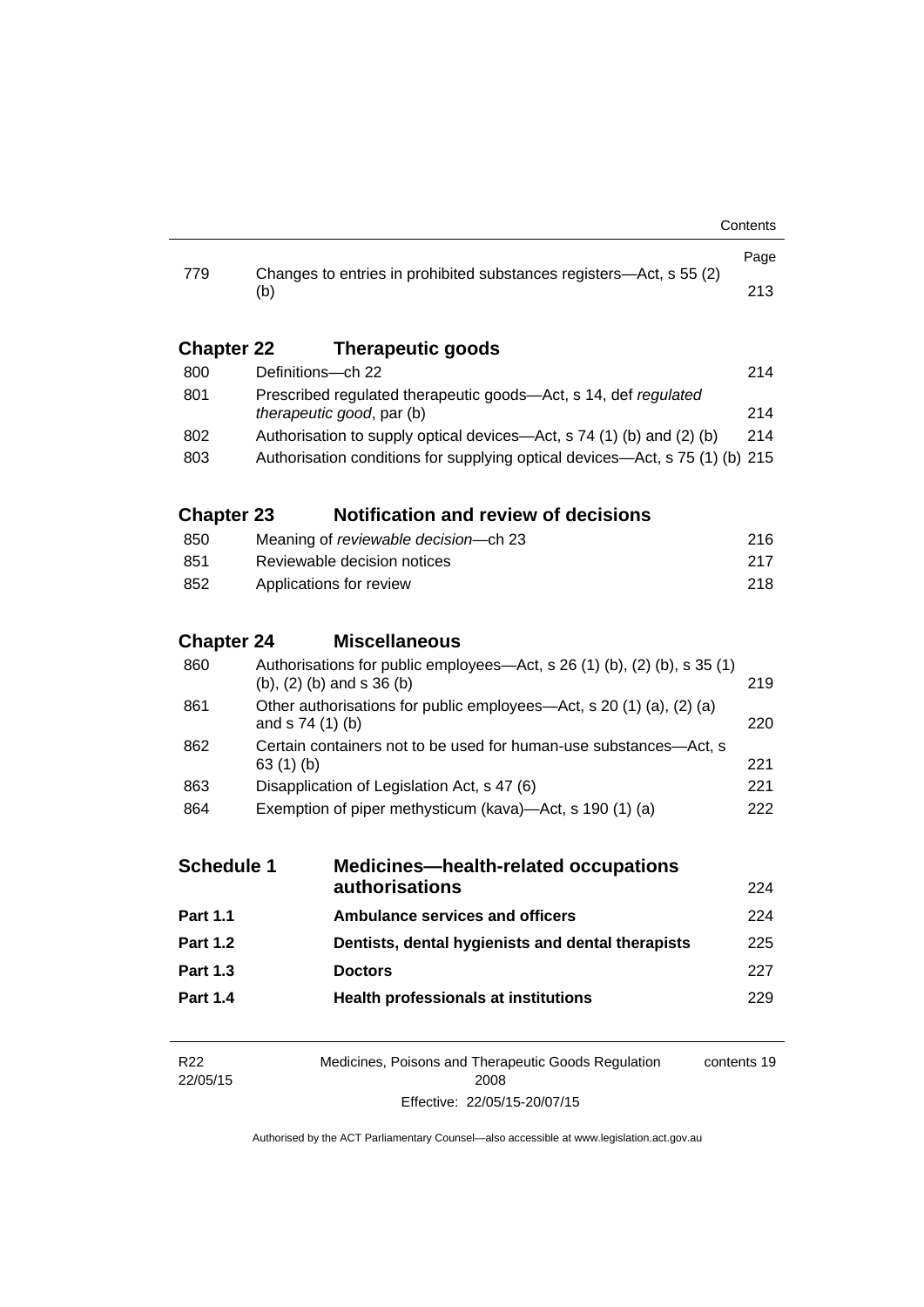| <b>Part 1.5</b>   |                                      | <b>Midwives</b>                                                      | Page<br>230                 |
|-------------------|--------------------------------------|----------------------------------------------------------------------|-----------------------------|
| <b>Part 1.6</b>   |                                      | Nurses                                                               | 232                         |
| <b>Part 1.7</b>   |                                      | Opioid dependency treatment centres operated by<br><b>Territory</b>  |                             |
| <b>Part 1.8</b>   |                                      | <b>Optometrists</b>                                                  | 236                         |
| <b>Part 1.9</b>   |                                      | <b>Pharmacists and employees</b>                                     | 237                         |
| Part 1.10         |                                      | <b>Podiatrists</b>                                                   | 240                         |
| <b>Part 1.11</b>  |                                      | <b>Residential care facilities</b>                                   | 241                         |
| Part 1.12         |                                      | Sales representatives for medicines manufacturers<br>and wholesalers |                             |
| Part 1.13         |                                      | Veterinary surgeons and employees                                    | 244                         |
|                   |                                      |                                                                      |                             |
| <b>Schedule 3</b> |                                      | Designated appendix D medicines—standing                             |                             |
|                   |                                      | approvals                                                            | 247                         |
| <b>Part 3.1</b>   |                                      | <b>Approval conditions</b>                                           | 247                         |
| 3.1               | Definitions-sch 3                    |                                                                      | 247                         |
| <b>Part 3.2</b>   |                                      | Standing approvals for designated appendix D<br>medicines            | 248                         |
| <b>Schedule 4</b> |                                      | Dangerous poisons-manufacturing etc<br>authorisations                | 250                         |
| <b>Schedule 5</b> |                                      | Requirements for storage receptacles                                 | 253                         |
| <b>Part 5.1</b>   |                                      | <b>Medicines cabinets</b>                                            | 253                         |
| 5.1               |                                      | Medicines cabinets-general requirements                              | 253                         |
| 5.2               | Medicines cabinets-body requirements |                                                                      | 253                         |
| 5.3               | Medicines cabinets-door requirements |                                                                      | 254                         |
| 5.4               | Medicines cabinets-lock requirements |                                                                      | 254                         |
| 5.5               |                                      | Medicines cabinets-mounting requirements                             | 255                         |
| <b>Part 5.2</b>   |                                      | Safes, strong rooms and vaults                                       | 256                         |
| contents 20       |                                      | Medicines, Poisons and Therapeutic Goods Regulation<br>2008          | R <sub>22</sub><br>22/05/15 |

Effective: 22/05/15-20/07/15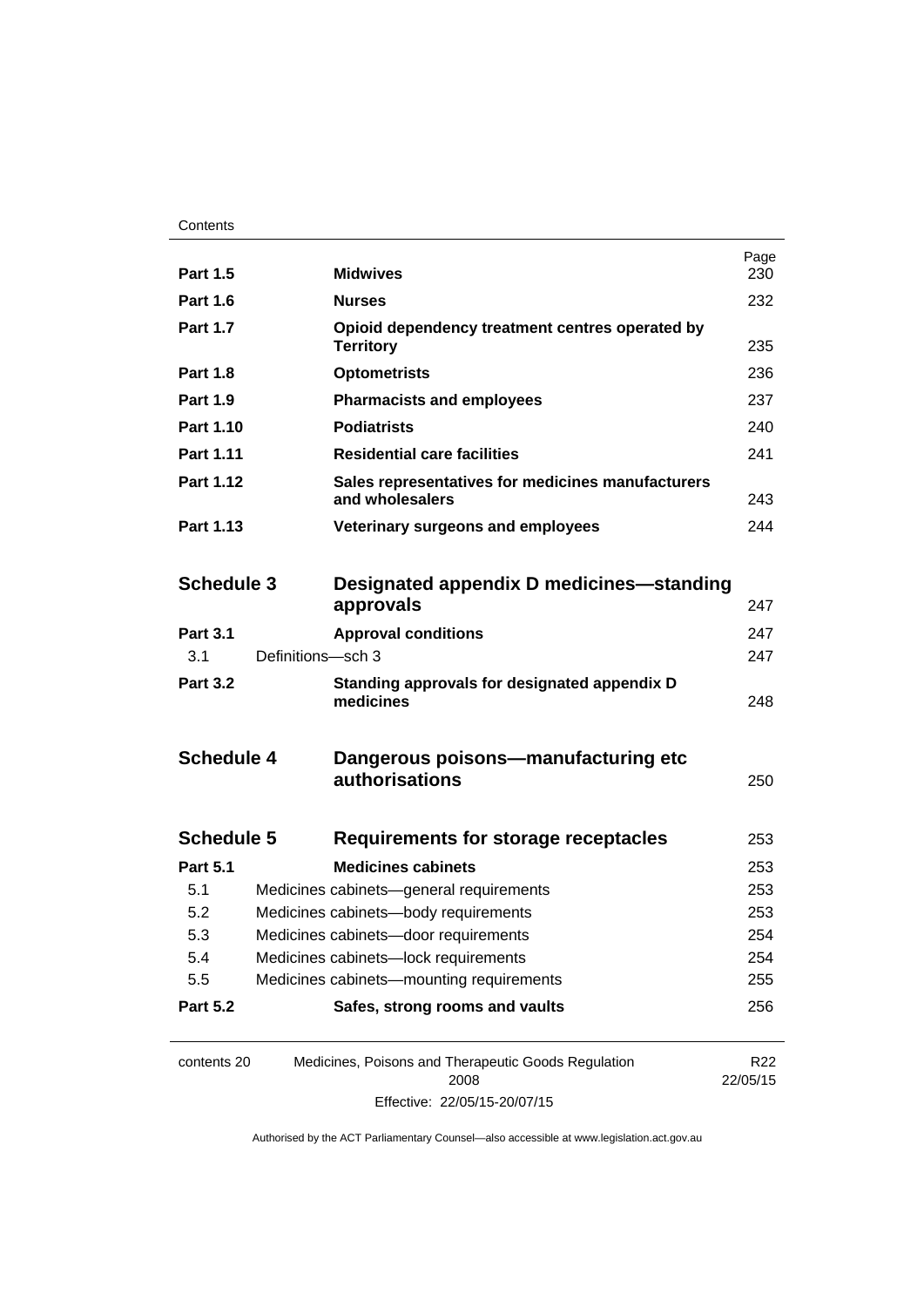|                   |                               | Contents |
|-------------------|-------------------------------|----------|
|                   |                               | Page     |
| 5.6               | Requirements for safes        | 256      |
| 5.7               | Requirements for strong rooms | 256      |
| 5.8               | Requirements for vaults       | 256      |
| <b>Dictionary</b> |                               | 257      |
| <b>Endnotes</b>   |                               |          |
| 1                 | About the endnotes            | 269      |
| 2                 | Abbreviation key              | 269      |
| 3                 | Legislation history           | 270      |
| 4                 | Amendment history             | 274      |
| 5                 | Earlier republications        | 281      |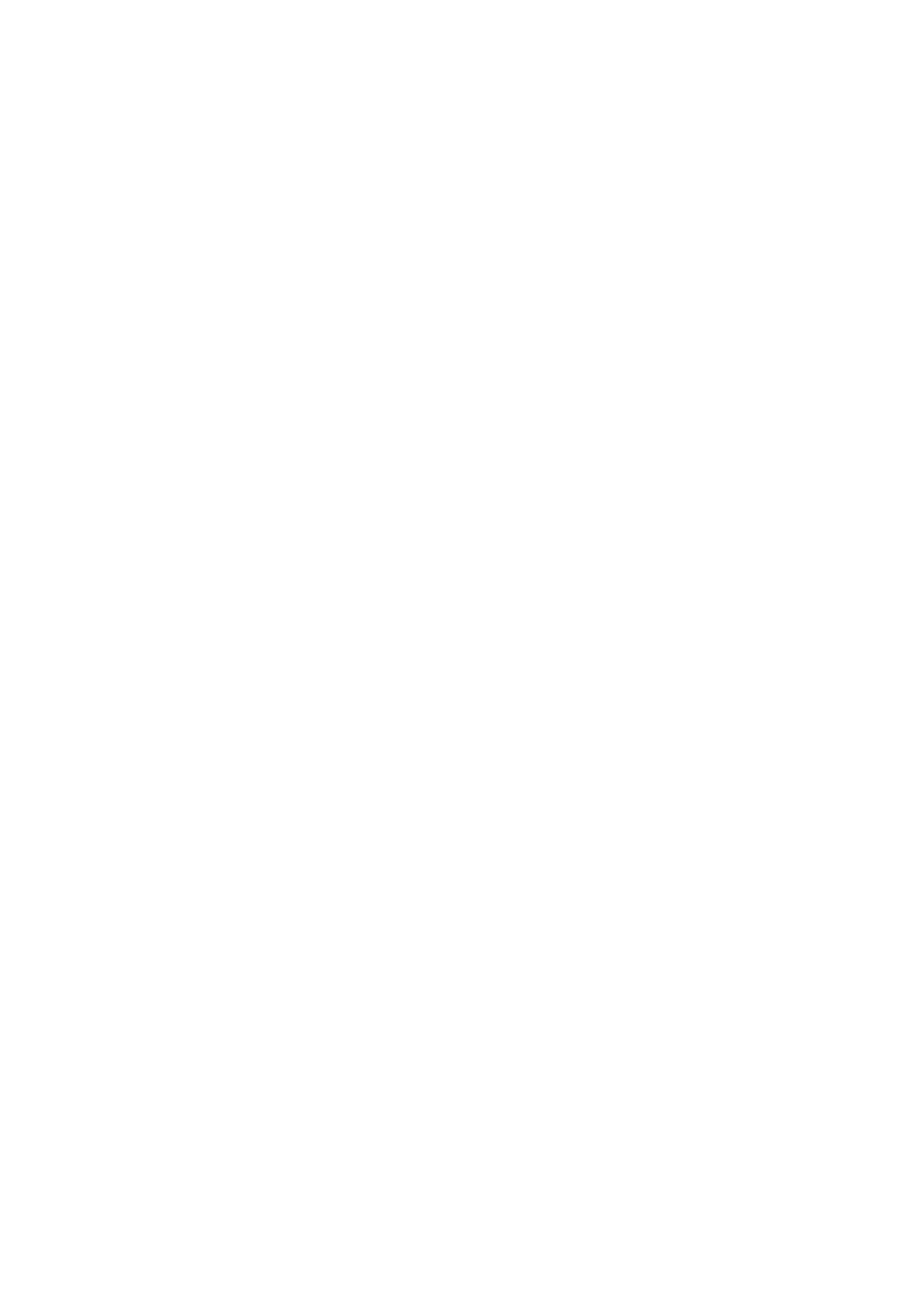

# **Medicines, Poisons and Therapeutic Goods Regulation 2008**

made under the

**[Medicines, Poisons and Therapeutic Goods Act 2008](http://www.legislation.act.gov.au/a/2008-26)**

R22 22/05/15

l

Medicines, Poisons and Therapeutic Goods Regulation 2008 Effective: 22/05/15-20/07/15

page 1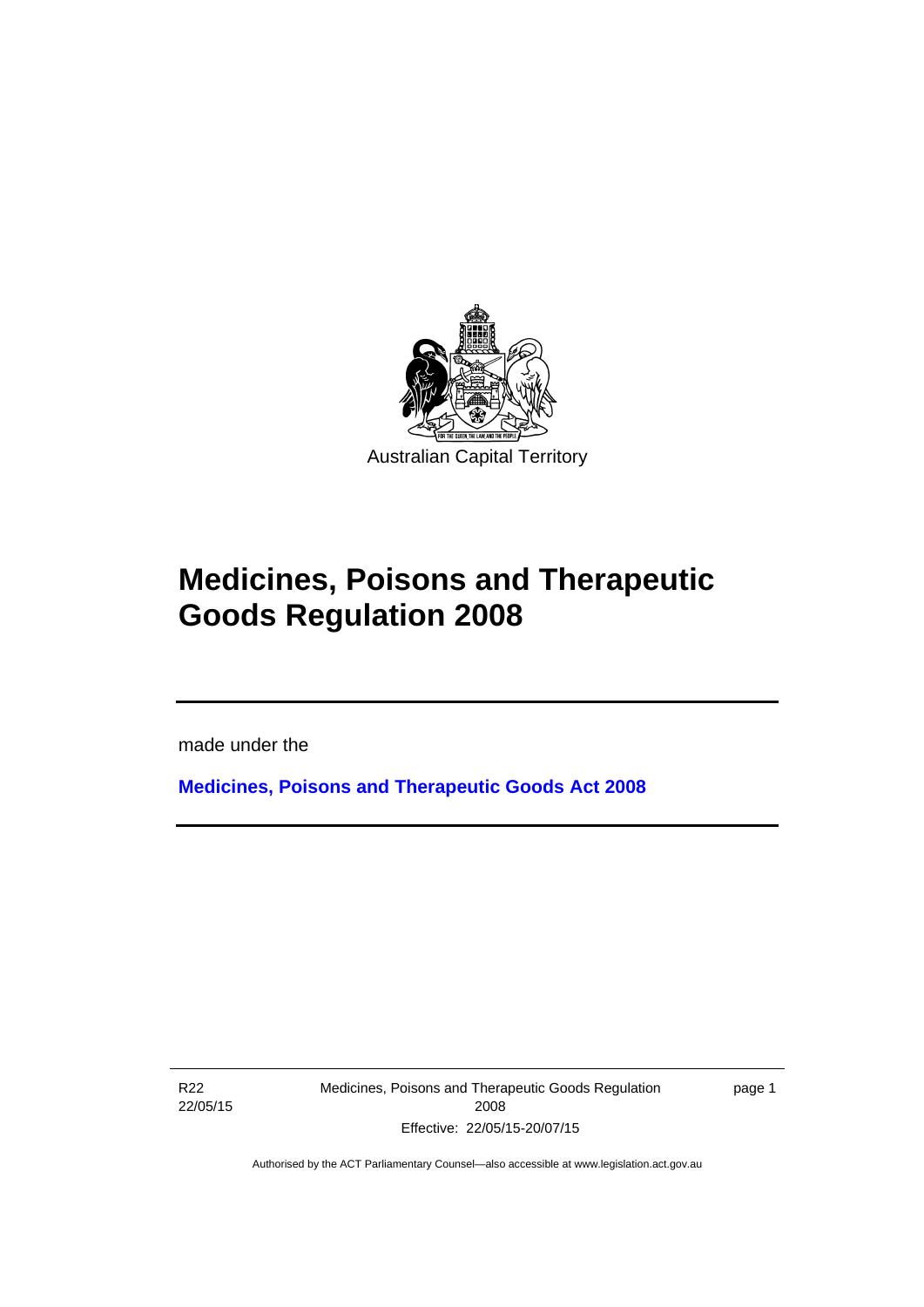Section 1

# <span id="page-25-0"></span>**Chapter 1 Preliminary**

### <span id="page-25-1"></span>**1 Name of regulation**

This regulation is the *Medicines, Poisons and Therapeutic Goods Regulation 2008*.

### <span id="page-25-2"></span>**3 Dictionary**

The dictionary at the end of this regulation is part of this regulation.

*Note 1* The dictionary at the end of this regulation defines certain terms used in this regulation, and includes references (*signpost definitions*) to other terms defined elsewhere. For example, the signpost definition '*health profession*—see the *[Health](http://www.legislation.act.gov.au/a/2004-38)* 

*[Professionals Act 2004](http://www.legislation.act.gov.au/a/2004-38)*, dictionary.' means that the term 'health profession' is defined in that dictionary and the definition applies to this regulation.

*Note 2* A definition in the dictionary (including a signpost definition) applies to the entire regulation unless the definition, or another provision of the regulation, provides otherwise or the contrary intention otherwise appears (see [Legislation Act,](http://www.legislation.act.gov.au/a/2001-14) s 155 and s 156 (1)).

### <span id="page-25-3"></span>**4 Notes**

A note included in this regulation is explanatory and is not part of this regulation.

*Note* See the [Legislation Act,](http://www.legislation.act.gov.au/a/2001-14) s 127 (1), (4) and (5) for the legal status of notes.

R22 22/05/15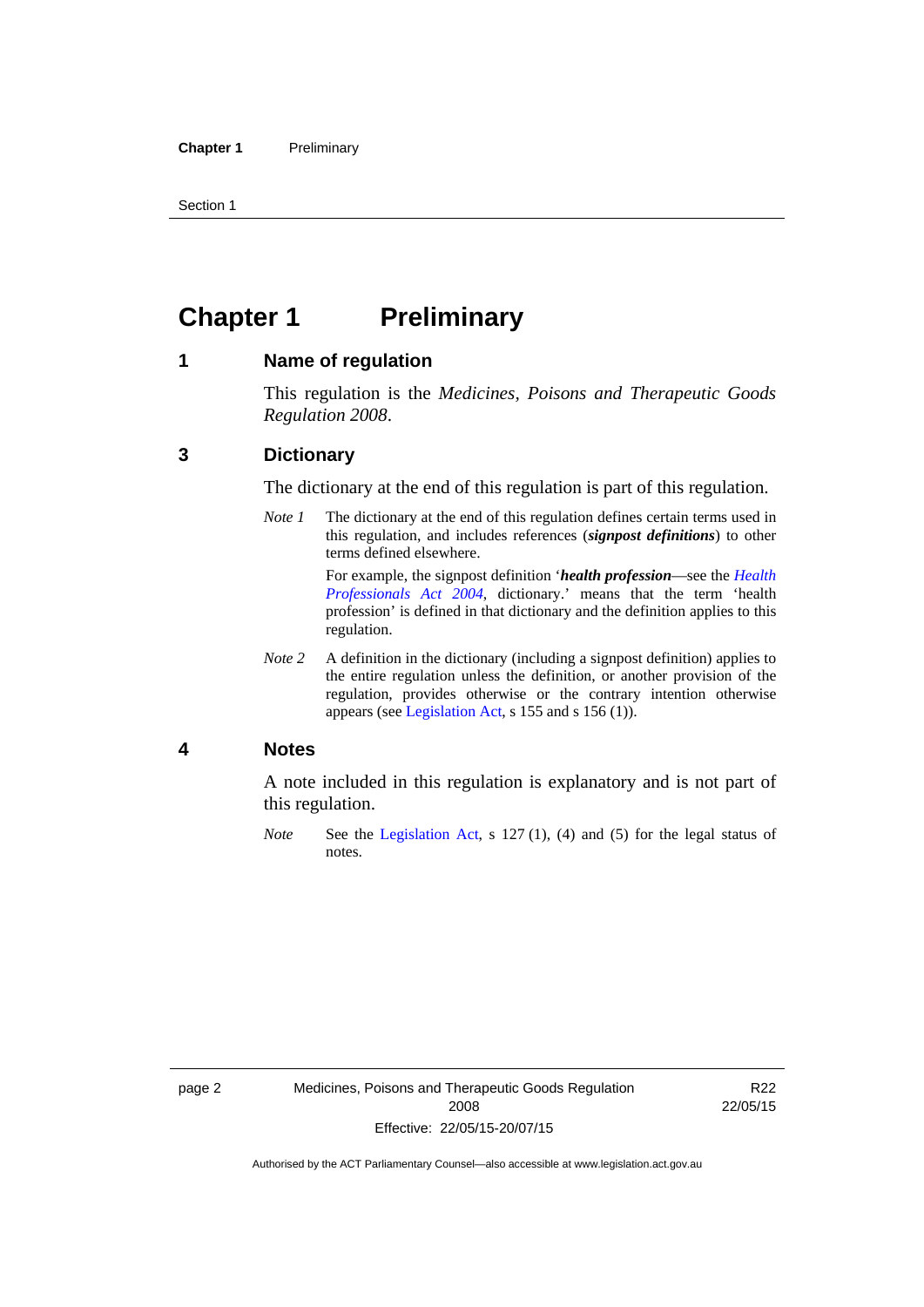# <span id="page-26-0"></span>**5 Offences against regulation—application of Criminal Code etc**

Other legislation applies in relation to offences against this regulation.

*Note 1 Criminal Code* The [Criminal Code](http://www.legislation.act.gov.au/a/2002-51), ch 2 applies to all offences against this regulation (see Code, pt 2.1).

> The chapter sets out the general principles of criminal responsibility (including burdens of proof and general defences), and defines terms used for offences to which the Code applies (eg *conduct*, *intention*, *recklessness* and *strict liability*).

*Note 2 Penalty units* 

The [Legislation Act](http://www.legislation.act.gov.au/a/2001-14), s 133 deals with the meaning of offence penalties that are expressed in penalty units.

# <span id="page-26-1"></span>**6 Overview of things to which medicines and poisons standard does not apply**

- (1) The medicines and poisons standard applies to regulated substances (see the  $Act$ , pt 3.1 and s 17).
- (2) However, the medicines and poisons standard sets out the following things to which it does not apply (unless there is a contrary intention in the standard):
	- (a) a substance in a preparation or product included in the standard, appendix A (General Exemptions) (see the [standard](http://www.comlaw.gov.au/Series/F2012L01200), par 1 (2) (h));
	- (b) a substance and the reason for its entry in the standard, appendix B (Substances considered not to require control by scheduling) (see the [standard,](http://www.comlaw.gov.au/Series/F2012L01200) par  $1(2)(h)$ );
	- (c) a substance to which the standard, appendix G (Dilute Preparations) applies (see the [standard,](http://www.comlaw.gov.au/Series/F2012L01200) par 1 (2) (i));

page 3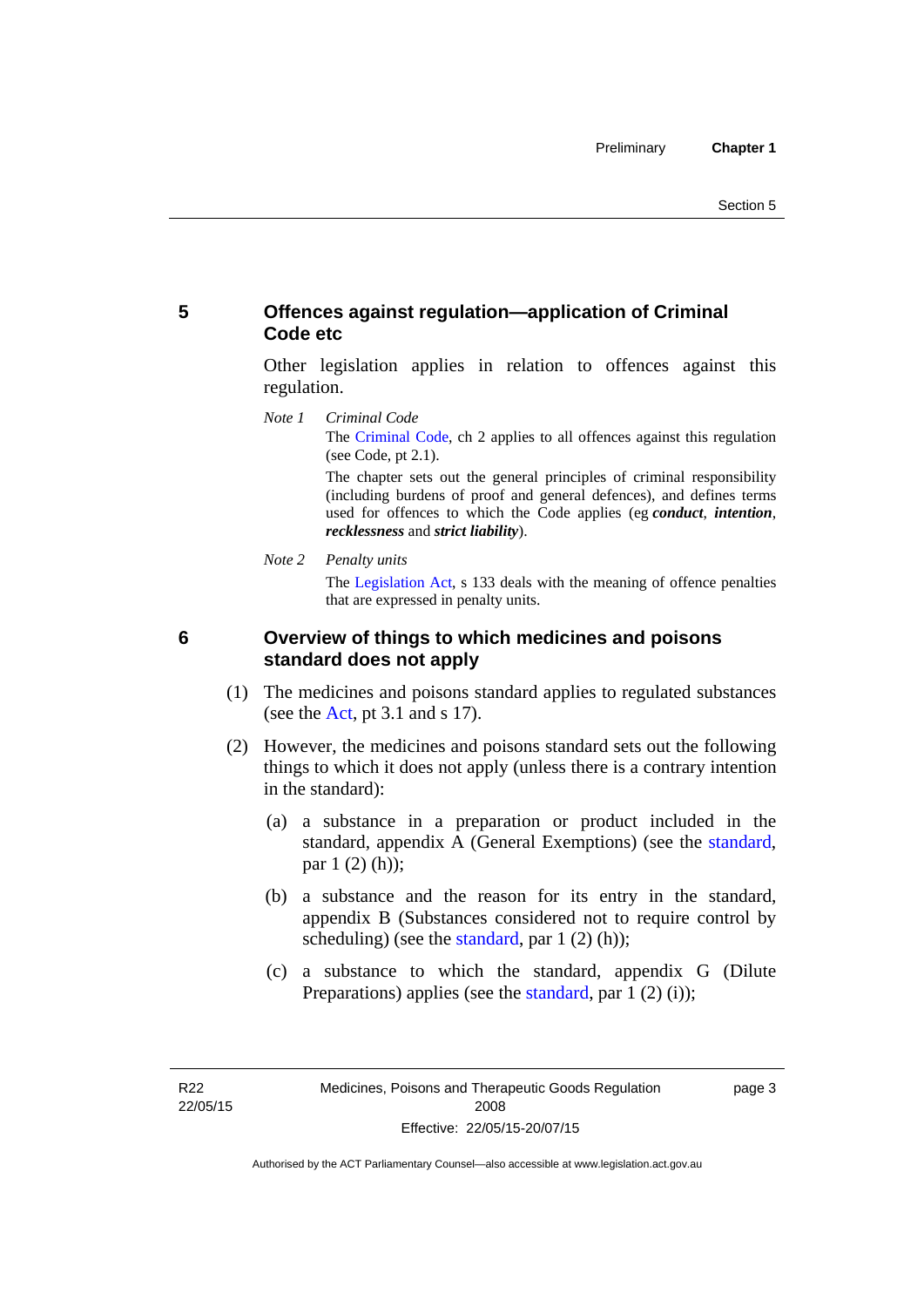#### **Chapter 1** Preliminary

Section 6

- (d) certain low concentrations of substances included in the standard, schedules 1 to 6 if the substance is not also included in schedule 7 or 8 (see the [standard,](http://www.comlaw.gov.au/Series/F2012L01200) par 1 (2) (j));
- (e) certain impurities in pesticides (see the [standard,](http://www.comlaw.gov.au/Series/F2012L01200) par  $1(2)(k)$ ).

page 4 Medicines, Poisons and Therapeutic Goods Regulation 2008 Effective: 22/05/15-20/07/15

R22 22/05/15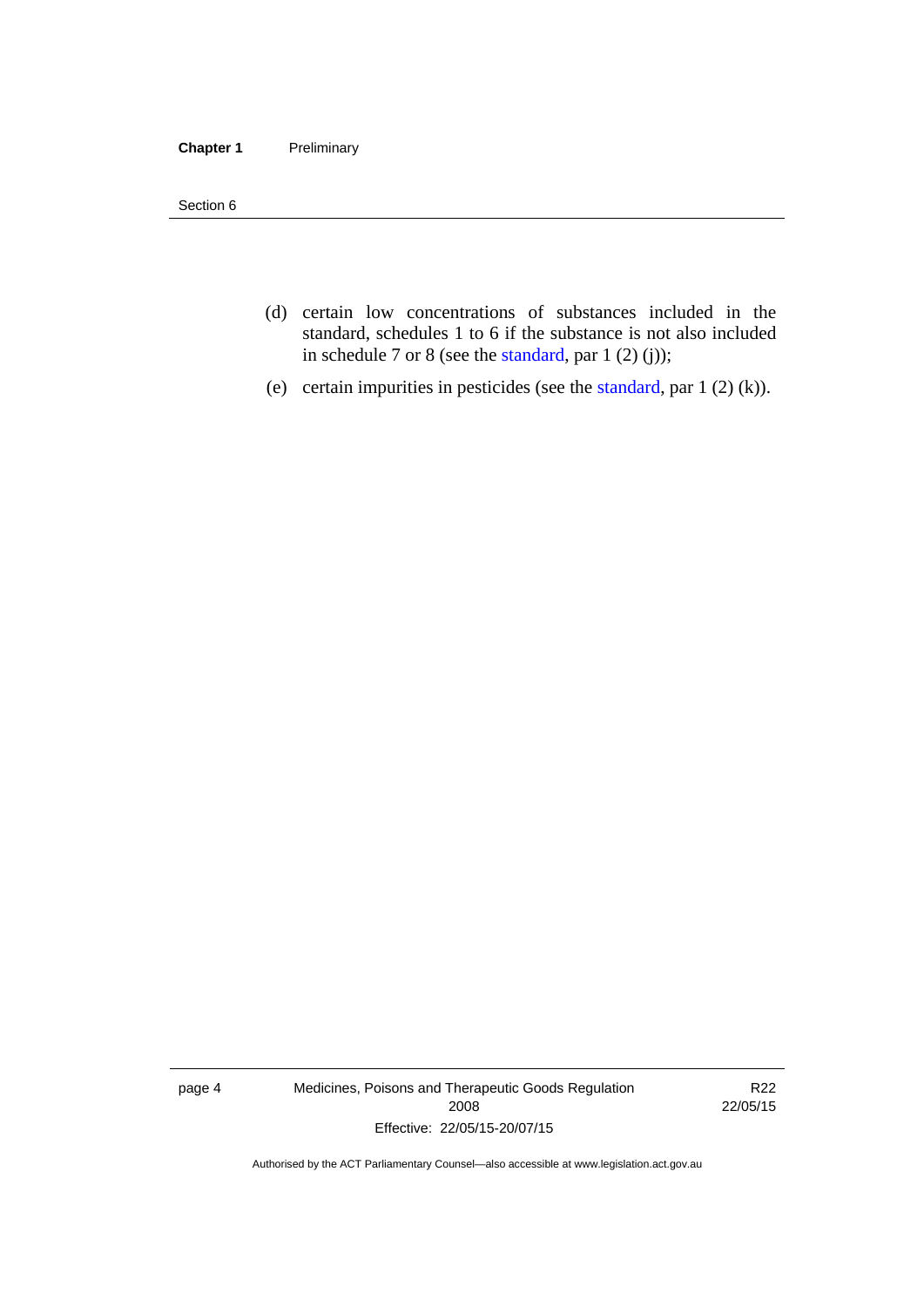# <span id="page-28-0"></span>**Chapter 2 Medicines—authorisations generally**

# <span id="page-28-1"></span>**Part 2.1 Overview of medicines authorisations**

### <span id="page-28-2"></span>**10 General overview of authorisations for medicines**

 (1) The Act requires that a person must not deal with a medicine in a particular way unless the person is authorised to deal with the medicine.

#### **Example**

the [Act](http://www.legislation.act.gov.au/a/2008-26/default.asp), s 35 is about obtaining certain substances (which include medicines)

- *Note 1* The [Act,](http://www.legislation.act.gov.au/a/2008-26/default.asp) s 19 sets out when a person *deals* with a medicine.
- *Note 2* An example is part of the regulation, is not exhaustive and may extend, but does not limit, the meaning of the provision in which it appears (see [Legislation Act,](http://www.legislation.act.gov.au/a/2001-14) s 126 and s 132).
- (2) The [Act](http://www.legislation.act.gov.au/a/2008-26/default.asp), section 20 sets out when a person is authorised to deal with a medicine.
- (3) This regulation authorises certain dealings with medicines.

*Note* An authorisation is not required to deal with the following:

- a substance excluded from the medicines and poisons standard by the [standard,](http://www.comlaw.gov.au/Series/F2012L01200) par  $1(2)$  (see s 6);
- a substance mentioned in the [medicines and poisons standard,](http://www.comlaw.gov.au/Series/F2012L01200) sch 2, 3, 4 or 8 if none of the schedules apply to the substance because of an exception in the standard (eg Aspirin in packets available from supermarkets).

R22 22/05/15 page 5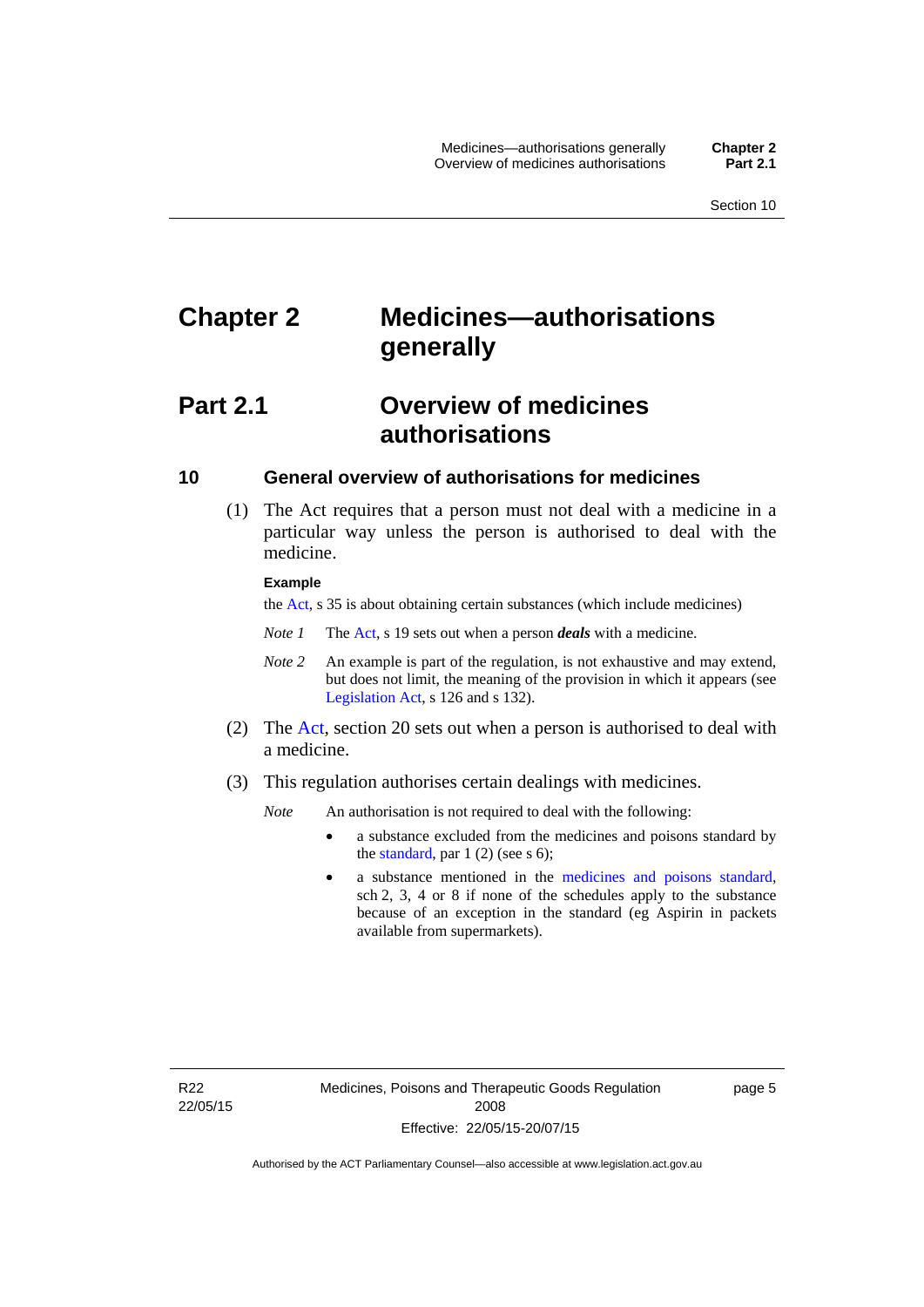Section 11

(4) An authorisation under this regulation may be subject to limitations.

### **Examples—s (4)**

- 1 a health practitioner's authorisation is subject to any condition or restriction to which the health practitioner is subject to under the *[Health Practitioner](http://www.legislation.act.gov.au/a/db_39269/default.asp)  [Regulation National Law \(ACT\)](http://www.legislation.act.gov.au/a/db_39269/default.asp)* (see s 20)
- 2 the authorisation of a person to prescribe a medicine is subject to any restriction included in sch 1 in relation to the person (see s 30 (1) (b))

*Note* For the power to impose other restrictions, see the [Act](http://www.legislation.act.gov.au/a/2008-26/default.asp), ch 8.

# <span id="page-29-0"></span>**11 Overview of medicines authorisations under this regulation**

- (1) Medicines authorisations under this regulation that are specific to health-related occupations are given by the following provisions (and are set out in schedule 1):
	- (a) section 30 (which is about authorisations under schedule 1 to prescribe medicines);
	- (b) section 50 (which is about authorisations under schedule 1 to issue requisitions for medicines);
	- (c) section 60 (which is about authorisations under schedule 1 to issue purchase orders for medicines);
	- (d) section 110 (which is about authorisations under schedule 1 to supply medicines);

*Note Supply* includes dispense on prescription (see [Act,](http://www.legislation.act.gov.au/a/2008-26/default.asp) s 24).

- (e) section 350 (which is about authorisations under schedule 1 for people in health-related occupations to administer medicines);
- (f) section 255 (which is about authorisation of approved pharmacists to supply certain medicines without prescription);
- (g) section 370 (which is about authorisations under schedule 1 to obtain and possess medicines);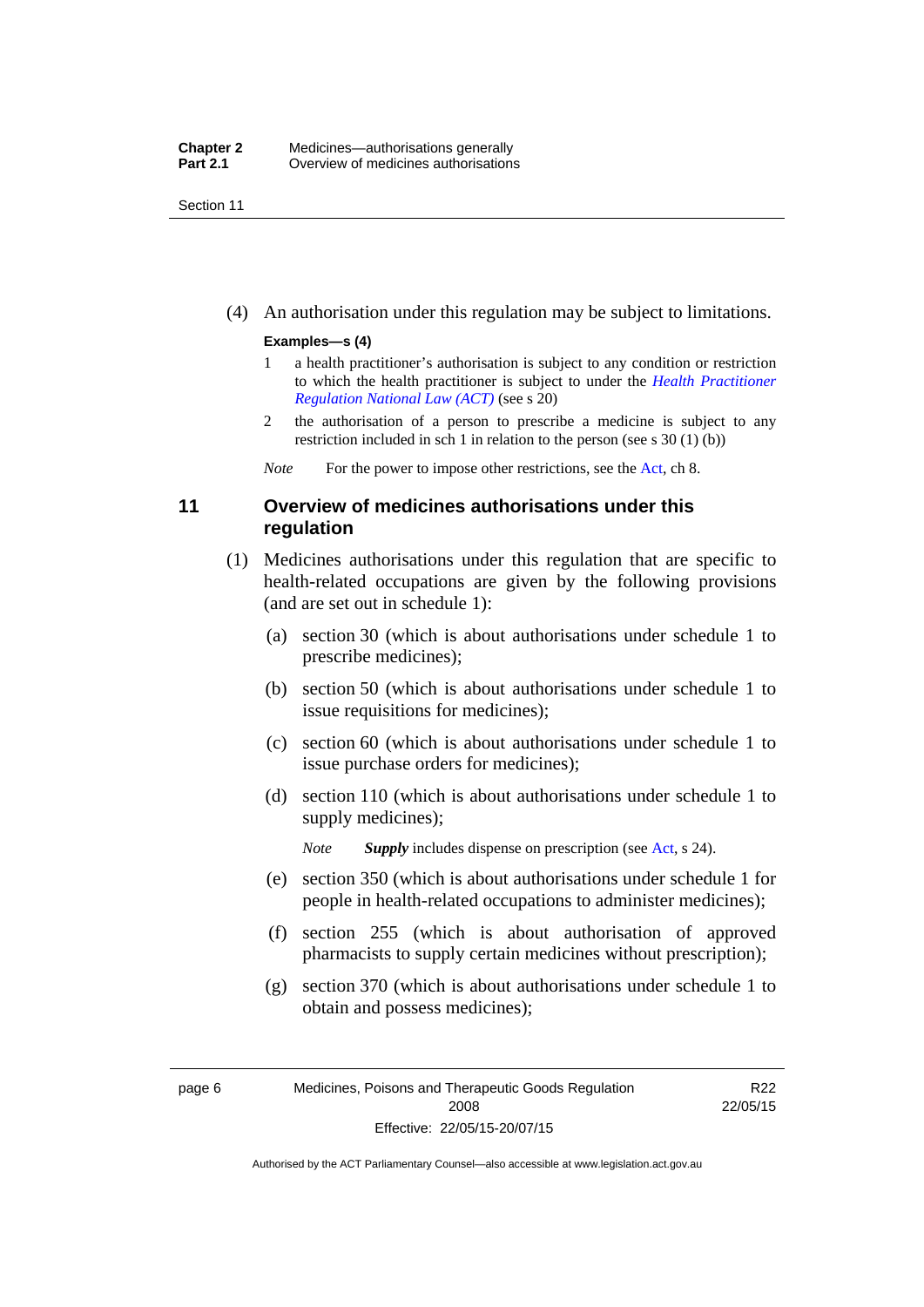- (h) section 380 (which is about authorisations under schedule 1 to manufacture medicines).
- (2) For other authorisations, see the following provisions:
	- (a) section 70 (which is about authorisation of CHO to issue standing orders for supply of medicines in public health emergencies);
	- (b) section 71 (which is about authorisation of CHO to issue standing orders for administration of medicines for public health matters);
	- (c) section 75 (which is about authorisation of doctors to issue standing orders for administration of medicines at institutions);
	- (d) section 77 (which is about authorisation of CHO to issue standing orders for supply and administration of medicines at walk-in centres);
	- (e) section 251 (which is about authorisation to supply certain medicines without prescription in emergencies);
	- (f) section 260 (which is about authorisation to supply medicines to pharmacists for disposal);
	- (g) section 261 (which is about authorisation to supply medicines to commercial disposal operators for disposal);
	- (h) section 360 (which is about authorisation for self-administration of medicines);
	- (i) section 361 (which is about authorisation for the administration of medicines by assistants);
	- (j) section 371 (which is about authorisation to obtain and possess medicines for certain personal use-related dealings);
	- (k) section 400 (which is about authorisation to deliver medicines under supply authorities);

R22 22/05/15 page 7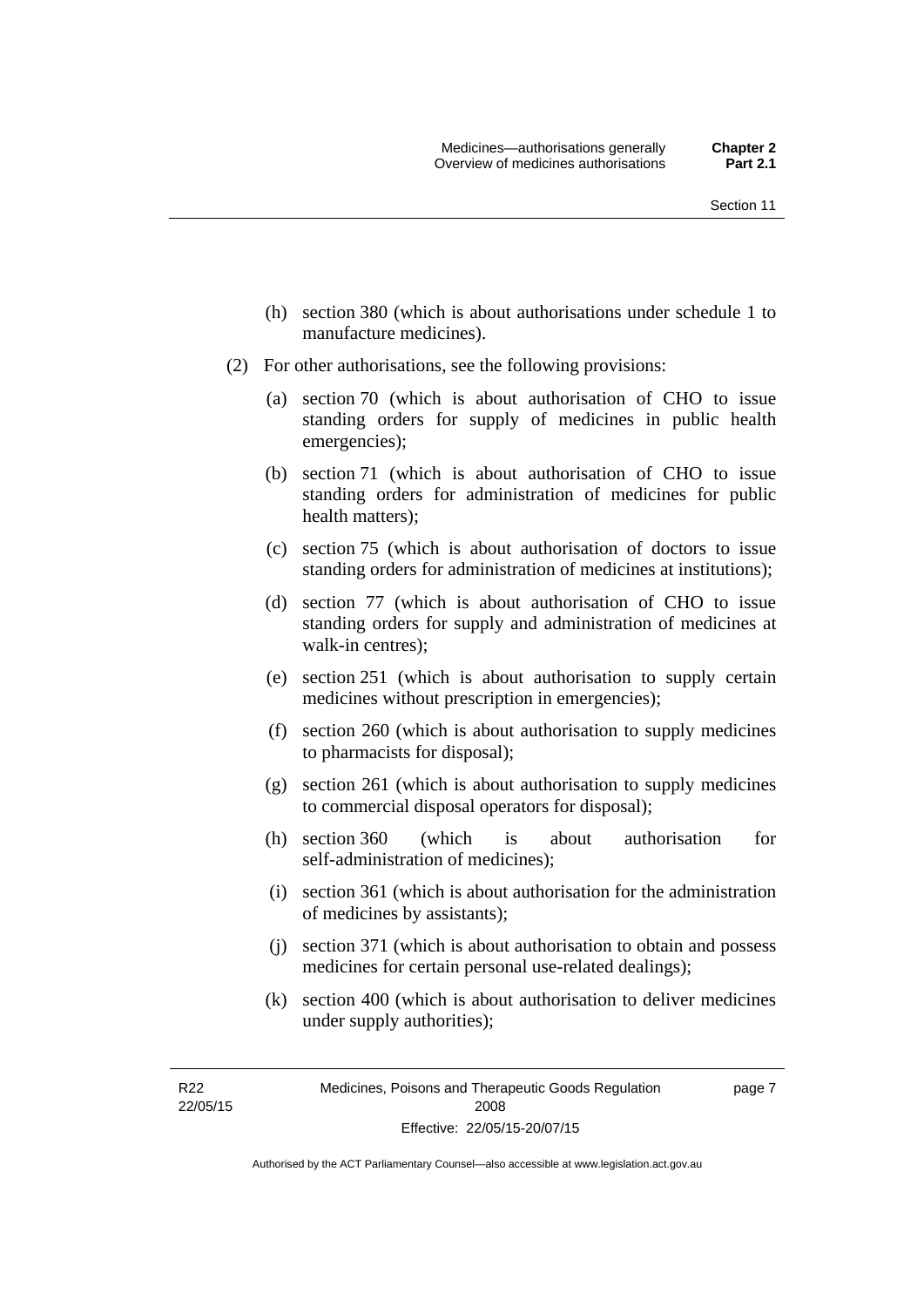Section 12

- (l) section 401 (which is about authorisation for commercial disposal operators for disposal of medicines);
- (m) section 410 (which is about authorisation to supply and administer adrenaline and salbutamol);
- (n) section 420 (which is about authorisations for CYP authorised people);
- (o) section 421 (which is about authorisations for corrections officers);
- (p) section 430 (which is about authorisations for non-controlled medicines research and education);
- (q) section 440 (which is about authorisations under controlled medicines research and education program licences);
- (r) section 450 (which is about authorisations under first-aid kit licences);
- (s) section 460 (which is about authorisations under medicines wholesalers licences);
- (t) section 470 (which is about authorisations under opioid dependency treatment licences);
- (u) section 480 (which is about authorisations under pharmacy medicines rural communities licences);
- (v) section 490 (which is about authorisations for endorsed health practitioners).

### <span id="page-31-0"></span>**12 General overview of authorisation conditions for medicines**

 (1) The [Act](http://www.legislation.act.gov.au/a/2008-26/default.asp), section 44 requires a person who is authorised to deal with a medicine to comply with any condition to which the authorisation is subject.

R22 22/05/15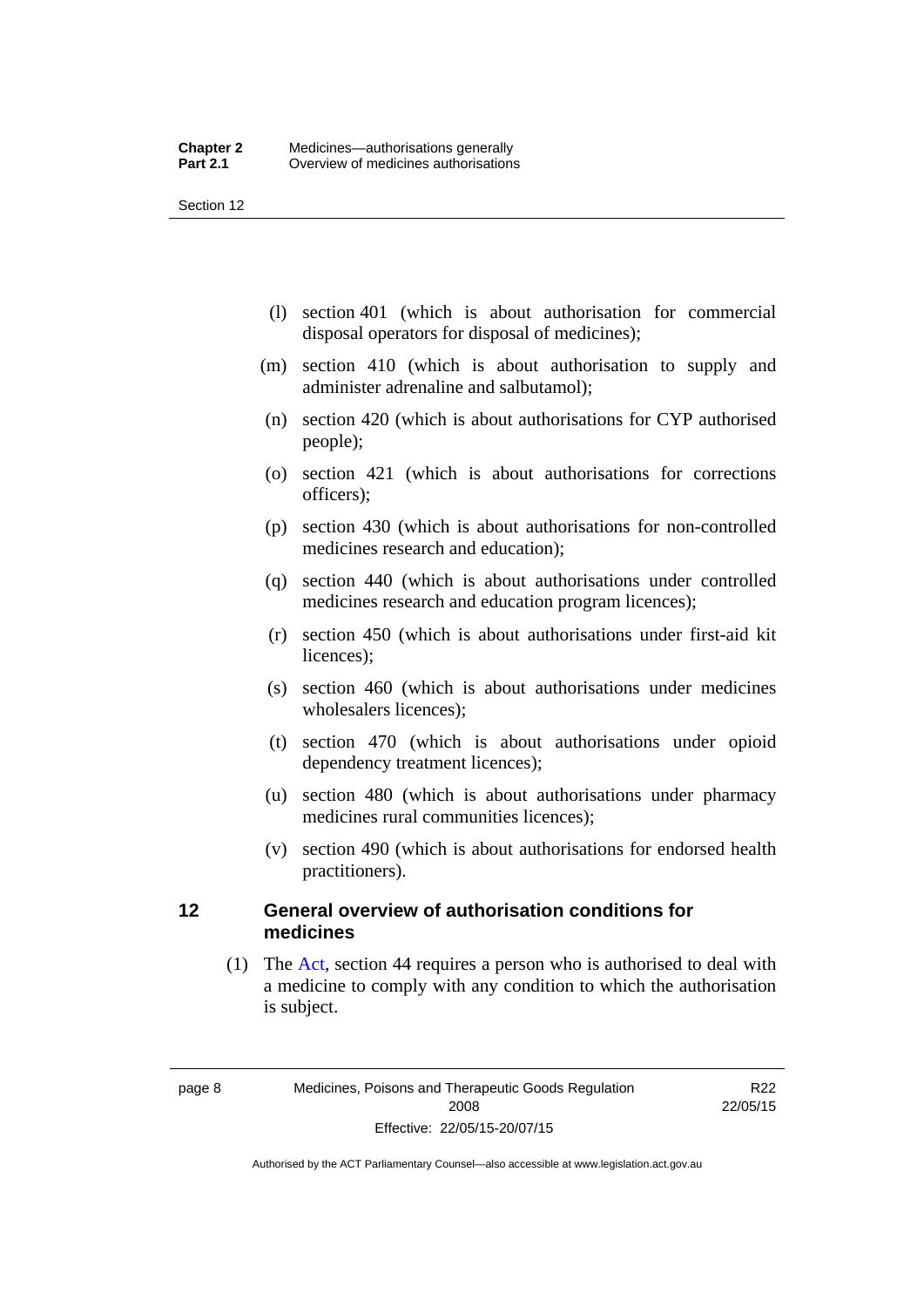#### **Example**

Section 31 sets out the authorisation conditions for an authorised person to prescribe a medicine.

- *Note* An example is part of the regulation, is not exhaustive and may extend, but does not limit, the meaning of the provision in which it appears (see [Legislation Act,](http://www.legislation.act.gov.au/a/2001-14) s 126 and s 132).
- (2) The conditions are additional to other restrictions on an authorised person's authority to deal with a medicine.

#### **Example—s (2)**

Sch 1 limits the prescription by eligible midwives of medicines that are listed on the pharmaceutical benefits scheme (see sch 1, part 1.5) to eligible midwives who hold a particular authority.

*Note* Conditions may also be imposed under other provisions of the [Act](http://www.legislation.act.gov.au/a/2008-26/default.asp) including, for example, s 89 which sets out conditions on licences.

R22 22/05/15 Medicines, Poisons and Therapeutic Goods Regulation 2008 Effective: 22/05/15-20/07/15

page 9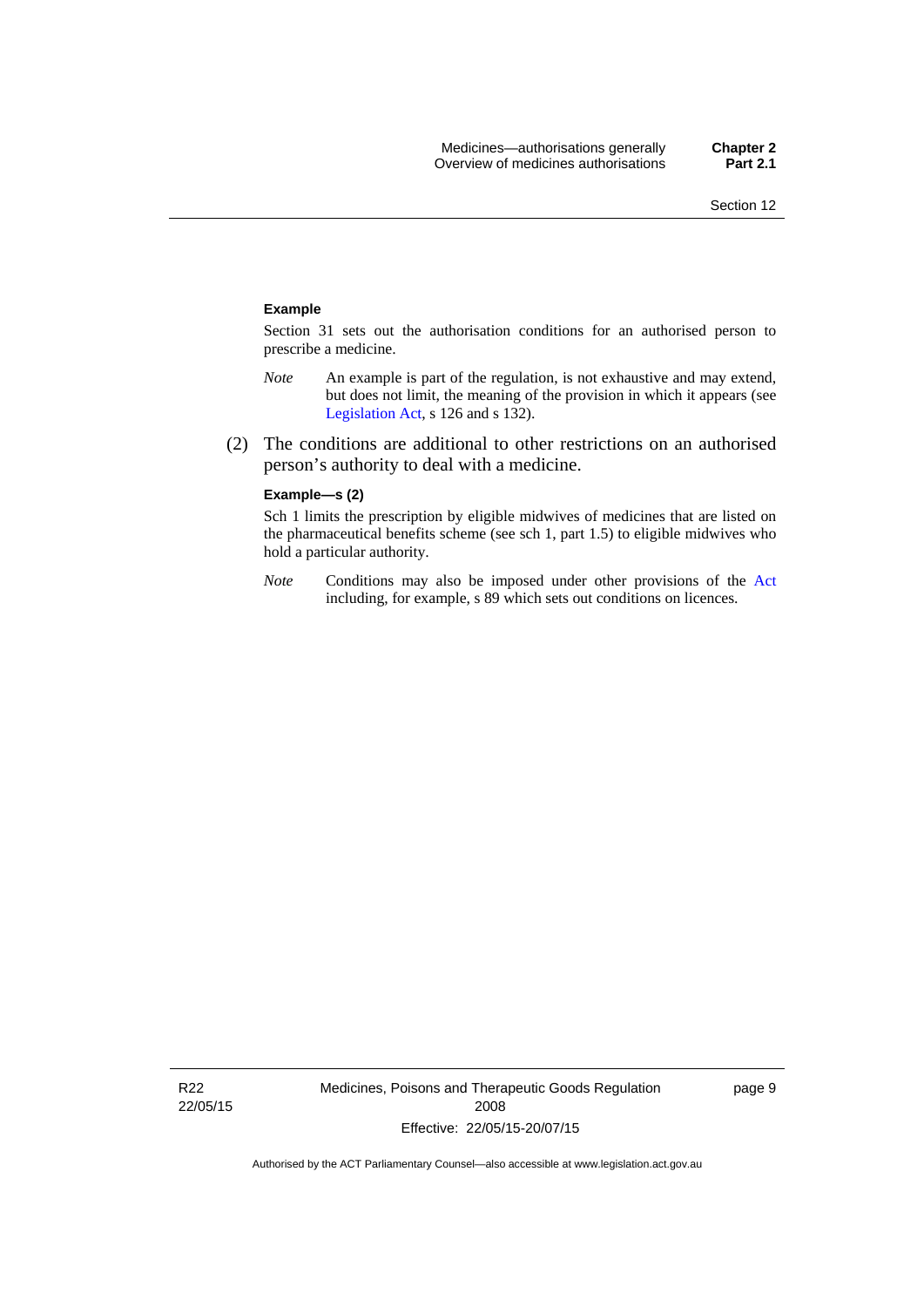Section 20

# <span id="page-33-0"></span>**Part 2.2 Relationship with registration laws**

### <span id="page-33-1"></span>**20 Medicines authorisations subject to Health Practitioner Regulation National Law (ACT) restrictions**

 (1) A health practitioner's authorisation under the Act to deal with a medicine is subject to any condition or other restriction to which the health practitioner is subject under the *[Health Practitioner](http://www.legislation.act.gov.au/a/db_39269/default.asp)  [Regulation National Law \(ACT\)](http://www.legislation.act.gov.au/a/db_39269/default.asp)*.

#### **Example**

Section 31 places conditions on the prescribing of medicines by a health practitioner authorised to prescribe the medicines. If a particular health practitioner's registration under the *[Health Practitioner Regulation National Law](http://www.legislation.act.gov.au/a/db_39269/default.asp)  [\(ACT\)](http://www.legislation.act.gov.au/a/db_39269/default.asp)* is subject to the condition or restriction that the person may not prescribe certain medicines, the health practitioner's authorisation under the *[Medicines,](http://www.legislation.act.gov.au/a/2008-26)  [Poisons and Therapeutic Goods Act 2008](http://www.legislation.act.gov.au/a/2008-26)* to prescribe medicines is also subject to that condition or restriction.

- *Note 1* A reference to an Act includes a reference to the statutory instruments made or in force under the Act, including any regulation (see [Legislation Act,](http://www.legislation.act.gov.au/a/2001-14) s 104).
- *Note 2* An example is part of the regulation, is not exhaustive and may extend, but does not limit, the meaning of the provision in which it appears (see [Legislation Act,](http://www.legislation.act.gov.au/a/2001-14) s 126 and s 132).
- (2) A health professional's authorisation under the Act to deal with a medicine is subject to any condition or other restriction to which the health professional is subject under the *[Health Professionals](http://www.legislation.act.gov.au/a/2004-38)  [Act 2004](http://www.legislation.act.gov.au/a/2004-38)*.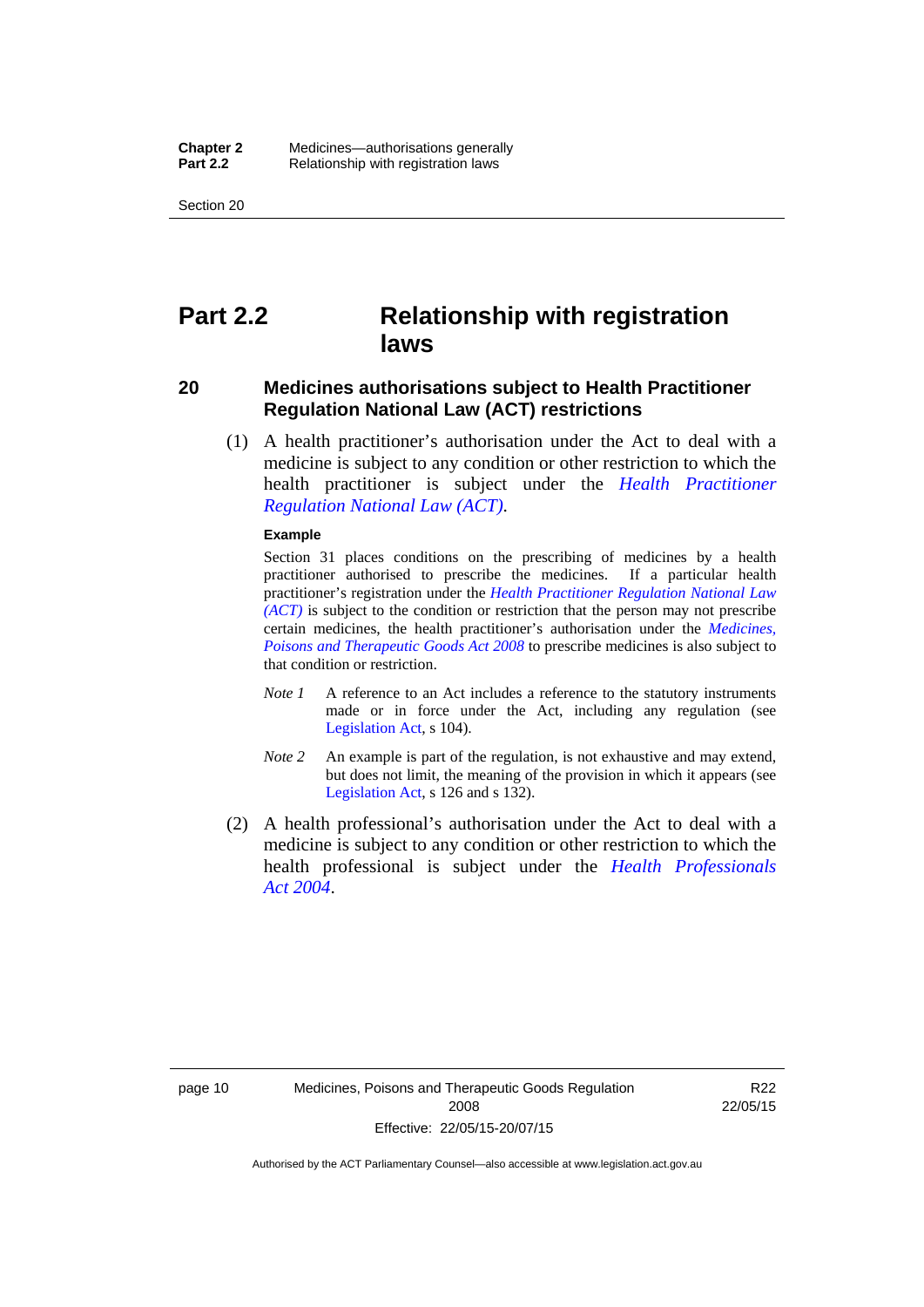## <span id="page-34-0"></span>**21 Medicines authorisations subject to Health Professionals Act restrictions**

A health professional's authorisation under the Act to deal with a medicine is subject to any condition or other restriction to which the health professional is subject under the *[Health Professionals](http://www.legislation.act.gov.au/a/2004-38)  [Act 2004](http://www.legislation.act.gov.au/a/2004-38)*.

R22 22/05/15 Medicines, Poisons and Therapeutic Goods Regulation 2008 Effective: 22/05/15-20/07/15

page 11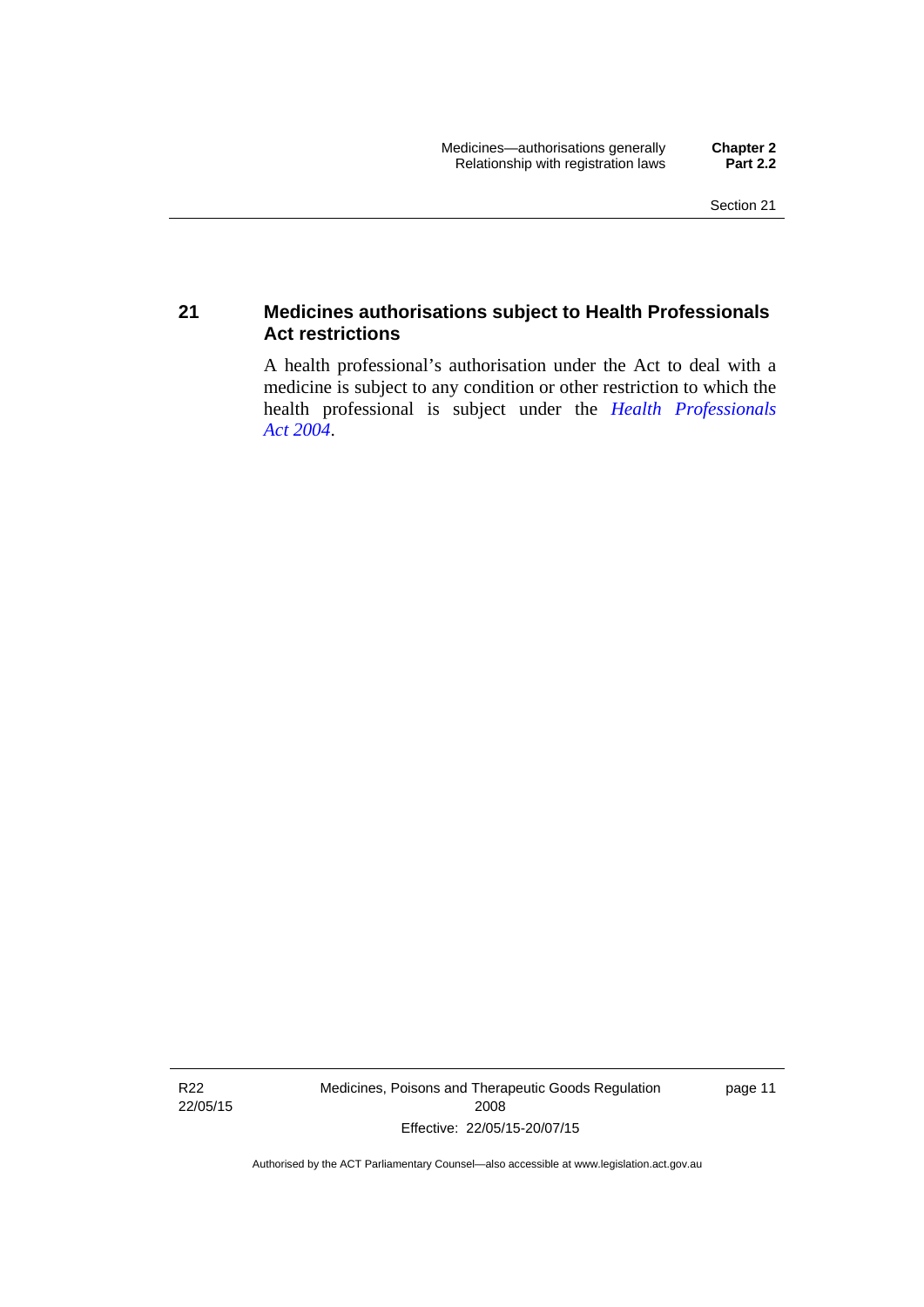# <span id="page-35-0"></span>**Chapter 3 Medicines—supply authorities**

# <span id="page-35-1"></span>**Part 3.1 Prescribing medicines**

# <span id="page-35-2"></span>**Division 3.1.1 Authorisation to prescribe medicines**

# <span id="page-35-3"></span>**30 Authorisation under sch 1 to prescribe medicines— Act, s 40 (1) (b), (2) (b) and (3) (b)**

- (1) A person mentioned in schedule 1, column 2 is authorised to prescribe a medicine if—
	- (a) prescribing the medicine is included in the schedule, column 3 in relation to the person; and
	- (b) the prescribing is consistent with any restriction for the prescribing mentioned in the schedule, column 3; and
	- (c) if the prescription is a self-prescription of the medicine—
		- (i) the person is not a trainee dentist, trainee nurse practitioner, intern doctor or person training to be an eligible midwife; or
		- (ii) the medicine is not a restricted medicine.
- (2) In this section:

### *restricted medicine* means—

- (a) an anabolic steroid; or
- (b) a designated appendix D medicine; or
- (c) a benzodiazepine; or
- (d) a controlled medicine.

R22 22/05/15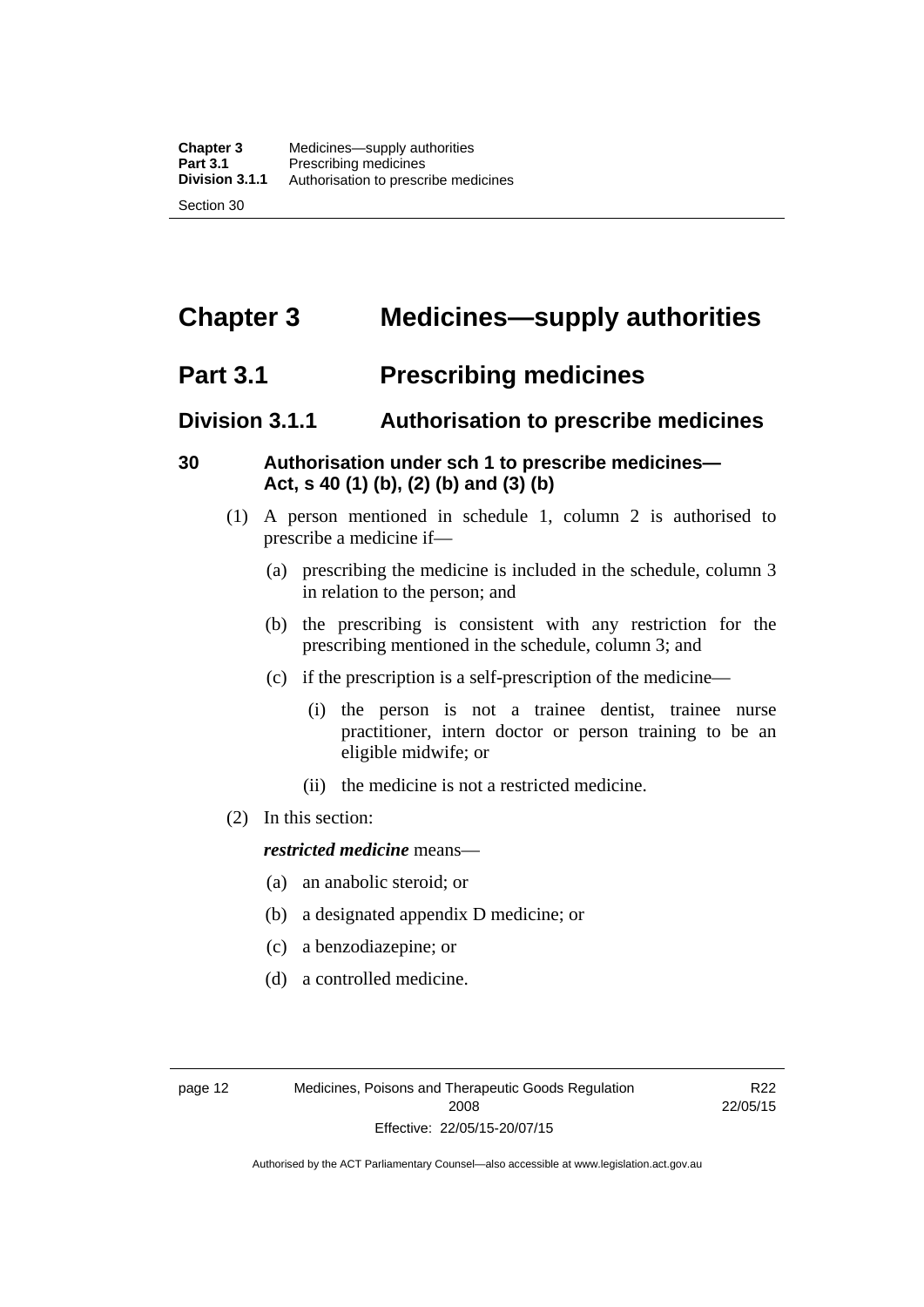## **31 Authorisation conditions for prescribing medicines—Act, s 44 (1) (b) and (2) (b)**

- (1) A prescriber's authorisation under section 30 to prescribe a medicine is subject to the following conditions:
	- (a) the medicine is prescribed in accordance with the [Act](http://www.legislation.act.gov.au/a/2008-26/default.asp), section 7 (Appropriate prescription and supply of medicines);
	- (b) if the prescription is a written prescription—
		- (i) the prescription complies with section 40 (General requirements for written prescriptions); and
		- (ii) the prescription (other than a national residential medication chart prescription) includes the particulars mentioned in section 41 on the front of the prescription; and
		- (iii) if the prescription is a national residential medication chart prescription in a national residential medication chart––the chart includes the particulars mentioned in section 41; and
		- (iv) if the prescription is faxed by a prescriber to a pharmacist—the prescriber sends the original prescription to the pharmacist not later than 24 hours after the prescriber faxes the prescription to the pharmacist;
			- *Note 1* For the endorsement of faxed prescriptions, see s 41 (1) (m).
			- *Note 2 Pharmacist* does not include an intern pharmacist (see dict).
	- (c) if the prescription is an oral prescription—
		- (i) the prescriber believes on reasonable grounds that giving an oral prescription for the medicine is reasonably necessary for the patient's treatment; and

R22 22/05/15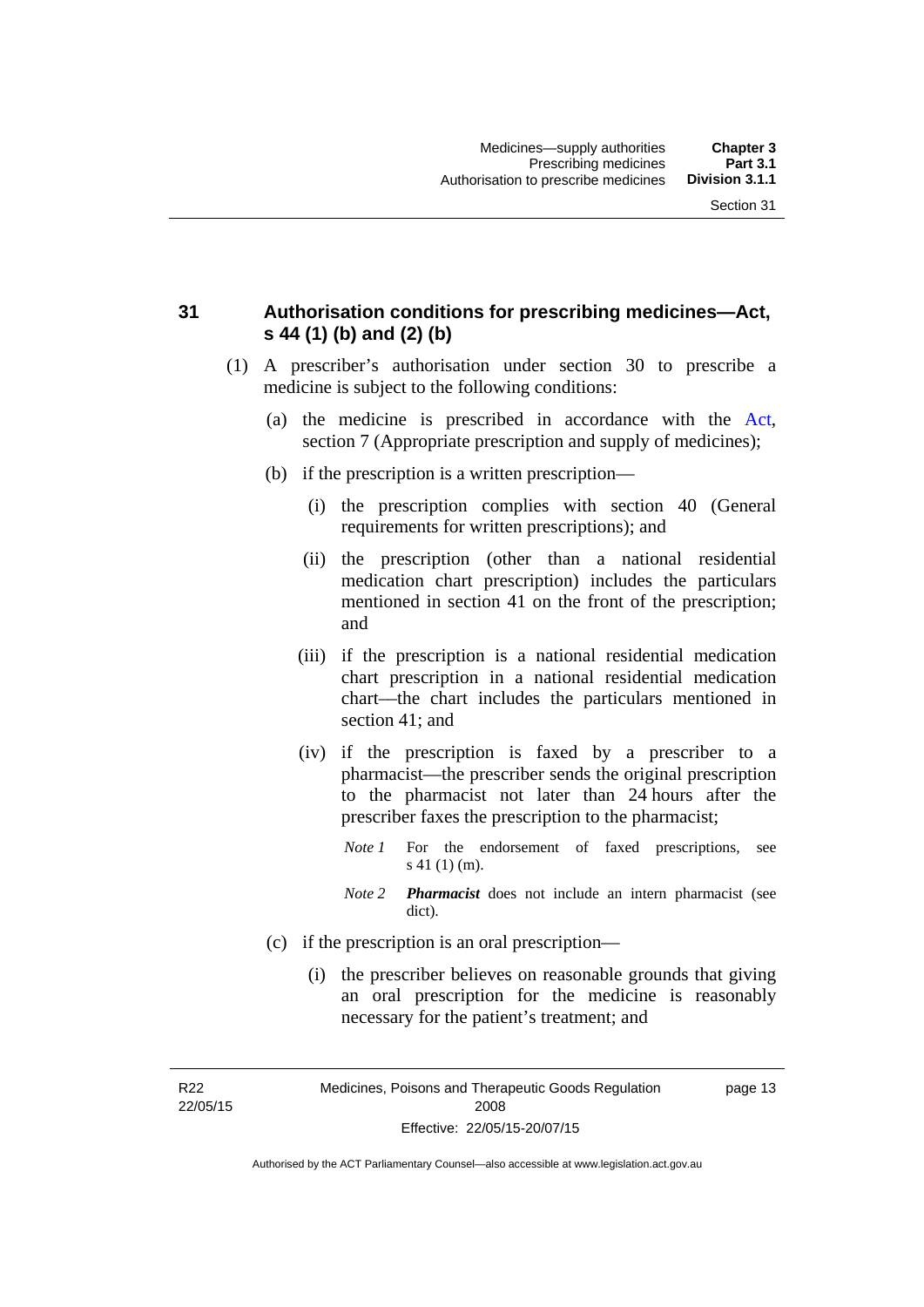| <b>Chapter 3</b> | Medicines—supply authorities         |
|------------------|--------------------------------------|
| <b>Part 3.1</b>  | Prescribing medicines                |
| Division 3.1.1   | Authorisation to prescribe medicines |
| Section 31       |                                      |

- (ii) if the prescription is for an unusual or dangerous dose of a medicine—the prescription includes a statement telling the person who is to dispense or administer the medicine that the prescription is for an unusual or dangerous dose; and
- (iii) the prescription includes the particulars mentioned in section 41; and
- (iv) the prescriber sends a written prescription for the medicine to the pharmacist not later than 24 hours after the prescriber gives the oral prescription to the pharmacist;

*Note* For the endorsement of written prescriptions confirming oral prescriptions, see s 41 (1) (n).

- (d) if the medicine is a controlled medicine for human use—
	- (i) the prescriber complies with the additional requirements under section 32 for prescribing a controlled medicine; and
	- (ii) if the controlled medicines approval is an oral approval the prescriber sends the chief health officer a written application for the approval in accordance with section 561 (Requirements for CHO controlled medicines approval applications) not later than 7 days after the day the oral approval is given;
- (e) if the medicine is a designated appendix D medicine prescribed for a purpose mentioned in schedule 3 (Designated appendix D medicines—standing approvals), part 3.2, column 3 in relation to the medicine—the prescriber complies with the additional requirements under section 33 in relation to the prescription.
- (2) In this section:

page 14 Medicines, Poisons and Therapeutic Goods Regulation 2008 Effective: 22/05/15-20/07/15

R22 22/05/15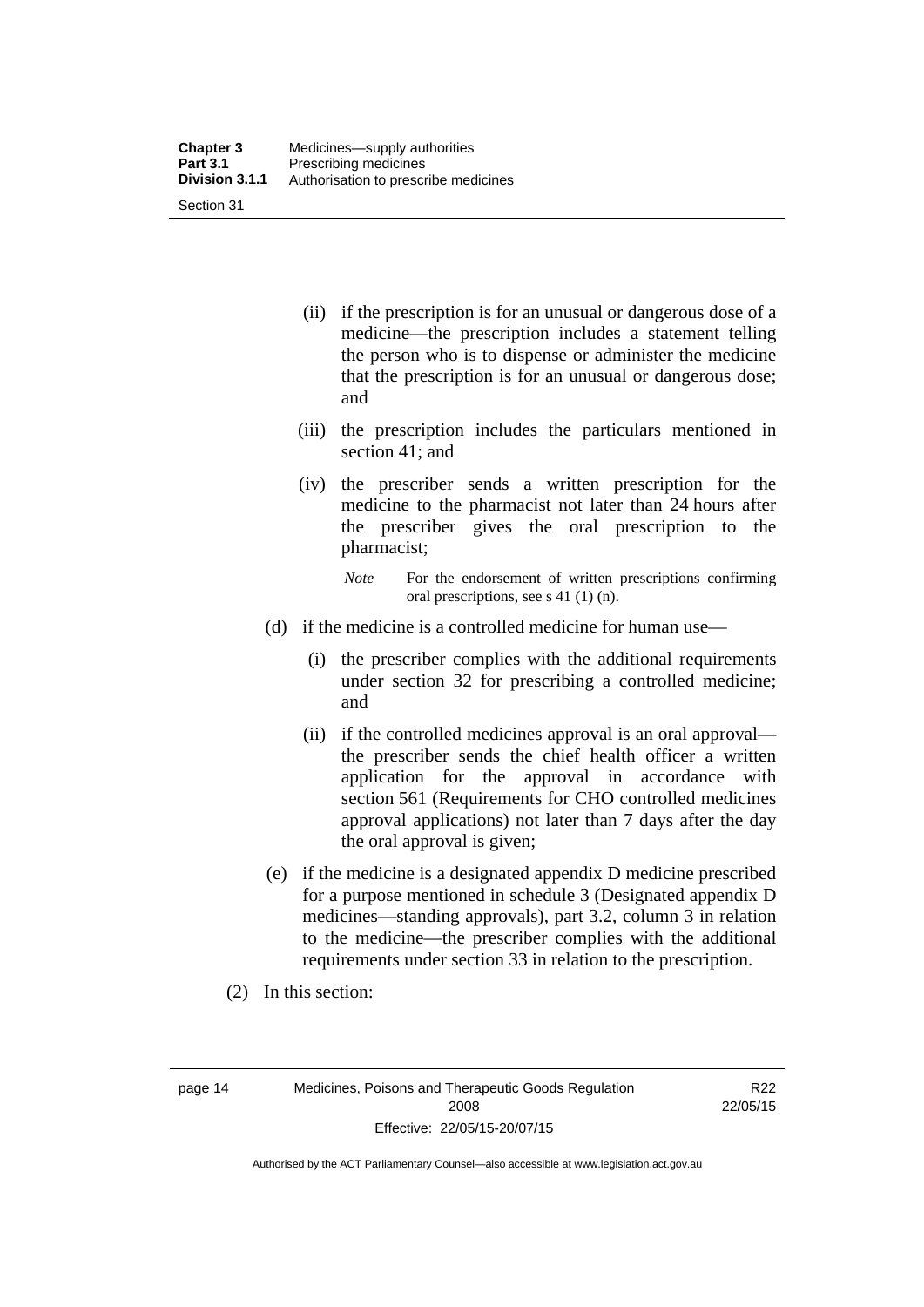*national residential medication chart* means a residential medication chart within the meaning of the *[National](http://www.comlaw.gov.au/Series/F1996B02844)  [Health \(Pharmaceutical Benefits\) Regulations 1960](http://www.comlaw.gov.au/Series/F1996B02844)* (Cwlth), section 19AA (6) (Item in residential medication chart is prescription), as in force from time to time.

*Note* The *[National Health \(Pharmaceutical Benefits\) Regulations 1960](http://www.comlaw.gov.au/Series/F1996B02844)* (Cwlth) does not need to be notified under the [Legislation Act](http://www.legislation.act.gov.au/a/2001-14) because s 47 (6) does not apply (see s 863).

### **32 Additional requirements for prescribing controlled medicines for human use**

The following are the additional requirements for prescribing a controlled medicine for human use:

 (a) the prescriber has a controlled medicines approval to prescribe the medicine;

*Note* For controlled medicines approvals, see pt 13.1.

 (b) if the approval is for a particular form of the medicine—the prescription is for the form of the medicine approved or a bioequivalent form;

*Note Bioequivalent*—see the dictionary.

- (c) if the approval is for a particular strength of the medicine—the prescription is for the strength approved or a weaker strength;
- (d) if the approval is for a particular quantity of the medicine—the prescription is for not more than the quantity approved;
- (e) the prescriber complies with each condition (if any) of the approval;
- (f) if the controlled medicine is dronabinol for human use—
	- (i) the prescriber also has an authorisation under the *[Therapeutic Goods Act 1989](http://www.comlaw.gov.au/Series/C2004A03952)* (Cwlth), section 19 to supply the medicine; and

R22 22/05/15

Medicines, Poisons and Therapeutic Goods Regulation 2008 Effective: 22/05/15-20/07/15 page 15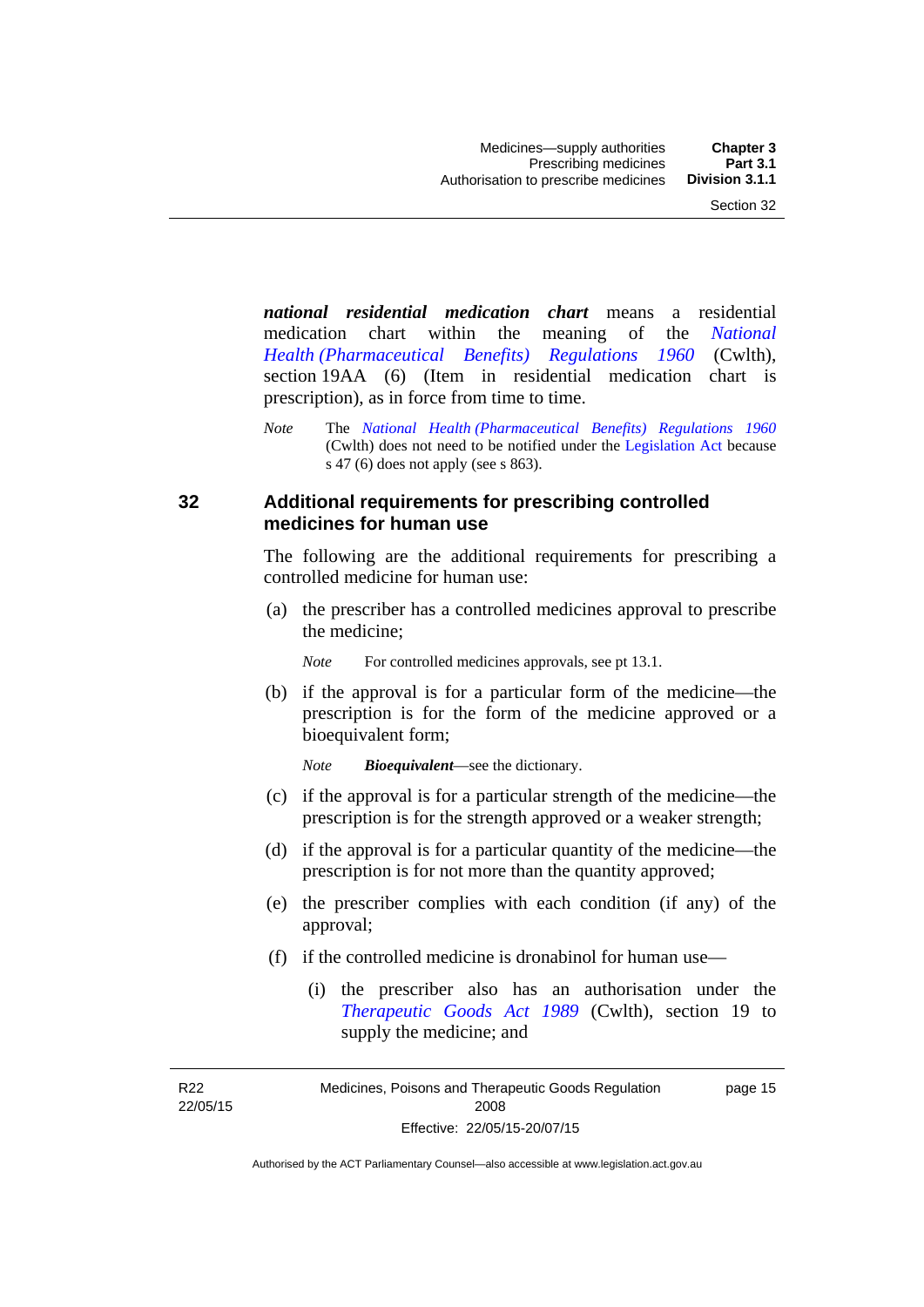**Chapter 3** Medicines—supply authorities<br>**Part 3.1** Prescribing medicines **Part 3.1** Prescribing medicines<br>**Division 3.1.2** Prescriptions **Division 3.1.2** Prescriptions Section 33

> (ii) the prescriber complies with each condition (if any) of the authorisation.

#### **Example—par (b)**

If a slow release form of a medicine is approved, the prescriber is not authorised to prescribe an immediate release form of the medicine.

#### **Example—par (c) and par (d)**

If a doctor is given an approval to prescribe 25 morphine 20mg capsules, the doctor may prescribe 5 20mg capsules and 10 15mg capsules. Later, if the approval is still in force, the doctor may prescribe not more than 10 morphine capsules of any strength up to and including 20mg.

*Note* An example is part of the regulation, is not exhaustive and may extend, but does not limit, the meaning of the provision in which it appears (see [Legislation Act,](http://www.legislation.act.gov.au/a/2001-14) s 126 and s 132).

### **33 Additional requirements for designated appendix D medicines prescriptions for human use**

The following are the additional requirements for prescribing a designated appendix D medicine for a purpose mentioned in schedule 3 (Designated appendix D medicines—standing approvals), part 3.2, column 3 in relation to the medicine:

- (a) the prescriber has an appendix D medicines approval to prescribe the medicine;
- (b) the prescriber complies with each condition (if any) of the approval (including any condition in schedule 3, part 3.2, column 4 in relation to the medicine).

# **Division 3.1.2 Prescriptions**

*Note* A prescription may provide for a medicine to be dispensed or administered (see [Act](http://www.legislation.act.gov.au/a/2008-26/default.asp), dict, def *prescription*).

### **40 General requirements for written prescriptions**

A written prescription for a medicine must—

page 16 Medicines, Poisons and Therapeutic Goods Regulation 2008 Effective: 22/05/15-20/07/15

R<sub>22</sub> 22/05/15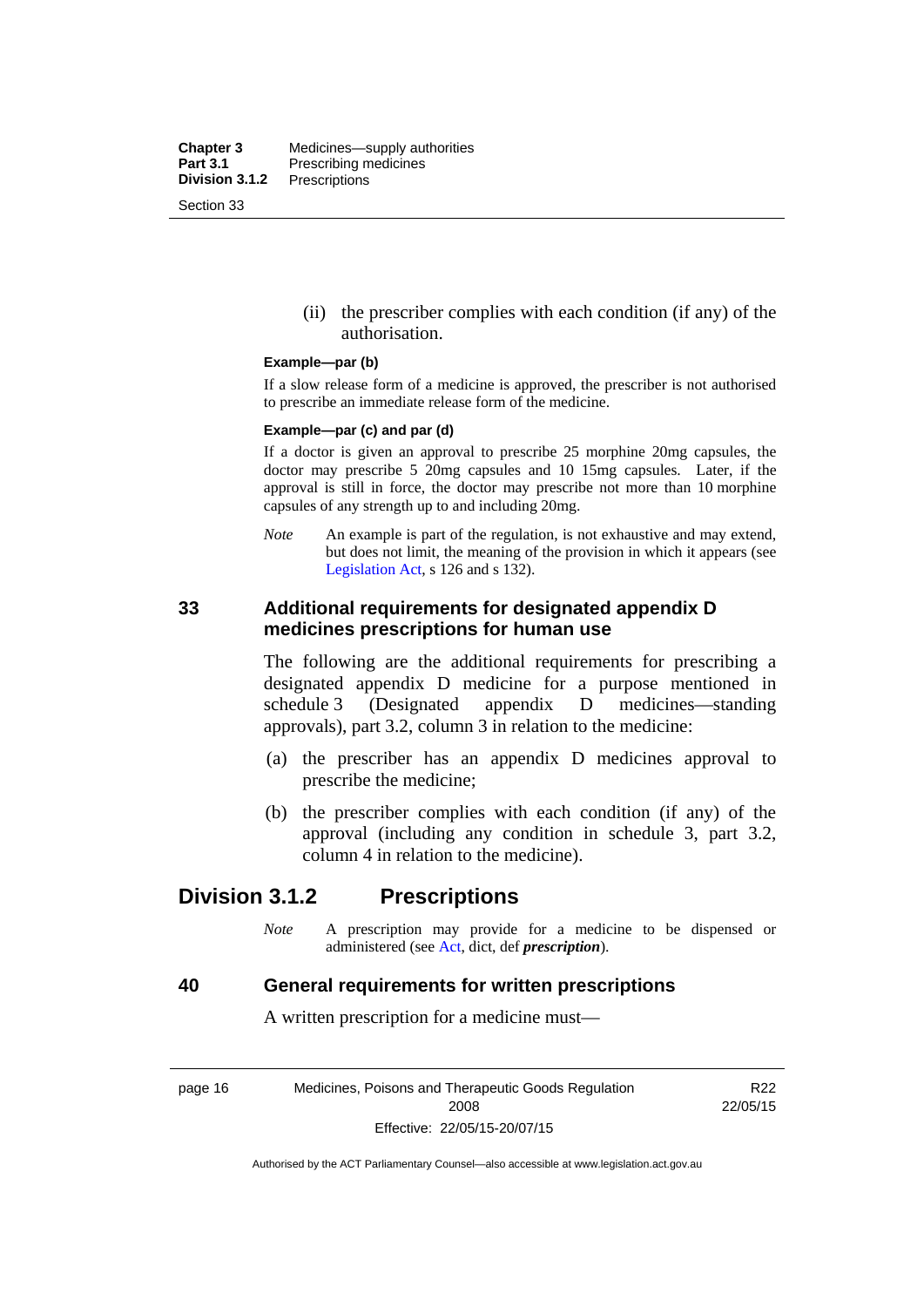- (a) be signed by the prescriber; and
	- *Note* The prescription must be signed with the prescriber's usual signature (see [Act](http://www.legislation.act.gov.au/a/2008-26/default.asp), dict, def *signs*).
- (b) if the prescriber amends the prescription—be initialled and dated beside the amendment by the prescriber; and
- (c) be written in terms and symbols used in ordinary professional practice; and
- (d) if the prescription is for an unusual or dangerous dose include the prescriber's initials beside an underlined reference to the dose.
- *Note Written* includes in electronic form (see [Act,](http://www.legislation.act.gov.au/a/2008-26/default.asp) dict).

### **41 Particulars for prescriptions**

- (1) A prescription must include the following particulars:
	- (a) the prescriber's name, professional qualifications and business address and telephone number;
	- (b) the date the prescription is given;
	- (c) the medicine, and the form, strength and quantity of the medicine, to be dispensed or administered under the prescription;
	- (d) the name and address of the person for whom the medicine is prescribed;
	- (e) directions about the use of the medicine, including the dose and regimen of the medicine, that are adequate to allow the medicine to be taken or administered safely;
	- (f) the number of times the medicine may be dispensed or administered under the prescription;
	- (g) if the prescription is for a controlled medicine for human use—

R22 22/05/15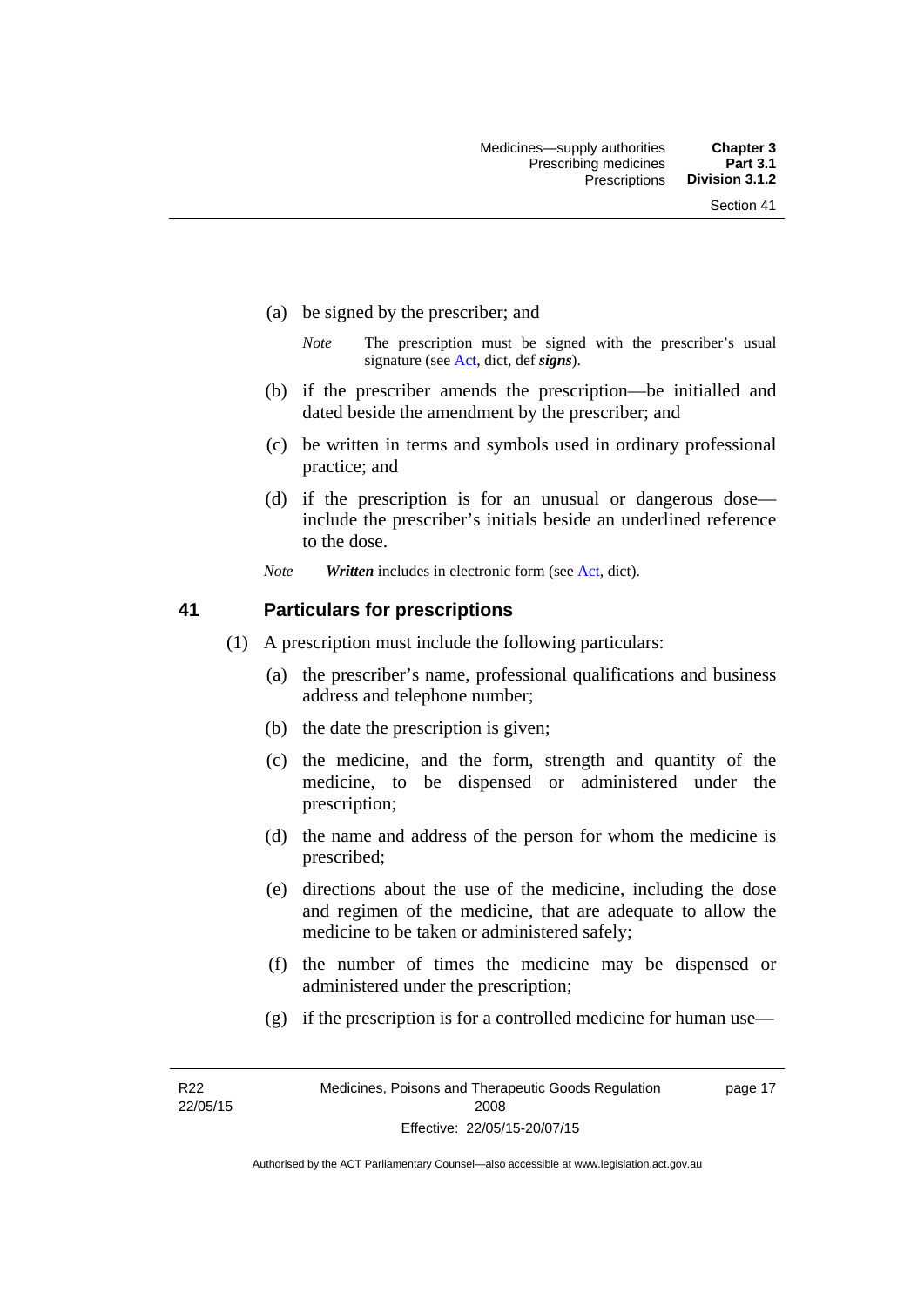- (i) the relevant approval particulars; and
- (ii) if the medicine is dronabinol—the relevant TGA authorisation particulars; and
- (iii) if the prescription is a repeat prescription—the period that must elapse between each dispensing or administration of the medicine;
- (h) if the prescription is for a designated appendix D medicine for a purpose mentioned in schedule 3 (Designated appendix D medicines—standing approvals), part 3.2, column 3 in relation to the medicine—the relevant approval particulars;
- (i) if the prescriber is a dentist—the words 'for dental treatment only';
- (j) if the prescriber is an eligible midwife—the words 'for midwifery use only';
- (k) if the prescriber is an optometrist—the words 'for optometry use only';
- (l) if the prescriber is a veterinary surgeon—
	- (i) the words 'for animal treatment only'; and
	- (ii) the species of the animal for which the medicine is to be dispensed; and
	- (iii) if possible, a way of identifying the animal;
- (m) if the prescription is an original of a prescription that was faxed by a prescriber to a pharmacist—the prescription is endorsed with words to the effect that the prescription was faxed to a named pharmacy on a stated date;
- (n) if the prescription is a written prescription under section 31 (1) (c) (iv) (which is about oral prescriptions)—the prescription is endorsed with words to the effect that the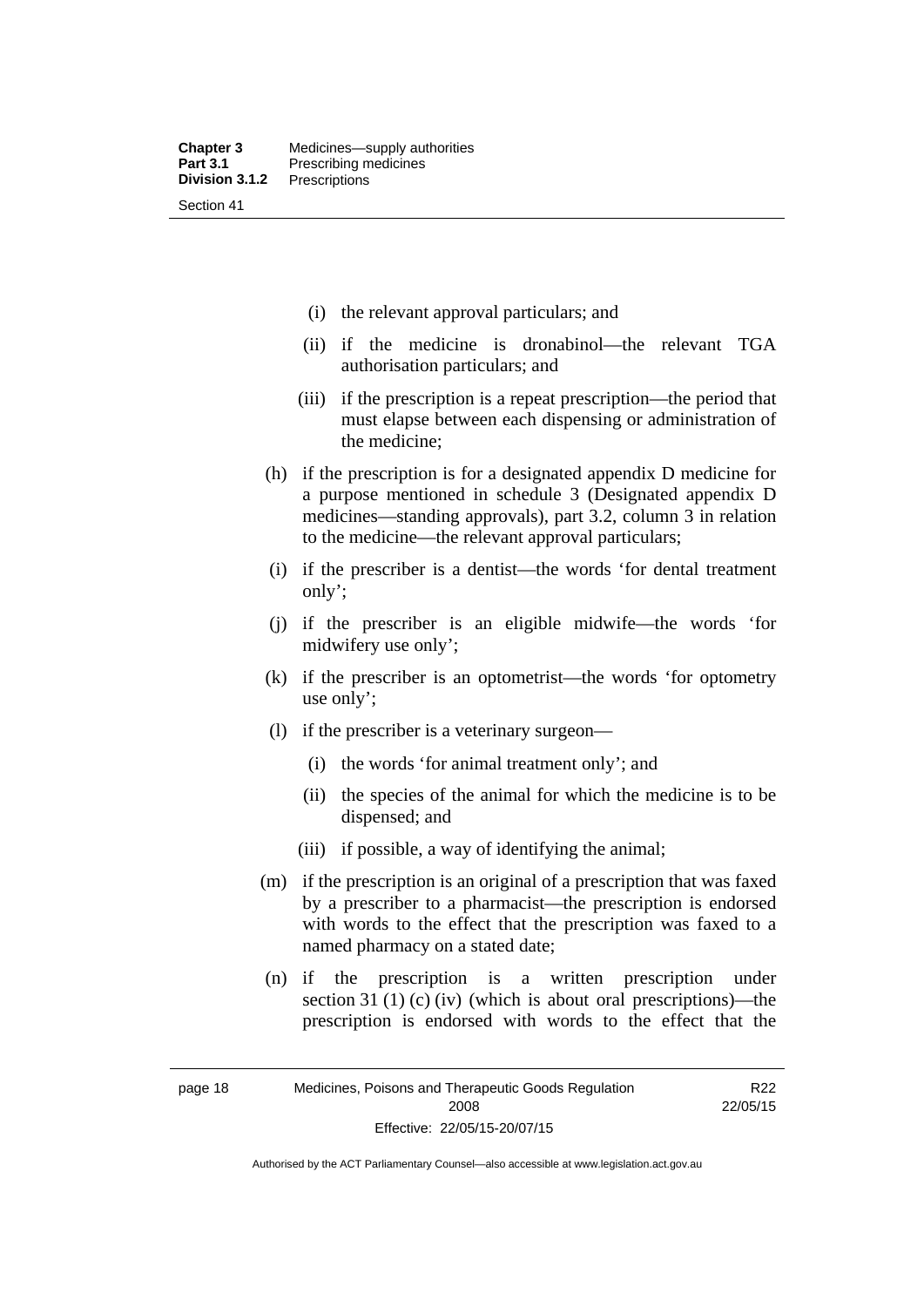prescription is a confirmation copy of an oral prescription issued to a named pharmacist on a stated date.

- (2) However, if the prescription is written for an in-patient at a hospital in the patient's medical records, the prescription need not include any of the following:
	- (a) the prescriber's professional qualifications and business address and telephone number;
	- (b) if the medicine prescribed is a controlled medicine or designated appendix D medicine—the relevant approval particulars.
	- *Note 1 Hospital* means a public hospital, private hospital or day hospital and includes a body prescribed by regulation as a hospital (see [Act,](http://www.legislation.act.gov.au/a/2008-26/default.asp) dict).

*Note 2* A *hospice* is a hospital (see *The Macquarie Dictionary*, 4th ed).

- (3) Also, if the prescription is a national residential medication chart prescription, the prescription need not include either of the following:
	- (a) the prescriber's professional qualifications;
	- (b) the quantity of the medicine to be dispensed or administered under the prescription.
- (4) In this section:

### *relevant approval particulars* means—

- (a) for a controlled medicine—
	- (i) for an approval under section 556 (Standing approval to prescribe controlled medicines for short-term treatment)—the words 'standing short-term approval'; or
	- (ii) for an approval under section 557 (Standing interim approval to prescribe buprenorphine and methadone for patients of certain institutions)—the words 'standing opioid dependency treatment approval'; or

R22 22/05/15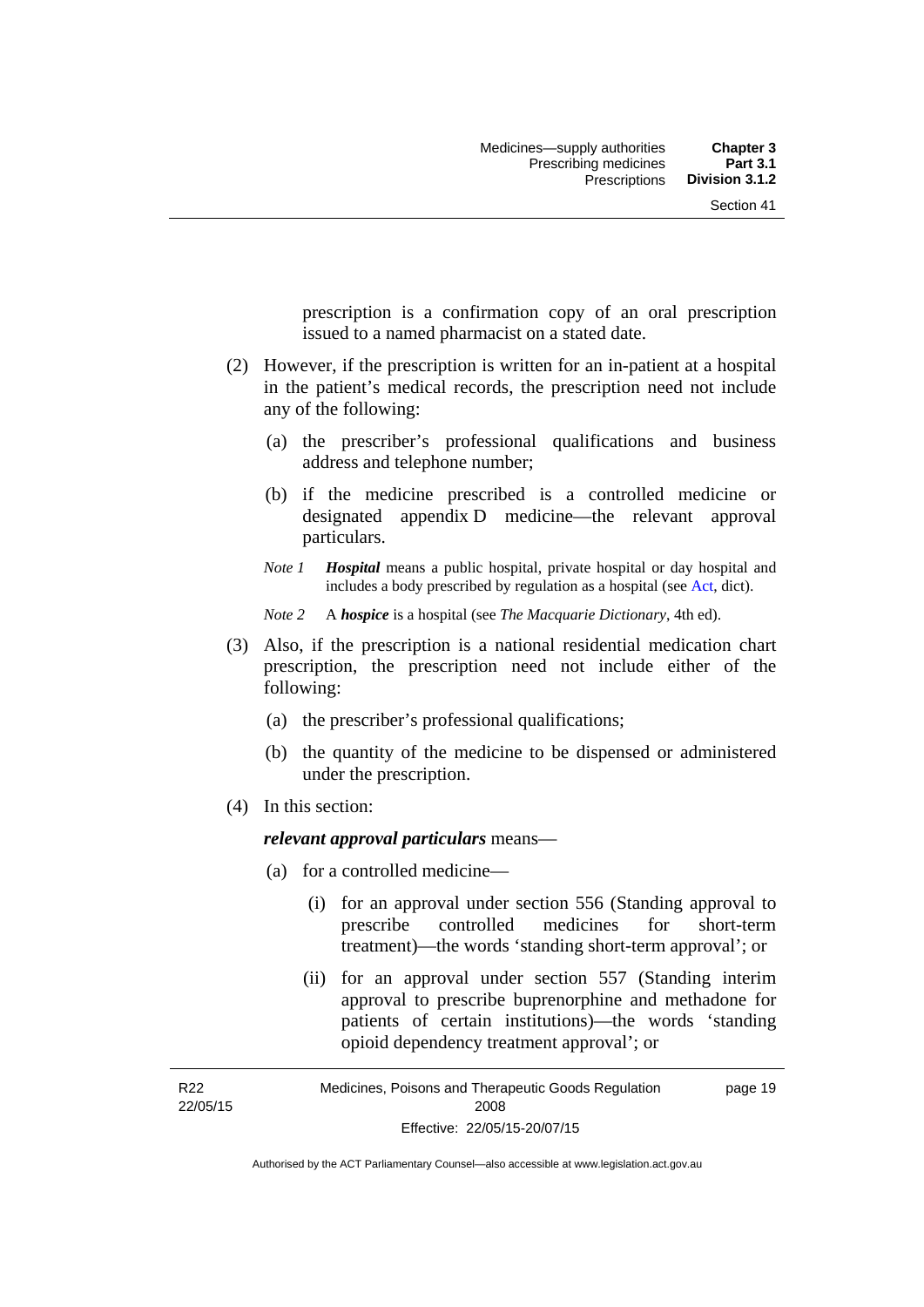- (iii) for an approval under division 13.1.3 (Chief health officer controlled medicines approvals)—the words 'CHO approval number' followed by the identifying number for the approval; or
- (b) for a designated appendix D medicine—
	- (i) for an approval under section 591 (Standing approval to prescribe designated appendix D medicines)—the words 'standing approval' and the specialist area, or the area, in which the prescriber practises; or
	- (ii) for an approval under section 593 (CHO decisions on applications to prescribe designated appendix D medicines)—the words 'CHO approval number' followed by the identifying number for the approval.

*relevant TGA authorisation particulars* means the words 'TGA authorisation' followed by—

- (a) the identifying number for the authorisation; or
- (b) if no identifying number is given for the authorisation—the date of the approval.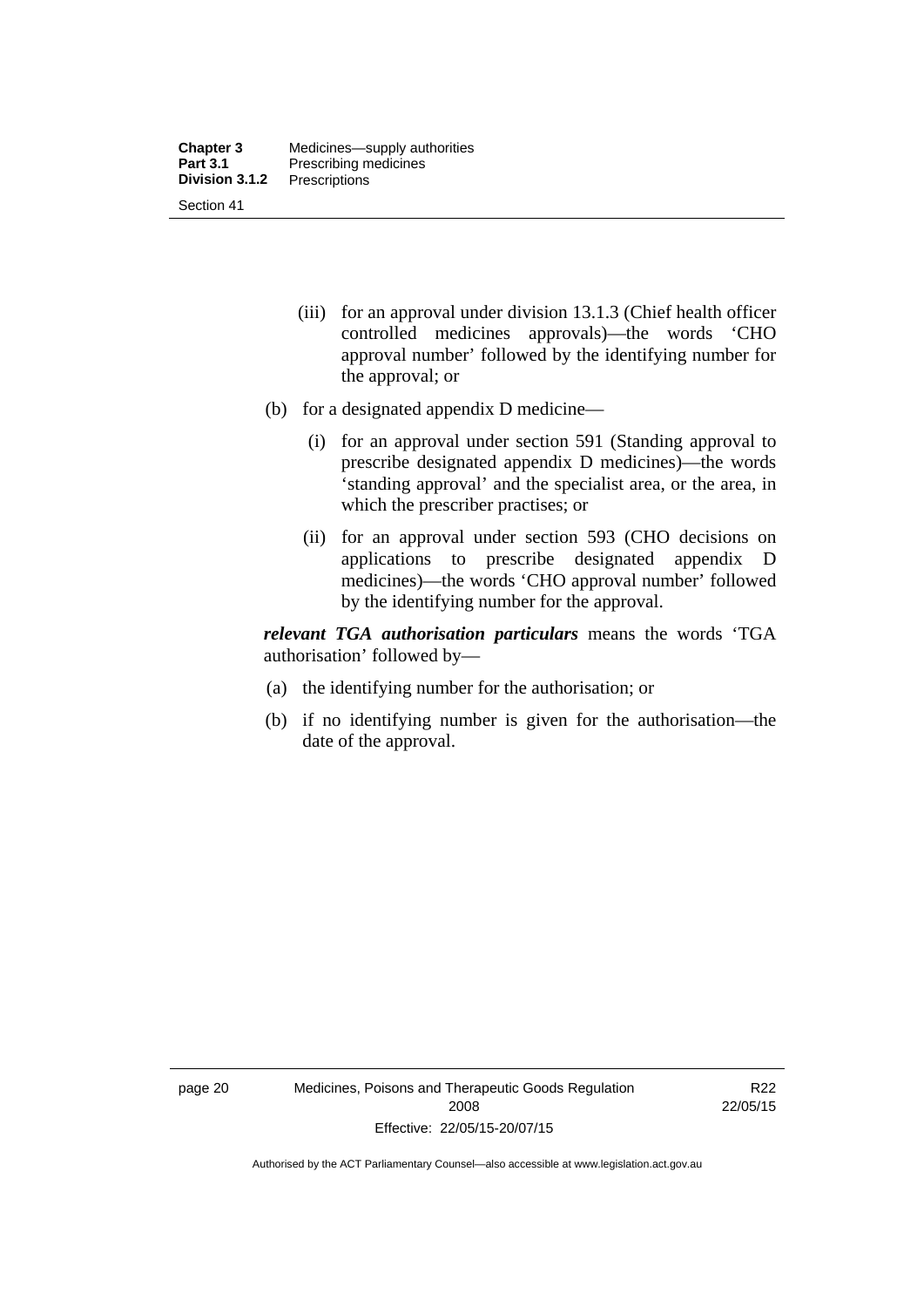# **Part 3.2 Requisitioning medicines**

# **Division 3.2.1 Authorisation to issue requisitions**

## **50 Authorisation under sch 1 to issue requisitions for medicines—Act, s 41 (b)**

A person mentioned in schedule 1, column 2 is authorised to issue a requisition for a medicine if—

- (a) issuing the requisition is included in the schedule, column 3 in relation to the person; and
- (b) the issue of the requisition is consistent with any restriction for the issue of the requisition mentioned in the schedule, column 3.

## **51 Authorisation conditions for issuing requisitions for medicines—Act, s 44 (1) (b) and (2) (b)**

A person's authorisation under section 50 to issue a requisition for a medicine is subject to the following conditions:

- (a) if the requisition is a written requisition—the requisition complies with section 55 (General requirements for written requisitions) and section 56 (Particulars for requisitions);
- (b) if the requisition is an oral requisition—
	- (i) the person believes on reasonable grounds that issuing the requisition is reasonably necessary for the treatment of a person; and
	- (ii) the quantity of the medicine requisitioned is not more than the amount reasonably necessary for the person's treatment; and
	- (iii) the requisition complies with section 56.

R22 22/05/15 page 21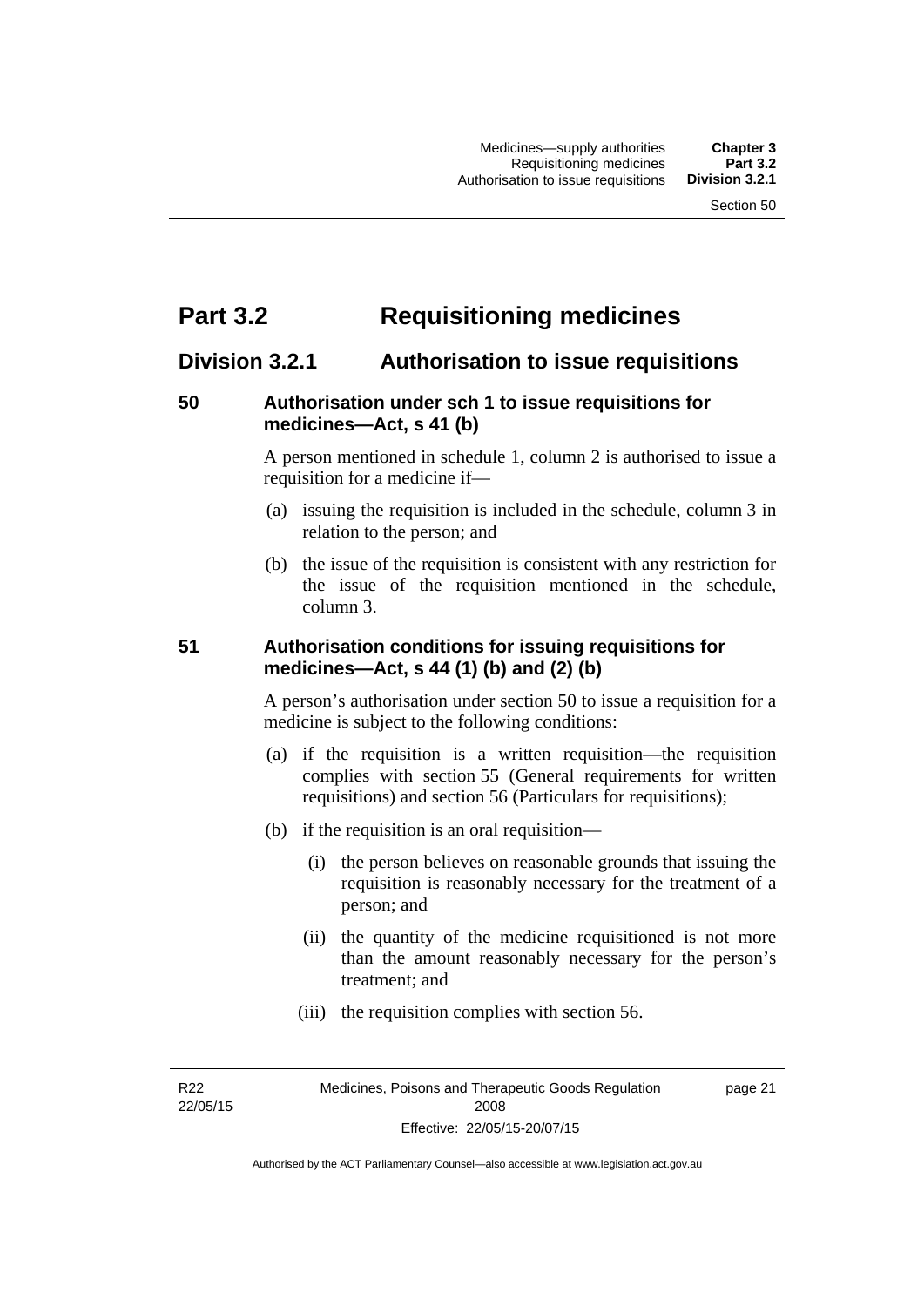**Chapter 3** Medicines—supply authorities<br>**Part 3.2** Requisitioning medicines **Requisitioning medicines**<br>Requisitions **Division 3.2.2** Section 55

# **Division 3.2.2 Requisitions**

### **55 General requirements for written requisitions**

A written requisition for a medicine must be—

(a) signed by the person (the *issuer*) issuing the requisition; and

 (b) if the issuer amends the requisition—initialled and dated by the issuer beside the amendment.

*Note Written* includes in electronic form (see [Act,](http://www.legislation.act.gov.au/a/2008-26/default.asp) dict).

### **56 Particulars for requisitions**

A requisition must include the following particulars:

- (a) the name of the person issuing the requisition;
- (b) the capacity in which the person is issuing the requisition;
- (c) the date the requisition is issued;
- (d) the medicine, and the form, strength and quantity of the medicine, to be supplied on the requisition;
- (e) the pharmacy or ward to which the medicine is to be supplied.

*Note Ward*—see the [Act](http://www.legislation.act.gov.au/a/2008-26/default.asp), dictionary.

*Note* The requisition must be signed with the issuer's usual signature (see [Act](http://www.legislation.act.gov.au/a/2008-26/default.asp), dict, def *signs*).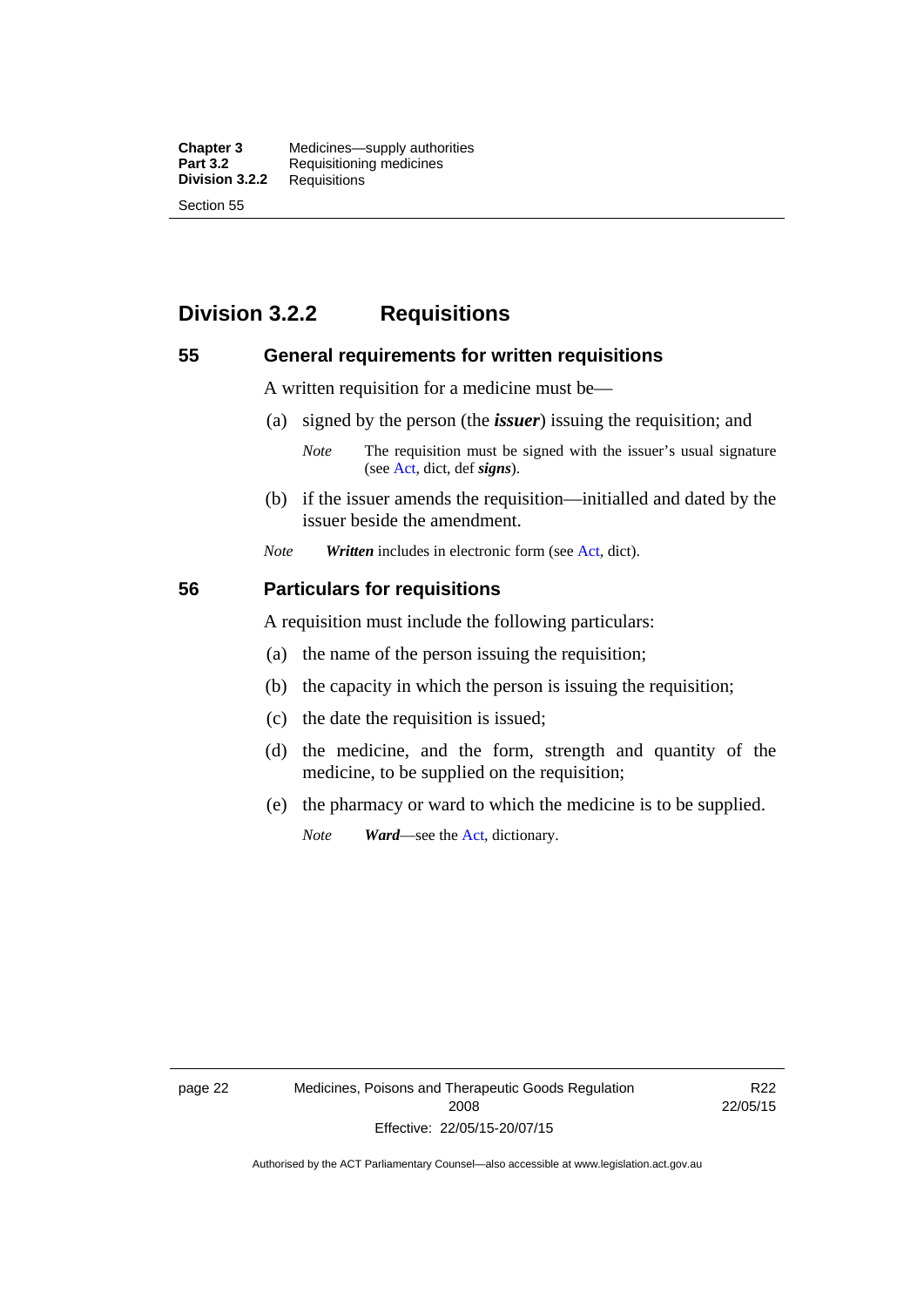# **Part 3.3 Medicines purchase orders**

# **Division 3.3.1 Authorisation to issue purchase orders**

### **60 Authorisation under sch 1 to issue purchase orders for medicines—Act, s 38 (1) (b) and (2) (a)**

A person mentioned in schedule 1, column 2 is authorised to issue a purchase order for a medicine if—

- (a) issuing the purchase order is included in the schedule, column 3 in relation to the person; and
- (b) the issue of the purchase order is consistent with any restriction for the issue of the purchase order mentioned in the schedule, column 3.

### **61 Authorisation conditions for issuing purchase orders for medicines—Act, s 44 (1) (b) and (2) (b)**

A person's authorisation under section 60 to issue a purchase order for a medicine is subject to the following conditions:

- (a) the purchase order complies with section 62 (General requirements for medicines purchase orders[—Act](http://www.legislation.act.gov.au/a/2008-26/default.asp), s 38 (2) (c));
	- *Note* A purchase order must be in writing (see [Act,](http://www.legislation.act.gov.au/a/2008-26/default.asp) dict, def *purchase order*).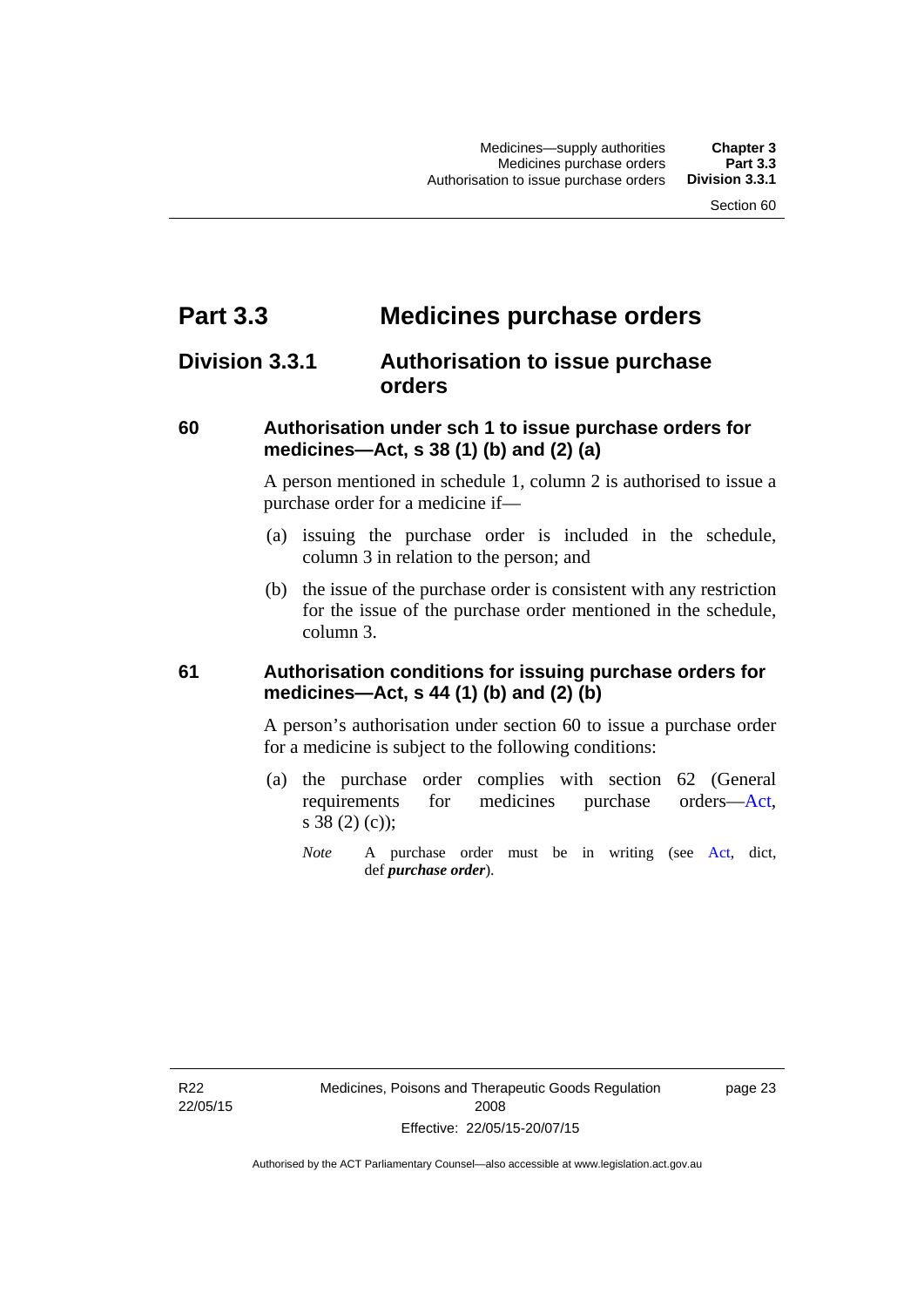| <b>Chapter 3</b> | Medicines—supply authorities |
|------------------|------------------------------|
| Part 3.3         | Medicines purchase orders    |
| Division 3.3.2   | Purchase orders              |
| Section 62       |                              |

 (b) the person must, not later than 24 hours after the person receives the medicine, send the supplier a document signed by the person acknowledging receipt of the medicine.

#### **Example—document**

a copy of the supplier's delivery docket signed by the buyer

*Note* An example is part of the regulation, is not exhaustive and may extend, but does not limit, the meaning of the provision in which it appears (see [Legislation Act,](http://www.legislation.act.gov.au/a/2001-14) s 126 and s 132).

# **Division 3.3.2 Purchase orders**

### **62 General requirements for medicines purchase orders— Act, s 38 (2) (c)**

- (1) A purchase order for a medicine must be—
	- (a) signed by the person (the *issuer*) issuing the order; and
		- *Note* The purchase order must be signed with the issuer's usual signature (see [Act](http://www.legislation.act.gov.au/a/2008-26/default.asp), dict, def *signs*).
	- (b) if the issuer amends the order—initialled and dated by the issuer beside the amendment.
- (2) A purchase order for a medicine must include the following:
	- (a) the issuer's name and business address and telephone number;
	- (b) the issuer's authority to issue the order;
	- (c) the medicine, and the form, strength and quantity of the medicine, to be supplied on the order.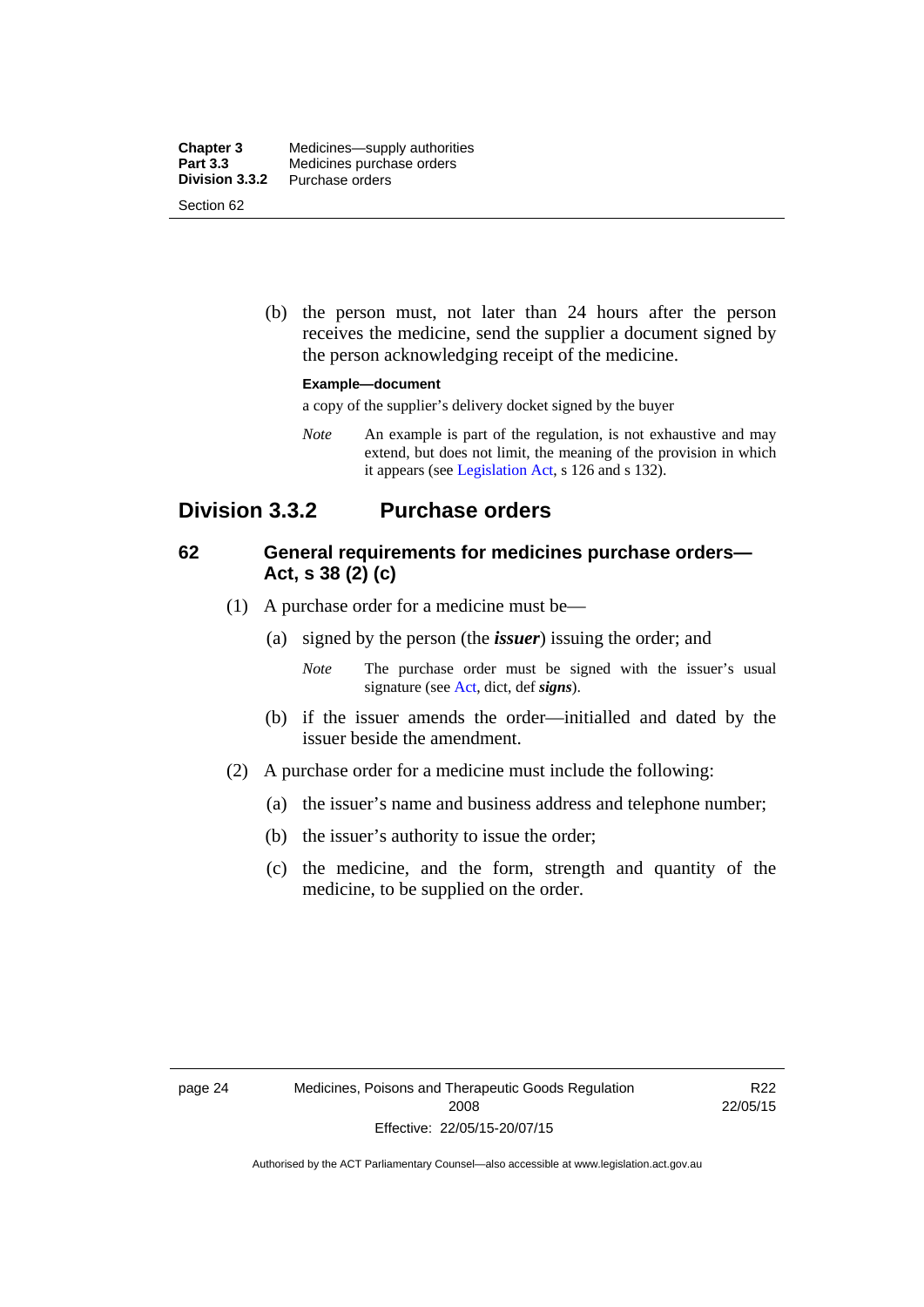# **Part 3.4 Standing orders for medicines**

# **Division 3.4.1 CHO standing orders**

### **70 Authorisation of CHO to issue standing orders for supply of medicines in public health emergencies—Act, s 42 (b)**

 (1) The chief health officer is authorised to issue a standing order for the supply of a medicine in an emergency relating to public health.

*Note 1 Supply* does not include administer (see [Act,](http://www.legislation.act.gov.au/a/2008-26/default.asp) s 24).

*Note 2* A standing order must be in writing (see [Act](http://www.legislation.act.gov.au/a/2008-26/default.asp), dict, def *standing order*).

 (2) To remove any doubt, a standing order may be issued under subsection (1) even if no emergency declaration under the *[Public](http://www.legislation.act.gov.au/a/1997-69)  [Health Act 1997](http://www.legislation.act.gov.au/a/1997-69)* is in force.

## **71 Authorisation of CHO to issue standing orders for administration of medicines for public health matters— Act, s 42 (b)**

The chief health officer is authorised to issue a standing order for the administration of a medicine in relation to a public health matter.

*Note* A standing order must be in writing (see [Act](http://www.legislation.act.gov.au/a/2008-26/default.asp), dict, def *standing order*).

### **72 Particulars for CHO standing orders for administration of medicines for public health matters**

A standing order under section 71 must include the following particulars:

- (a) a description of the public health matter to which the order relates;
- (b) the date of effect of the order and the date (not longer than 2 years after the date of effect) when the order ends;

R22 22/05/15 page 25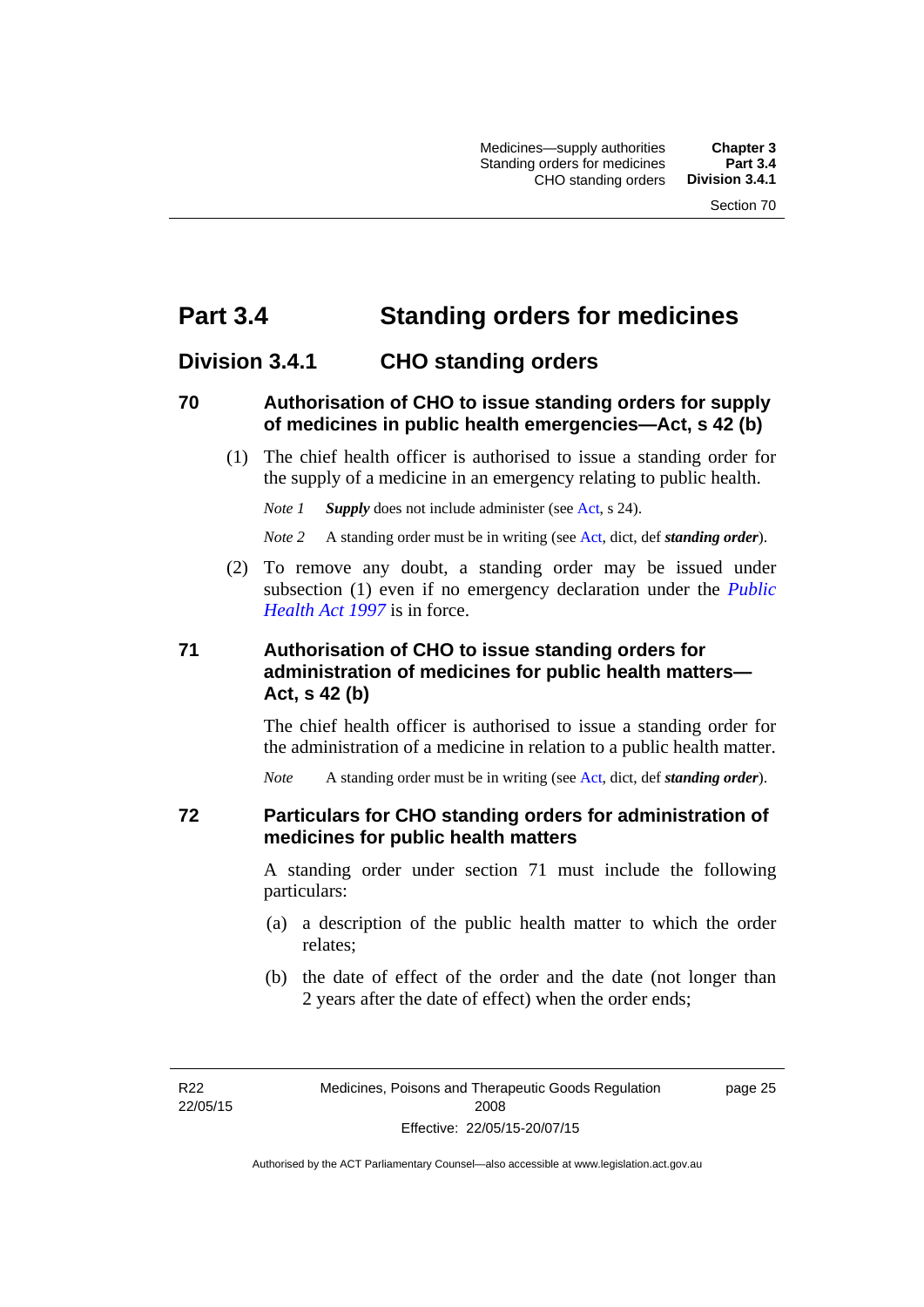- (c) the clinical circumstances in which the medicine may be administered;
- (d) a description of the people to whom the medicine may be administered;
- (e) the medicine's approved name and, if applicable, brand name;

- (f) if applicable, the form and strength of the medicine;
- (g) the dose and route of administration;
- (h) if applicable, the frequency of administration.

#### **Example—par (e) and par (f)**

Adrenaline (EpiPen) 300 micrograms in 0.3mL pre-filled syringe

*Note* An example is part of the regulation, is not exhaustive and may extend, but does not limit, the meaning of the provision in which it appears (see [Legislation Act,](http://www.legislation.act.gov.au/a/2001-14) s 126 and s 132).

## **Division 3.4.2 Standing orders for institutions**

*Note Institution* includes a correctional centre and a CYP detention place (see s 652).

### **75 Authorisation of doctors to issue standing orders for administration of medicines at institutions—Act, s 42 (b)**

- (1) A doctor is authorised to issue a standing order for the administration of a medicine to patients at an institution if—
	- (a) a medicines and therapeutics committee for the institution has approved the order; and
	- (b) the order is signed by the chair of the committee.
	- *Note Doctor* does not include an intern doctor (see dict).

page 26 Medicines, Poisons and Therapeutic Goods Regulation 2008 Effective: 22/05/15-20/07/15

R22 22/05/15

*Note Approved name*—see the [medicines and poisons standard,](http://www.comlaw.gov.au/Series/F2012L01200) par 1 (1).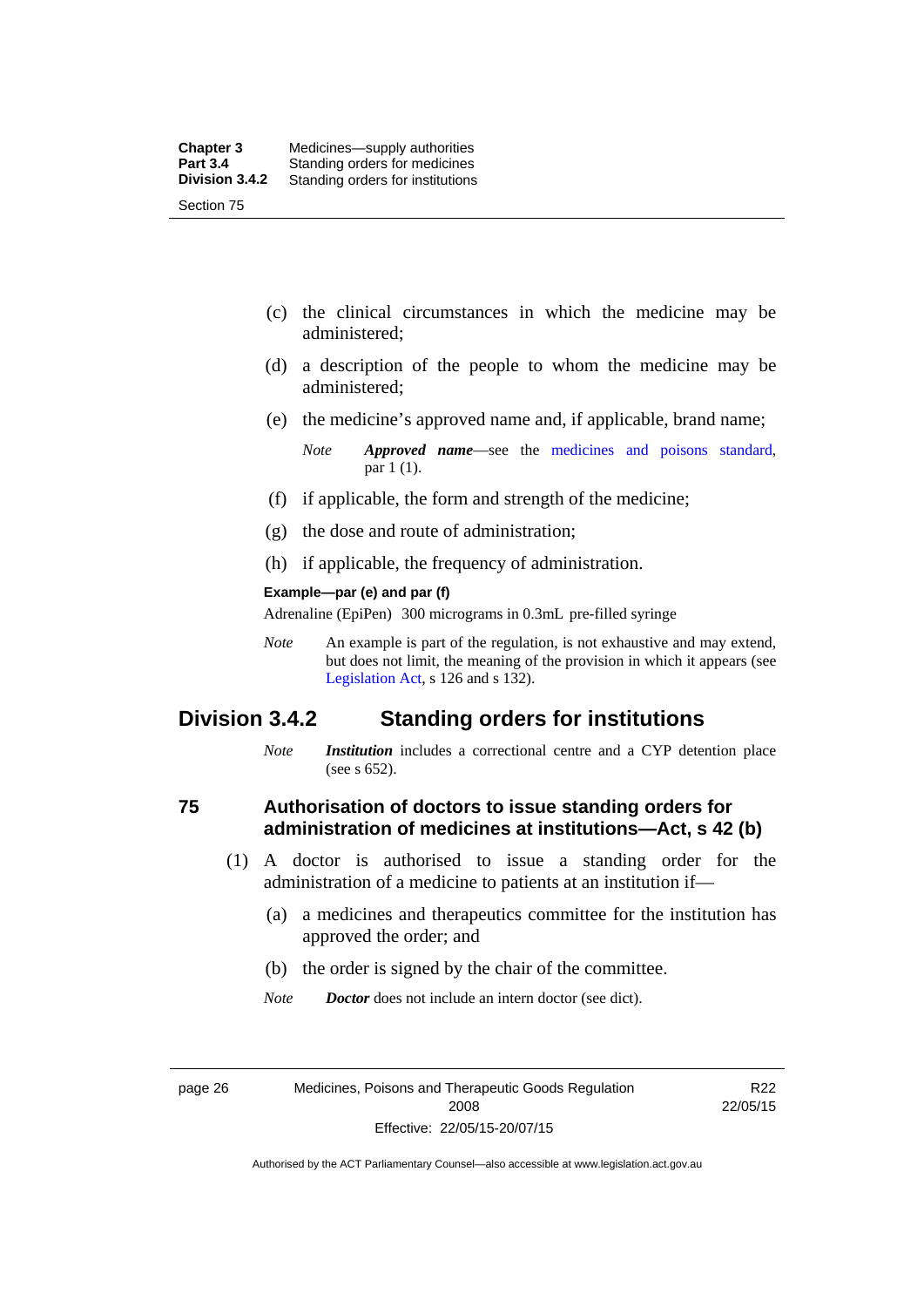(2) In this section:

*medicines and therapeutics committee*, for an institution, means a body—

- (a) established by the institution to approve standing orders for the administration of medicines to patients at the institution; and
- (b) that includes (but is not limited to) a doctor, nurse and pharmacist.
	- *Note 1 Doctor* and *pharmacist* do not include an intern (see dict).
	- *Note 2 Nurse* does not include an enrolled nurse (see [Legislation Act,](http://www.legislation.act.gov.au/a/2001-14) dict, pt 1).

### **76 Particulars for standing orders for administration of medicines at institutions**

A standing order under section 75 must include the following particulars:

- (a) an approval number for the order that is different from the number given to each other standing order approved for the institution;
- (b) the date of effect of the order and the date (not longer than 2 years after the date of effect) when the order ends;
- (c) each ward to which the order applies;
- (d) the clinical circumstances in which the medicine may be administered;
- (e) a description of the people to whom the medicine may be administered;
- (f) the medicine's approved name and, if applicable, brand name;
	- *Note Approved name*—see the [medicines and poisons standard,](http://www.comlaw.gov.au/Series/F2012L01200) par 1 (1).

R22 22/05/15 page 27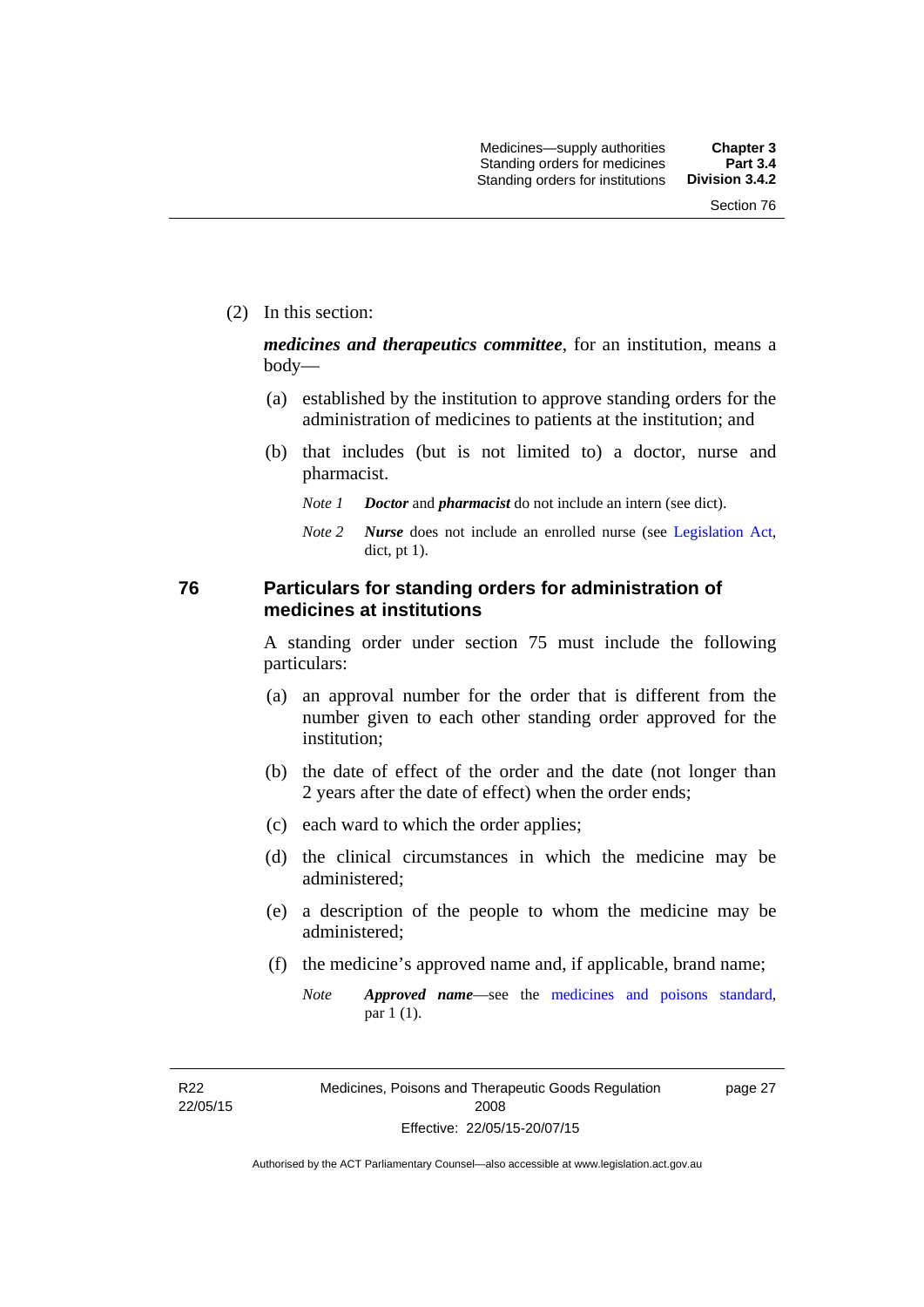| <b>Chapter 3</b> | Medicines—supply authorities       |
|------------------|------------------------------------|
| <b>Part 3.4</b>  | Standing orders for medicines      |
| Division 3.4.3   | Standing orders for walk-in centre |
| Section 77       |                                    |

- (g) if applicable, the form and strength of the medicine;
- (h) the dose and route of administration;
- (i) if applicable, the frequency of administration.

### **Example—par (f) and par (g)**

Adrenaline (EpiPen) 300 micrograms in 0.3mL pre-filled syringe

*Note* An example is part of the regulation, is not exhaustive and may extend, but does not limit, the meaning of the provision in which it appears (see [Legislation Act,](http://www.legislation.act.gov.au/a/2001-14) s 126 and s 132).

## **Division 3.4.3 Standing orders for walk-in centre**

## **77 Authorisation of CHO to issue standing orders for supply and administration of medicines at walk-in centre—Act, s 42 (b)**

The chief health officer is authorised to issue a standing order for—

- (a) the supply of a medicine at a walk-in centre; and
- (b) the administration of a medicine at a walk-in centre.
- *Note 1 Supply* does not include administer (see [Act,](http://www.legislation.act.gov.au/a/2008-26/default.asp) s 24).

*Note 2* A standing order must be in writing (see [Act](http://www.legislation.act.gov.au/a/2008-26/default.asp), dict, def *standing order*).

### **78 Particulars for CHO standing orders for supply and administration of medicines at walk-in centre**

A standing order under section 77 must include the following particulars:

- (a) an approval number for the order that is different from the number given to each other standing order approved for the walk-in centre;
- (b) the date of effect of the order and the date (not longer than 2 years after the date of effect) when the order ends;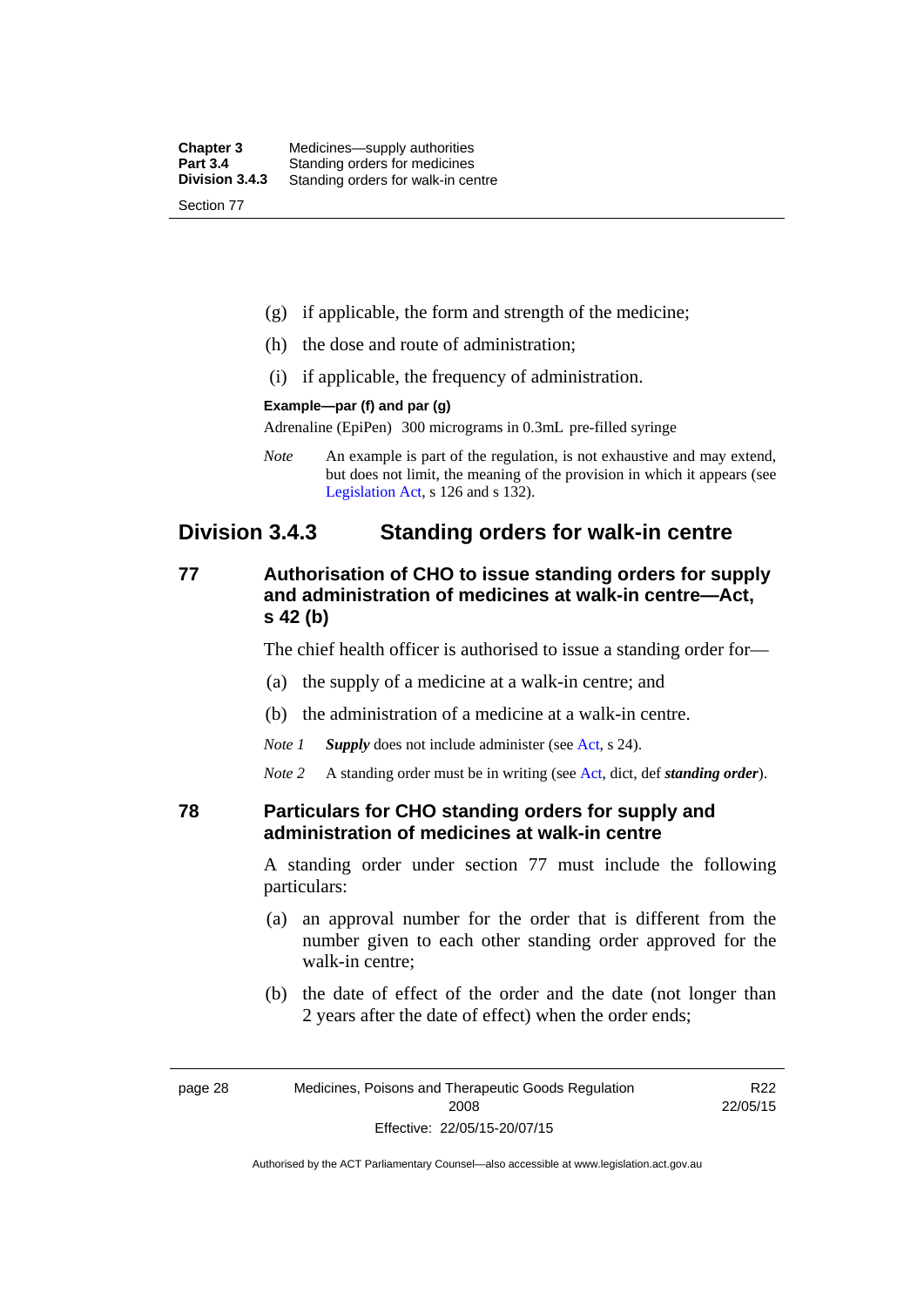- (c) each walk-in centre to which the order applies;
- (d) the clinical circumstances in which the medicine may be supplied or administered;
- (e) a description of the people to whom the medicine may be supplied or administered;
- (f) the medicine's approved name and, if applicable, brand name;

*Note Approved name*—see the [medicines and poisons standard,](http://www.comlaw.gov.au/Series/F2012L01200) par 1 (1).

- (g) if applicable, the form and strength of the medicine;
- (h) the dose and route of administration of the medicine;
- (i) if applicable, the frequency of administration of the medicine;
- (j) if applicable, the maximum duration of supply or administration of the medicine;
- (k) if applicable, the maximum quantity of the medicine for supply or administration.

page 29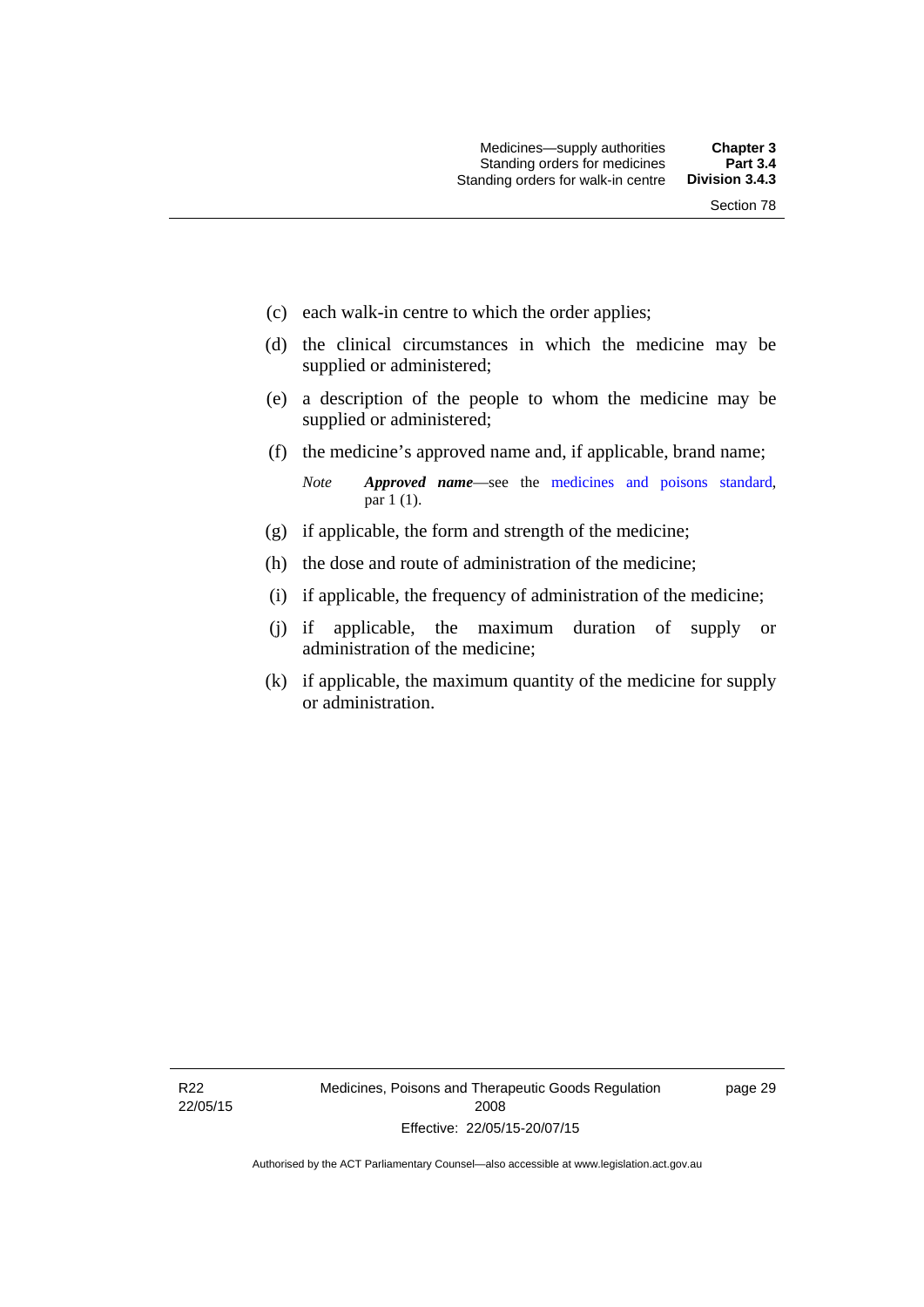Section 80

# **Part 3.5 Medicines supply authorities generally**

## **80 Cancellation of invalid supply authorities— Act, s 30 (2) (d)**

- (1) A paper-based supply authority is cancelled by a person if the person—
	- (a) marks the word 'cancelled', and the person's name and business address, on the front of the supply authority; and
	- (b) signs and dates the cancellation of the supply authority.
- (2) An electronic supply authority is cancelled by a person if the person—
	- (a) marks the word 'cancelled' on the supply authority; and
	- (b) links an electronic document to the supply authority that includes the person's name and business address and signature.

## **81 Information for CHO about controlled medicines supplied on supply authorities—Act, s 31 (1) (b) and (4), def**  *required information*

- (1) A person (the *supplier*) who supplies a controlled medicine on a supply authority must, not later than 7 days after the end of the month when the medicine is supplied, give the chief health officer the following information in writing:
	- (a) the supplier's name, business address and telephone number;
	- (b) the name of the person who issued the supply authority;
	- (c) the date of the supply authority;
	- (d) the name and address of the person to whom the medicine is supplied;

page 30 Medicines, Poisons and Therapeutic Goods Regulation 2008 Effective: 22/05/15-20/07/15

R<sub>22</sub> 22/05/15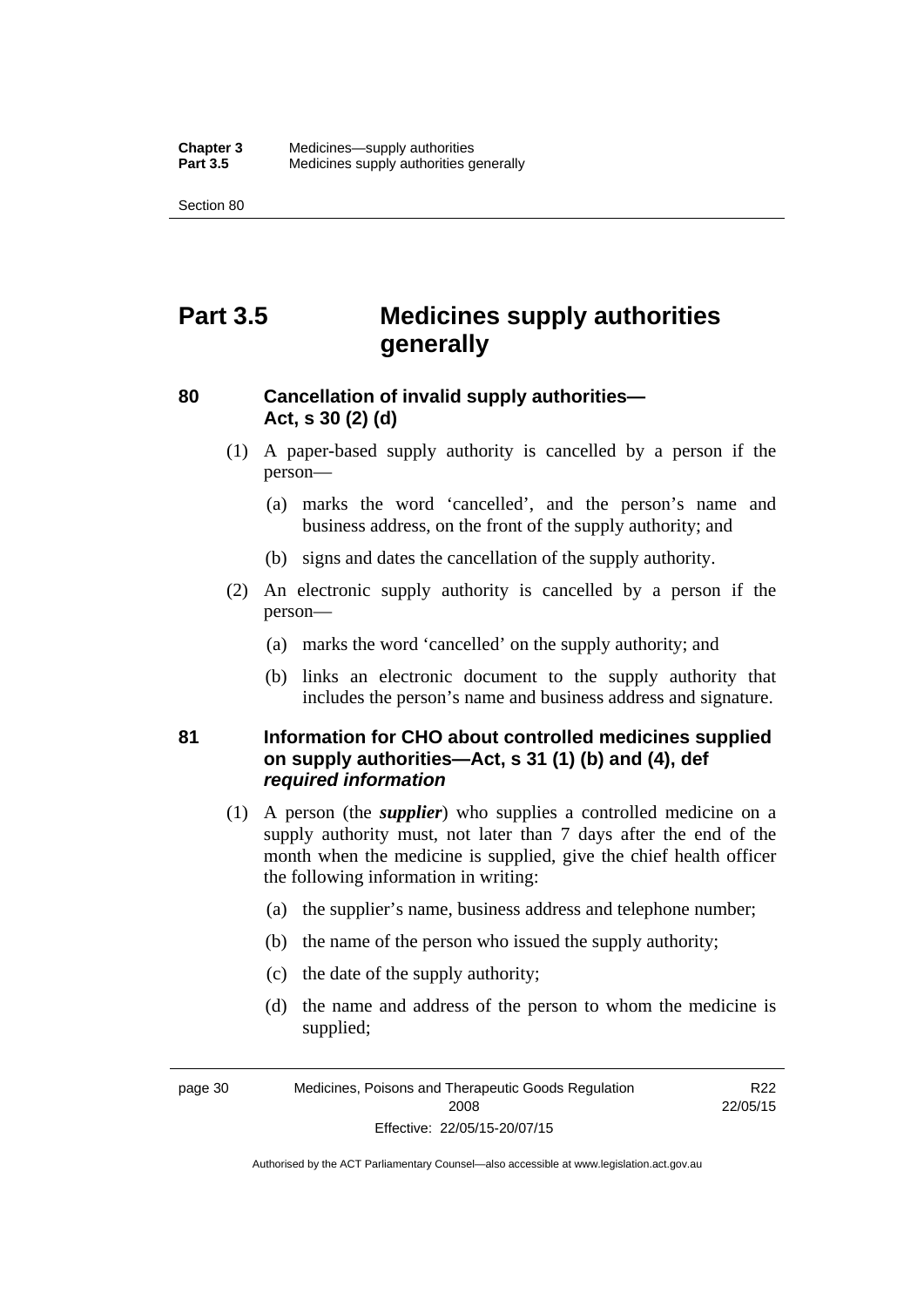- (e) the date of supply;
- (f) the controlled medicine, and the form, strength and quantity of the medicine, supplied.
- (2) However, this section does not apply to any of the following who report the supply of a controlled medicine on a supply authority to the Therapeutic Goods Administration:
	- (a) a medicines wholesalers licence-holder;
	- (b) a person who is authorised (however described) under a Commonwealth or State law to manufacture controlled medicines or supply controlled medicines by wholesale.

R22 22/05/15 Medicines, Poisons and Therapeutic Goods Regulation 2008 Effective: 22/05/15-20/07/15

page 31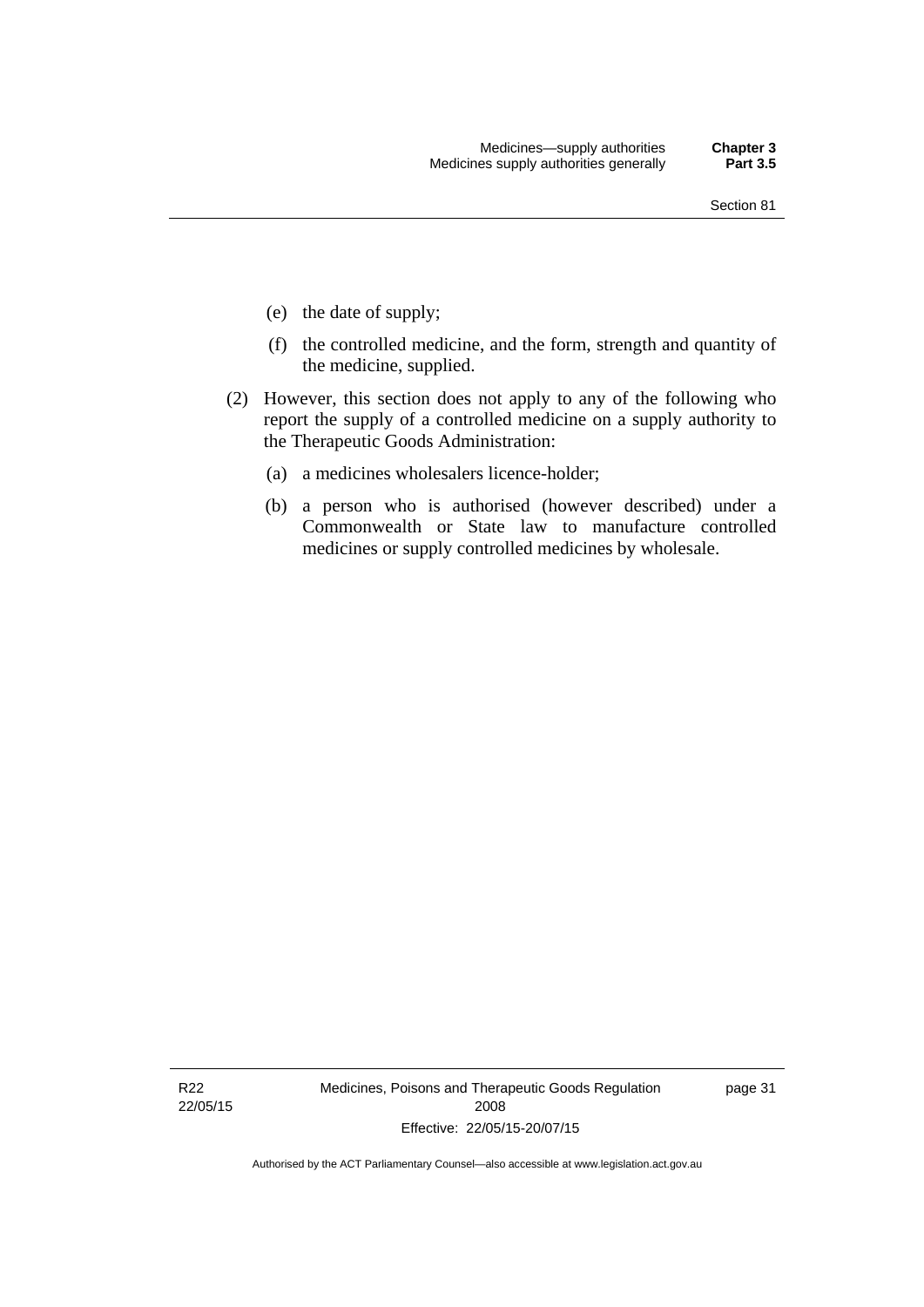**Chapter 4** Supplying medicines **Part 4.1** Preliminary

Section 100

# **Chapter 4 Supplying medicines**

# **Part 4.1** Preliminary

### **100 Overview of supply authorisations for medicines**

The following provisions of this chapter authorise a person to supply a medicine:

- (a) section 110 (which is about supply authorisations set out in schedule 1, including dispensing on prescription, supply on requisition, purchase order and standing order and supply during consultations);
- (b) section 251 (which is about authorisation of pharmacists to supply certain prescription only medicines without a prescription in emergencies);
- (c) section 255 (which is about authorisation of approved pharmacists to supply certain medicines without prescription);
- (d) section 260 (which is about authorisation to supply medicines to pharmacists for disposal).
- *Note* A person may also be authorised to supply a medicine in a way mentioned in s 11 (2) (Overview of medicines authorisations under this regulation) (including under a licence, see pt 9.5).

page 32 Medicines, Poisons and Therapeutic Goods Regulation 2008 Effective: 22/05/15-20/07/15

R22 22/05/15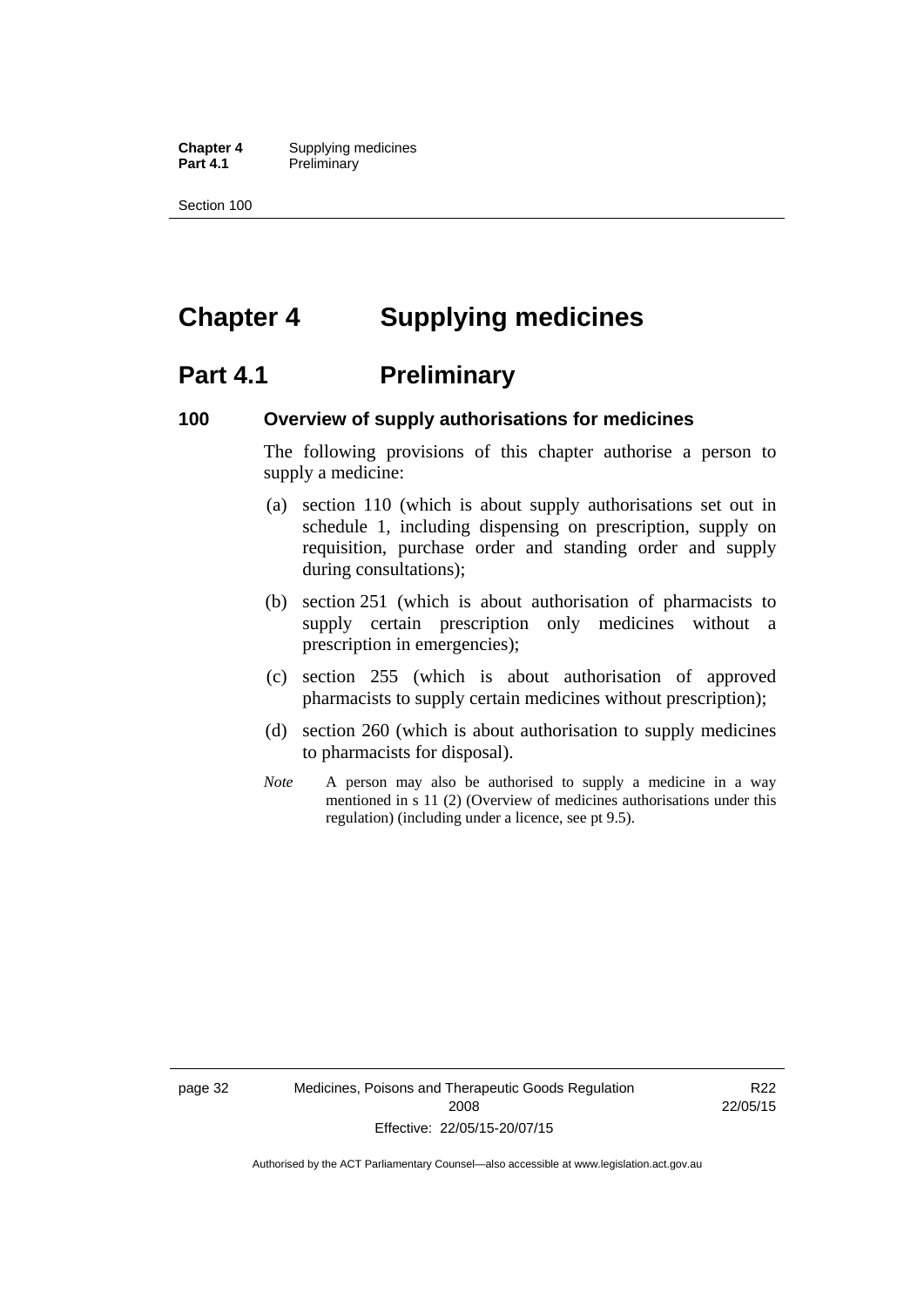# **Part 4.2 Medicines—supply authorisations under sch 1**

# **Division 4.2.1 Sch 1 medicines supply authorisations**

### **110 Authorisation under sch 1 to supply medicines— Act, s 26 (1) (b) and (2) (b)**

- (1) A person mentioned in schedule 1, column 2 is authorised to supply a medicine if—
	- (a) supplying the medicine is included in the schedule, column 3 in relation to the person; and
	- (b) the supply is consistent with any restriction for the supply mentioned in the schedule, column 3.
- (2) However, a pharmacist is not authorised under schedule 1 to supply a medicine if—
	- (a) the pharmacist is working for, or providing services to, a corporation when supplying the medicine; and
	- (b) the corporation is not—
		- (i) a pharmacist; or
		- (ii) a complying pharmacy corporation under the *[Public](http://www.legislation.act.gov.au/a/1997-69)  [Health Act 1997](http://www.legislation.act.gov.au/a/1997-69)*, part 3B (Pharmacies).
	- *Note Supply* includes dispense (see [Act,](http://www.legislation.act.gov.au/a/2008-26/default.asp) s 24).

R22 22/05/15 page 33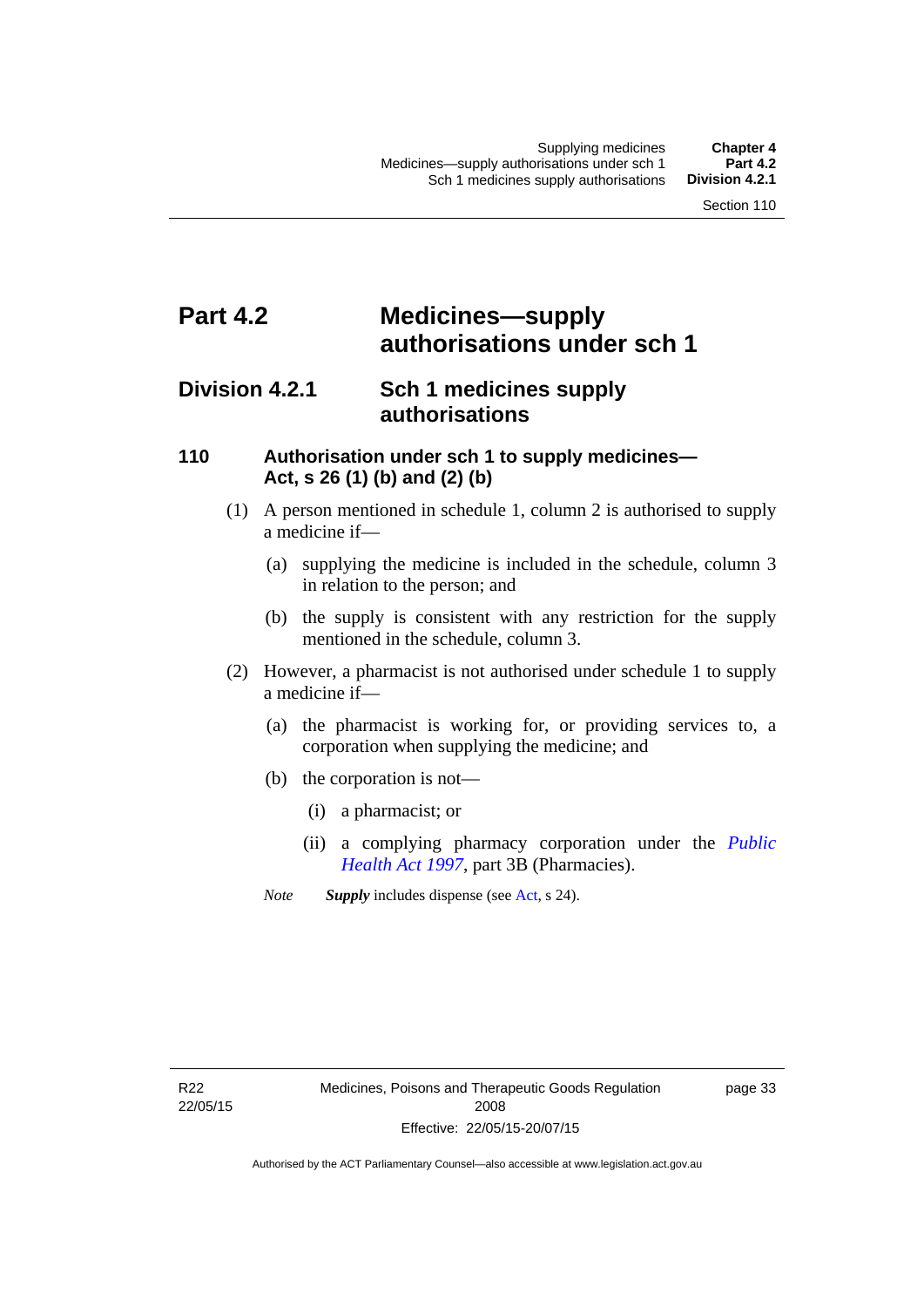# **Division 4.2.2 Dispensing medicines**

## **120 Authorisation conditions for dispensing medicines— Act, s 44 (1) (b) and (2) (b)**

- (1) A person's authorisation under section 110 to dispense a medicine is subject to the following conditions:
	- (a) the medicine is dispensed in accordance with the requirements of section 121;

*Note* Only a pharmacist may dispense a medicine (see sch 1).

- (b) if the prescription is dispensed under section 121 (2), the pharmacist notes on the prescription the reasons that the pharmacist was satisfied that it was not practicable for a complying prescription to be issued for the medicine;
- (c) if the prescription is changed by a pharmacist at the oral direction of the prescriber—the note of the change complies with section 122:
- (d) the medicine is labelled in accordance with section 123;
- (e) the dispensed prescription is marked in accordance with section 124;
- (f) the dispensing of the prescription is recorded in accordance with section 125:
- (g) if the prescription is an oral prescription for the dispensing of the medicine, or is faxed by a prescriber to a pharmacist, and the pharmacist does not receive an original of the prescription within 7 days after the day the prescription is given—the pharmacist must, within 24 hours after the end of the 7-day period, tell the chief health officer, in writing, of the failure to receive the original prescription;
- (h) the prescription, if completed, and the record for paragraph (f), are kept at the pharmacy or, if the chief health officer approves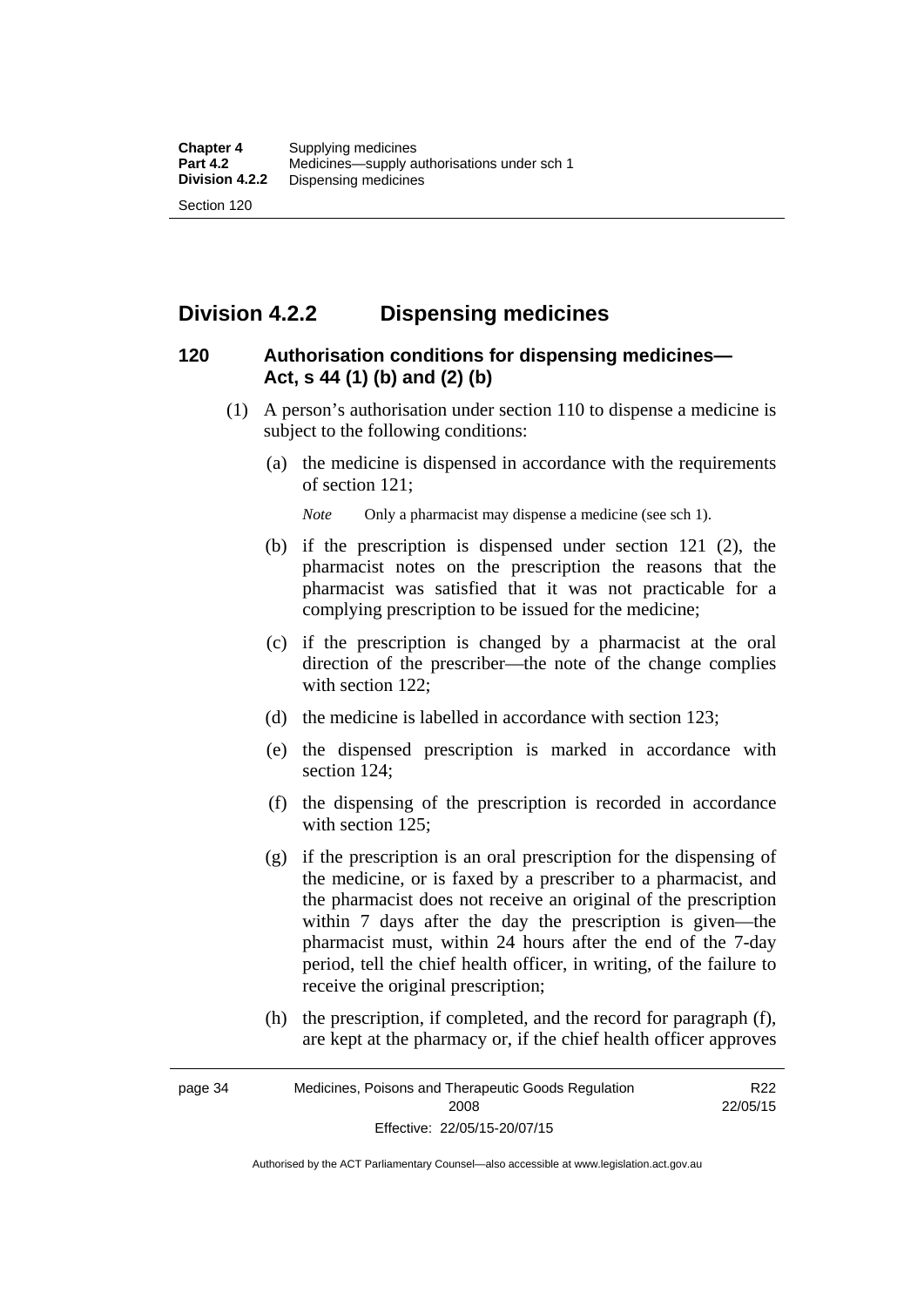in writing another place, the place approved by the chief health officer, for at least 2 years after the day the prescription becomes a completed prescription.

- (2) However, subsection (1) (d), (e), (f) and (h) do not apply if the prescription is written for an in-patient at a hospital in the patient's medical records.
- (3) In this section:

*completed*—a prescription is *completed* when—

- (a) for a single prescription—the prescription is dispensed; or
- (b) for a repeat prescription—the last repeat of the prescription is dispensed; or
- (c) for a national residential medication chart prescription––the prescription is dispensed for the last time.

### **121 How medicines are dispensed**

- (1) The following are the requirements for dispensing a medicine:
	- (a) the prescription is issued by an authorised prescriber;

- (b) the prescription complies with the applicable provisions of division 3.1.2 (Prescriptions);
- (c) the medicine is dispensed in accordance with the prescription (including the prescription as changed by a pharmacist at the oral direction of the prescriber).
	- *Note 1 Dispensed in accordance with the prescription*—see s (3).
	- *Note* 2 For changes to a prescription by the dispenser, see the [Act,](http://www.legislation.act.gov.au/a/2008-26/default.asp) s 29 (3).
	- *Note 3 Pharmacist* does not include an intern pharmacist (see dict).

R22 22/05/15 page 35

*Note Authorised prescriber*—see s (3).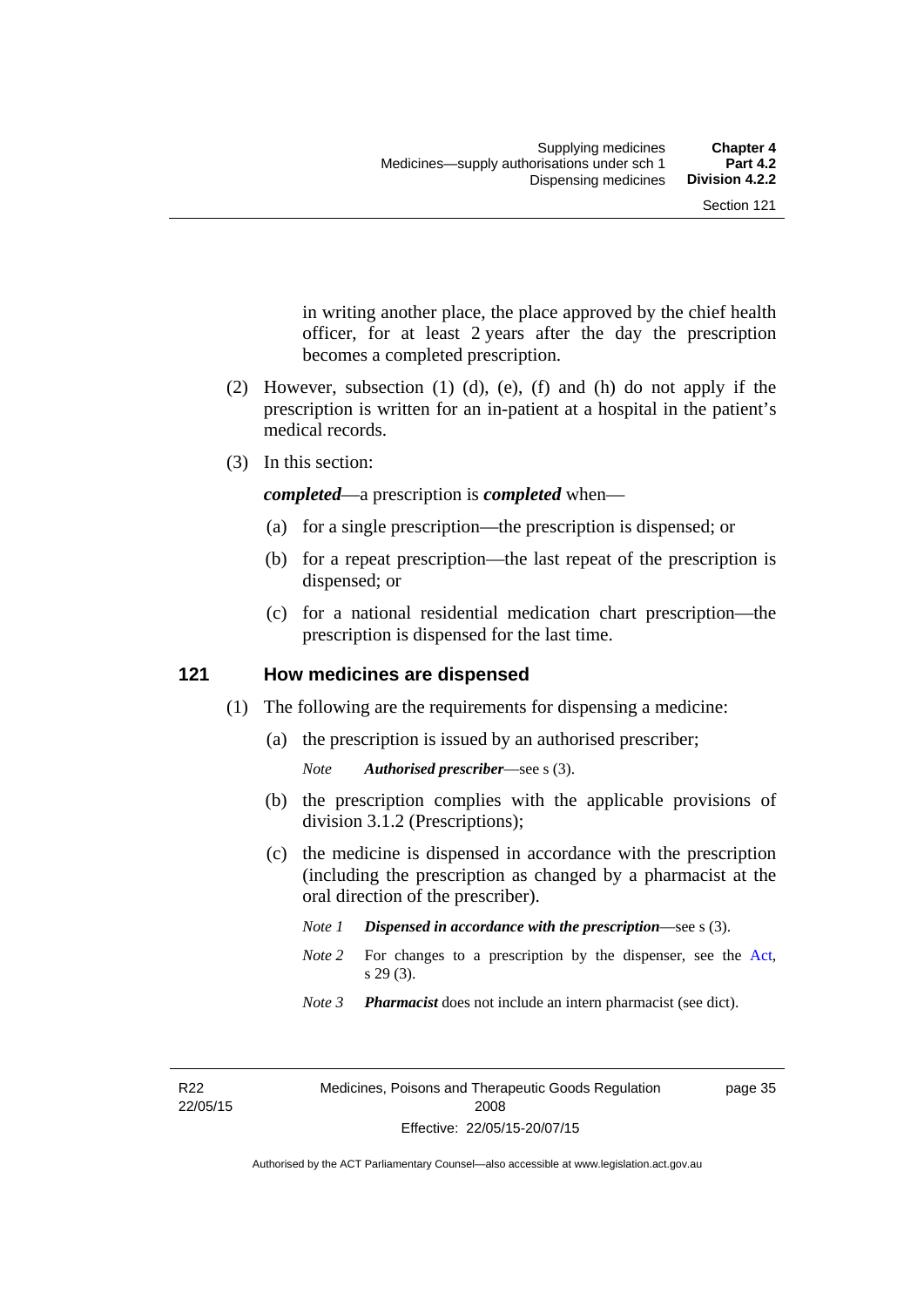- (2) However, a pharmacist may dispense a prescription that does not include all of the applicable provisions for subsection (1) (b) if—
	- (a) the prescription is issued by an authorised prescriber; and
	- (b) the medicine is—
		- (i) dispensed in accordance with the prescription; and
		- (ii) if the prescription is changed by a pharmacist at the oral direction of the prescriber—the prescription complies with section 122; and

*Note Pharmacist* does not include an intern pharmacist (see dict).

- (c) the medicine is supplied in a package that is labelled in accordance with section 123; and
- (d) the pharmacist is satisfied that, because of a circumstance affecting the prescriber or the person for whom the medicine is to be dispensed, it is not practicable for a complying prescription to be issued for the medicine.
- (3) In this section:

*authorised prescriber*, in relation to a prescription, means—

- (a) for a medicine other than a controlled medicine—a person who is authorised to issue the prescription under the Act or another territory law; and
- (b) for a controlled medicine—a person who is authorised to issue the prescription under part 13.1 (Controlled medicines approvals).

### **Examples—authorised prescribers**

1 A NSW registered doctor practising in Queanbeyan is authorised under a NSW law to prescribe medicines. The doctor gives a patient a prescription for a controlled medicine and another prescription for a prescription only medicine. The prescription only medicine can be dispensed in the ACT because the prescription is issued by a person who is authorised under a State

R<sub>22</sub> 22/05/15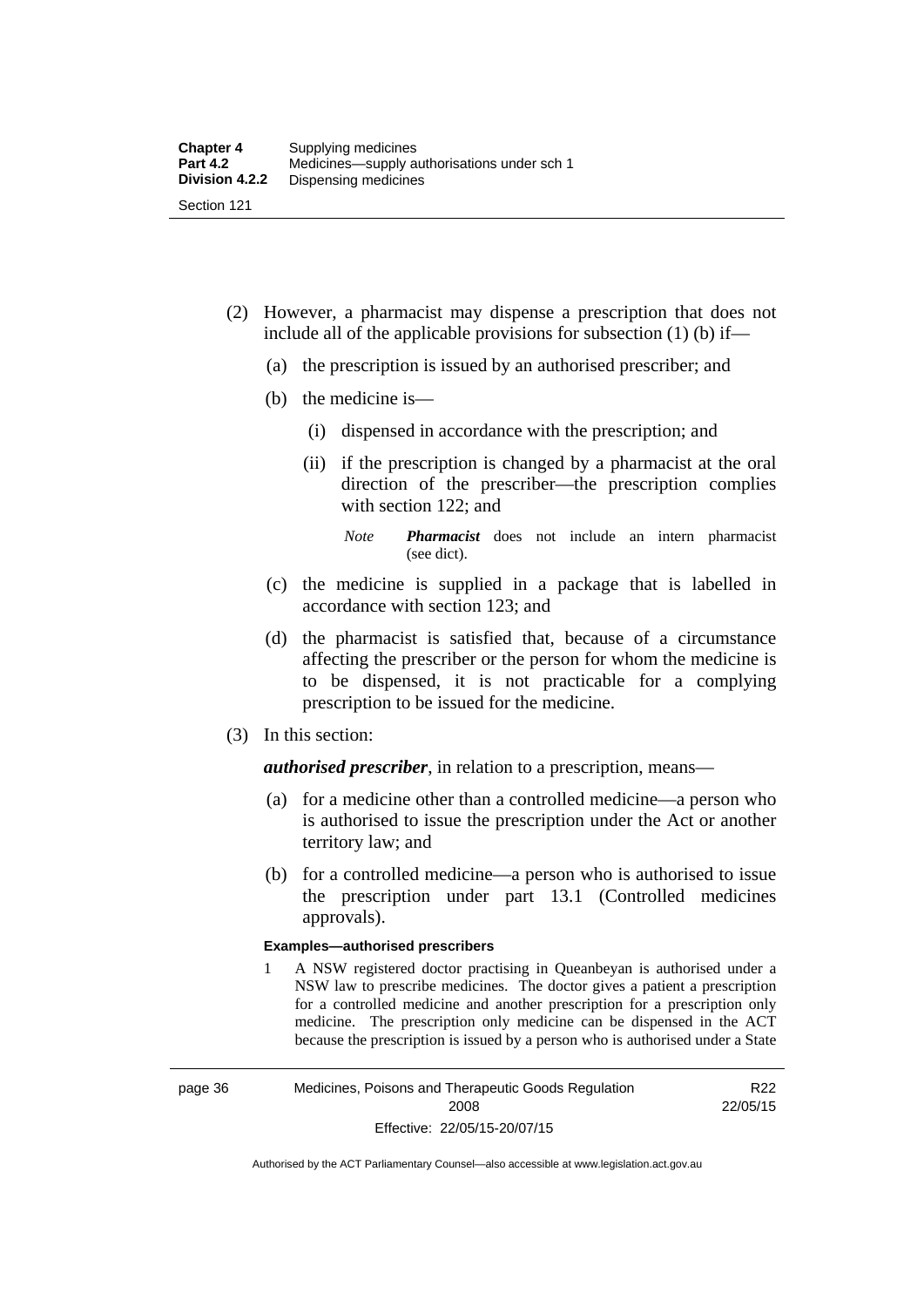law to prescribe the medicine. The prescription for the controlled medicine cannot be dispensed in the ACT because the doctor is not registered in the ACT.

- 2 If the doctor in example 1 is registered in both the ACT and NSW, the prescription for the controlled medicine can be dispensed in the ACT.
- 3 A special event exemption under the *[Health Professionals \(Special Events](http://www.legislation.act.gov.au/a/2000-25)  [Exemptions\) Act 2000](http://www.legislation.act.gov.au/a/2000-25)* authorises a visiting health professional to prescribe a medicine, including a controlled medicine. A Victorian registered doctor who is a visiting health professional within the meaning of that Act prescribes a controlled medicine. The prescription can be dispensed in the ACT.
- *Note* An example is part of the regulation, is not exhaustive and may extend, but does not limit, the meaning of the provision in which it appears (see [Legislation Act,](http://www.legislation.act.gov.au/a/2001-14) s 126 and s 132).

*dispensed in accordance with the prescription*, for a prescribed medicine, includes dispensing another brand of the medicine that is a bioequivalent form of the prescribed medicine.

*Note Bioequivalent*—see the dictionary.

### **122 Noting changes to prescriptions on oral direction of prescriber—Act, s 27 (2) (b) (ii)**

The following must be noted, in writing, on the prescription:

- (a) the name of the prescriber giving the oral direction to change the prescription;
- (b) the change to the prescription;
- (c) the date the oral direction is given;
- (d) the pharmacist's signature.
- *Note* The notation must be made as soon as possible (see [Legislation Act,](http://www.legislation.act.gov.au/a/2001-14) s 151B).

page 37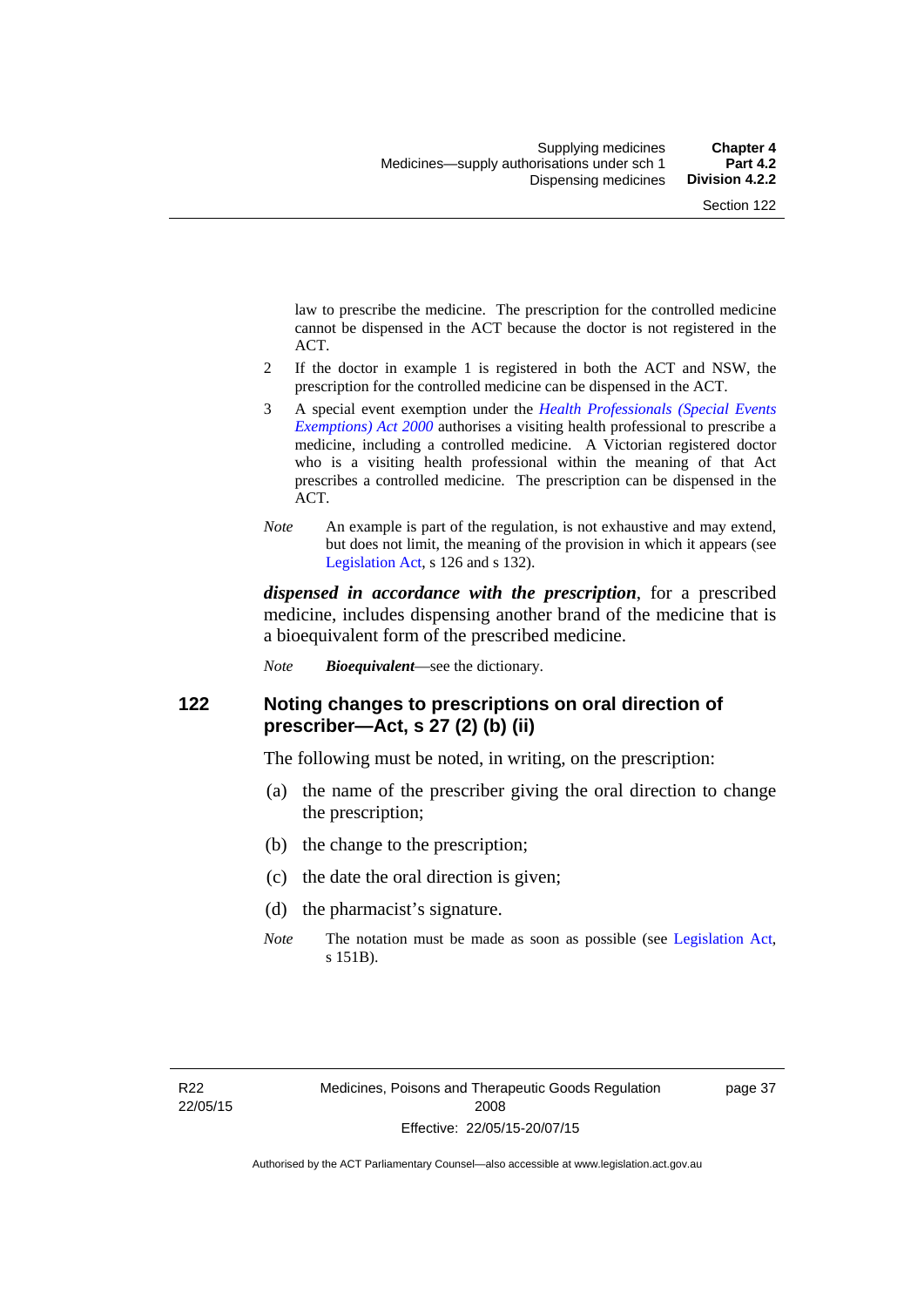## **123 Labelling dispensed medicines—Act, s 60 (1) (c) (i) and (2) (c) (i)**

The dispensed medicine must have a label that includes the following:

- (a) the name of the person for whom the medicine is dispensed;
- (b) if the prescriber is a dentist—the words 'for dental treatment only';
- (c) if the prescriber is an eligible midwife—the words 'for midwifery use only';
- (d) if the prescriber is an optometrist—the words 'for optometry use only';
- (e) if the prescriber is a veterinary surgeon—
	- (i) words to the effect of 'for animal treatment only'; and
	- (ii) the species of the animal for which the medicine is dispensed; and
	- (iii) if a way of identifying the animal is stated on the prescription—the way of identifying the animal;
- (f) the medicine's approved name and brand name;
	- *Note Approved name*—see the [medicines and poisons standard,](http://www.comlaw.gov.au/Series/F2012L01200) par 1 (1).
- (g) the form, strength and quantity of the medicine dispensed;
- (h) if the package of the dispensed medicine is not a manufacturer's pack—the relevant expiry date for the medicine;
- (i) the date the medicine is dispensed;
- (j) the name and the business address and telephone number of the pharmacy from which the medicine is dispensed;

page 38 Medicines, Poisons and Therapeutic Goods Regulation 2008 Effective: 22/05/15-20/07/15

R22 22/05/15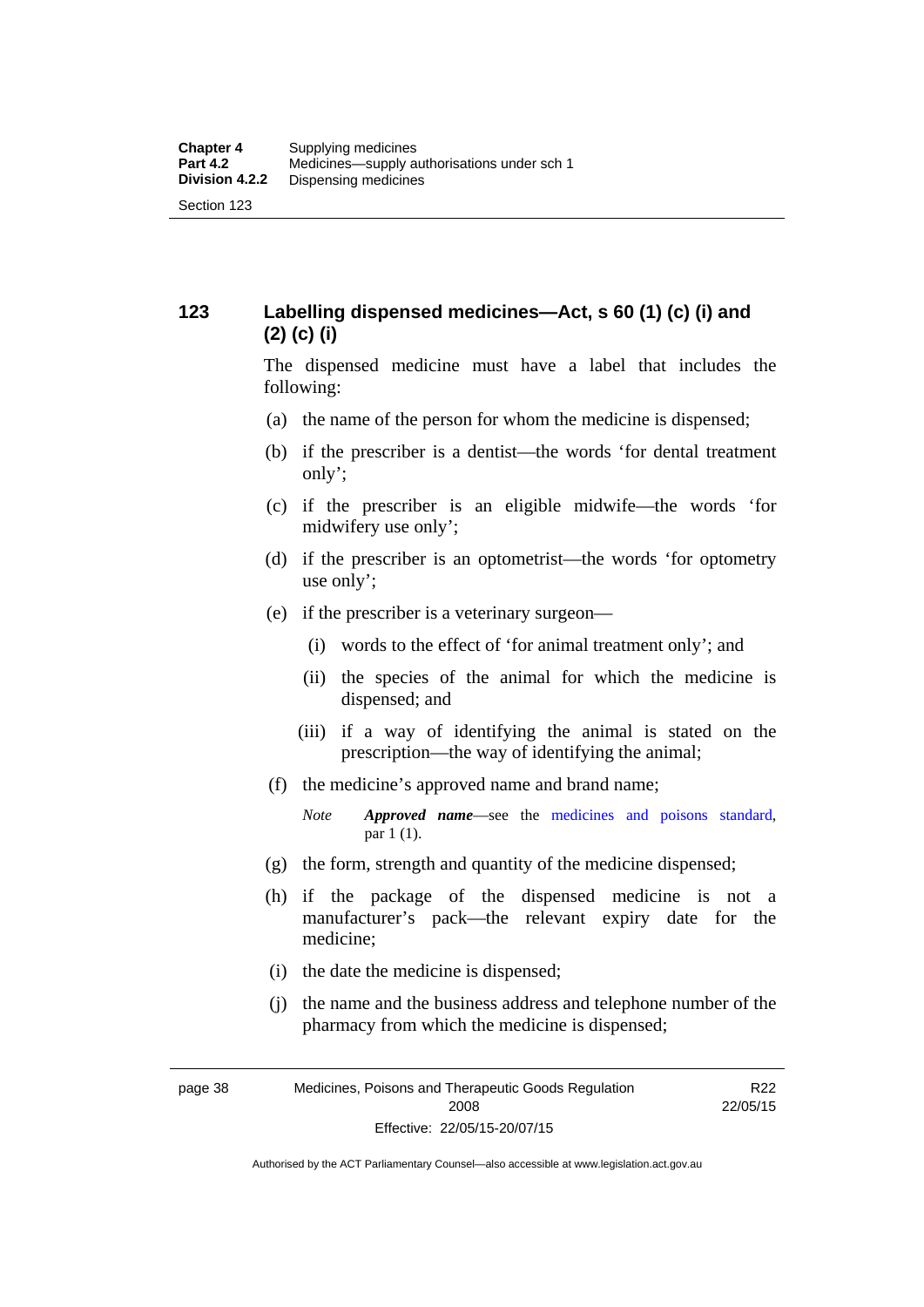page 39

- (k) the initials or other identification of the dispensing pharmacist;
- (l) a number that is different from the number given to each other prescription dispensed at the pharmacy;
- (m) directions about the use of the medicine that are adequate to allow the medicine to be taken or administered safely, including any warning statement in the medicines and poisons standard, appendix K (Drugs required to be labelled with a sedation warning) applying to the medicine;
- (n) words to the effect of 'keep out of reach of children'.

### **Example—par (f) and par (g)**

Warfarin tablets (Coumadin) 5mg 50

*Note* An example is part of the regulation, is not exhaustive and may extend, but does not limit, the meaning of the provision in which it appears (see [Legislation Act,](http://www.legislation.act.gov.au/a/2001-14) s 126 and s 132).

### **124 Marking dispensed prescriptions**

- (1) This section does not apply to a prescription for an in-patient at a hospital written in the patient's medical records.
- (2) A dispensed paper-based prescription for a medicine must be marked with—
	- (a) if the prescription is a single prescription, the last repeat of a repeat prescription, or a national residential medication chart prescription dispensed for the last time––the word 'cancelled' on the front of the prescription; and
	- (b) the prescribed particulars.
- (3) A dispensed electronic prescription for a medicine must be marked with—
	- (a) if the prescription is a single prescription, the last repeat of a repeat prescription, or a national residential medication chart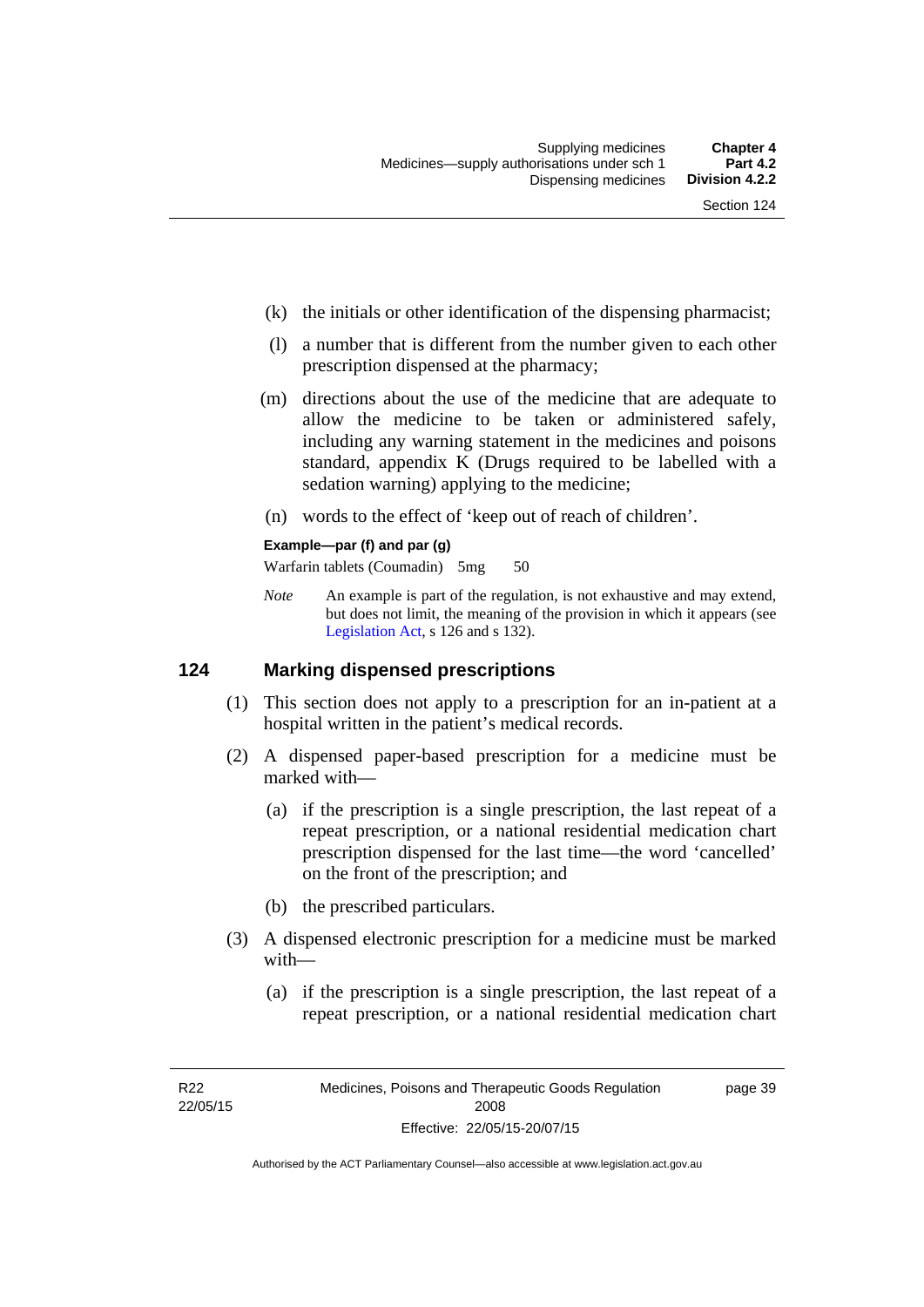prescription dispensed for the last time––the word 'cancelled'; and

- (b) a link to an electronic document containing the prescribed particulars.
- (4) In this section:

*paper-based prescription* includes a faxed copy of a prescription.

*prescribed particulars*, for a dispensed prescription for a medicine, means—

- (a) the date the medicine is dispensed; and
- (b) the name and business address of the dispensing pharmacy; and
- (c) if another brand of the medicine is dispensed for the prescribed medicine—the brand name of the medicine dispensed; and
- (d) for a repeat prescription—the number of the repeat dispensed; and
- (e) the prescription's number under section 123 (l); and
- (f) the pharmacist's initials or signature.

*single prescription* means a prescription that is not a repeat prescription.

### **125 Recording dispensing of medicines**

The dispensing pharmacist must ensure that a written record is made of the following information in relation to the dispensing of the medicine:

- (a) the pharmacist's name;
- (b) the date of the prescription;
- (c) the prescriber's name;

page 40 Medicines, Poisons and Therapeutic Goods Regulation 2008 Effective: 22/05/15-20/07/15

R22 22/05/15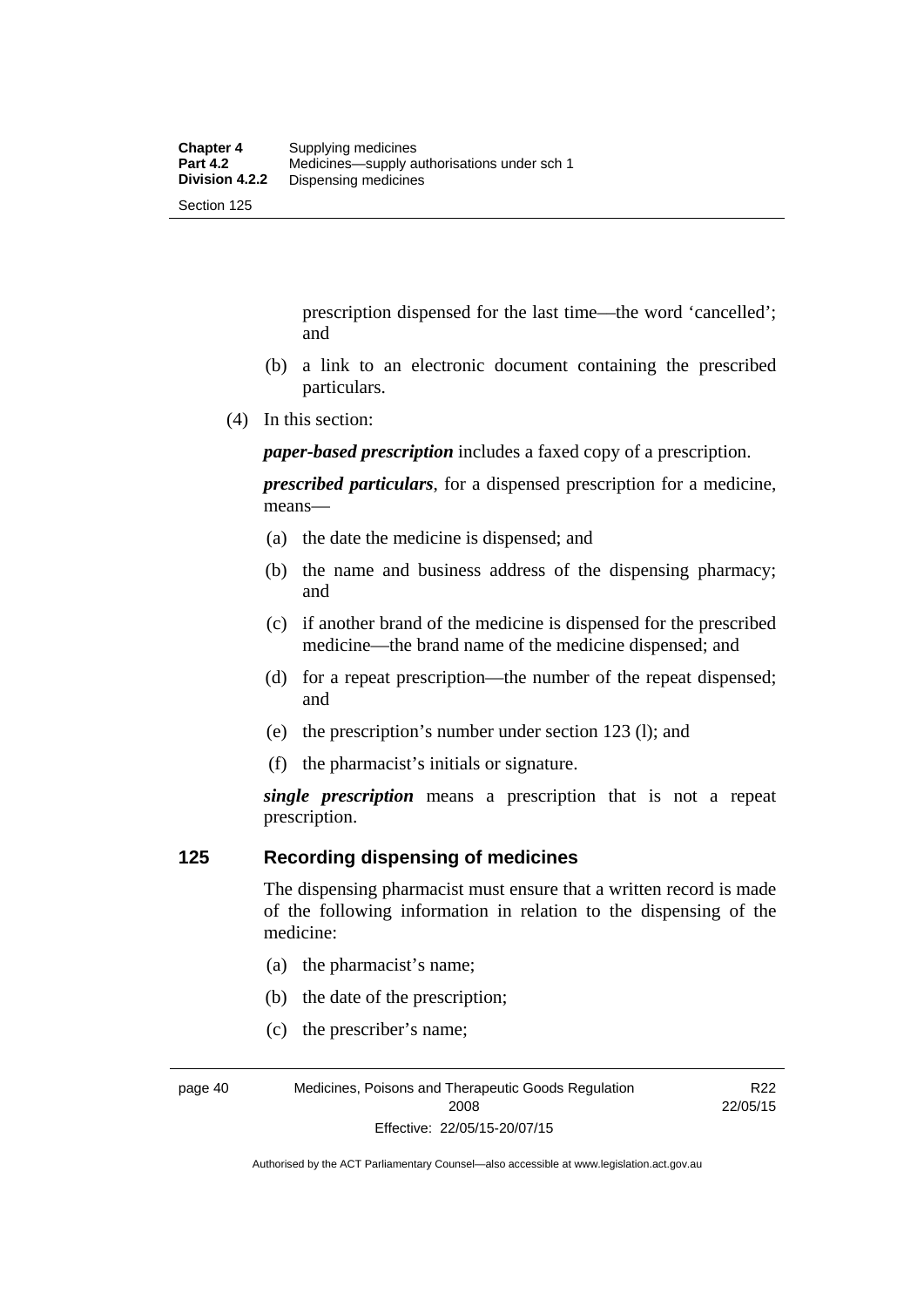- (d) the date the prescription is dispensed;
- (e) for a repeat prescription—the number of the repeat dispensed;
- (f) the prescription's number under section 123 (l);
- (g) the name and address of the person for whom the medicine is dispensed;
- (h) the medicine's approved name and brand name;
	- *Note Approved name*—see the [medicines and poisons standard,](http://www.comlaw.gov.au/Series/F2012L01200) par 1 (1).
- (i) the form, strength and quantity of the medicine dispensed.
- *Note Written* includes in electronic form (see [Act,](http://www.legislation.act.gov.au/a/2008-26/default.asp) dict).

# **Division 4.2.3 Supplying medicines on requisitions**

*Note* For authorisation to issue a requisition, see s 50.

## **130 Authorisation conditions for supplying medicines on requisitions—Act, s 44 (1) (b) and (2) (b)**

A person's authorisation under section 110 to supply a medicine on a requisition is subject to the following conditions:

- (a) the medicine is supplied in accordance with the requirements under section 131;
- (b) the medicine is supplied in a package that is labelled in accordance with section 132;
- (c) the filled requisition is marked in accordance with section 133;
- (d) the supply is recorded in accordance with section 134;
- (e) the filled requisition and record under section 134 are kept at the institution where the medicine is supplied or, if the chief health officer approves in writing another place, the place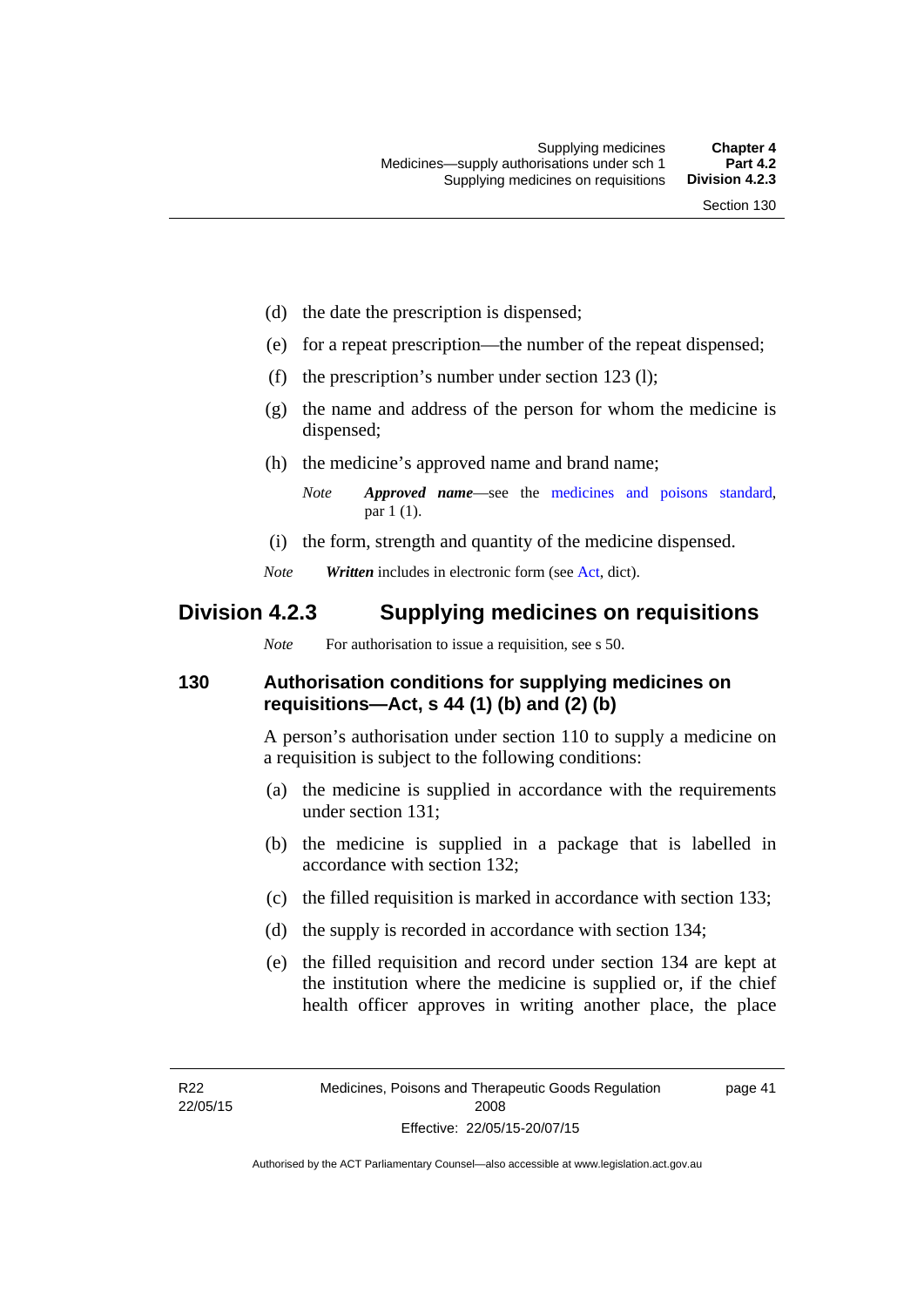approved by the chief health officer, for at least 2 years after the day the medicine is supplied.

### **131 Supplying medicines on requisitions**

- (1) The following are the requirements for the supply of a medicine on a requisition:
	- (a) the medicine is supplied in accordance with the requisition (including the requisition as changed by the person supplying the medicine at the oral direction of the person issuing the requisition);

- (b) if the requisition is a written requisition—the requisition complies with section 55 (General requirements for written requisitions) and section 56 (Particulars for requisitions);
- (c) if the requisition is an oral requisition—the requisition complies with section 56.
- (2) However, if the requisition does not comply with section 55 or section 56 (as appropriate), a pharmacist may supply the medicine on the requisition if satisfied that it is not practicable for a complying requisition to be issued for the medicine.

*Note Pharmacist* does not include an intern pharmacist (see dict).

(3) In this section:

*supplied in accordance with the requisition*, for a requisitioned medicine, includes supplying another brand of the medicine that is a bioequivalent form of the requisitioned medicine.

*Note Bioequivalent*—see the dictionary.

R<sub>22</sub> 22/05/15

*Note* For changes to a requisition by the person supplying a medicine on a requisition (see [Act,](http://www.legislation.act.gov.au/a/2008-26/default.asp) s 29 (3)).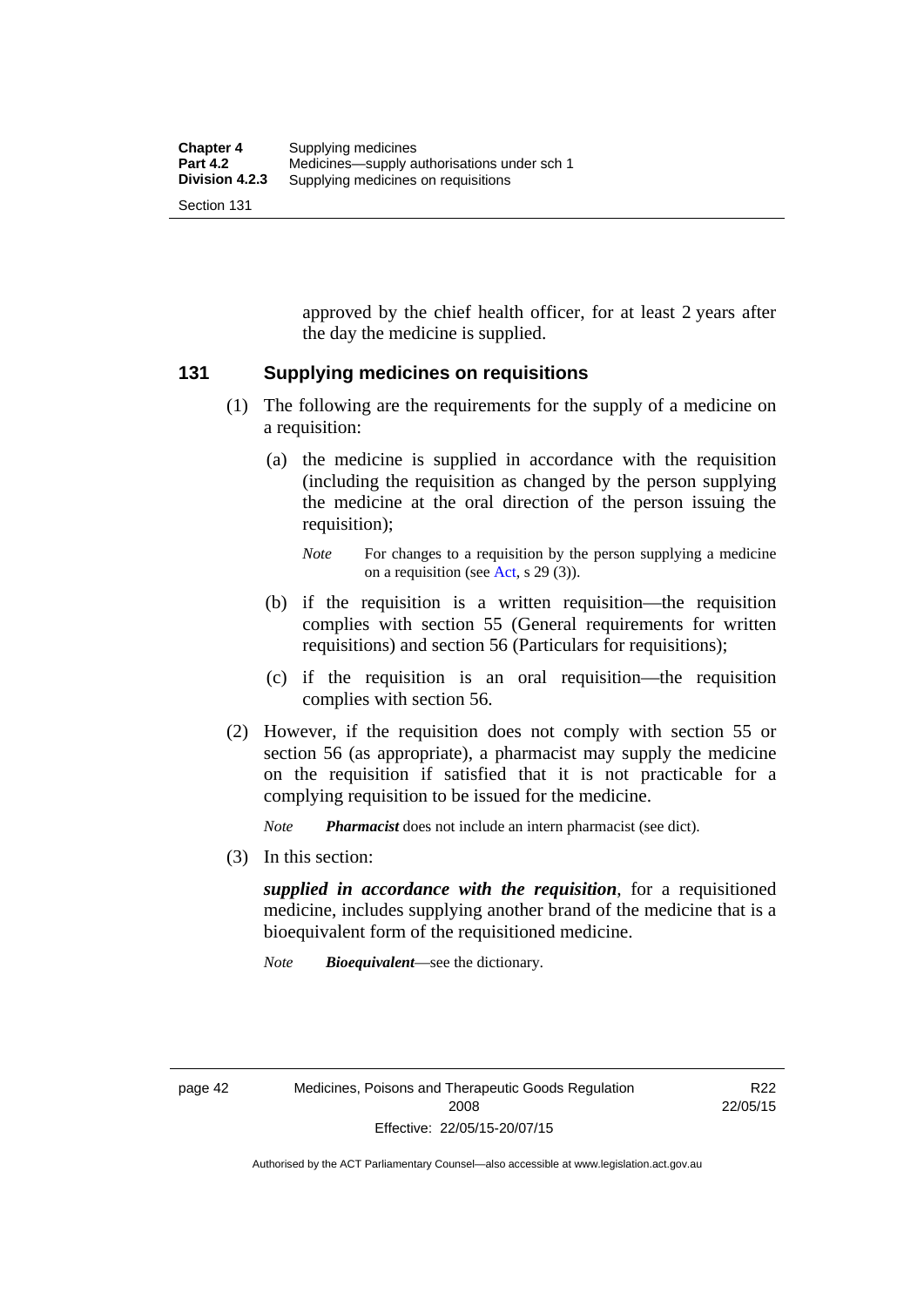## **132 Labelling medicines supplied on requisition—Act, s 60 (1) (c) (i) and (2) (c) (i)**

The package of a medicine supplied on requisition to a ward for the supply to a patient must have a label that includes the following:

(a) the medicine's approved name or brand name;

*Note Approved name*—see the [medicines and poisons standard,](http://www.comlaw.gov.au/Series/F2012L01200) par 1 (1).

- (b) the form, strength and quantity of the medicine;
- (c) if the package of the medicine is not a manufacturer's pack—
	- (i) the batch number or numbers of the medicine; and
	- (ii) the relevant expiry date for the medicine;
- (d) the name or other identifier of the pharmacy or ward from which the medicine is supplied;
- (e) if the medicine is a controlled medicine—a number that is different from the number given to each other requisition supplied from the pharmacy or ward.

#### **Examples—par (a) and par (b)**

- 1 Warfarin tablets 5mg 50
- 2 Coumadin tablets 5mg 50
- *Note* An example is part of the regulation, is not exhaustive and may extend, but does not limit, the meaning of the provision in which it appears (see [Legislation Act,](http://www.legislation.act.gov.au/a/2001-14) s 126 and s 132).

### **133 Marking filled requisitions**

- (1) A filled paper-based requisition for a medicine must be marked with—
	- (a) the name or other identifier of the pharmacy or ward from which the medicine is supplied; and

R22 22/05/15 page 43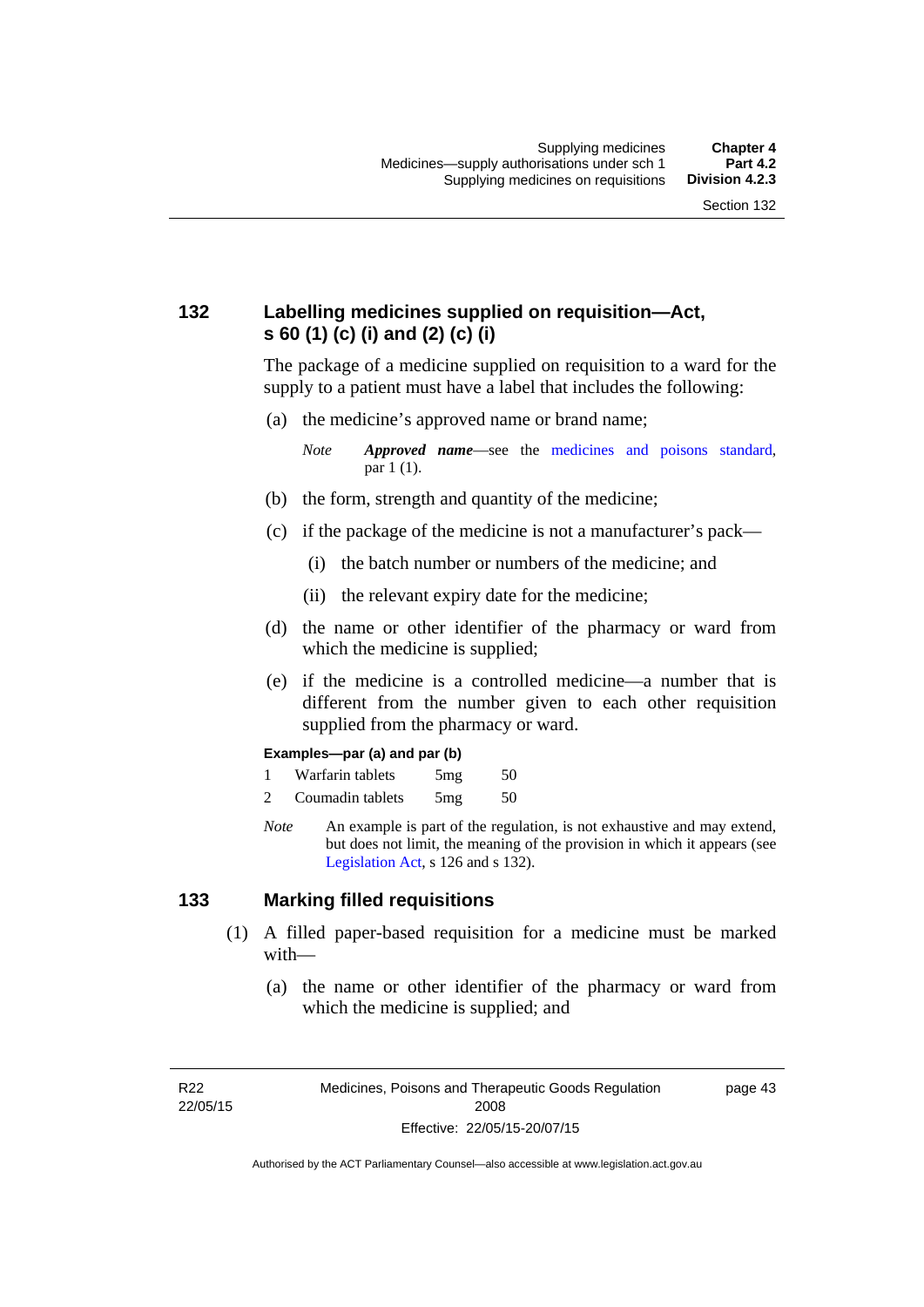(b) if the medicine is a controlled medicine—the requisition's number under section 132 (e); and

- (c) the supplier's initials or signature.
- (2) A filled electronic requisition for a medicine must be marked with a link to an electronic document containing—
	- (a) the name or other identifier of the pharmacy or ward from which the medicine is supplied; and
	- (b) if the medicine is a controlled medicine—the requisition's number under section 132 (e); and
	- (c) the supplier's initials or signature.
- (3) However, subsection (1) (a) and (2) (a) do not apply to a requisition filled at a pharmacy at an institution.
- (4) In this section:

*paper-based requisition* includes a faxed copy of a requisition.

### **134 Recording supply of medicines on requisitions**

A person who supplies a medicine to someone else on requisition must make a written record of the following information:

- (a) the date of the requisition;
- (b) the name of the person who issued the requisition;
- (c) the date the requisition is filled;
- (d) the medicine, and the form, strength and quantity of the medicine, supplied;
- (e) the name or initials of the person supplying the medicine.
- *Note Written* includes in electronic form (see [Act,](http://www.legislation.act.gov.au/a/2008-26/default.asp) dict).

R22 22/05/15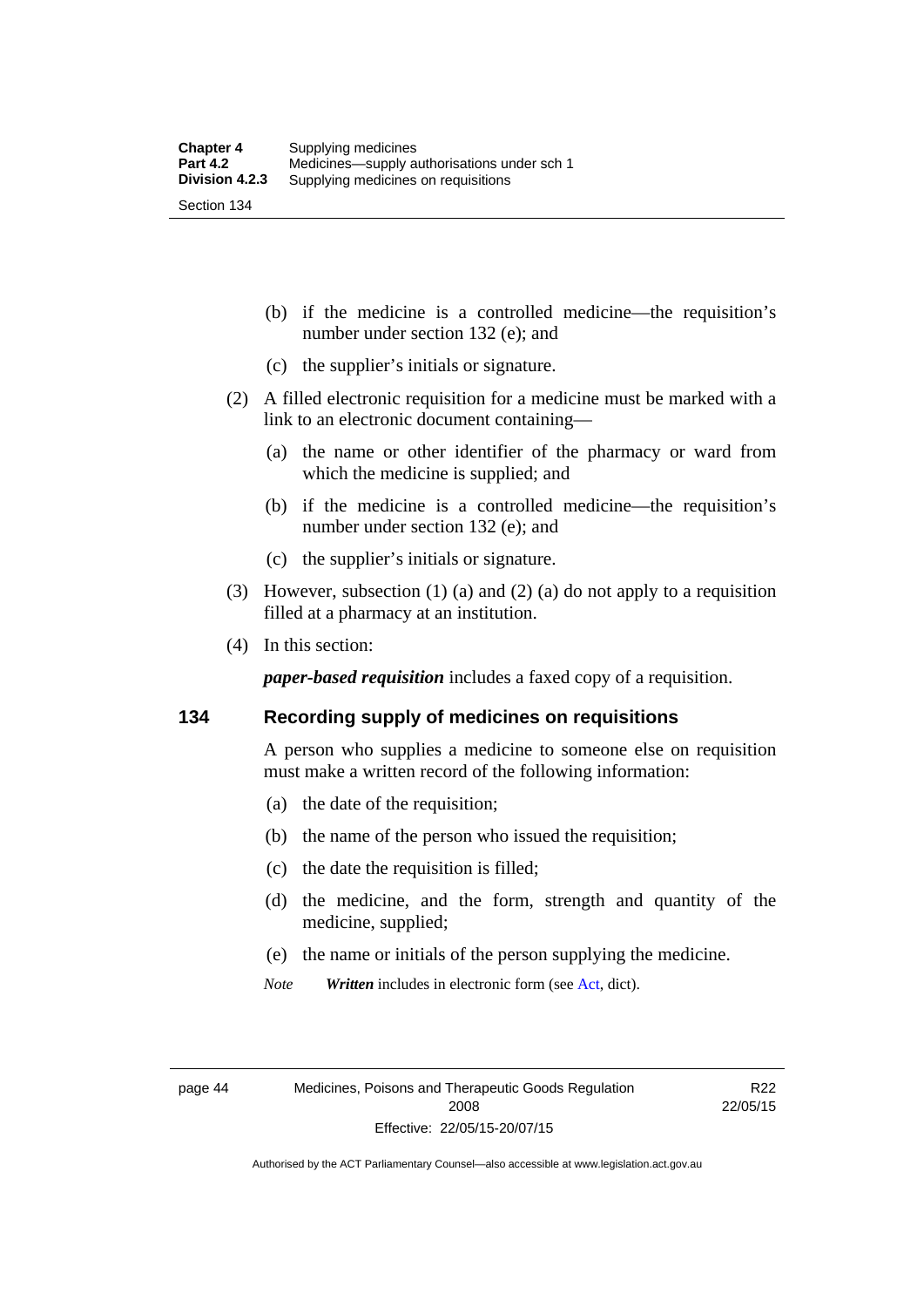# **Division 4.2.4 Supplying medicines on purchase orders**

*Note* For authorisation to issue a purchase order, see s 60.

### **140 Authorisation conditions for supplying medicines on purchase orders—Act, s 44 (1) (b) and (2) (b)**

A person's authorisation under section 110 to supply a medicine on a purchase order is subject to the following conditions:

- (a) the purchase order is a complying purchase order;
- (b) the medicine is supplied in accordance with the requirements of section 141;
- (c) the supply is recorded in accordance with section 142;
- (d) if the supplier does not receive a document signed by the buyer acknowledging receipt of the medicine within 7 days after the day the medicine is delivered—the supplier must, within 24 hours after the end of the 7-day period, tell the chief health officer, in writing, of the failure to receive the document;
- (e) the following are kept at the supplier's business premises or, if the chief health officer approves in writing another place, the place approved by the chief health officer, for at least 2 years after the day the medicine is supplied:
	- (i) the filled purchase order;
	- (ii) the delivery acknowledgement under paragraph (d) or section 141 $(1)$  $(d)$  $(ii)$ ;
	- (iii) the record for section 142.

page 45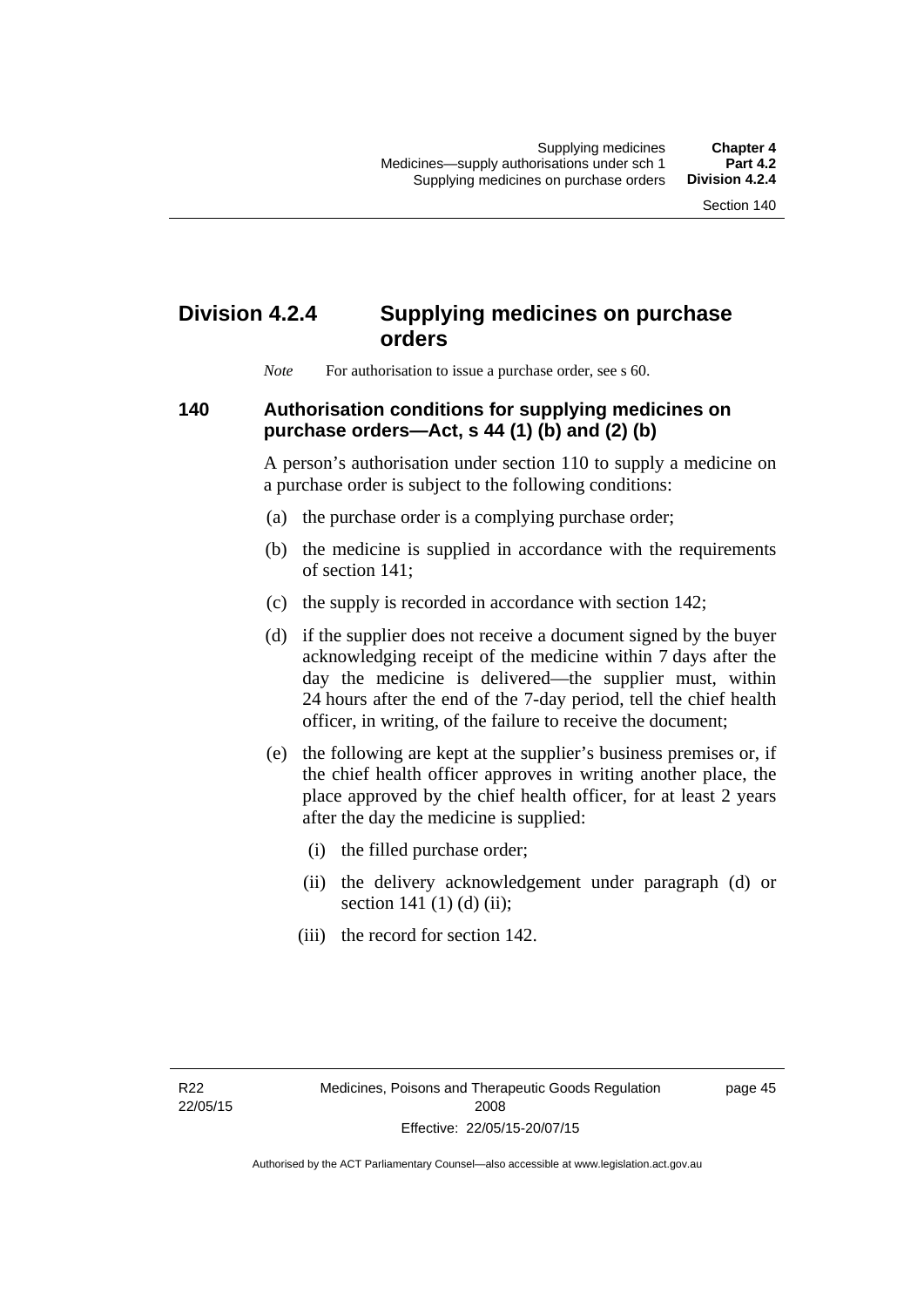### **141 Supplying medicines on purchase orders**

- (1) The following are the requirements for the supply of a medicine on a purchase order:
	- (a) the medicine is supplied in manufacturer's packs that comply with—
		- (i) section 501 (Packaging of supplied manufacturer's packs of medicines—[Act](http://www.legislation.act.gov.au/a/2008-26/default.asp), s 59 (1) (c) (i) and (2) (c) (i)); or
		- (ii) an approval under the [Act](http://www.legislation.act.gov.au/a/2008-26/default.asp), section 193 (Approval of non-standard packaging and labelling);
	- (b) the manufacturer's packs are labelled in accordance with—
		- (i) section 502 (Labelling of supplied manufacturer's packs of medicines—[Act](http://www.legislation.act.gov.au/a/2008-26/default.asp), s  $60(1)$  (c) (i) and (2) (c) (i)); or
		- (ii) an approval under the [Act,](http://www.legislation.act.gov.au/a/2008-26/default.asp) section 193;
	- (c) the manufacturer's packs are securely wrapped and packed;
	- (d) if the medicine is delivered in person by the supplier to the buyer—
		- (i) the medicine is delivered to an adult; and
		- (ii) the delivery is acknowledged by the adult signing and dating a copy of the purchase order;
	- (e) if the medicine is not delivered in person by the supplier to the buyer—the medicine is delivered to the buyer by a person whose procedures require the delivery of the medicine to be signed for by the buyer or an adult employee of the buyer.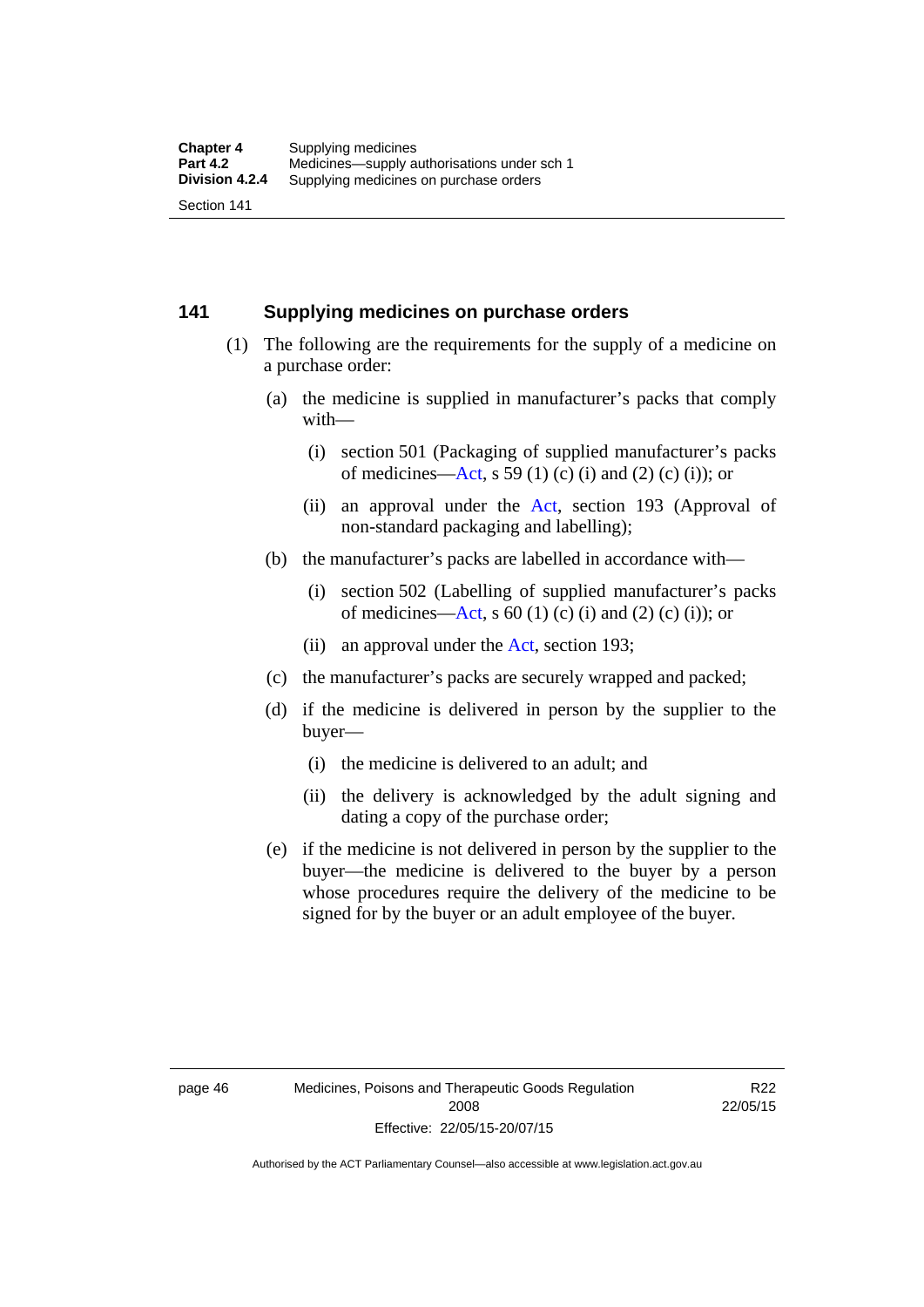- (2) However, subsection (1) (a), (b) and (c) do not apply in relation to a medicine supplied by a pharmacist to a prescriber who is authorised to supply the medicine during a consultation if the medicine is supplied in a package that is labelled with the following particulars:
	- (a) the approved name and brand name of the medicine;

*Note Approved name*—see the [medicines and poisons standard,](http://www.comlaw.gov.au/Series/F2012L01200) par 1 (1).

- (b) the form, strength and quantity of the medicine, supplied;
- (c) if the package of the medicine is not a manufacturer's pack the relevant expiry date for the medicine.

### **142 Recording supply of medicines on purchase orders**

A person who supplies a medicine to someone else on a purchase order must make a written record of the following information:

- (a) the date of the order;
- (b) the issuer's authority to issue the order;
- (c) the name, and the business address and telephone number, of the person to whom the medicine is supplied;
- (d) the date the order is supplied;
- (e) the medicine, and the form, strength and quantity of the medicine, supplied.
- *Note Written* includes in electronic form (see [Act,](http://www.legislation.act.gov.au/a/2008-26/default.asp) dict).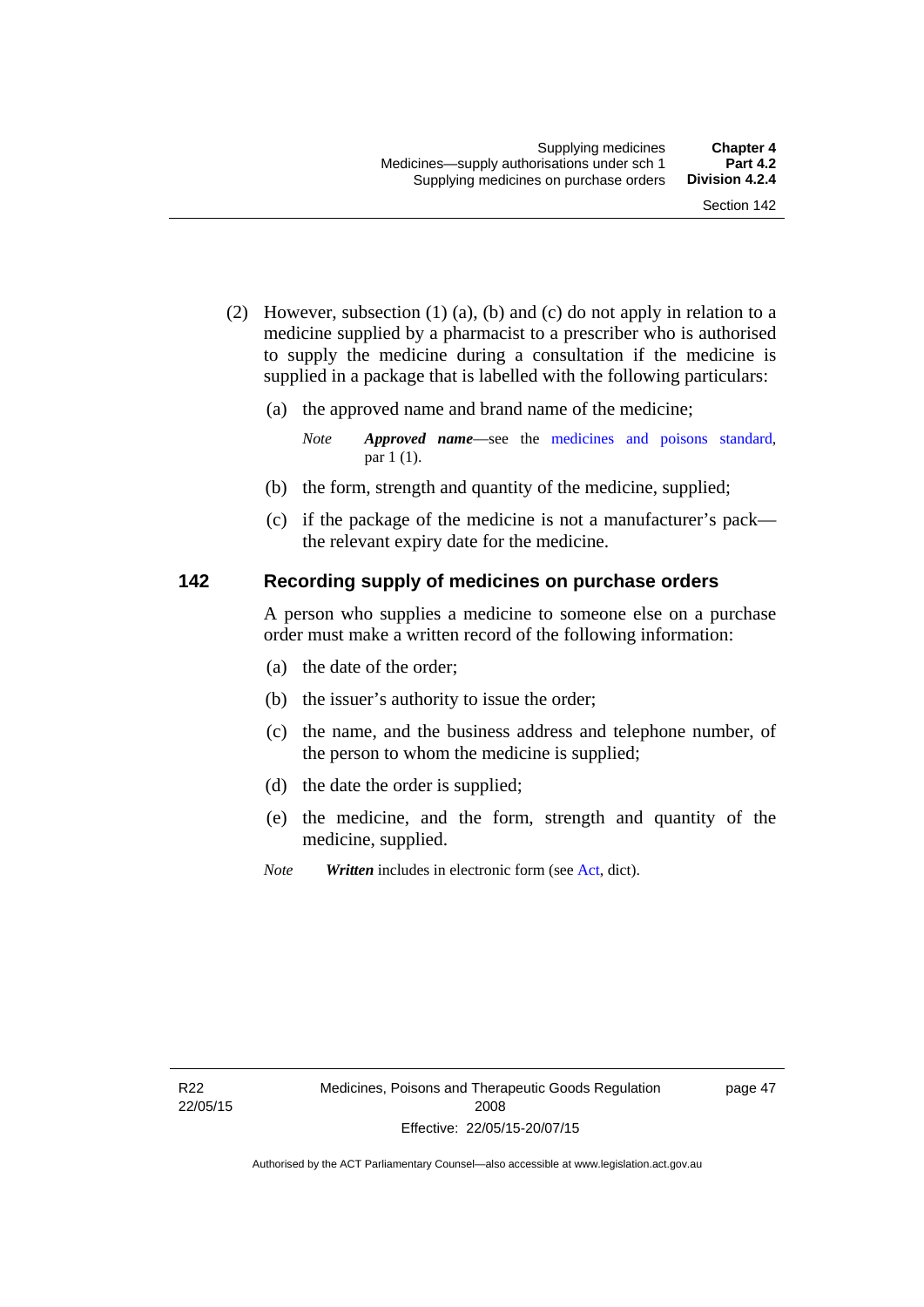# **Division 4.2.5 Supplying medicines on standing orders**

- *Note 1* For the issue of a standing order, see pt 3.4.
- *Note 2 Supply* does not include administer (see [Act,](http://www.legislation.act.gov.au/a/2008-26/default.asp) s 24).

### **150 Authorisation conditions for supplying medicines on standing orders—Act, s 44 (1) (b) and (2) (b)**

- (1) A person's authorisation under section 110 to supply a medicine on a standing order is subject to the following conditions:
	- (a) the medicine is supplied in accordance with the requirements of section 151;
	- (b) the supply is recorded in accordance with section 153;
	- (c) the record for section 153 is kept at the person's business premises or, if the chief health officer approves in writing another place, the place approved by the chief health officer, for at least 2 years after the day the medicine is supplied;
	- (d) if the supplier is not the person who would ordinarily have prescribed the medicine for the recipient, the required information is given in writing to—
		- (i) the prescriber (the *usual prescriber*) who would ordinarily have prescribed the medicine for the recipient not later than 24 hours after supplying the medicine; or
		- (ii) if the recipient does not have a usual prescriber—the recipient.
- (2) However, subsection (1) (c) and (d) do not apply if the record is made in a patient's medical records.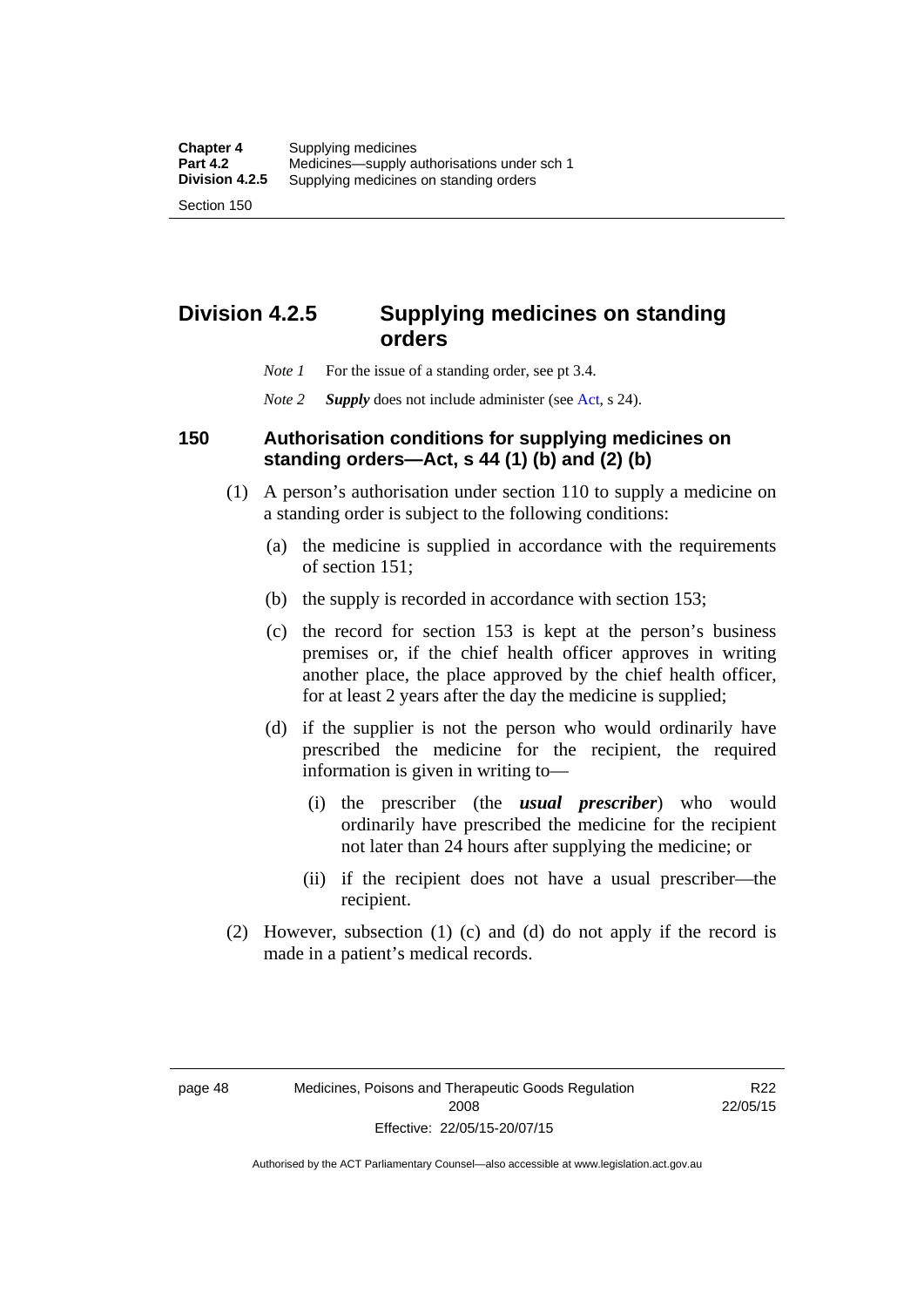(3) In this section:

*required information*, for the supply of a medicine on a standing order, means—

- (a) the supplier's name; and
- (b) the date the medicine is supplied; and
- (c) the name and address of the person to whom the medicine is supplied; and
- (d) the medicine's approved name and brand name; and
- (e) the form, strength and quantity of the medicine supplied.

### **151 Supplying medicines on standing orders**

The following are the requirements for the supply of a medicine on a standing order:

- (a) the medicine is supplied in accordance with the standing order;
- (b) the medicine is supplied in a package that is labelled in accordance with section 152.

## **152 Labelling medicines supplied on standing order— Act, s 60 (1) (c) (i) and (2) (c) (i)**

The package of a medicine supplied on a standing order must have a label that includes the following:

- (a) the name of the person to whom the medicine is to be supplied;
- (b) the date the medicine is supplied;
- (c) the medicine, and the form, strength and quantity of the medicine, supplied;

page 49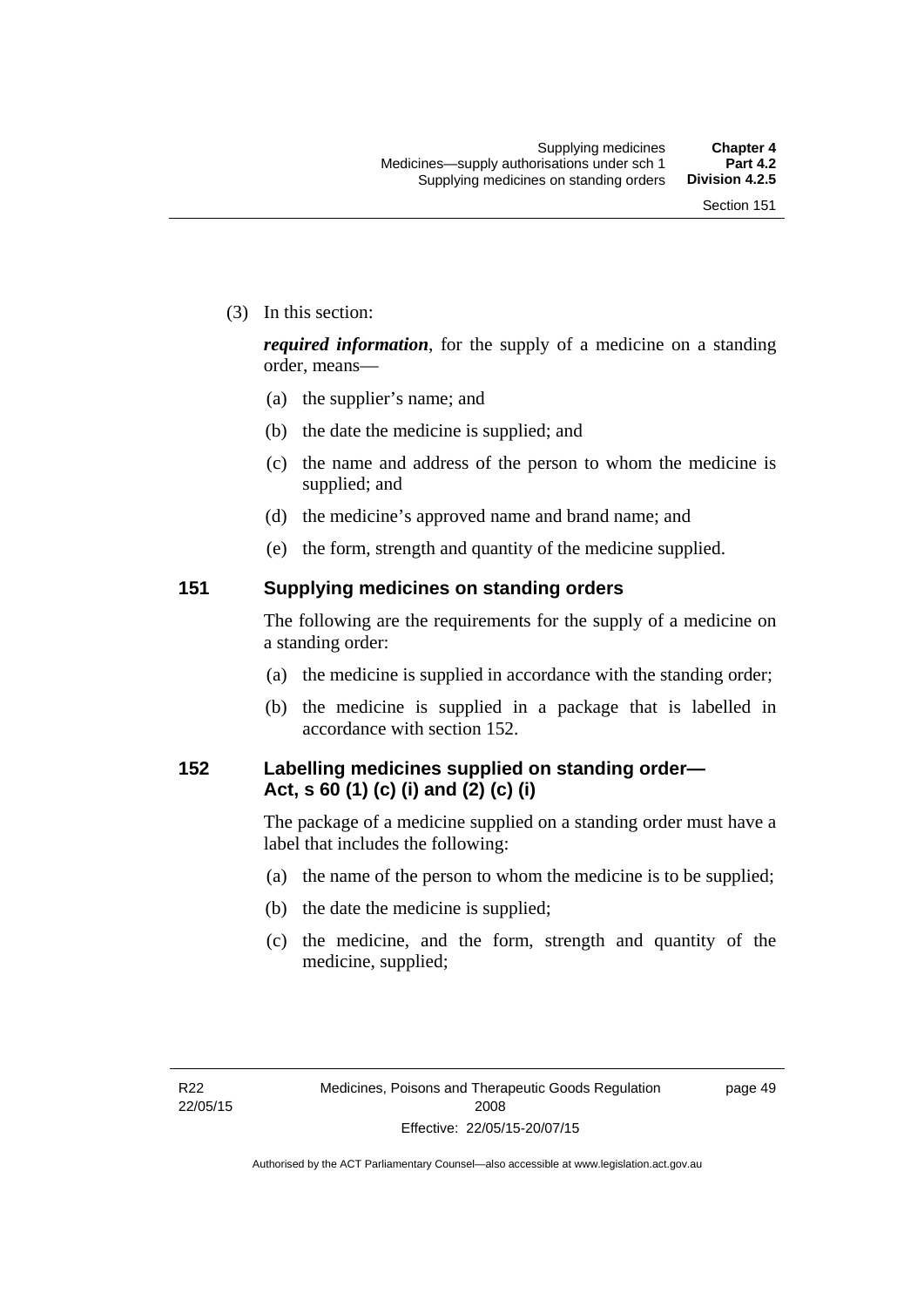- (d) if the package of the dispensed medicine is not a manufacturer's pack—
	- (i) the batch number or numbers of the medicine; and
	- (ii) the relevant expiry date for the medicine;
- (e) the supplier's name, business address and telephone number;
- (f) directions about the use of the medicine that are adequate to allow the medicine to be taken or administered safely, including any warning statement in the medicines and poisons standard, appendix K (Drugs required to be labelled with a sedation warning) applying to the medicine;
- (g) words to the effect of 'keep out of reach of children'.

### **153 Recording supply of medicines on standing orders**

- (1) A person (the *supplier*) who supplies a medicine to a person (the *patient*) on a standing order must make a written record of the following information:
	- (a) the supplier's name;
	- (b) the patient's name and address;
	- (c) the date the medicine is supplied;
	- (d) the medicine's approved name and brand name;
	- (e) the form, strength and quantity of the medicine;
	- (f) the date of the standing order.
	- *Note Written* includes in electronic form (see [Act,](http://www.legislation.act.gov.au/a/2008-26/default.asp) dict).
- (2) However, subsection (1) (b) does not apply if the record is made in the patient's medical records.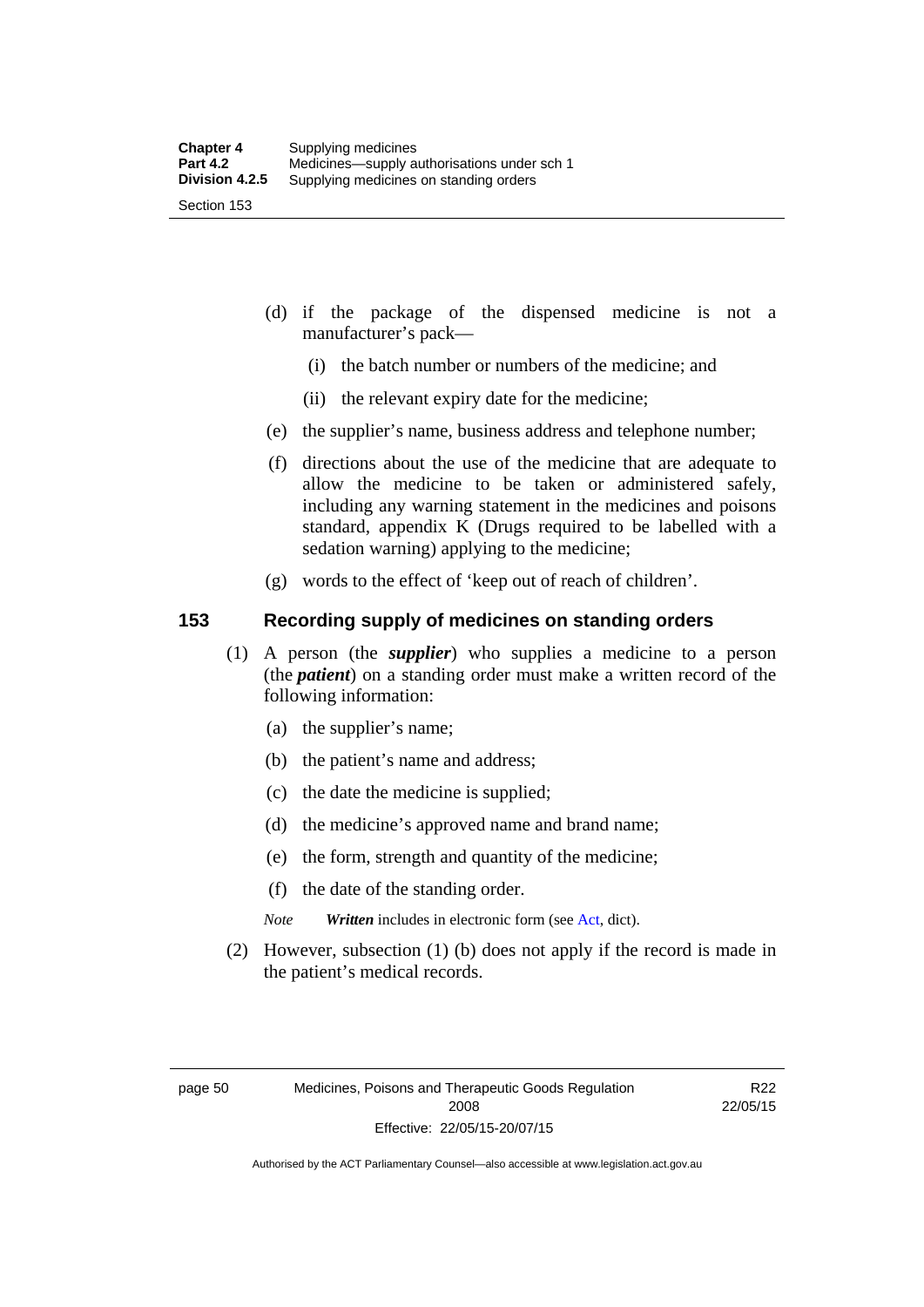## **Division 4.2.6 Supplying medicines during consultations**

*Note Supply* does not include administer (see [Act,](http://www.legislation.act.gov.au/a/2008-26/default.asp) s 24).

### **160 Authorisation conditions for supplying medicines during consultations—Act, s 44 (1) (b) and (2) (b)**

A prescriber's authorisation under section 110 to supply a medicine during a consultation is subject to the following conditions:

- (a) the medicine is supplied in accordance with the [Act](http://www.legislation.act.gov.au/a/2008-26/default.asp), section 7 (Appropriate prescription and supply of medicines);
- (b) if the medicine is a controlled medicine for human use—
	- (i) the prescriber complies with the additional requirements under section 163 (Additional requirements for supplying controlled medicines for human use during consultations) in relation to the supply; and
	- (ii) if the medicine is dronabinol—the prescriber has an authorisation under the *[Therapeutic Goods Act 1989](http://www.comlaw.gov.au/Series/C2004A03952)* (Cwlth), section 19 to supply the medicine; and
		- *Note* Dronabinol cannot be prescribed for veterinary use because it is a prohibited substance (see [medicines and poisons](http://www.comlaw.gov.au/Series/F2012L01200)  [standard,](http://www.comlaw.gov.au/Series/F2012L01200) sch 9, entry for tetrahydrocannabinols).
	- (iii) the prescriber complies with section 164 (Information for CHO about controlled medicines supplied during consultations[—Act,](http://www.legislation.act.gov.au/a/2008-26/default.asp) s 31 (2) (b) and (4), def *required information*);

page 51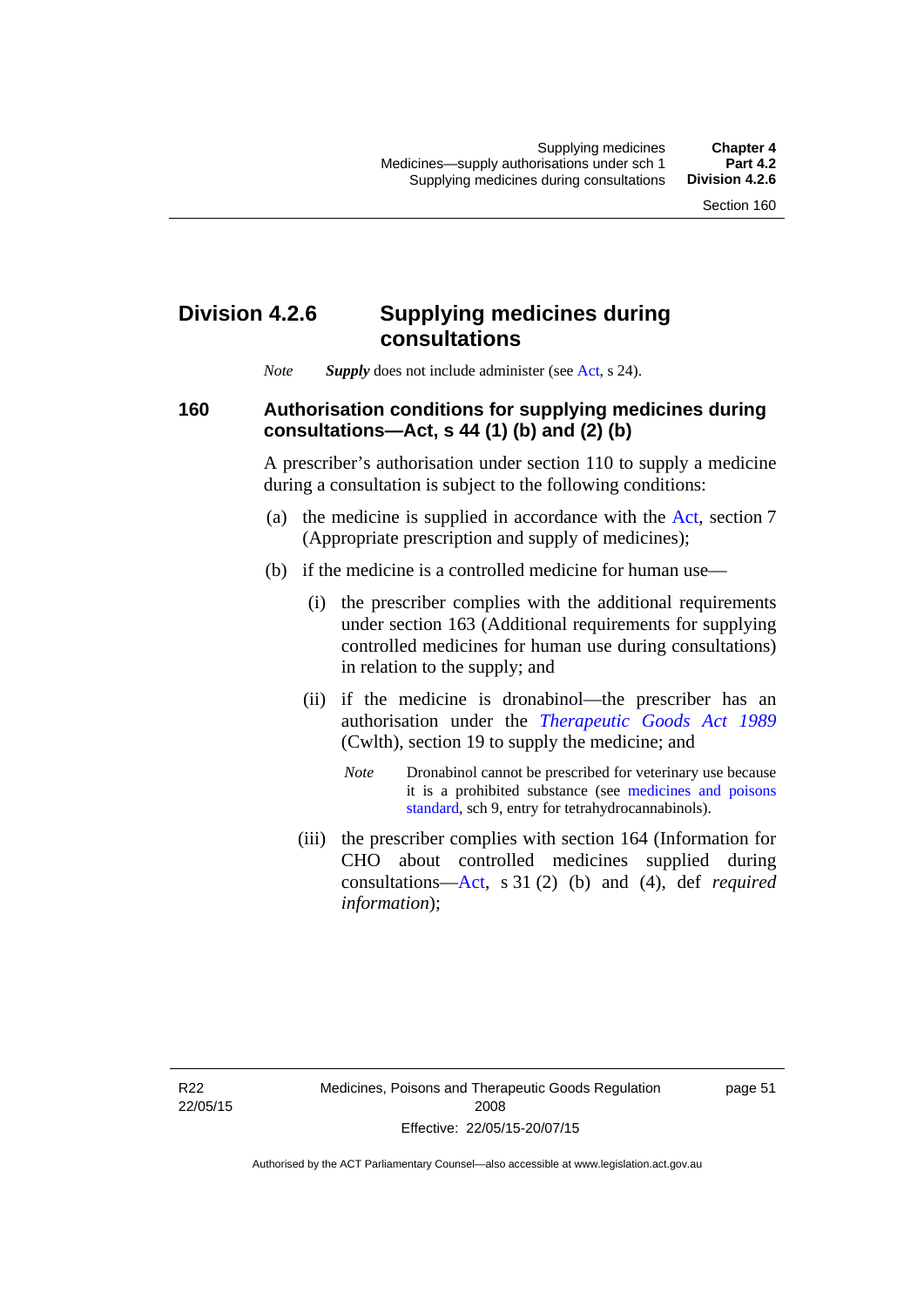- (c) if the medicine is a designated appendix D medicine prescribed for a purpose mentioned in schedule 3 (Designated appendix D medicines—standing approvals), part 3.2, column 3 in relation to the medicine—
	- (i) the prescriber has an appendix D medicines approval to prescribe the medicine; and
	- (ii) the prescriber complies with each condition (if any) of the approval (including any conditions in the schedule, part 3.2, column 4 in relation to the medicine);
- (d) the medicine is labelled in accordance with section 161;
- (e) the supply is recorded in accordance with section 162;
- (f) the record is kept at the prescriber's business premises or, if the chief health officer approves in writing another place, the place approved by the chief health officer, for at least 2 years after the day the medicine is supplied.

### **161 Labelling medicines supplied during consultations**

The supplied medicine must have a label that includes the following:

- (a) the name of the person to whom the medicine is supplied;
- (b) the date the medicine is supplied;
- (c) the prescriber's name, business address and telephone number;
- (d) the medicine's approved name or brand name;
	- *Note Approved name*—see the [medicines and poisons standard,](http://www.comlaw.gov.au/Series/F2012L01200) par 1 (1).
- (e) the form, strength and quantity of the medicine;

R22 22/05/15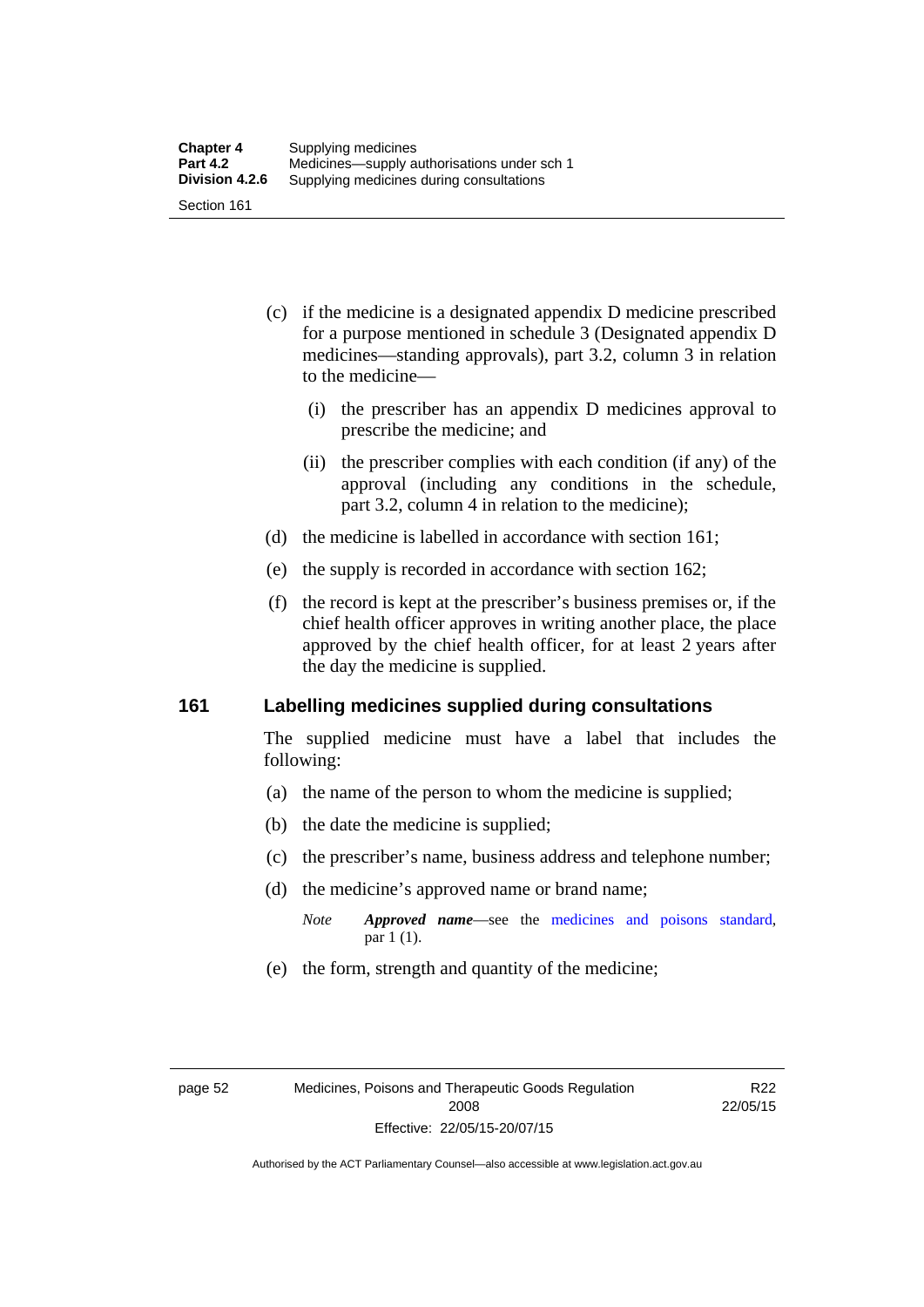- (f) if the package of the supplied medicine is not a manufacturer's pack—the relevant expiry date for the medicine;
- (g) directions about the use of the medicine that are adequate to allow the medicine to be taken or administered safely, including any warning statement in the medicines and poisons standard, appendix K (Drugs required to be labelled with a sedation warning) applying to the medicine;
- (h) words to the effect of 'keep out of reach of children';
- (i) if the prescriber is a dentist—the words 'for dental treatment only';
- (j) if the prescriber is an eligible midwife—the words 'for midwifery use only';
- (k) if the prescriber is an optometrist—the words 'for optometry use only';
- (l) if the prescriber is a veterinary surgeon—
	- (i) words to the effect of 'for animal treatment only'; and
	- (ii) the species of the animal for which the medicine is supplied; and
	- (iii) if possible, a way of identifying the animal.

### **Examples—par (d) and par (e)**

| Warfarin tablets | 5mg | 50 |
|------------------|-----|----|
| Coumadin tablets | 5mg | 50 |

*Note* An example is part of the regulation, is not exhaustive and may extend, but does not limit, the meaning of the provision in which it appears (see [Legislation Act,](http://www.legislation.act.gov.au/a/2001-14) s 126 and s 132).

page 53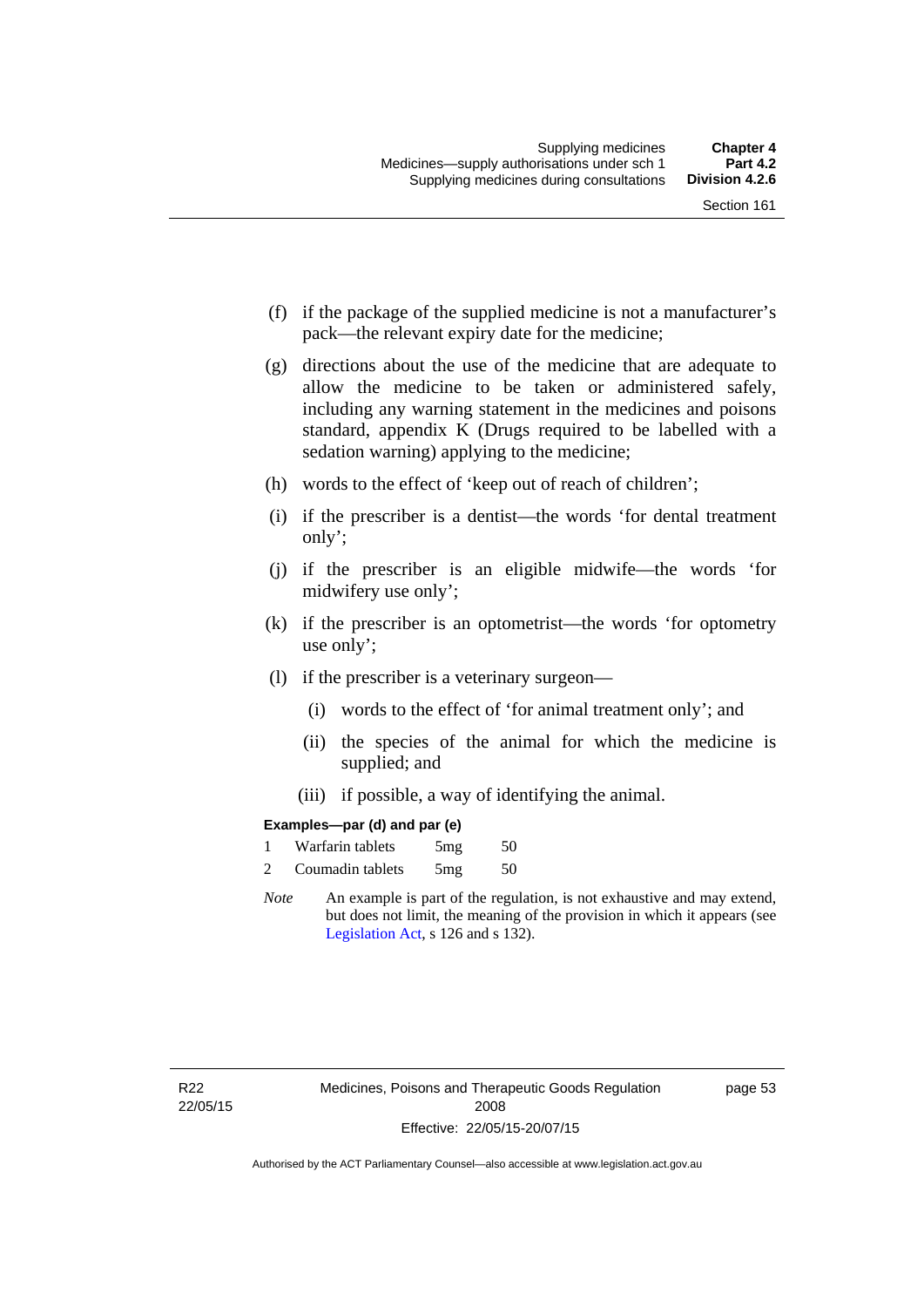### **162 Recording medicines supplied during consultations**

A prescriber who supplies a medicine during a consultation must make a written record of the following information in the medical records of the person to whom, or animal to which, the consultation related:

- (a) the date the medicine is supplied;
- (b) the medicine's approved name or brand name;

*Note Approved name*—see the [medicines and poisons standard,](http://www.comlaw.gov.au/Series/F2012L01200) par 1 (1).

- (c) the form, strength and quantity of the medicine;
- (d) the directions given to the person for the use of the medicine.

*Note Written* includes in electronic form (see [Act,](http://www.legislation.act.gov.au/a/2008-26/default.asp) dict).

### **163 Additional requirements for supplying controlled medicines for human use during consultations**

The following are the additional requirements for supplying a controlled medicine for human use during a consultation:

- (a) the prescriber has a controlled medicines approval to prescribe the medicine;
	- *Note* For controlled medicines approvals, see pt 13.1.
- (b) if the approval is for a particular form of the medicine—the supply is for the form of the medicine approved or a bioequivalent form;

*Note Bioequivalent*—see the dictionary.

- (c) if the approval is for a particular strength of the medicine—the supply is for the strength approved or a weaker strength;
- (d) if the approval is for a particular quantity of the medicine—the supply is for not more than the quantity approved;

page 54 Medicines, Poisons and Therapeutic Goods Regulation 2008 Effective: 22/05/15-20/07/15

R<sub>22</sub> 22/05/15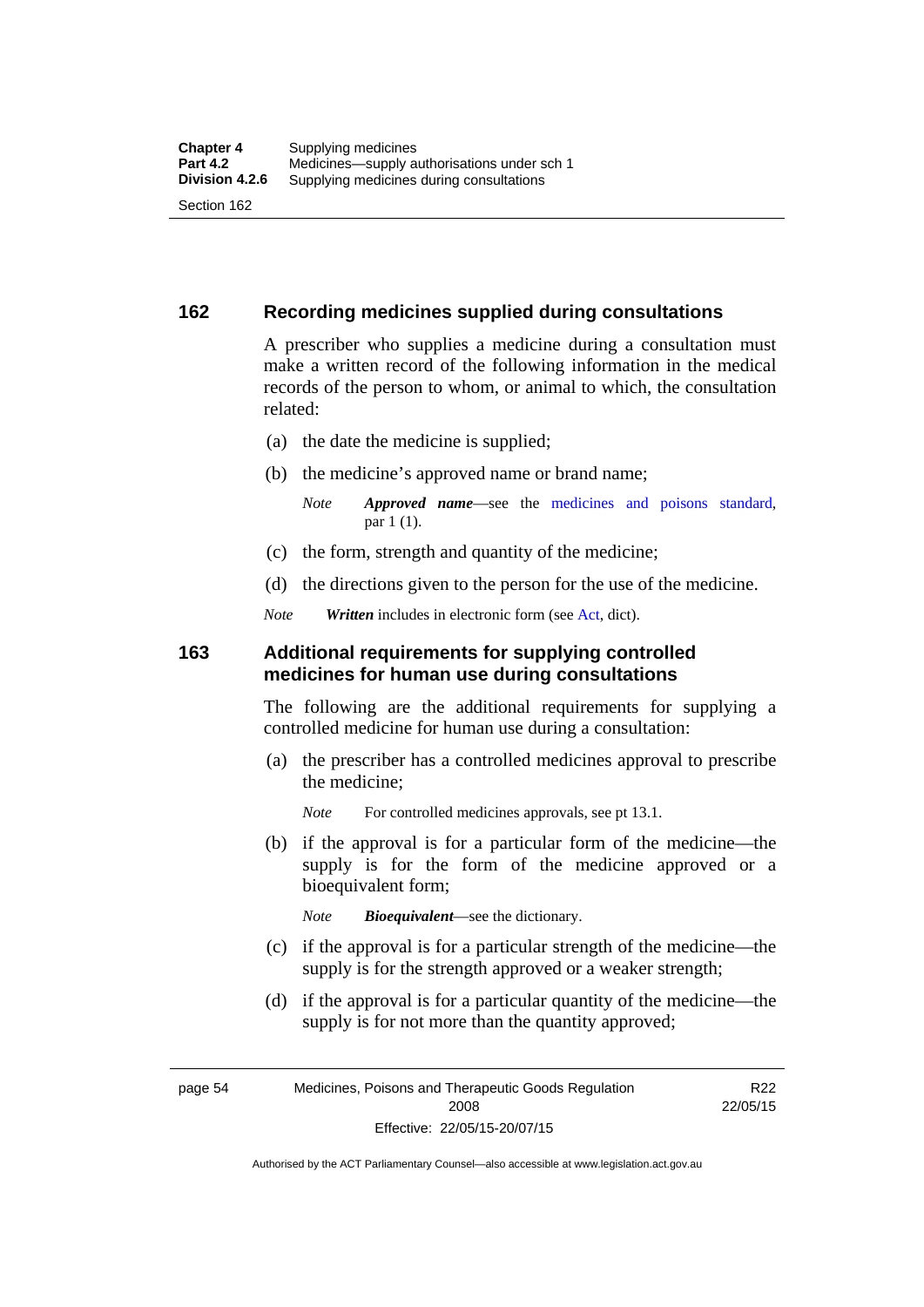(e) the prescriber complies with each condition (if any) of the approval.

#### **Example—par (b)**

If a slow release form of a medicine is approved, the prescriber is not authorised to prescribe an immediate release form of the medicine.

#### **Example—par (c) and par (d)**

If a doctor is given an approval to prescribe 25 morphine 20mg capsules, the doctor may prescribe 5 20mg capsules and 10 15mg capsules. Later, if the approval is still in force, the doctor may prescribe not more than 10 morphine capsules of any strength up to and including 20mg.

*Note* An example is part of the regulation, is not exhaustive and may extend, but does not limit, the meaning of the provision in which it appears (see [Legislation Act,](http://www.legislation.act.gov.au/a/2001-14) s 126 and s 132).

### **164 Information for CHO about controlled medicines supplied during consultations—Act, s 31 (2) (b) and (4), def** *required information*

 (1) This section applies if a prescriber supplies a controlled medicine for human use during a consultation.

*Note Supply* does not include administer (see [Act,](http://www.legislation.act.gov.au/a/2008-26/default.asp) s 24).

- (2) The prescriber must, not later than 7 days after the end of the month when the controlled medicine is supplied, give the chief health officer the following information in writing:
	- (a) the prescriber's name, business address and telephone number;
	- (b) the name and address of the person to whom the medicine is supplied;
	- (c) the date of supply;
	- (d) the medicine, and the form, strength and quantity of the medicine, supplied.

page 55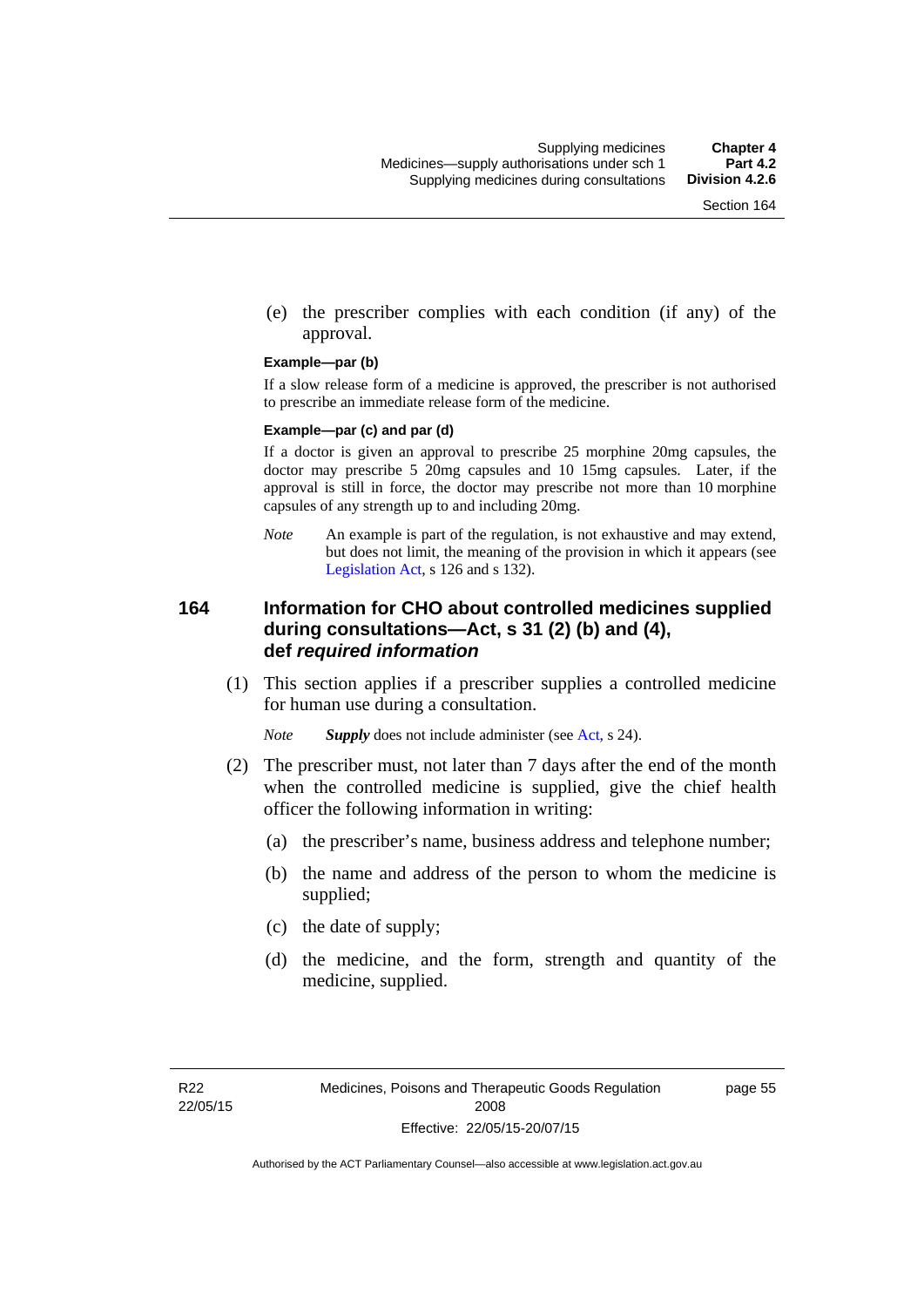## **Division 4.2.7 Selling pseudoephedrine by retail**

### **170 Meaning of** *retail sale***—div 4.2.7**

In this division:

*retail sale* does not include supply on prescription.

### **171 Authorisation conditions for retail sale of pseudoephedrine—Act, s 44 (1) (b) and (2) (b)**

A person's authorisation under section 110 to supply pseudoephedrine is subject to the following conditions if the pseudoephedrine is sold by retail sale:

- (a) the pseudoephedrine is supplied in accordance with the [Act](http://www.legislation.act.gov.au/a/2008-26/default.asp), section 7 (Appropriate prescription and supply of medicines);
- (b) the seller complies with section 172;
- (c) the seller makes a record (the *pseudoephedrine record*) of the required information under section 173;

*Note* For how the record must be made, see the [Act,](http://www.legislation.act.gov.au/a/2008-26/default.asp) s 46.

- (d) the record is kept at the seller's business premises or, if the chief health officer approves in writing another place, the place approved by the chief health officer, for at least 2 years after the day the sale is made;
- (e) if the buyer of the pseudoephedrine asks the seller to see the record during the period it is kept under paragraph (d), the seller—
	- (i) allows the buyer to see the record within a reasonable period of a request being made by the buyer; and
	- (ii) if satisfied that the record is incorrect, amends the record;

page 56 Medicines, Poisons and Therapeutic Goods Regulation 2008 Effective: 22/05/15-20/07/15

R22 22/05/15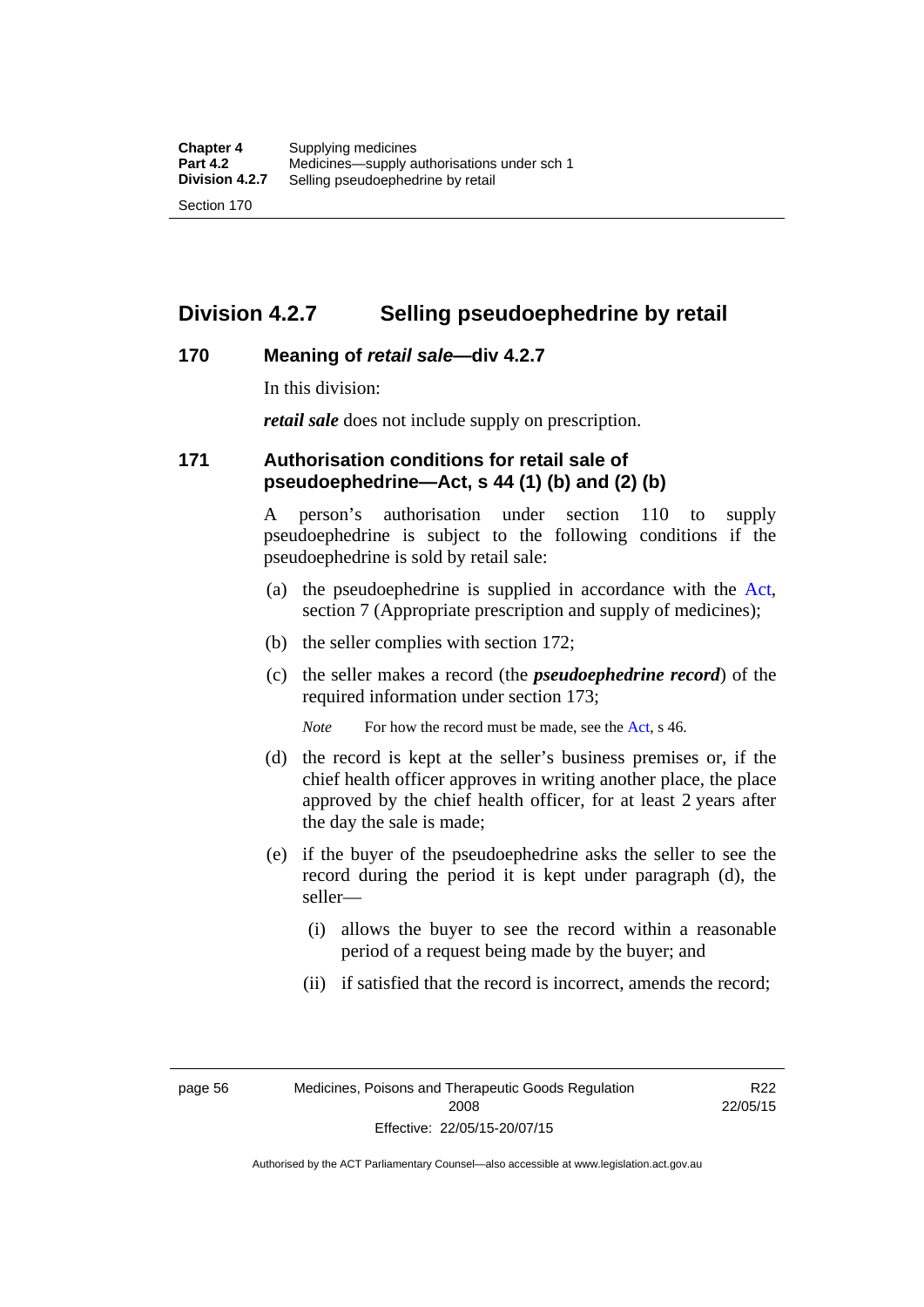- (f) the seller complies with—
	- (i) a request under section 174 (4) (b) (Failure to amend pseudoephedrine sales record); and
	- (ii) a direction under section 175 (Pseudoephedrine sales record—decision by CHO) to amend the record.

### **172 Requirement to tell buyer about pseudoephedrine sales record**

- (1) The authorised person selling pseudoephedrine by retail sale, must tell the buyer the following:
	- (a) the seller is required to make a record of the sale;
	- (b) the buyer may refuse to provide information for the record but, if the buyer refuses, the seller must not sell pseudoephedrine to the buyer;
	- (c) the record may be made available to the following people:
		- (i) a police officer;
		- (ii) a public servant who is a member of the administrative unit to which the chief health officer belongs;
		- (iii) a Commonwealth or State public servant (however described) who is a member of an administrative unit (however described) that administers legislation about medicines;
			- *Note State* includes the Northern Territory (see [Legislation Act,](http://www.legislation.act.gov.au/a/2001-14) dict, pt 1).
		- (iv) anyone other than the seller who supplies pseudoephedrine to the public in Australia;
		- (v) the Pharmacy Guild of Australia;

R22 22/05/15 page 57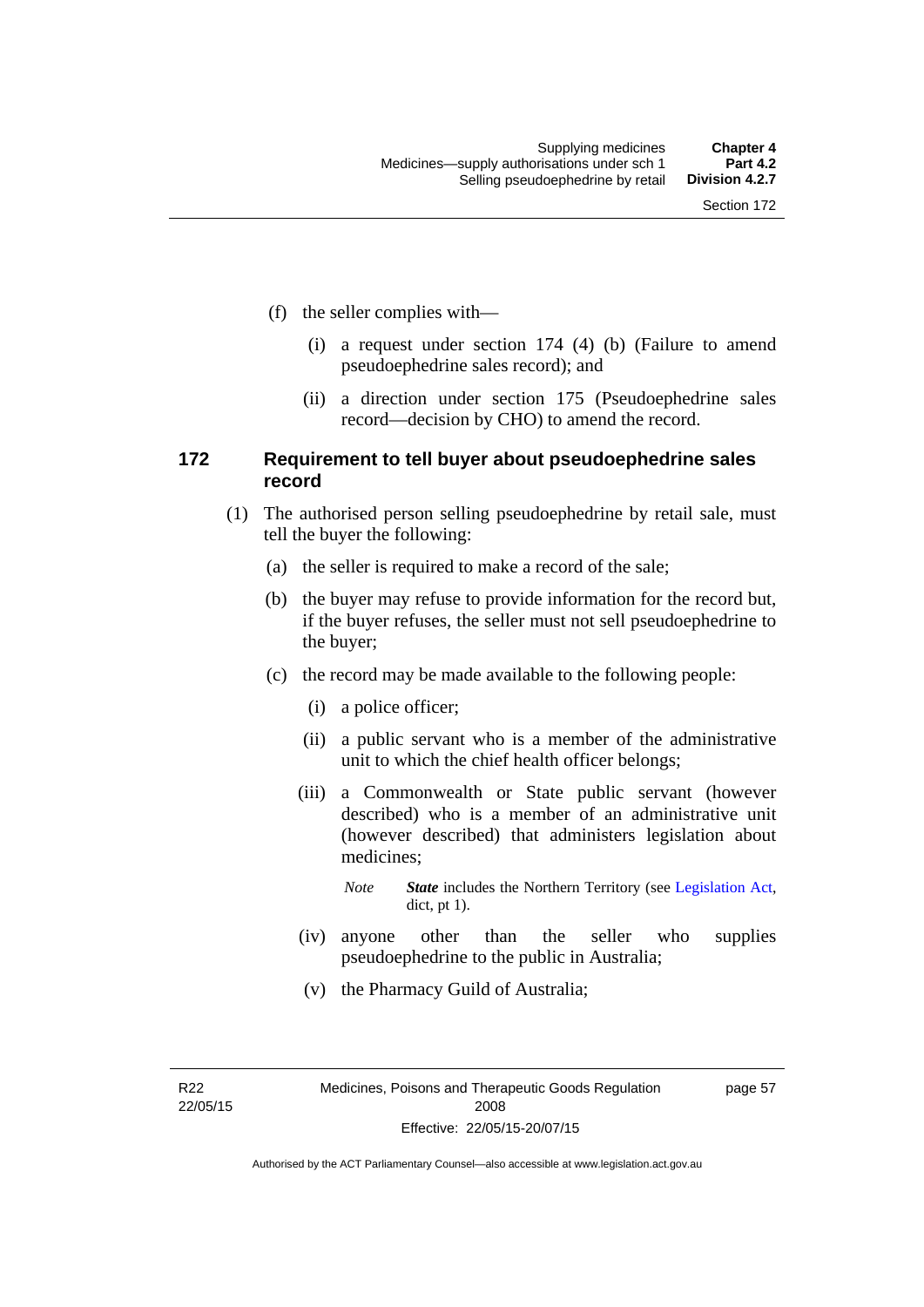- (d) the buyer has the right to see the record and have any mistake corrected.
- *Note* If a form is approved under the [Act](http://www.legislation.act.gov.au/a/2008-26/default.asp), s 198 for this provision, the form must be used.
- (2) In this section:

*police officer* includes a member of a police force (however described) of a State.

### **173 Required information for pseudoephedrine sales records**

- (1) The following is the required information for a pseudoephedrine record:
	- (a) the date of sale;
	- (b) the brand name, form, strength and quantity of pseudoephedrine sold;
	- (c) the buyer's name and address;
	- (d) a unique identification number for the buyer from—
		- (i) a photo identification document produced to the seller by the buyer; or
		- (ii) if the buyer does not produce a photo identification document—
			- (A) the buyer's birth certificate; or
			- (B) an Australian or New Zealand seniors card for the buyer;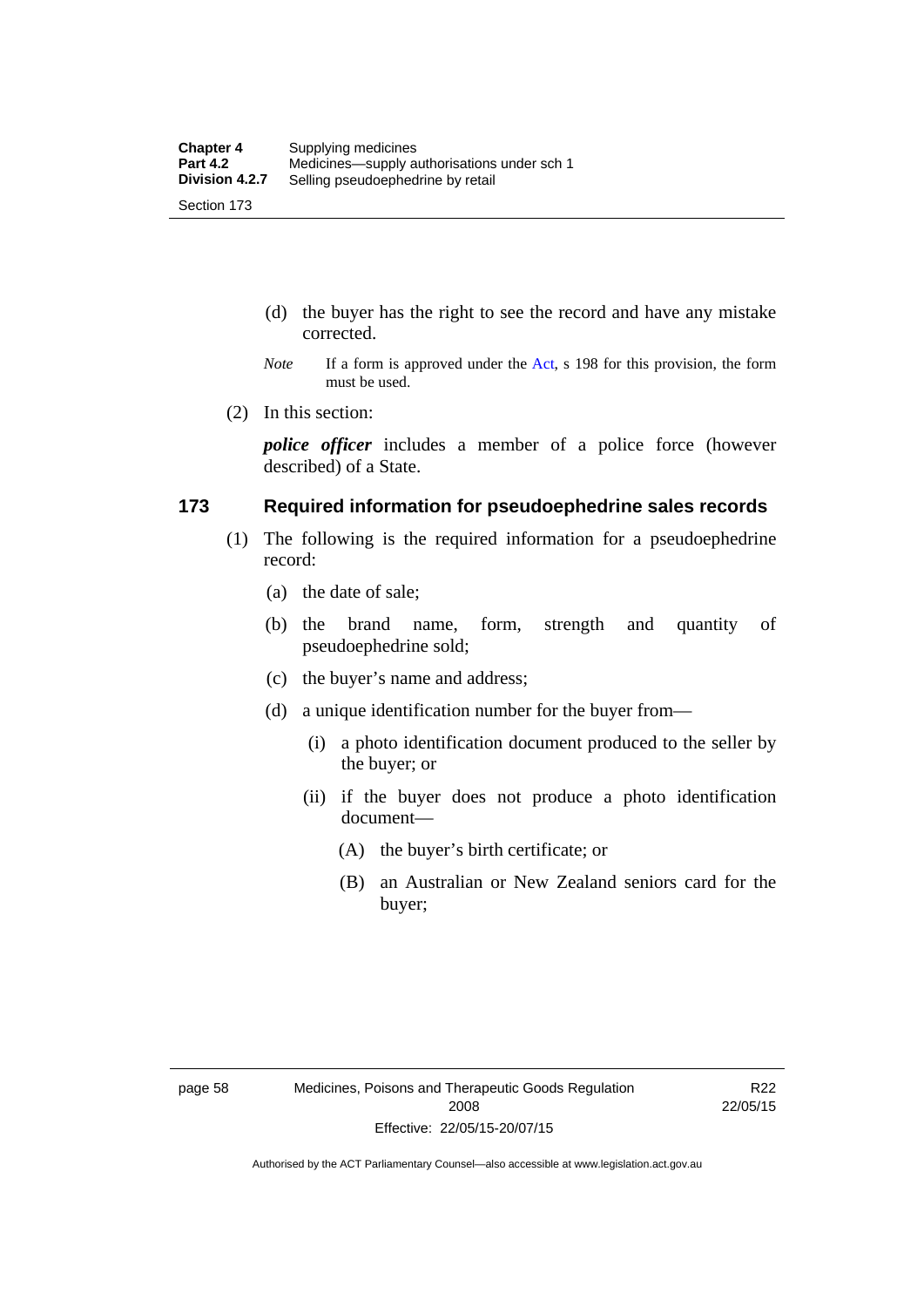### (e) the kind of identification the buyer produces.

#### **Example—unique identification number**

a person's driver licence number

- *Note 1* If a form is approved under the [Act](http://www.legislation.act.gov.au/a/2008-26/default.asp), s 198 for this provision, the form must be used.
- *Note 2* An example is part of the regulation, is not exhaustive and may extend, but does not limit, the meaning of the provision in which it appears (see [Legislation Act,](http://www.legislation.act.gov.au/a/2001-14) s 126 and s 132).
- (2) In this section:

*Australian student identification card* means a card issued to a person who is a student at an Australian secondary or tertiary education institution to identify the person as a student at the institution.

*birth certificate*, for a person, means—

- (a) the person's birth certificate, or a certified extract from the register about the person's birth, under the *[Births, Deaths and](http://www.legislation.act.gov.au/a/1997-112)  [Marriages Registration Act 1997](http://www.legislation.act.gov.au/a/1997-112)*; or
- (b) a document issued under a law of a State, an external Territory or New Zealand that corresponds to a birth certificate or extract mentioned in paragraph (a) if the document identifies the issuing jurisdiction and states its date of issue.

*photo identification document*, for a person, means any of the following documents for the person if it is current and contains the person's photograph:

- (a) an Australian driver licence or external driver licence within the meaning of the *[Road Transport \(Driver Licensing\)](http://www.legislation.act.gov.au/a/1999-78)  [Act 1999](http://www.legislation.act.gov.au/a/1999-78)*;
- (b) a passport, other than an Australian passport;
- (c) a proof of age card;

R22 22/05/15 page 59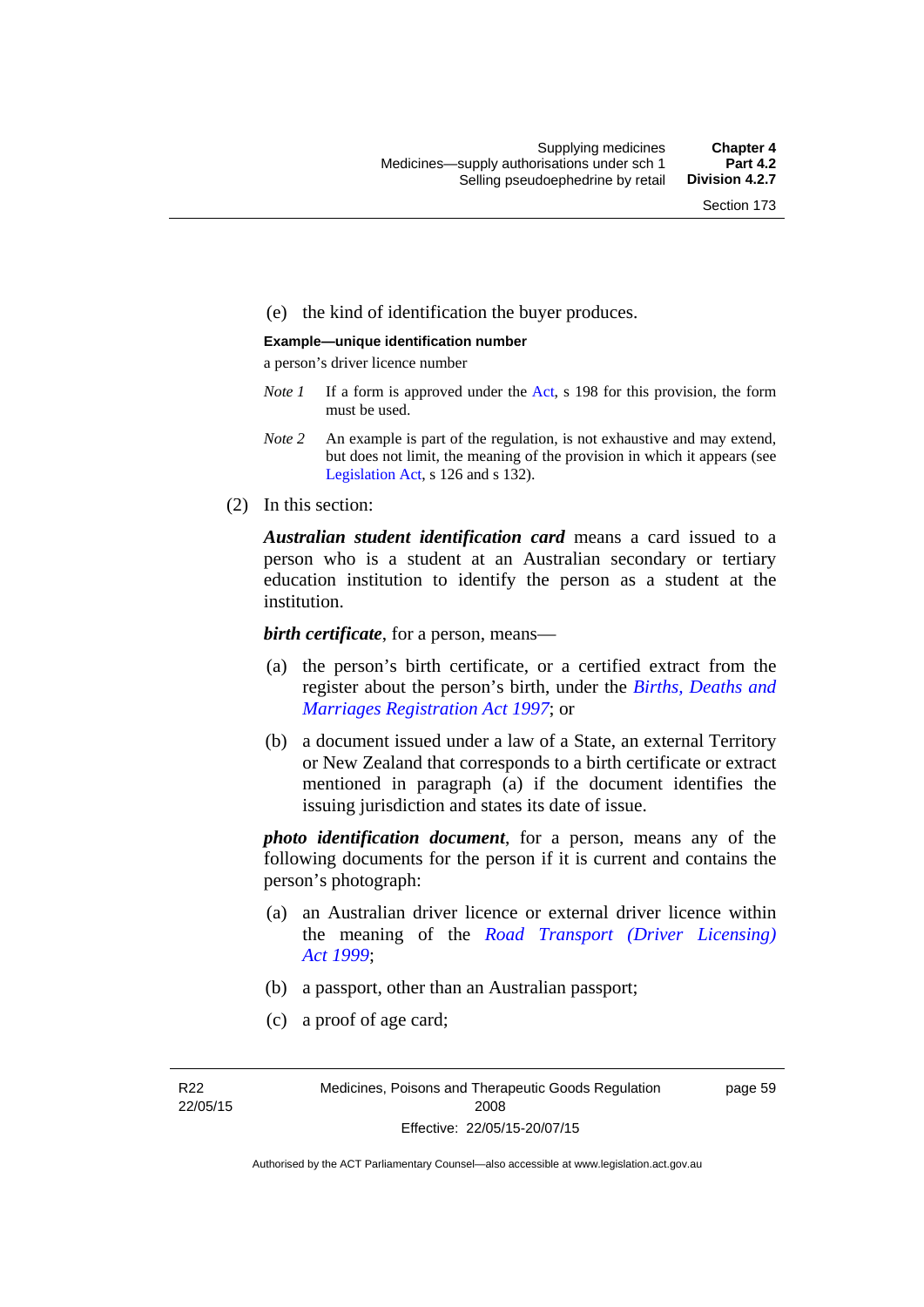(d) an Australian student identification card.

*proof of age card* means a proof of age card issued under—

- (a) the *[Liquor Act 2010](http://www.legislation.act.gov.au/a/2010-35)*, section 210 (Proof of age cards); or
- (b) the law of a state, an external territory or New Zealand.

### **174 Failure to amend pseudoephedrine sales record**

- (1) This section applies if the seller of pseudoephedrine does not amend a pseudoephedrine record in accordance with section 171 (e) (ii) (Authorisation conditions for retail sale of pseudoephedrine—[Act](http://www.legislation.act.gov.au/a/2008-26/default.asp), s 44 (1) (b) and (2) (b)).
- (2) The buyer may, in writing, apply to the chief health officer for a direction to the seller to make the amendment.
- (3) The application must give reasons why the buyer thinks the record is incorrect.
- (4) The chief health officer must—
	- (a) give a copy of the application to the seller; and
	- (b) ask the seller to—
		- (i) make the amendment and tell the chief health officer; or
		- (ii) if the seller is satisfied that the amendment should not be made—send written reasons to the chief health officer not later than 10 working days after the day the seller receives the application why the amendment should not be made.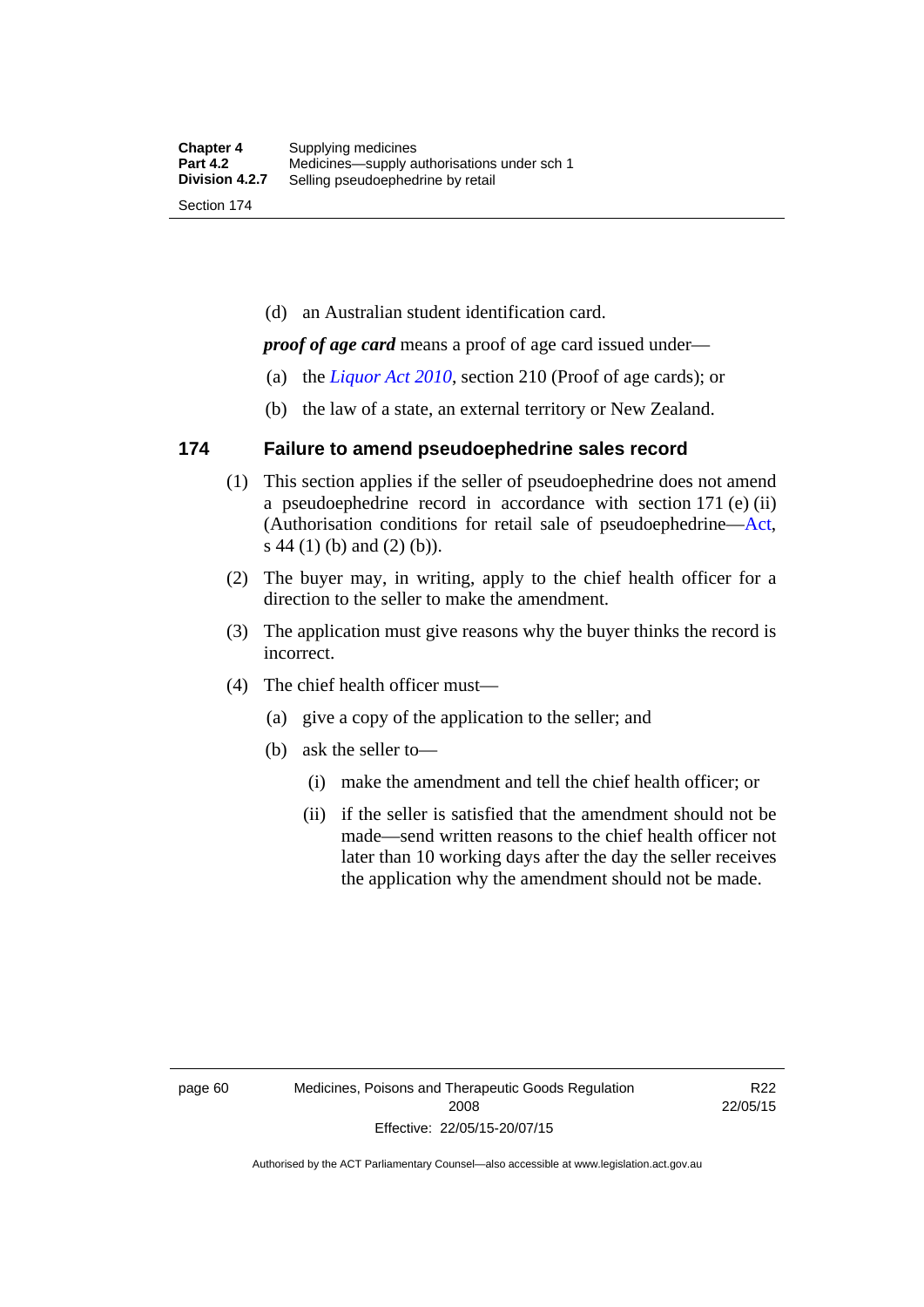### **175 Pseudoephedrine sales record—decision by CHO**

- (1) After considering an application under section 174 (2) and any reasons given in accordance with the request under section 174  $(4)$  (b)  $(ii)$ , the chief health officer must—
	- (a) direct the seller to amend the pseudoephedrine record—
		- (i) in accordance with the application; or
		- (ii) in a stated way other than in accordance with the application; or
	- (b) refuse the application.
- (2) The chief health officer must give the buyer and seller written notice of the decision.

## **Division 4.2.8 Supplying pharmacist only medicines**

### **180 Authorisation conditions for supply of pharmacist only medicines—Act, s 44 (1) (b) and (2) (b)**

- (1) This section does not apply to the supply of a pharmacist only medicine—
	- (a) at an institution; or
	- (b) on a supply authority.
	- *Note 1 Supply* does not include administer (see [Act,](http://www.legislation.act.gov.au/a/2008-26/default.asp) s 24).
	- *Note 2 Supply authority* includes a written prescription or requisition or a purchase order or standing order (see [Act,](http://www.legislation.act.gov.au/a/2008-26/default.asp) s 23).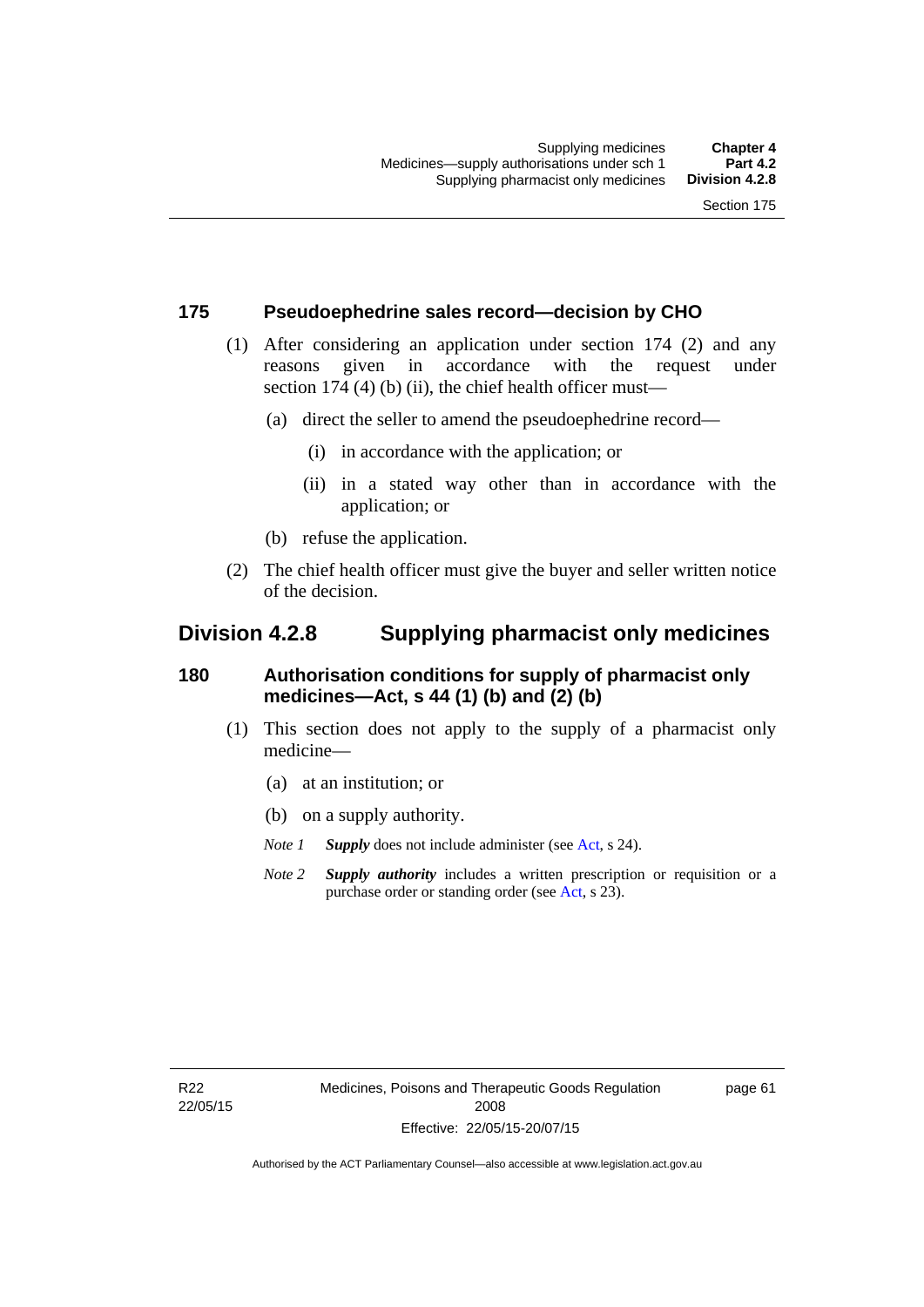- (2) A person's authorisation under section 110 to supply a pharmacist only medicine is subject to the following conditions:
	- (a) the person personally hands the medicine to a customer attending in person;
	- (b) the person gives the customer adequate instructions, either orally or in writing, for the medicine's use at the time of supply.

page 62 Medicines, Poisons and Therapeutic Goods Regulation 2008 Effective: 22/05/15-20/07/15

R22 22/05/15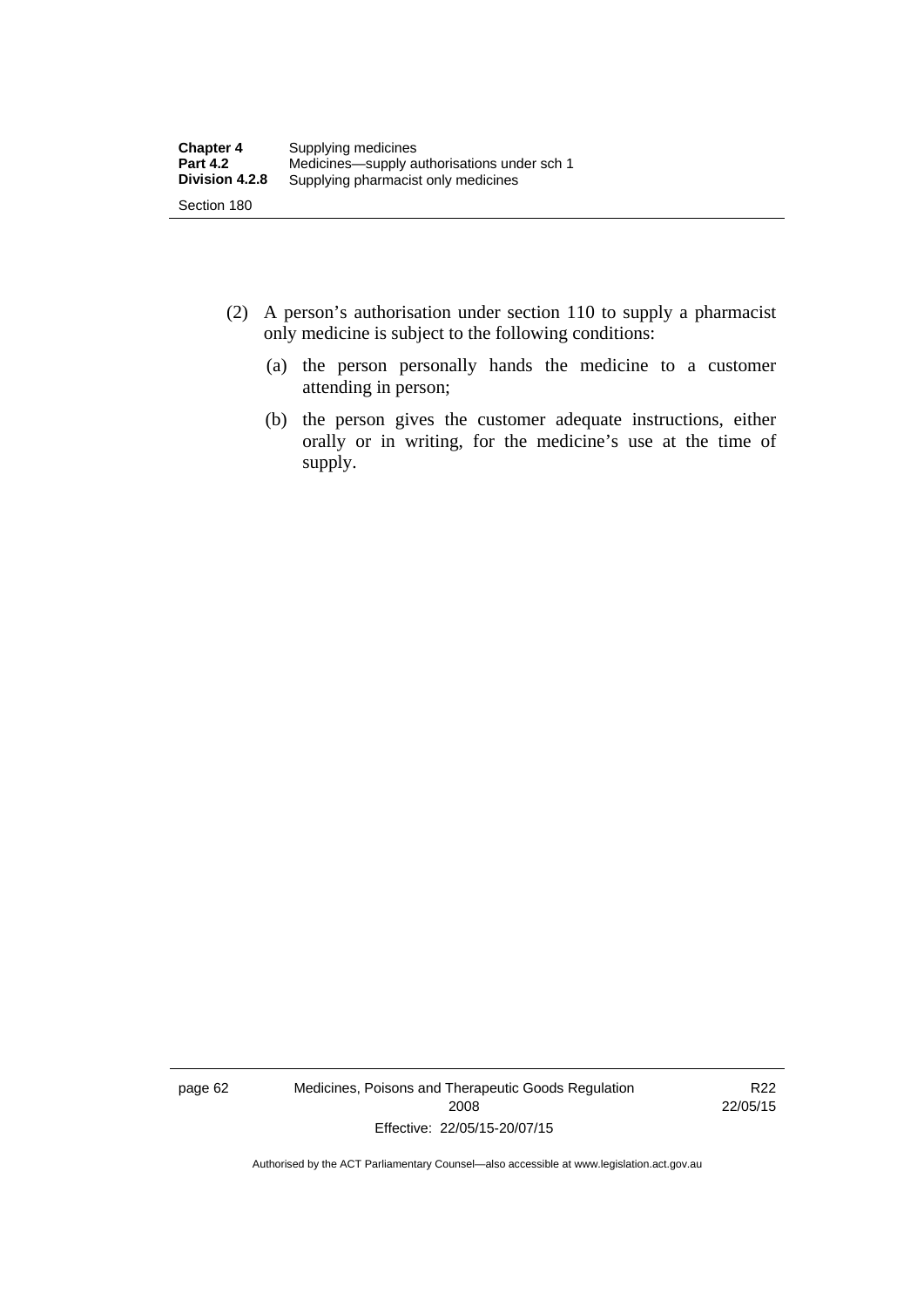## **Part 4.3 Authorisation to supply without prescription in emergencies**

### **250 Meaning of** *designated prescription only medicine***—pt 4.3**

In this part:

*designated prescription only medicine* means a prescription only medicine other than—

- (a) an anabolic steroid; and
- (b) a designated appendix D medicine; and
- (c) a benzodiazepine.
- *Note Prescription only medicine* does not include a controlled medicine (see [Act](http://www.legislation.act.gov.au/a/2008-26/default.asp), s 11)

### **251 Authorisation to supply certain medicines without prescription in emergencies—Act, s 26 (1) (b)**

A pharmacist is authorised to supply a designated prescription only medicine to someone else without a prescription if the pharmacist is satisfied that—

- (a) the person is undergoing treatment essential to the person's health or wellbeing; and
- (b) the designated prescription only medicine has previously been prescribed for the person's treatment by a prescriber; and
- (c) the person is in immediate need of the medicine to continue the treatment; and
- (d) because of an emergency, it is not practicable for the person to obtain a prescription for the medicine from a prescriber.
- *Note Pharmacist* does not include an intern pharmacist (see dict).

R22 22/05/15 page 63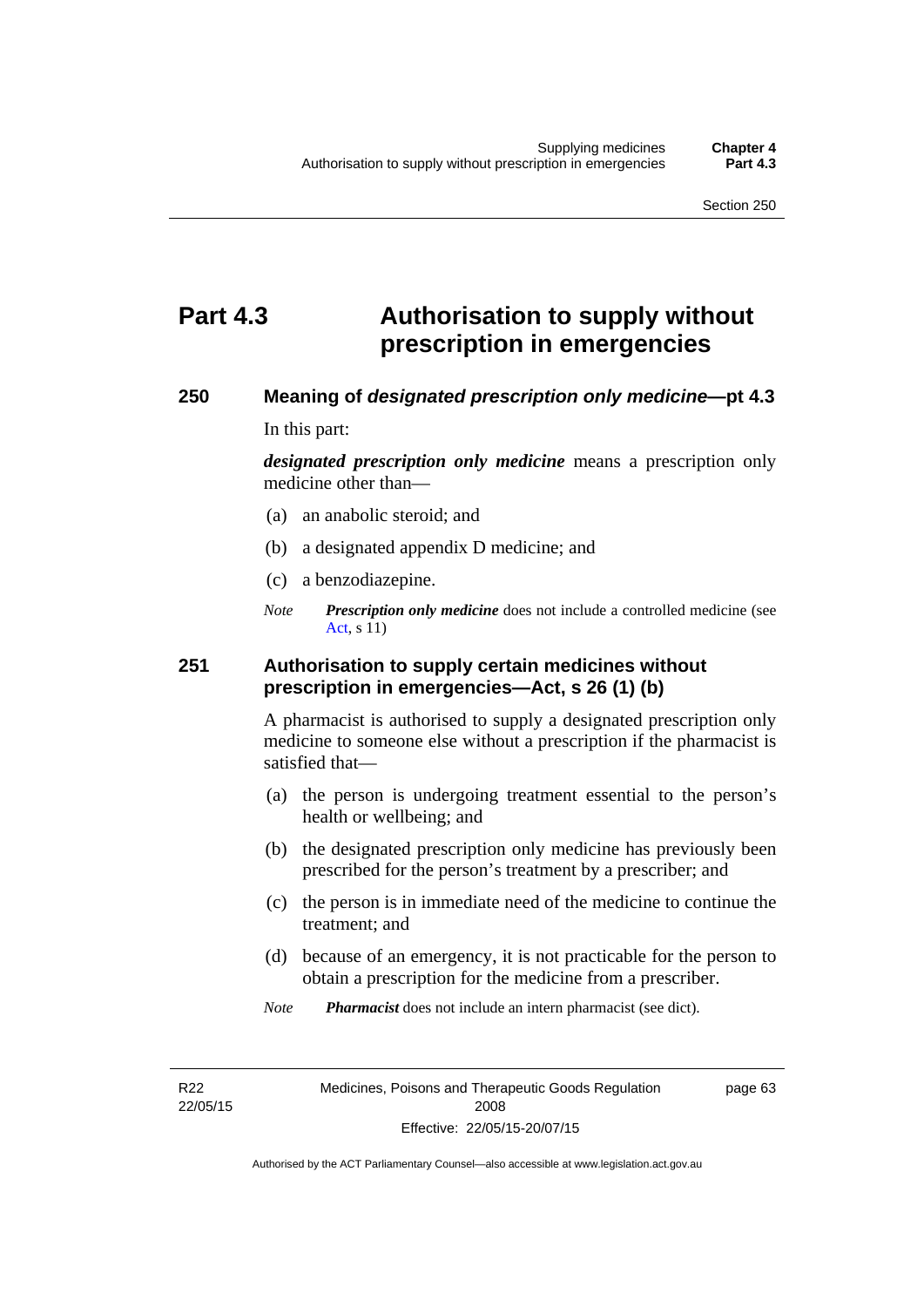## **252 Authorisation conditions for supplying of certain medicines without prescription in emergencies—Act, s 44 (1) (b) and (2) (b)**

- (1) A pharmacist's authorisation under section 251 to supply a designated prescription only medicine without a prescription is subject to the following conditions:
	- (a) the quantity supplied is—
		- (i) if the medicine is a liquid, aerosol, cream, ointment or anovulant tablet packaged in a manufacturer's pack—the smallest manufacturer's pack in which the medicine is generally available; or
		- (ii) in any other case—not more than the quantity required for 3 days treatment for the person;
	- (b) the medicine is supplied in a package that is labelled in accordance with section 253;
	- (c) the supply is recorded in accordance with section 254;
	- (d) the record of the supply is kept at the pharmacy or, if the chief health officer approves in writing another place, the place approved by the chief health officer, for at least 2 years after the day medicine is supplied;
	- (e) the pharmacist sends the prescriber who would have ordinarily prescribed the medicine for the recipient the required information for the supply in writing not later than 24 hours after supplying the medicine.
- (2) In this section:

*required information*, for the supply of a designated prescription only medicine, means—

(a) the pharmacist's name; and

R<sub>22</sub> 22/05/15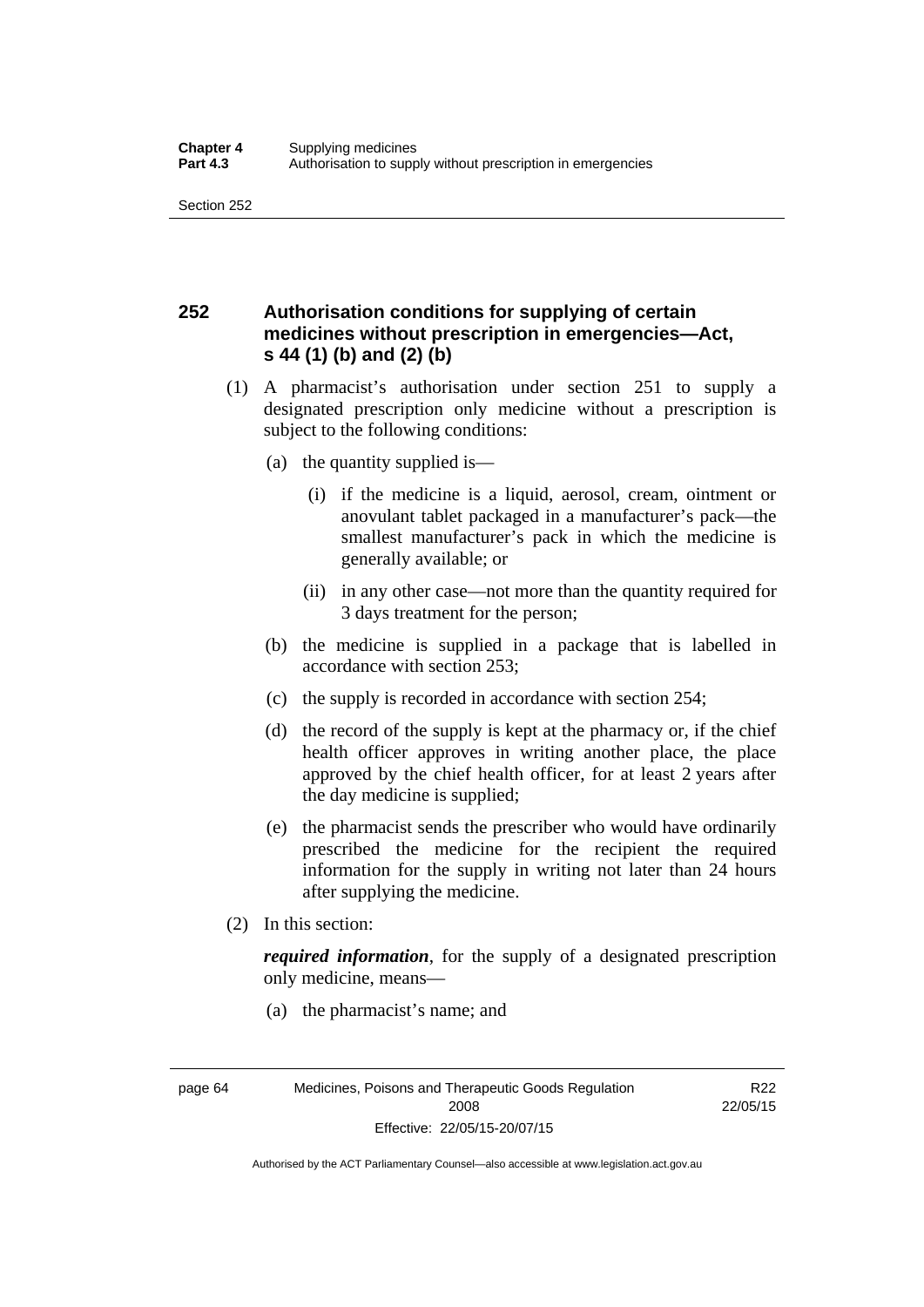- (b) the name, business address and telephone number of the pharmacy from which the medicine is supplied; and
- (c) the date the medicine is supplied; and
- (d) the name and address of the person to whom the medicine is supplied; and
- (e) the medicine's approved name or brand name; and
- (f) the form, strength and quantity of the medicine supplied.

### **253 Labelling medicines supplied without prescription in emergencies—Act, s 60 (1) (c) (i) and (2) (c) (i)**

The package of a designated prescription only medicine supplied to a person under section 251 must have a label that includes the following:

- (a) the name of the person to whom the medicine is supplied;
- (b) the date the medicine is supplied;
- (c) the name, business address and telephone number of the pharmacy from which the medicine is supplied;
- (d) the initials or other identification of the pharmacist supplying the medicine;
- (e) the medicine's approved name and brand name;

*Note Approved name*—see the [medicines and poisons standard,](http://www.comlaw.gov.au/Series/F2012L01200) par 1 (1).

- (f) the form, strength and quantity of the medicine;
- (g) if the package of the supplied medicine is not a manufacturer's pack—the relevant expiry date for the medicine;

page 65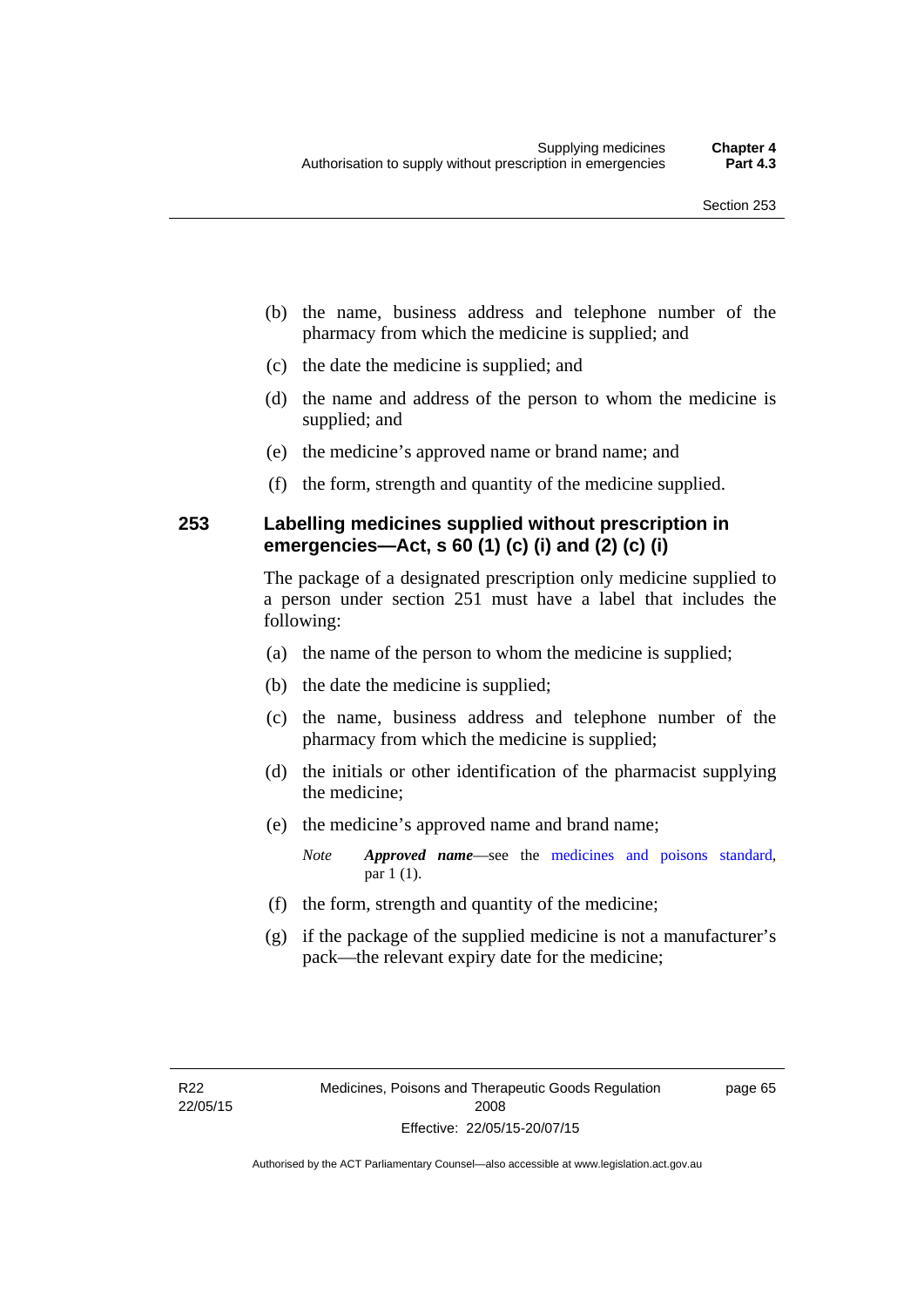- (h) directions about the use of the medicine that are adequate to allow the medicine to be taken or administered safely, including any warning statement in the medicines and poisons standard, appendix K (Drugs required to be labelled with a sedation warning) applying to the medicine;
- (i) words to the effect of 'keep out of reach of children'.

#### **Example—par (e) and par (f)**

Warfarin tablets (Coumadin) 5mg 3

*Note* An example is part of the regulation, is not exhaustive and may extend, but does not limit, the meaning of the provision in which it appears (see [Legislation Act,](http://www.legislation.act.gov.au/a/2001-14) s 126 and s 132).

### **254 Recording medicines supplied without prescription in emergencies**

A pharmacist who supplies a designated prescription only medicine to a person under section 251 must make a written record of the following information in relation to the supply of the medicine:

- (a) the pharmacist's name;
- (b) the name of the prescriber who would ordinarily have prescribed the medicine;
- (c) the date the medicine is supplied;
- (d) the name and address of the person to whom the medicine is supplied;
- (e) the medicine's approved name and brand name;
- (f) the form, strength and quantity of the medicine supplied.
- *Note Written* includes in electronic form (see [Act,](http://www.legislation.act.gov.au/a/2008-26/default.asp) dict).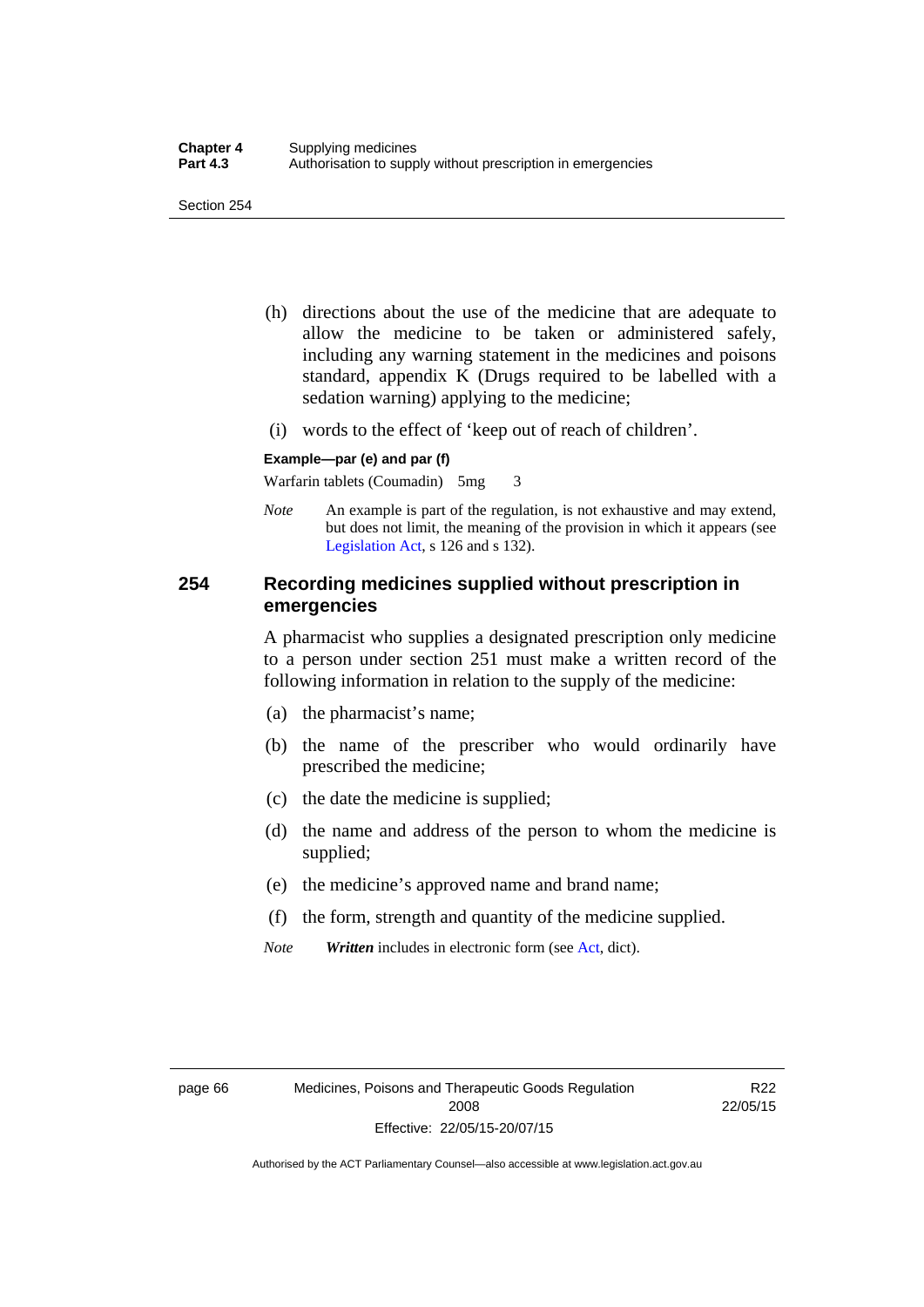# **Part 4.3A Authorisation to supply certain medicines without prescription continued dispensing**

### **255 Authorisation to supply certain medicines without prescription by approved pharmacist––Act, s 185 (1) (g)**

An approved pharmacist is authorised to supply a medicine to a person without prescription if––

- (a) the medicine is listed as a pharmaceutical benefit under a continued dispensing determination; and
- (b) the pharmacist supplies the medicine to the person in accordance with the determination.

### **256 Labelling certain medicines supplied without prescription by approved pharmacist––Act, s 185 (1) (j)**

The medicine supplied to a person under section 255 must have a label that includes the following:

- (a) the name of the person to whom the medicine is supplied;
- (b) the date the medicine is supplied;
- (c) the name, business address and telephone number of the pharmacy from which the medicine is supplied;
- (d) the initials or other identification of the pharmacist supplying the medicine;
- (e) the medicine's approved name and brand name;
	- *Note Approved name––*see the [medicines and poisons standard,](http://www.comlaw.gov.au/Series/F2012L01200) par 1 (1).
- (f) the form, strength and quantity of the medicine;

R22 22/05/15 page 67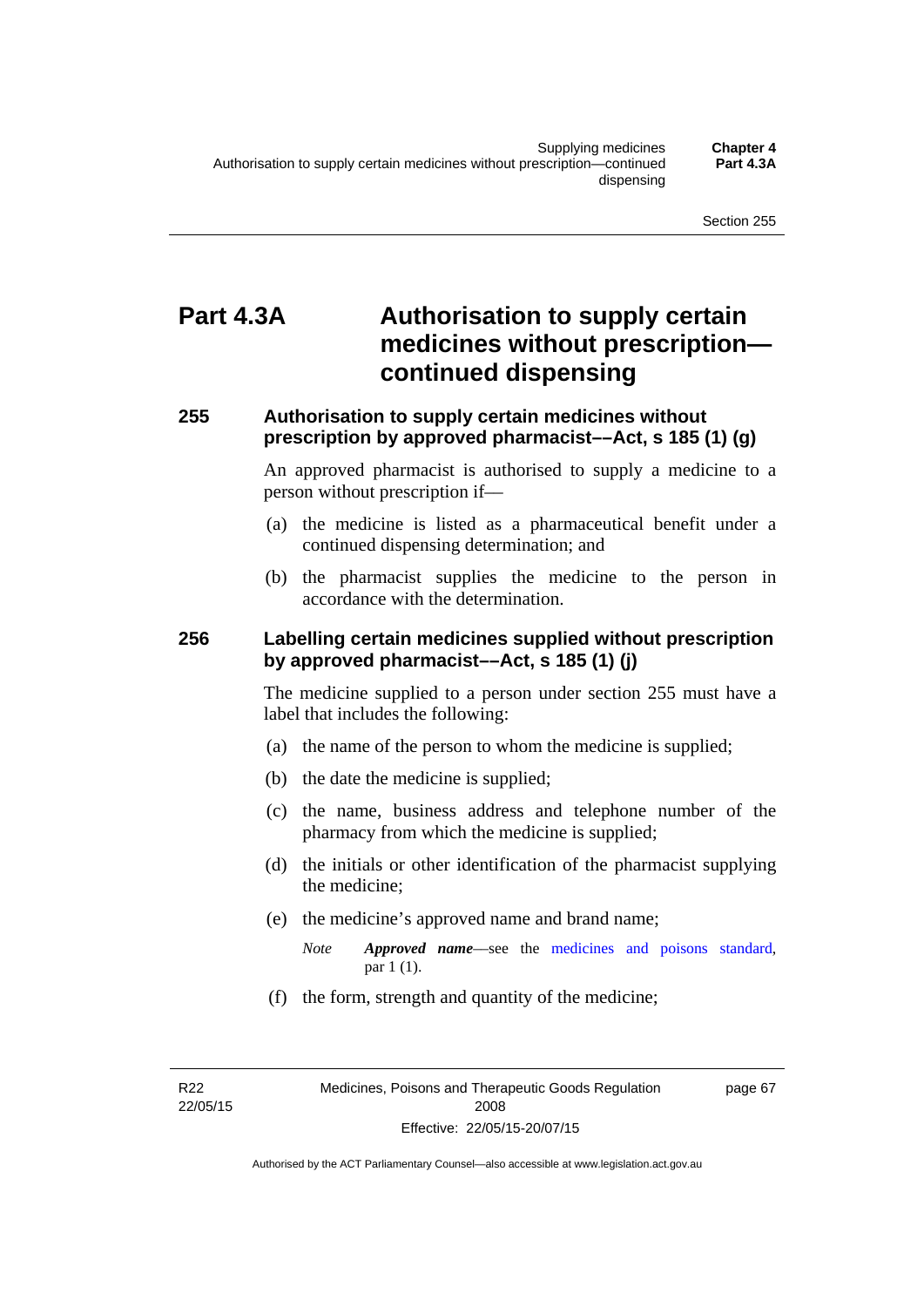- (g) if the package of the supplied medicine is not a manufacturer's pack—the relevant expiry date for the medicine;
- (h) a number that is different from the number given to any prescription dispensed at the pharmacy;
- (i) directions about the use of the medicine that are adequate to allow the medicine to be taken or administered safely, including any warning statement in the medicines and poisons standard, appendix K (Drugs required to be labelled with a sedation warning) applying to the medicine;
- (j) words to the effect of 'keep out of reach of children'.

#### **Example—pars (e) and (f)**

Microlut 28 tablets (Levonorgestrel) 30mcg 3

*Note* An example is part of the regulation, is not exhaustive and may extend, but does not limit, the meaning of the provision in which it appears (see [Legislation Act,](http://www.legislation.act.gov.au/a/2001-14) s 126 and s 132).

page 68 Medicines, Poisons and Therapeutic Goods Regulation 2008 Effective: 22/05/15-20/07/15

R22 22/05/15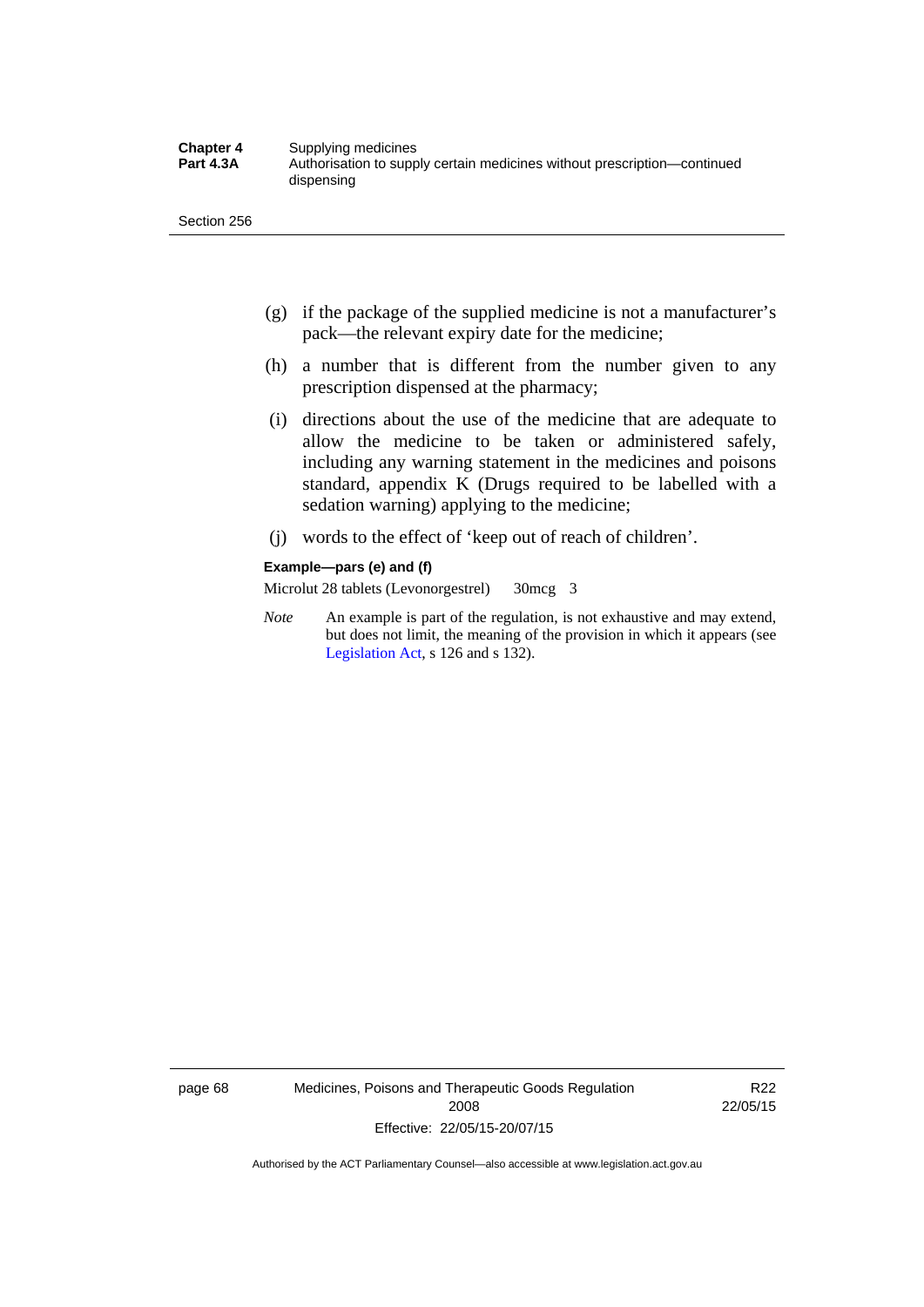## **Part 4.4 Authorisation to supply medicines for disposal**

### **260 Authorisation to supply medicines to pharmacists for disposal—Act, s 26 (1) (b)**

A person is authorised to supply a medicine to a pharmacist for disposal.

*Note Pharmacist* does not include an intern pharmacist (see dict).

### **261 Authorisation to supply medicines to commercial disposal operators for disposal—Act, s 26 (1) (b)**

A person is authorised to supply a medicine to another person for disposal if the other person—

- (a) holds an environmental authorisation for the disposal of the medicine; or
- (b) is an adult acting for a person mentioned in paragraph (a).
- *Note* For related authorisations, see pt 9.1.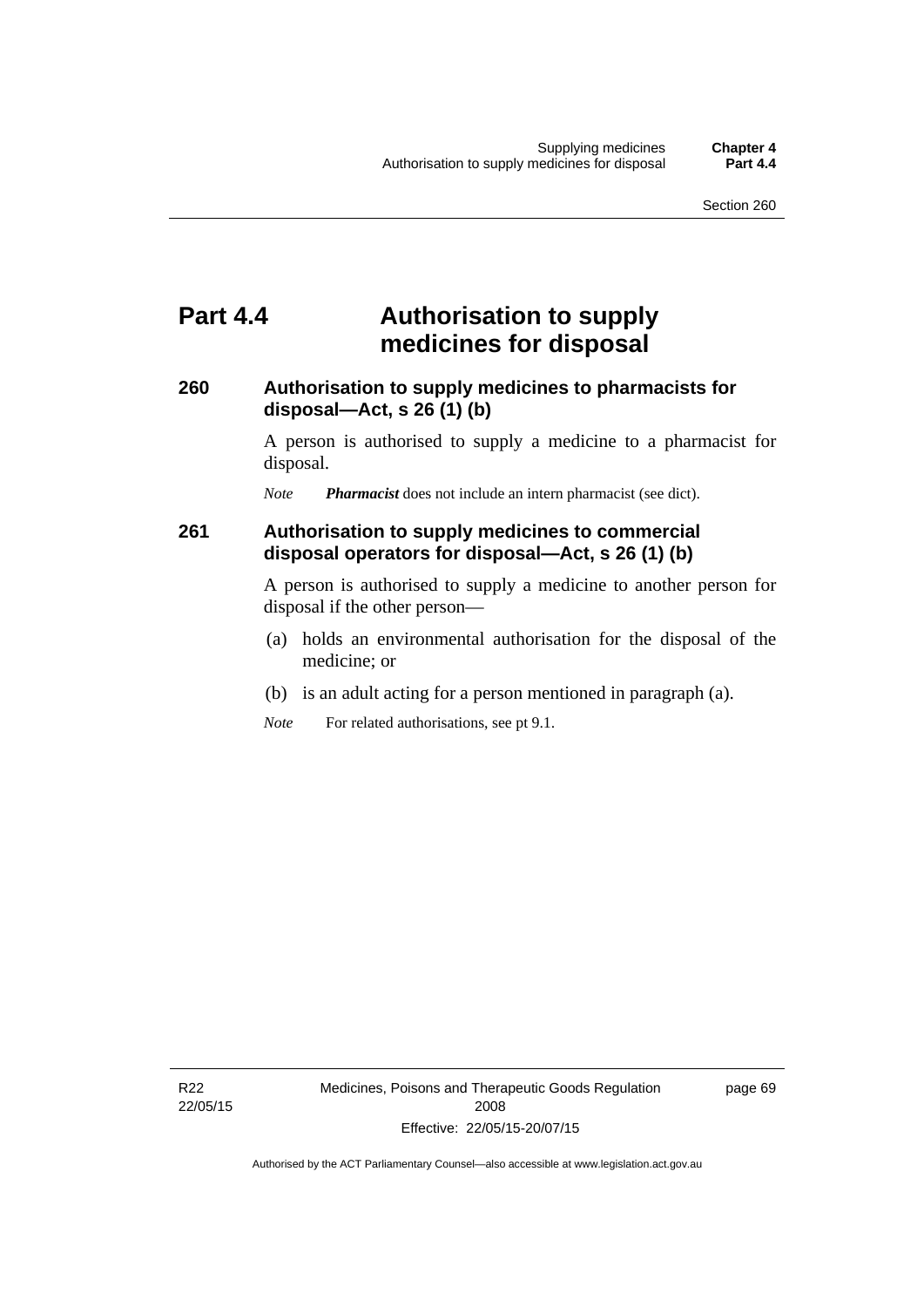# **Part 4.5 Wholesale supply of medicines under corresponding laws**

### **270 Conditions for wholesalers supplying medicines under corresponding laws—Act, s 20 (4) (c)**

The following conditions apply to a person who supplies medicines by wholesale under a corresponding law:

- (a) the person must comply with, and must ensure that the person's agents and employees comply with—
	- (i) the Australian code of good wholesaling practice for medicines in schedules 2, 3, 4 and 8; and
	- (ii) the medicines Australia code of conduct;
	- *Note Australian code of good wholesaling practice for medicines in schedules 2, 3, 4 and 8* and *medicines Australia code of conduct*—see the dictionary.
- (b) the person must not supply sample packs of a controlled medicine;
- (c) the person must not supply a medicine to someone else (the *buyer*) unless—
	- (i) the buyer is authorised to possess the medicine; and
	- (ii) the supply is in accordance with section 140 (Authorisation conditions for supplying medicines on purchase orders—[Act,](http://www.legislation.act.gov.au/a/2008-26/default.asp) s 44 (1) (b) and (2) (b));
- (d) the person must store medicines—
	- (i) within the manufacturer's recommended storage temperature range; and
	- (ii) in any other environmental condition that is necessary to preserve the medicine's stability and therapeutic quality.

page 70 Medicines, Poisons and Therapeutic Goods Regulation 2008 Effective: 22/05/15-20/07/15

R22 22/05/15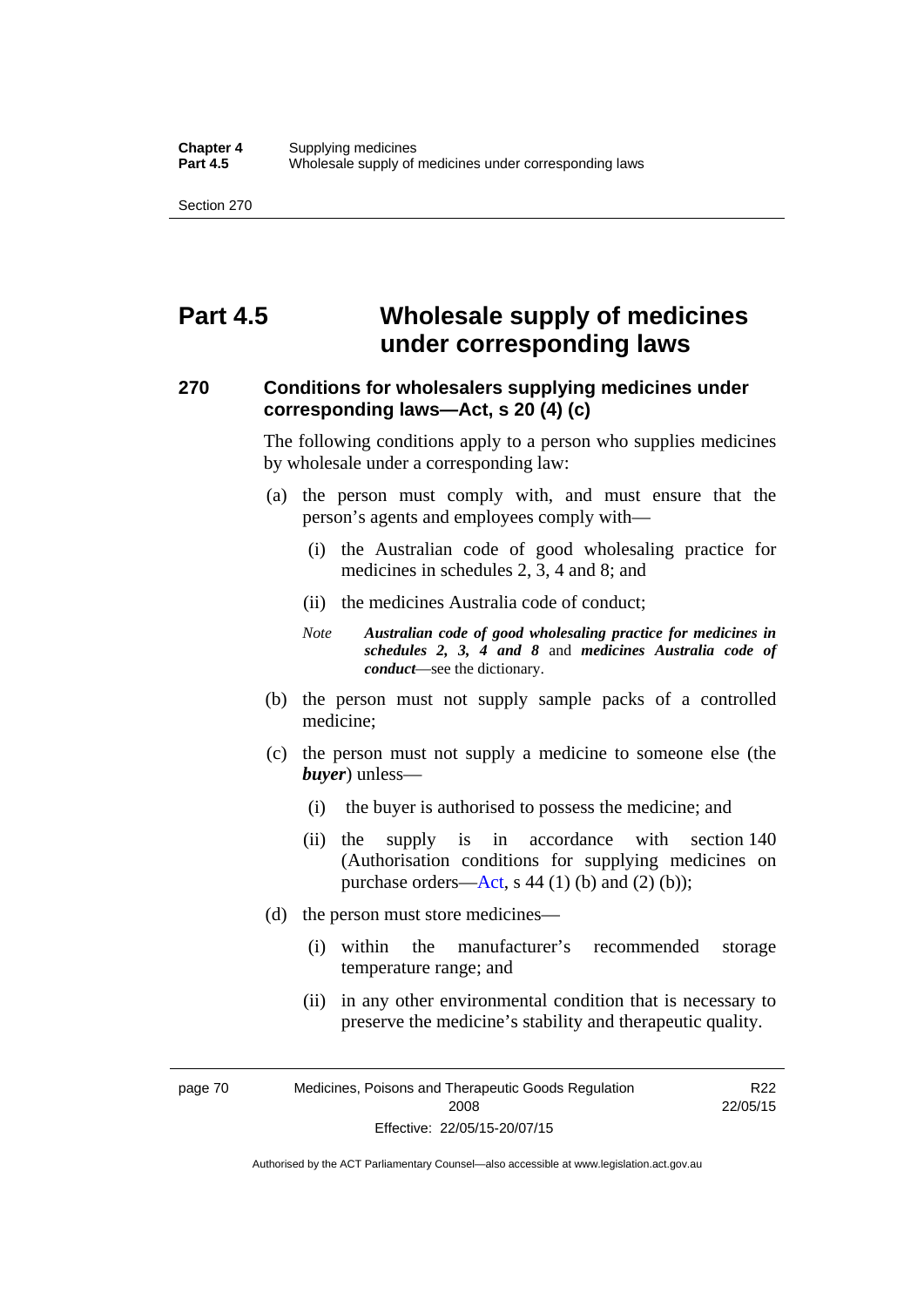# **Chapter 5 Administering medicines**

# **Part 5.1 Authorisations for health-related occupations**

## **350 Authorisation under sch 1 for people in health-related occupations to administer medicines—Act, s 37 (1) (b) and (3) (b)**

A person mentioned in schedule 1, column 2 is authorised to administer a medicine if—

- (a) administering the medicine is included in the schedule, column 3 in relation to the person; and
- (b) the administration is consistent with any restriction for the administration mentioned in the schedule, column 3.
- *Note* For authorisation to self-administer a medicine, see s 360.

## **351 Authorisation conditions for administration of medicines at institutions by people in health-related occupations— Act, s 44 (1) (b) and (2) (b)**

- (1) An authorisation under section 350 to administer a medicine is subject to the following conditions:
	- (a) if the medicine is administered under a standing order to a patient at an institution—the administration is recorded in the patient's medical records;
		- *Note Institution* includes a correctional centre and a CYP detention place (see s 652).

page 71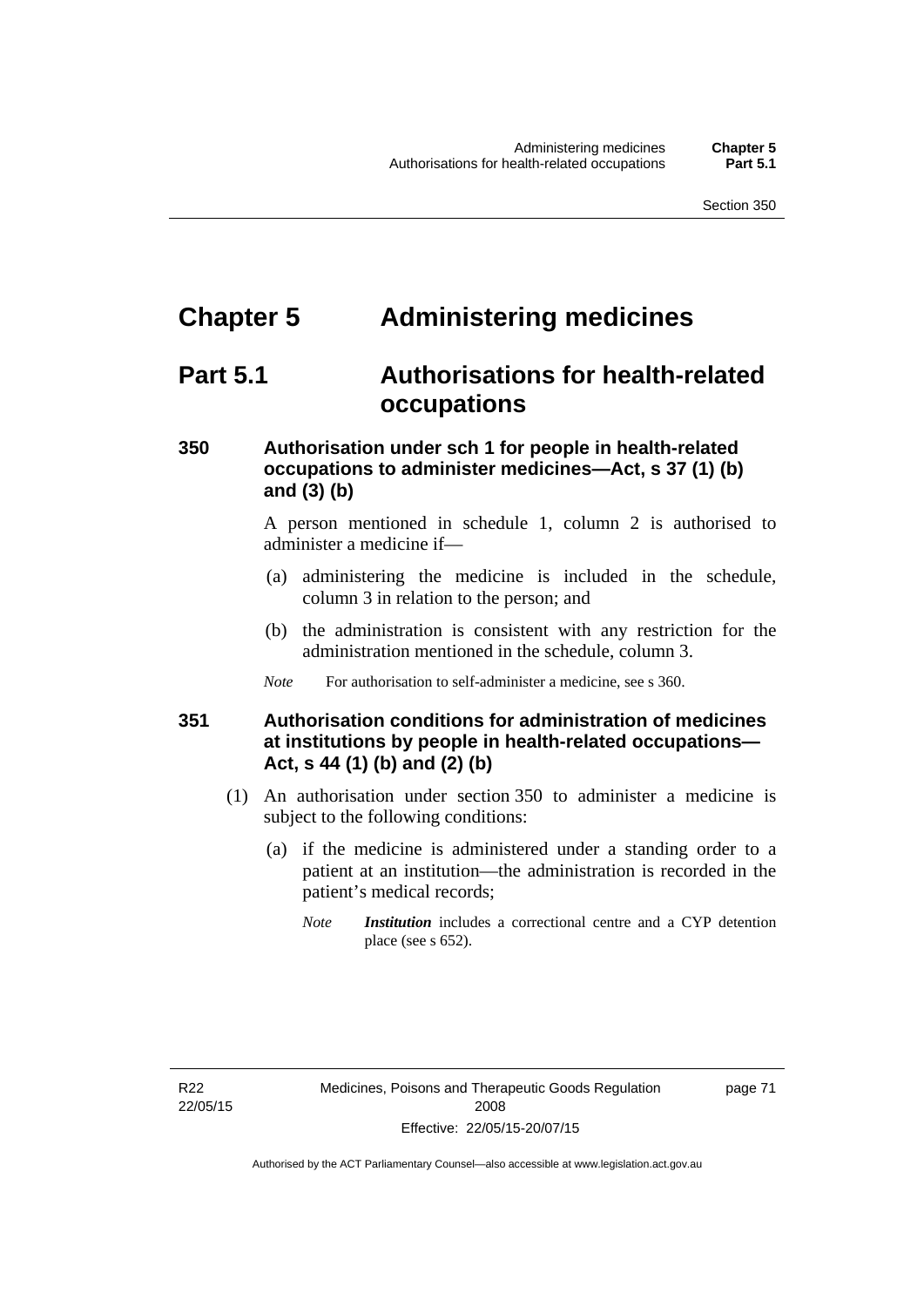- (b) if the medicine is a controlled medicine administered to a patient at an institution—
	- (i) the medicine is not removed from a storage receptacle until immediately before its administration; and
	- (ii) the administration is witnessed by a prescribed administration witness or, if a prescribed administration witness is not reasonably available to witness the administration, the administration is witnessed by another person; and
		- *Note* The witness must sign the record of the administration as witness (see [Act,](http://www.legislation.act.gov.au/a/2008-26/default.asp) s 53 (e)).
	- (iii) the administration is recorded in—
		- (A) the patient's medical records; and
		- (B) the applicable controlled medicines register mentioned in section 543 (3) (Making entries in controlled medicines registers[—Act](http://www.legislation.act.gov.au/a/2008-26/default.asp), s 51 (1) (b)).
- (2) However, subsection (1) (b) does not apply in relation to a controlled medicine dispensed in a dose administration aid for—
	- (a) a patient at a residential aged care facility or residential disability care facility; or
	- (b) a detainee at a correctional centre; or
	- (c) a young detainee at a CYP detention place.
- (3) In this section:

*prescribed administration witness* means a person prescribed under section 544 (Prescribed witnesses for administration of controlled medicines—[Act](http://www.legislation.act.gov.au/a/2008-26/default.asp), s 53 (a) and (b)) for the administration of a controlled medicine.

R22 22/05/15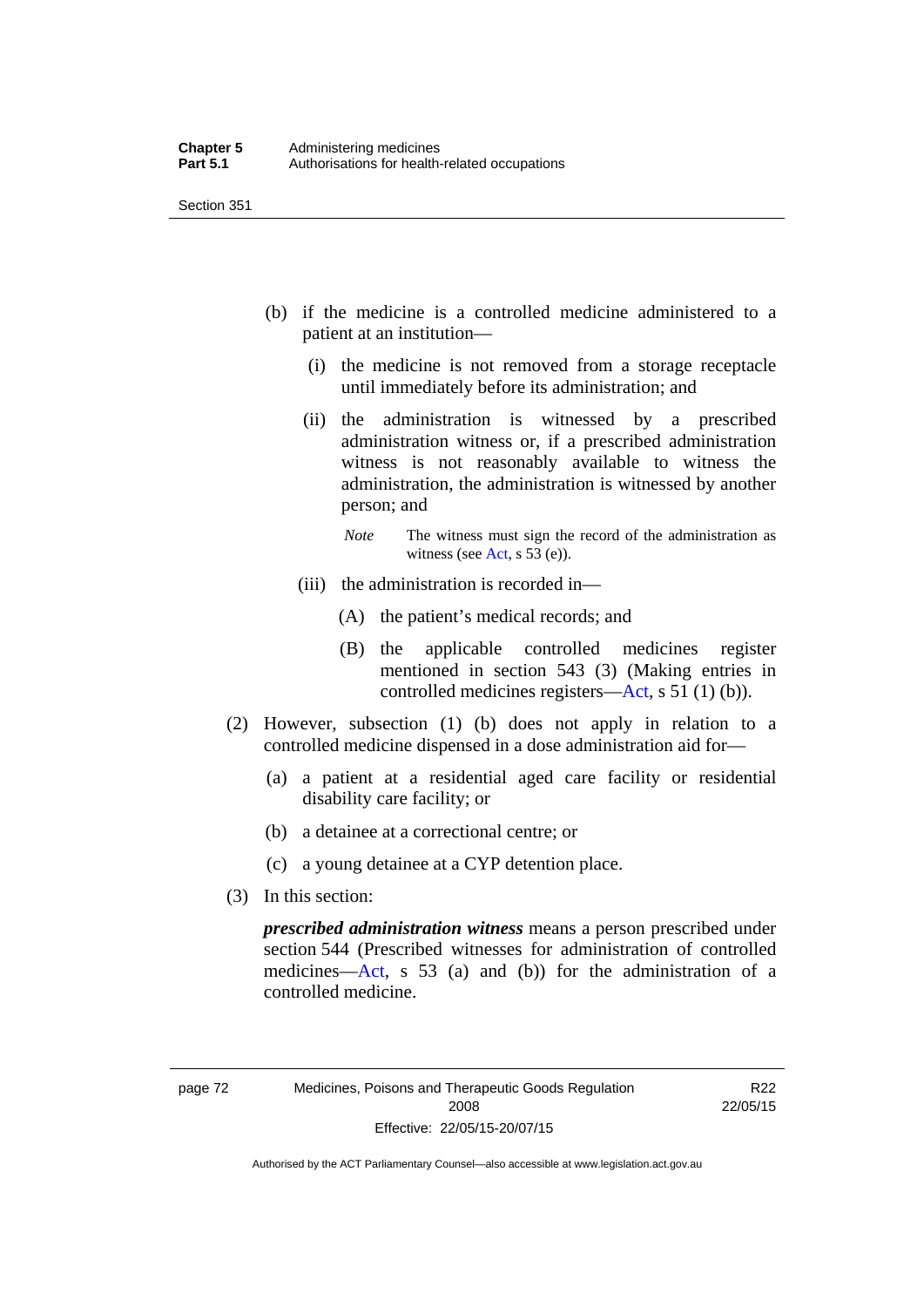# **Part 5.2 Other administration authorisations**

### **360 Authorisation for self-administration etc of medicines— Act, s 37 (2) (b) and (3) (b)**

- (1) This section applies in relation to a medicine obtained by a person from someone who is authorised to supply the medicine to the person.
- (2) The following dealings by the person with the medicine are authorised:
	- (a) if the person is a prescriber and the medicine is a restricted medicine—self-administration of a medicine prescribed or supplied by another prescriber who is not—
		- (i) a trainee dentist, trainee nurse practitioner, intern doctor or person training to be an eligible midwife; or
		- (ii) related to or employed by the person;
	- (b) if the person is a prescriber and the medicine is not a restricted medicine—self-administration of the medicine;
	- (c) if the person is not a prescriber and the medicine is supplied for the person's own use—self-administration of the medicine;
	- (d) if the person is the custodian of an animal and the medicine is supplied for the animal's use—administering the medicine to the animal.
		- *Note Custodian*, of an animal—see the dictionary.
- (3) In this section:

*restricted medicine*—see section 30.

R22 22/05/15 page 73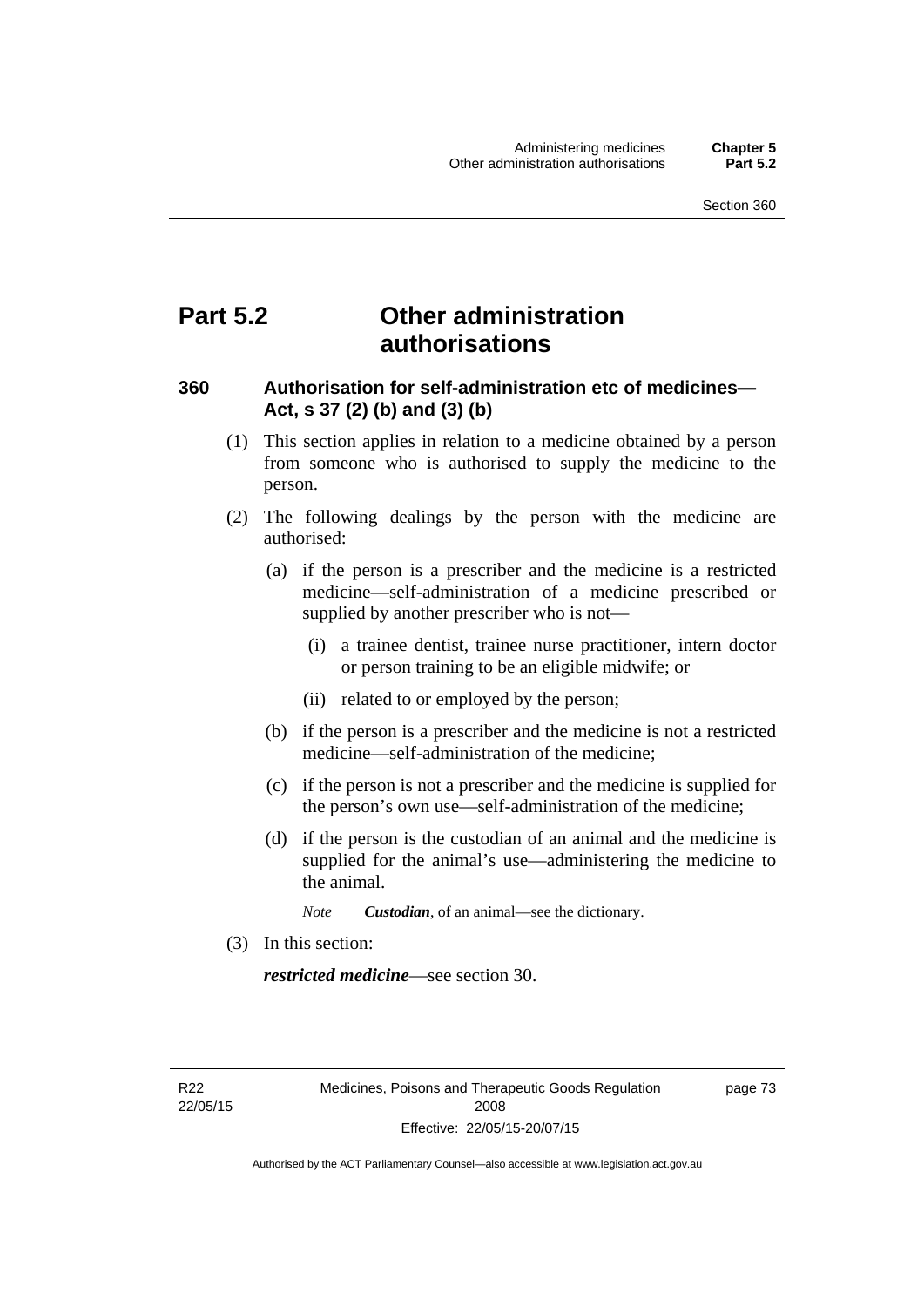## **361 Authorisation for administration of medicines by assistants—Act, s 37 (1) (b)**

- (1) A person (the *assistant*) is authorised to administer a medicine to someone else (the *assisted person*) if—
	- (a) the medicine is obtained by or for the assisted person from someone who is authorised to supply the medicine to the assisted person; and
	- (b) the medicine is administered in accordance with the directions on the medicine's labelling; and
	- (c) if the assisted person is not a person under a legal disability the assisted person asks for the assistant's help to take the medicine; and
	- (d) if the assisted person is a person under a legal disability—the assistant is authorised by the assisted person's parent or guardian to administer the medicine.
- (2) In this section:

*impaired decision-making ability*—a person has *impaired decision-making ability* if the person's decision-making ability is impaired because of a physical, mental, psychological or intellectual condition or state, whether or not the condition or state is a diagnosable illness.

### *person under a legal disability* means—

- (a) a child; or
- (b) a person with impaired decision-making ability in relation to a matter relating to the person's health.

R22 22/05/15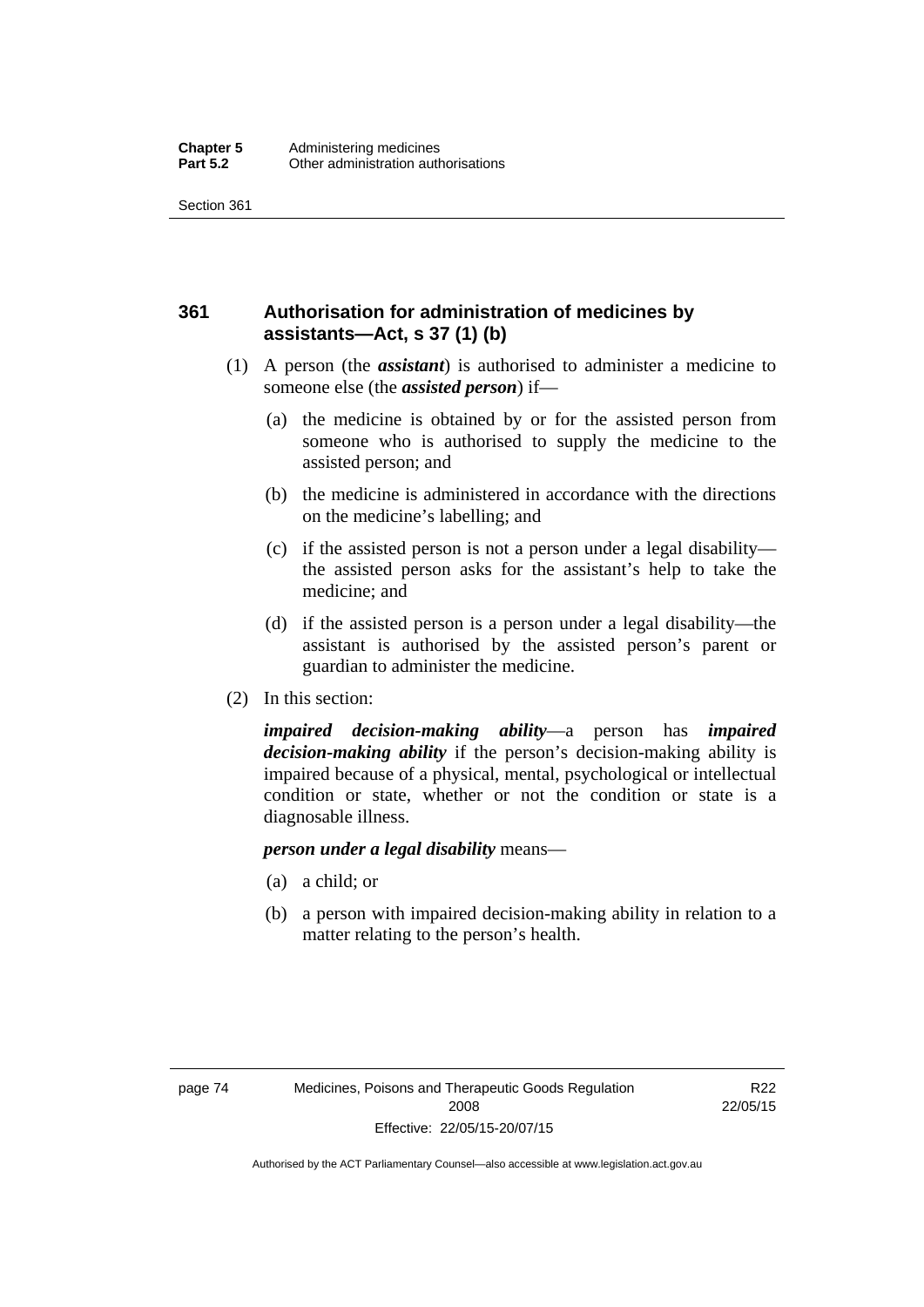# **Chapter 6 Obtaining and possessing medicines**

## **370 Authorisation under sch 1 to obtain and possess medicines—Act, s 35 (1) (b), (2) (b) and s 36 (b)**

- (1) A person mentioned in schedule 1, column 2 is authorised to obtain a medicine if obtaining the medicine—
	- (a) is included in the schedule, column 3 in relation to the person; and
	- (b) is consistent with any restriction for obtaining the medicine mentioned in the schedule, column 3.
- (2) A person mentioned in schedule 1, column 2 is authorised to possess a medicine if—
	- (a) possessing the medicine is included in the schedule, column 3 in relation to the person; and
	- (b) the possession is consistent with any restriction for the possession mentioned in the schedule, column 3.

### **371 Authorisation to obtain and possess medicines for certain personal use-related dealings—Act, s 35 (1) (b), (2) (b) and s 36 (b)**

- (1) A person is authorised to obtain or possess a medicine if the person obtains the medicine from someone who is authorised to supply the medicine to the person.
- (2) Subsection (1) applies in relation to a person whether the medicine is obtained by the person for the person's own use or as an agent for someone else.

page 75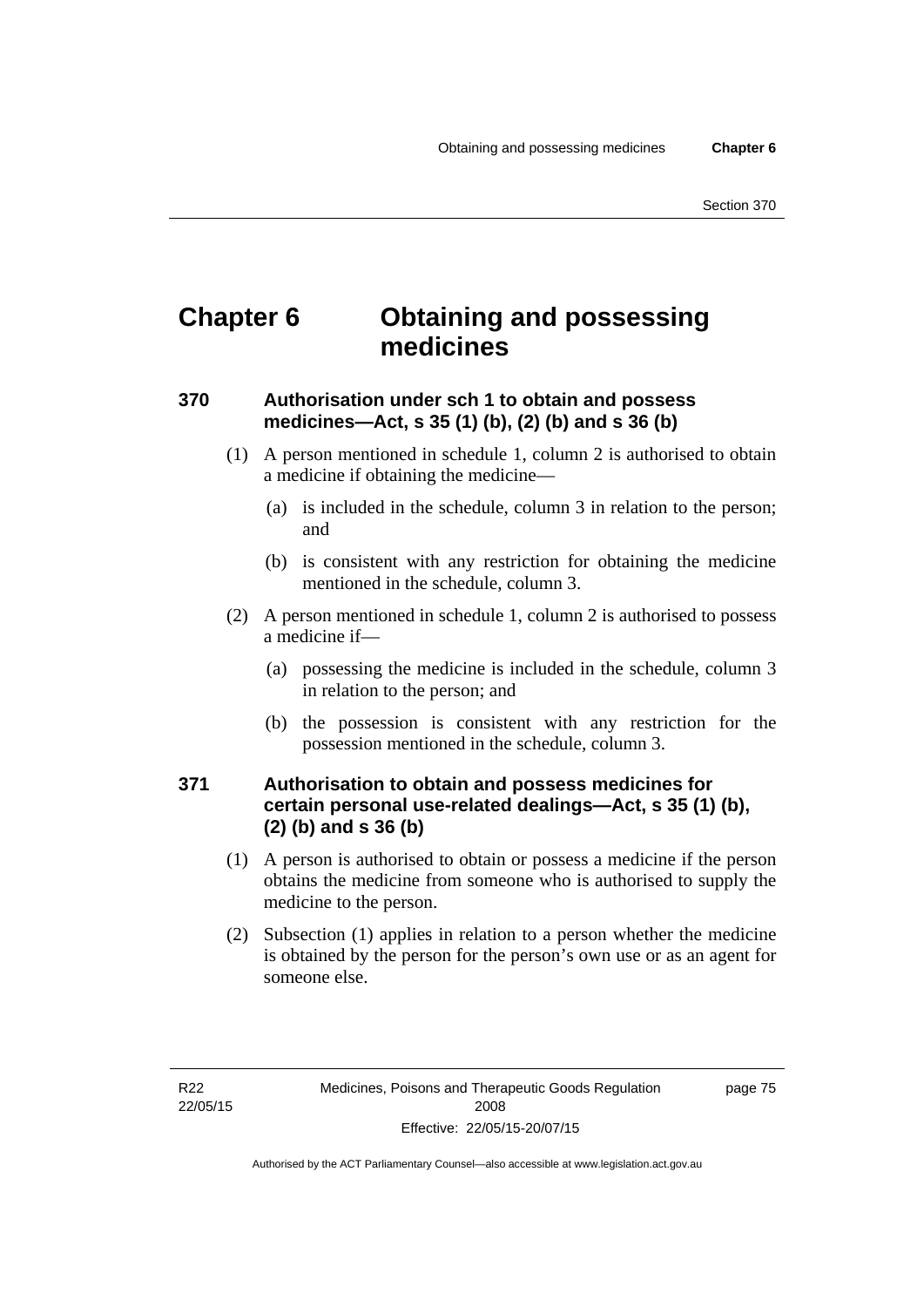# **Chapter 7 Manufacturing medicines**

### **380 Authorisation under sch 1 to manufacture medicines— Act, s 33 (b)**

A person mentioned in schedule 1, column 2 is authorised to manufacture a medicine if—

- (a) manufacturing the medicine is included in the schedule, column 3 in relation to the person; and
- (b) the manufacturing is consistent with any restriction for the manufacturing mentioned in the schedule, column 3.

page 76 Medicines, Poisons and Therapeutic Goods Regulation 2008 Effective: 22/05/15-20/07/15

R22 22/05/15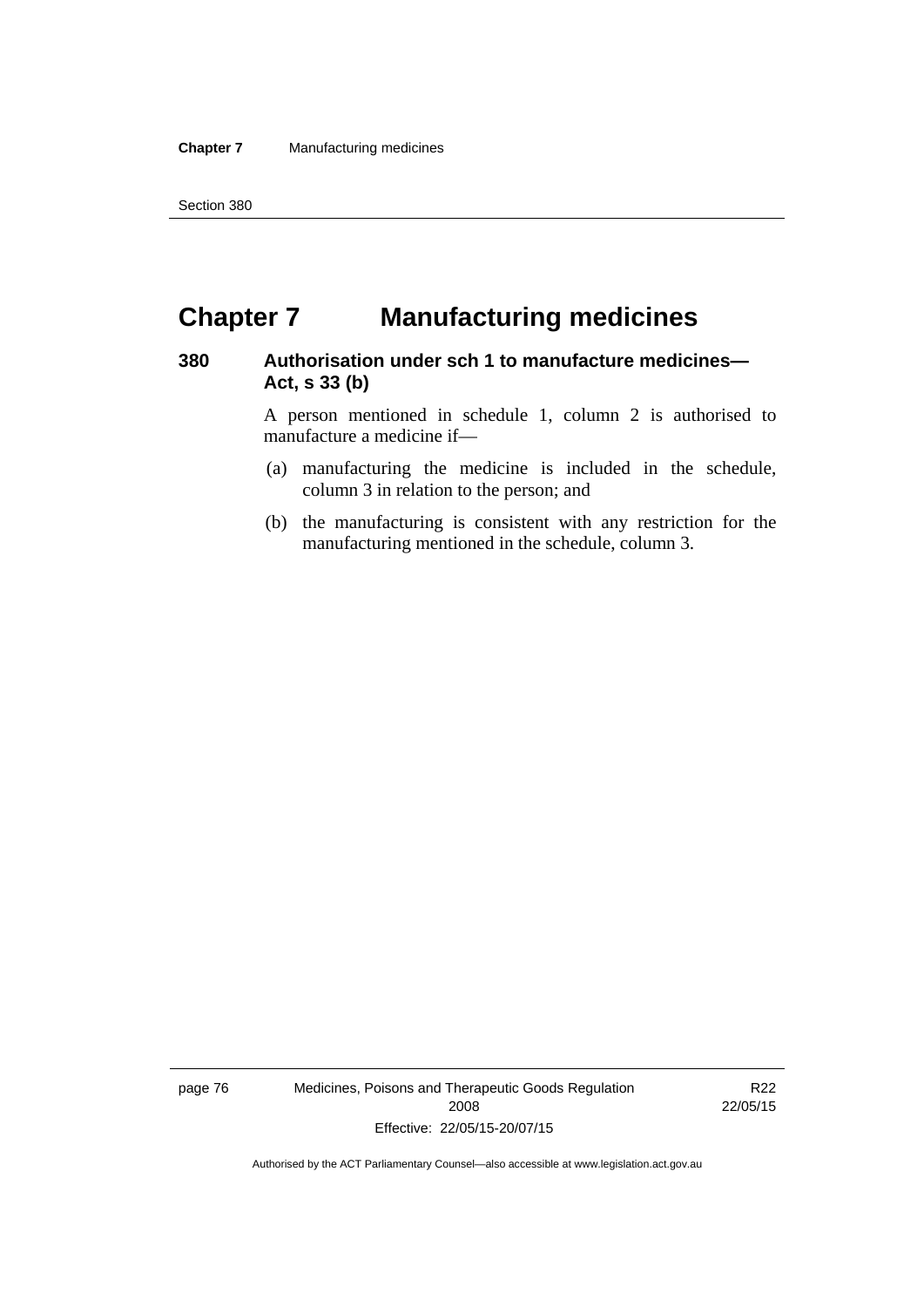# **Chapter 8 Discarding medicines**

### **390 Discarding controlled medicines—Act, s 34 (1) (a)**

 (1) A controlled medicine must be discarded in accordance with this section.

*Note* See also the *[Drugs of Dependence Act 1989](http://www.legislation.act.gov.au/a/alt_a1989-11co)*, div 11.4 about the disposal of seized substances.

- (2) A prescribed discarding witness may discard a controlled medicine in the presence of another prescribed discarding witness.
- (3) However, a person who is authorised to administer a controlled medicine may discard the residue of the medicine after administration in the presence of a person who is not a prescribed discarding witness if no other prescribed discarding witness is reasonably available to witness its discarding.
- (4) A person complies with this section if the person destroys the medicine so that it is unable to be used.
- (5) In this section:

*prescribed discarding witness* means a person prescribed under section 545 (Prescribed witnesses for discarding of controlled medicines—[Act](http://www.legislation.act.gov.au/a/2008-26/default.asp), s 54 (a) and (b)) for the discarding of a controlled medicine.

*Note* A medicine must not be discarded in a way that creates a risk to the health or safety of people or is likely to cause damage to property or the environment (see [Act](http://www.legislation.act.gov.au/a/2008-26/default.asp), s 34 (3)).

R22 22/05/15 page 77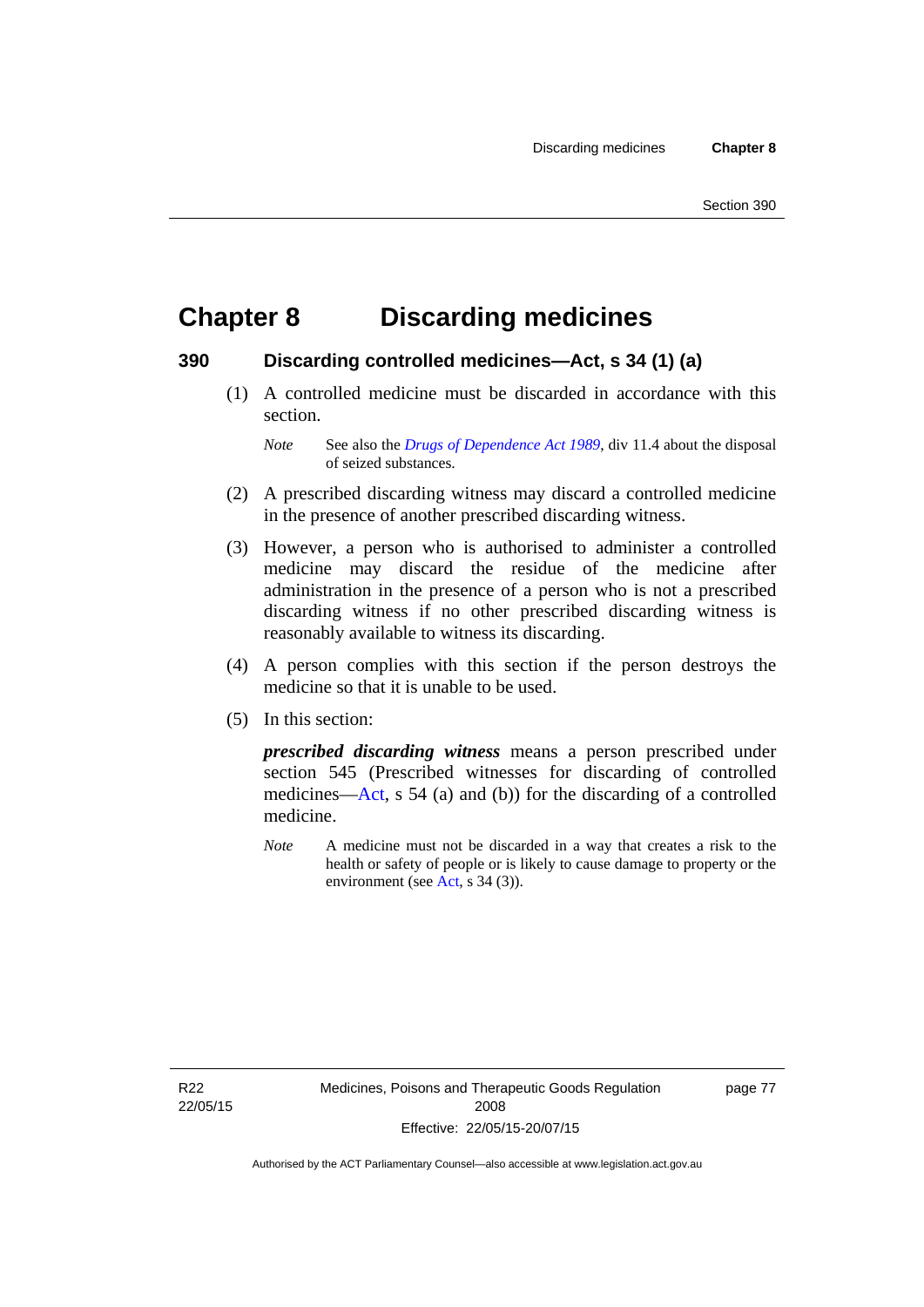# **Chapter 9 Other medicines authorisations**

## **Part 9.1 Authorisations for delivery people and commercial disposal operators**

### **400 Authorisations to deliver medicines under supply authorities—Act, s 26 (1) (b), (2) (b), s 35 (1) (b), (2) (b) and s 36 (b)**

- (1) This section applies to an adult (the *delivery person*), other than a health practitioner, or health professional, at an institution, who is—
	- (a) engaged to transport and deliver a medicine supplied on a supply authority; or
	- (b) acting for a person mentioned in paragraph (a).
	- *Note* For health practitioners and health professionals at institutions, see sch 1, pt 1.4.
- (2) The delivery person is authorised to—
	- (a) obtain and possess the medicine for the purposes of transporting and delivering the medicine as engaged; and
	- (b) supply the medicine to the entity named as the recipient in the supply authority or the entity's agent.

### **Examples—delivery person**

1 a hospital employee who is not a health practitioner or health professional

page 78 Medicines, Poisons and Therapeutic Goods Regulation 2008 Effective: 22/05/15-20/07/15

R22 22/05/15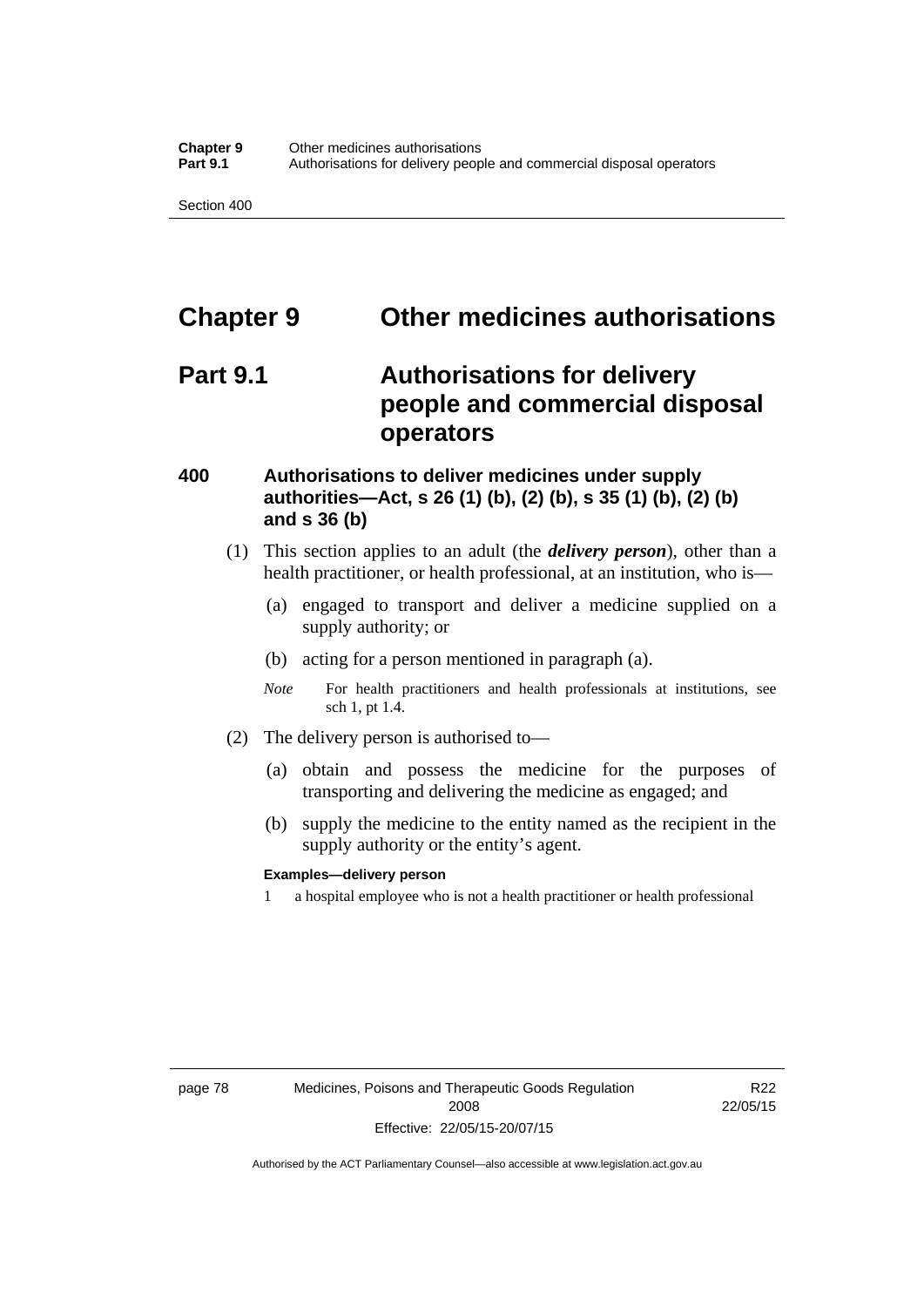2 an employee of a courier service

### **Example—agent**

the guardian of a child for a prescription dispensed for the child

- *Note 1 Entity* includes a person (see [Legislation Act,](http://www.legislation.act.gov.au/a/2001-14) dict, pt 1).
- *Note 2* An example is part of the regulation, is not exhaustive and may extend, but does not limit, the meaning of the provision in which it appears (see [Legislation Act,](http://www.legislation.act.gov.au/a/2001-14) s 126 and s 132).

### **401 Authorisations for commercial disposal operators—Act, s 26 (1) (b) and (2) (b), s 35 (1) (b) and (2) (b) and s 36 (b)**

- (1) This section applies to a person who—
	- (a) holds an environmental authorisation for the disposal of a medicine; or
	- (b) is an adult acting for a person mentioned in paragraph (a).
- (2) The person is authorised to obtain and possess the medicine for the purposes of disposing of the medicine as engaged.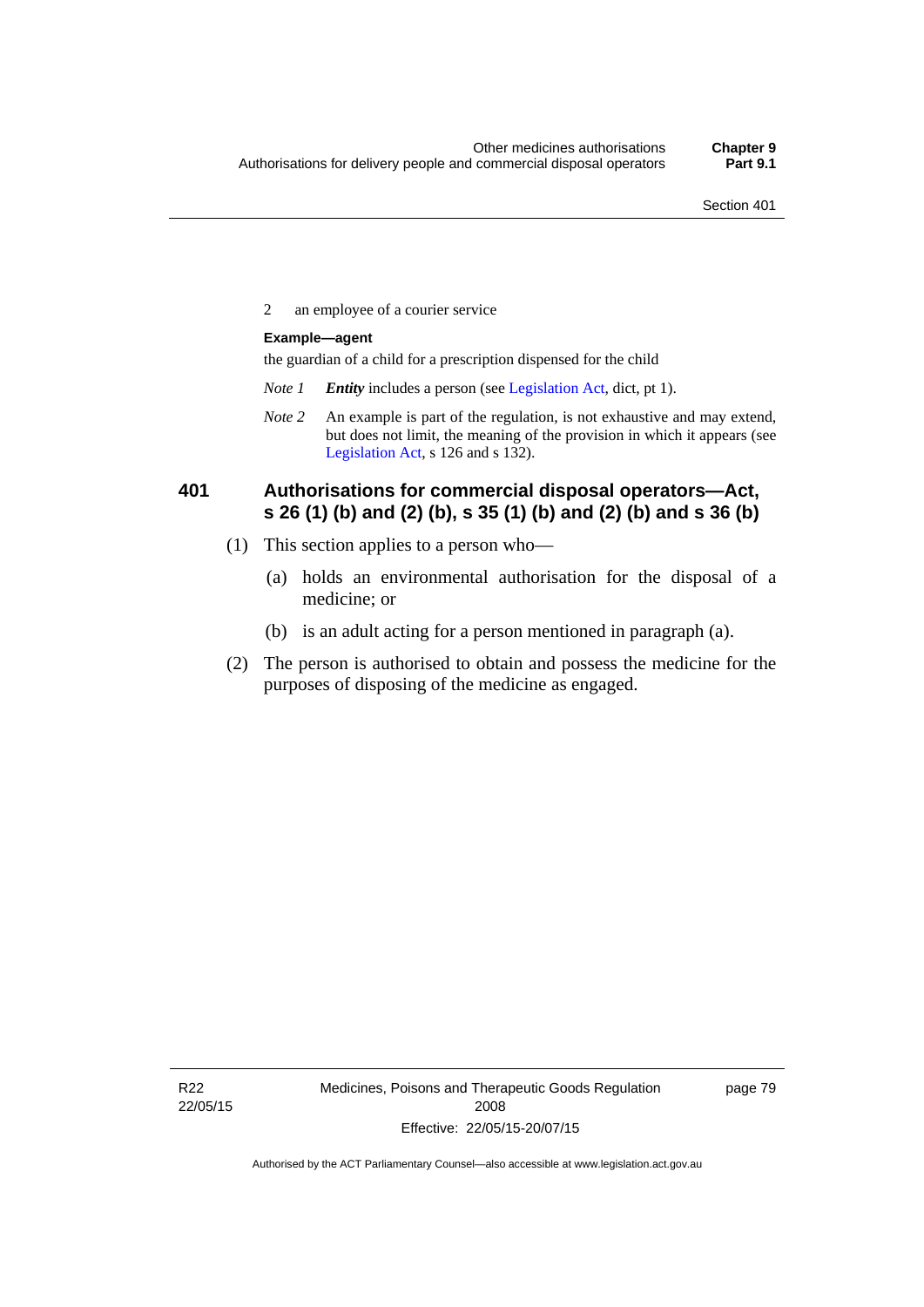# **Part 9.2 Emergency supply and administration of adrenaline and salbutamol**

## **410 Authorisations to supply and administer adrenaline and salbutamol—Act, s 26 (1) (b) and s 37 (1) (b)**

- (1) A person is authorised to do 1 or more of the following for someone else (the *assisted person*) who is in immediate need of adrenaline or salbutamol:
	- (a) supply authorised adrenaline or authorised salbutamol to the assisted person;
	- (b) supply authorised adrenaline or authorised salbutamol to someone else for immediate administration to the assisted person;
	- (c) administer authorised adrenaline or authorised salbutamol to the assisted person.
- (2) In this section:

*authorised adrenaline* means adrenaline in a single use automatic injector delivering not more than 0.3mg adrenaline.

*authorised salbutamol* means salbutamol in, or for, a metered inhaler.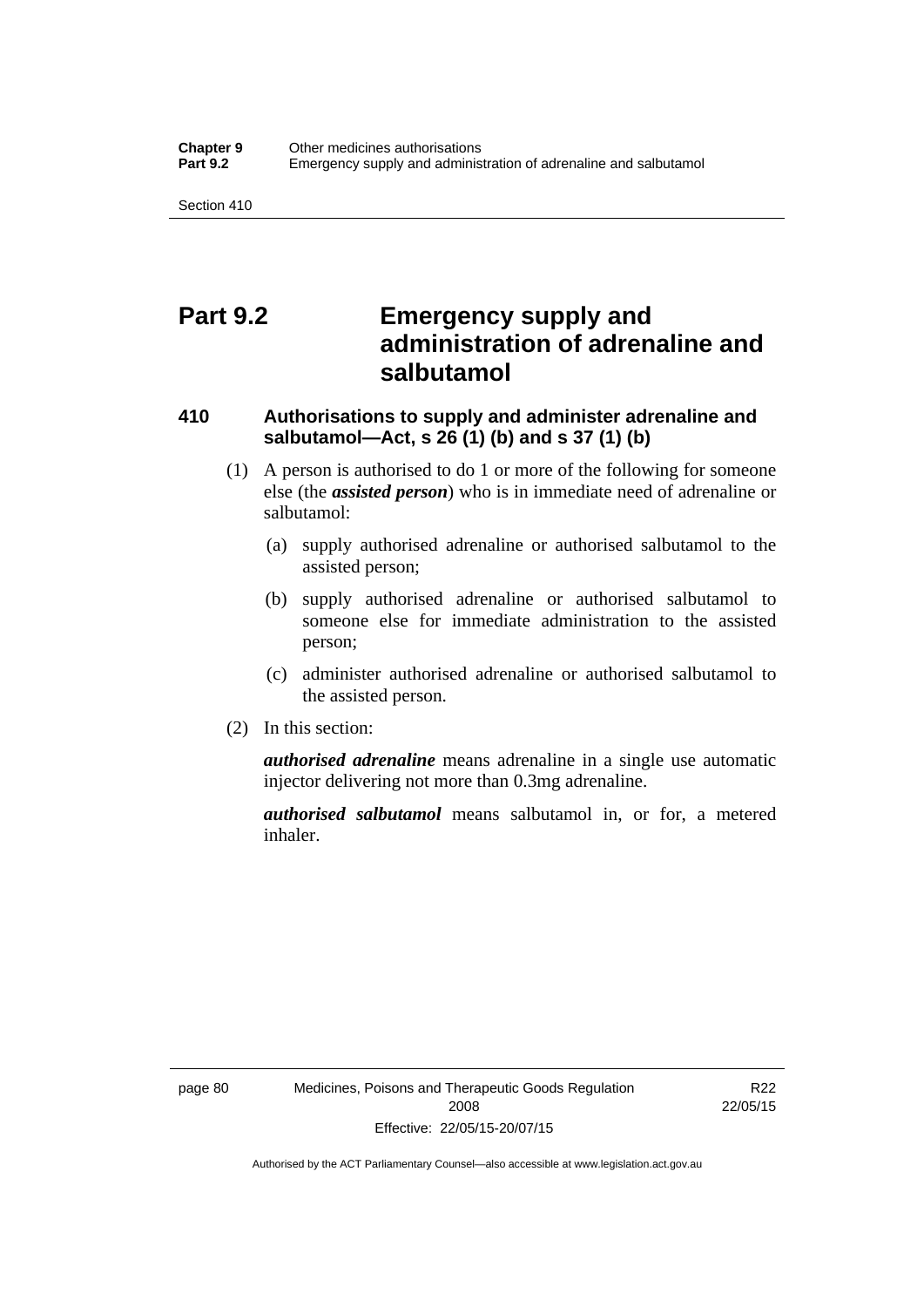# **Part 9.3 Medicines authorisations for corrections functions**

### **420 Authorisations for CYP authorised people—Act, s 26 (1) (b), s 35 (1) (b), (2) (b), s 36 (b) and s 37 (1) (b)**

A CYP authorised person is authorised, within the scope of the person's employment, to do any of the following in relation to a medicine supplied for a young detainee by a person who is authorised to supply the medicine:

- (a) obtain the medicine;
- (b) possess the medicine (including possess the medicine outside a CYP detention place for the purpose of administering the medicine to a young detainee while the young detainee is lawfully outside the place);
- (c) administer the medicine to the young detainee;
- (d) supply the medicine to a person who is authorised to obtain the medicine for the young detainee.

### **Example—young detainee lawfully outside CYP detention place**

the detainee is on local leave escorted by a CYP authorised person

- *Note 1 CYP authorised person* and *CYP detention place*—see the dictionary.
- *Note 2 Young detainee*—see the *[Children and Young People Act 2008](http://www.legislation.act.gov.au/a/2008-19)*, s 95.
- *Note 3* An example is part of the regulation, is not exhaustive and may extend, but does not limit, the meaning of the provision in which it appears (see [Legislation Act,](http://www.legislation.act.gov.au/a/2001-14) s 126 and s 132).

page 81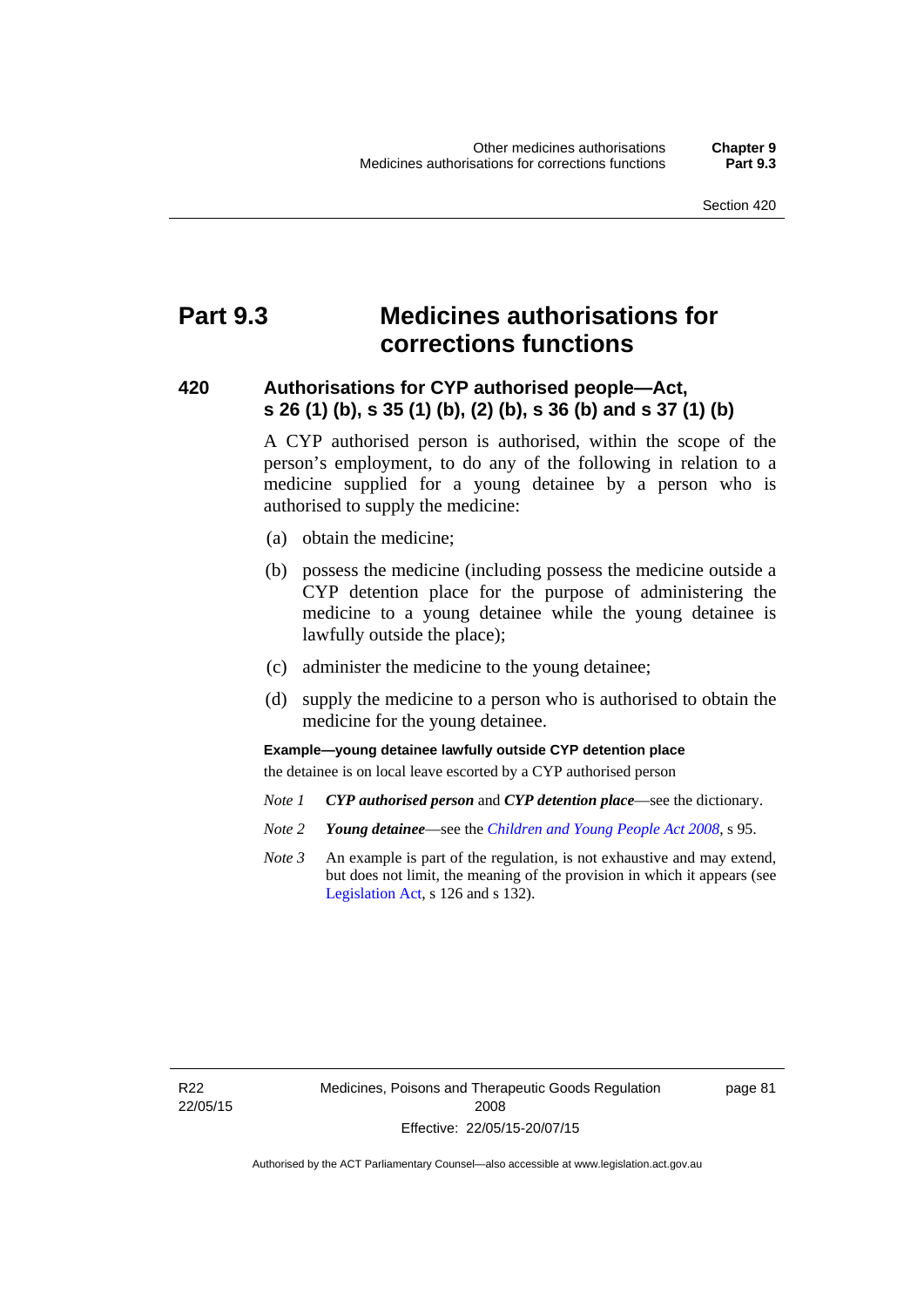## **421 Authorisations for corrections officers—Act, s 26 (1) (b), s 35 (1) (b), (2) (b), s 36 (b) and s 37 (1) (b)**

A corrections officer is authorised, within the scope of the officer's employment, to do any of the following in relation to a medicine supplied for a detainee by a person who is authorised to supply the medicine:

- (a) obtain the medicine;
- (b) possess the medicine (including possess the medicine outside a correctional centre for the purpose of administering the medicine to a detainee while the detainee is lawfully outside the centre);
- (c) administer the medicine to the detainee;
- (d) supply the medicine to a person who is authorised to obtain the medicine for the detainee.
- *Note 1* See the example and notes to s 420.
- *Note 2 Detainee*—see the *[Corrections Management Act 2007](http://www.legislation.act.gov.au/a/2007-15)*, s 6.

### **422 Authorisations for court and police cell custodians—Act, s 26 (1) (b), s 35 (1) (b), (2) (b), s 36 (b) and s 37 (1) (b)**

- (1) A custodian is authorised, within the scope of the custodian's employment, to do any of the following in relation to a medicine supplied for a person in custody at court cells or police cells by someone who is authorised to supply the medicine:
	- (a) obtain the medicine at the cells;
	- (b) possess the medicine at the cells;
	- (c) administer the medicine to the person in custody at the cells;
	- (d) supply the medicine to someone who is authorised to obtain the medicine for the person in custody.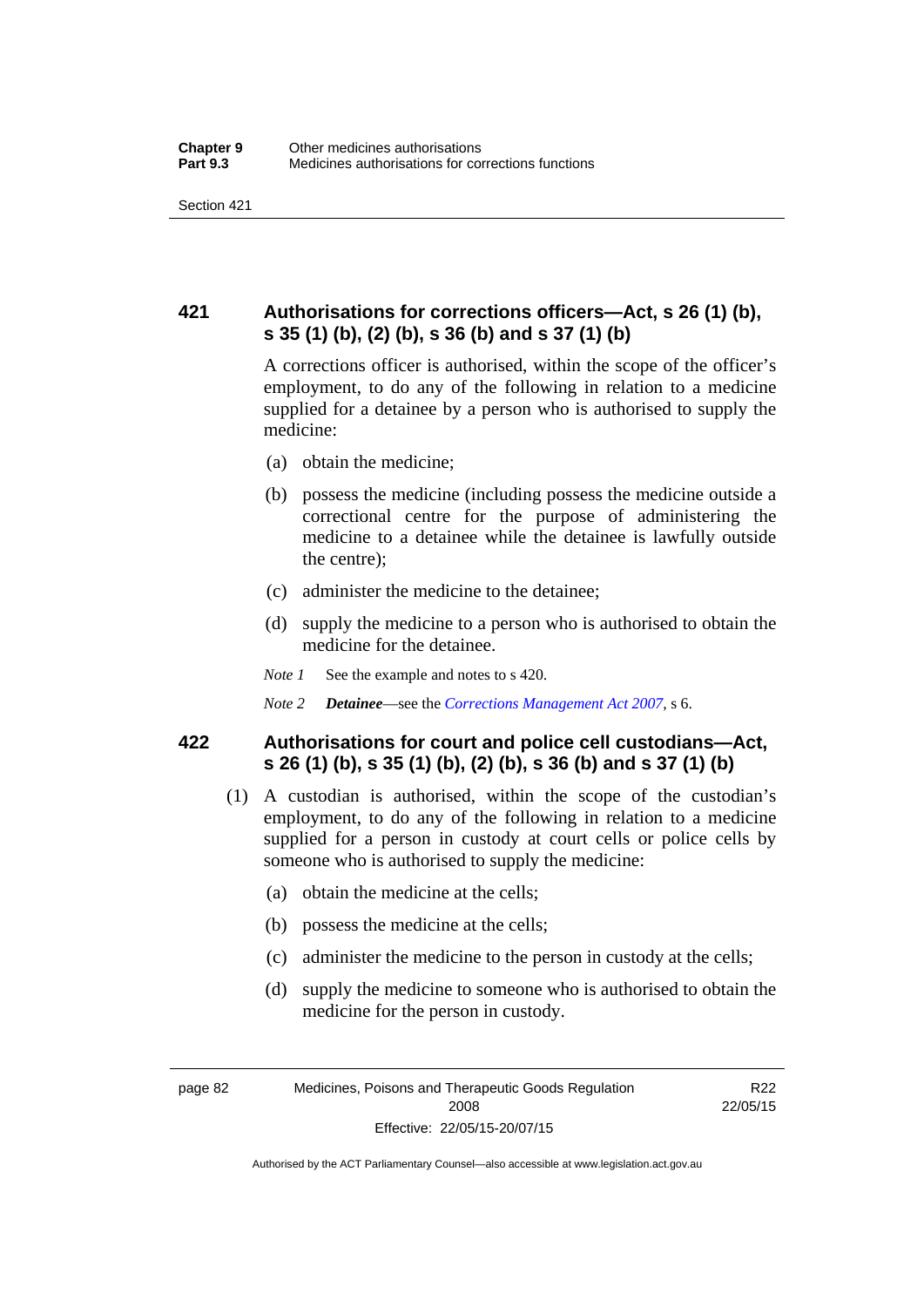(2) In this section:

*court cell*—see the *[Corrections Management Act 2007](http://www.legislation.act.gov.au/a/2007-15)*, section 29.

### *custodian* means—

- (a) a person in charge of a court cell or police cell; or
- (b) a person acting under the direct supervision of the person in charge.

### *person in custody* means—

- (a) a detainee; or
- (b) a young detainee; or
- (c) a person detained at a police cell under the *[Corrections](http://www.legislation.act.gov.au/a/2007-15)  [Management Act 2007](http://www.legislation.act.gov.au/a/2007-15)*, section 30; or
- (d) a person detained at a court cell under the *[Corrections](http://www.legislation.act.gov.au/a/2007-15)  [Management Act 2007](http://www.legislation.act.gov.au/a/2007-15)*, section 33.

*police cell*—see the *[Corrections Management Act 2007](http://www.legislation.act.gov.au/a/2007-15)*, section 29.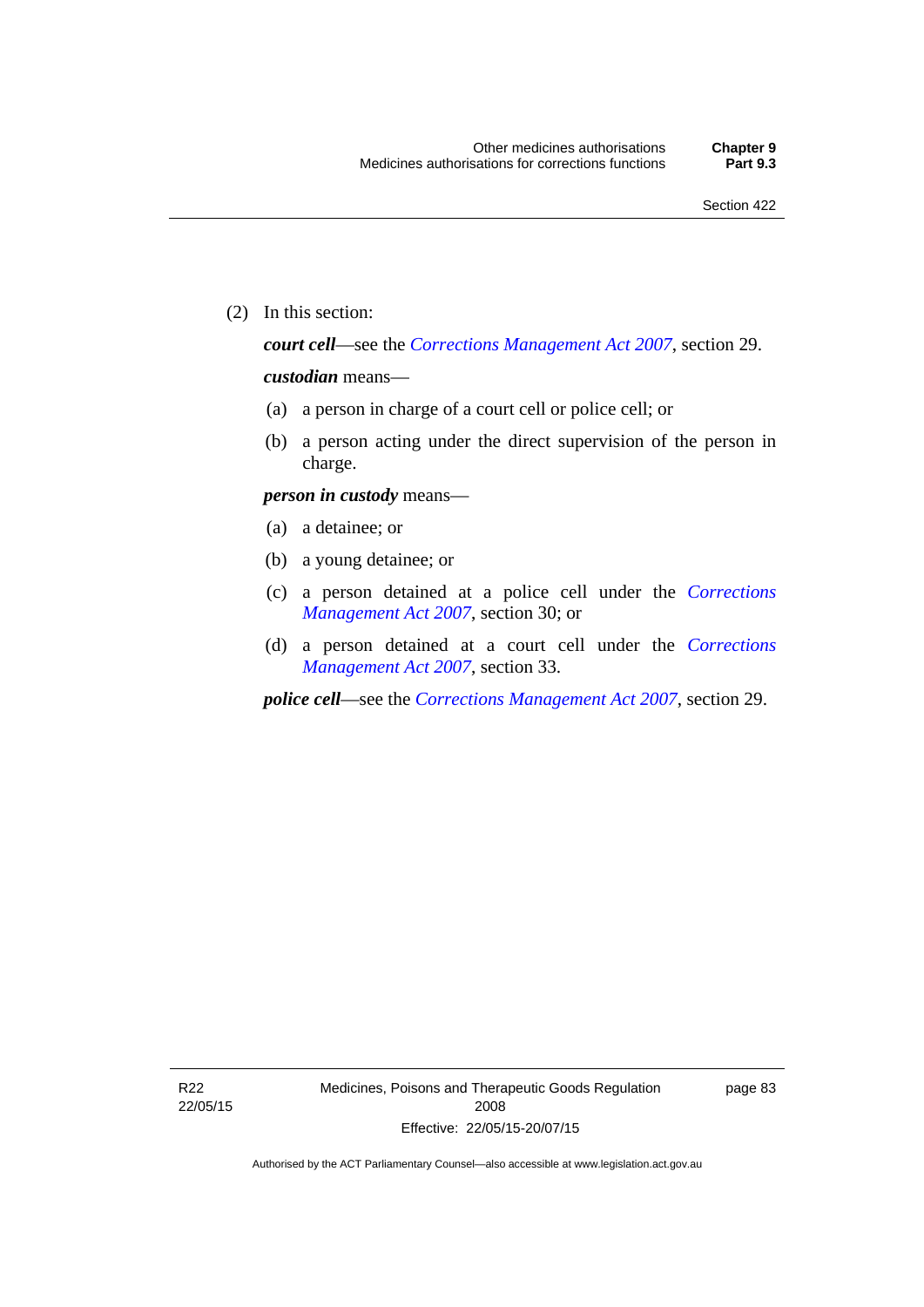**Chapter 9** Other medicines authorisations **Part 9.4** • **Authorisations for medicines research and education program purposes other** than controlled medicines

Section 430

# **Part 9.4 Authorisations for medicines research and education program purposes other than controlled medicines**

*Note* A licence is required for research and education programs in relation to controlled medicines (see pt 14.2).

### **430 Authorisations for non-controlled medicines research and education—Act, s 26 (1) and (2) (b)**

- (1) A scientifically qualified person employed at a recognised research institution (other than the Canberra Hospital) is authorised to do the following for the purposes of an authorised activity at the institution:
	- (a) issue a purchase order for a relevant medicine;
	- (b) obtain on a purchase order a relevant medicine;
	- (c) possess a relevant medicine;
	- (d) supply a relevant medicine to a person (a *relevant person*) who is taking part in the authorised activity at the institution.
	- *Note 1 Scientifically qualified person*—see the dictionary.

*Note 2 Recognised research institution*—see the [Act](http://www.legislation.act.gov.au/a/2008-26/default.asp), s 20 (5).

- (2) A scientifically qualified person employed at the Canberra Hospital is authorised to do the following for the purposes of an authorised activity at the hospital:
	- (a) issue a written requisition for a relevant medicine;
	- (b) obtain on a written requisition a relevant medicine;
	- (c) possess a relevant medicine;

page 84 Medicines, Poisons and Therapeutic Goods Regulation 2008 Effective: 22/05/15-20/07/15

R22 22/05/15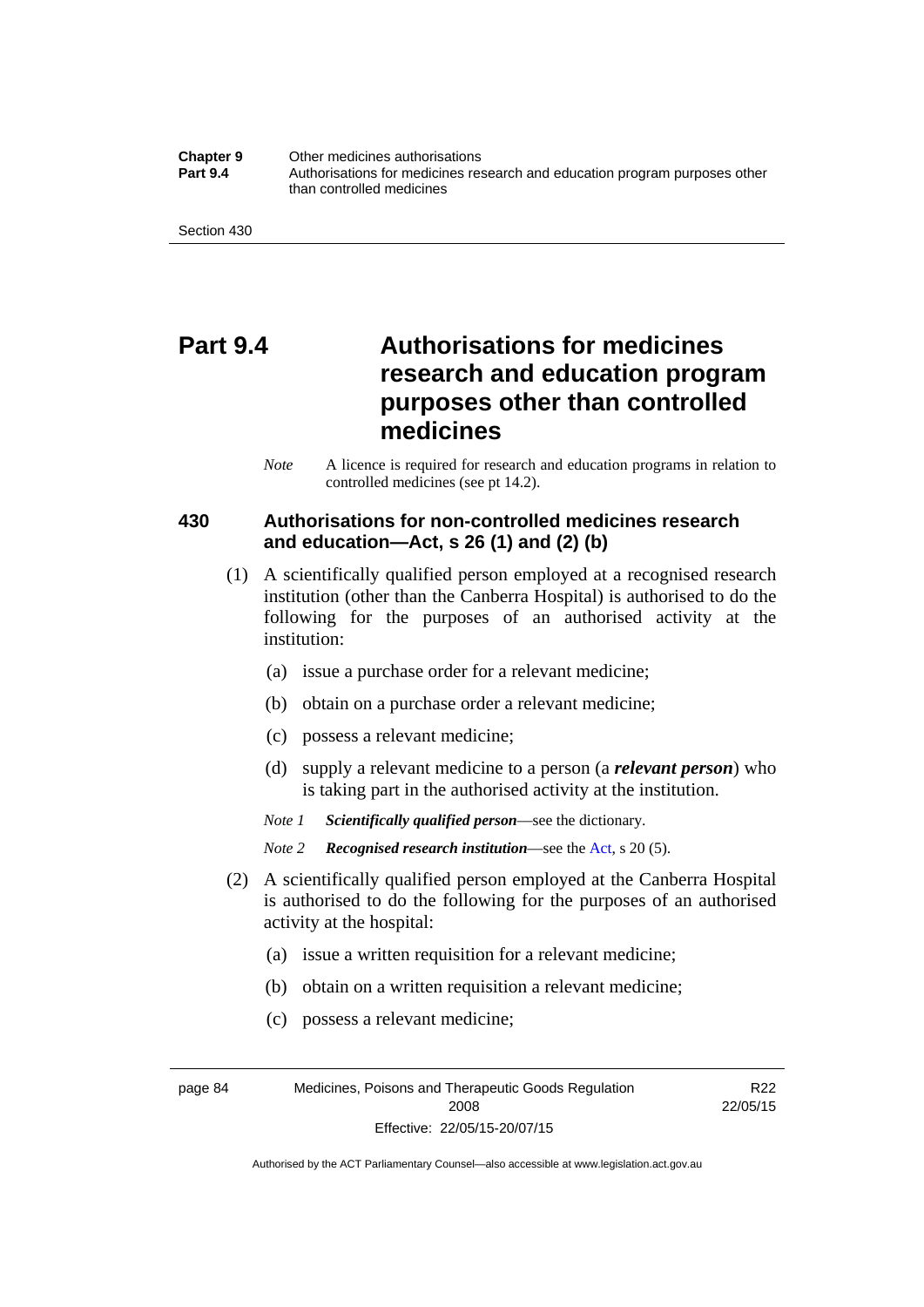- (d) supply a relevant medicine to a person (also a *relevant person*) who is taking part in the authorised activity at the hospital.
- (3) A relevant person is authorised to do the following in relation to a relevant medicine for the purposes of an authorised activity:
	- (a) obtain the medicine from the scientifically qualified person for the activity;
	- (b) possess the medicine for the purposes of the activity;
	- (c) supply the medicine to the scientifically qualified person for the activity.
- (4) In this section:

*authorised activity*, in relation to a relevant medicine at a recognised research institution, means the conduct of any of the following if it does not involve the administration of the medicine to a person:

- (a) medical or scientific research in relation to the medicine at the institution;
- (b) instruction involving the medicine at the institution;
- (c) quality control or analysis of the medicine at the institution.

*relevant medicine* means a medicine other than a controlled medicine.

#### **431 Authorisation conditions for non-controlled medicines research and education—Act, s 44 (1) (b) and (2) (b)**

A scientifically qualified person's authorisation under section 430 is subject to the following conditions:

- (a) the person has written approval for the conduct of the authorised activity from the person in charge of—
	- (i) the recognised research institution; or
	- (ii) a faculty or division of the institution;

R22 22/05/15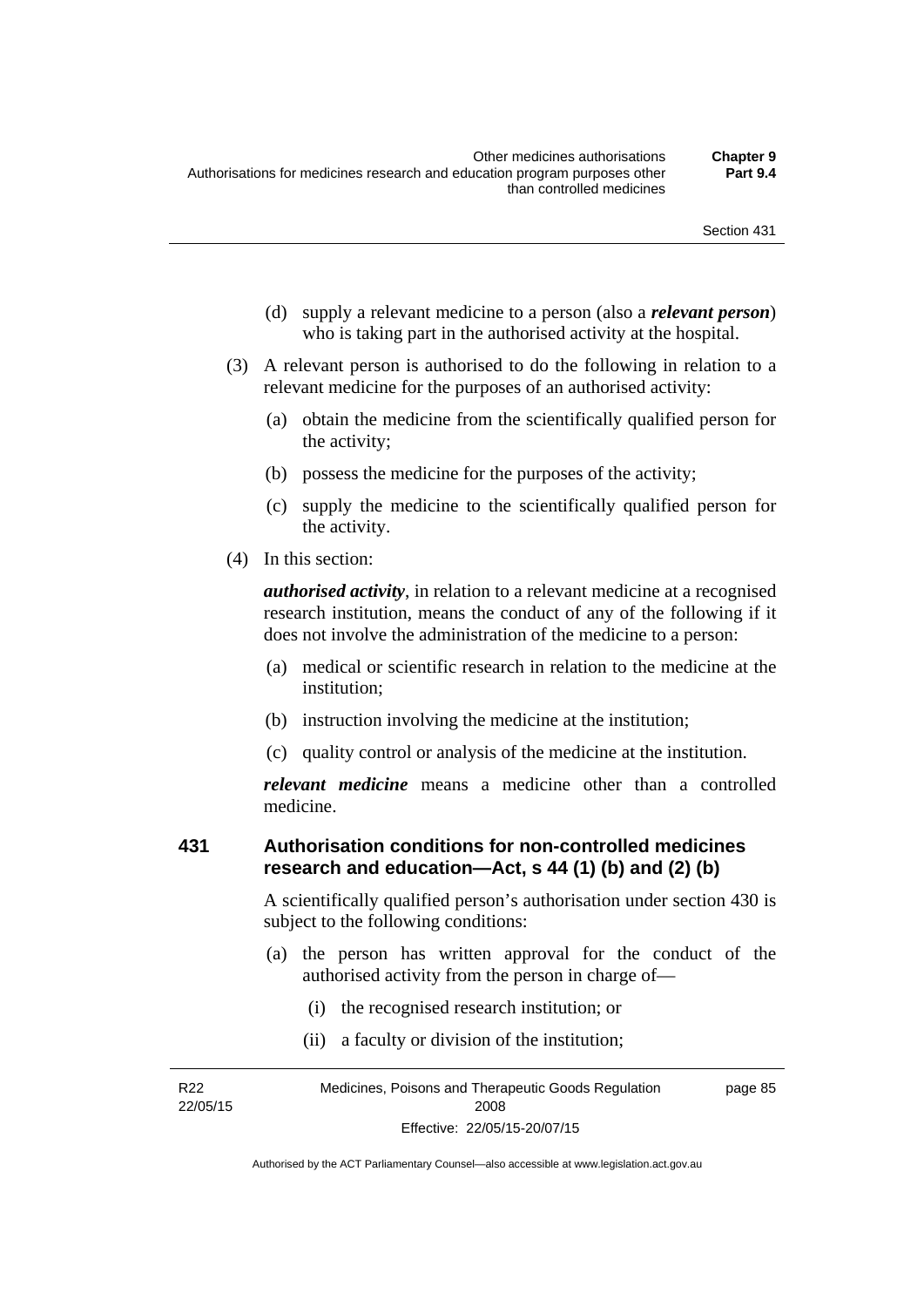| <b>Chapter 9</b> | Other medicines authorisations                                             |
|------------------|----------------------------------------------------------------------------|
| <b>Part 9.4</b>  | Authorisations for medicines research and education program purposes other |
|                  | than controlled medicines                                                  |

Section 431

- (b) if the recognised research institution employing the person is the Canberra Hospital—
	- (i) a requisition for the relevant medicine issued by the person complies with section 55 (General requirements for written requisitions) and section 56 (Particulars for requisitions); and
	- (ii) the requisition is for an amount of the medicine approved in writing by the person in charge; and
	- (iii) the requisition is for an amount of the medicine used solely for the purpose approved in writing by the person in charge;
- (c) if the person is employed at a recognised research institution other than the Canberra Hospital—
	- (i) a purchase order for the relevant medicine complies with section 62; and
	- (ii) the purchase order is for an amount of the medicine approved in writing by the person in charge;
- (d) the medicine is obtained from someone who is authorised to supply the medicine to the person.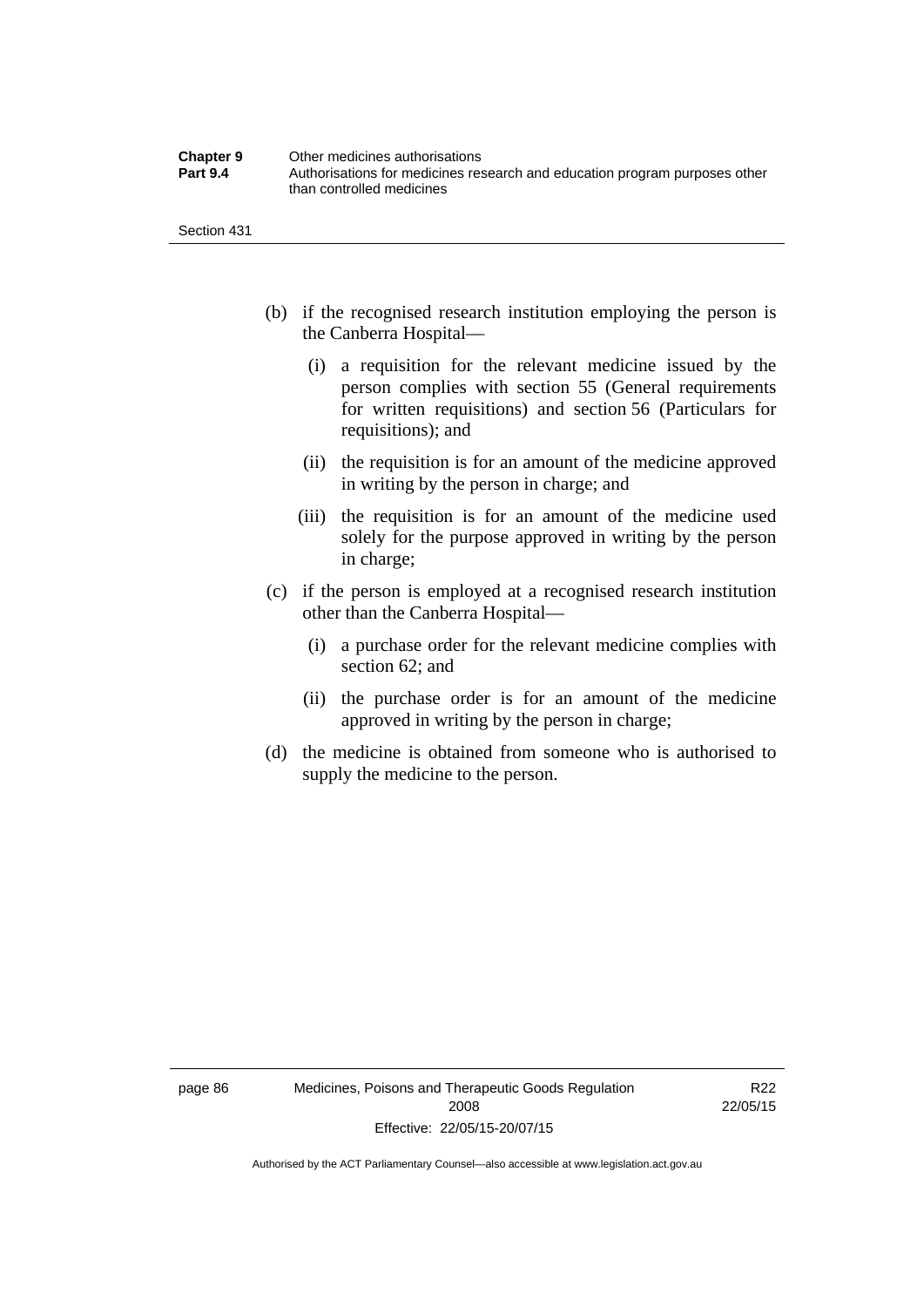# **Part 9.5 Authorisations under medicines licences**

### **Division 9.5.1 Controlled medicines research and education program licence authorisations**

- *Note 1* For authorisation for research and education for other medicines, see pt 9.4.
- *Note 2* For other provisions about controlled medicines research and education program licences, see pt 14.2.

#### **440 Authorisations under controlled medicines research and education program licences—Act, s 20 (1) (a)**

- (1) A controlled medicines research and education program licence (other than for a program conducted at the Canberra Hospital) authorises—
	- (a) the licence-holder to—
		- (i) issue a purchase order for a controlled medicine (the *licensed controlled medicine*) stated in the licence for the program stated in the licence; and
		- (ii) obtain a licensed controlled medicine on a purchase order for the program; and
		- (iii) possess a licensed controlled medicine for the program at the premises to which the licence relates; and
		- (iv) supply a licensed controlled medicine to anyone taking part in the program for the program; and

R22 22/05/15 page 87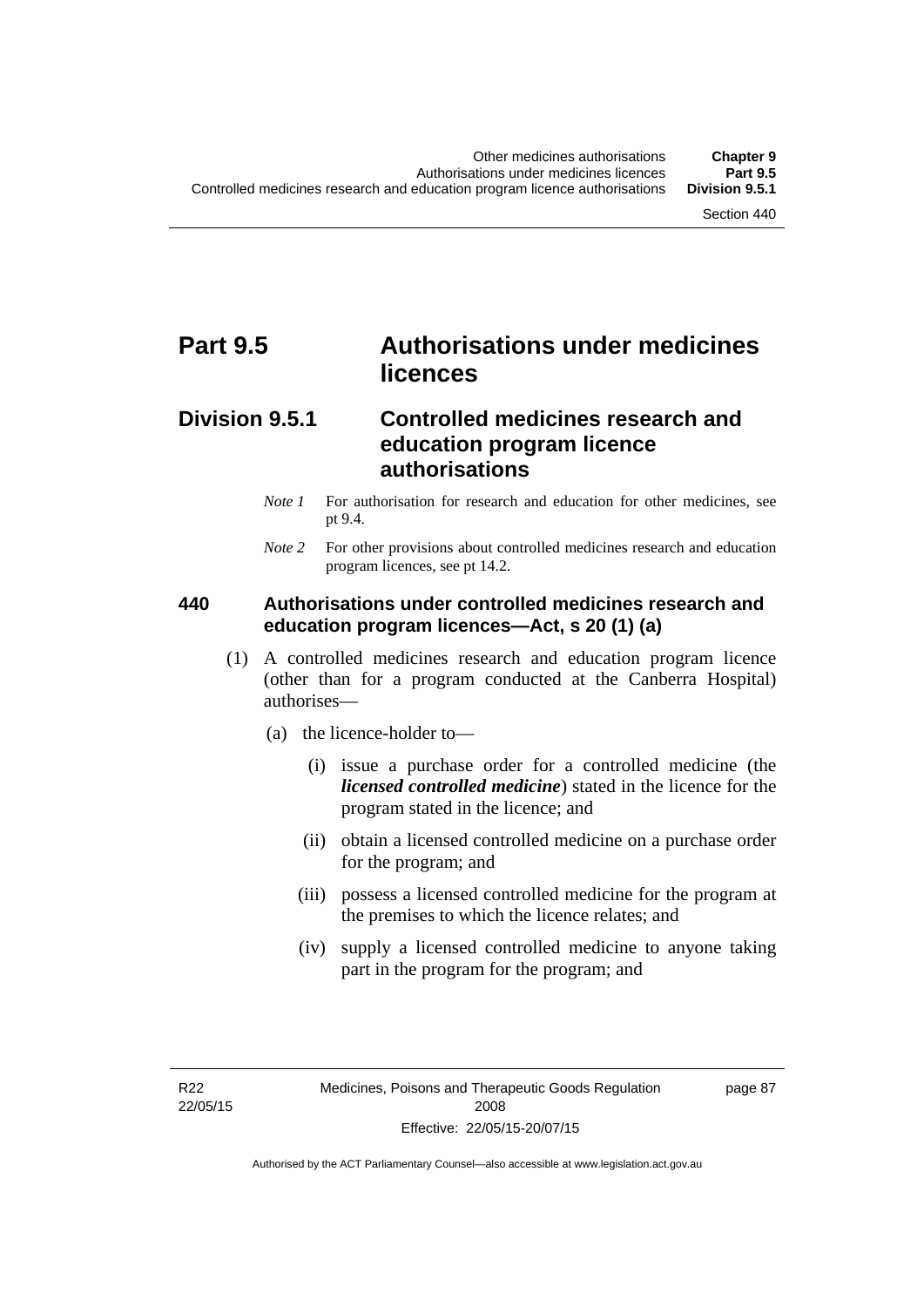| <b>Chapter 9</b> | Other medicines authorisations                                             |
|------------------|----------------------------------------------------------------------------|
| <b>Part 9.5</b>  | Authorisations under medicines licences                                    |
| Division 9.5.1   | Controlled medicines research and education program licence authorisations |
| Section 441      |                                                                            |

- (b) the program supervisor, and anyone taking part in the program, to deal with the licensed controlled medicine as authorised by the licence at the premises stated in the licence.
- (2) A controlled medicines research and education program licence for a program conducted at the Canberra Hospital authorises—
	- (a) the licence-holder to—
		- (i) issue a written requisition for a controlled medicine (the *licensed controlled medicine*) stated in the licence for the program stated in the licence; and
		- (ii) obtain a licensed controlled medicine on a written requisition for the program; and
		- (iii) possess a licensed controlled medicine for the program at the premises to which the licence relates; and
		- (iv) supply a licensed controlled medicine to anyone taking part in the program for the program; and
	- (b) the program supervisor, and anyone taking part in the program, to deal with the licensed controlled medicine as authorised by the licence at the hospital.

### **441 Authorisation condition for controlled medicines research and education program licences—Act, s 44 (1) (b) and (2) (b)**

A licence-holder's authorisation to obtain a controlled medicine under a controlled medicines research and education program licence is subject to the condition that the medicine is—

 (a) if the licence is for a program conducted at the Canberra Hospital—obtained on a requisition that complies with section 55 (General requirements for written requisitions) and section 56 (Particulars for requisitions); or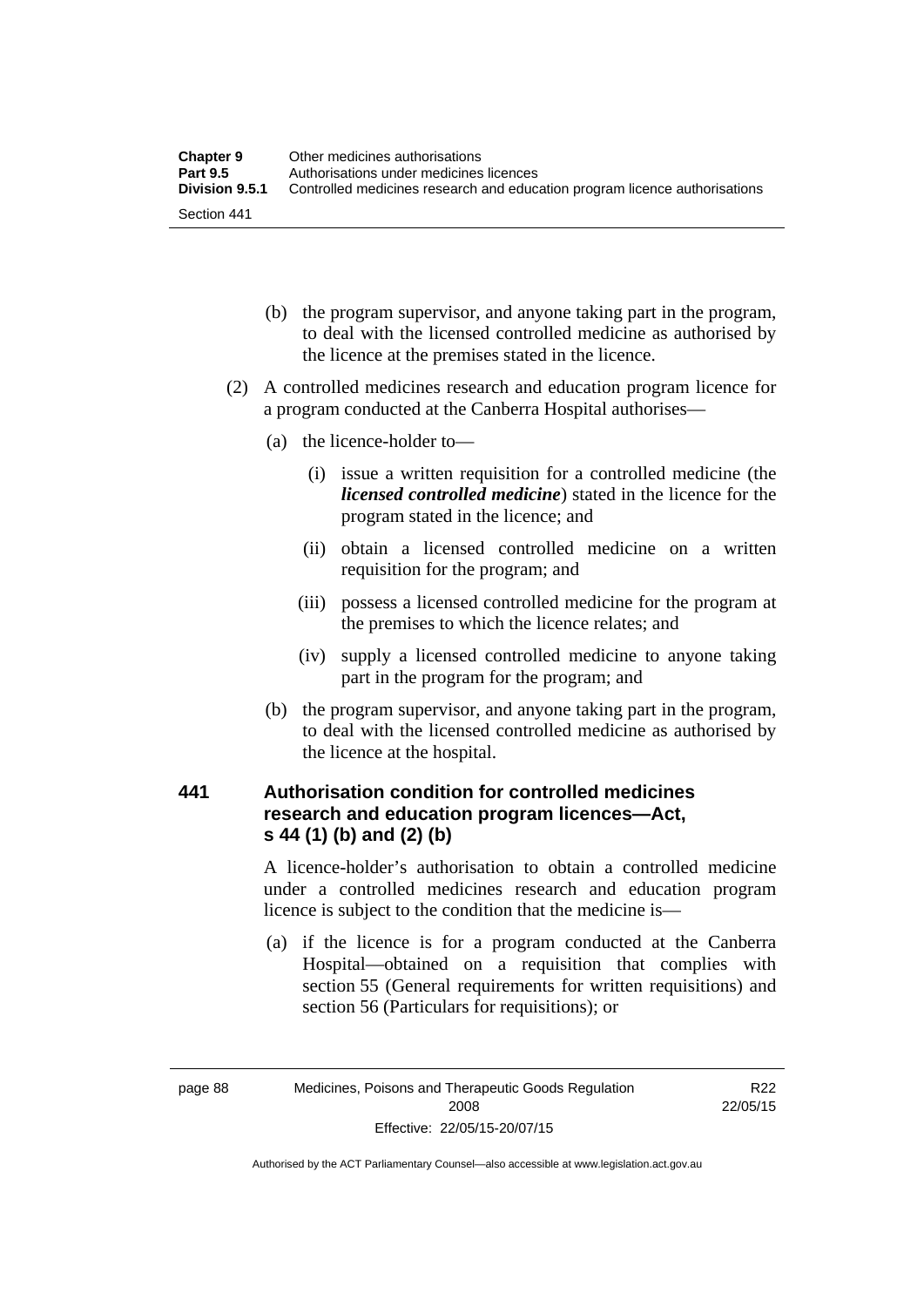- (b) in any other case—purchased on a complying purchase order.
- *Note* For licence conditions, see the [Act](http://www.legislation.act.gov.au/a/2008-26/default.asp), s 89.

### **Division 9.5.2 First-aid kit licence authorisations**

*Note* For other provisions about first-aid kit licences, see pt 14.3.

#### **450 Authorisations under first-aid kit licences— Act, s 20 (1) (a)**

(1) In this section:

*authorised medicine*, for a first-aid kit, means—

- (a) a medicine stated in the first-aid kit licence for the kit; and
- (b) a pharmacy medicine or pharmacist only medicine for the kit.
- (2) A first-aid kit licence authorises—
	- (a) the licence-holder to—
		- (i) issue a purchase order for an authorised medicine for the first-aid kit; and
		- (ii) obtain on a purchase order an authorised medicine for the first-aid kit; and
	- (b) the licence-holder, and anyone else authorised to deal with a medicine by the licence, to—
		- (i) possess an authorised medicine as part of the first-aid kit for the emergency treatment of a person's medical condition; and
		- (ii) supply an authorised medicine to someone else who is authorised under the licence to administer the medicine; and
		- (iii) administer an authorised medicine in the first-aid kit if the person believes on reasonable grounds that the

R22 22/05/15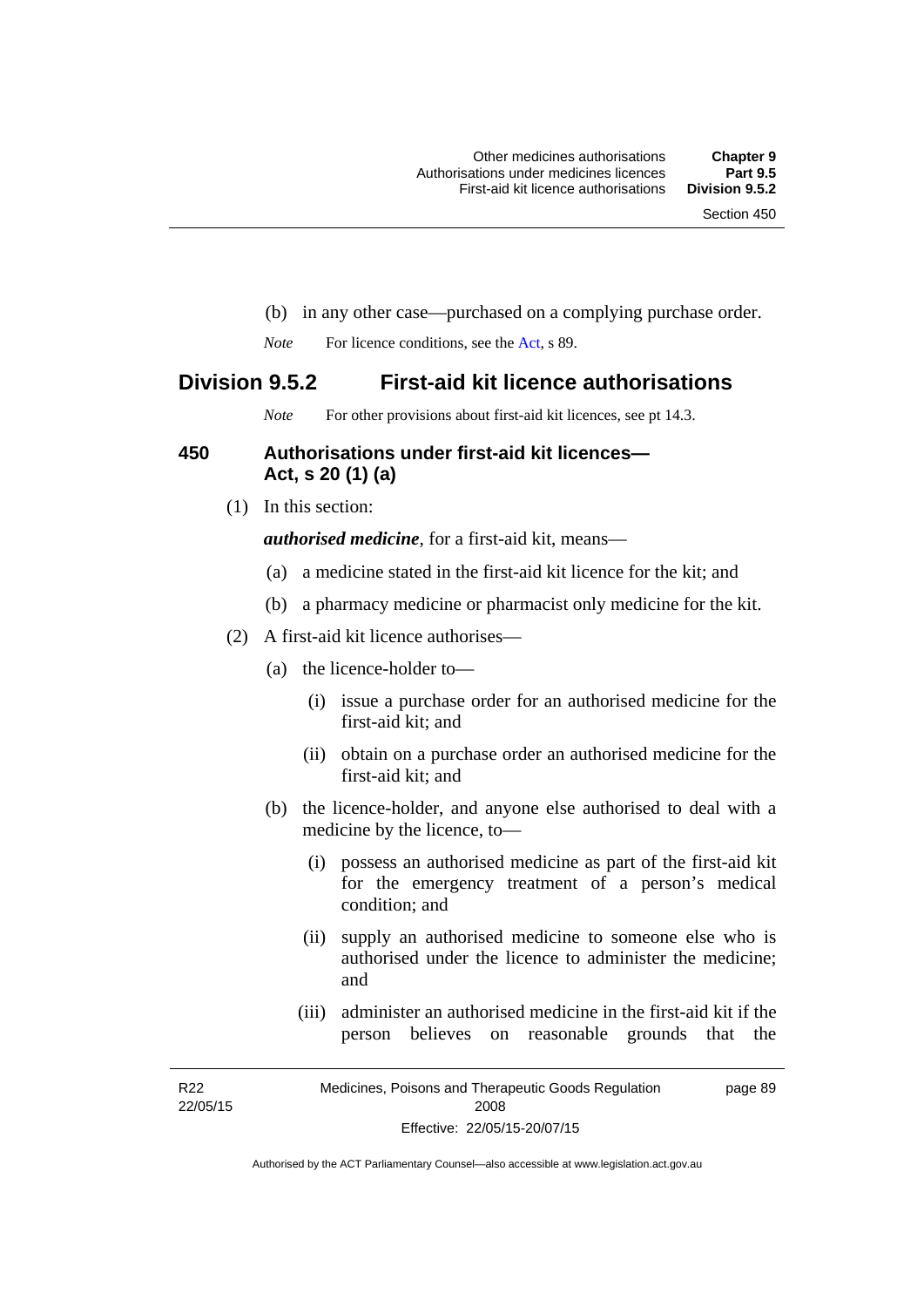administration of the medicine is necessary for the emergency treatment of a person's medical condition.

#### **451 Authorisation condition for first-aid kit licences— Act, s 44 (1) (b) and (2) (b)**

A licence-holder's authorisation to obtain a medicine under a first-aid kit licence is subject to the condition that the medicine is purchased on a complying purchase order.

*Note* For licence conditions, see the [Act](http://www.legislation.act.gov.au/a/2008-26/default.asp), s 89.

### **Division 9.5.3 Wholesalers licence authorisations**

*Note* For other provisions about wholesalers licences, see pt 14.4.

#### **460 Authorisations under medicines wholesalers licences— Act, s 20 (1) (a)**

- (1) A medicines wholesalers licence authorises the licence-holder to do any of the following in relation to a medicine (the *licensed medicine*) stated in the licence at the premises (the *licensed premises*) stated in the licence:
	- (a) issue a purchase order for a licensed medicine;
	- (b) obtain a licensed medicine on a purchase order for sale by wholesale from the licensed premises;
	- (c) possess a licensed medicine for sale by wholesale from the licensed premises;
	- (d) sell a licensed medicine by wholesale (whether or not for resale) from the licensed premises to—
		- (i) a person authorised to issue a purchase order for the medicine; or
		- (ii) someone in another State who may obtain the medicine by wholesale under the law of the other State; or

page 90 Medicines, Poisons and Therapeutic Goods Regulation 2008 Effective: 22/05/15-20/07/15

R22 22/05/15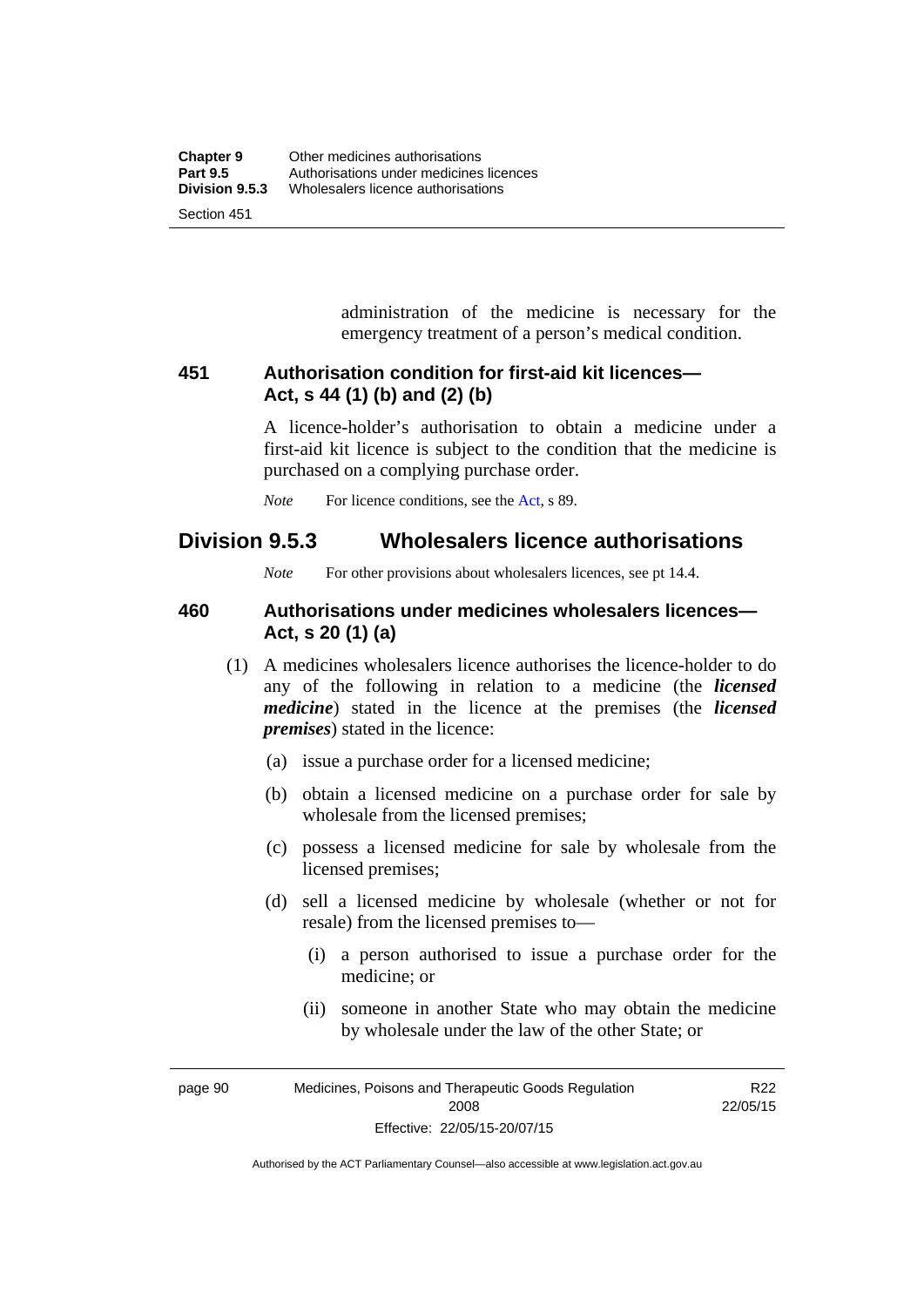- (iii) someone in another country who may lawfully obtain the medicine by wholesale in the other country;
- *Note* The medicines must be sold on a purchase order in accordance with s 140 (see s 461).
- (e) unless the licensed medicine is a controlled medicine—supply the medicine in accordance with the medicines Australia code of conduct provisions for product starter packs.
	- *Note Medicines Australia code of conduct*—see the dictionary.
- (2) However, an authorisation under subsection (1) does not apply if the licence states that it does not apply.
- (3) Also, subsection (1) (d) (iii) does not apply in relation to a licensed medicine that is a prohibited export under the *[Customs Act 1901](http://www.comlaw.gov.au/Series/C1901A00006)* (Cwlth).

#### **461 Authorisation conditions for medicines wholesalers licences—Act, s 44 (1) (b) and (2) (b)**

A licence-holder's authorisation under a medicines wholesalers licence is subject to the following conditions:

- (a) the dealings with a medicine authorised by the licence will be carried out under the supervision of an individual approved under section 616 (1) (Restrictions on issuing of medicines wholesalers licences[—Act,](http://www.legislation.act.gov.au/a/2008-26/default.asp) s 85 (1) (a));
- (b) the licence-holder must comply with, and the licence-holder must ensure that the licence-holder's agents and employees comply with—
	- (i) the Australian code of good wholesaling practice for medicines in schedules 2, 3, 4 and 8; and

page 91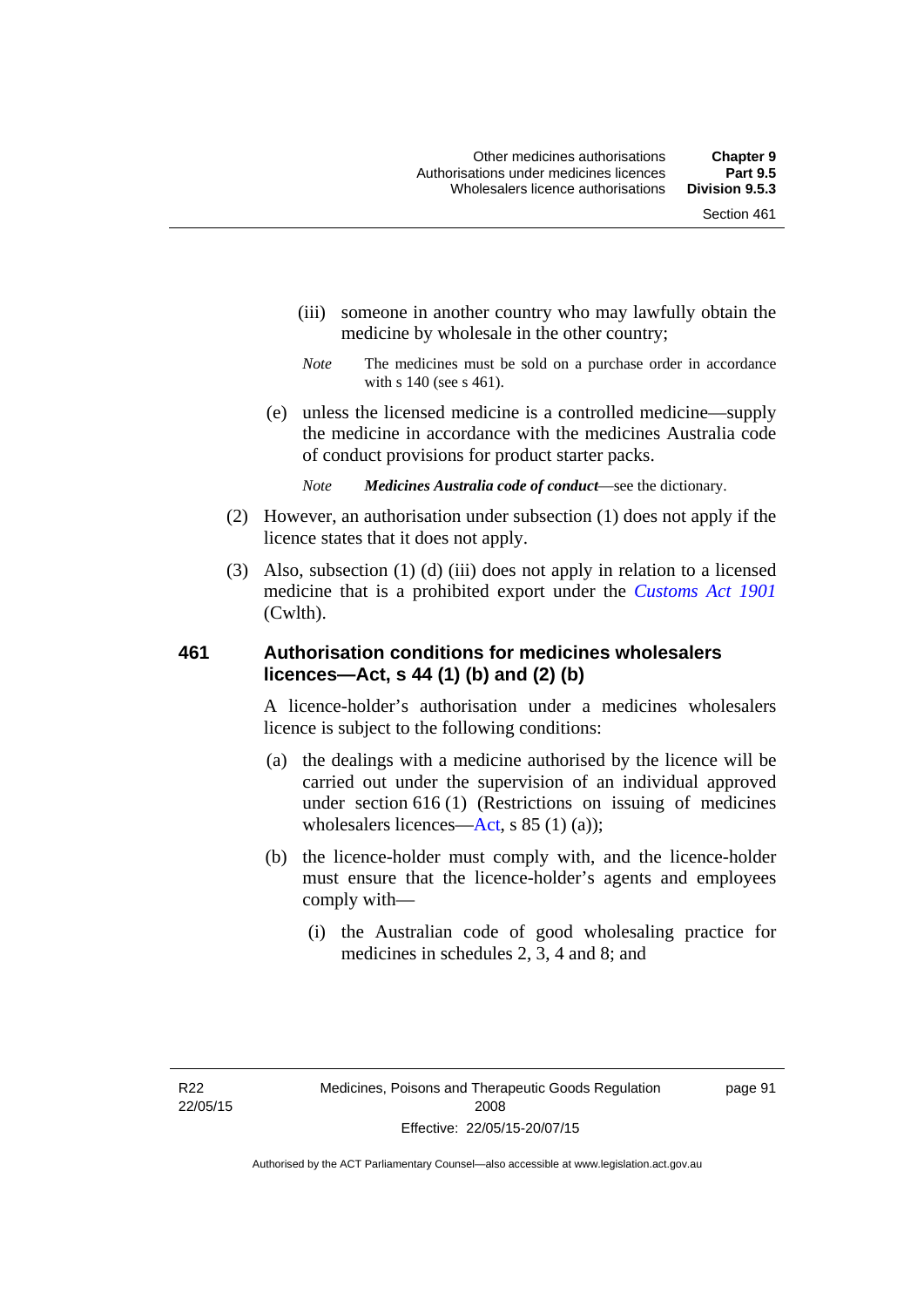- (ii) the medicines Australia code of conduct;
- *Note Australian code of good wholesaling practice for medicines in schedules 2, 3, 4 and 8* and *medicines Australia code of conduct*—see the dictionary.
- (c) a medicine obtained under the licence is purchased on a complying purchase order;
- (d) a medicine sold under the licence is sold on a complying purchase order in accordance with section 141 (Supplying medicines on purchase orders).
- *Note* For licence conditions, see the [Act](http://www.legislation.act.gov.au/a/2008-26/default.asp), s 89.

### **Division 9.5.4 Opioid dependency treatment licence authorisations**

*Note* For other provisions about opioid dependency treatment licences, see pt 14.5.

#### **470 Authorisations under opioid dependency treatment licences—Act, s 20 (1) (a)**

- (1) An opioid dependency treatment licence issued to a pharmacist authorises the licence-holder, and any other pharmacist at the community pharmacy (the *licensed pharmacy*) to which the licence relates, to do any of the following for the purpose of treating a person's drug-dependency:
	- (a) issue a purchase order for buprenorphine or methadone;
	- (b) obtain buprenorphine or methadone on a purchase order for administration at the licensed pharmacy;
	- (c) possess buprenorphine and methadone;
	- (d) dispense buprenorphine and methadone in accordance with a prescription;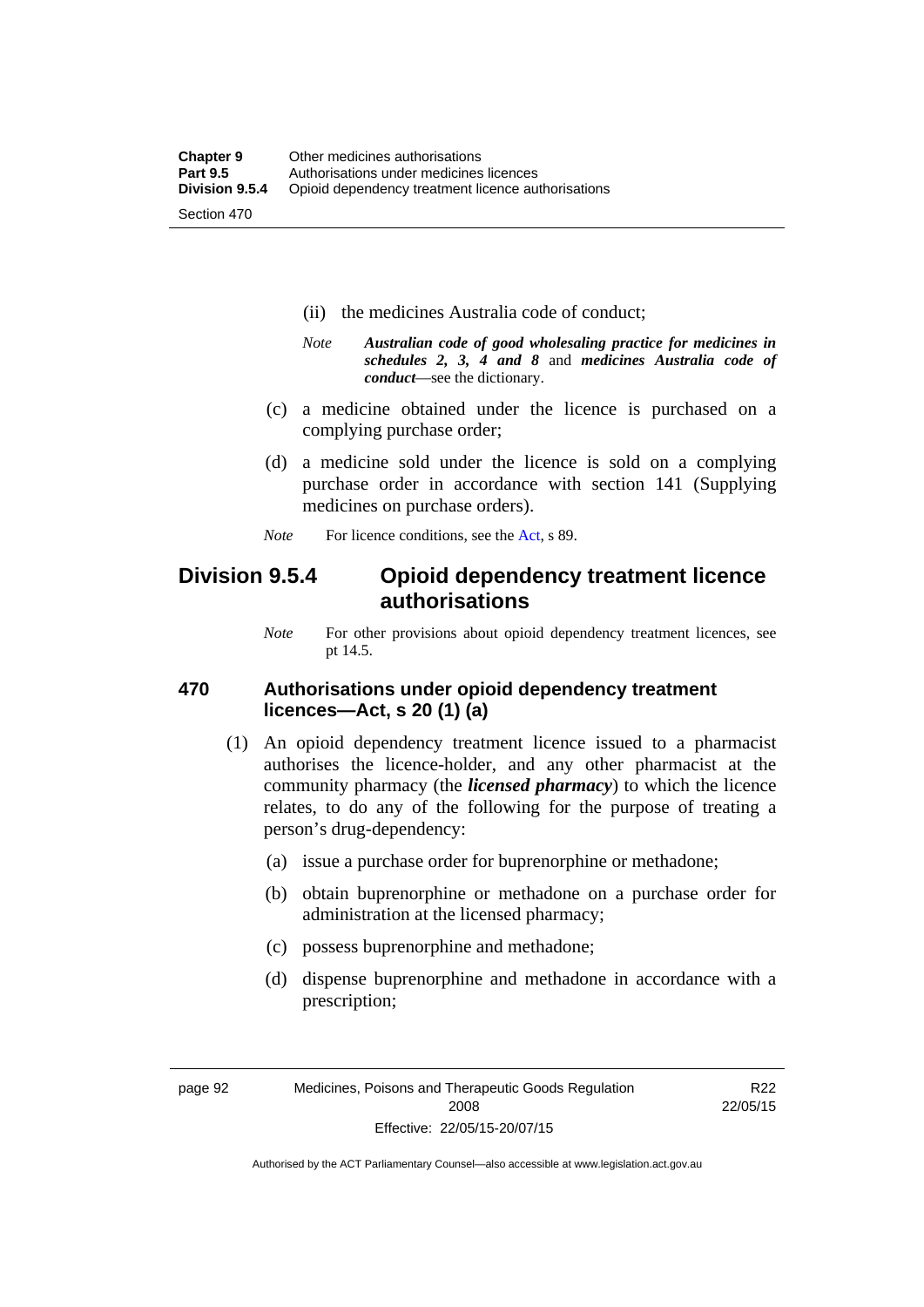- (e) supply buprenorphine and methadone to a nurse at the licensed pharmacy for administration at the pharmacy under the supervision of a pharmacist;
- (f) administer buprenorphine and methadone at the licensed pharmacy in accordance with a prescription (including the prescription as changed by a pharmacist at the oral direction of the prescriber).
- (2) An opioid dependency treatment licence issued to a pharmacist authorises a nurse to administer buprenorphine and methadone at the licensed pharmacy under the supervision of a pharmacist and in accordance with a prescription (including the prescription as changed by a pharmacist at the oral direction of the prescriber).
	- *Note 1 Nurse* does not include an enrolled nurse (see [Legislation Act,](http://www.legislation.act.gov.au/a/2001-14) dict, pt 1).
	- *Note 2 Pharmacist* does not include an intern pharmacist (see dict).
- (3) To remove any doubt, an authorisation under this section does not, by implication, limit a pharmacist's or nurse's authorisations under schedule 1 (Medicines—health-related occupations authorisations) in relation to other dealings with buprenorphine and methadone.

#### **471 Authorisation condition for opioid dependency treatment licences—Act, s 44 (1) (b) and (2) (b)**

- (1) A licence-holder's authorisation under an opioid dependency treatment licence is subject to the following conditions:
	- (a) the licence-holder must ensure that a person to whom buprenorphine or methadone is administered under the licence signs a written acknowledgement in accordance with subsection (2) that the medicine has been administered to the person;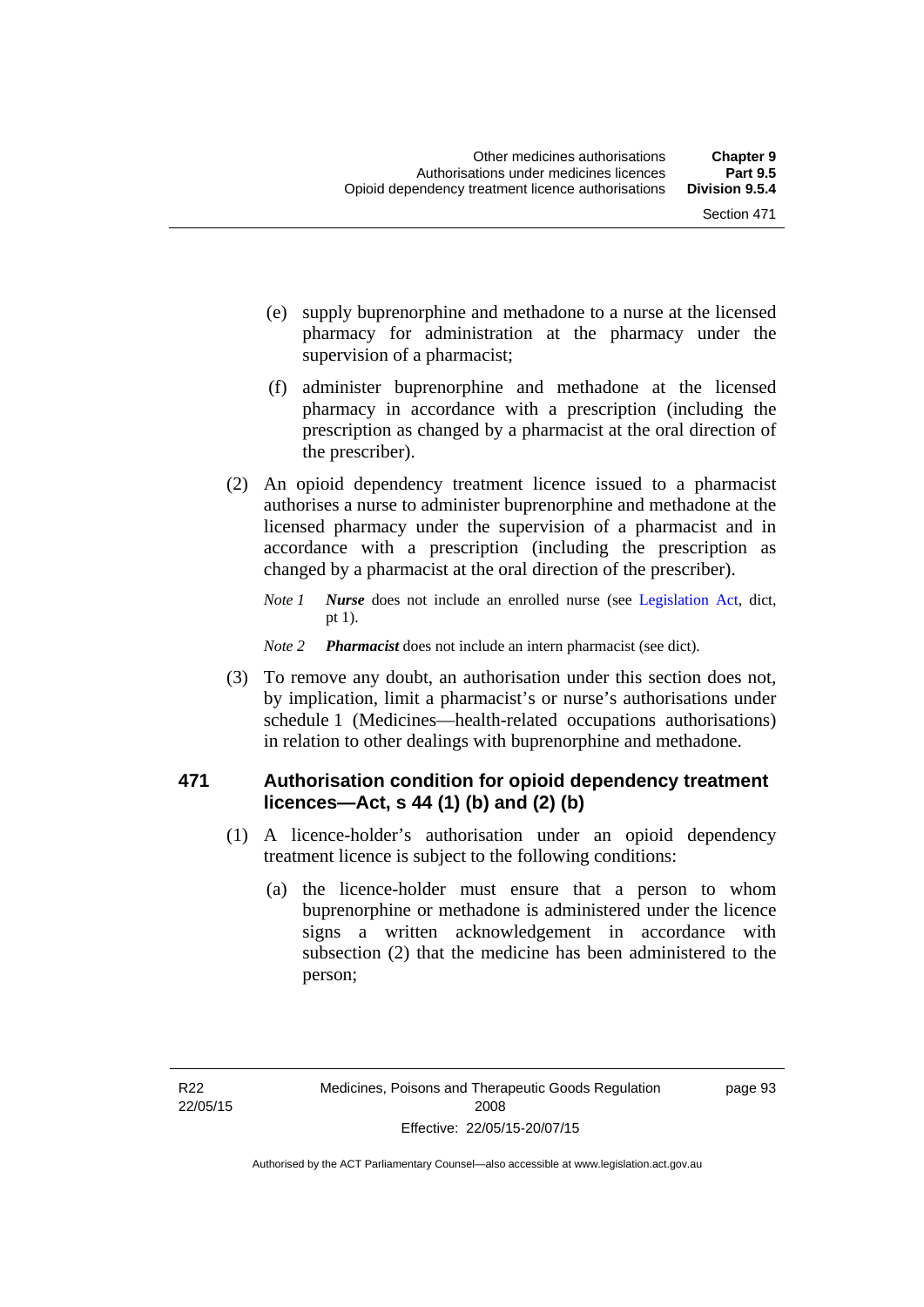(b) a purchase order issued by the licence-holder to obtain buprenorphine or methadone under the licence is a complying purchase order.

*Note 1 Written* includes in electronic form (see [Act,](http://www.legislation.act.gov.au/a/2008-26/default.asp) dict).

*Note* 2 For licence conditions, see the [Act](http://www.legislation.act.gov.au/a/2008-26/default.asp), s 89.

- (2) For subsection (1) (a), the acknowledgement must include the following:
	- (a) the approved name or brand name of the medicine administered;
	- (b) the form, strength and quantity of the medicine administered;
	- (c) the date the medicine is administered.

### **Division 9.5.5 Pharmacy medicines rural communities licences**

*Note* For other provisions about pharmacy medicines rural communities licences, see pt 14.6.

#### **480 Authorisations under pharmacy medicines rural communities licences—Act, s 20 (1) (a)**

A pharmacy medicines rural communities licence authorises—

- (a) the licence-holder to—
	- (i) issue a purchase order for a pharmacy medicine (the *licensed medicine*) stated in the licence for retail sale from the premises (the *licensed premises*) stated in the licence; and
	- (ii) obtain the licensed medicine on a purchase order for retail sale from the licensed premises; and
	- (iii) possess the licensed medicine at the licensed premises for retail sale from the licensed premises; and

page 94 Medicines, Poisons and Therapeutic Goods Regulation 2008 Effective: 22/05/15-20/07/15

R22 22/05/15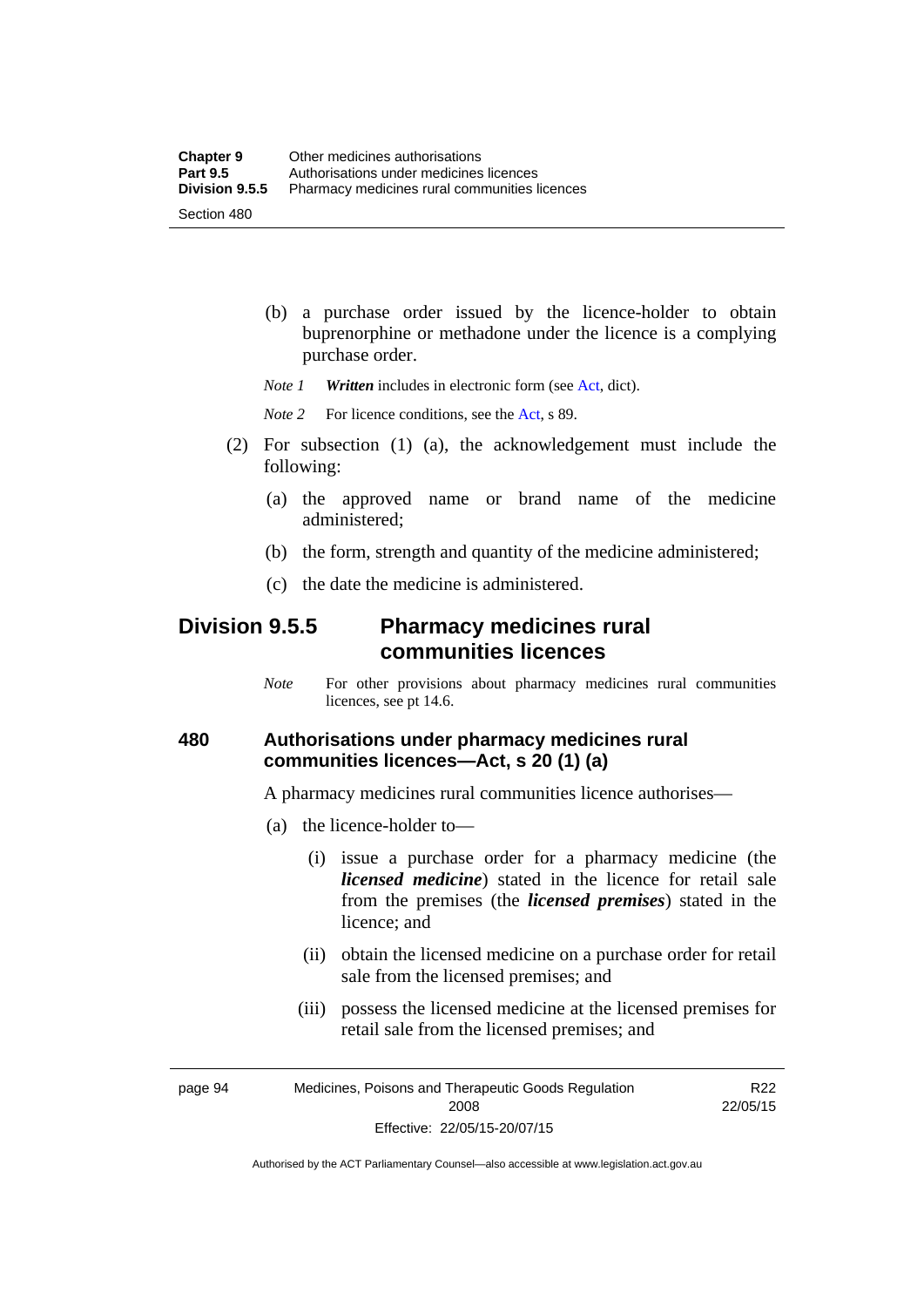- (iv) sell the licensed medicine by retail from the licensed premises to customers attending in person at the licensed premises; and
- (b) an employee of the licence-holder to—
	- (i) possess the medicine at the licensed premises for retail sale from the licensed premises; and
	- (ii) sell the medicine by retail from the licensed premises to customers attending in person at the licensed premises.

#### **Examples—sales to which par (a) (iv) and par (b) (ii) do not apply**

sales over the internet or by mail

- *Note 1* For other requirements in relation to medicines sold under rural communities licences—see s 500 (3), s 502 (4) and s 522.
- *Note 2* An example is part of the regulation, is not exhaustive and may extend, but does not limit, the meaning of the provision in which it appears (see [Legislation Act,](http://www.legislation.act.gov.au/a/2001-14) s 126 and s 132).

#### **481 Authorisation conditions for pharmacy medicines rural communities licences—Act, s 44 (1) (b) and (2) (b)**

A licence-holder's authorisation under a pharmacy medicines rural communities licence is subject to the following conditions:

- (a) a pharmacy medicine obtained under the licence is purchased on a complying purchase order;
- (b) the pharmacy medicines to which the licence relates are sold in the manufacturer's packs;
- (c) the packs are labelled in accordance with—
	- (i) section 502 (Labelling of supplied manufacturer's packs of medicines—[Act](http://www.legislation.act.gov.au/a/2008-26/default.asp), s  $60(1)$  (c) (i) and (2) (c) (i)); or
	- (ii) an approval under the [Act](http://www.legislation.act.gov.au/a/2008-26/default.asp), section 193 (Approval of non-standard packaging and labelling);

R22 22/05/15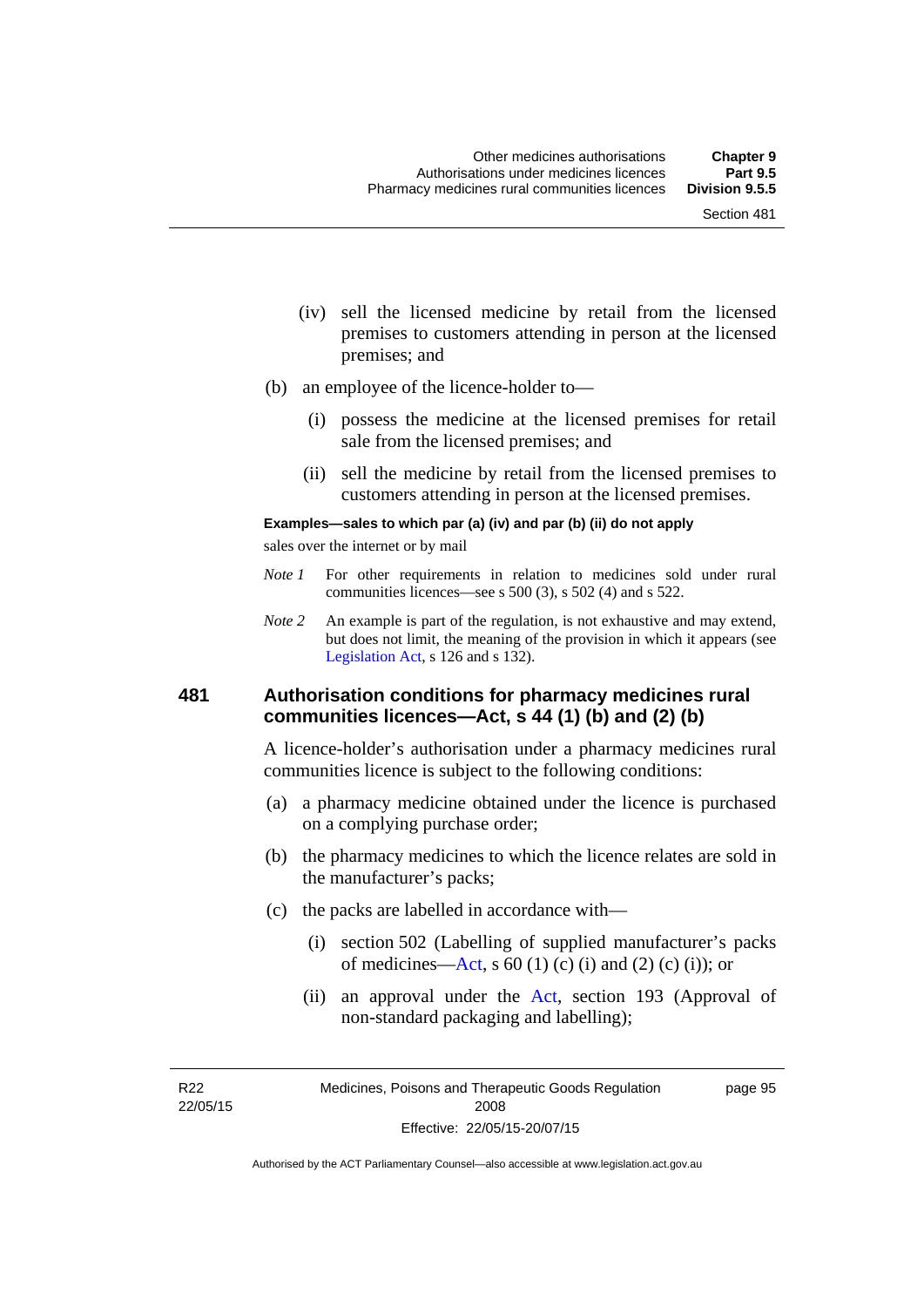- (d) the pharmacy medicines to which the licence relates are sold from the premises stated in the licence to customers attending in person.
- *Note* For licence conditions, see the [Act](http://www.legislation.act.gov.au/a/2008-26/default.asp), s 89.

page 96 Medicines, Poisons and Therapeutic Goods Regulation 2008 Effective: 22/05/15-20/07/15

R22 22/05/15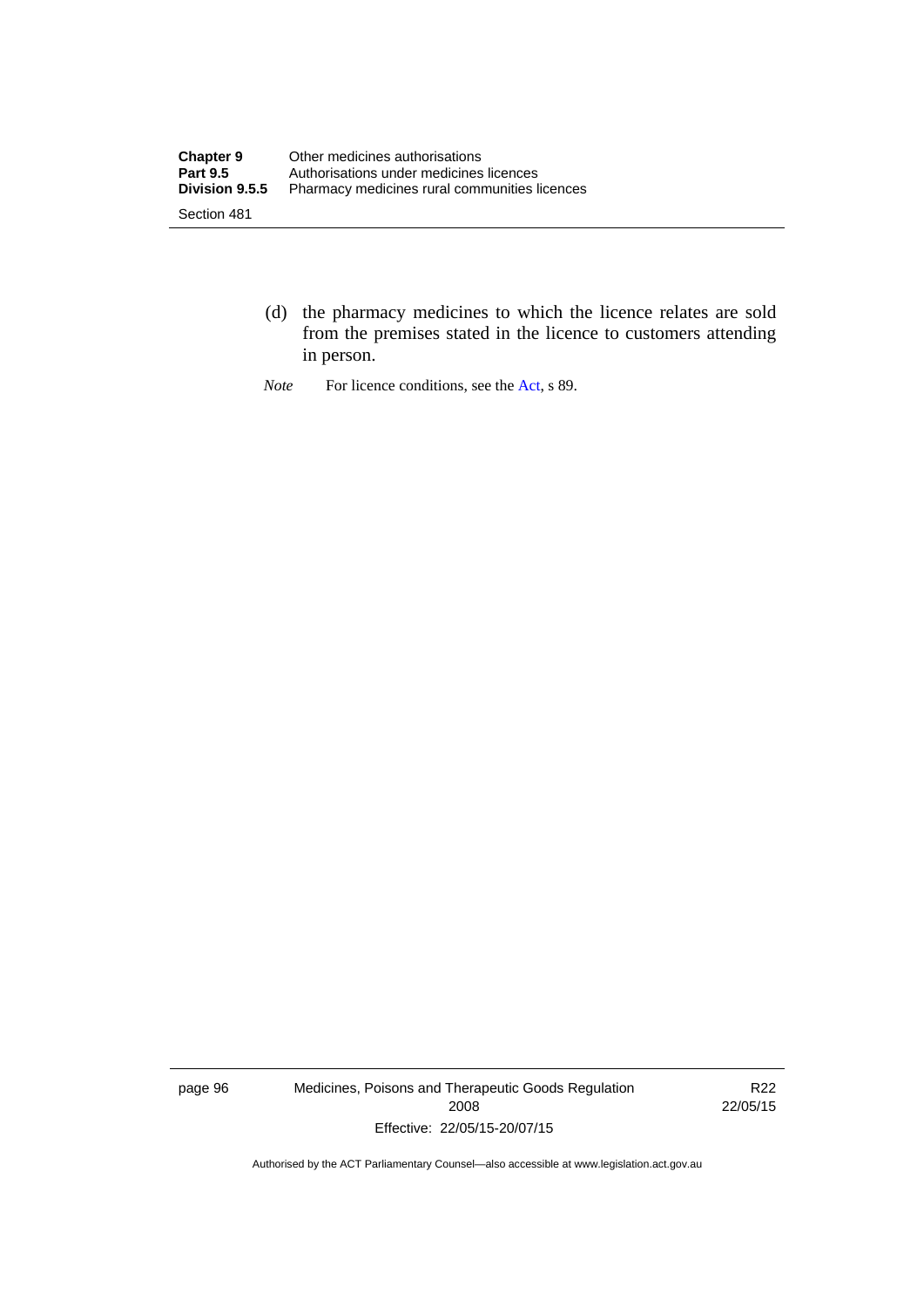## **Part 9.6 Authorisations for endorsed health practitioners**

#### **490 Authorisations for endorsed health practitioners—Act, s 20 (1) (d)**

- (1) This section applies to a health practitioner whose registration is endorsed under the 5*[Health Practitioner Regulation National Law](#page-53-0)  (ACT)*[, section 94 \(Endorsement for scheduled medicines\).](#page-53-0)
- [\(2\) The health practitioner is aut](#page-53-0)horised to deal with a medicine in accordance with the endorsement.

R22 22/05/15 Medicines, Poisons and Therapeutic Goods Regulation 2008 Effective: 22/05/15-20/07/15

page 97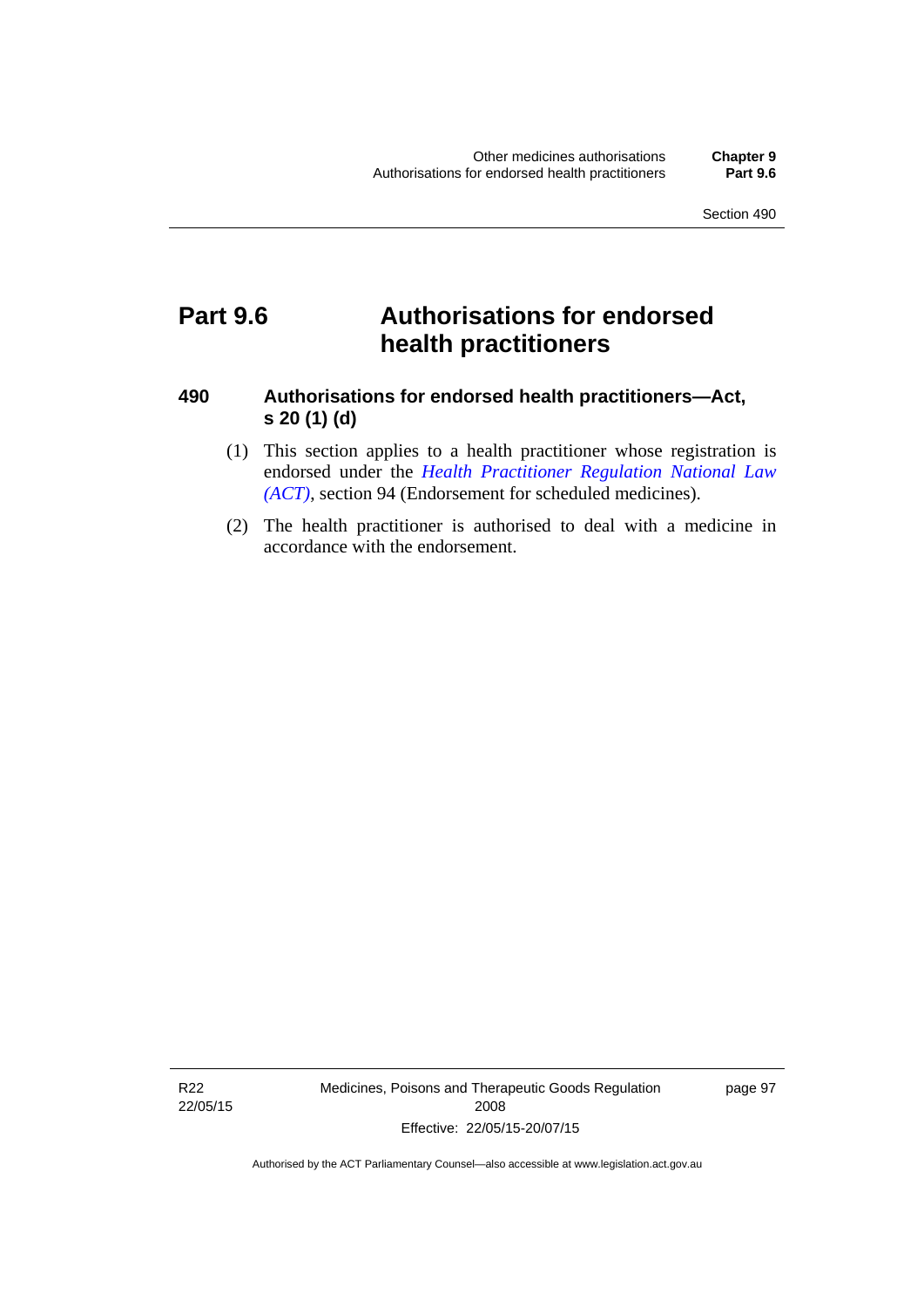# **Chapter 10 Packaging and labelling of medicines generally**

### **500 When pharmacy medicines and pharmacist only medicines to be supplied in manufacturer's packs— Act, s 59 (1) (c) (i) and (2) (c) (i)**

(1) In this section:

*health practitioner* does not include—

- (a) a pharmacist, or intern pharmacist, at a hospital; or
- (b) a prescriber who supplies a medicine during a consultation.

*health professional* does not include a prescriber who supplies a medicine during a consultation.

*supply* does not include dispense.

- (2) A health practitioner, health professional or employee acting under the direction of a health practitioner or professional, must supply a pharmacy medicine or pharmacist only medicine in a whole manufacturer's pack of the medicine.
- (3) A pharmacy medicines rural communities licence-holder, or an employee acting under the direction of the licence-holder, must sell a pharmacy medicine stated in the licence in a whole manufacturer's pack of the medicine.

### **501 Packaging of supplied manufacturer's packs of medicines—Act, s 59 (1) (c) (i) and (2) (c) (i)**

A manufacturer's pack of a medicine supplied must be packaged—

 (a) in accordance with the [medicines and poisons standard](http://www.comlaw.gov.au/Series/F2012L01200), paragraphs 21 to 27; or

R<sub>22</sub> 22/05/15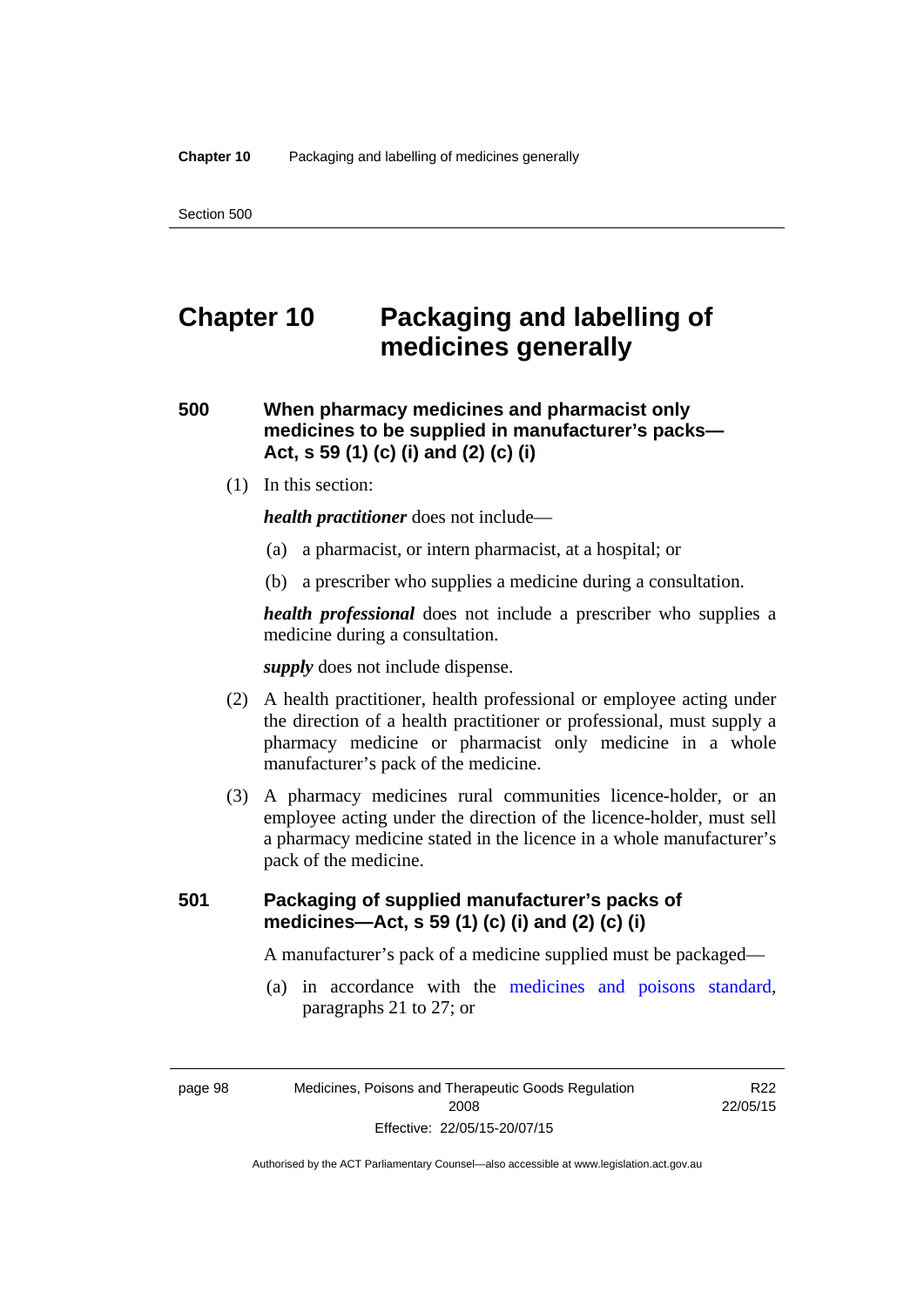- (b) in a container in which the medicine may be sold under a corresponding law.
- *Note* A manufacturer's pack of a medicine supplied may also be packaged in accordance with an approval under the [Act](http://www.legislation.act.gov.au/a/2008-26/default.asp), s 193 (Approval of non-standard packaging and labelling) (see [Act](http://www.legislation.act.gov.au/a/2008-26/default.asp), s 59 (1) (c) (ii) and  $(2)$  (c)  $(ii)$ ).

#### **502 Labelling of supplied manufacturer's packs of medicines—Act, s 60 (1) (c) (i) and (2) (c) (i)**

(1) In this section:

*supply*, a medicine, does not include—

- (a) dispense the medicine; or
- (b) supply the medicine on a requisition or standing order.
- (2) A manufacturer's pack of a supplied medicine must be labelled in accordance with—
	- (a) the [medicines and poisons standard](http://www.comlaw.gov.au/Series/F2012L01200), paragraphs 3 to 19; or
	- (b) a corresponding law.
	- *Note* A manufacturer's pack of a medicine supplied may also be labelled in accordance with an approval under the [Act](http://www.legislation.act.gov.au/a/2008-26/default.asp), s 193 (Approval of non-standard packaging and labelling) (see [Act](http://www.legislation.act.gov.au/a/2008-26/default.asp), s 60 (1) (c) (ii) and  $(2)$  (c) (ii)).
- (3) A manufacturer's pack of a pharmacist only medicine sold by retail at a community pharmacy must be labelled with the pharmacy's name, business address and telephone number.
- (4) A manufacturer's pack of a pharmacy medicine sold at premises licensed under a pharmacy medicines rural communities licence must be labelled with the licence-holder's name, business address and telephone number.

page 99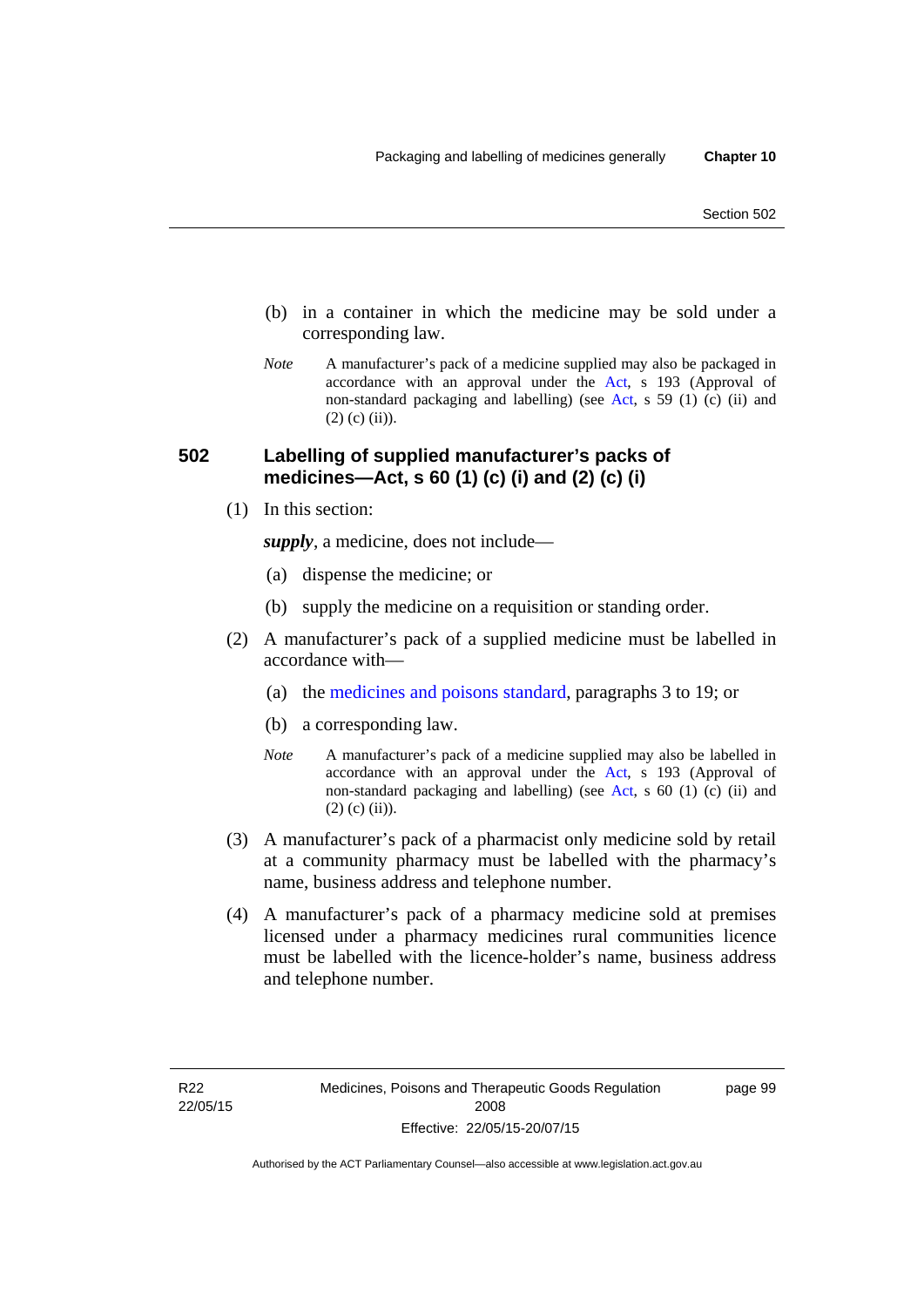**Chapter 11** Storage of medicines Part 11.1 Preliminary

Section 510

# **Chapter 11 Storage of medicines**

### **Part 11.1** Preliminary

#### **510 Meaning of** *prescribed person***—ch 11**

For this chapter, each of the following is a *prescribed person*:

- (a) a dentist, doctor, eligible midwife, nurse practitioner, optometrist, podiatrist or veterinary surgeon;
	- *Note 1 Dentist*, *doctor* and *veterinary surgeon* does not include an intern or trainee (see defs of these terms in dict).
	- *Note 2 Nurse practitioner* does not include a person holding limited or provisional registration to practise as a nurse practitioner (see dict).
- (b) a pharmacist responsible for the management of a community pharmacy;
- (c) the chief pharmacist at an institution;
- (d) a medicines wholesalers licence-holder;
- (e) a pharmacy medicines rural communities licence-holder;
- (f) an approved analyst;

*Note Approved analyst*—see the dictionary.

- (g) a medicines and poisons inspector (including a police officer);
- (h) a controlled medicines research and education program licence-holder;
- (i) a person in charge of any of the following:
	- (i) an ambulance service (whether or not operated by the Commonwealth, the Territory or a State);
	- (ii) a correctional centre;

page 100 Medicines, Poisons and Therapeutic Goods Regulation 2008 Effective: 22/05/15-20/07/15 R22 22/05/15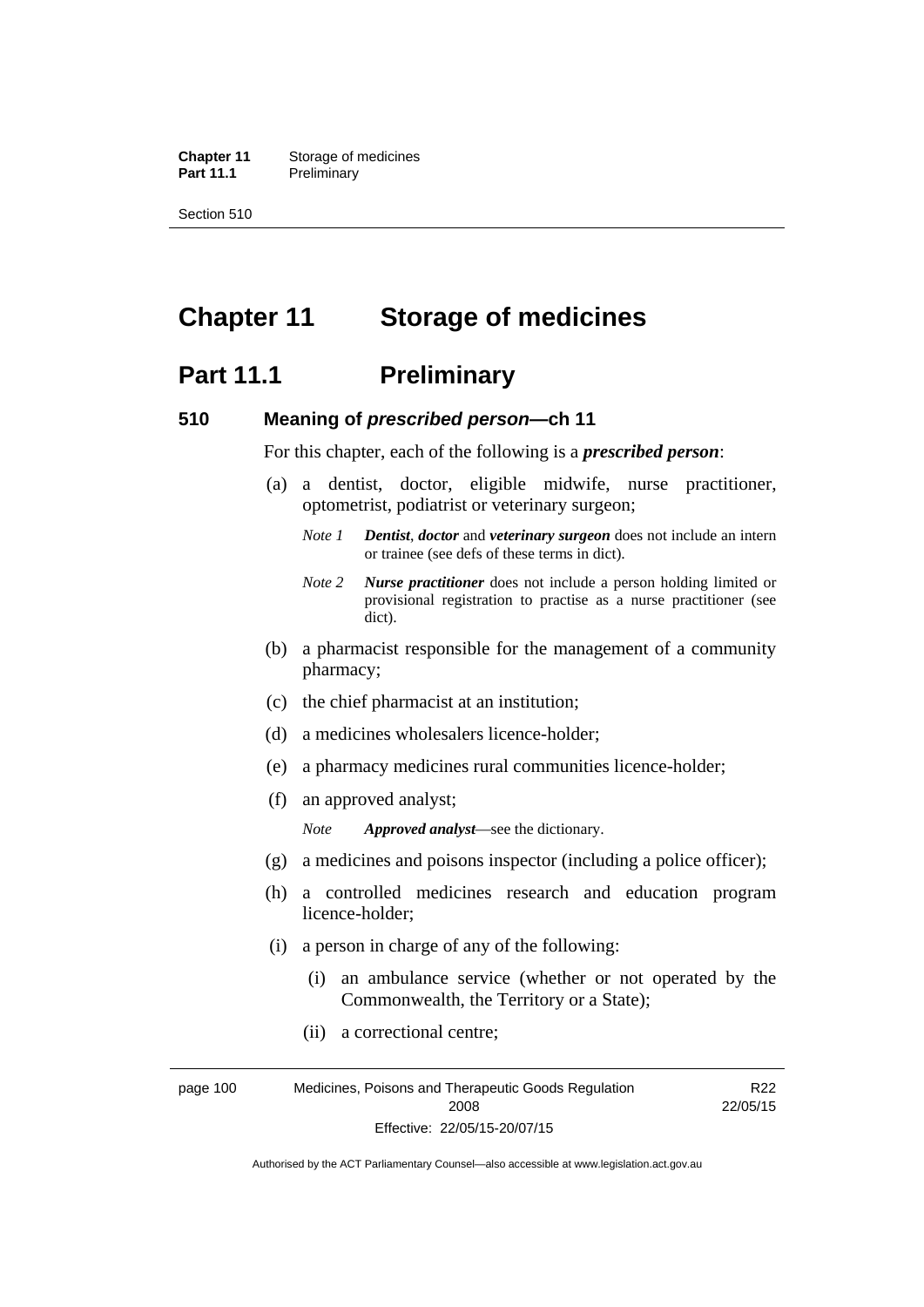- (iii) a CYP detention place;
- (iv) a health centre operated by the Territory;
- (v) a residential aged care facility without a pharmacy;
- (vi) a residential disability care facility without a pharmacy;
- (vii) a ward (including an opioid dependency treatment centre operated by the Territory).
- *Note 1 CYP detention place*—see the dictionary.
- *Note 2 Residential aged care facility* and *residential disability care facility* see the [Act](http://www.legislation.act.gov.au/a/2008-26/default.asp), dictionary.
- *Note 3 State* includes a territory (see [Legislation Act,](http://www.legislation.act.gov.au/a/2001-14) dict, pt 1).

### **511 Meaning of** *key***—ch 11**

In this chapter:

*key* includes an electronic swipe card or electronic proximity device.

R22 22/05/15 Medicines, Poisons and Therapeutic Goods Regulation 2008 Effective: 22/05/15-20/07/15

page 101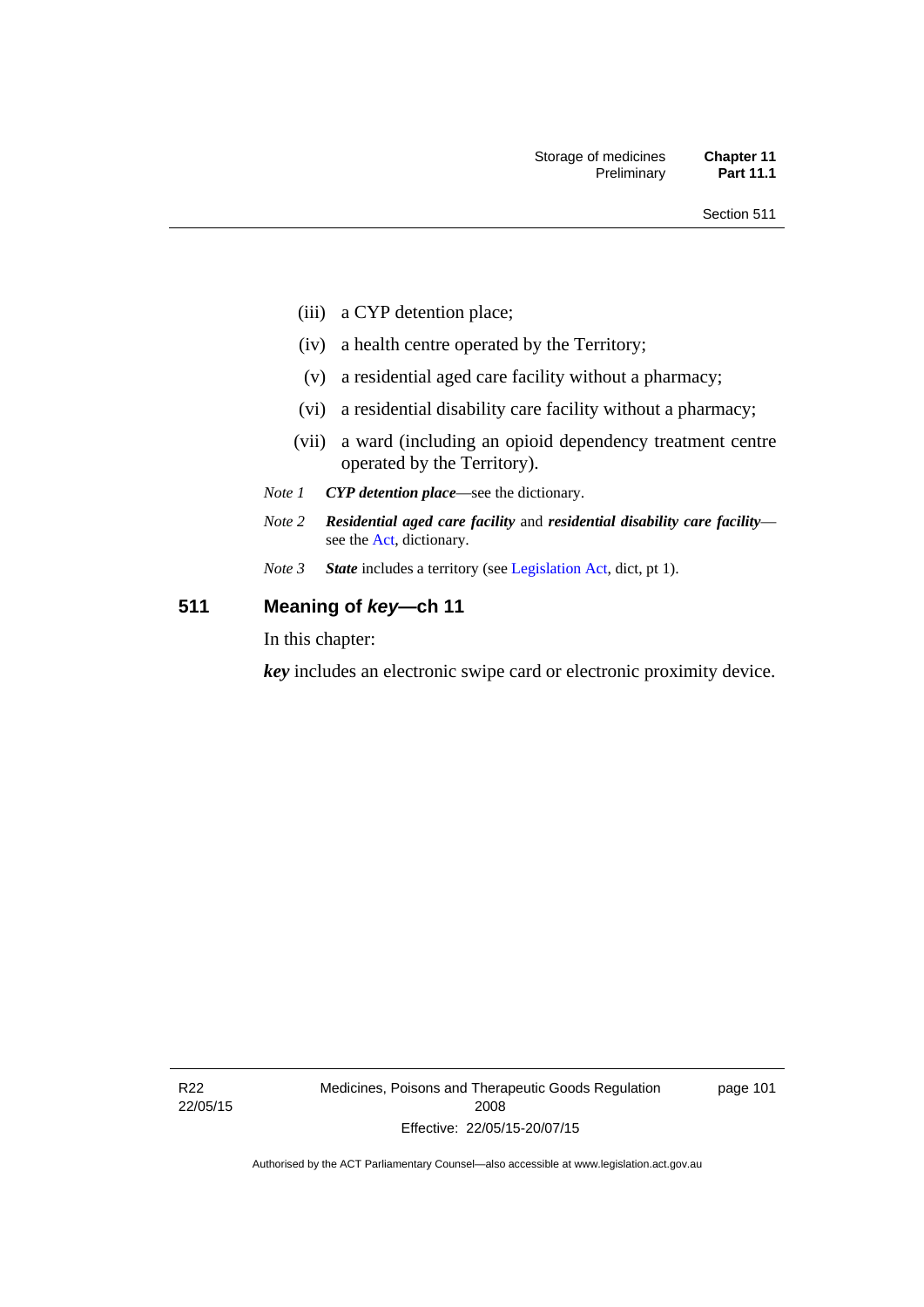Section 515

# **Part 11.2 Storage requirements for medicines generally**

#### **515 Storage of medicines generally—Act, s 61 (b) and (c)**

- (1) A prescribed person must ensure that a medicine in the person's possession is stored—
	- (a) within the manufacturer's recommended storage temperature range; and
	- (b) in any other environmental condition that is necessary to preserve the medicine's stability and therapeutic quality.

*Note Possess* includes having control over disposition (see [Act,](http://www.legislation.act.gov.au/a/2008-26/default.asp) s 24).

 (2) To remove any doubt, this section does not apply to a prescribed person mentioned in section 510 (i) if the person does not have control over the disposition of the medicine.

#### **Example—person not having control over disposition of medicine**

a medicine in the personal possession of a resident of a residential aged care facility who is in an independent living unit within the facility

*Note* An example is part of the regulation, is not exhaustive and may extend, but does not limit, the meaning of the provision in which it appears (see [Legislation Act,](http://www.legislation.act.gov.au/a/2001-14) s 126 and s 132).

page 102 Medicines, Poisons and Therapeutic Goods Regulation 2008 Effective: 22/05/15-20/07/15

R22 22/05/15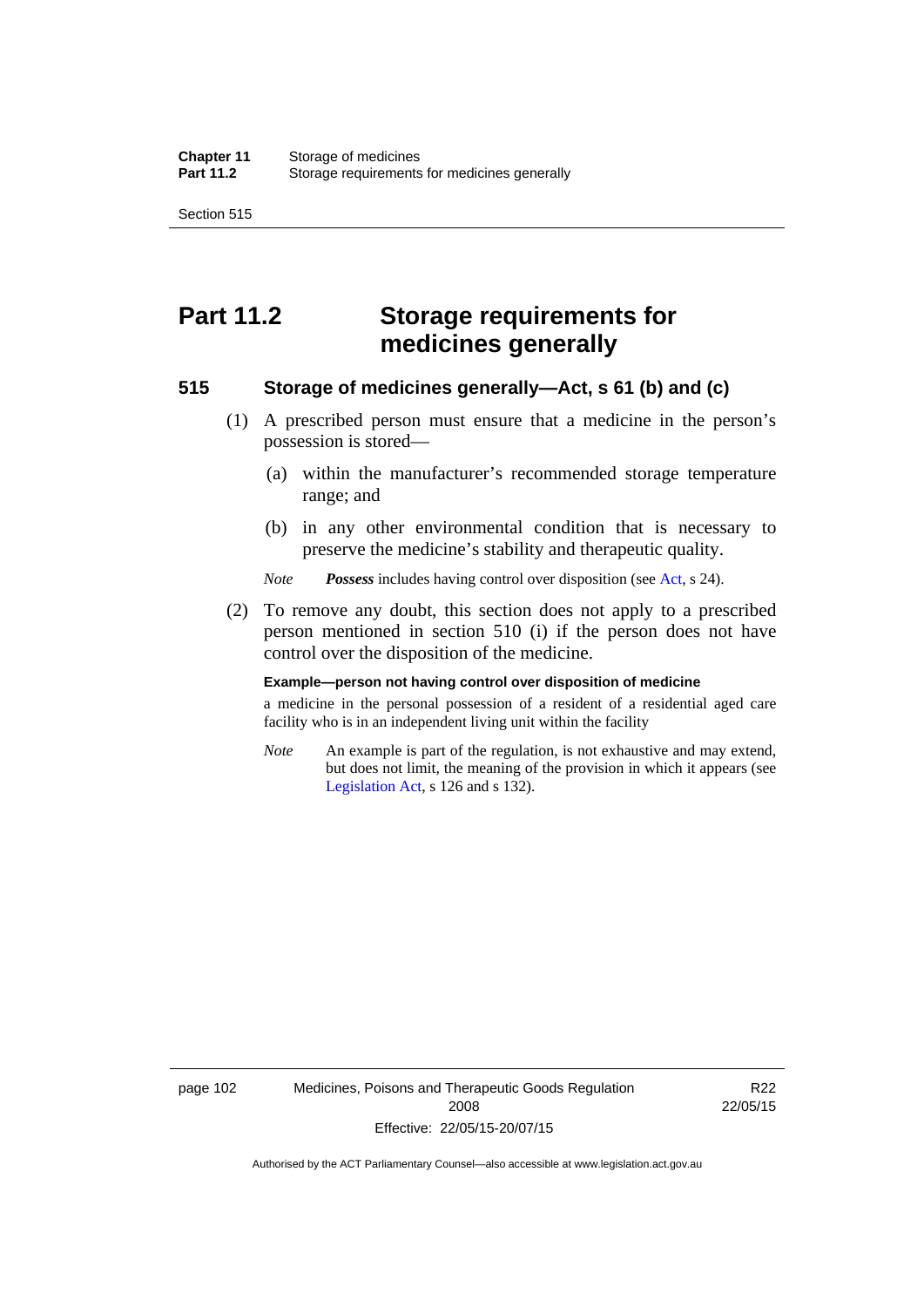# **Part 11.3 Additional storage requirements for medicines other than controlled medicines**

#### **520 Storage of medicines other than controlled medicines in community pharmacies—Act, s 61 (b) and (c)**

- (1) The pharmacist responsible for the management of a community pharmacy must ensure that each pharmacy medicine at the pharmacy is stored—
	- (a) if the medicine is for retail sale—within 4m of, and in sight of, the pharmacy's dispensary; and
	- (b) in any other case—so that public access to the medicine is restricted.
- (2) The pharmacist responsible for the management of a community pharmacy must ensure that each pharmacist only medicine and prescription only medicine at the pharmacy is stored—
	- (a) in a part of the premises to which the public does not have access; and
	- (b) so that only a pharmacist, or a person under the direct supervision of a pharmacist, has access to the medicine.

page 103

*Note Pharmacist* does not include an intern pharmacist (see dict).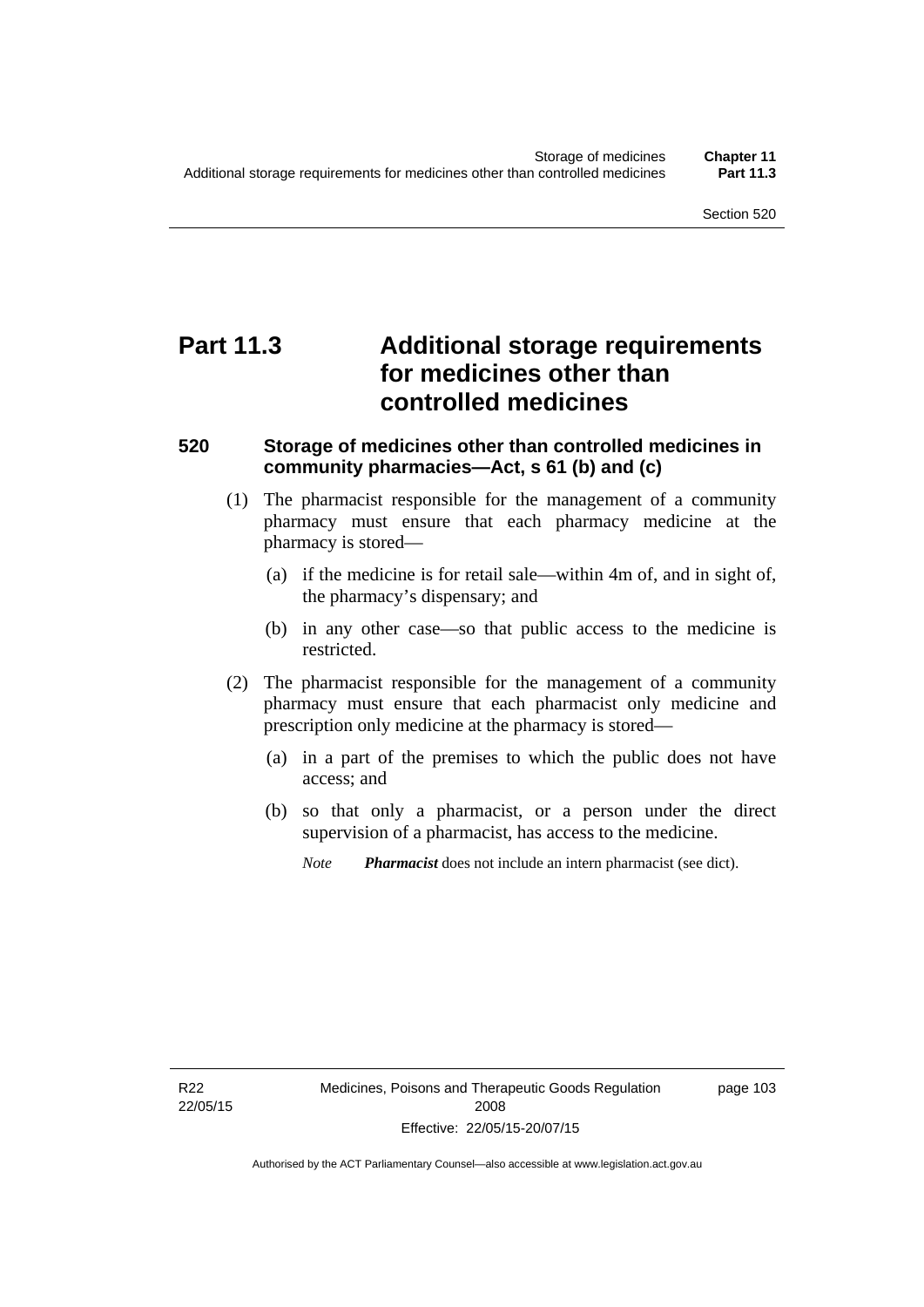### **521 Storage of medicines other than controlled medicines by other people—Act, s 61 (b) and (c)**

(1) In this section:

*prescribed person* does not include a pharmacist responsible for the management of a community pharmacy.

 (2) A prescribed person must ensure that a medicine (other than a controlled medicine) in the person's possession is stored so that public access to it is restricted.

*Note Possess* includes having control over disposition (see [Act,](http://www.legislation.act.gov.au/a/2008-26/default.asp) s 24).

 (3) To remove any doubt, this section does not apply to a prescribed person mentioned in section 510 (i) if the person does not have control over the disposition of the medicine.

**Example—person not having control over disposition of medicine** 

a medicine in the personal possession of a resident of a residential aged care facility who is in an independent living unit within the facility

*Note* An example is part of the regulation, is not exhaustive and may extend, but does not limit, the meaning of the provision in which it appears (see [Legislation Act,](http://www.legislation.act.gov.au/a/2001-14) s 126 and s 132).

### **522 Storage of pharmacy medicines by pharmacy medicines rural communities licence-holders—Act, s 61 (b) and (c)**

A pharmacy medicines rural communities licence-holder must store a pharmacy medicine for retail sale so that public access to the medicine is restricted.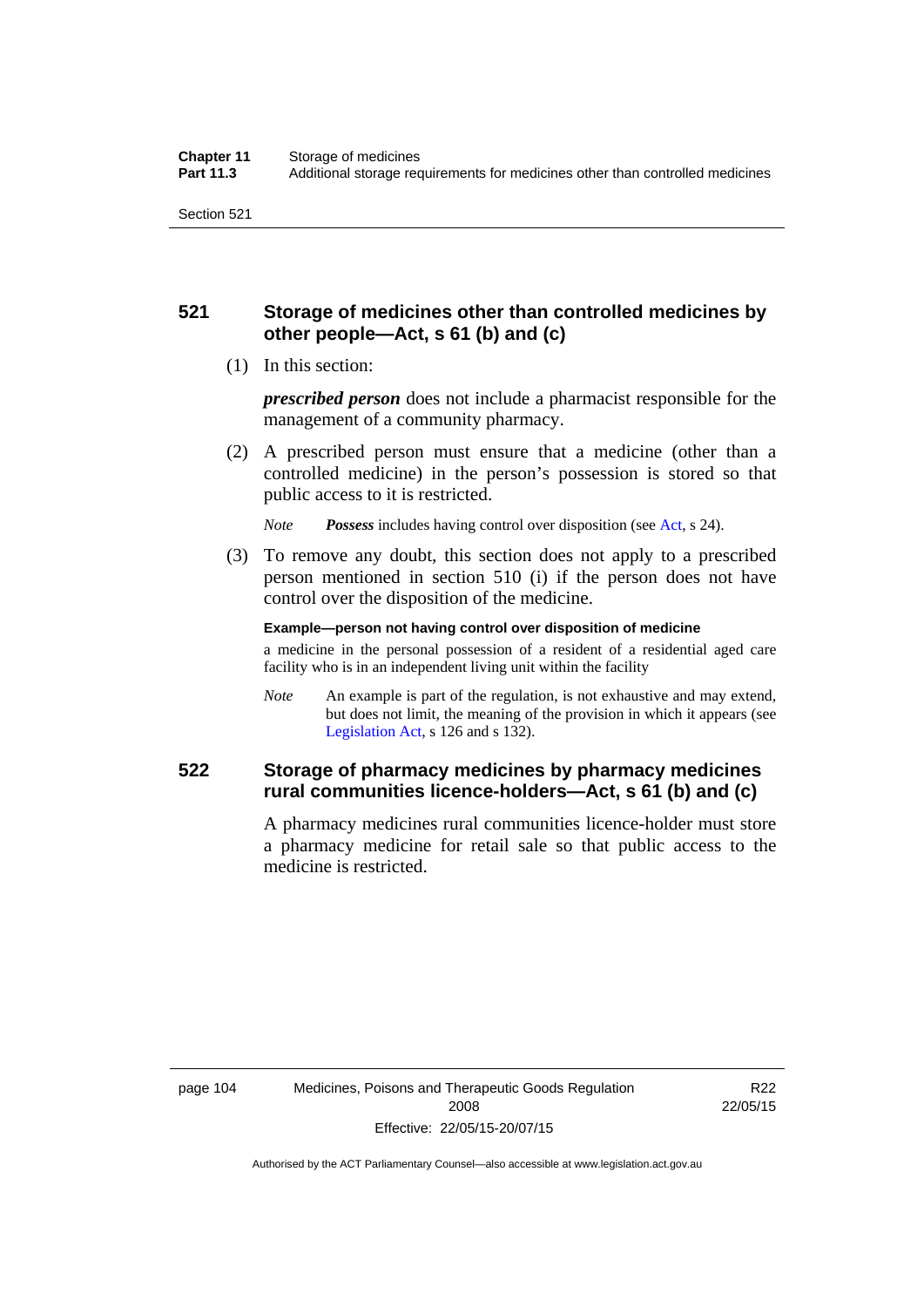# **Part 11.4 Additional storage requirements for controlled medicines**

#### **530 Meaning of** *personal custody***—pt 11.4**

In this part:

*personal custody*, of a key by a person, includes keeping the key in a combination-operated key safe, the combination of which the person keeps confidential.

#### **531 Storage of controlled medicines by wholesalers licence-holders—Act, s 61 (b) and (c)**

- (1) A wholesalers licence-holder must store a controlled medicine in the person's possession (other than a controlled medicine required for immediate supply) in a vault that—
	- (a) complies with, or is more secure than a vault that complies with, the requirements for a vault in schedule 5, section 5.8 (Requirements for vaults); and
	- (b) is fitted with an alarm system.
- (2) However, if the chief health officer is satisfied that the total amount of controlled medicine held by the licence-holder at any time is not large enough to need to be stored in a vault, the chief health officer may approve, in writing, the storage of the controlled medicine in a safe or strong room.
- (3) If the chief health officer gives an approval under subsection (2)—
	- (a) if the approval is for a safe—the safe must comply with, or be more secure than a safe that complies with, the requirements for a safe in schedule 5, section 5.6 (Requirements for safes); and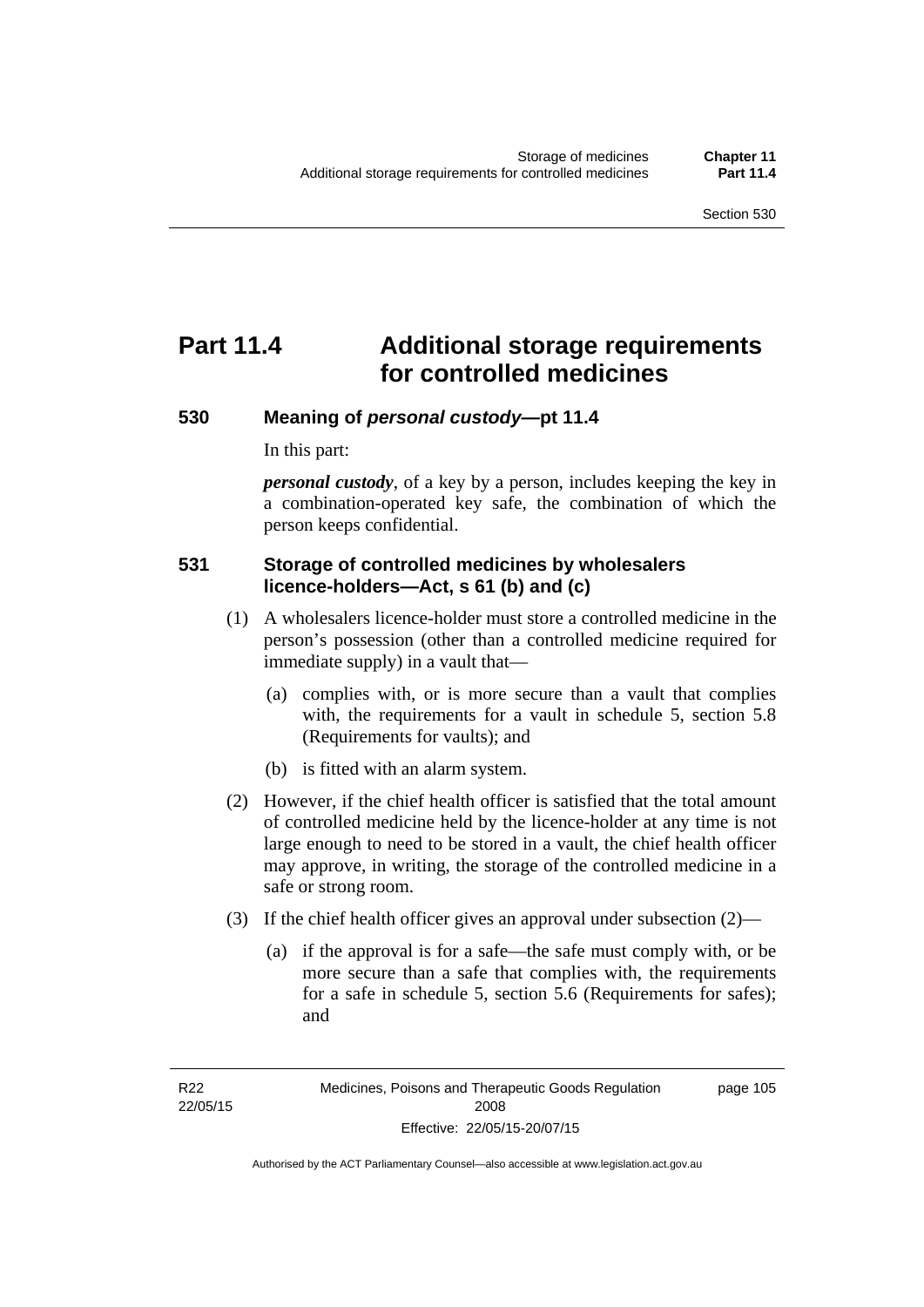- (b) if the approval is for a strong room—the strong room must comply with, or be more secure than a strong room that complies with, the requirements for a strong room in schedule 5, section 5.7 (Requirements for strong rooms); and
- (c) the safe or strong room must be fitted with an alarm system.

#### **532 Storage of controlled medicines for certain health-related occupations—Act, s 61 (b) and (c)**

(1) In this section:

#### *designated person* means—

- (a) a dentist, doctor, nurse practitioner or veterinary surgeon (other than a dentist, doctor, nurse practitioner or veterinary surgeon at an institution); or
- (b) an ambulance officer employed by the Commonwealth, the Territory or a State; or
- (c) a first-aid kit licence-holder.
- *Note 1 Dentist*, *doctor* and *veterinary surgeon* does not include an intern or trainee (see defs of these terms in dict).
- *Note 2 Nurse practitioner* does not include a person holding limited or provisional registration to practise as a nurse practitioner (see dict).
- *Note 3 State* includes a territory (see [Legislation Act,](http://www.legislation.act.gov.au/a/2001-14) dict, pt 1).
- (2) A designated person who possesses a controlled medicine must store the controlled medicine as follows:
	- (a) the person must ensure that the controlled medicine is stored in—
		- (i) a locked container that prevents ready access to the container's contents and is securely attached to a building; or
		- (ii) a locked drawer, cupboard, room or vehicle;

page 106 Medicines, Poisons and Therapeutic Goods Regulation 2008 Effective: 22/05/15-20/07/15 R22 22/05/15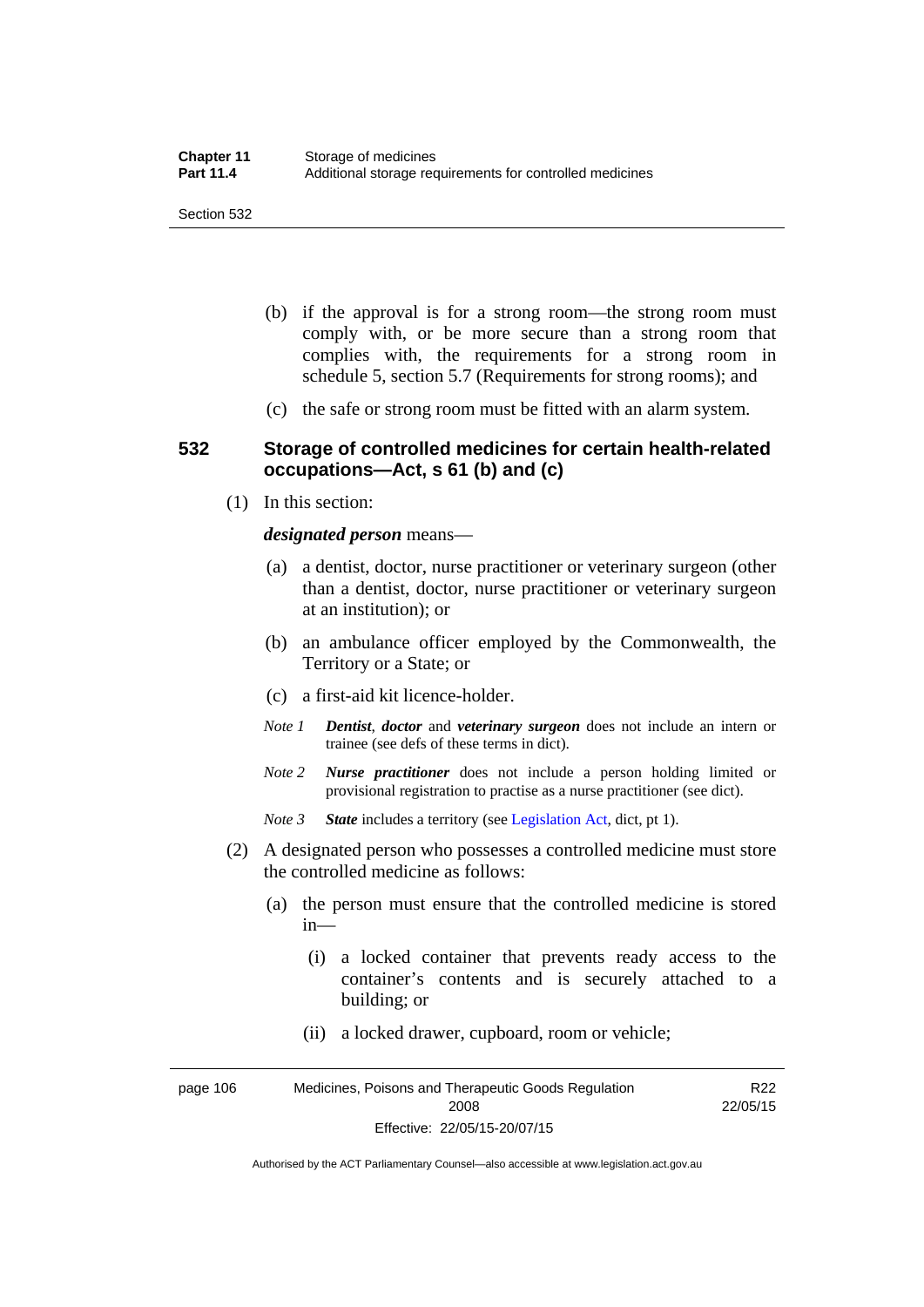- (b) if the medicine is kept in a container that is unlocked by a combination lock—the person must keep the combination confidential;
- (c) if the medicine is kept in a container that is unlocked by a key—the person must keep personal custody of the key;
- (d) if the medicine is kept in a drawer, cupboard, room or vehicle—the person must keep personal custody of the key to the drawer, cupboard, room or vehicle.
- (3) However, subsection (2) does not apply to a controlled medicine if—
	- (a) the controlled medicine is being carried by a designated person in—
		- (i) a locked first-aid kit; or
		- (ii) an unlocked first-aid kit that is in immediate use; and
	- (b) the person keeps personal custody of the key to the first-aid kit.

#### **533 Storage of controlled medicines by certain other prescribed people—Act, s 61 (b) and (c)**

(1) In this section:

#### *excluded person* means—

- (a) a dentist, doctor, nurse practitioner or veterinary surgeon at an institution; or
- (b) the person in charge of a residential aged care facility or residential disability care facility in relation to a controlled medicine dispensed in a dose administration aid for a patient at the facility; or
- (c) the person in charge of a correctional centre in relation to a controlled medicine dispensed for a detainee in a dose administration aid; or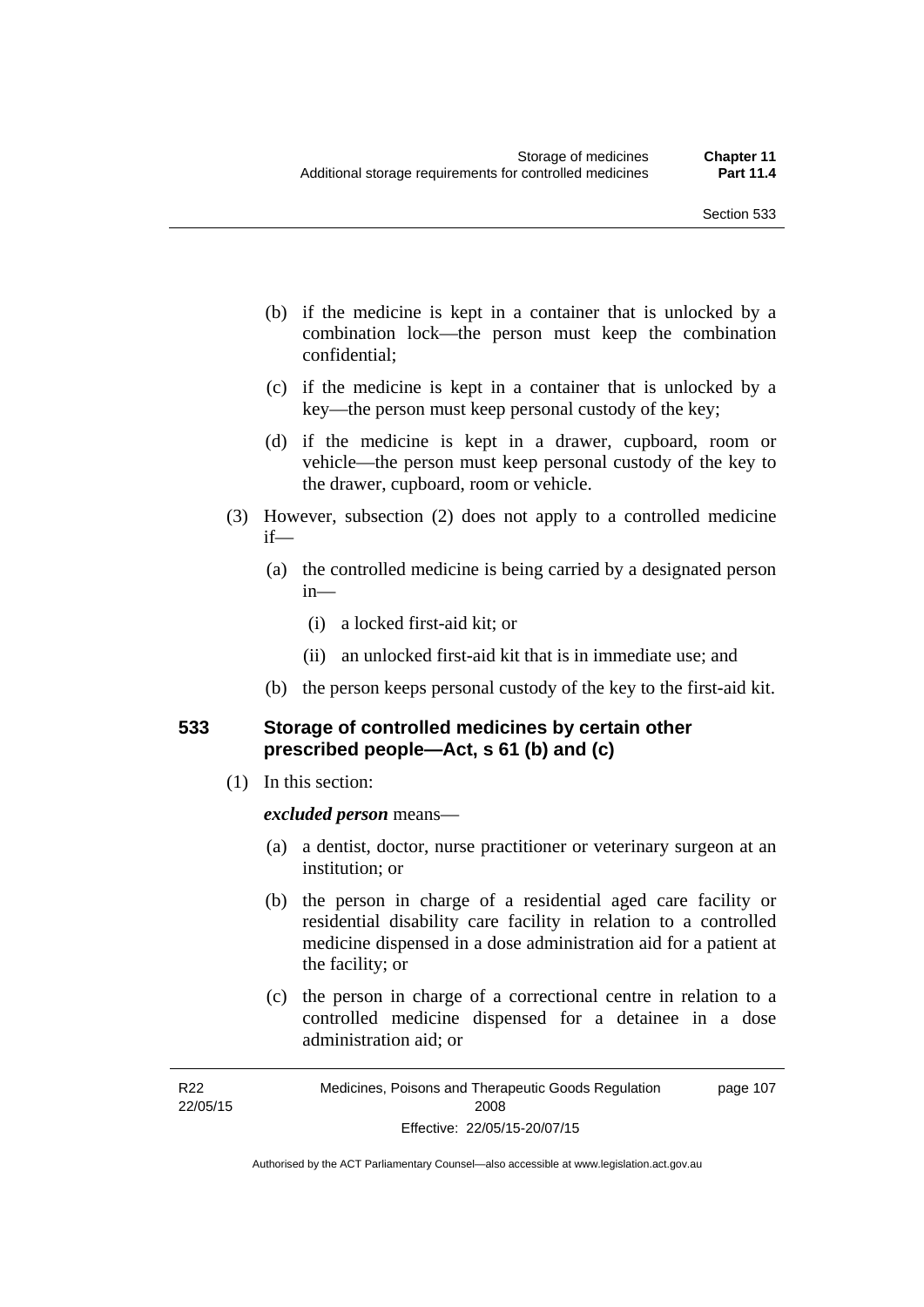Section 533

- (d) the person in charge of a CYP detention place in relation to a controlled medicine dispensed for a young detainee in a dose administration aid.
- *Note 1 CYP detention place*—see the dictionary.
- *Note 2 Correctional centre—see the [Legislation Act](http://www.legislation.act.gov.au/a/2001-14), dictionary, pt 1.*
- *Note 3 Detainee*—see the *[Corrections Management Act 2007](http://www.legislation.act.gov.au/a/2007-15)*, s 6.
- *Note 4 Young detainee*—see the *[Children and Young People Act 2008](http://www.legislation.act.gov.au/a/2008-19)*, s 95.
- (2) This section applies to a prescribed person, other than an excluded person, in relation to a controlled medicine in the person's possession if the medicine is not for immediate administration.

*Note Possess* includes having control over disposition (see [Act,](http://www.legislation.act.gov.au/a/2008-26/default.asp) s 24).

- (3) The person must ensure that—
	- (a) the controlled medicine is stored in a medicines cabinet, safe, strong room or vault (a *storage receptacle*) that complies with, or is more secure than a storage receptacle that complies with, the requirements for the receptacle in schedule 5 (Requirements for storage receptacles); and
	- (b) the storage receptacle is kept securely locked when not in immediate use; and
	- (c) if the storage receptacle is unlocked by a combination lock the person keeps the combination confidential; and
	- (d) if the storage receptacle is unlocked by a key—the person keeps personal custody of the key; and
	- (e) if the prescribed person is the chief pharmacist at an institution—the storage receptacle is fitted with an alarm system.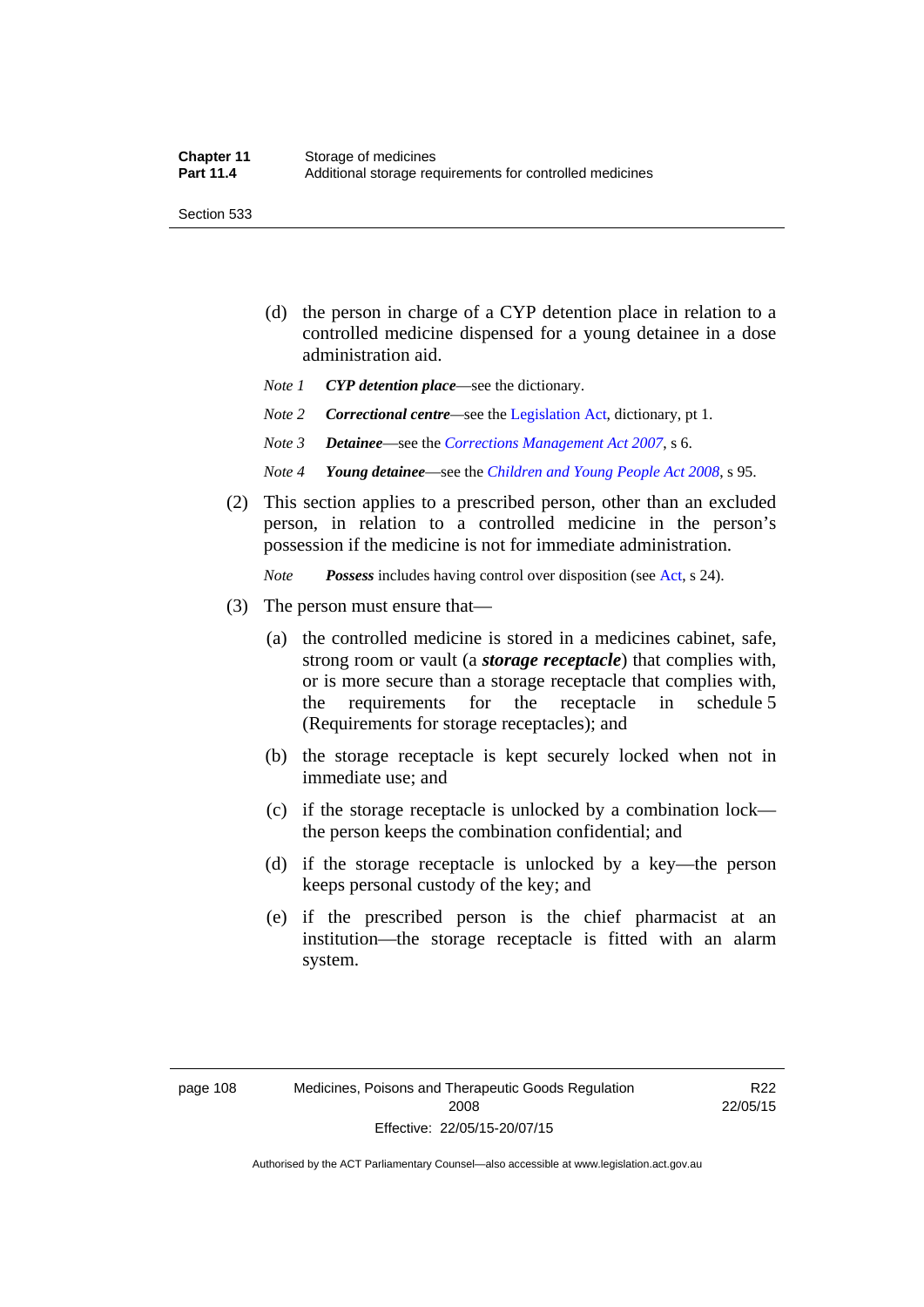(4) To remove any doubt, this section does not apply to a prescribed person mentioned in section 510 (i) if the person does not have control over the disposition of the medicine.

#### **Example—person not having control over disposition of medicine**

a medicine in the personal possession of a resident of a residential aged care facility who is in an independent living unit within the facility

*Note* An example is part of the regulation, is not exhaustive and may extend, but does not limit, the meaning of the provision in which it appears (see [Legislation Act,](http://www.legislation.act.gov.au/a/2001-14) s 126 and s 132).

R22 22/05/15 Medicines, Poisons and Therapeutic Goods Regulation 2008 Effective: 22/05/15-20/07/15

page 109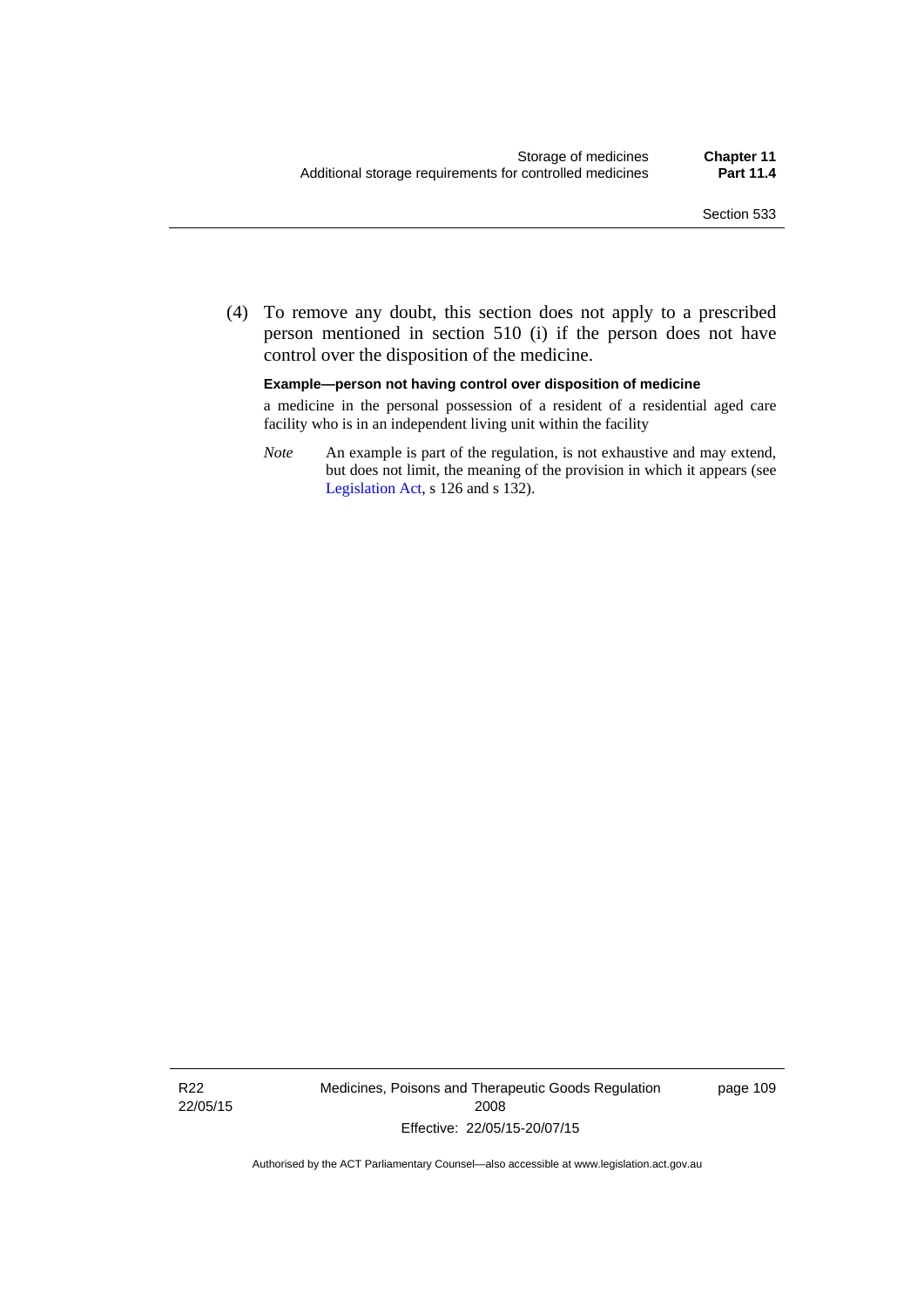### **Chapter 12 Controlled medicines registers**

#### **540 Keeping of controlled medicines registers by certain people—Act, s 48 (a) and s 50 (1) (b) and (2) (b)**

- (1) A person mentioned in table 540, column 2 who possesses a controlled medicine must keep a controlled medicines register.
	- *Note* Also, a pharmacist responsible for the management of a community pharmacy must keep a controlled medicines register for controlled medicines kept at the pharmacy (see [Act](http://www.legislation.act.gov.au/a/2008-26/default.asp), s 48).
- (2) However, subsection (1) does not apply to the person in relation  $to$ —
	- (a) a controlled medicine in a first-aid kit kept by the person; or
	- (b) if the person is the person in charge of a residential aged care facility or residential disability care facility—a controlled medicine dispensed for the patient in a dose administration aid; or
	- (c) if the person is the person in charge of a correctional centre—a controlled medicine dispensed for a detainee in a dose administration aid; or
	- (d) if the person is the person in charge of a CYP detention place—a controlled medicine dispensed for a young detainee in a dose administration aid.
	- *Note 1 CYP detention place*—see the dictionary.
	- *Note 2 Correctional centre—see the [Legislation Act](http://www.legislation.act.gov.au/a/2001-14), dictionary, pt 1.*
	- *Note 3 Detainee*—see the *[Corrections Management Act 2007](http://www.legislation.act.gov.au/a/2007-15)*, s 6.
	- *Note 4 Young detainee*—see the *[Children and Young People Act 2008](http://www.legislation.act.gov.au/a/2008-19)*, s 95.
	- *Note* 5 For keeping controlled medicines in a first-aid kit, see s 541.

page 110 Medicines, Poisons and Therapeutic Goods Regulation 2008 Effective: 22/05/15-20/07/15

R<sub>22</sub> 22/05/15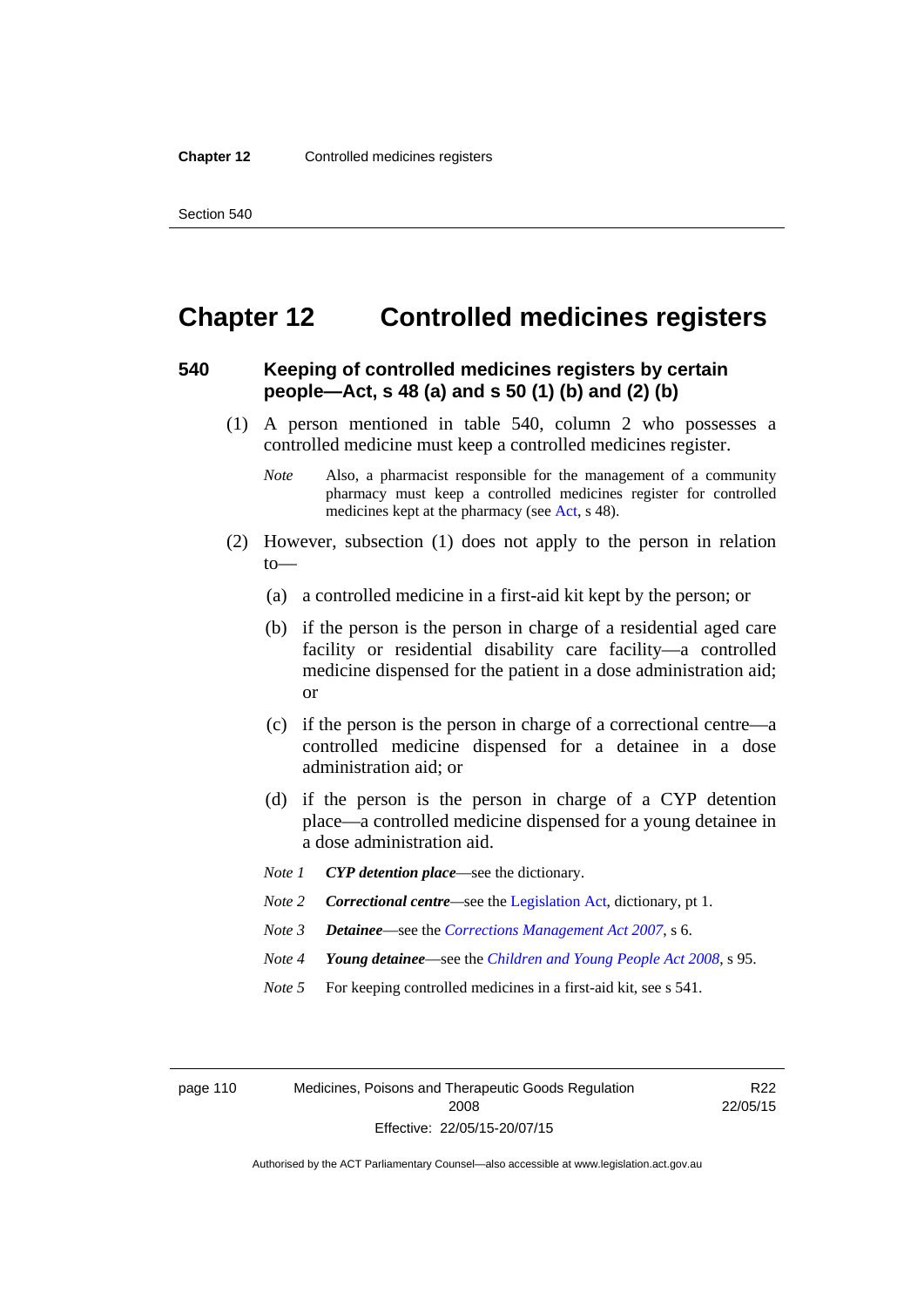- (3) A person to whom subsection (1) applies must keep a controlled medicines register for a controlled medicine at the place prescribed in table 540, column 3 for the person.
- (4) A pharmacist responsible for the management of a community pharmacy at which controlled medicines are kept must keep the controlled medicines register for the controlled medicines at the pharmacy.
	- *Note* For the requirement for a controlled medicine register to be kept for a community pharmacy, see the [Act,](http://www.legislation.act.gov.au/a/2008-26/default.asp) s 48.

| column 1       | column <sub>2</sub><br>column 3                                                 |                                                              |
|----------------|---------------------------------------------------------------------------------|--------------------------------------------------------------|
| item           | prescribed person                                                               | place where register to be kept                              |
| 1              | person in charge of<br>ambulance service                                        | the premises where the controlled<br>medicine is kept        |
| $\overline{2}$ | approved analyst                                                                | the analyst's laboratory                                     |
| 3              | person in charge of<br>correctional centre                                      | the correctional centre                                      |
| 4              | person in charge of CYP<br>detention place                                      | the detention place                                          |
| 5              | dentist                                                                         | the dentist's surgery                                        |
| 6              | doctor                                                                          | the doctor's surgery                                         |
| 7              | medicines wholesalers<br>licence-holder                                         | the licensed premises under s 460                            |
| 8              | medicines and poisons<br>inspector (other than<br>police officer)               | the place directed in writing by the<br>chief health officer |
| 9              | person in charge of<br>residential aged care<br>facility without pharmacy       | the facility                                                 |
| 10             | person in charge of<br>residential disability care<br>facility without pharmacy | the facility                                                 |

**Table 540 Keeping controlled medicines registers** 

R22 22/05/15 Medicines, Poisons and Therapeutic Goods Regulation 2008 Effective: 22/05/15-20/07/15 page 111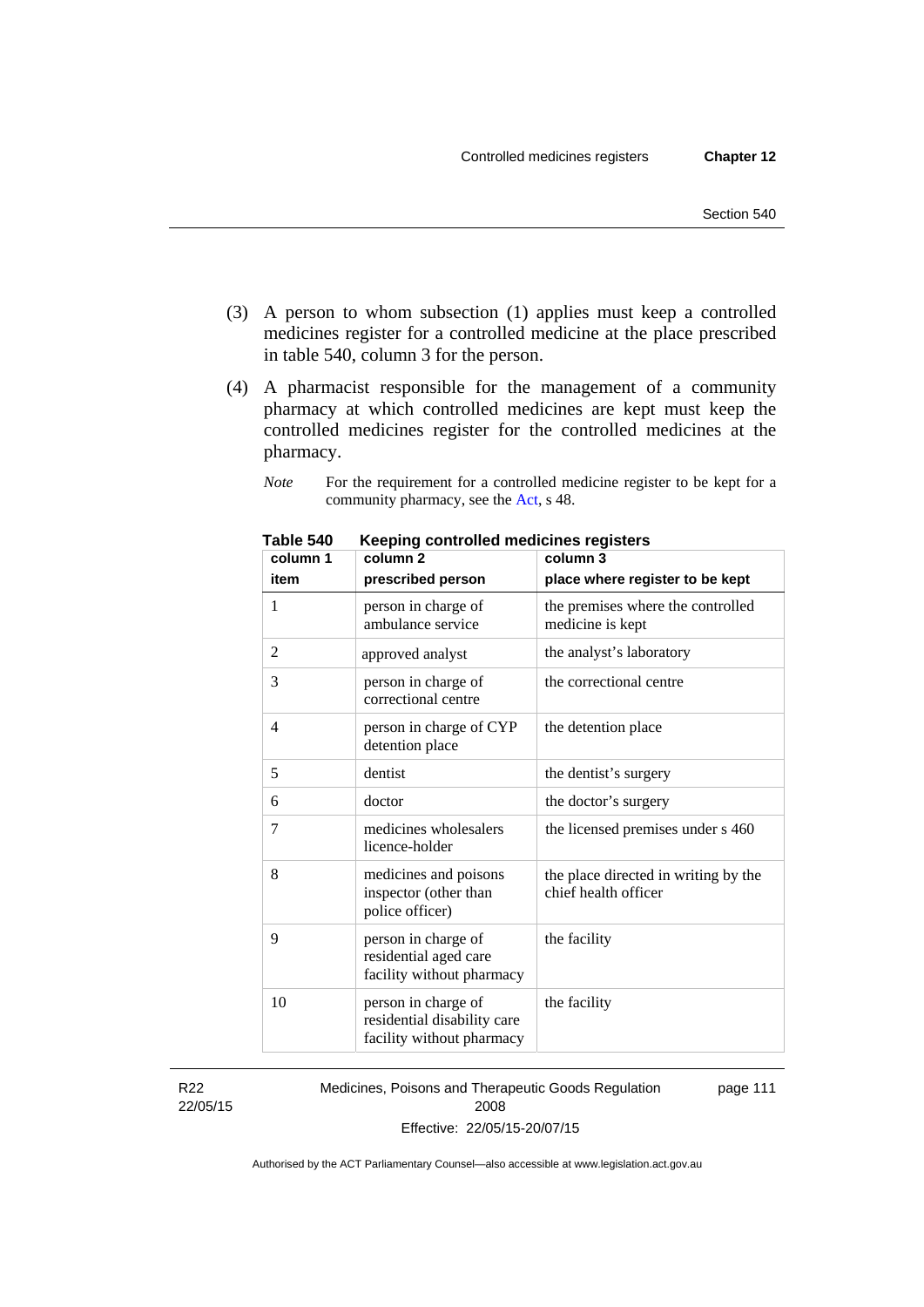#### **Chapter 12** Controlled medicines registers

#### Section 541

| column 1<br>item | column <sub>2</sub><br>prescribed person                                                                         | column 3<br>place where register to be kept      |
|------------------|------------------------------------------------------------------------------------------------------------------|--------------------------------------------------|
| 11               | supervisor of program<br>under controlled<br>medicines research and<br>education program<br>licence              | the premises where program is being<br>conducted |
| 12               | veterinary surgeon                                                                                               | the veterinary surgeon's surgery                 |
| 13               | person in charge of ward<br>(including an opioid<br>dependency treatment<br>centre operated by the<br>Territory) | the ward                                         |
| 14               | nurse practitioner                                                                                               | the nurse practitioner's place of<br>practice    |

#### **541 Keeping of controlled medicines registers by first-aid kit holders—Act, s 48 (a) and s 50 (1) (b) and (2) (b)**

(1) In this section:

*designated person* means—

- (a) a dentist, doctor, nurse practitioner or veterinary surgeon; or
- (b) an ambulance officer employed by the Commonwealth, the Territory or a State; or
- (c) a first-aid kit licence-holder.
- *Note 1 Dentist*, *doctor* and *veterinary surgeon* does not include an intern or trainee (see defs of these terms in dict).
- *Note 2 Nurse practitioner* does not include a person holding limited or provisional registration to practise as a nurse practitioner (see dict).
- *Note 3 State* includes a territory (see [Legislation Act,](http://www.legislation.act.gov.au/a/2001-14) dict, pt 1).

| page i iz |  |
|-----------|--|
|-----------|--|

R22 22/05/15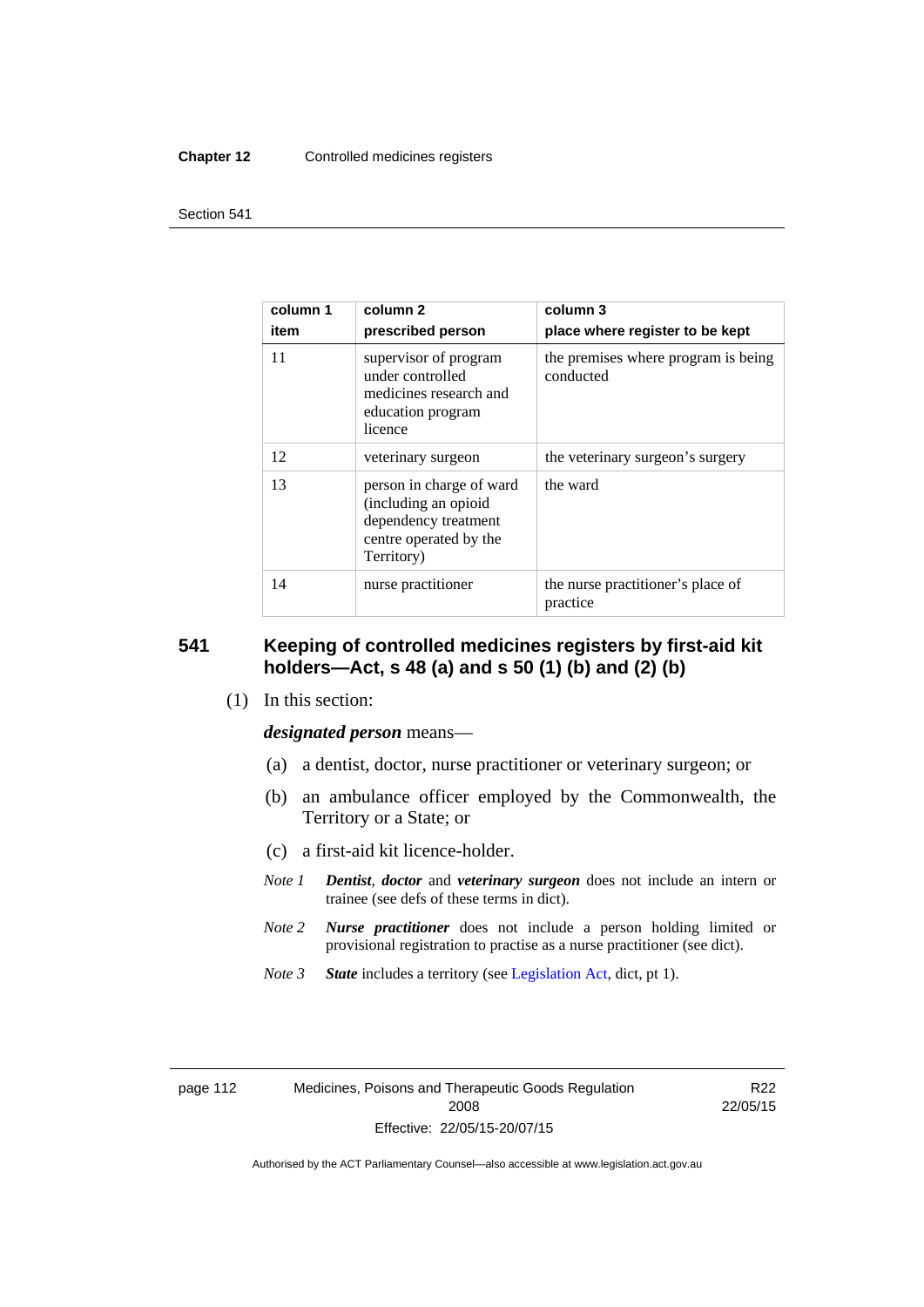(2) A designated person who possesses a first-aid kit containing a controlled medicine must keep the controlled medicines register for the controlled medicine with the first-aid kit.

### **542 Form of controlled medicines registers—Act, s 49 (1) (b) and (2) (b)**

- (1) Each page in a controlled medicines register must relate to a single form and strength of a controlled medicine.
- (2) If a controlled medicines register is kept electronically, a separate record must be used for each form and strength of controlled medicine kept.

### **543 Making entries in controlled medicines registers— Act, s 51 (1) (b)**

- (1) The following details for a dealing with a controlled medicine are prescribed:
	- (a) the nature of the dealing;
	- (b) the date of the dealing;
	- (c) the medicine, and the form, strength and quantity of the medicine, dealt with;
	- (d) if the dealing is receiving the medicine—the name and address of the supplier;
	- (e) if the dealing is supplying the medicine—the name and address of the person to whom it is supplied;
	- (f) if the medicine is supplied on a prescription—the prescriber's name and suburb and the prescription's number under section 123 (l) (Labelling dispensed medicines[—Act,](http://www.legislation.act.gov.au/a/2008-26/default.asp) s 60 (1) (c) (i) and (2) (c) (i));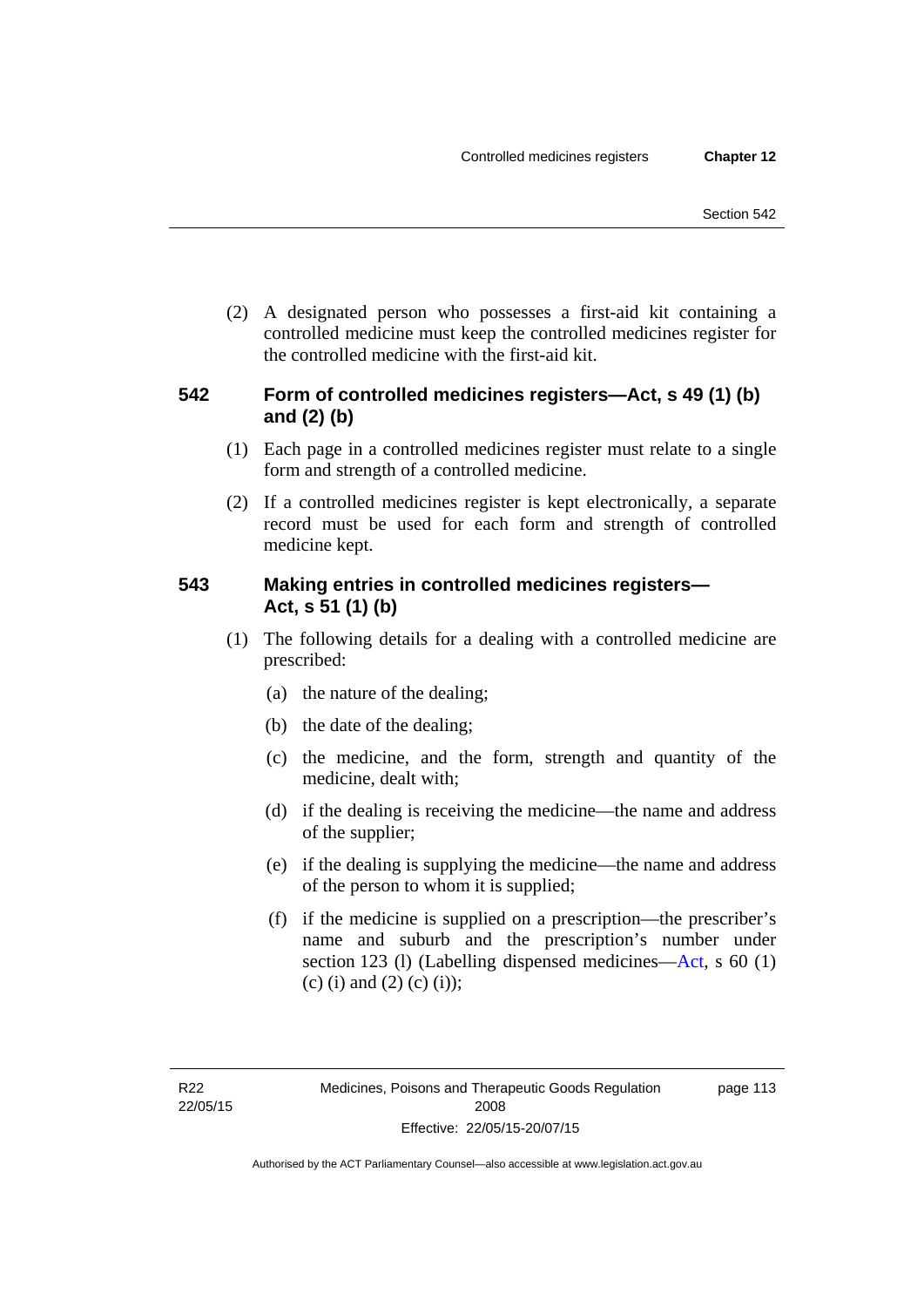Section 543

- (g) if the medicine is supplied on a requisition—the requisition's number under section 132 (e) (Labelling medicines supplied on requisition[—Act,](http://www.legislation.act.gov.au/a/2008-26/default.asp) s 60 (1) (c) (i) and (2) (c) (i));
- (h) if the medicine is supplied on a purchase order—the date of the purchase order;
- (i) if the [Act,](http://www.legislation.act.gov.au/a/2008-26/default.asp) section 53 (Registers—witnessing administration of medicines) applies to the dealing—the name of the person to whom the medicine is administered;
- (j) the quantity of the medicine held after the dealing.
- (2) However, subsection (1) (i) does not apply in relation to a controlled medicine dispensed in a dose administration aid for—
	- (a) a patient at a residential aged care facility or residential disability care facility; or
	- (b) a detainee at a correctional centre; or
	- (c) a young detainee at a CYP detention place.
- (3) A dealing with a controlled medicine must be entered in—
	- (a) if the dealing happens in a pharmacy at an institution—the controlled medicines register kept at the pharmacy; or
	- (b) if the dealing happens in a ward at an institution—the controlled medicines register kept at the ward; or
	- (c) if the person must keep both a controlled medicines register for a first-aid kit and another controlled medicines register—
		- (i) for a dealing with a controlled medicine to which the first-aid kit relates—the controlled medicines register for the kit; or
		- (ii) for any other dealing by the person—the other controlled medicines register; or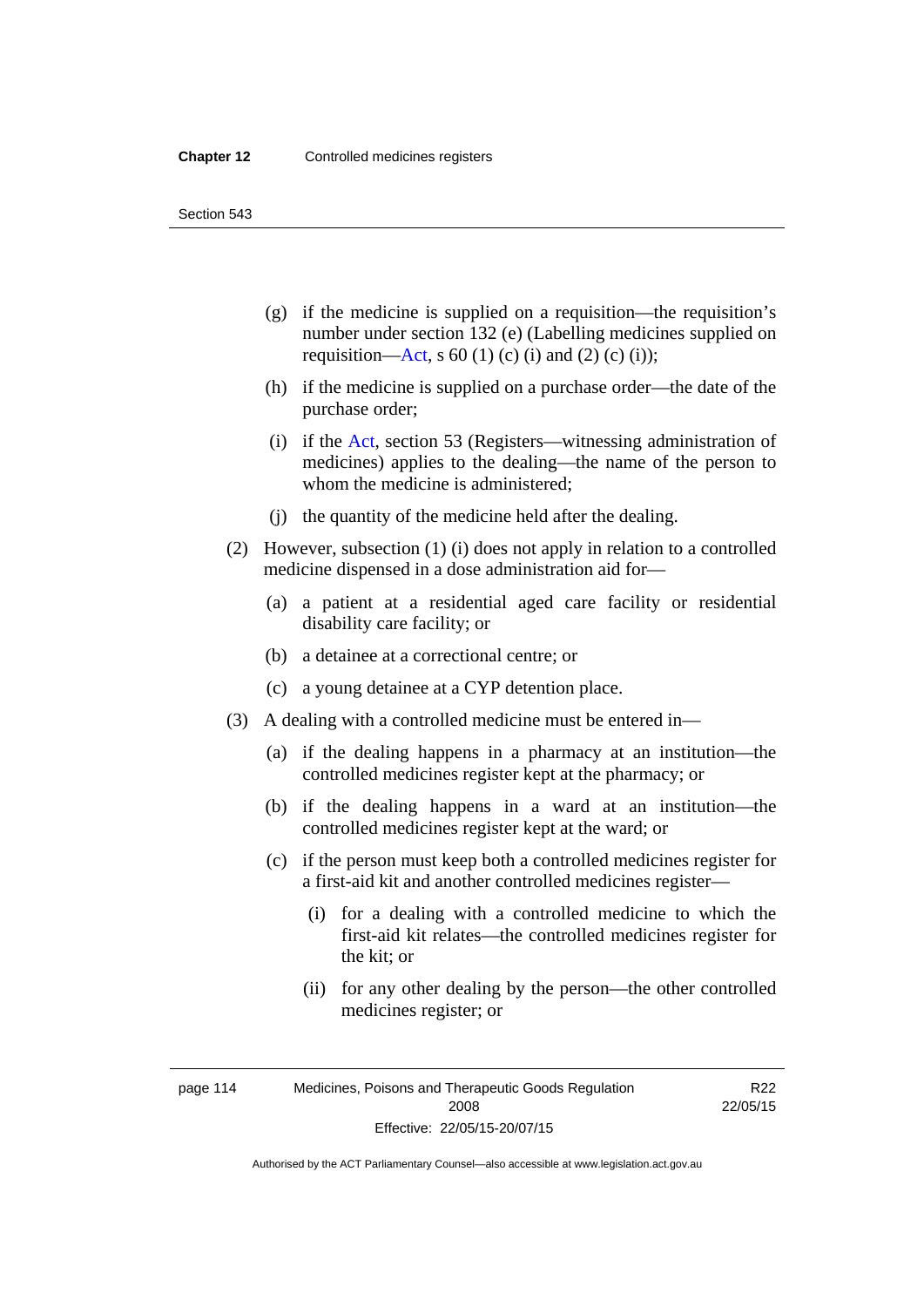(d) in any other case—the controlled medicines register the person must keep.

#### **544 Prescribed witnesses for administration of controlled medicines—Act, s 53 (a) and (b)**

The following people are prescribed as witnesses in relation to the administration of a controlled medicine:

- (a) if the medicine is administered by an intern doctor—a dentist, doctor, midwife, nurse, nurse practitioner or pharmacist;
- (b) if the medicine is administered by a person who is not an intern doctor—
	- (i) a person prescribed under paragraph (a); or
	- (ii) an intern doctor or enrolled nurse.
- *Note Dentist*, *doctor* and *pharmacist* does not include an intern or trainee (see defs of these terms in dict).

#### **545 Prescribed witnesses for discarding of controlled medicines—Act, s 54 (a) and (b)**

- (1) The following people are prescribed as witnesses in relation to the discarding of a controlled medicine:
	- (a) an ambulance officer employed by the Commonwealth, the Territory or a State;
	- (b) an approved analyst;
	- (c) a dentist;
	- (d) a doctor;
	- (e) a medicines and poisons inspector;
	- (f) a midwife;
	- (g) a nurse;

R22 22/05/15 page 115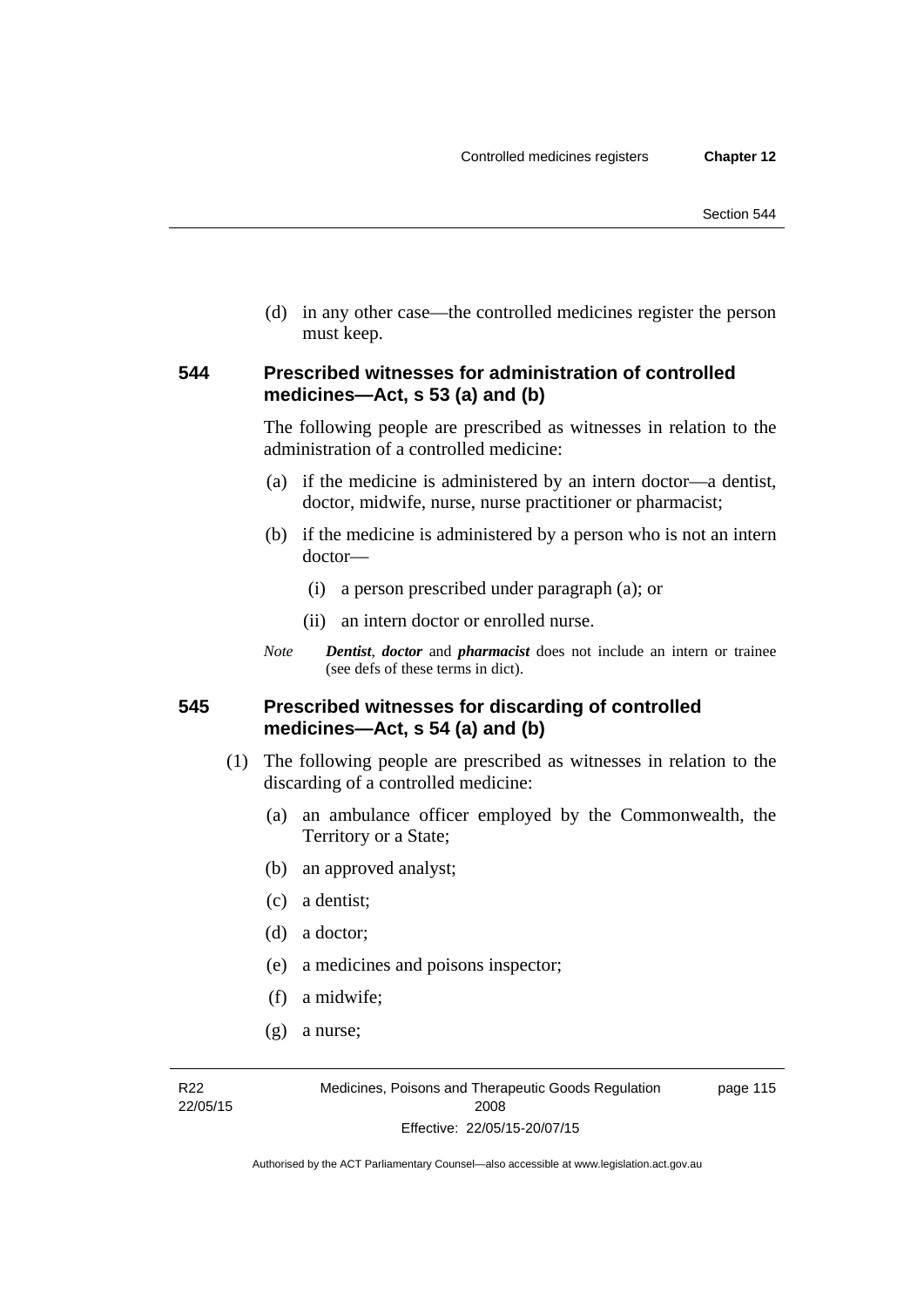- (h) a nurse practitioner;
- (i) a pharmacist;
- (j) a veterinary surgeon.
- *Note 1 Approved analyst*—see the dictionary.
- *Note 2 Dentist*, *doctor*, *pharmacist* and *veterinary surgeon* does not include an intern or trainee (see defs of these terms in dict).
- *Note 3 Nurse* does not include an enrolled nurse (see [Legislation Act,](http://www.legislation.act.gov.au/a/2001-14) dict, pt 1).
- *Note 4* See s 390 for the discarding of the residue of a controlled medicine left after administration.
- (2) However, a person mentioned in subsection (1) must not be a prescribed witness to the discarding of a controlled medicine if the person is—
	- (a) related to, a close friend of or employed by the person discarding the medicine; or
	- (b) the supervisor of the person discarding the medicine; or
	- (c) supervised by the person discarding the medicine.

### **546 Changes etc to entries in controlled medicines registers—Act, s 55 (2) (b)**

- (1) An entry in a paper-based controlled medicines register may be amended by the person who made the entry by—
	- (a) the person signing and dating a marginal note or footnote that gives the date of the amendment and the amended details; and
	- (b) if the entry relates to administering a controlled medicine—
		- (i) the amendment being witnessed by a person prescribed under section 544 (Prescribed witnesses for administration of controlled medicines[—Act](http://www.legislation.act.gov.au/a/2008-26/default.asp), s 53 (a) and (b)); and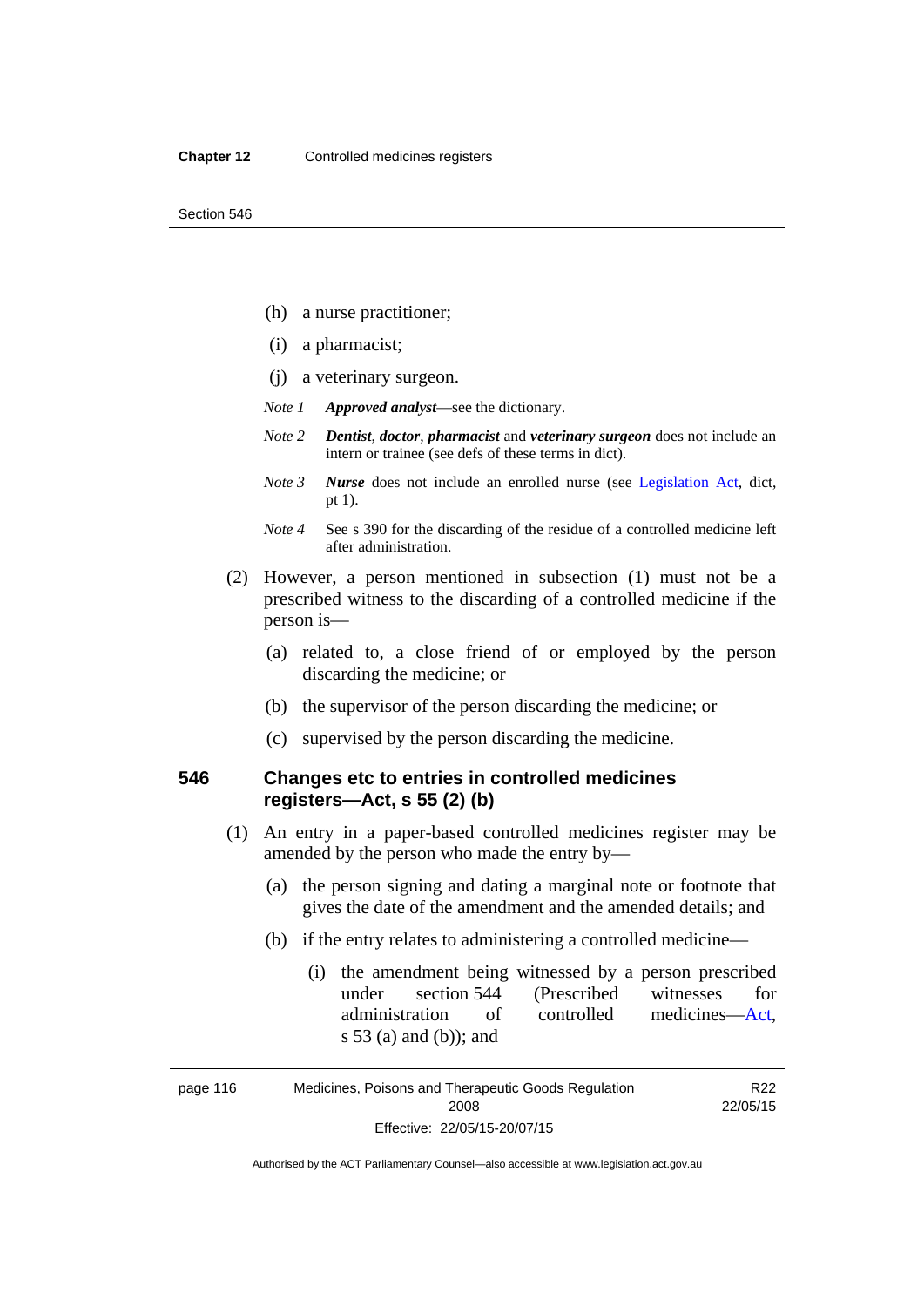- (ii) the witness signing the amendment as witness; and
- (c) if the entry relates to the discarding of a controlled medicine—
	- (i) the amendment being witnessed by a person prescribed under section 545 (Prescribed witnesses for discarding of controlled medicines[—Act,](http://www.legislation.act.gov.au/a/2008-26/default.asp) s 54 (a) and (b)); and
	- (ii) the witness signing the amendment as witness.
- (2) An entry in an electronic controlled medicines register may be amended by the person who made the entry by the person attaching or linking, by electronic means, a document that includes—
	- (a) the person's signature, the date and the amended details; and
	- (b) if the entry relates to administering a controlled medicine—the signature as witness of a person prescribed under section 544; and
	- (c) if the entry relates to the discarding of a controlled medicine the signature as witness of a person prescribed under section 545.

page 117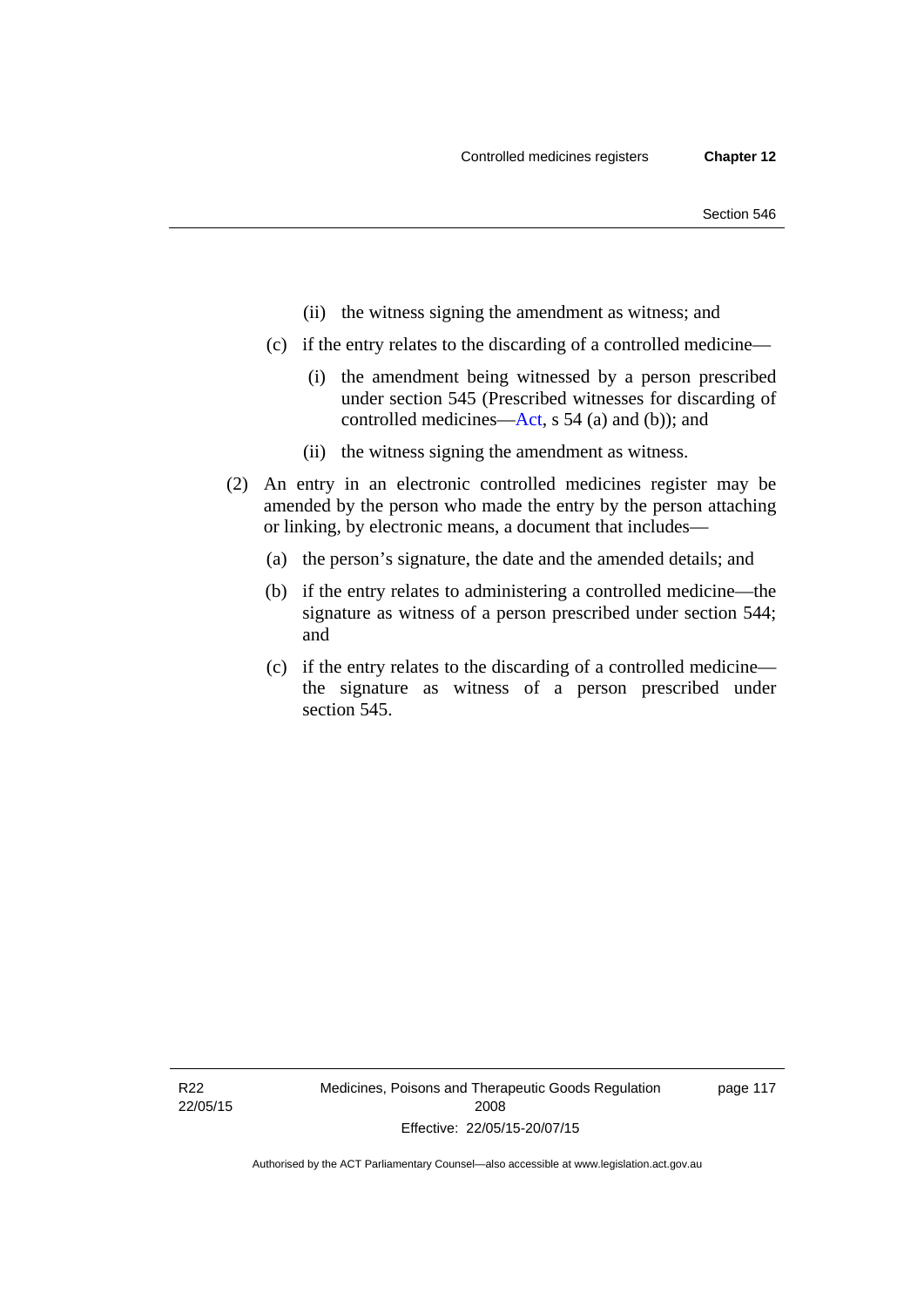# **Chapter 13 Controlled medicines and appendix D medicines approvals for human use**

### **Part 13.1 Controlled medicines approvals**

*Note* It is a condition of an authorisation to prescribe a controlled medicine for human use that the prescriber has an approval under this part (see s 31 (1) (d)).

### **Division 13.1.1 Preliminary**

#### **550 Meaning of** *controlled medicines approval*

In this regulation:

*controlled medicines approval* means an approval to prescribe a controlled medicine under—

- (a) division 13.1.2 (Standing controlled medicines approvals); or
- (b) division 13.1.3 (Chief health officer controlled medicines approvals).

#### **551 Meaning of** *designated prescriber***—pt 13.1**

In this part:

*designated prescriber* means a prescriber (other than a veterinary surgeon or trainee veterinary surgeon) in relation to whom prescribing a controlled medicine is included in schedule 1, column 3.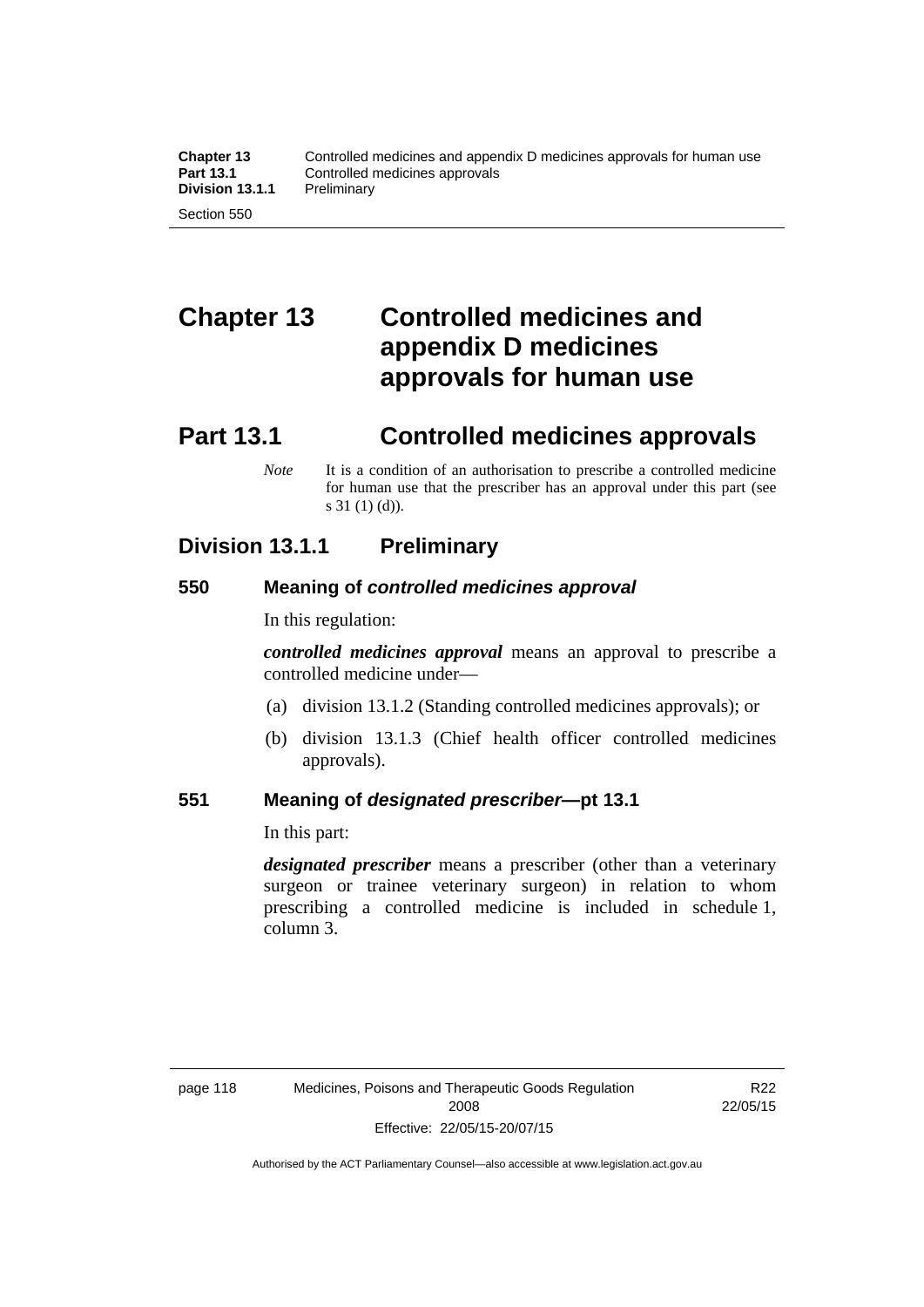### **Division 13.1.2 Standing controlled medicines approvals**

#### **555 Standing approval to prescribe controlled medicines for hospital in-patients**

A designated prescriber is approved to prescribe a controlled medicine for a patient of the prescriber if the patient is an in-patient at a hospital.

*Note* A *hospice* is a hospital (see *The Macquarie Dictionary*, 4th ed).

#### **556 Standing approval to prescribe controlled medicines for short-term treatment**

A designated prescriber is approved to prescribe a controlled medicine for a patient of the prescriber if—

- (a) the prescriber believes on reasonable grounds that the patient is not a drug-dependant person in relation to a controlled medicine or prohibited substance; and
- (b) the prescriber believes on reasonable grounds that the patient has not been prescribed a controlled medicine within the 2-month period before the prescriber prescribes the medicine; and
- (c) the prescriber prescribes the controlled medicine for the patient's use for 2 months or less.
- *Note* For long-term prescribing, see div 13.1.3.

page 119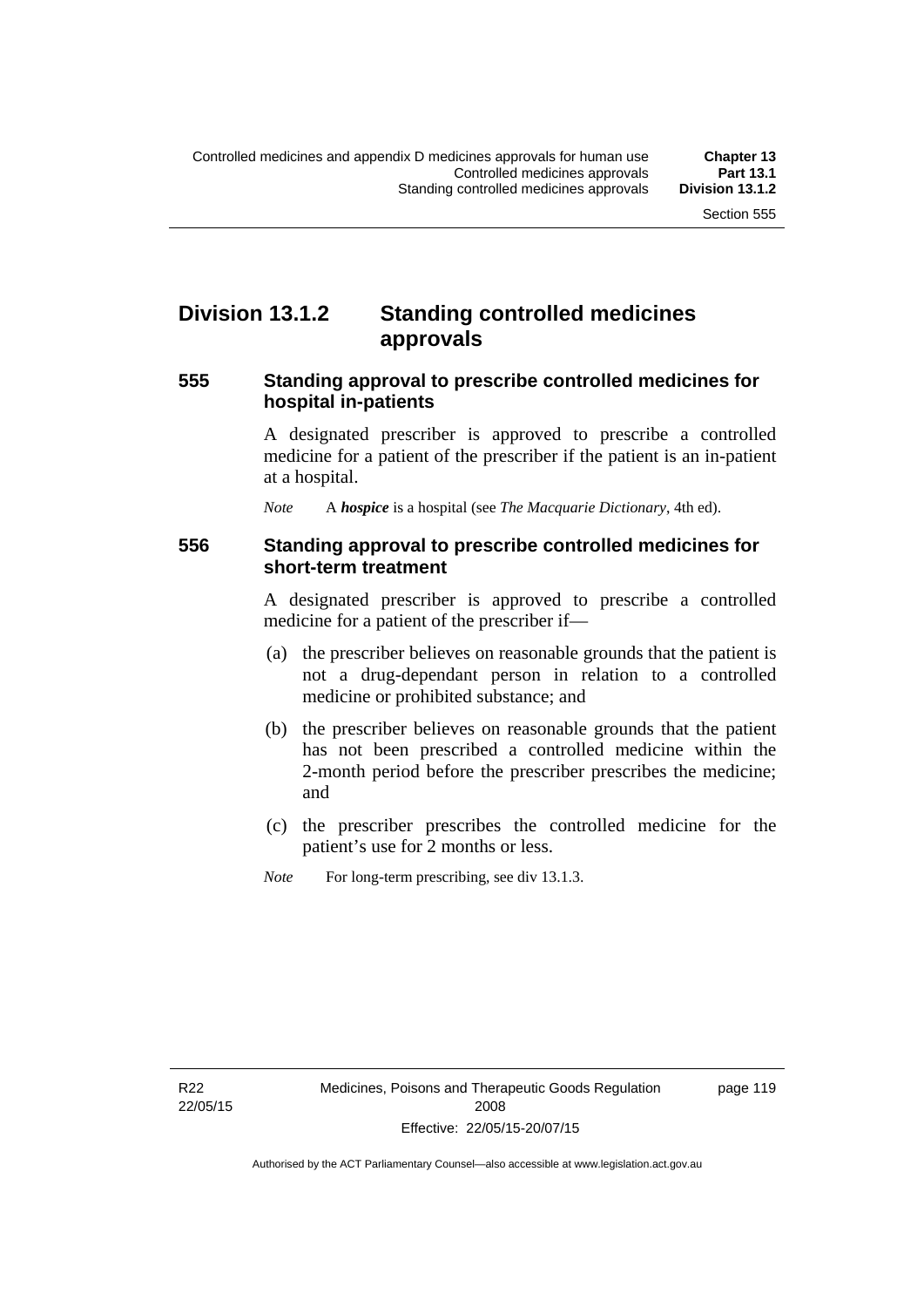#### **557 Standing interim approval to prescribe buprenorphine and methadone for patients of certain institutions**

(1) In this section:

*doctor* includes an intern doctor acting under the direct supervision of a doctor.

- (2) A doctor is approved (the *interim approval*) to prescribe buprenorphine or methadone if—
	- (a) the doctor—
		- (i) is working at a hospital and prescribes the medicine for an outpatient at the hospital; or
		- (ii) is working at any of the following institutions and prescribes the medicine for a patient of the institution:
			- (A) a correctional centre;
			- (B) a CYP detention place;
			- (C) an opioid dependency treatment centre operated by the Territory; or
			- *Note Institution* includes a correctional centre and a CYP detention place (see s 652).
		- (iii) prescribes the medicine for a person in police custody; and
	- (b) the buprenorphine or methadone is prescribed in accordance with the opioid dependency treatment guidelines; and
		- *Note Opioid dependency treatment guidelines*—see the dictionary.
	- (c) the doctor makes an application under section 560 to prescribe the medicine not later than 72 hours after the doctor first prescribes buprenorphine or methadone for the patient.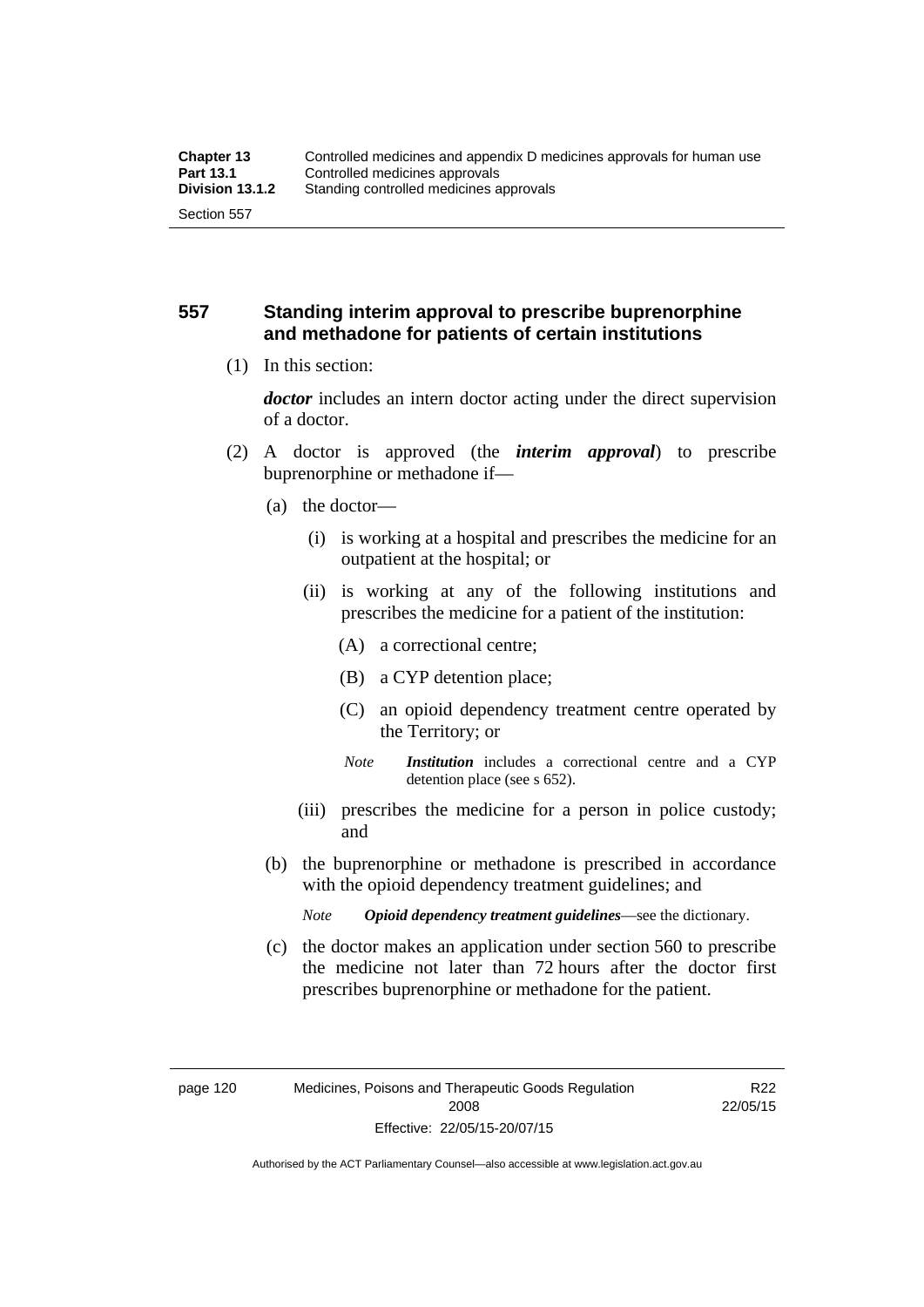- (3) The interim approval ends—
	- (a) if the chief health officer approves the application under division 13.1.3—when the doctor is given notice of the approval; or
	- (b) if the application under section 560 is withdrawn—on the withdrawal of the application; or
	- (c) if the chief health officer refuses to approve the application and the 7-day period mentioned in section 565 (2) (Applications for review of unfavourable CHO decisions for approvals) ends without an application for review being made—at the end of the 7-day period; or
	- (d) if the chief health officer refers the application to the medicines advisory committee or an application is made to the committee under section 565—when the doctor is given notice of the chief health officer's decision under section 573 (Medicines advisory committee—recommendations to CHO).

### **Division 13.1.3 Chief health officer controlled medicines approvals**

#### **560 Applications for CHO controlled medicines approvals**

- (1) A designated prescriber may apply to the chief health officer for approval to prescribe a controlled medicine.
- (2) An application under subsection (1) must—
	- (a) be for approval to prescribe a controlled medicine for a single individual; and

page 121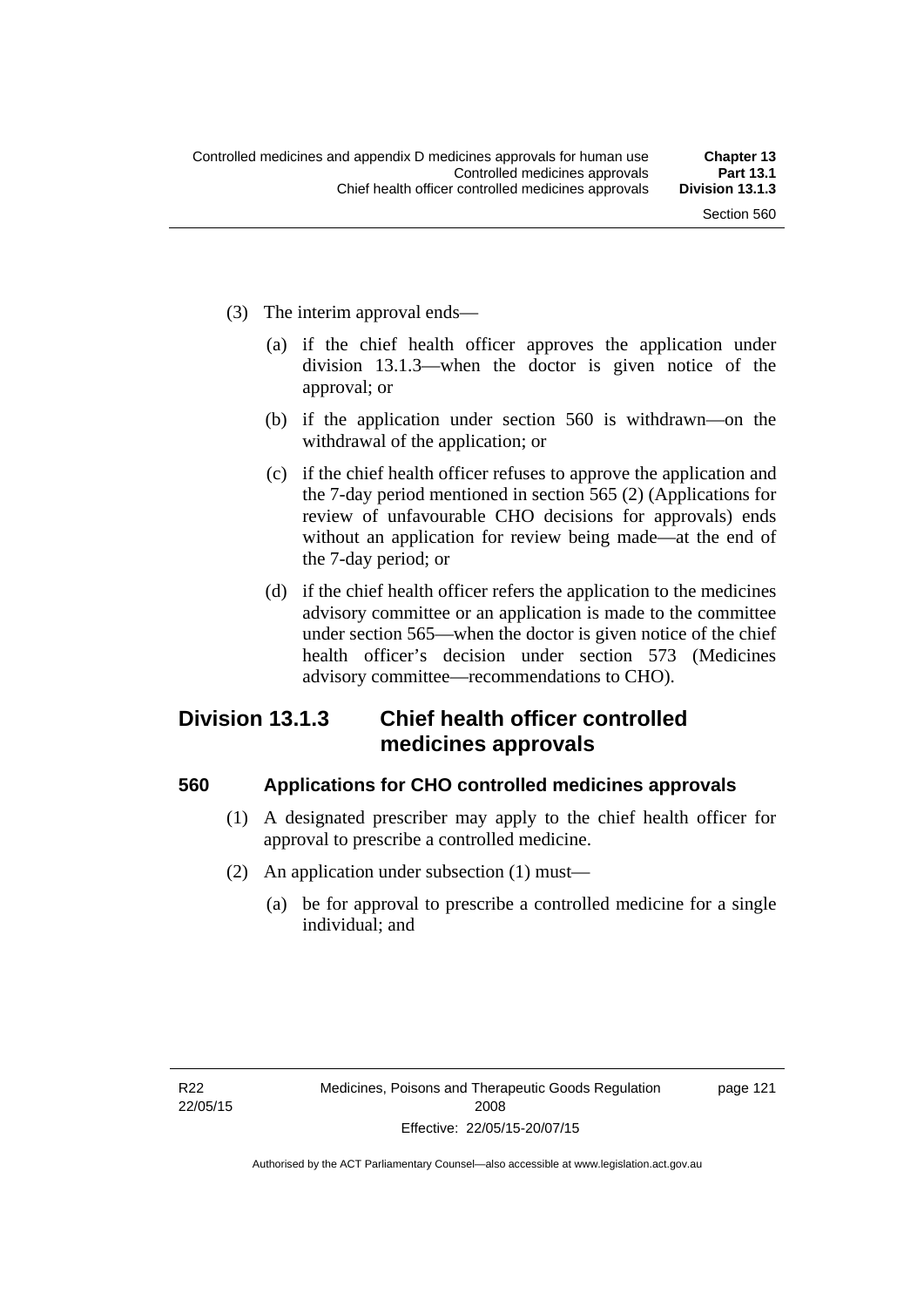(b) be made in a way determined by the chief health officer.

#### **Examples**

telephone, email and fax

- *Note 1* If a form is approved under the [Act](http://www.legislation.act.gov.au/a/2008-26/default.asp), s 198 for this provision, the form must be used.
- *Note 2* An example is part of the regulation, is not exhaustive and may extend, but does not limit, the meaning of the provision in which it appears (see [Legislation Act,](http://www.legislation.act.gov.au/a/2001-14) s 126 and s 132).
- (3) An application under subsection (1) may be made—
	- (a) on the applicant's own behalf; or
	- (b) on the applicant's own behalf and on behalf of 1 or more other named designated prescribers; or
	- (c) on behalf of a group of designated prescribers that includes the applicant and who practise at the same premises.

#### **Example**

the doctors practising at a suburban medical practice so that if a person's usual doctor is unavailable another doctor at the practice can, under the approval, prescribe the controlled medicine

(4) A determination under subsection (2) (b) is a notifiable instrument.

*Note* A notifiable instrument must be notified under the [Legislation Act](http://www.legislation.act.gov.au/a/2001-14).

#### **561 Requirements for CHO controlled medicines approval applications**

- (1) An application by a designated prescriber for an approval to prescribe a controlled medicine for a patient must include the following:
	- (a) the designated prescriber's name and address;
	- (b) if the application is made on behalf of a group of designated prescribers—the names of the designated prescribers or a description of the group;

R22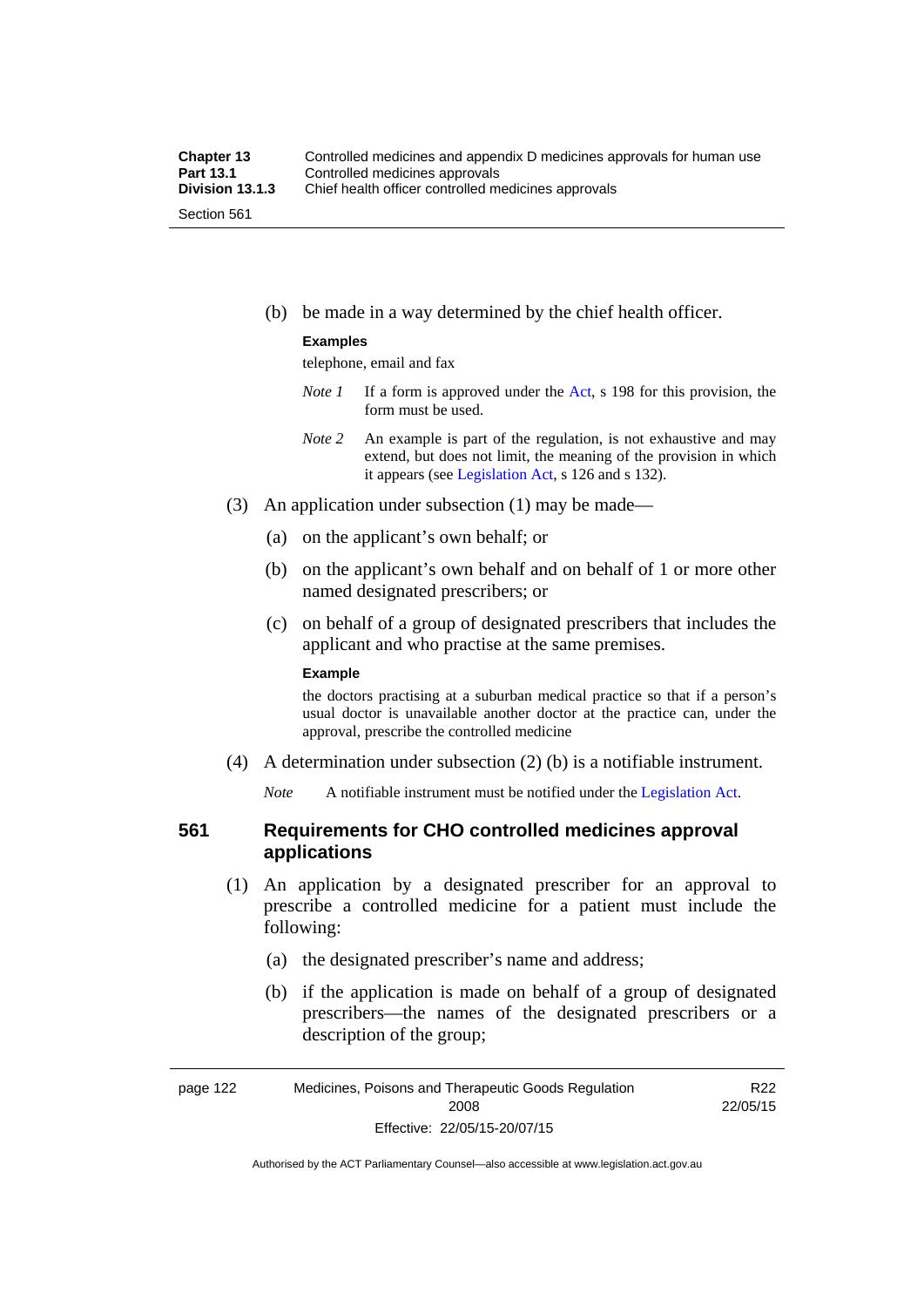(c) the medicine, and the form, strength and quantity of the medicine, to be prescribed;

*Note* For morphine or oxycodone for a terminally ill person, see s (2).

- (d) the daily dose of the medicine and, if more than 1 form or strength of the medicine is to be prescribed, the dose for each form or strength;
- (e) the patient's name and home address;
- (f) the condition from which the patient is suffering that, in the designated prescriber's opinion, requires treatment with the medicine;
- (g) whether, in the designated prescriber's opinion, based on reasonable grounds, the patient is a drug-dependent person in relation to a controlled medicine or prohibited substance.
- (2) However, for subsection (1) (c), if the controlled medicine is morphine or oxycodone for a person with a terminal illness, the application may be made for all forms, strengths and quantities of the medicine.
- (3) To remove any doubt, the application may include any other information the designated prescriber considers relevant.
- (4) The chief health officer may ask the designated prescriber for any other information reasonably required to decide the application, including, for example, further information about the patient's treatment.
	- *Note* An example is part of the regulation, is not exhaustive and may extend, but does not limit, the meaning of the provision in which it appears (see [Legislation Act,](http://www.legislation.act.gov.au/a/2001-14) s 126 and s 132).

R22 22/05/15 page 123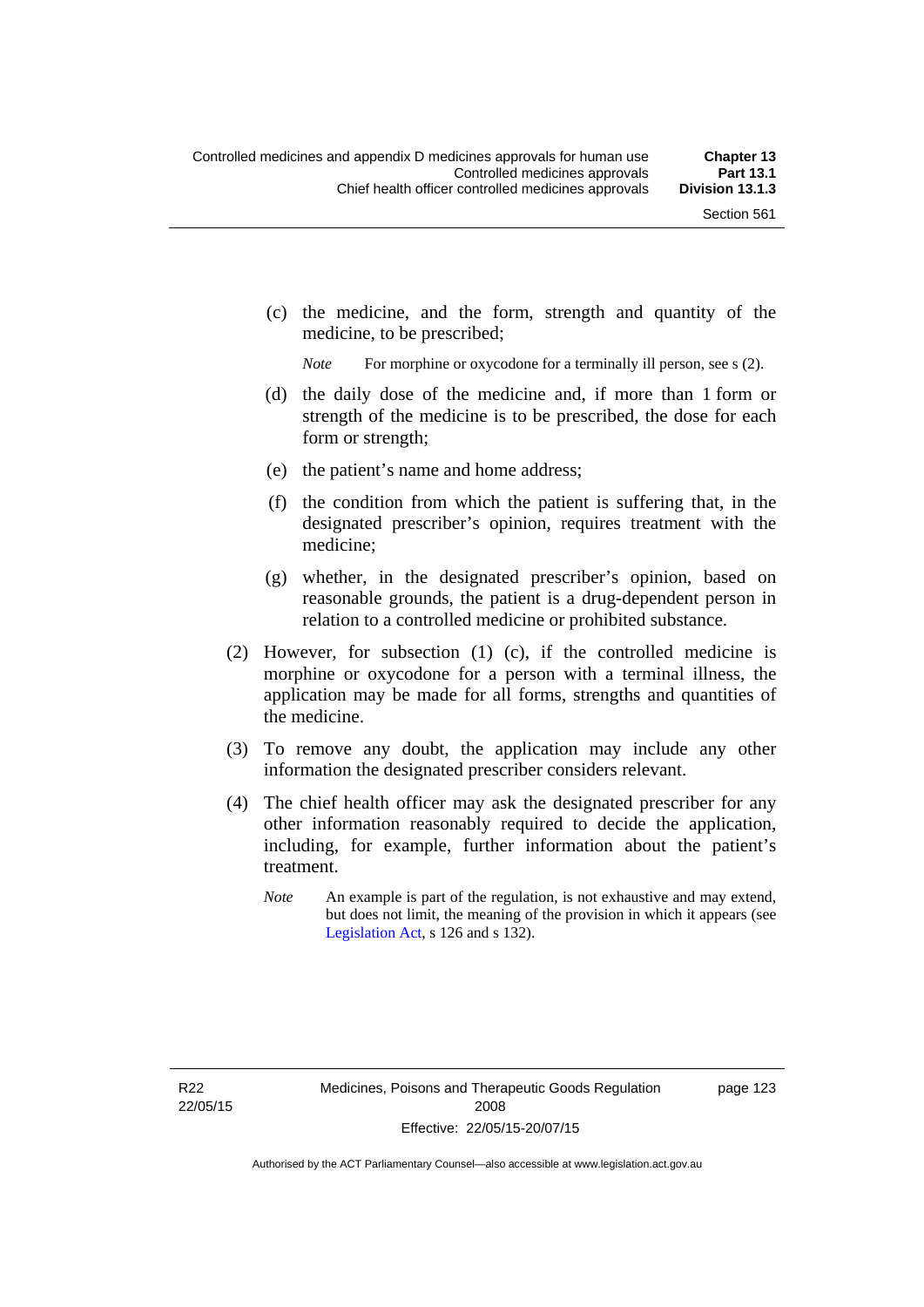#### **562 CHO decision on applications to prescribe controlled medicines**

- (1) On application under section 560, the chief health officer must—
	- (a) approve the application in the terms applied for; or
	- (b) approve the application in terms different from those applied for; or
	- (c) refuse to approve the application; or
	- (d) refer the application to the medicines advisory committee.
	- *Note 1* An approval may include conditions (see s 570).
	- *Note 2* For the form of a controlled medicines approval by the chief health officer, see s 571.
- (2) However, the chief health officer need not decide the application if the chief health officer has asked for information under section 561 (4) and the information has not been given.
- (3) The chief health officer must give the applicant written notice of the chief health officer's decision not later than 7 days after the day the decision is made.
- (4) If the decision is made under subsection (1) (b) or (c), the notice must include information about the applicant's right to seek review of the decision under section 565 (Applications for review of unfavourable CHO decisions for approvals).

### **563 Restrictions on CHO power to approve applications for approvals**

In making a decision under section 562, the chief health officer—

 (a) must comply with any guidelines approved under section 574 (Guidelines for CHO decisions on applications); and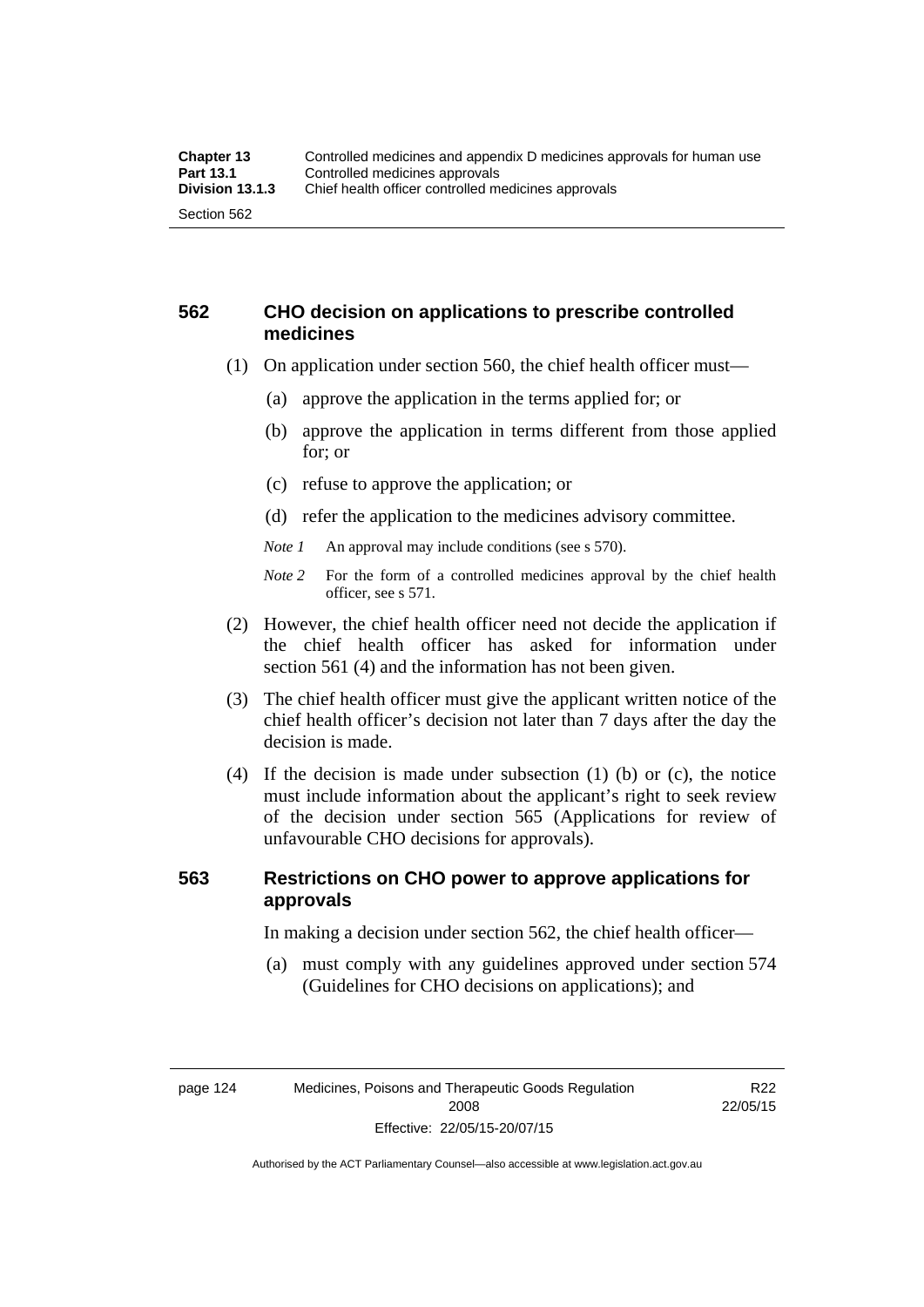page 125

- (b) must not approve an application to prescribe all forms, strengths and quantities of morphine or oxycodone for the treatment of a person who is terminally ill unless satisfied—
	- (i) a specialist has diagnosed the person as being terminally ill; and
	- (ii) the medicine is for use by the person for therapeutic purposes only; and
- (c) must not approve an application to prescribe buprenorphine or methadone to treat a drug-dependent person's drug-dependency unless the applicant is—
	- (i) a doctor who is working at a hospital, or an institution mentioned in section 557 (2) (a) (ii) (Standing interim approval to prescribe buprenorphine and methadone for patients of certain institutions); or
	- (ii) an intern doctor who is working at a hospital, or an institution mentioned in section  $557(2)$  (a) (ii), and who is acting under the direct supervision of a doctor at the hospital or institution; or
	- (iii) a doctor who is treating a person held in police custody; or
	- (iv) a doctor who holds an endorsement under section 582 (CHO decisions on applications for endorsement to treat drug-dependency); or
	- (v) a doctor who is prescribing continuing opioid dependency treatment for up to 5 drug-dependent people if—
		- (A) the people have already undergone opioid dependency treatment for at least 14 consecutive days (the *initial treatment*); and

R22 22/05/15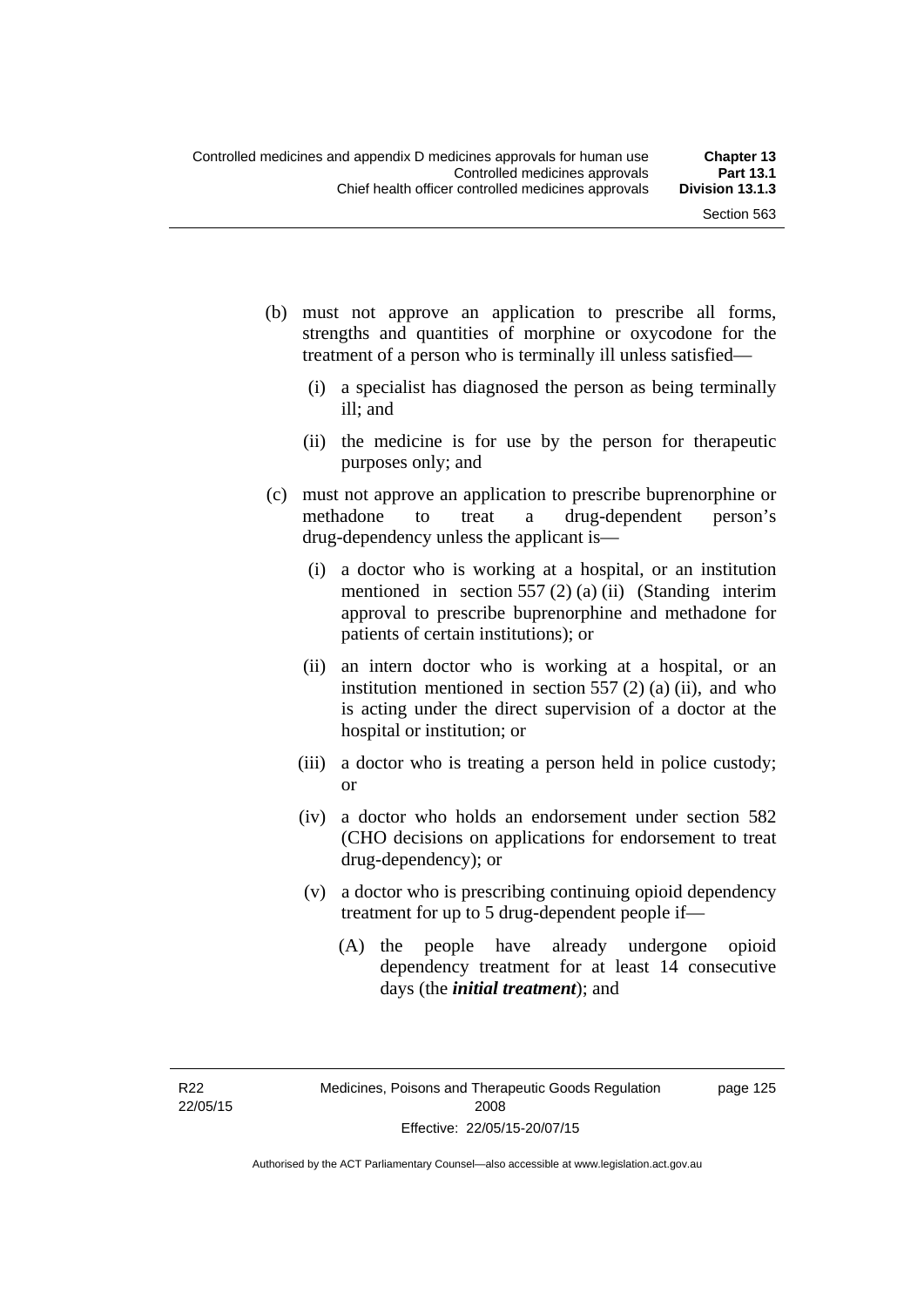(B) the initial treatment was prescribed by a doctor holding an endorsement under section 582.

*Note Doctor* does not include an intern doctor (see dict).

#### **564 Term of CHO controlled medicines approvals**

A controlled medicines approval under this division is for the period (not longer than 1 year) stated in the approval.

#### **565 Applications for review of unfavourable CHO decisions for approvals**

- (1) This section applies if, under section 562, the chief health officer—
	- (a) approves an application for a controlled medicines approval in terms different from those applied for; or
	- (b) refuses to approve the application for an approval.
- (2) The applicant for the approval may, not later than 7 days after the day the person receives written notice of the decision, apply to the medicines advisory committee for review of the decision.
- (3) The application for review—
	- (a) must be in writing signed by the applicant; and
	- (b) must set out the grounds for the application; and
	- (c) may include any information that the applicant considers appropriate for the review.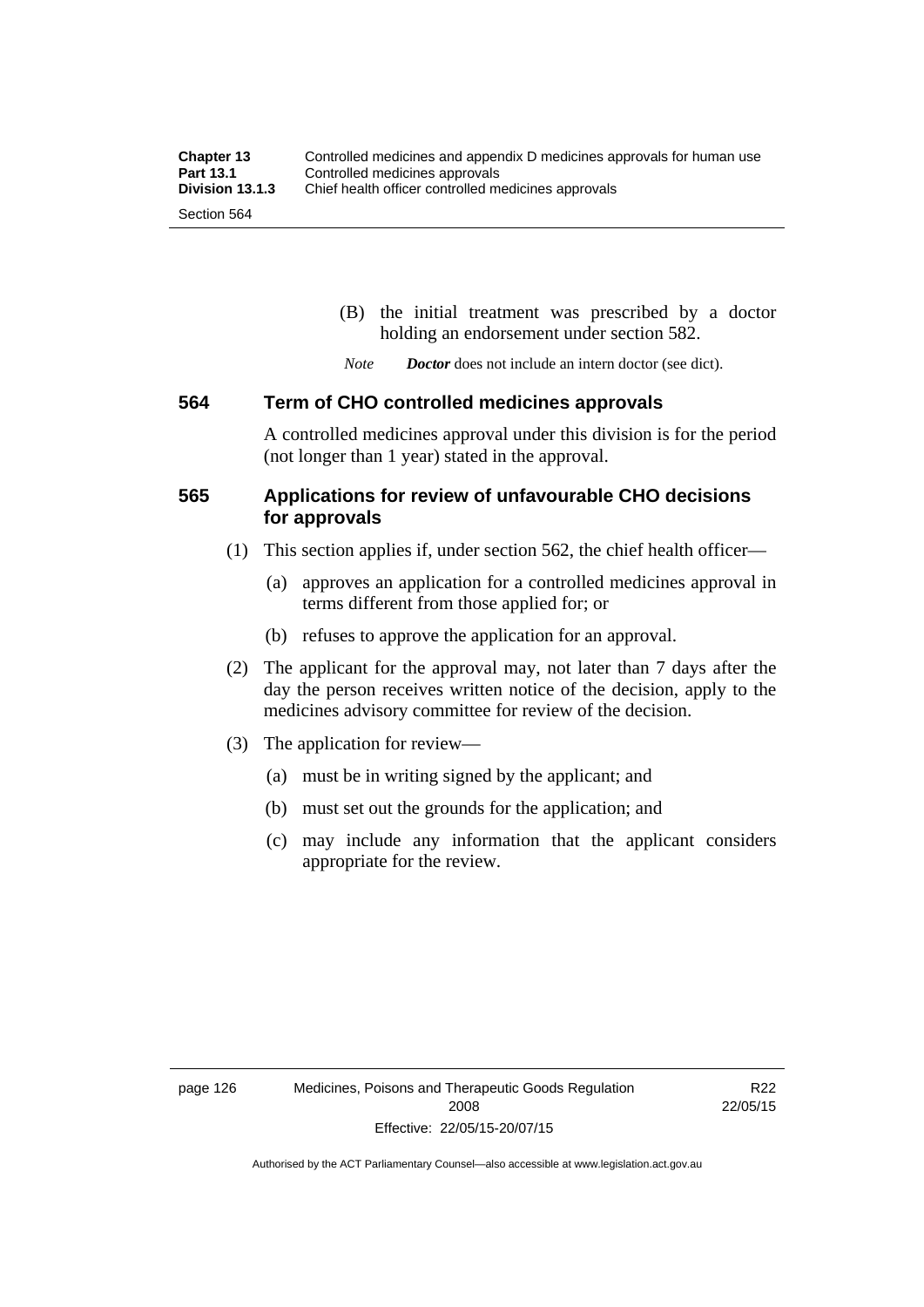#### **566 Medicines advisory committee—referred applications and review of unfavourable CHO decisions**

- (1) This section applies to an application—
	- (a) for approval to prescribe a controlled medicine referred to the medicines advisory committee under section 562 (1) (d); or
	- (b) under section 565 for review of a decision of the chief health officer on an application for a controlled medicines approval.
- (2) The medicines advisory committee may, in writing, ask the applicant to give the committee further information about the treatment of the person to whom the application relates not later than a stated reasonable time.
- (3) After considering the application and any further information provided in accordance with a notice under subsection (2), the medicines advisory committee must—
	- (a) for an application for review of a decision by the chief health officer—
		- (i) recommend that the chief health officer confirm the decision made; or
		- (ii) do both of the following:
			- (A) recommend that the chief health officer revoke the decision made;
			- (B) make a recommendation under paragraph (b) (i), (ii) or (iii); or
	- (b) recommend that the chief health officer—
		- (i) approve the application to prescribe a controlled medicine in the terms applied for; or
		- (ii) approve the application in terms different from those applied for; or

R22 22/05/15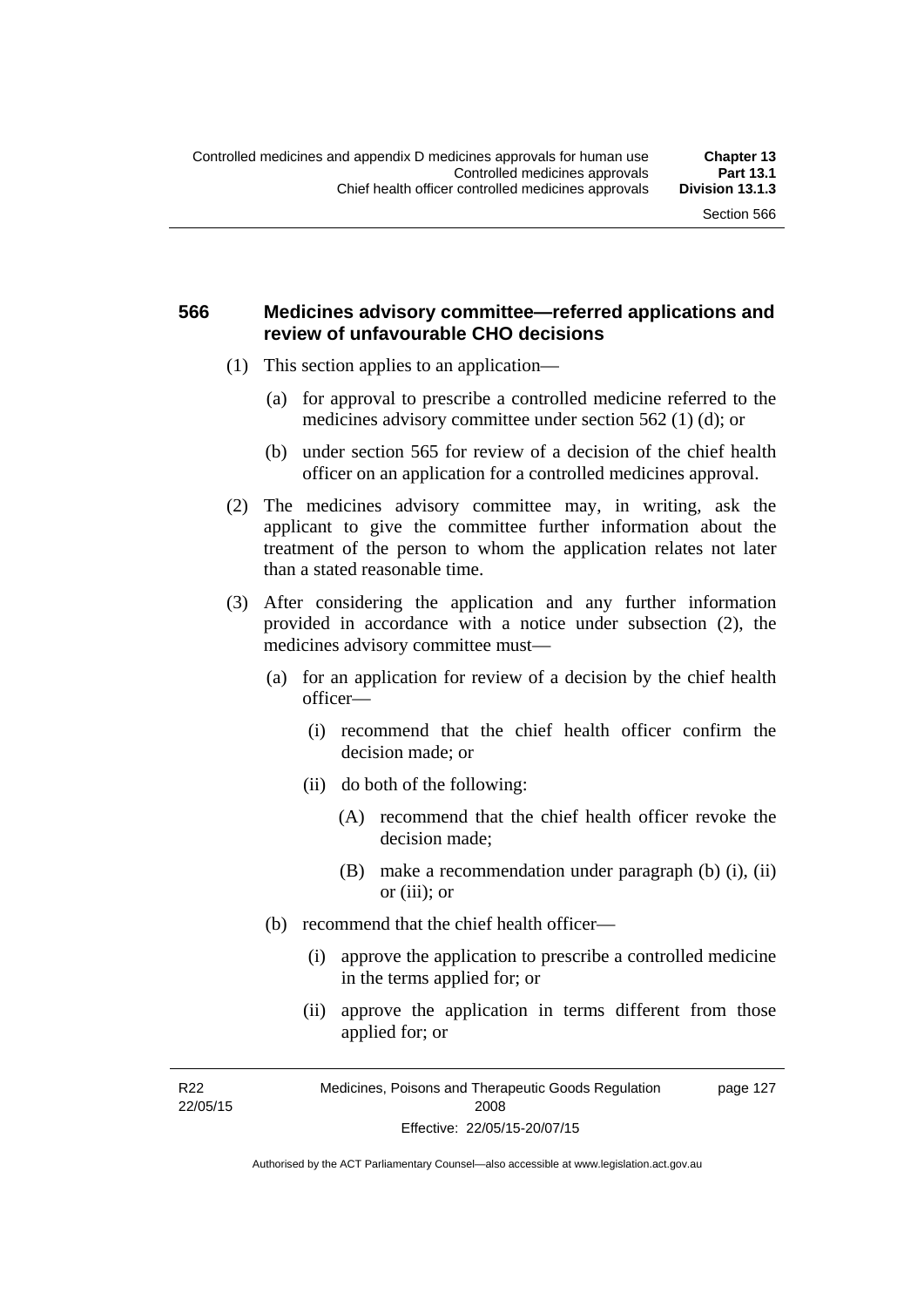- (iii) refuse to approve the application.
- *Note 1* The medicines advisory committee may recommend that the chief health officer include conditions in the approval (see s 570 (2)).
- *Note 2* The chief health officer must consider the committee's recommendation (see s 573).
- (4) A recommendation must be in writing.

#### **567 Amendment and revocation of controlled medicines approvals**

- (1) The chief health officer may amend or revoke a controlled medicines approval on the chief health officer's own initiative and without consulting the medicines advisory committee.
- (2) The medicines advisory committee may recommend that the chief health officer amend or revoke a controlled medicines approval, whether or not the approval was given on the recommendation of the committee.

*Note* The chief health officer must consider the committee's recommendation (see s 573).

- (3) A recommendation must be in writing.
- (4) The chief health officer must send the approval-holder written notice of the chief health officer's decision not later than 7 days after the day the decision is made.
- (5) If the decision is to amend or revoke a controlled medicines approval under subsection (1), the notice must include information about the approval-holder's right to seek review of the decision under section 568.
- (6) In this section:

*amend*, a controlled medicines approval, includes imposing a condition on, or changing a condition of, the approval.

R22 22/05/15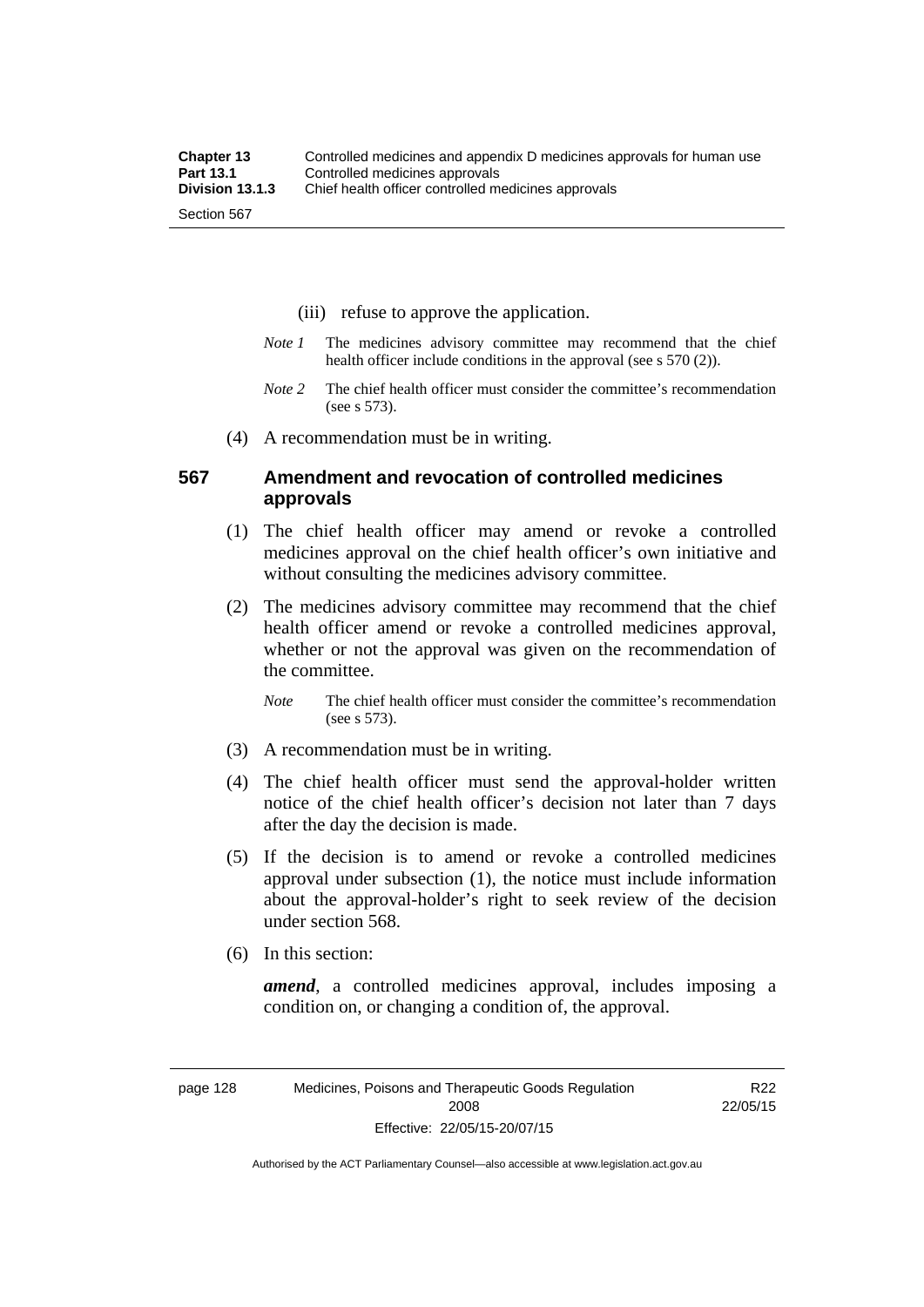### **568 Application for review of amendment and revocation on CHO initiative**

- (1) This section applies if the chief health officer amends or revokes a controlled medicines approval under section 567 (1).
- (2) The person to whom the approval was given may, not later than 7 days after the day the person is given written notice of the amendment or revocation, apply to the medicines advisory committee for review of the decision.
- (3) The application for review—
	- (a) must be in writing signed by the applicant; and
	- (b) must set out the grounds for the application; and
	- (c) may include any information that the applicant considers appropriate for the review.
- (4) To remove any doubt, the decision to which the application relates continues to operate despite the making of the application until the day the chief health officer's decision following a recommendation under section 569 (3) takes effect.

#### **569 Medicines advisory committee—review of amendment or revocation on CHO initiative**

- (1) This section applies if an application is made to the medicines advisory committee under section 568 to review a decision (the *original decision*) of the chief health officer to amend or revoke a controlled medicines approval.
- (2) The medicines advisory committee may, in writing, ask the designated prescriber to give the committee further information about the treatment of the person to whom the application relates not later than a stated reasonable time.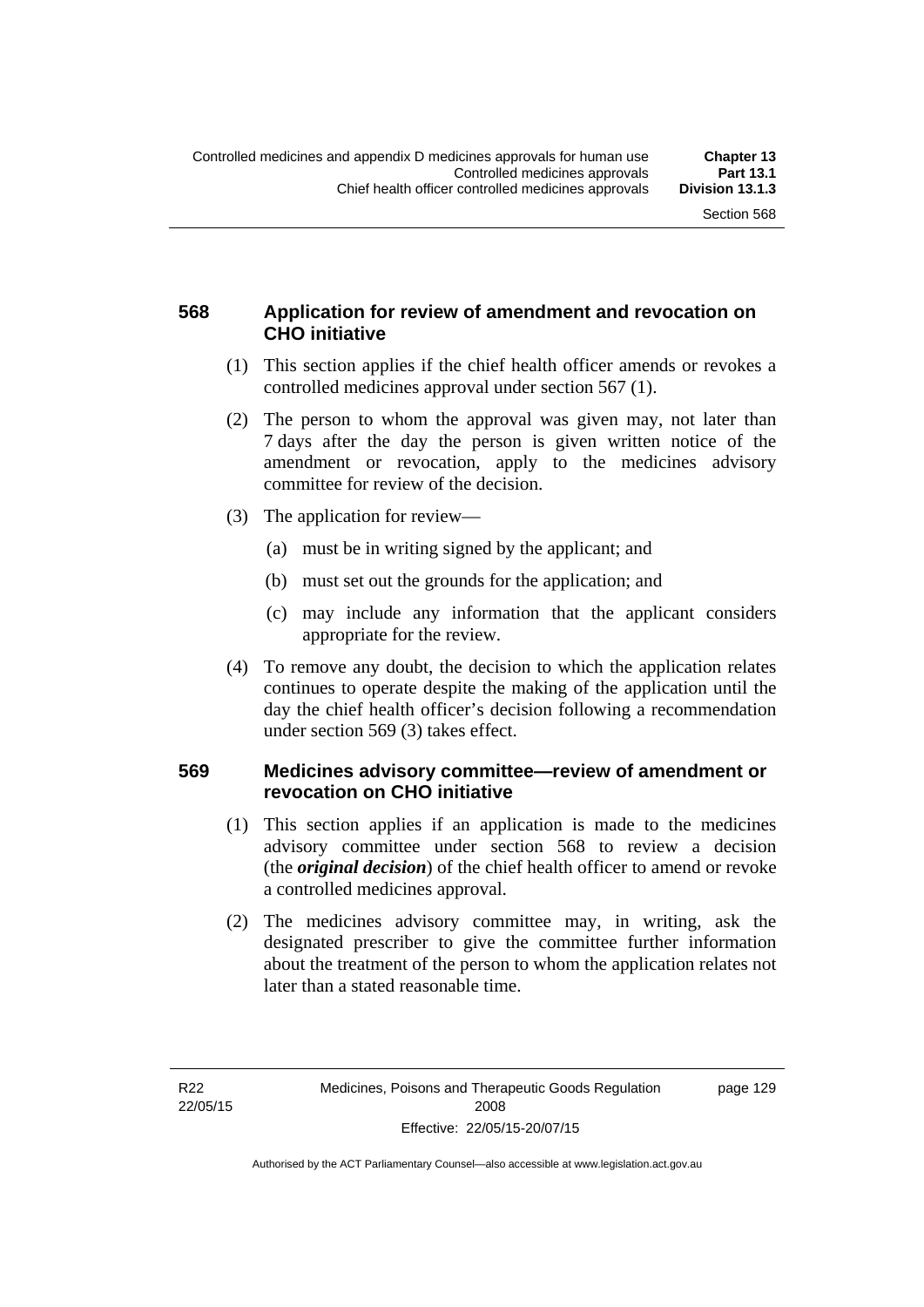| <b>Chapter 13</b> | Controlled medicines and appendix D medicines approvals for human use |
|-------------------|-----------------------------------------------------------------------|
| <b>Part 13.1</b>  | Controlled medicines approvals                                        |
| Division 13.1.3   | Chief health officer controlled medicines approvals                   |
| Section 570       |                                                                       |

- (3) After considering the application for review and any further information provided in accordance with a notice under subsection (2), the medicines advisory committee must recommend that the chief health officer—
	- (a) confirm the original decision; or
	- (b) revoke the original decision; or
	- (c) revoke the original decision and approve the application as recommended by the committee.
	- *Note 1* The medicines advisory committee may recommend that the chief health officer include conditions in the approval (see s 570 (2)).
	- *Note 2* The chief health officer must consider the committee's recommendation (see s 573).
- (4) A recommendation must be in writing.

#### **570 Conditional controlled medicines approvals**

- (1) The chief health officer may include conditions for the safe or proper use of a controlled medicine in a controlled medicines approval.
- (2) The medicines advisory committee may recommend that the chief health officer include conditions for the safe or proper use of a controlled medicine in a controlled medicines approval.
	- *Note* The chief health officer must consider the committee's recommendation (see s 573).

### **571 Form of CHO controlled medicines approvals**

- (1) A controlled medicines approval given by the chief health officer must include the following:
	- (a) the name of the controlled medicine to which the approval relates;

page 130 Medicines, Poisons and Therapeutic Goods Regulation 2008 Effective: 22/05/15-20/07/15

R22 22/05/15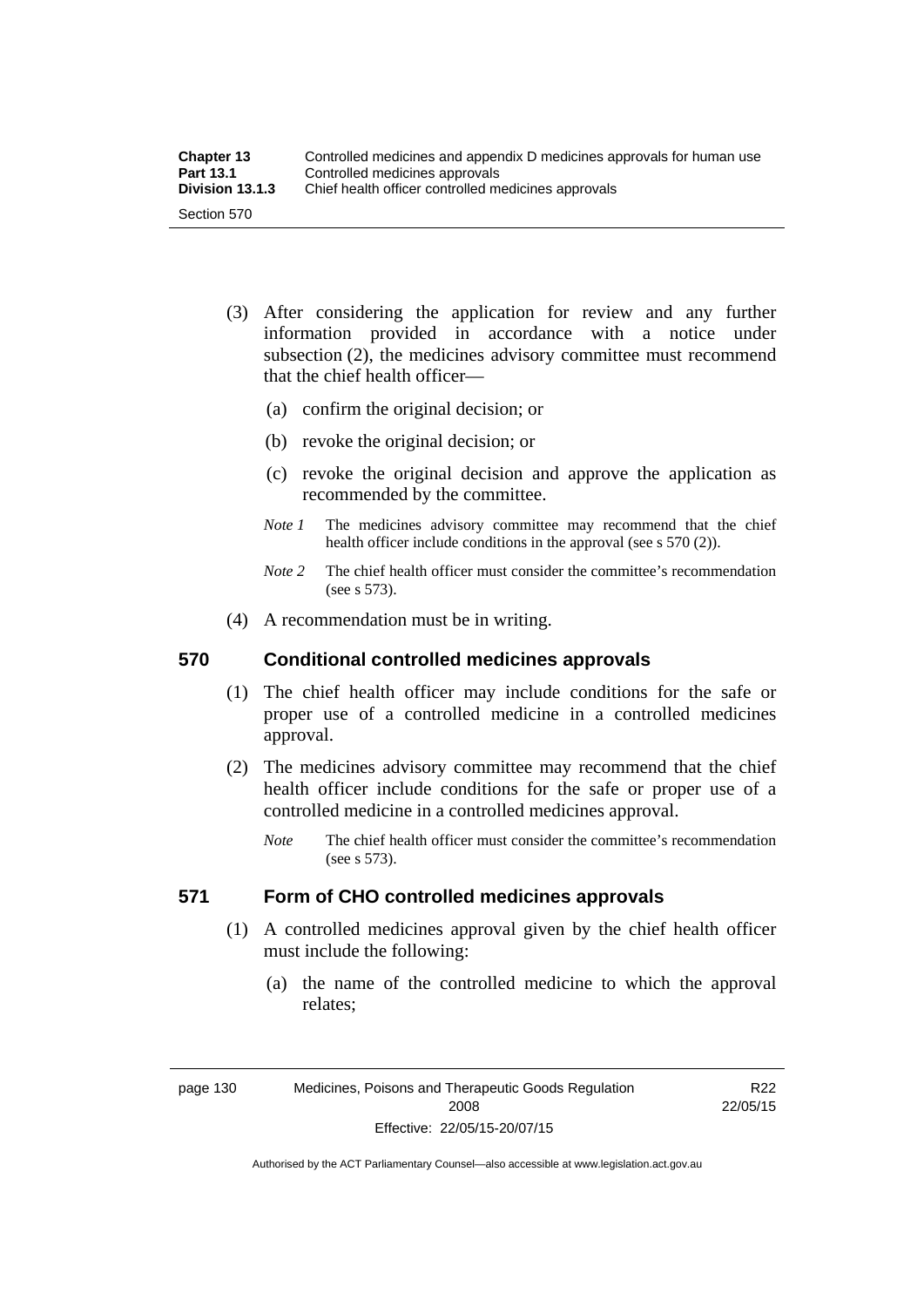- (b) the maximum quantity of the medicine that may be prescribed under the approval;
	- *Note 1* For morphine or oxycodone for a person with a terminal illness, see s (2).
	- *Note* 2 For buprenorphine or methadone for a drug-dependent person, see s (3).
- (c) the form and strength of the medicine that may be prescribed under the approval;
	- *Note* Other forms and strengths may be prescribed in accordance with s 32.
- (d) the period when the medicine may be prescribed under the approval or when the approval ends;
- (e) an identifying number for the approval;
- (f) any condition to which the approval is subject.
- *Note* If the approval is an oral approval, the prescriber must send the chief health officer a written application (see s 31 (1) (d) (ii)).
- (2) However, for subsection (1) (b) and (c), if the controlled medicines approval relates to the treatment of a person with a terminal illness, the approval may provide that all forms, strengths and quantities of morphine or oxycodone are approved.
- (3) Also, for subsection (1) (b), if the controlled medicines approval relates to the treatment of a drug-dependent person with buprenorphine or methadone for their drug-dependency, the approval may state the maximum daily dose that may be prescribed for the person.

page 131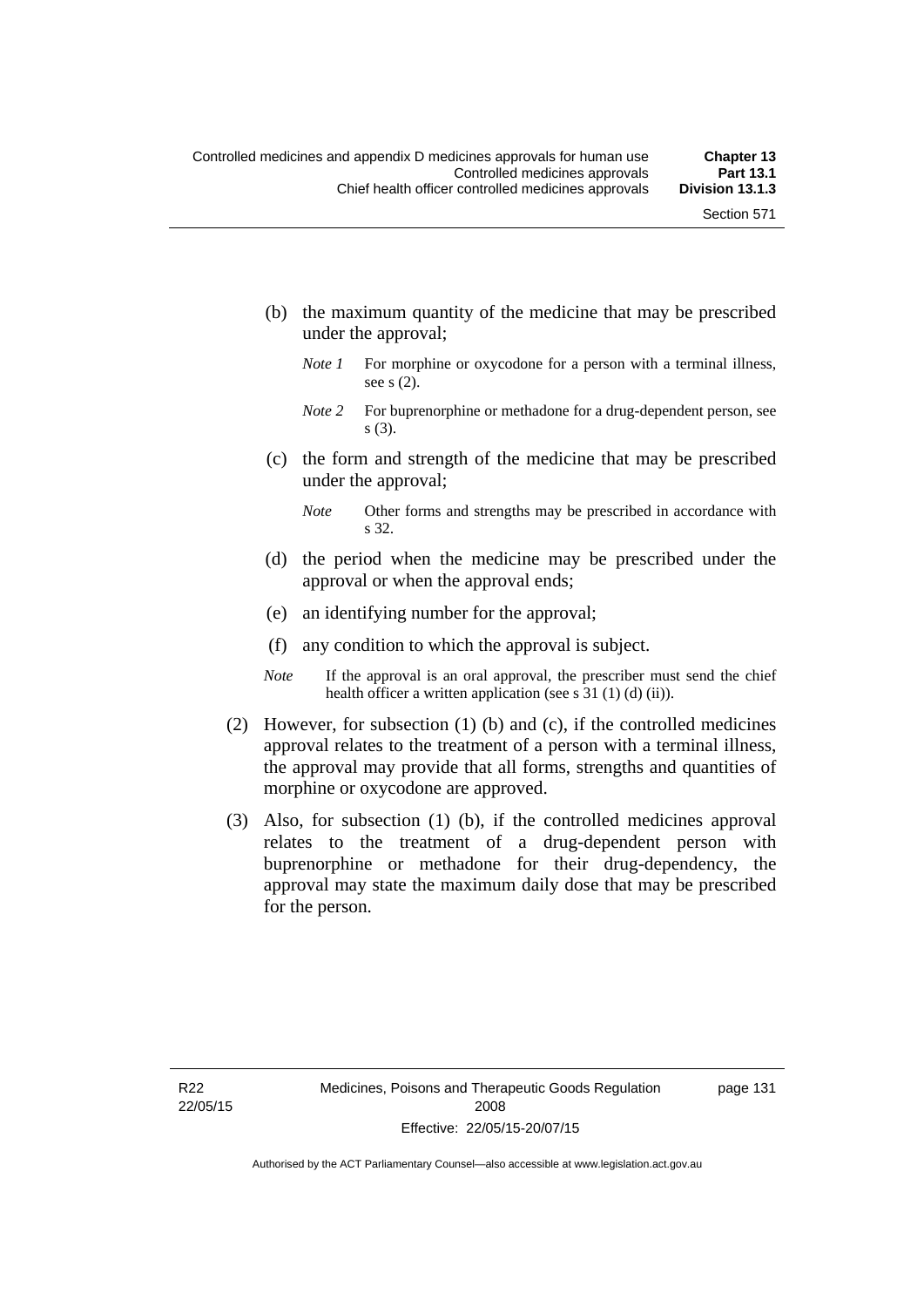#### **572 When controlled medicines approvals etc take effect**

- (1) A controlled medicines approval takes effect when the applicant receives notice of the approval or, if the approval states a later day, on the later day.
- (2) An amendment or revocation of a controlled medicines approval takes effect when the approval-holder receives notice of the amendment or revocation or, if the notice of the amendment or revocation states a later day, on the later day.

#### **573 Medicines advisory committee—recommendations to CHO**

- (1) This section applies if the medicines advisory committee recommends that the chief health officer make a decision in relation  $to$ 
	- (a) an application for a controlled medicines approval; or
	- (b) a controlled medicines approval; or
	- (c) an application under section 581 (Applications for CHO endorsement to treat drug-dependency).
- (2) The chief health officer must—
	- (a) make the decision after considering the medicines advisory committee's recommendation; and
	- (b) send the applicant or approval holder written notice of the decision not later than 7 days after the day the chief health officer makes the decision.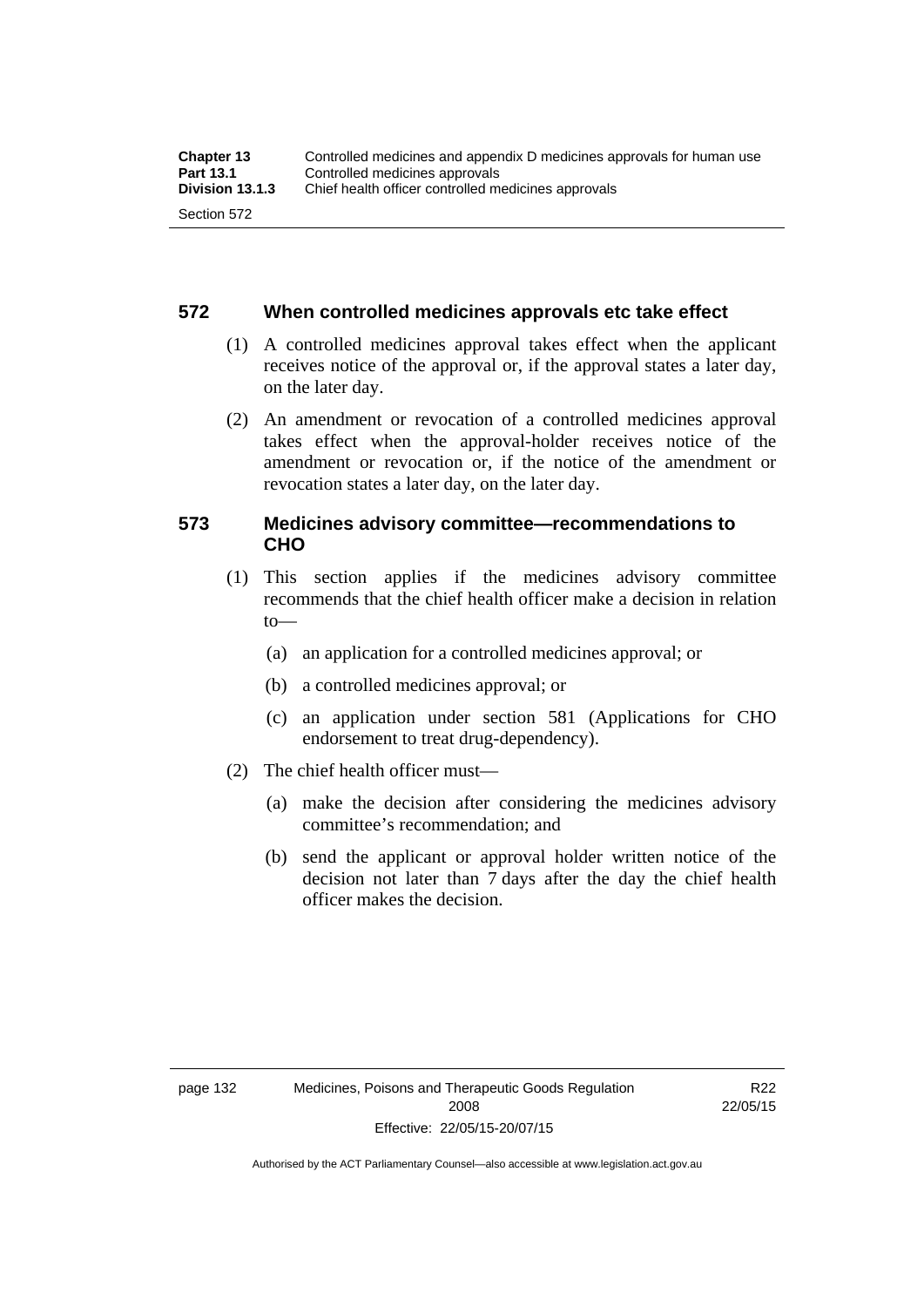### **574 Guidelines for CHO decisions on applications**

- (1) The medicines advisory committee may give draft guidelines to the chief health officer in relation to decisions on applications under section 560 (Applications for CHO controlled medicines approvals).
- (2) The chief health officer may approve a draft guideline.
- (3) An approved guideline is a notifiable instrument.

*Note* A notifiable instrument must be notified under the [Legislation Act](http://www.legislation.act.gov.au/a/2001-14).

### **Division 13.1.4 Endorsements to treat drug-dependency**

#### **580 Meaning of** *endorsement***—div 13.1.4**

In this division:

*endorsement* means an endorsement under section 582 to prescribe buprenorphine and methadone to treat a drug-dependent person's drug-dependency.

*Note* An endorsement is not required by doctors and certain intern doctors who are working at particular institutions, see s 563 (c).

#### **581 Applications for CHO endorsement to treat drug-dependency**

 (1) A doctor may, in writing, apply to the chief health officer for an endorsement.

*Note Doctor* does not include an intern doctor (see dict).

- (2) The application must include the following:
	- (a) the doctor's name and business address and telephone number;

page 133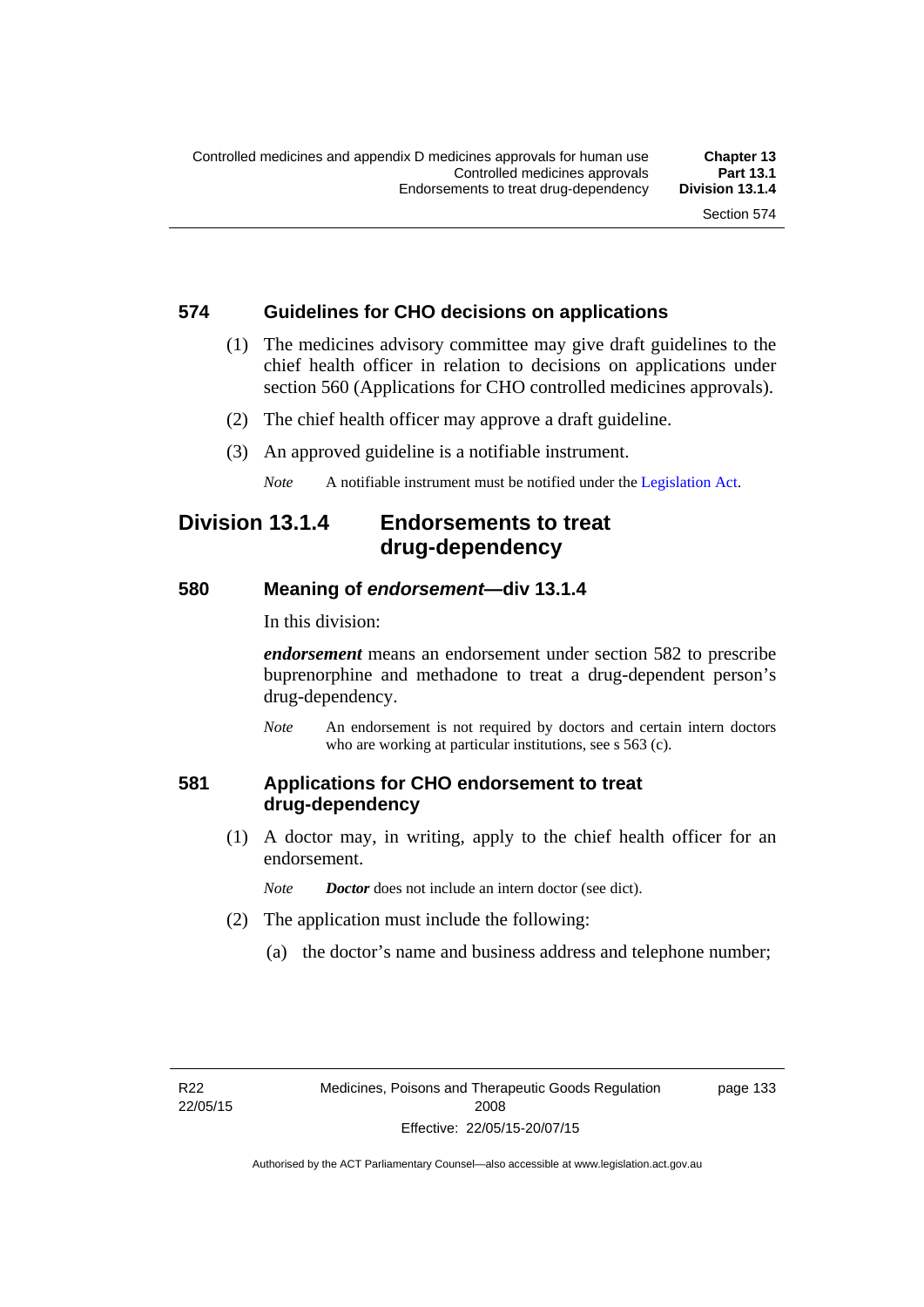- (b) the doctor's qualifications and experience in treating drug-dependency.
- *Note* If a form is approved under the [Act](http://www.legislation.act.gov.au/a/2008-26/default.asp), s 198 for this provision, the form must be used.
- (3) The chief health officer may ask the doctor for any other information reasonably required to decide the application.

#### **582 CHO decisions on applications for endorsement to treat drug-dependency**

- (1) The chief health officer must give, or refuse to give, an endorsement to a doctor who applies under section 581.
- (2) The chief health officer must not give a doctor an endorsement unless satisfied that the doctor has the qualifications and experience to treat drug-dependency.
- (3) An endorsement is subject to any condition included in the endorsement by the chief health officer.
- (4) The chief health officer must give the doctor written notice of the chief health officer's decision not later than 7 days after the day the decision is made.
- (5) If the chief health officer refuses the application, the notice must include information about the doctor's right to seek review of the decision under section 584.

#### **583 Form of CHO endorsements to treat drug-dependency**

An endorsement by the chief health officer must include the following:

- (a) the doctor's name;
- (b) an identifying number for the endorsement;
- (c) any condition to which the endorsement is subject.

page 134 Medicines, Poisons and Therapeutic Goods Regulation 2008 Effective: 22/05/15-20/07/15

R22 22/05/15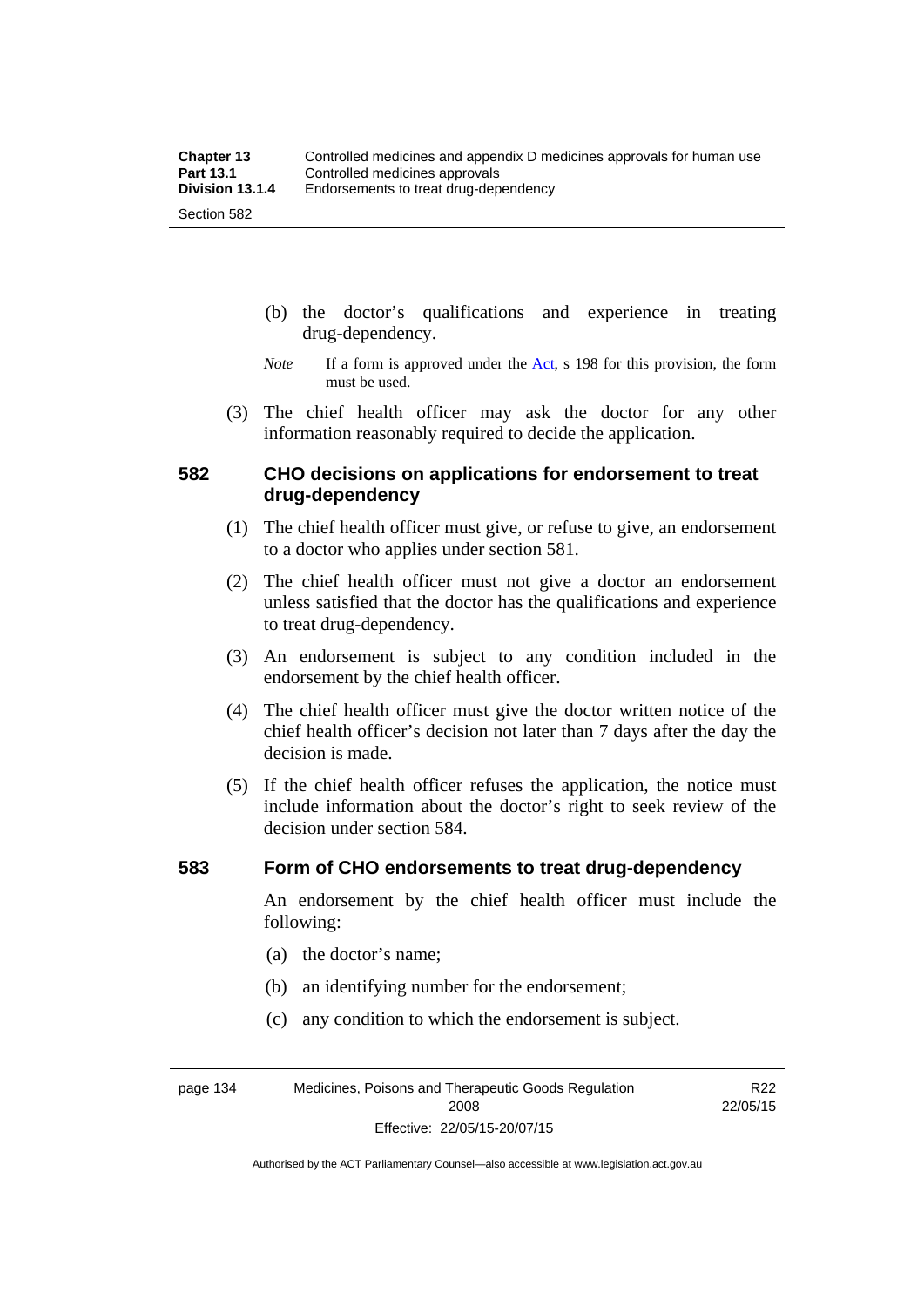#### **584 Medicines advisory committee—review of CHO decisions to refuse endorsements to treat drug-dependency**

- (1) This section applies if the chief health officer refuses under section 582 to give an endorsement to a doctor.
- (2) The doctor may, not later than 28 days after the day the doctor receives written notice of the decision, apply to the medicines advisory committee for review of the decision.
- (3) The application for review—
	- (a) must be in writing signed by the doctor; and
	- (b) must set out the grounds for the application; and
	- (c) may include any information that the doctor considers appropriate for the review.
- (4) The medicines advisory committee may, in writing, ask the doctor to give the committee further information that the committee reasonably needs to decide the application.
- (5) After considering the application and any further information provided in accordance with a notice under subsection (4), the medicines advisory committee must—
	- (a) recommend that the chief health officer confirm the decision made; or
	- (b) recommend that the chief health officer revoke the decision made and approve the application as recommended by the committee.
	- *Note* The chief health officer must consider the committee's recommendation (see s 573).
- (6) A recommendation must be in writing.

page 135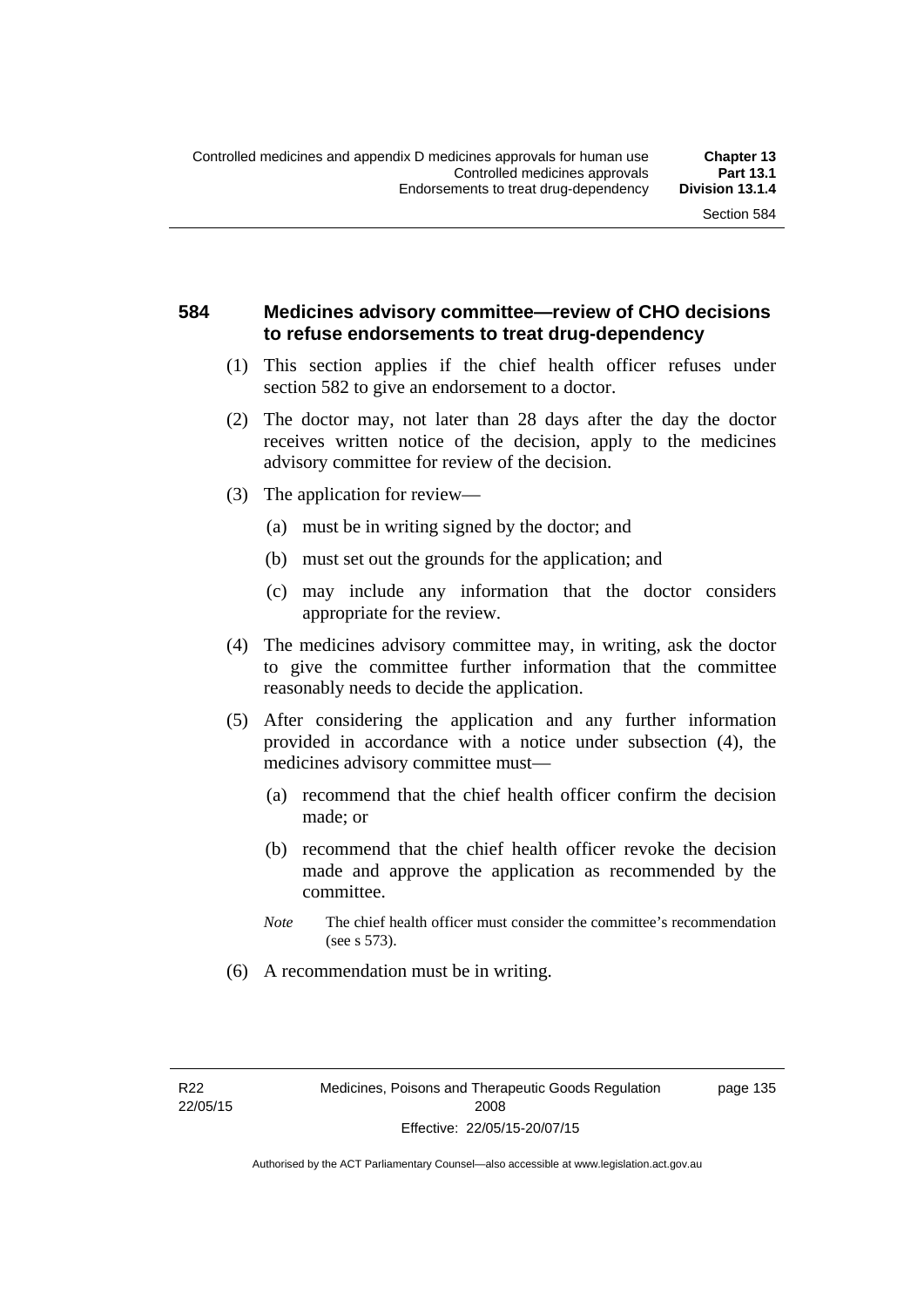# **Part 13.2 Appendix D medicines approvals**

*Note* It is a condition of an authorisation to prescribe a designated appendix D medicine for the prescriber to have an approval under this part (see s 33 (a)).

#### **590 Meaning of** *appendix D medicines approval*

In this regulation:

*appendix D medicines approval* means an approval under section 591 or section 593.

#### **591 Standing approval to prescribe designated appendix D medicines**

A doctor is approved to prescribe a designated appendix D medicine for a purpose mentioned in schedule 3 (Designated appendix D medicines—standing approvals), part 3.2, column 3 in relation to the medicine if—

- (a) the medicine is mentioned in the schedule, part 3.2, column 3 in relation to the doctor; and
- (b) if the schedule, part 3.2, column 4 contains a condition in relation to the medicine—the doctor prescribes the medicine in accordance with the condition.

#### **Example—par (b)**

If sch 3, pt 3.2, col 4 includes a condition requiring a doctor to advise a woman of child-bearing age to avoid becoming pregnant during or for a certain period after the completion of treatment, the doctor is authorised to prescribe the medicine only if the doctor gives the patient the advice.

- *Note 1 Doctor* does not include an intern doctor (see dict).
- *Note 2* An example is part of the regulation, is not exhaustive and may extend, but does not limit, the meaning of the provision in which it appears (see [Legislation Act,](http://www.legislation.act.gov.au/a/2001-14) s 126 and s 132).

page 136 Medicines, Poisons and Therapeutic Goods Regulation 2008 Effective: 22/05/15-20/07/15

R22 22/05/15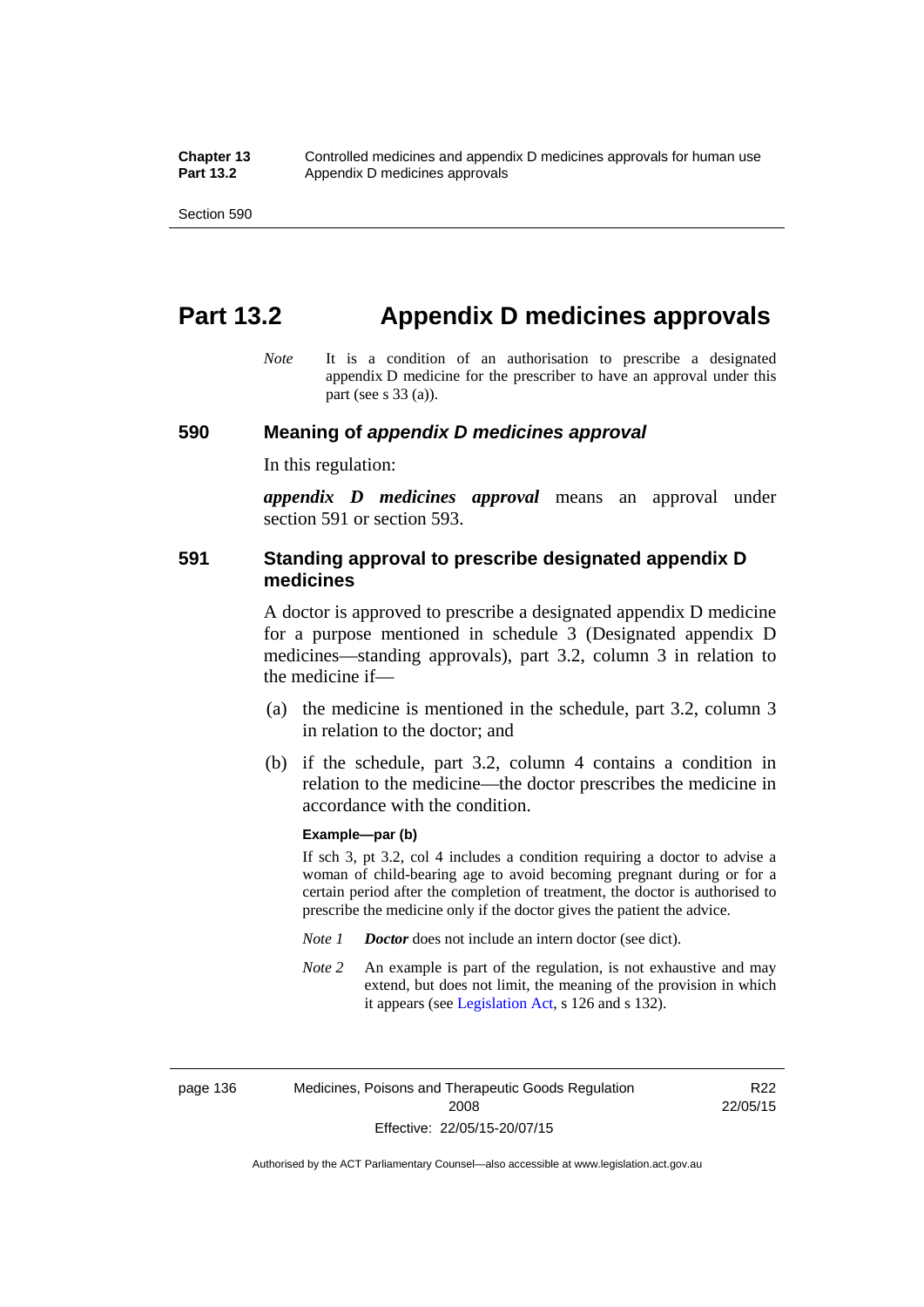### **592 Applications for CHO approval to prescribe designated appendix D medicines**

 (1) A doctor may, in writing, apply to the chief health officer for approval to prescribe a designated appendix D medicine for a purpose mentioned in schedule 3 (Designated appendix D medicines—standing approvals), part 3.2, column 3 in relation to the medicine.

*Note Doctor* does not include an intern doctor (see dict).

- (2) The application must include the following:
	- (a) the medicine's name;
	- (b) the doctor's name, business address and telephone number;
	- (c) if the doctor is a specialist—the specialist area in which the doctor practises;
	- (d) if the doctor is not a specialist—the doctor's qualifications and experience in relation to the medicine.
	- *Note* If a form is approved under the [Act](http://www.legislation.act.gov.au/a/2008-26/default.asp), s 198 for this provision, the form must be used.
- (3) The chief health officer may ask the doctor for any other information reasonably required to decide the application.

#### **593 CHO decisions on applications to prescribe designated appendix D medicines**

- (1) The chief health officer must approve, or refuse to approve, an application by a doctor under section 592 for approval to prescribe a designated appendix D medicine.
- (2) An approval under subsection (1) to prescribe a designated appendix D medicine is subject to the following conditions:
	- (a) that the doctor complies with any conditions in schedule 3, part 3.2, column 4 in relation to the medicine;

R22 22/05/15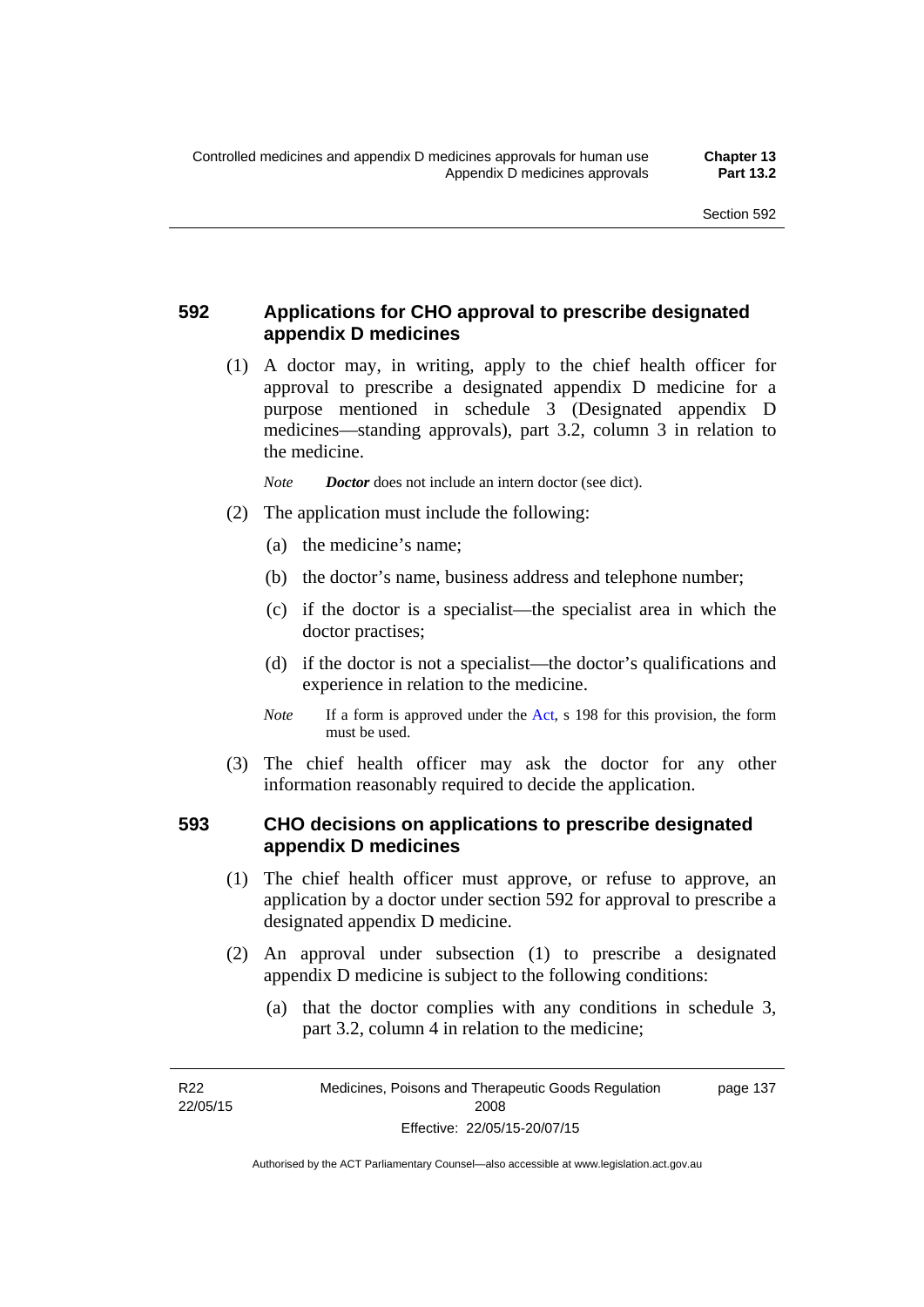(b) any other condition included in the approval by the chief health officer.

#### **Example—par (a)**

If sch 3, pt 3.2, col 4 includes a condition requiring a doctor to advise a woman of child-bearing age to avoid becoming pregnant during or for a certain period after the completion of treatment, the doctor is authorised to prescribe the medicine only if the doctor gives the patient the advice.

- *Note* An example is part of the regulation, is not exhaustive and may extend, but does not limit, the meaning of the provision in which it appears (see [Legislation Act,](http://www.legislation.act.gov.au/a/2001-14) s 126 and s 132).
- (3) For this section, the chief health officer—
	- (a) must have regard to the specialist area (if any) in which the doctor practises and the requirements (if any) stated in the medicines and poisons standard, appendix D for the medicine to which the application relates; and
	- (b) may have regard to anything else the chief health officer considers appropriate.
- (4) The chief health officer must send the doctor written notice of the chief health officer's decision not later than 7 days after the day the decision is made.

#### **594 Form of CHO appendix D medicines approvals**

An appendix D medicines approval given by the chief health officer must include the following:

- (a) the doctor's name;
- (b) the name of the medicine to which the approval relates;
- (c) an identifying number for the approval;
- (d) any condition included in the approval by the chief health officer.

R<sub>22</sub> 22/05/15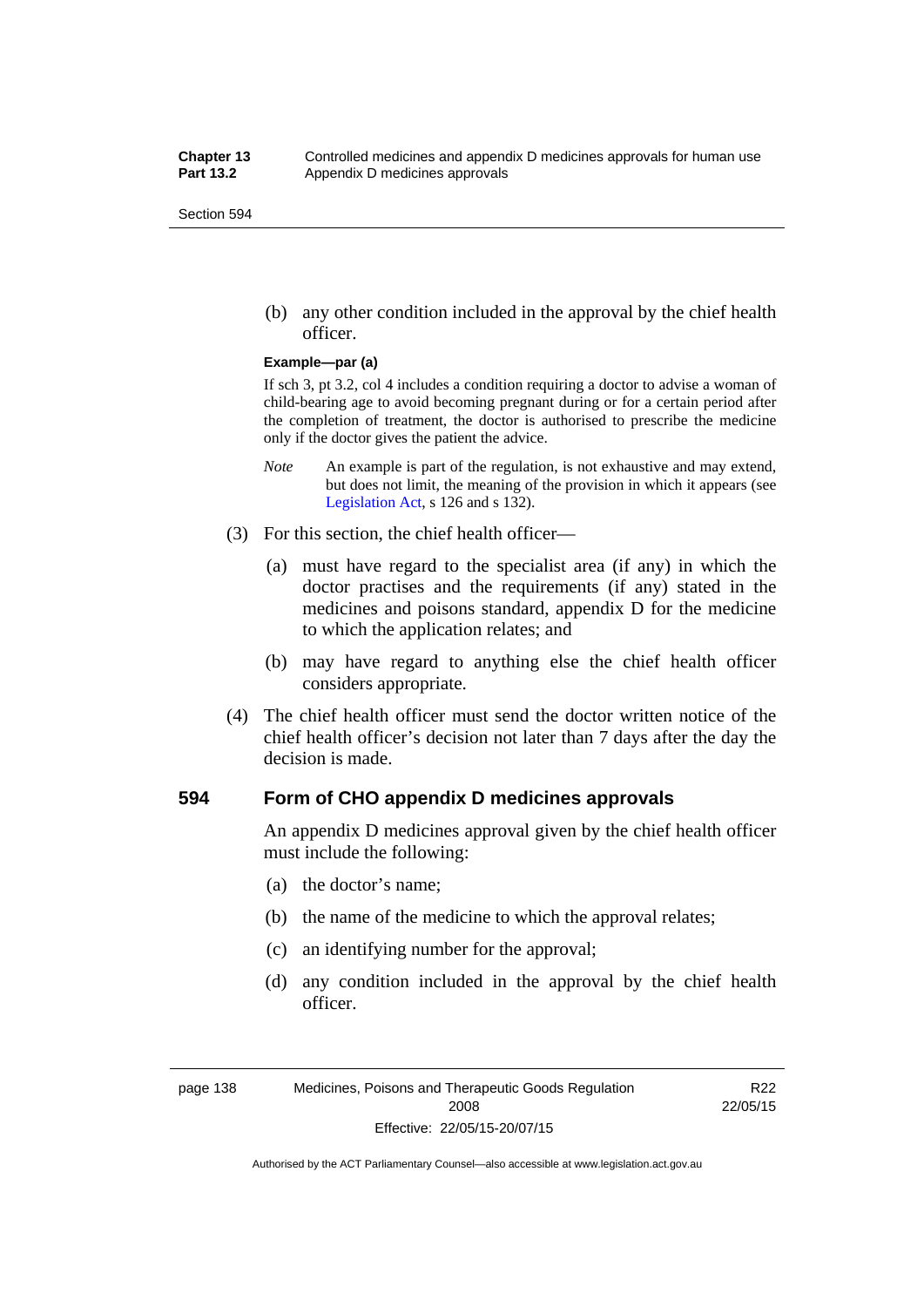# **Chapter 14 Medicines licences**

### **Part 14.1 Medicines licences generally**

#### **600 Medicines licences that may be issued—Act, s 78 (2)**

The following licences for medicines may be issued:

- (a) a licence for a program of research or education in relation to a controlled medicine (a *controlled medicines research and education program licence*);
- (b) a licence for medicines for first-aid kits (a *first-aid kit licence*);
- (c) a licence for the supply by wholesale of a medicine (a *medicines wholesalers licence*);
- (d) a licence for the treatment of opioid dependency with buprenorphine or methadone (an *opioid dependency treatment licence*);
- (e) a licence for the sale by retail of pharmacy medicines by a person who is not a pharmacist (a *pharmacy medicines rural communities licence*).
- *Note* Other medicines licences may also be issued (see [Act,](http://www.legislation.act.gov.au/a/2008-26/default.asp) s 78 (3)).

R22 22/05/15 page 139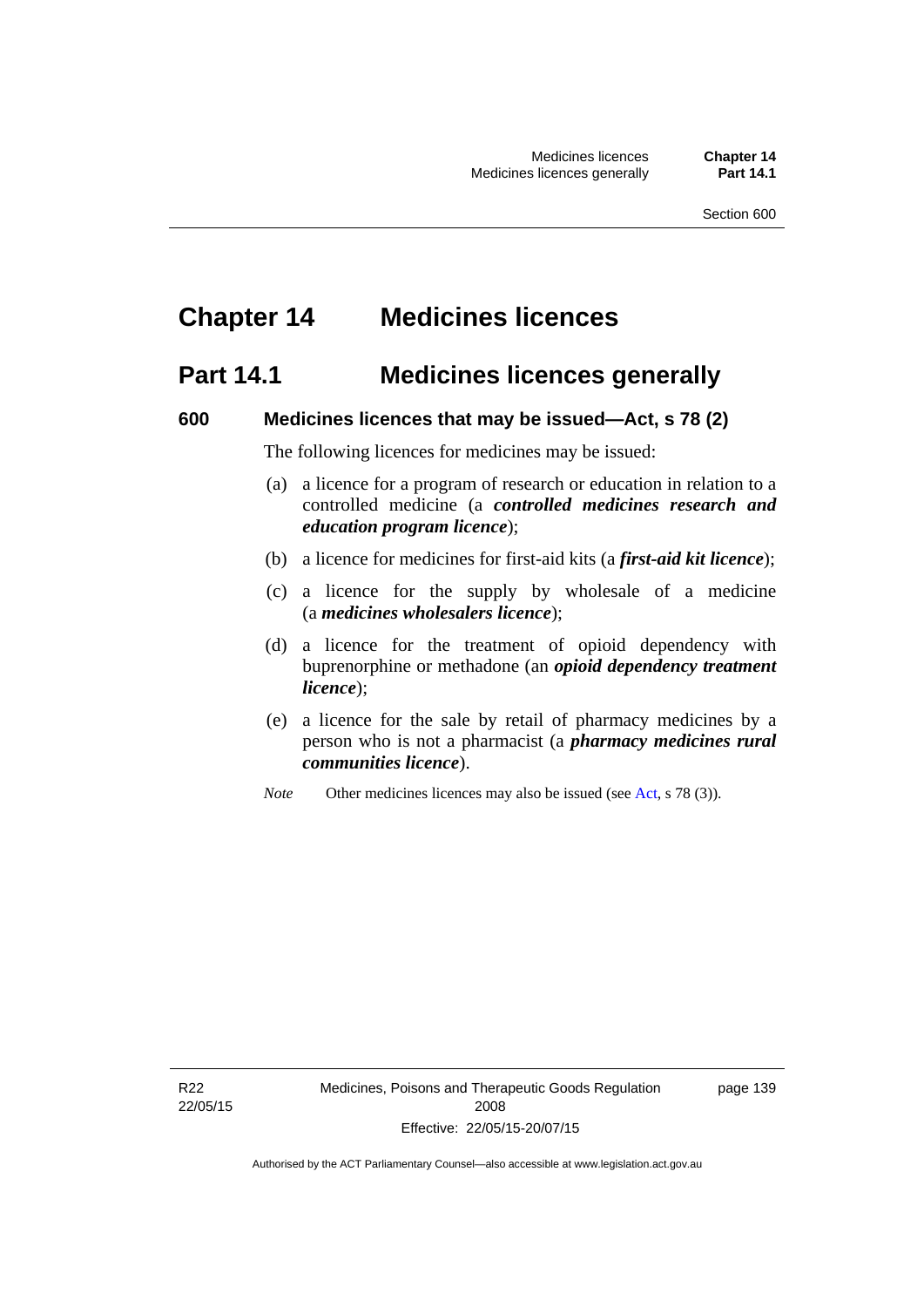# **Part 14.2 Controlled medicines research and education program licences**

*Note* For research and education activities in relation to other medicines, see pt 9.4.

#### **605 Applications for controlled medicines research and education program licences**

- (1) An application for a controlled medicines research and education program licence for a controlled medicine must be in writing, signed by the applicant, and include the following:
	- (a) the full name, address and academic, professional or other relevant qualifications of—
		- (i) the person who is to supervise the program; and
		- (ii) the person who is to conduct the program;
	- (b) the name of the recognised research institution at or under which the program is proposed to be conducted;
		- *Note Recognised research institution*—see the [Act](http://www.legislation.act.gov.au/a/2008-26/default.asp), s 20 (5).
	- (c) whether the program will be conducted at, or under the authority of, the recognised research institution;
	- (d) the premises where the program will be conducted;
	- (e) the controlled medicine, and the form and strength of the medicine, for which the licence is sought;
	- (f) the maximum quantity of the medicine that would be possessed under the licence at any time;
	- (g) a description of the program, including an explanation of why the program cannot be carried out satisfactorily without the use of the medicine;
	- (h) the supervision arrangements for the program;

page 140 Medicines, Poisons and Therapeutic Goods Regulation 2008 Effective: 22/05/15-20/07/15 R22 22/05/15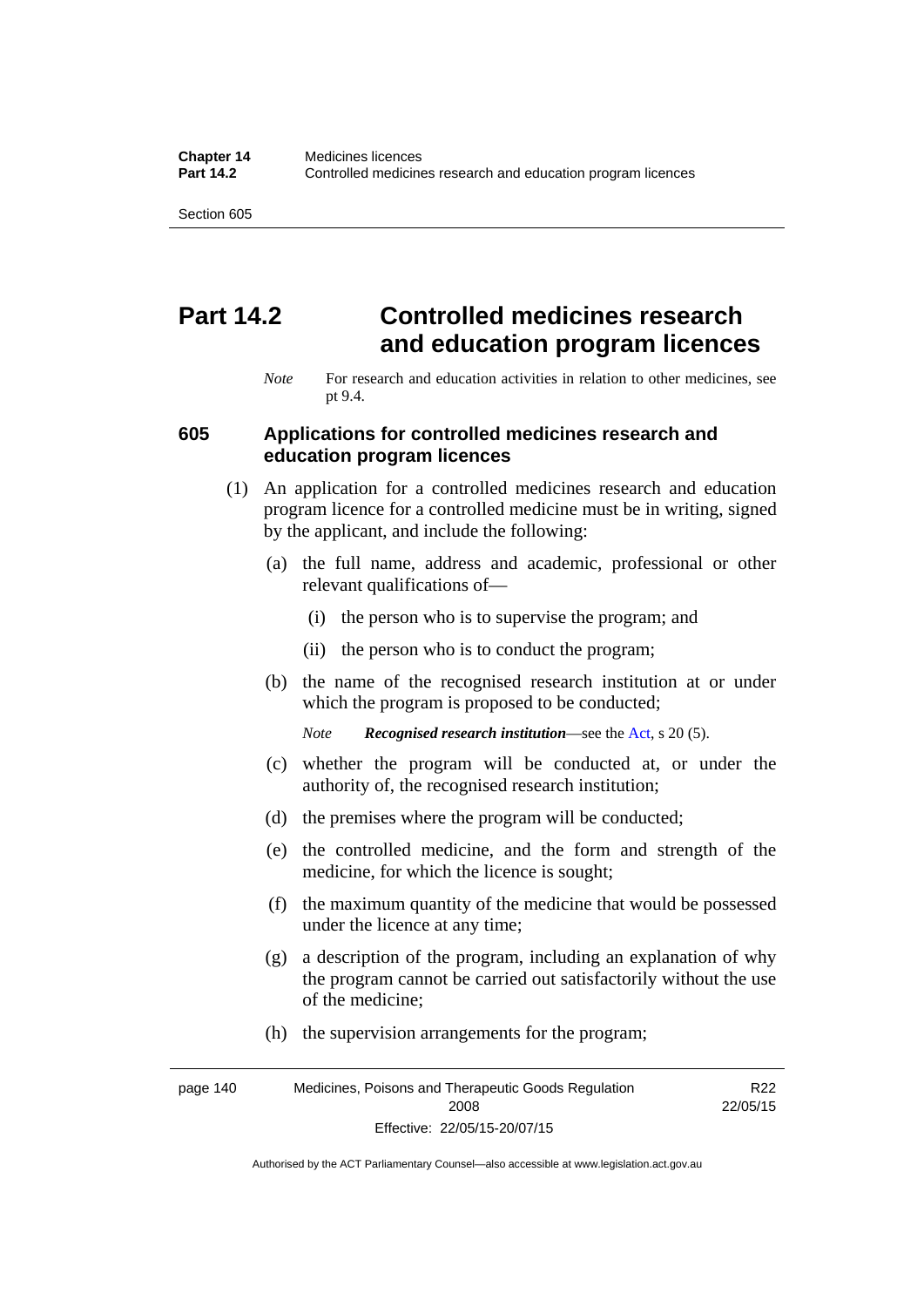- (i) the period for which the licence is sought.
- *Note 1* If a form is approved under the [Act](http://www.legislation.act.gov.au/a/2008-26/default.asp), s 198 for this provision, the form must be used.

*Note* 2 A fee may be determined under the [Act,](http://www.legislation.act.gov.au/a/2008-26/default.asp) s 197 for this provision.

- (2) The application must be accompanied by a written approval of the program by the person in charge of—
	- (a) the recognised research institution; or
	- (b) a faculty or division of the institution.

#### **606 Restrictions on issuing of controlled medicines research and education program licences—Act, s 85 (1) (a)**

The chief health officer must not issue a controlled medicines research and education program licence to a person unless—

- (a) the program to which the licence relates will be conducted at, or under the authority of, a recognised research institution; and
- (b) the program is approved by a person mentioned in section 605 (2); and
- (c) satisfied that the program—
	- (i) cannot be carried out without the use of the controlled medicine to which the licence application relates; and
	- (ii) will be adequately supervised.

### **607 Additional information for controlled medicines research and education program licences—Act, s 88 (1) (k)**

The following additional information is prescribed for a controlled medicines research and education program licence:

 (a) the research or education program for which the licence is issued;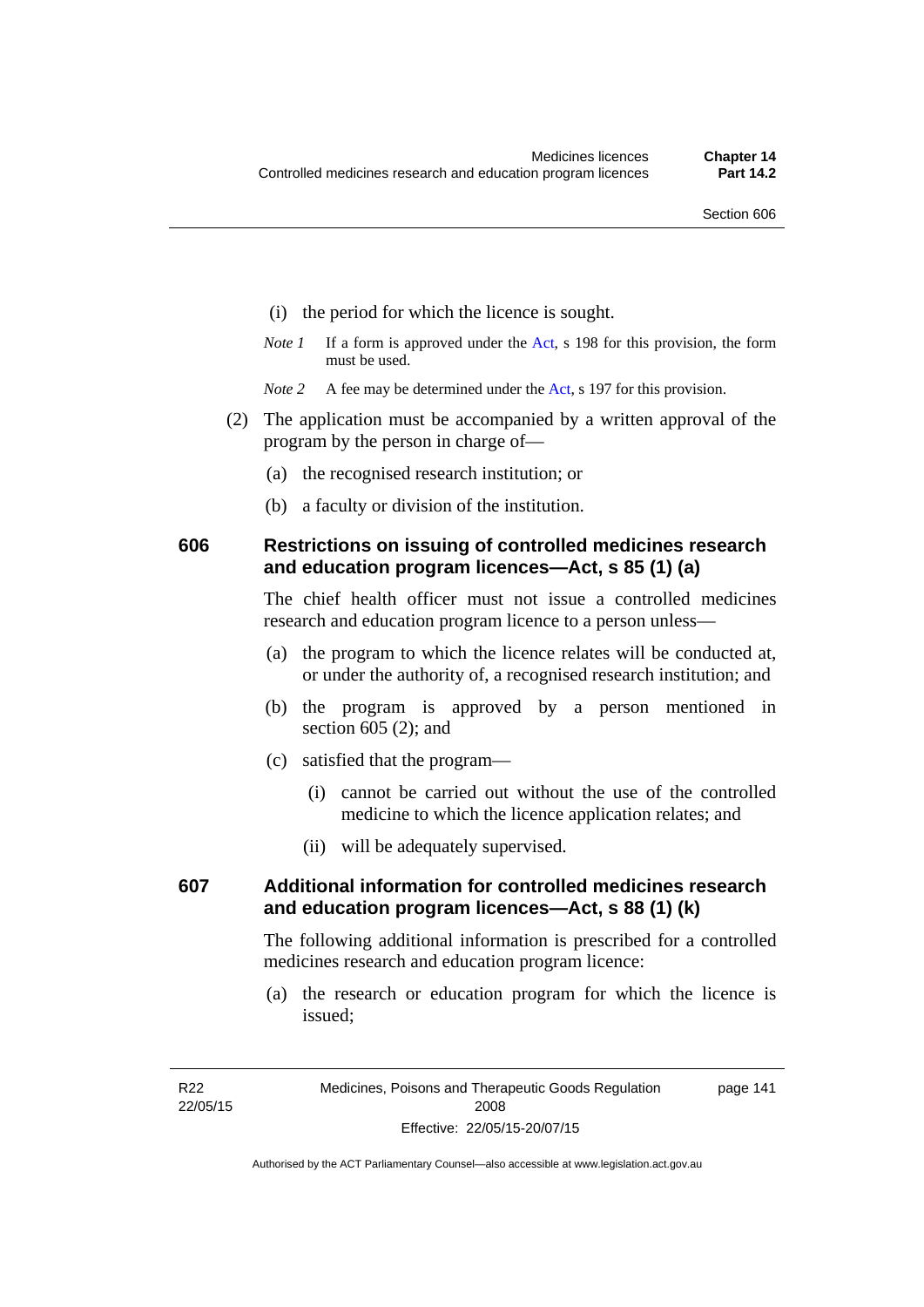- (b) the name of the program's supervisor;
- (c) the dealings with a controlled medicine authorised by the licence;
- (d) the premises where the program will be conducted;
- (e) the maximum quantity of the controlled medicine that may be possessed at any time for the program;
- (f) the total quantity of the controlled medicine that may be possessed for the program during the period of the licence;
- (g) the form and strength of the controlled medicine that may be obtained and possessed for the program.

page 142 Medicines, Poisons and Therapeutic Goods Regulation 2008 Effective: 22/05/15-20/07/15

R22 22/05/15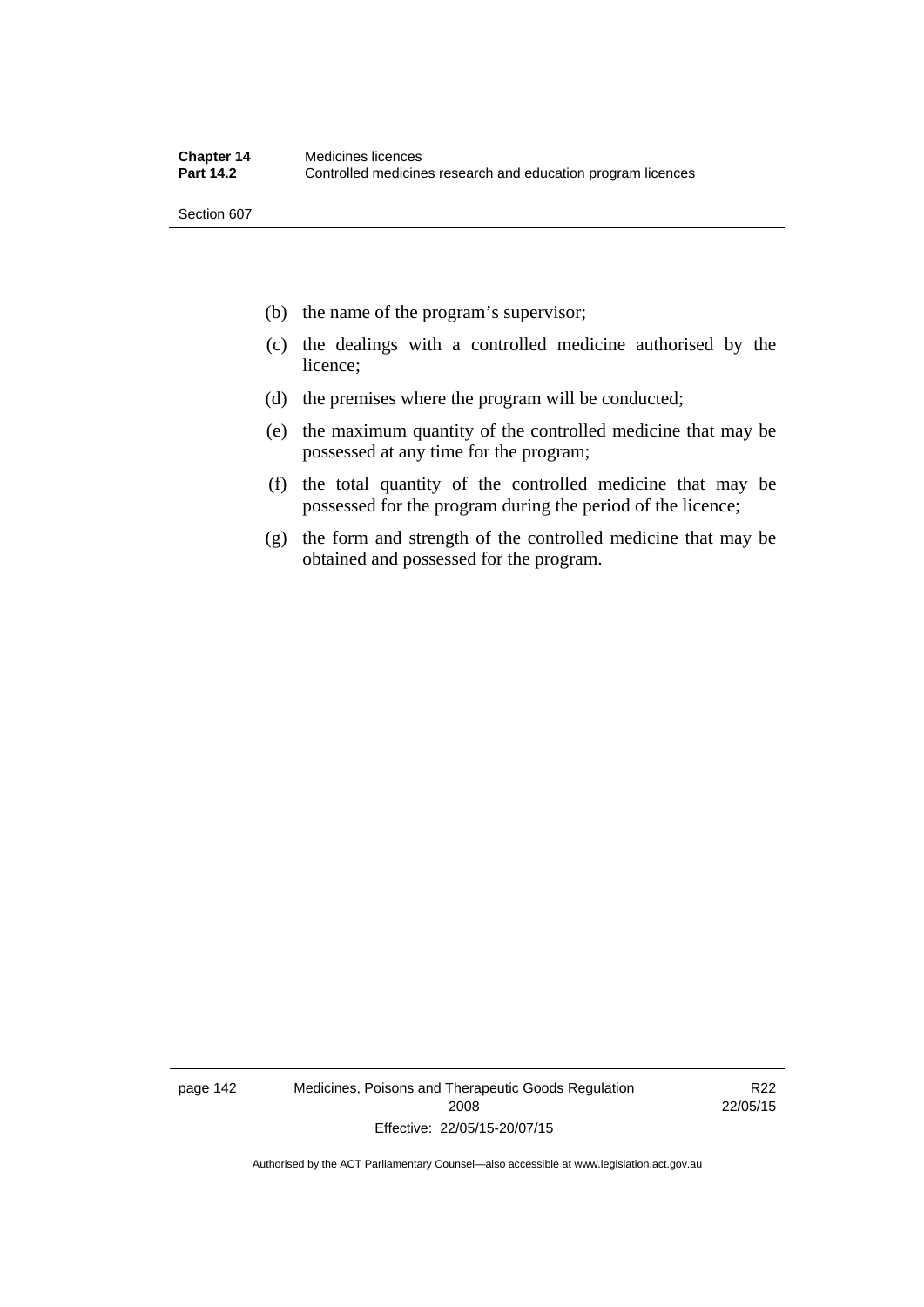# **Part 14.3 First-aid kit licences**

*Note* This part is not applicable to a health practitioner or health professional who is authorised elsewhere under this regulation to possess etc medicines for a first-aid kit.

#### **610 Applications for first-aid kit licences**

- (1) An application for a first-aid kit licence must be in writing, signed by the applicant, and include the following:
	- (a) the full name, address and occupation of the applicant;
	- (b) the full name, address and occupation of each other person proposed to be authorised to deal with a medicine under the licence;
	- (c) the prescription only medicines and controlled medicines (each of which are *relevant medicines*), and the form and strength of the relevant medicines, for which the licence is sought;
		- *Note* Pharmacy medicines and pharmacist only medicines are authorised for the kit under s 450.
	- (d) the maximum quantity of the relevant medicines that would be possessed under the licence at any time;
	- (e) the first-aid services provided, or proposed to be provided, to the community by the applicant;
	- (f) the situations in which it is proposed the medicines in the first-aid kit will be used;
	- (g) the period for which the licence is sought.
	- *Note 1* If a form is approved under the [Act](http://www.legislation.act.gov.au/a/2008-26/default.asp), s 198 for this provision, the form must be used.
	- *Note 2* A fee may be determined under the [Act,](http://www.legislation.act.gov.au/a/2008-26/default.asp) s 197 for this provision.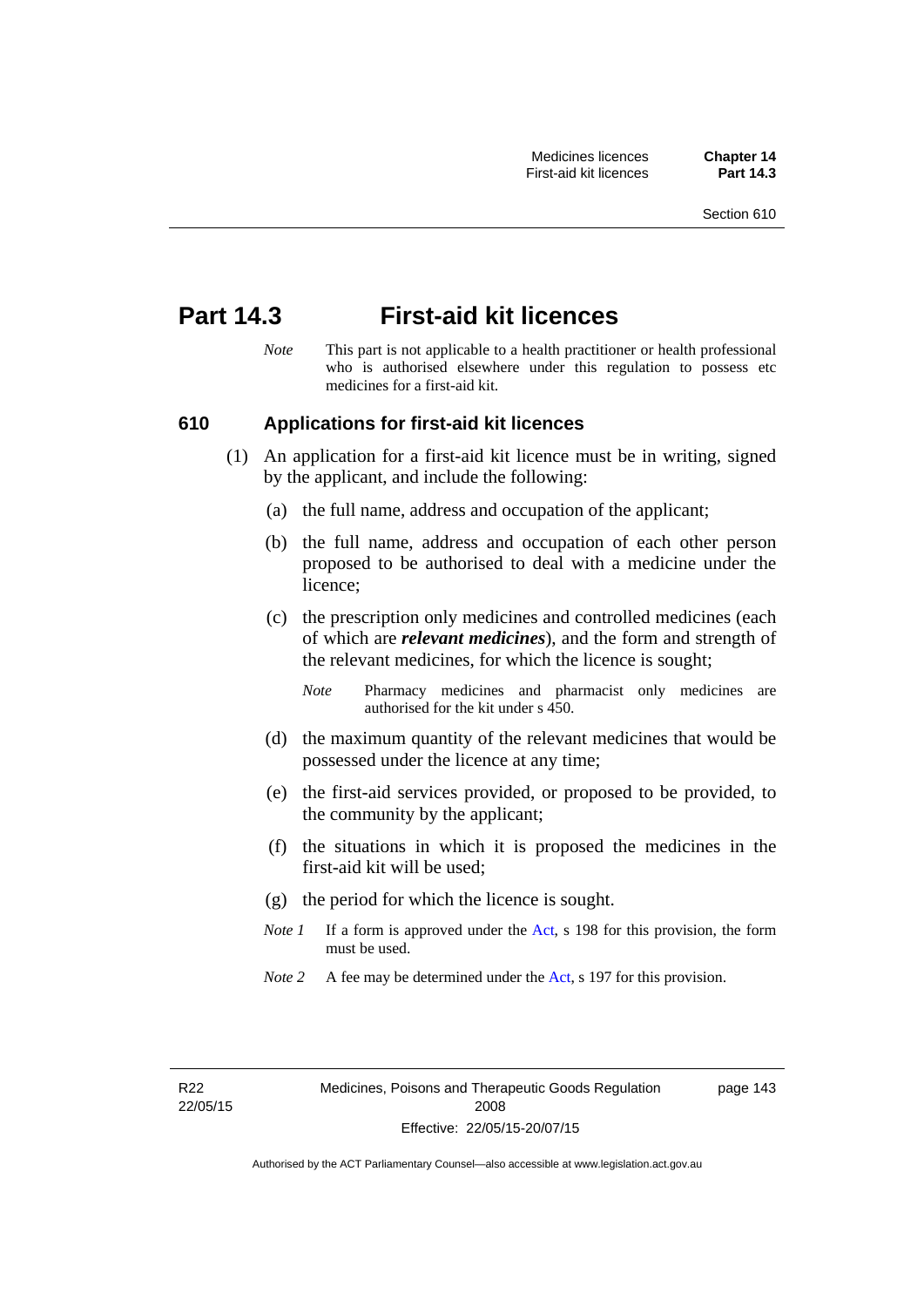| <b>Chapter 14</b> | Medicines licences     |
|-------------------|------------------------|
| <b>Part 14.3</b>  | First-aid kit licences |

- (2) The application must be accompanied by—
	- (a) evidence of the qualifications mentioned in section 611 (a) for the applicant and each person included in the application under subsection (1) (b); and
	- (b) a letter of support from a doctor who will provide medical direction and support to the applicant.
		- *Note Doctor* does not include an intern doctor (see dict).

#### **611 Restrictions on issuing of first-aid kit licences— Act, s 85 (1) (a)**

The chief health officer must not issue a first-aid kit licence to a person unless—

- (a) each person to be authorised under the licence has successfully completed a course that qualifies the person to be registered as a nurse or employed as an ambulance paramedic; and
- (b) the chief health officer is satisfied that the person provides, or will be providing, first-aid services to the community, for example, at a workplace or as part of a privately operated ambulance service approved under the *[Emergencies Act 2004](http://www.legislation.act.gov.au/a/2004-28)*, part 4.6 (Other approved providers); and
- (c) the medicines to which the licence application relates are reasonably necessary to provide the first-aid services.
- *Note* An example is part of the regulation, is not exhaustive and may extend, but does not limit, the meaning of the provision in which it appears (see [Legislation Act,](http://www.legislation.act.gov.au/a/2001-14) s 126 and s 132).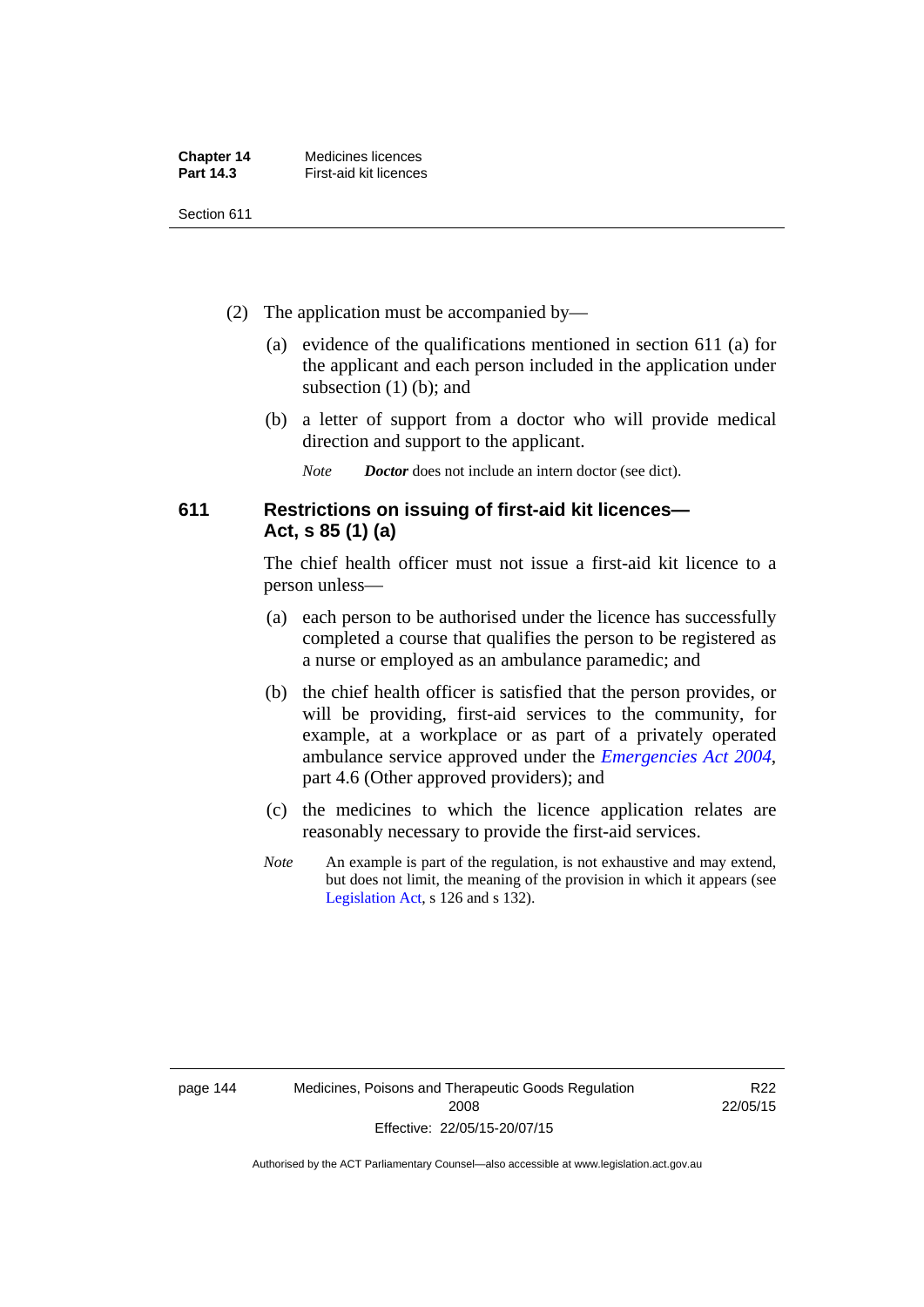### **612 Additional information for first-aid kit licences— Act, s 88 (1) (k)**

- (1) The following additional information is prescribed for a first-aid kit licence:
	- (a) the full name and home address of each person who is authorised to deal with a medicine under the licence;
	- (b) the maximum quantity of each relevant medicine that may be possessed under the licence at any time;
	- (c) the total quantity of each relevant medicine that may be possessed during the period of the licence;
	- (d) the form and strength in which each relevant medicine may be obtained, possessed and administered under the licence.
- (2) In this section:

*relevant medicines*—see section 610.

R22 22/05/15 Medicines, Poisons and Therapeutic Goods Regulation 2008 Effective: 22/05/15-20/07/15

page 145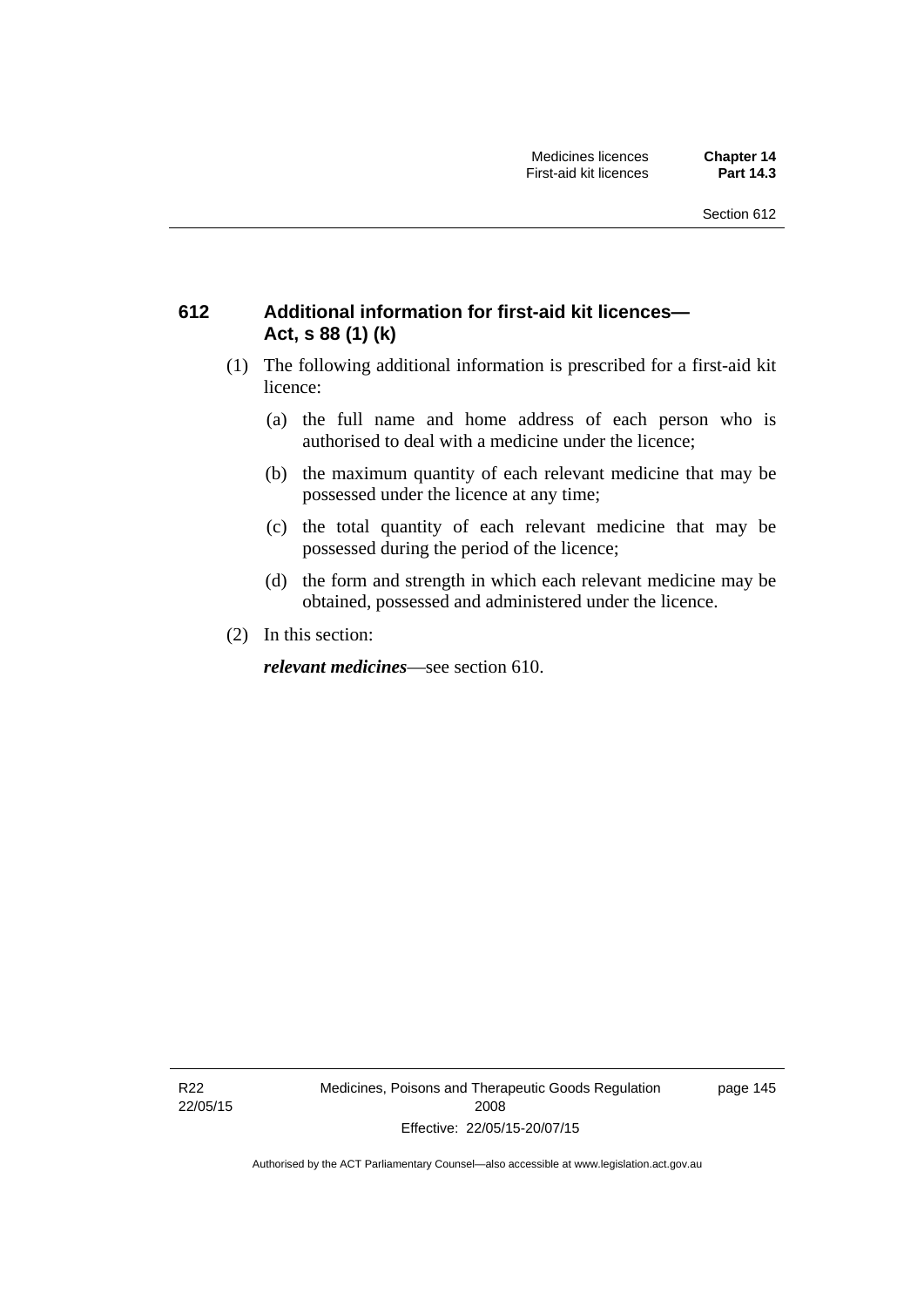## **Part 14.4 Medicines wholesalers licences**

*Note* This part is applicable to an interstate wholesaler only if the [Act,](http://www.legislation.act.gov.au/a/2008-26/default.asp) s 20 (4) does not apply to the wholesaler.

#### **615 Applications for medicines wholesalers licences**

- (1) An application for a medicines wholesalers licence must be in writing, signed by the applicant, and include the following:
	- (a) the medicines to which the application relates;
	- (b) the full name of the applicant;
	- (c) the applicant's ABN (if any);
	- (d) if the applicant is a corporation—the corporation's ACN;
	- (e) the location of the premises where the applicant proposes to deal with the medicines under the licence;
	- (f) the security arrangements proposed for the premises;
	- (g) the name of an individual who is to supervise the dealings to be authorised under the licence.
	- *Note 1* If a form is approved under the [Act](http://www.legislation.act.gov.au/a/2008-26/default.asp), s 198 for this provision, the form must be used.

*Note* 2 A fee may be determined under the [Act,](http://www.legislation.act.gov.au/a/2008-26/default.asp) s 197 for this provision.

- (2) The application must be accompanied by a plan of the premises that shows—
	- (a) where it is proposed to store the medicines; and
	- (b) the location and nature of security devices.

R<sub>22</sub> 22/05/15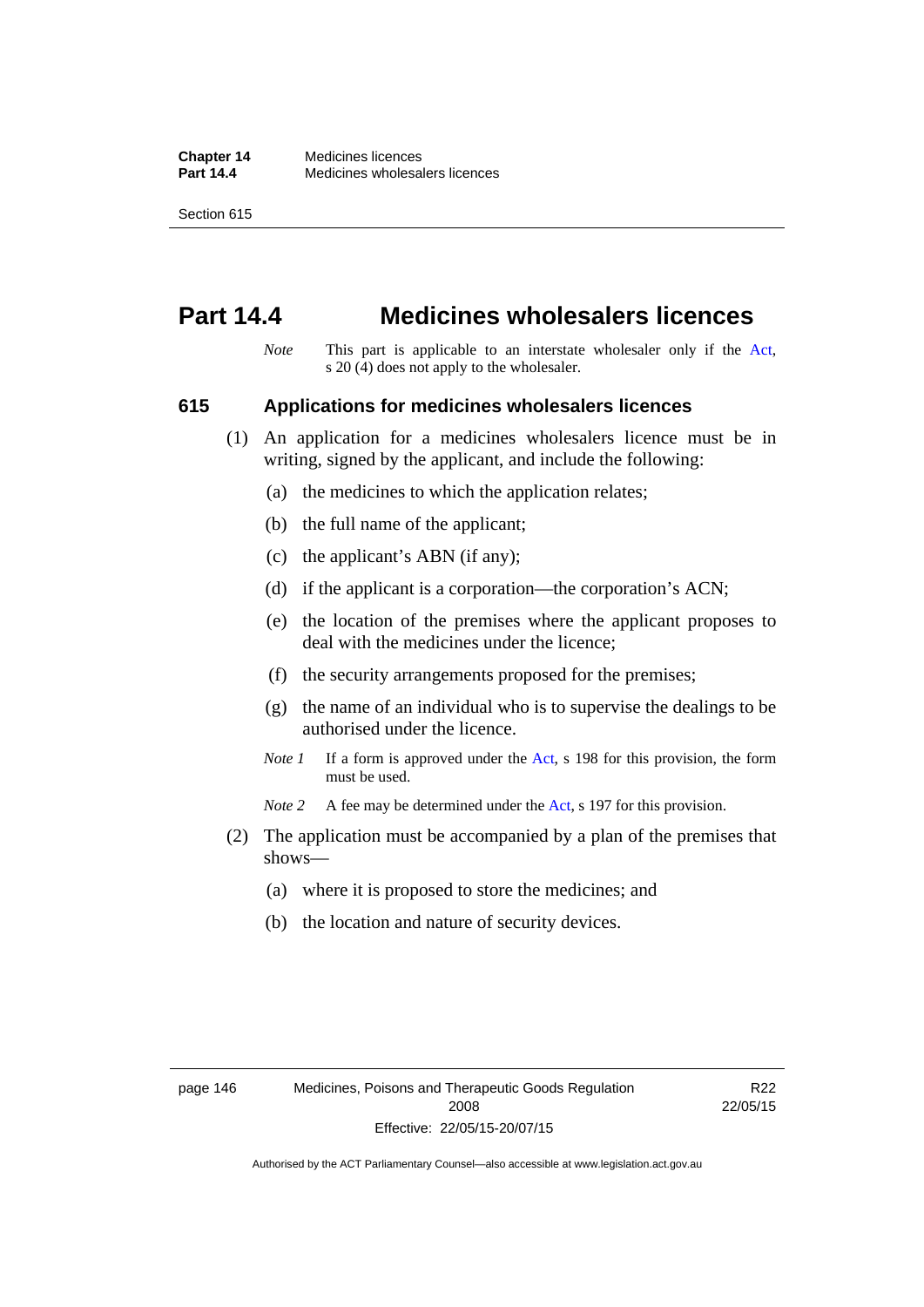### **616 Restrictions on issuing of medicines wholesalers licences—Act, s 85 (1) (a)**

- (1) The chief health officer must not issue a medicines wholesalers licence to a person unless dealings with medicines under the licence will be supervised by an individual nominated by the applicant and approved, in writing, by the chief health officer.
- (2) The chief health officer must not approve the nominated individual unless satisfied that the individual—
	- (a) is a suitable person to hold a medicines wholesalers licence; and
	- (b) has qualifications in chemistry, pharmacy or pharmacology or experience appropriate for the sale of medicines.
	- *Note* For changes of nominated individuals, see the [Act,](http://www.legislation.act.gov.au/a/2008-26/default.asp) s 93.
- (3) In this section:

*suitable person*, to hold a licence—see the [Act](http://www.legislation.act.gov.au/a/2008-26/default.asp), section 81.

#### **617 Additional information for medicines wholesalers licences—Act, s 88 (1) (k)**

The name of the person approved under section 616 (1) to supervise the dealings with medicines authorised by the licence is prescribed for a medicines wholesalers licence.

R22 22/05/15 page 147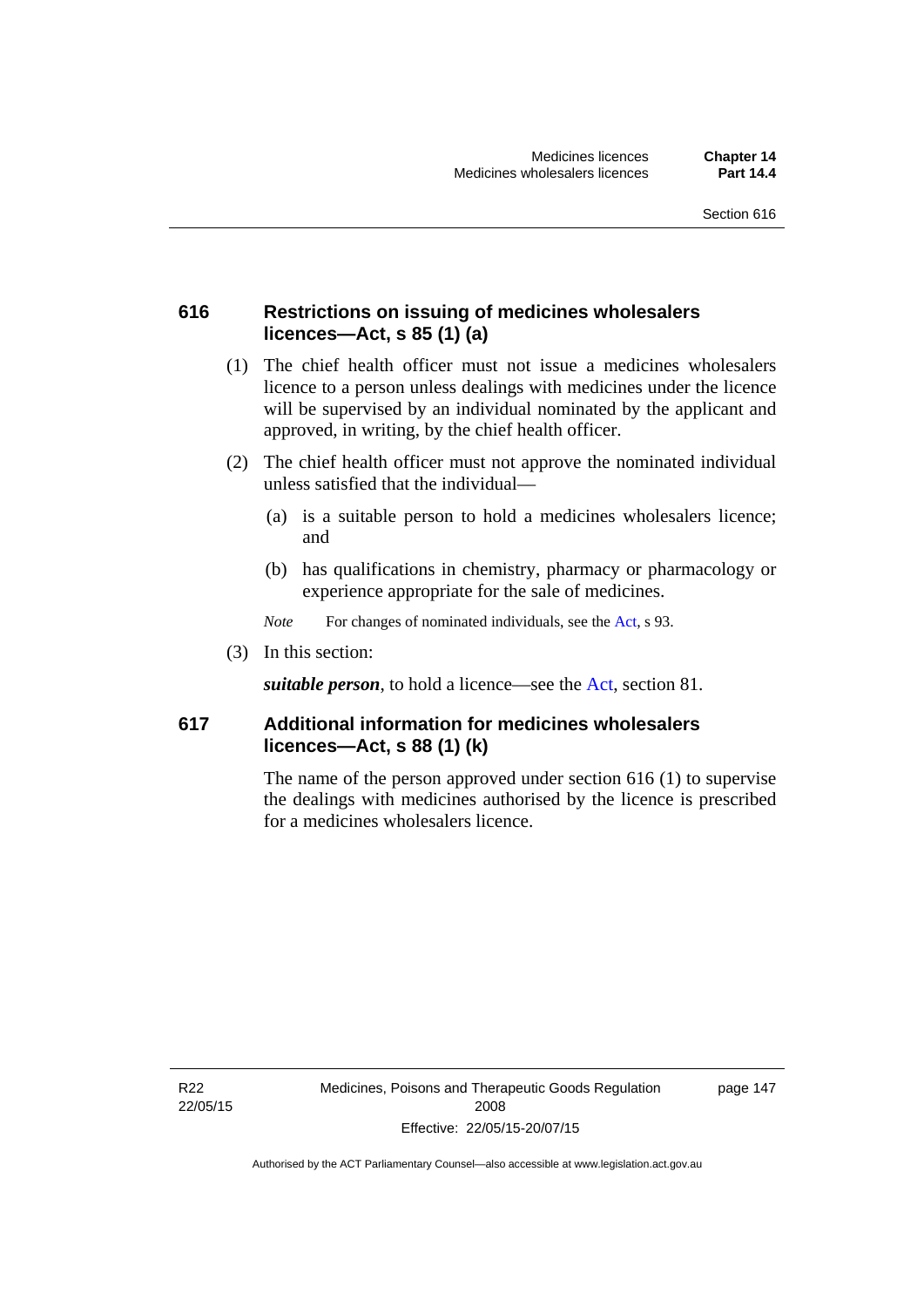# **Part 14.5 Opioid dependency treatment licences**

#### **620 Applications for opioid dependency treatment licences**

An application for an opioid dependency treatment licence must be in writing, signed by the applicant, and include the applicant's full name and business address.

- *Note 1* If a form is approved under the [Act](http://www.legislation.act.gov.au/a/2008-26/default.asp), s 198 for this provision, the form must be used.
- *Note 2* A fee may be determined under the [Act,](http://www.legislation.act.gov.au/a/2008-26/default.asp) s 197 for this provision.

#### **621 Restriction on issuing of opioid dependency treatment licences—Act, s 85 (1) (a)**

The chief health officer must not issue an opioid dependency treatment licence to a person unless the person is a pharmacist at a community pharmacy.

*Note Pharmacist* does not include an intern pharmacist (see dict).

#### **622 Witnessing not required for administration under opioid dependency treatment licence—Act, s 190 (1) (a)**

The [Act,](http://www.legislation.act.gov.au/a/2008-26/default.asp) section 53 (e) (Registers—witnessing administration of medicines) does not apply to the administration of buprenorphine or methadone under an opioid dependency treatment licence if section 471 is complied with in relation to the administration.

R22 22/05/15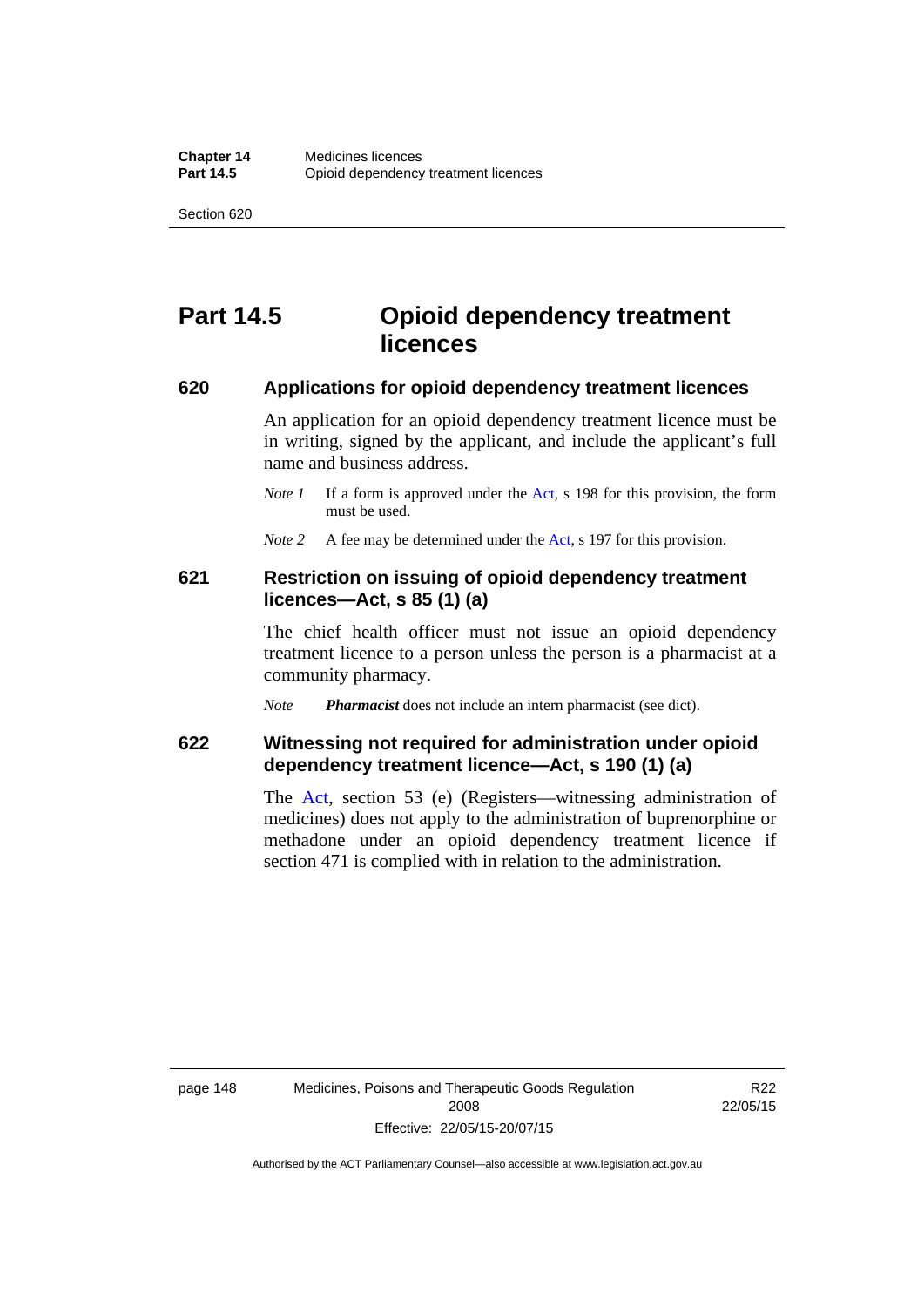### **Part 14.6 Pharmacy medicines rural communities licences**

#### **625 Applications for pharmacy medicines rural communities licences**

An application for a pharmacy medicines rural communities licence must—

- (a) be in writing signed by the applicant; and
- (b) include—
	- (i) the applicant's full name, business address and telephone number; and
	- (ii) the pharmacy medicines proposed to be sold under the licence.
- *Note 1* If a form is approved under the [Act](http://www.legislation.act.gov.au/a/2008-26/default.asp), s 198 for this provision, the form must be used.
- *Note 2* A fee may be determined under the [Act,](http://www.legislation.act.gov.au/a/2008-26/default.asp) s 197 for this provision.

#### **626 Restrictions on issuing of pharmacy medicines rural communities licences—Act, s 85 (1) (a)**

The chief health officer must not issue a pharmacy medicines rural communities licence to a person unless—

- (a) the person is carrying on the business of selling goods by retail; and
- (b) the premises from which the medicines will be sold under the licence is more than 25km by the shortest practical route to the nearest community pharmacy.

page 149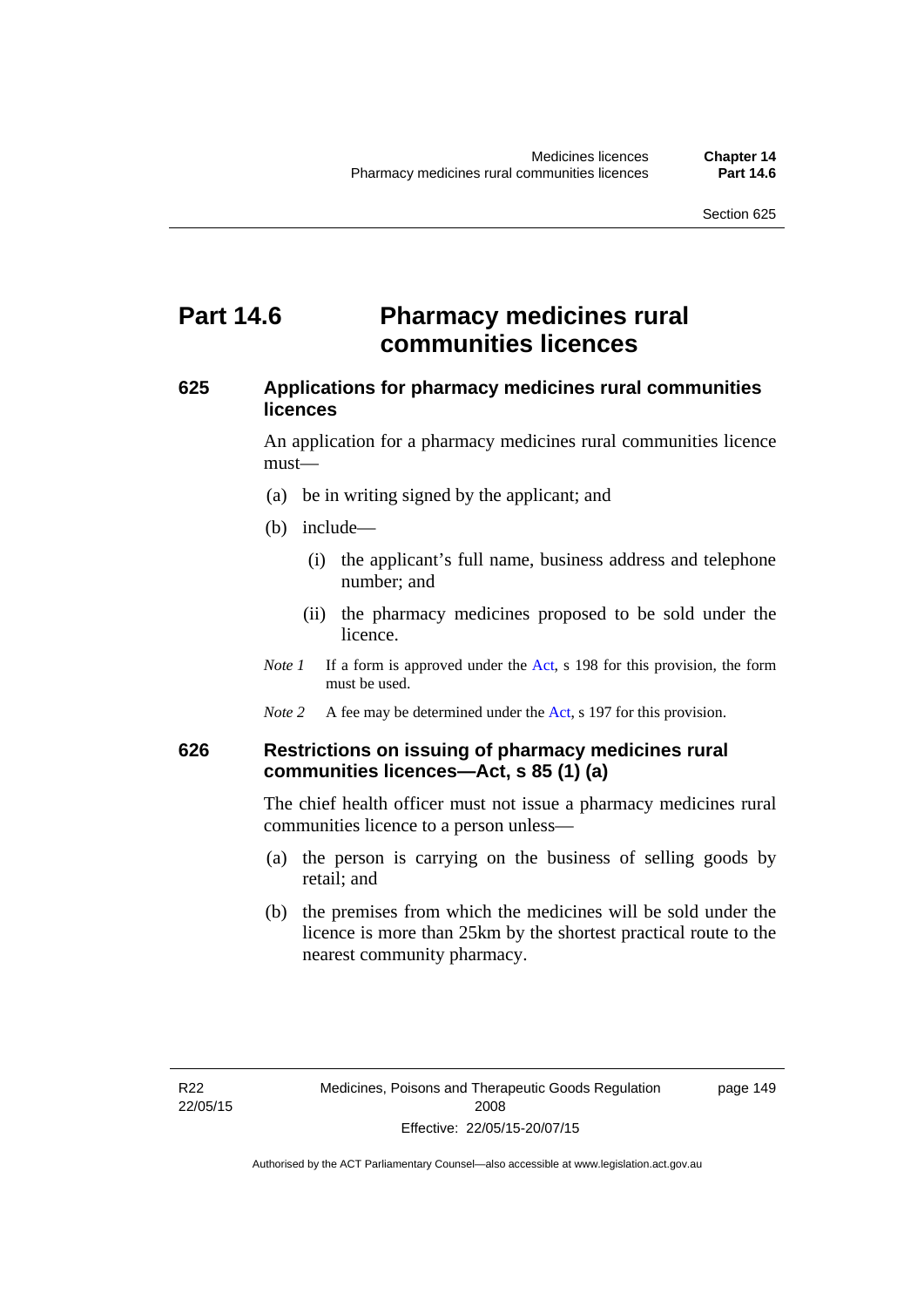# **Chapter 15 Medicines—other provisions**

# **Part 15.1 Opioid dependency treatment guidelines**

#### **630 Guidelines for treatment of opioid dependency**

- (1) The Minister may approve guidelines for the treatment of opioid dependency.
- (2) Without limiting subsection (1), approved guidelines may make provision in relation to the prescribing and administration of buprenorphine and methadone to drug-dependent people.
- (3) An approval is a notifiable instrument.

*Note* A notifiable instrument must be notified under the [Legislation Act](http://www.legislation.act.gov.au/a/2001-14).

page 150 Medicines, Poisons and Therapeutic Goods Regulation 2008 Effective: 22/05/15-20/07/15

R22 22/05/15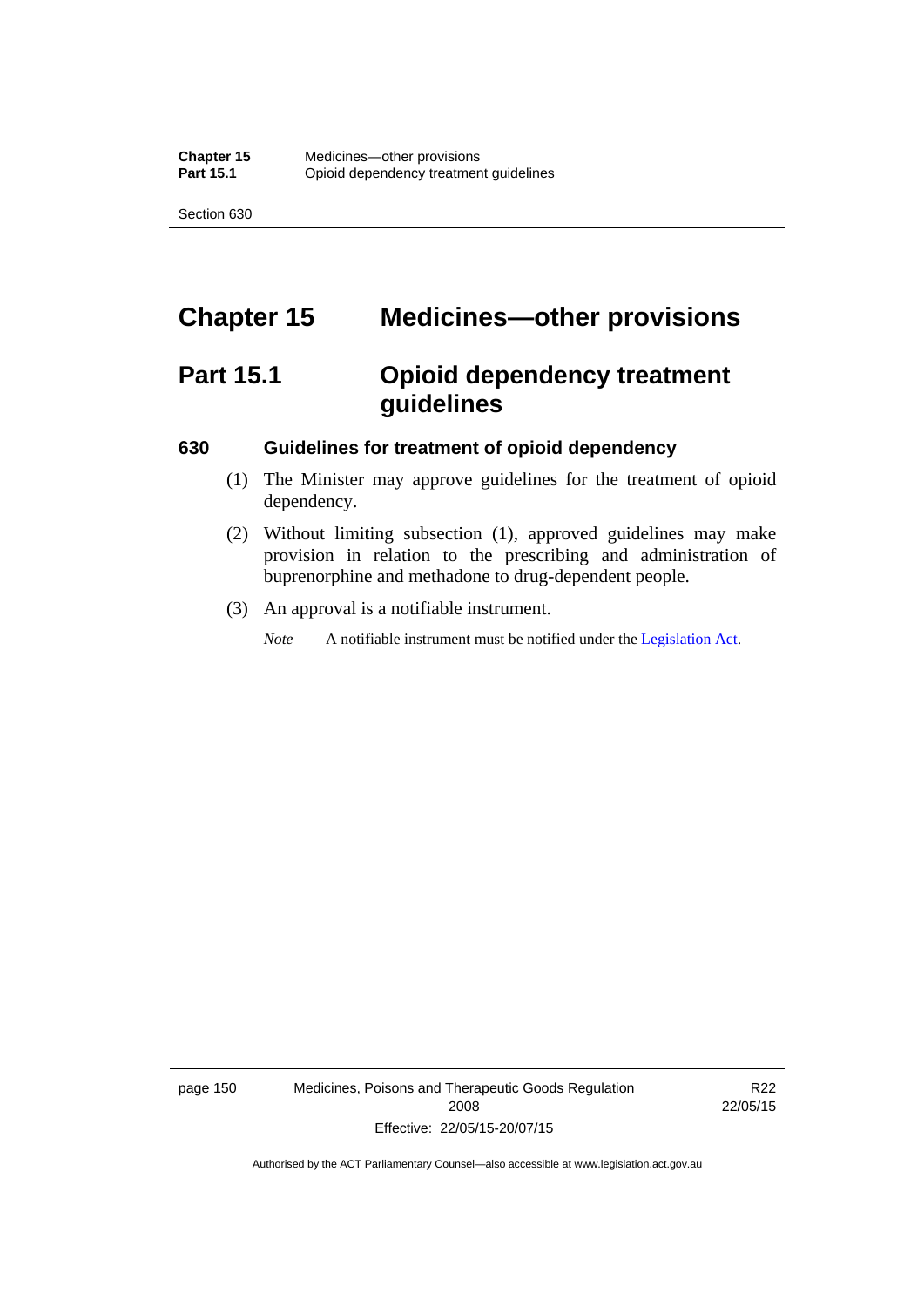# **Part 15.2 Medicines advisory committee**

*Note* The medicines advisory committee is established under the [Act](http://www.legislation.act.gov.au/a/2008-26/default.asp), s 194.

#### **635 Medicines advisory committee—membership**

- (1) The medicines advisory committee consists of the following members appointed by the Minister:
	- (a) a chair;
	- (b) 6 other members.
	- *Note 1* For the making of appointments (including acting appointments), see the [Legislation Act,](http://www.legislation.act.gov.au/a/2001-14) pt 19.3.
	- *Note 2* Certain Ministerial appointments require consultation with an Assembly committee and are disallowable (see [Legislation Act,](http://www.legislation.act.gov.au/a/2001-14) div 19.3.3).
- (2) A person (other than a person mentioned in subsection  $(3)$  (d) or  $(e)$ ) is not eligible for appointment to the medicines advisory committee unless the person is a doctor.

*Note Doctor* does not include an intern doctor (see dict).

- (3) The medicines advisory committee must include—
	- (a) at least 1 member who has had experience in the teaching or practice of psychiatry; and
	- (b) at least 1 member who has had experience in the teaching or practice of pain or addiction medicine; and
	- (c) at least 1 member who is a general practitioner; and
	- (d) 1 member who is a pharmacist; and

*Note Pharmacist* does not include an intern pharmacist (see dict).

- (e) 1 member who represents consumers; and
- (f) 1 member nominated by the Australian Capital Territory Branch of the Australian Medical Association.

R22 22/05/15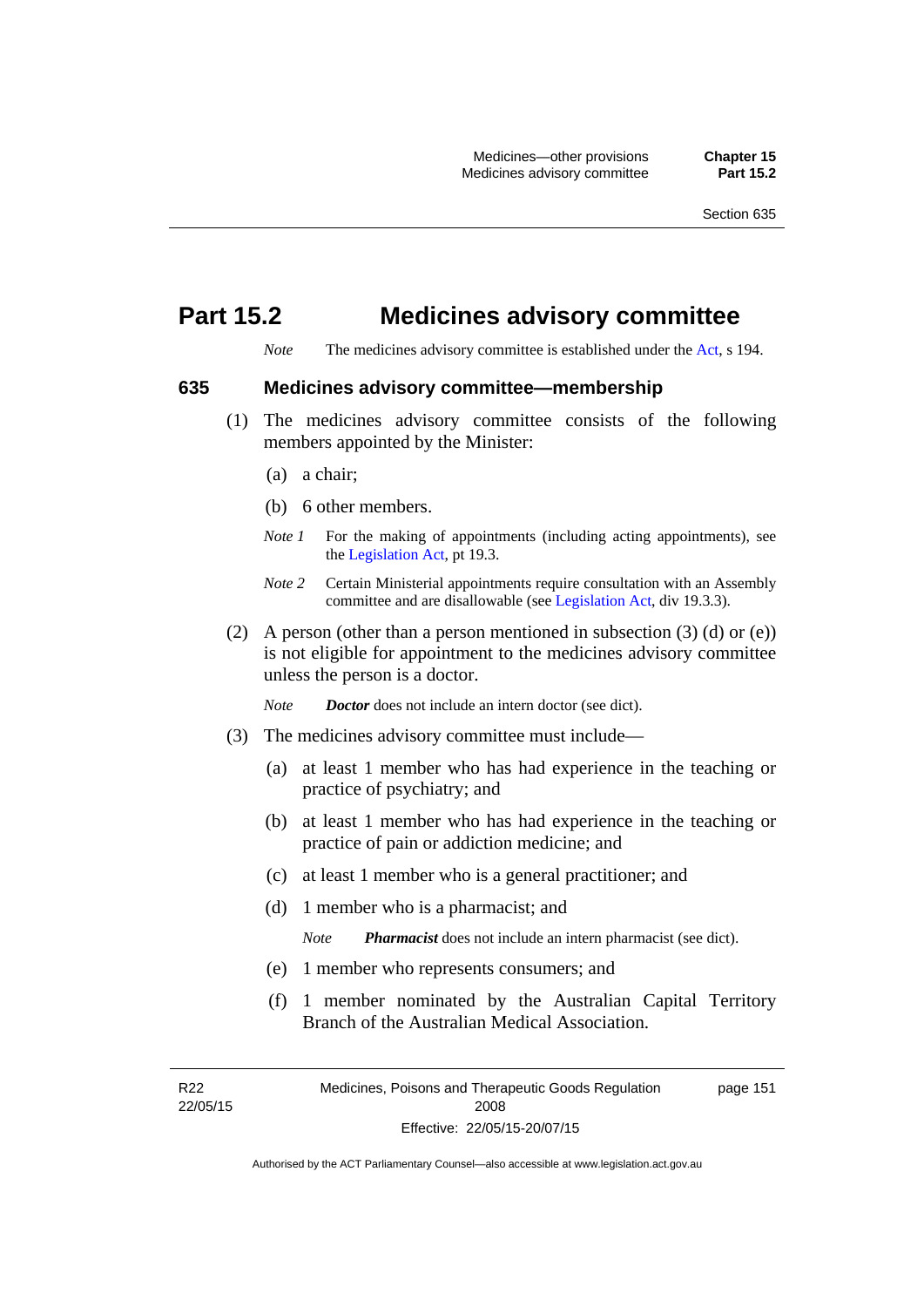- (4) However, for subsection (3) only, if the appointment of a member (a *former member*) is ended before the last day of the period for which the former member was appointed, the medicines advisory committee is taken to still include the former member until the earlier of—
	- (a) 4 months from the day the former member's appointment ended; or
	- (b) a member is appointed to replace the former member.
- (5) The instrument appointing, or evidencing the appointment of, a medicines advisory committee member must state whether the person is appointed as the chair, or as another member, of the committee.

#### **636 Medicines advisory committee—term of appointments**

The appointment of a medicines advisory committee member must be for not longer than 3 years.

*Note* A person may be reappointed to a position if the person is eligible to be appointed to the position (see [Legislation Act,](http://www.legislation.act.gov.au/a/2001-14) s 208 and dict, pt 1, def *appoint*).

### **637 Medicines advisory committee—conditions of appointments**

The conditions of appointment of a medicines advisory committee member are the conditions agreed between the Minister and the member, subject to any determination under the *[Remuneration](http://www.legislation.act.gov.au/a/1995-55)  [Tribunal Act 1995](http://www.legislation.act.gov.au/a/1995-55)*.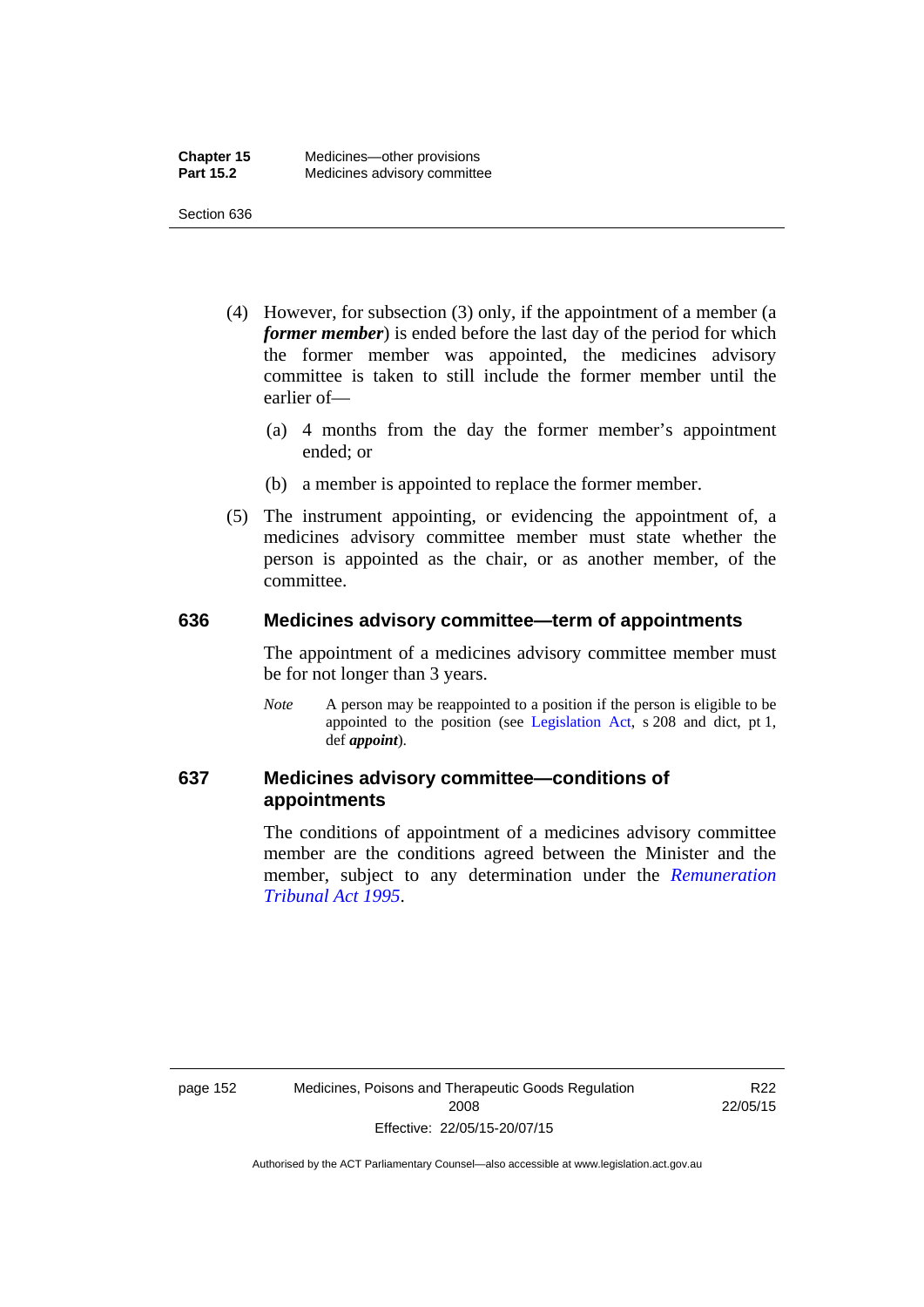### **638 Medicines advisory committee—time and place of meetings**

- (1) Meetings of the medicines advisory committee are to be held when and where the committee decides.
- (2) The chair of the medicines advisory committee may at any time call a meeting.
- (3) The chair must give the other members reasonable notice of the time and place of a meeting called by the chair.
- (4) The medicines advisory committee may adjourn a proceeding, for any reason it considers appropriate, to a time and place decided by the committee.

#### **639 Medicines advisory committee—presiding member**

- (1) The chair presides at a meeting of the medicines advisory committee.
- (2) If the chair is absent, the member chosen by the members present presides.

#### **640 Medicines advisory committee—quorum**

Business may be carried out at a meeting of the medicines advisory committee only if at least 4 members are present.

#### **641 Medicines advisory committee—voting**

- (1) At a meeting of the medicines advisory committee each member has a vote on each question to be decided.
- (2) A question is decided by a majority of the votes of members present and voting but, if the votes are equal, the presiding member has the deciding vote.

page 153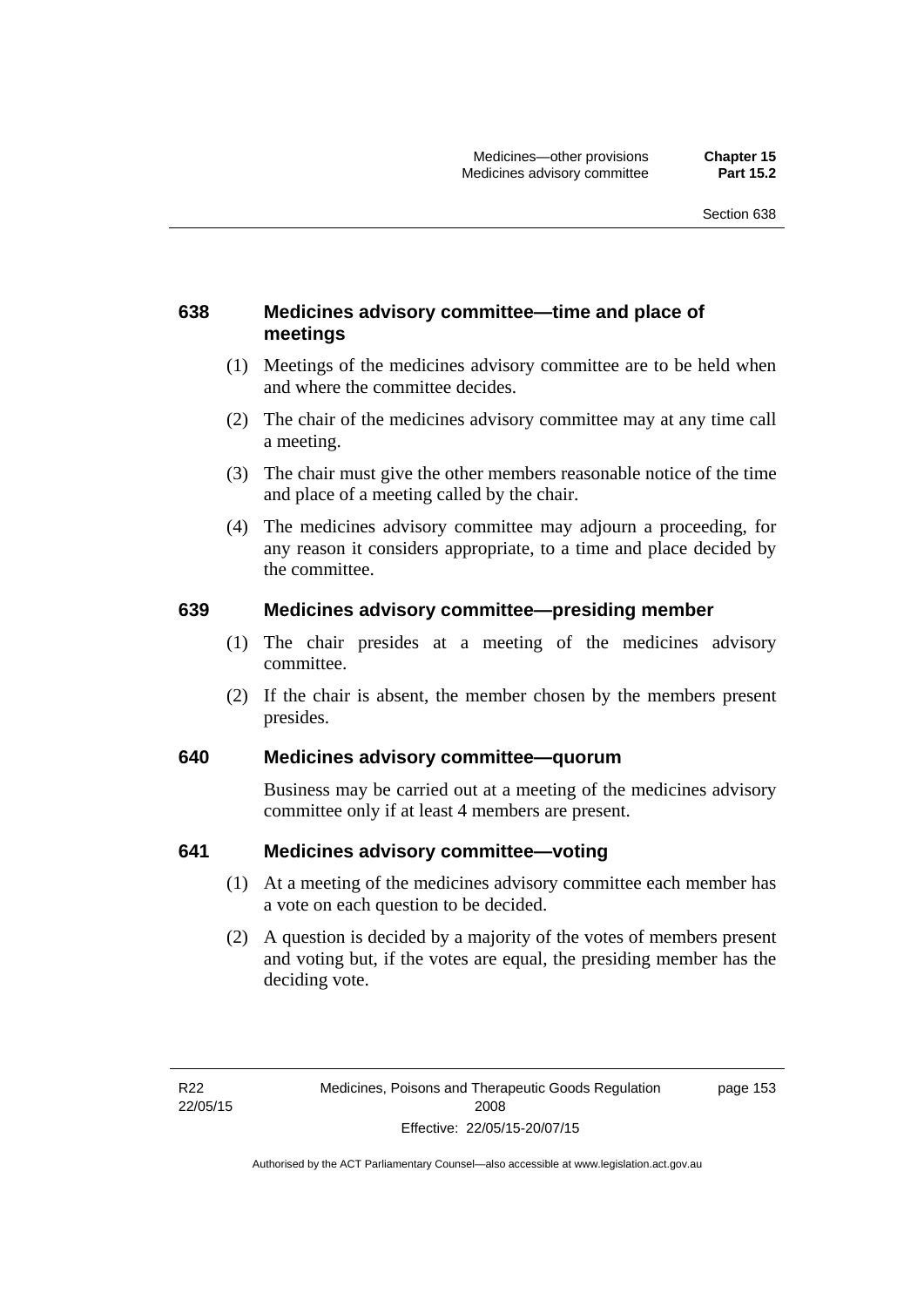#### **642 Medicines advisory committee—conduct of meetings**

- (1) The medicines advisory committee may conduct its meetings as the committee considers appropriate.
- (2) A meeting of the medicines advisory committee may be held using a method of communication, or a combination of methods of communication, that allows each member taking part to hear what each other member taking part says without the members being in each other's presence.

#### **Examples**

a phone link, a satellite link, an internet or intranet link

- *Note* An example is part of the regulation, is not exhaustive and may extend, but does not limit, the meaning of the provision in which it appears (see [Legislation Act,](http://www.legislation.act.gov.au/a/2001-14) s 126 and s 132).
- (3) A medicines advisory committee member who takes part in a meeting conducted under subsection (2) is taken to be present at the meeting.
- (4) A resolution is a valid resolution of the medicines advisory committee, even if it is not passed at a meeting of the committee, if all members agree to the proposed resolution in writing.

*Note Written* includes in electronic form (see [Act,](http://www.legislation.act.gov.au/a/2008-26/default.asp) dict).

 (5) The medicines advisory committee must keep minutes of its meetings.

#### **643 Medicines advisory committee—disclosure of interests by members**

 (1) If a medicines advisory committee member has a material interest in an issue being considered, or about to be considered, by the committee, the member must disclose the nature of the interest at a committee meeting as soon as possible after the relevant facts have come to the member's knowledge.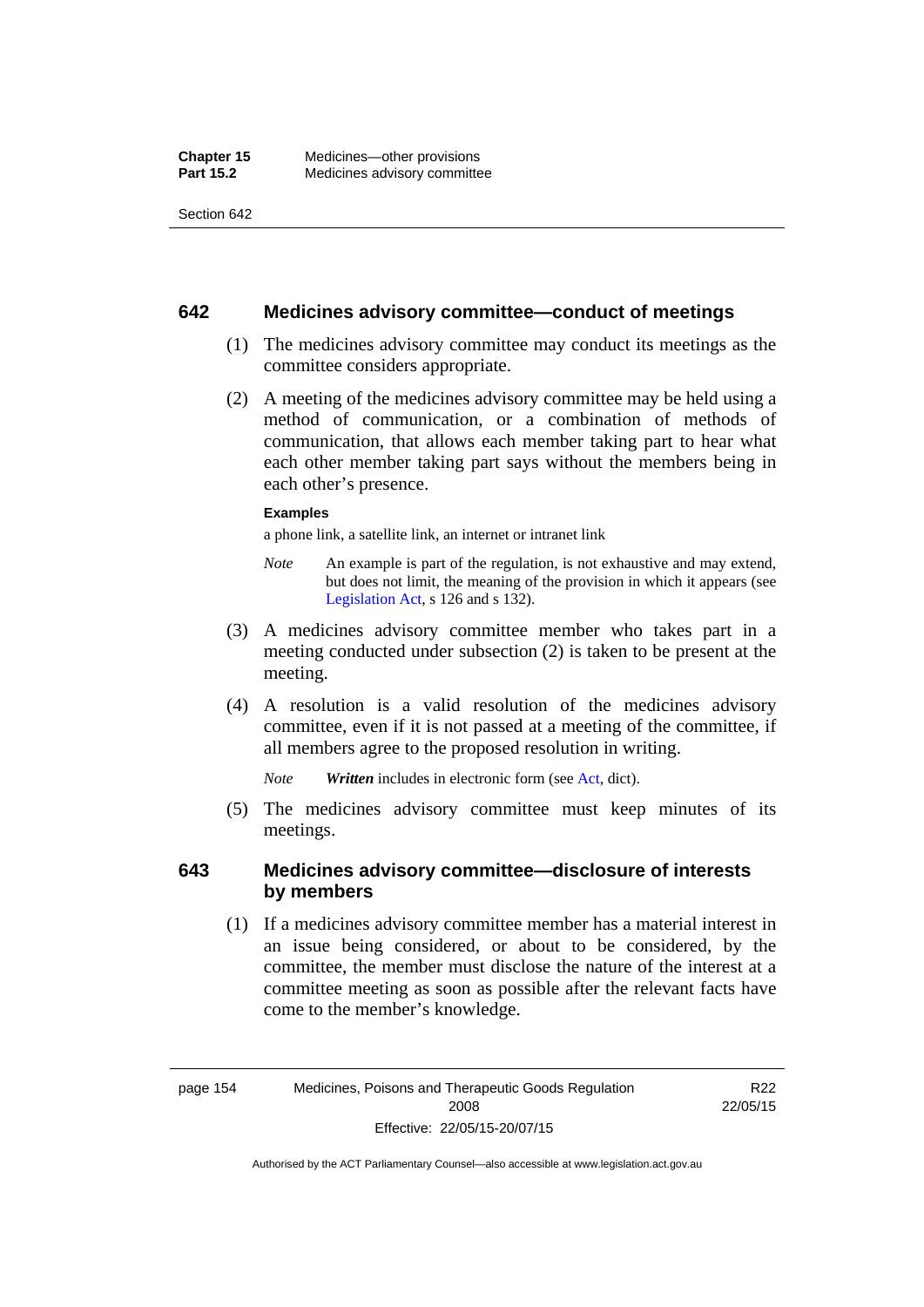- (2) The disclosure must be recorded in the medicines advisory committee's minutes and, unless the committee otherwise decides, the member must not—
	- (a) be present when the medicines advisory committee considers the issue; or
	- (b) take part in a decision of the committee on the issue.

#### **Example**

David, Emile and Fiona are members of the medicines advisory committee. They have an interest in an issue being considered at a committee meeting and they disclose the interest as soon as they become aware of it. David's and Emile's interests are minor but Fiona has a direct financial interest in the issue.

The medicines advisory committee considers the disclosures and decides that because of the nature of the interests:

- David may be present when the committee considers the issue but not take part in the decision
- Emile may be present for the consideration and take part in the decision.

The medicines advisory committee does not make a decision allowing Fiona to be present or take part in the committee's decision. Accordingly, Fiona cannot be present for the consideration of the issue or take part in the decision.

- *Note* An example is part of the regulation, is not exhaustive and may extend, but does not limit, the meaning of the provision in which it appears (see [Legislation Act,](http://www.legislation.act.gov.au/a/2001-14) s 126 and s 132).
- (3) Any other medicines advisory committee member who also has a material interest in the issue must not be present when the committee is considering its decision under subsection (2).

page 155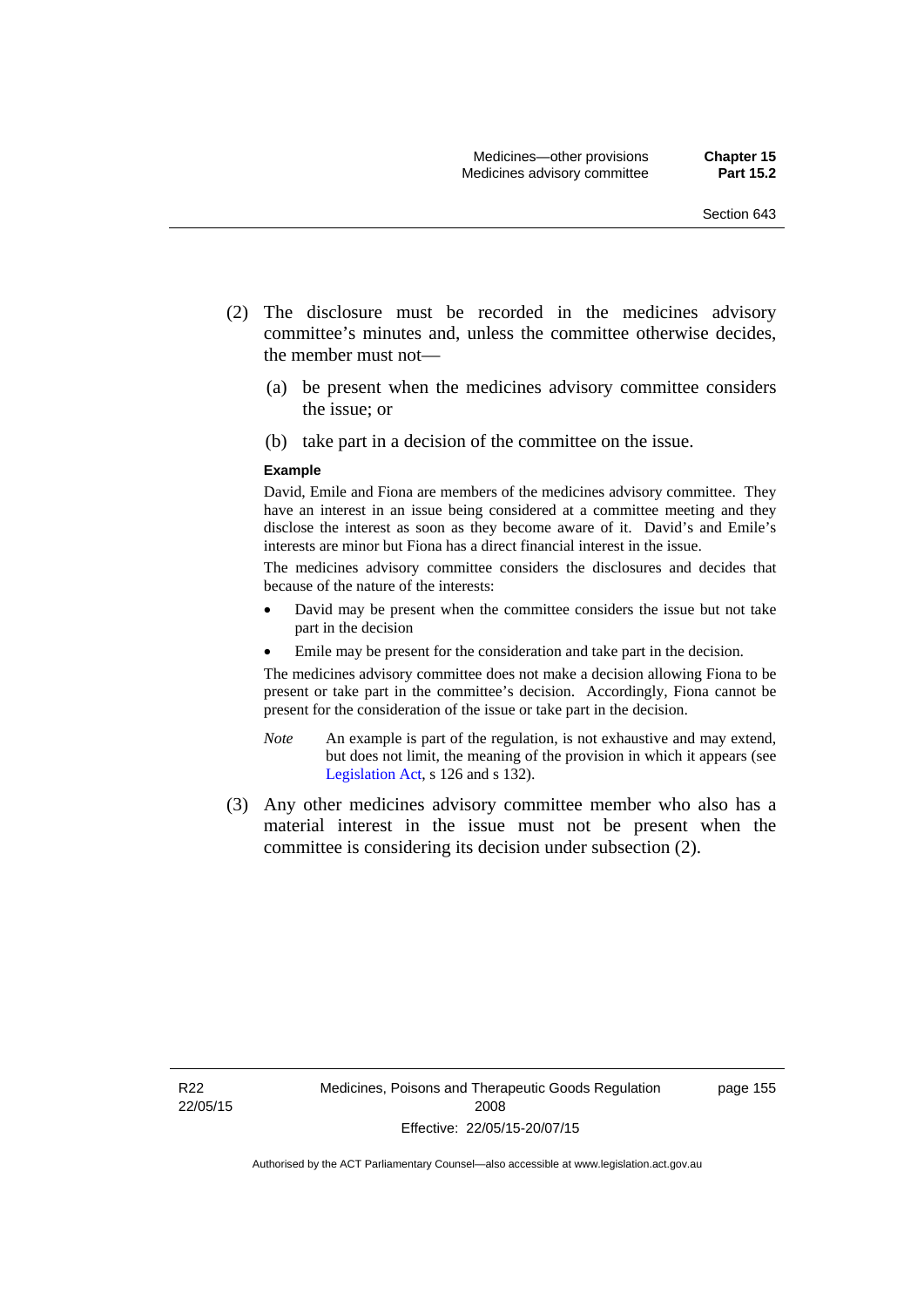(4) In deciding under subsection (2) whether a member may be present when the medicines advisory committee decides the issue or take part in a decision of the committee on the issue, and despite section 640 (Medicines advisory committee—quorum), the committee may consist of the members who do not have a material interest in the issue.

#### **Example**

if 6 members are present at the meeting and 2 members disclose a material interest, the other 4 members may decide whether the members who made the disclosure can take part in a decision by the committee

(5) In this section:

*associate*, of a person, means—

- (a) the person's business partner; or
- (b) a close friend of the person; or
- (c) a family member of the person.

*executive officer*, of a corporation, means a person (however described) who is concerned with, or takes part in, the corporation's management (whether or not the person is a director of the corporation).

*indirect interest*—without limiting the kind of indirect interest a person may have, a person has an *indirect interest* in an issue if any of the following has an interest in the issue:

- (a) an associate of the person;
- (b) a corporation with not more than 100 members that the person, or an associate of the person, is a member of;
- (c) a subsidiary of a corporation mentioned in paragraph (b);
- (d) a corporation that the person, or an associate of the person, is an executive officer of;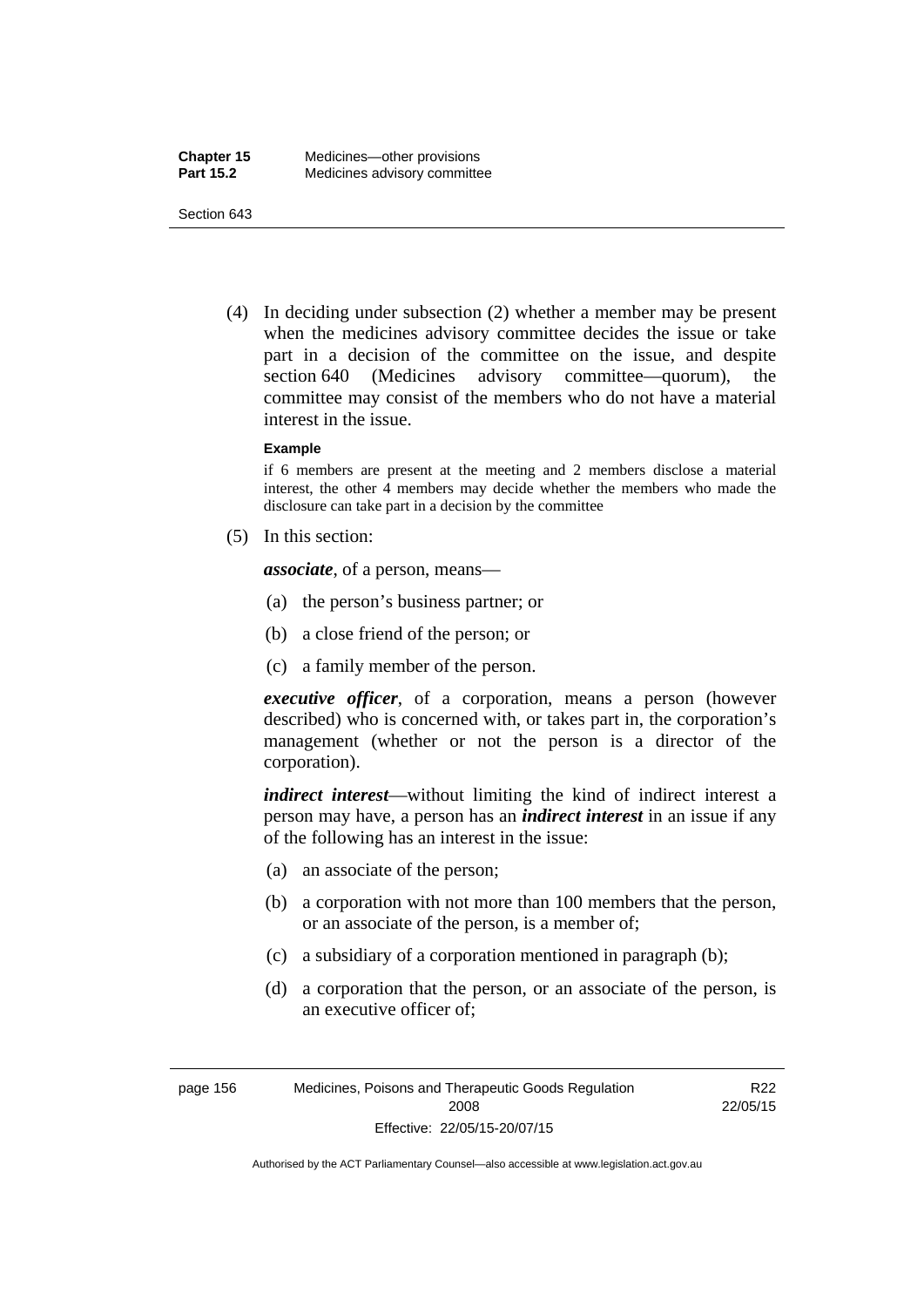- (e) the trustee of a trust that the person, or an associate of the person, is a beneficiary of;
- (f) a member of a firm or partnership that the person, or an associate of the person, is a member of;
- (g) someone else carrying on a business if the person, or an associate of the person, has a direct or indirect right to participate in the profits of the business.

*material interest*—a medicines advisory committee member has a *material interest* in an issue if the member has—

- (a) a direct or indirect financial interest in the issue; or
- (b) a direct or indirect interest of any other kind if the interest could conflict with the proper exercise of the member's functions in relation to the committee's consideration of the issue.

#### **644 Medicines advisory committee—ending appointments**

- (1) The Minister may end the appointment of a medicines advisory committee member—
	- (a) if the member contravenes a territory law; or
	- (b) for misbehaviour; or
	- (c) if the member becomes bankrupt or personally insolvent; or
		- *Note Bankrupt or personally insolvent*—see the [Legislation Act,](http://www.legislation.act.gov.au/a/2001-14) dictionary, pt 1.
	- (d) if the member is convicted, in the ACT, of an offence punishable by imprisonment for at least 1 year; or
	- (e) if the member is convicted outside the ACT, in Australia or elsewhere, of an offence that, if it had been committed in the ACT, would be punishable by imprisonment for at least 1 year; or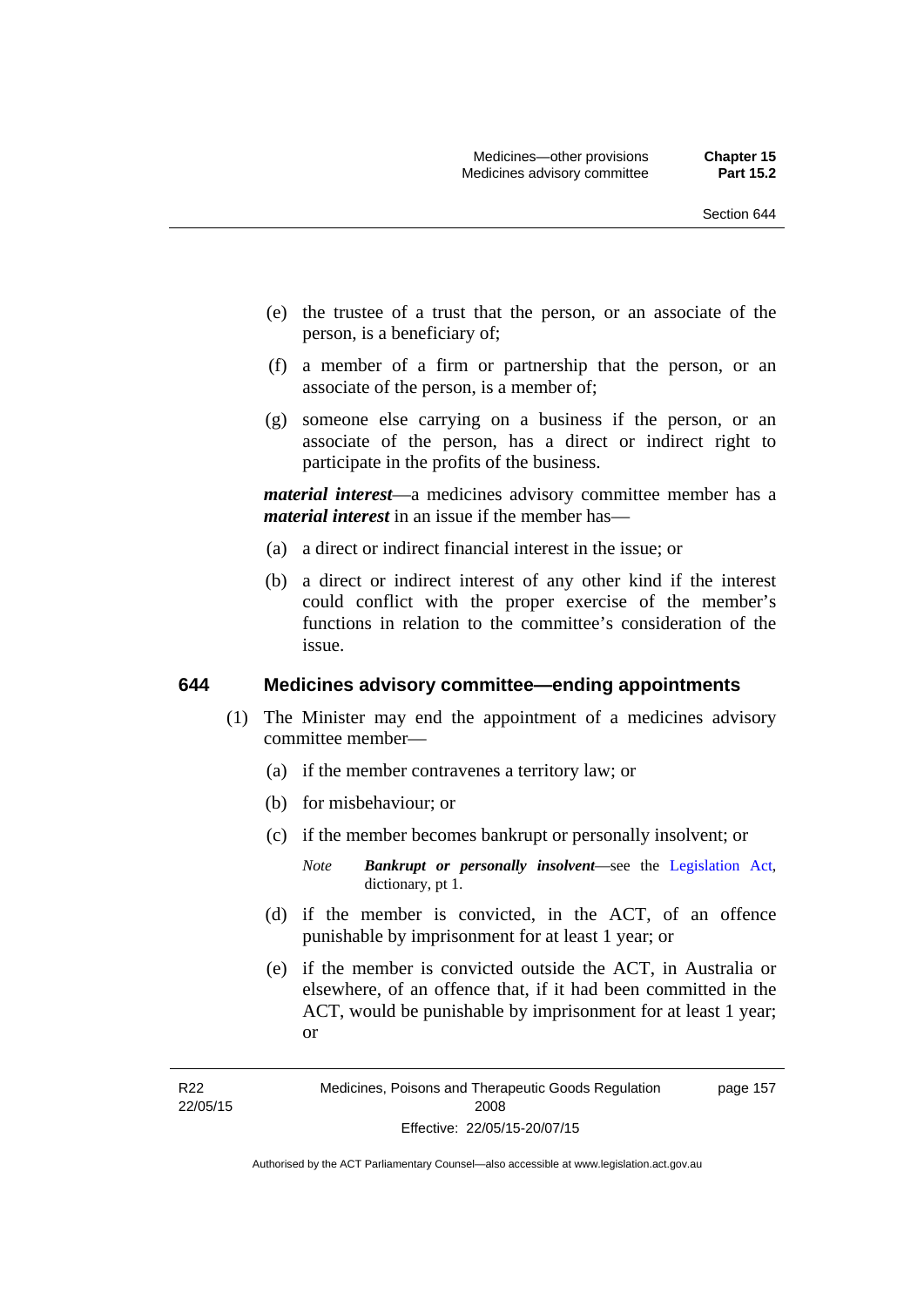- (f) if the member contravenes section 643 (Medicines advisory committee—disclosure of interests by members).
- *Note* A member's appointment also ends if the member resigns (see [Legislation Act,](http://www.legislation.act.gov.au/a/2001-14) s 210).
- (2) The Minister must end the appointment of a medicines advisory committee member—
	- (a) if the member (other than a member mentioned in section 635 (3) (d) or (e)) ceases to be a doctor; or
	- (b) for a member mentioned in section 635 (3) (d)—if the member ceases to be a pharmacist; or
	- (c) if, on 3 consecutive occasions, the member fails, without the chair's agreement, to make himself or herself available for a proposed meeting of the committee; or
	- (d) if the member fails to take all reasonable steps to avoid being placed in a position where a conflict of interest arises during the exercise of the member's functions; or
	- (e) for physical or mental incapacity, if the incapacity substantially affects the exercise of the member's functions.

page 158 Medicines, Poisons and Therapeutic Goods Regulation 2008 Effective: 22/05/15-20/07/15

R22 22/05/15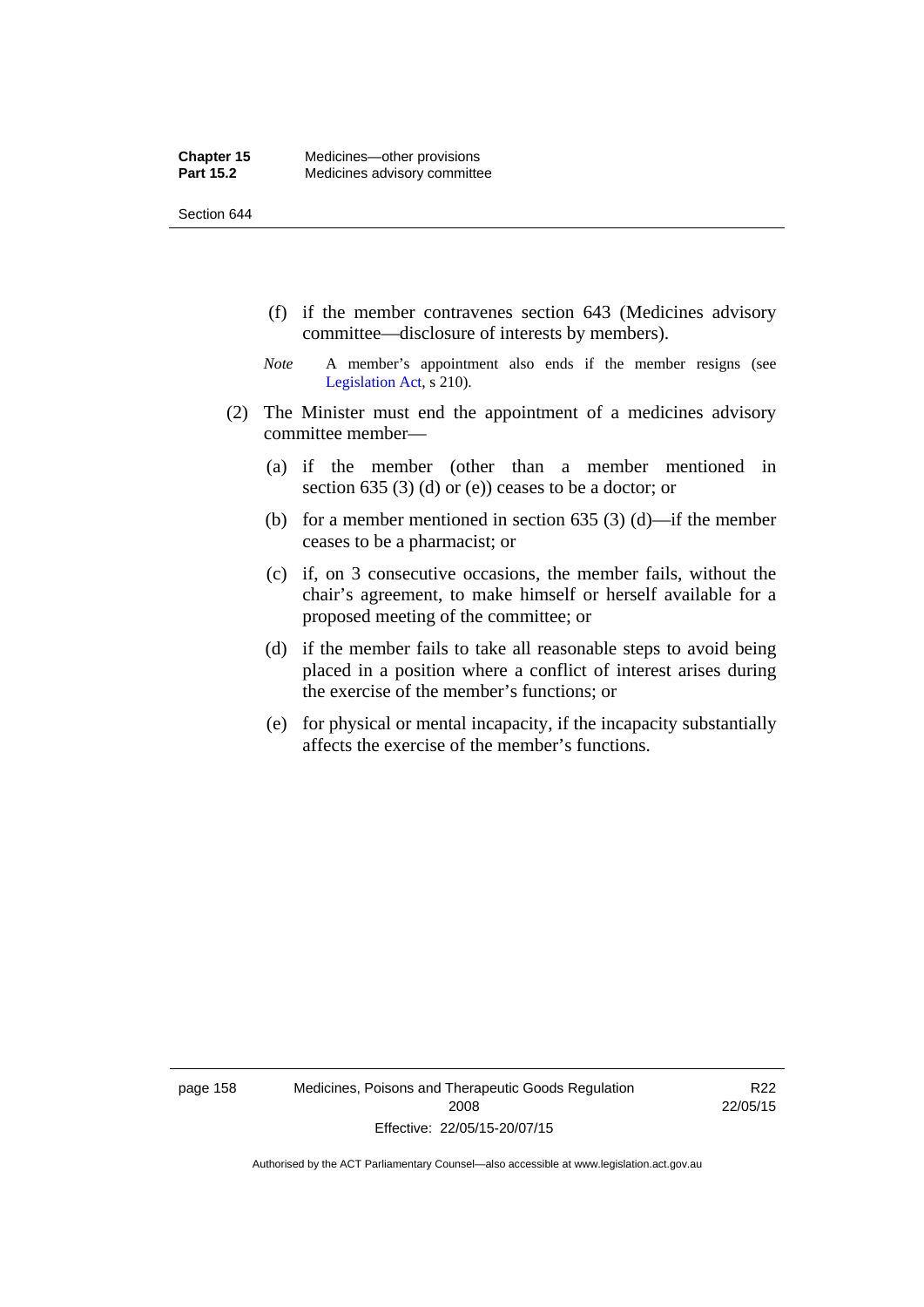## **Part 15.3 Other medicines provisions**

#### **650 Advertising controlled medicines—Act, s 66 (3) (b)**

A pricelist published by a pharmacist that includes a controlled medicine is prescribed if the pricelist complies with the *Price Information Code of Practice*, published by the Therapeutic Goods Administration, as in force from time to time.

#### **651 Advertising other medicines**

- (1) A person commits an offence if—
	- (a) the person publishes an advertisement; and
	- (b) the advertisement promotes or encourages the use of a declared medicine.

Maximum penalty: 30 penalty units.

- (2) A person commits an offence if—
	- (a) the person publishes an advertisement; and
	- (b) the advertisement indicates that someone is willing or authorised to supply a declared medicine.

Maximum penalty: 30 penalty units.

- (3) This section does not apply to—
	- (a) an advertisement for a declared medicine in a publication published primarily for dentists, doctors, pharmacists or veterinary surgeons; or

page 159

*Note* The Price Information Code of Practice is accessible at [www.tga.gov.au.](http://www.tga.gov.au/)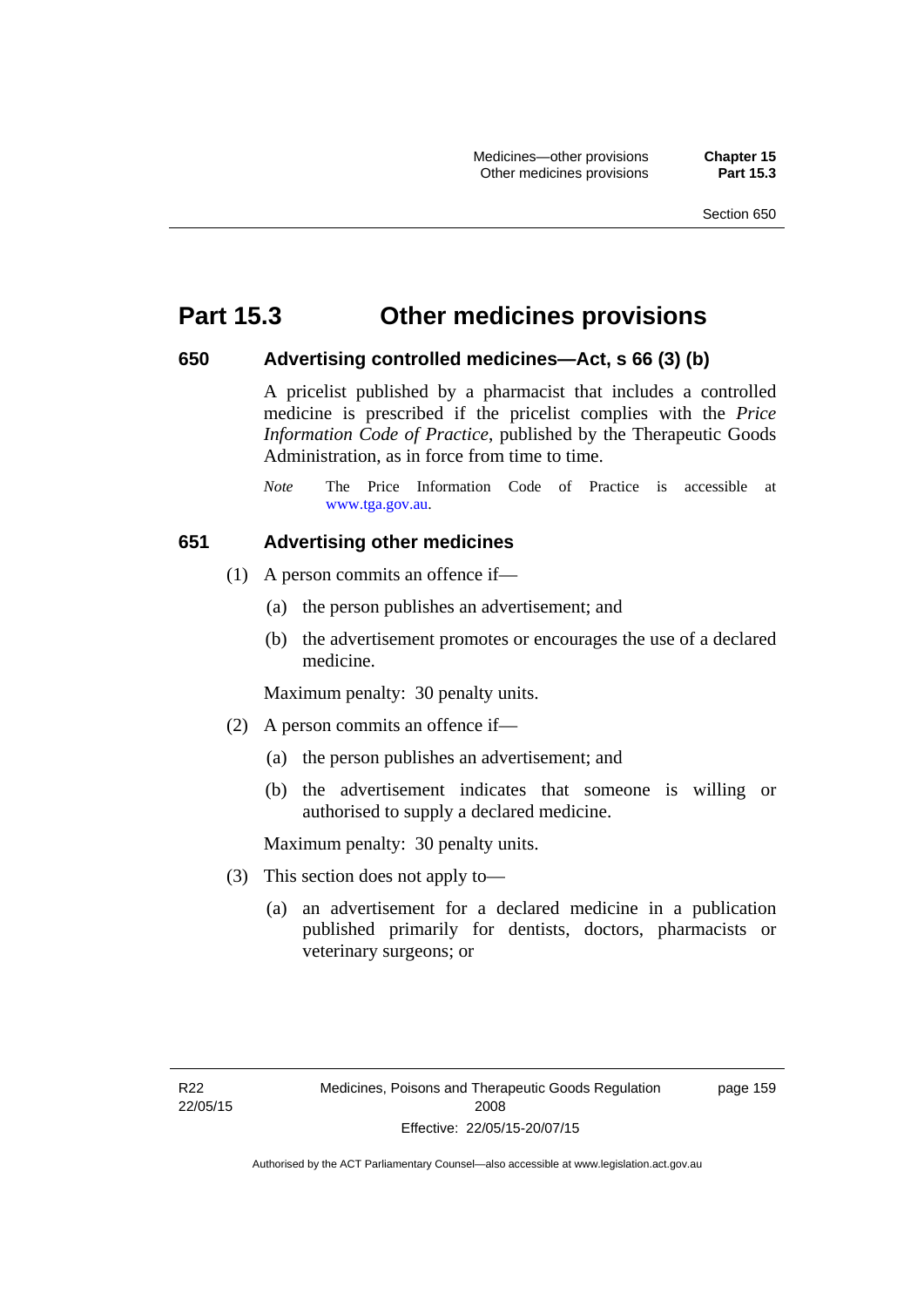- (b) a pricelist published by a pharmacist that includes a declared medicine if the pricelist complies with the *Price Information Code of Practice*, published by the Therapeutic Goods Administration, as in force from time to time.
- (4) In this section:

*advertisement*—see the [Act,](http://www.legislation.act.gov.au/a/2008-26/default.asp) section 66.

#### *declared medicine* means—

- (a) a pharmacist only medicine other than a pharmacist only medicine to which the medicines and poisons standard, appendix H applies; or
- (b) a prescription only medicine.

## **652 Prescribed institutions—Act, dict, def** *institution***, par (b)**

The following are prescribed:

- (a) a correctional centre;
- (b) a CYP detention place.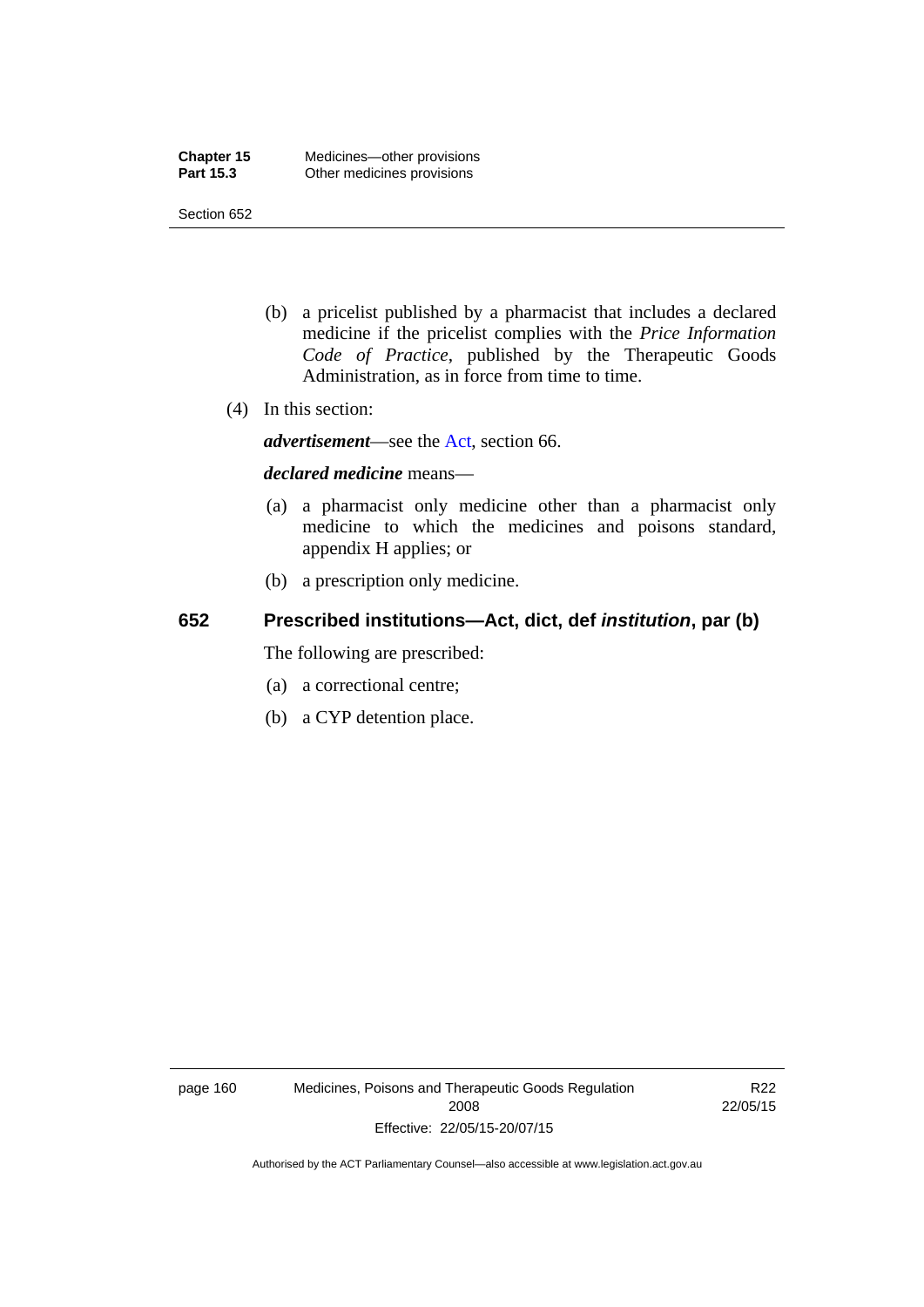# **Chapter 16 Low and moderate harm poisons**

# **Part 16.1** Preliminary

**660 Meaning of** *relevant law***—ch 16** 

In this chapter:

*relevant law* means—

- (a) a corresponding law; or
- (b) the *[Agricultural and Veterinary Chemicals Act 1994](http://www.comlaw.gov.au/Series/C2004A04712)* (Cwlth); or
- (c) the *[Therapeutic Goods Act 1989](http://www.comlaw.gov.au/Series/C2004A03952)* (Cwlth).
- *Note 1 Corresponding law* includes a law of a State that corresponds, or substantially corresponds, to the Act (see [Act](http://www.legislation.act.gov.au/a/2008-26/default.asp), dict).
- *Note 2 State* includes a territory (see [Legislation Act,](http://www.legislation.act.gov.au/a/2001-14) dict, pt 1).

R22 22/05/15 Medicines, Poisons and Therapeutic Goods Regulation 2008 Effective: 22/05/15-20/07/15

page 161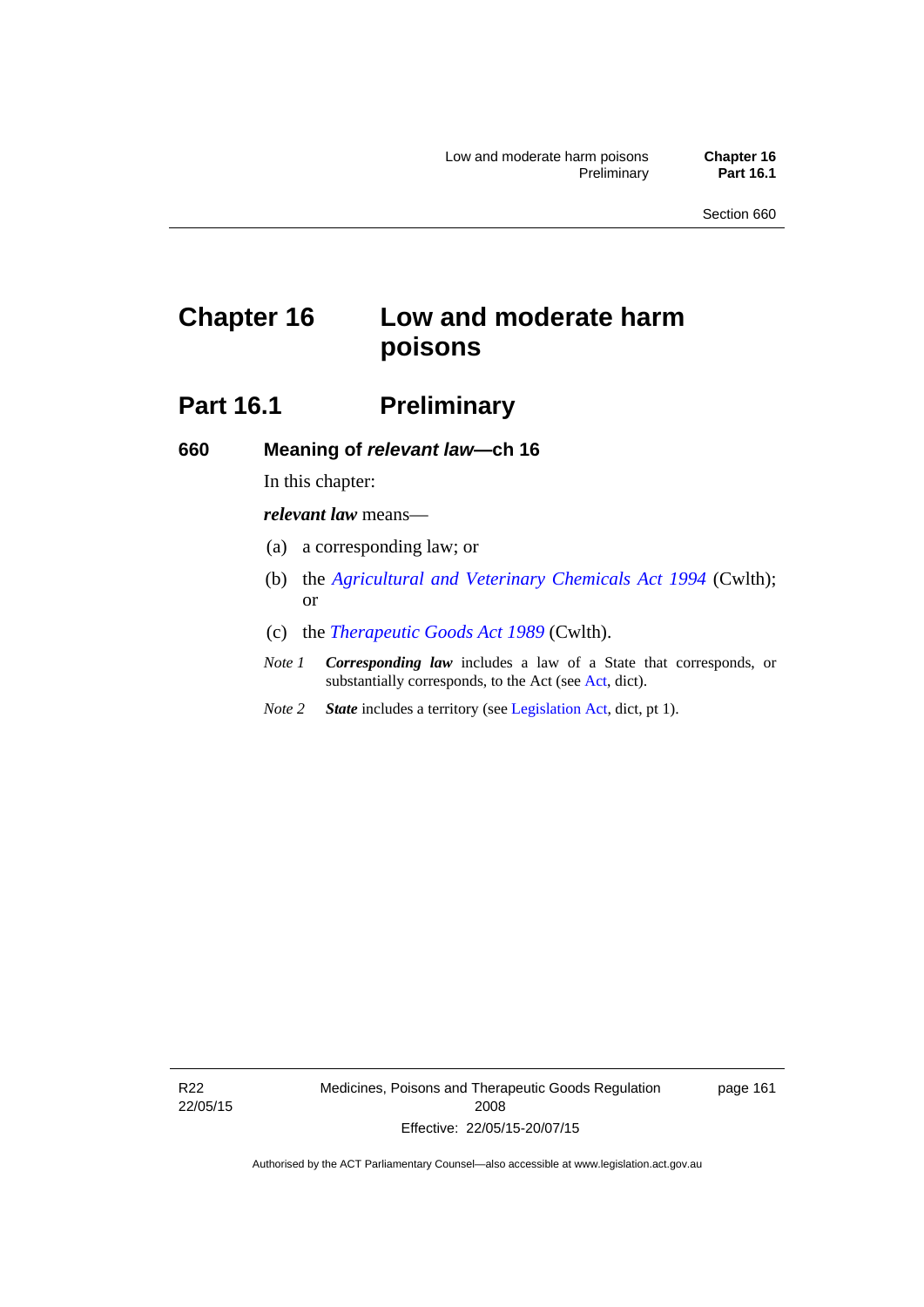# **Part 16.2 Authorisation to supply low and moderate harm poisons**

#### **661 Authorisation to supply low and moderate harm poisons—Act, s 26 (1) (b) and (2) (b)**

Anyone is authorised to supply a low harm poison or moderate harm poison.

#### **662 Authorisation condition for supplying low and moderate harm poisons—Act, s 44 (1) (b) and (2) (b)**

A person's authorisation under section 661 to supply a low harm poison or moderate harm poison is subject to the following conditions:

- (a) the poison is supplied in manufacturer's packs that comply with—
	- (i) section 665 (Packaging of supplied manufacturer's packs of low and moderate harm poisons—[Act](http://www.legislation.act.gov.au/a/2008-26/default.asp), s 59 (1) (c) (i) and  $(2)$  (c) (i)); or
	- (ii) an approval under the [Act](http://www.legislation.act.gov.au/a/2008-26/default.asp), section 193 (Approval of non-standard packaging and labelling);
- (b) the manufacturer's packs are labelled in accordance with—
	- (i) section 666 (Labelling of supplied manufacturer's packs of low and moderate harm poisons—[Act](http://www.legislation.act.gov.au/a/2008-26/default.asp), s  $60(1)(c)(i)$ and  $(2)$  (c)  $(i)$ ; or
	- (ii) an approval under the [Act,](http://www.legislation.act.gov.au/a/2008-26/default.asp) section 193.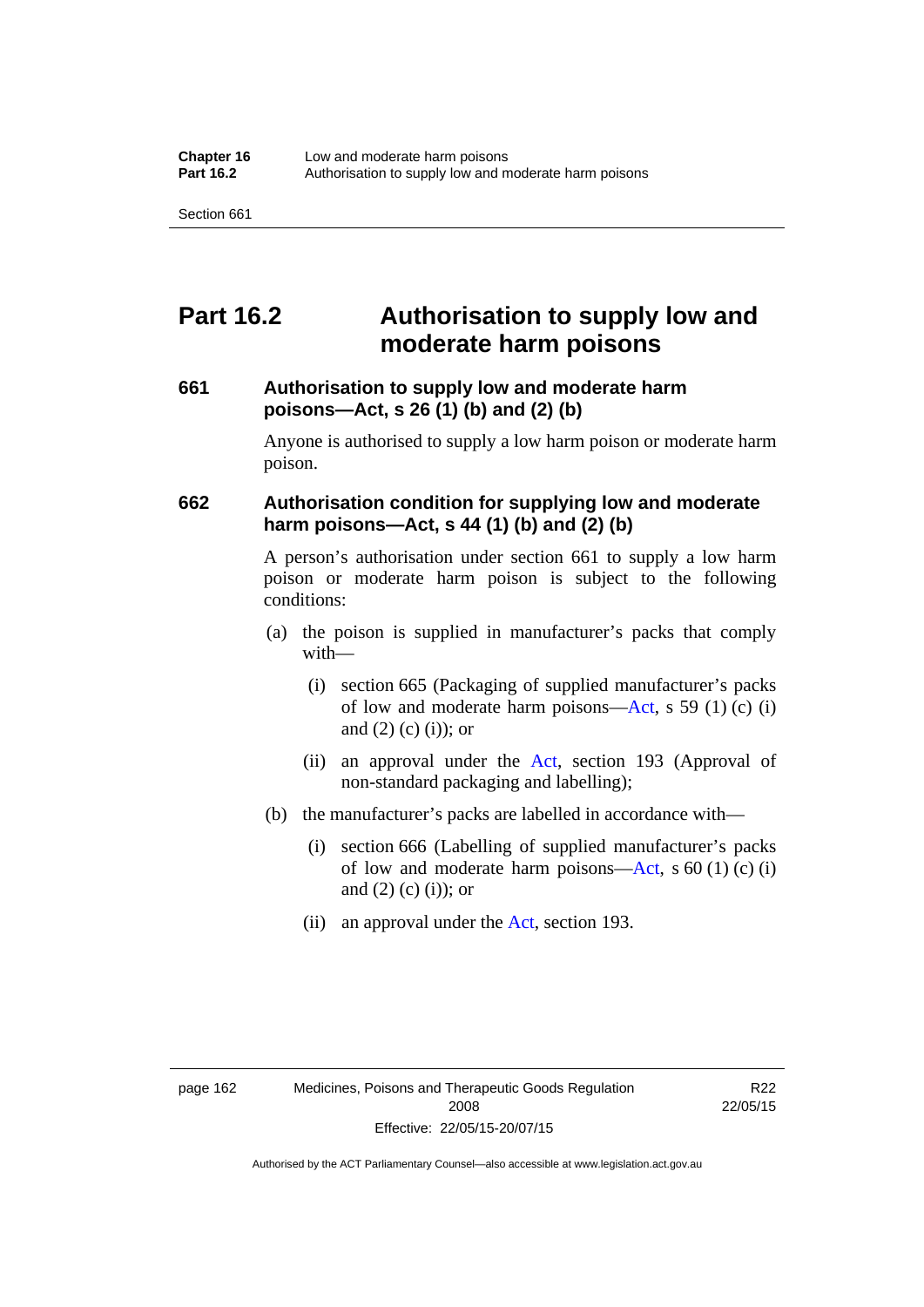## **Part 16.3 Authorisation to manufacture low and moderate harm poisons**

#### **663 Authorisation to manufacture low and moderate harm poisons—Act, s 33 (b)**

A person is authorised to manufacture a low harm poison or moderate harm poison if the person is authorised to manufacture the poison under a relevant law.

#### **664 Authorisation condition for manufacturing low and moderate harm poisons—Act, s 44 (1) (b) and (2) (b)**

A person's authorisation under section 663 to manufacture a low harm poison or moderate harm poison is subject to the condition that, if a condition or restriction applies to the person under the relevant law, the person manufactures the poison in accordance with the condition and restriction.

R22 22/05/15 Medicines, Poisons and Therapeutic Goods Regulation 2008 Effective: 22/05/15-20/07/15

page 163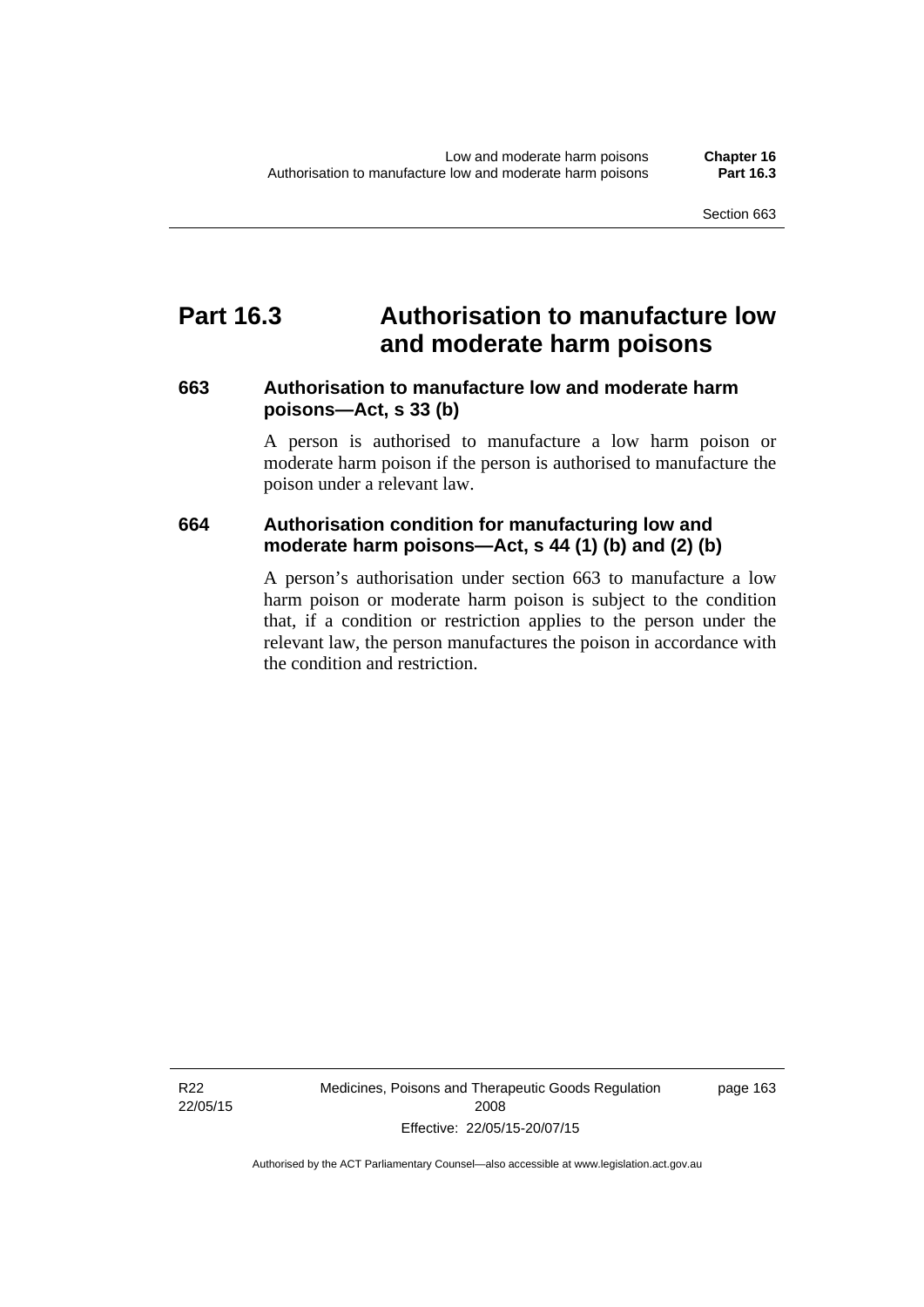## **Part 16.4 Packaging and labelling of low and moderate harm poisons**

#### **665 Packaging of supplied manufacturer's packs of low and moderate harm poisons—Act, s 59 (1) (c) (i) and (2) (c) (i)**

- (1) A manufacturer's pack of a supplied low harm poison or moderate harm poison must be packaged—
	- (a) in accordance with the [medicines and poisons standard](http://www.comlaw.gov.au/Series/F2012L01200), paragraphs 21 to 27; or
	- (b) in a container in which the poison may be sold under a relevant law.
	- *Note* A manufacturer's pack of a low or moderate harm poison supplied may also be packaged in accordance with an approval under the [Act](http://www.legislation.act.gov.au/a/2008-26/default.asp), s 193 (Approval of non-standard packaging and labelling) (see [Act,](http://www.legislation.act.gov.au/a/2008-26/default.asp) s 59 (1) (c) (ii) and (2) (c) (ii)).
- (2) However, if the poison is camphor or naphthalene for domestic use, it must also be packaged in a way that, in normal use, prevents—
	- (a) removal of the camphor or naphthalene from the packaging; or
	- (b) ingestion of the camphor or naphthalene.

#### **666 Labelling of supplied manufacturer's packs of low and moderate harm poisons—Act, s 60 (1) (c) (i) and (2) (c) (i)**

A manufacturer's pack of a supplied low harm poison or moderate harm poison must be labelled in accordance with—

- (a) the [medicines and poisons standard](http://www.comlaw.gov.au/Series/F2012L01200), paragraphs 3 to 19; or
- (b) a relevant law.
- *Note* A manufacturer's pack of a low or moderate harm poison supplied may also be labelled in accordance with an approval under the [Act](http://www.legislation.act.gov.au/a/2008-26/default.asp), s 193 (Approval of non-standard packaging and labelling) (see [Act,](http://www.legislation.act.gov.au/a/2008-26/default.asp) s 60 (1) (c) (ii) and (2) (c) (ii)).

R<sub>22</sub>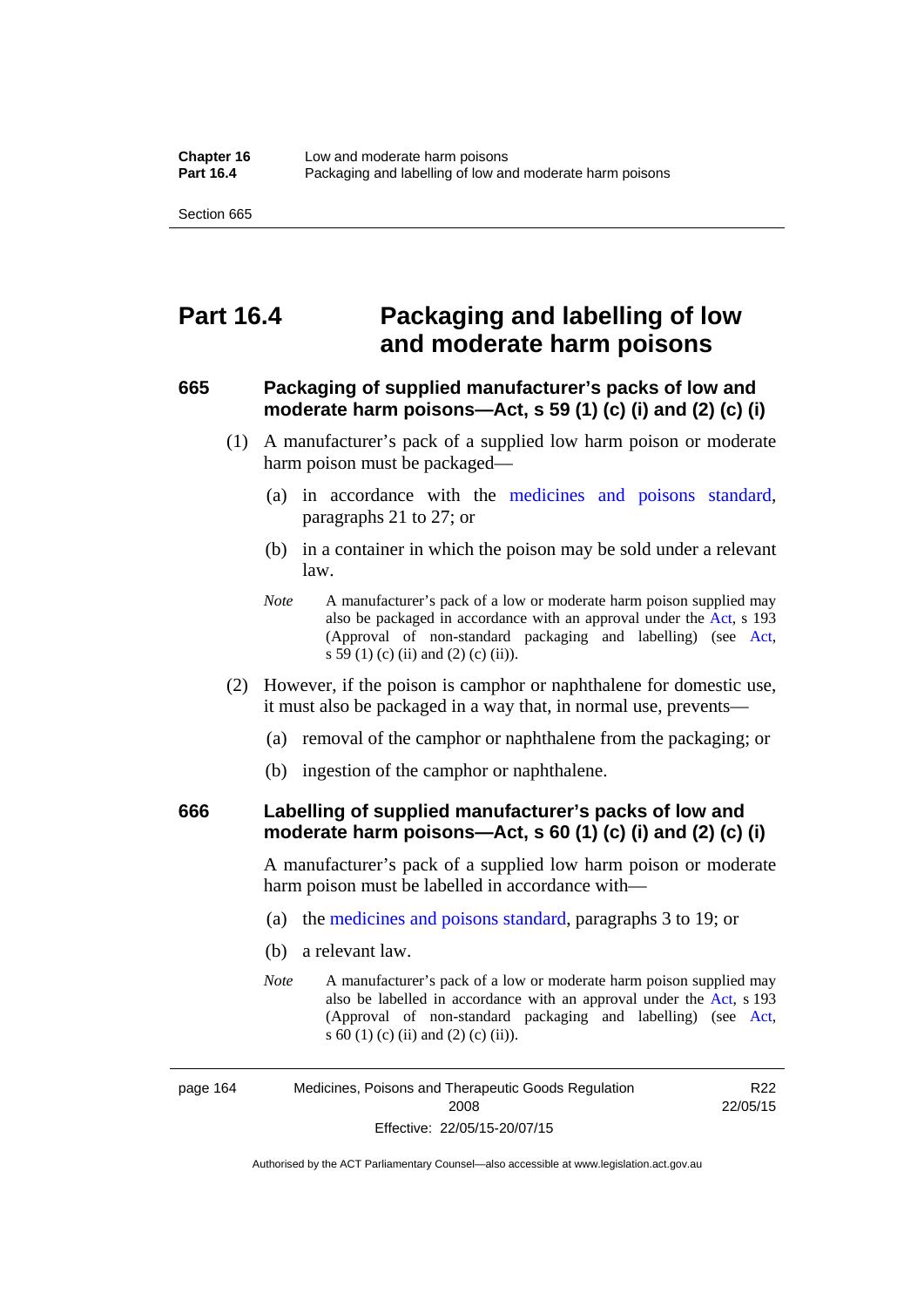# **Chapter 17 Dangerous poisons authorisations**

## **Part 17.1 Overview of dangerous poisons authorisations**

## **670 General overview of authorisations for dangerous poisons**

 (1) The Act requires that a person must not deal with a dangerous poison in a particular way unless the person is authorised to deal with the poison.

#### **Example**

the [Act,](http://www.legislation.act.gov.au/a/2008-26/default.asp) s 35 about obtaining certain substances (which include dangerous poisons)

- *Note 1* The [Act,](http://www.legislation.act.gov.au/a/2008-26/default.asp) s 19 sets out when a person *deals* with a dangerous poison.
- *Note 2* An example is part of the regulation, is not exhaustive and may extend, but does not limit, the meaning of the provision in which it appears (see [Legislation Act,](http://www.legislation.act.gov.au/a/2001-14) s 126 and s 132).
- (2) The [Act](http://www.legislation.act.gov.au/a/2008-26/default.asp), section 20 sets out when a person is authorised to deal with a dangerous poison.
- (3) This regulation authorises certain dealings with dangerous poisons.

*Note* An authorisation is not required to deal with the following:

- a substance excluded from the [medicines and poisons standard](http://www.comlaw.gov.au/Series/F2012L01200) by the standard, par  $1(2)$  (see s 6);
- a substance mentioned in the [medicines and poisons standard,](http://www.comlaw.gov.au/Series/F2012L01200) sch 7 if the schedule does not apply to the substance because of an exception in the standard.

R22 22/05/15 page 165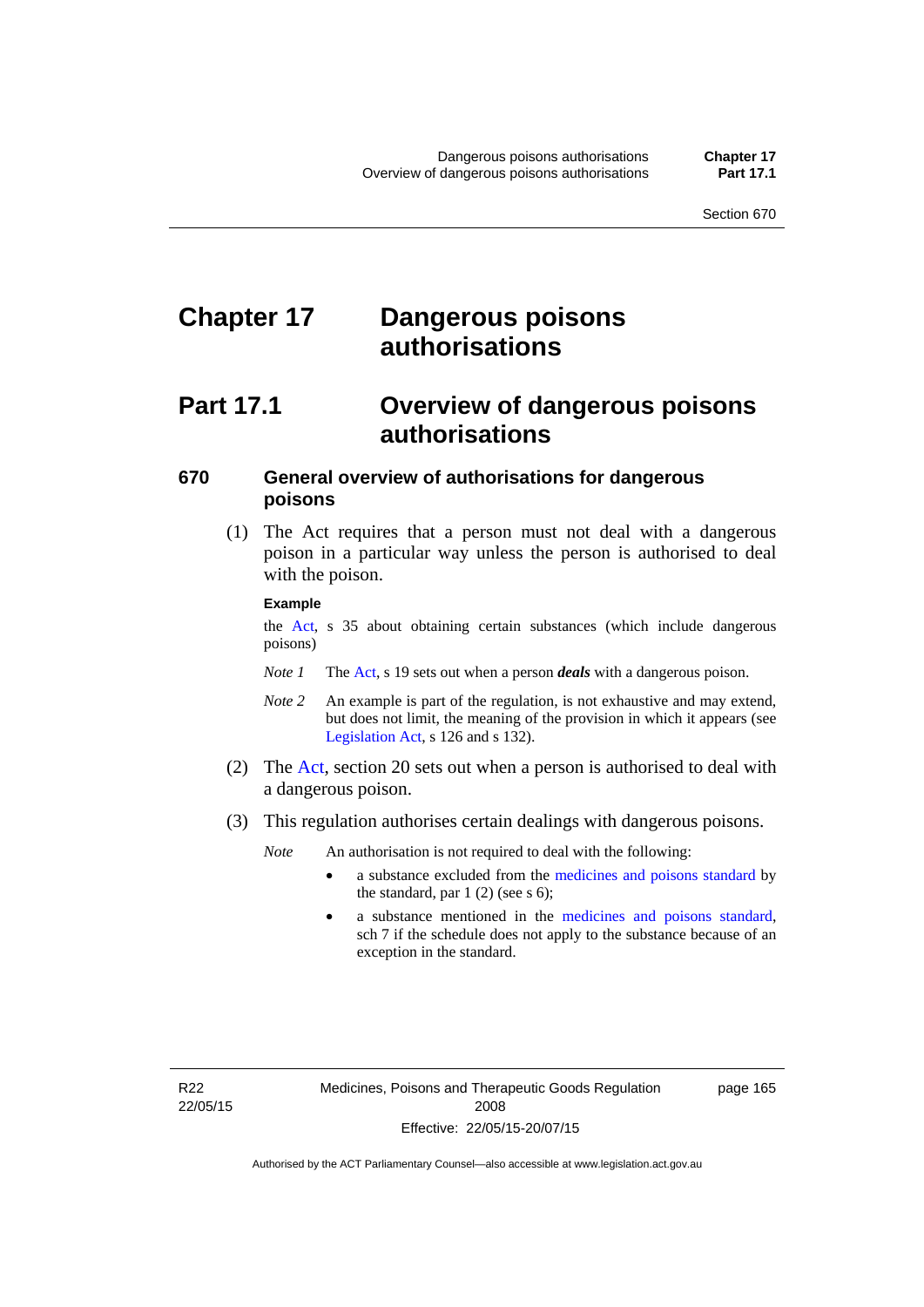(4) An authorisation under this regulation may be subject to limitations.

#### **Example**

a purchase order issued by a person mentioned in sch 4, col 2 must comply with s 721 (see s 690 (2) (c))

*Note* For the power to impose other restrictions, see the [Act](http://www.legislation.act.gov.au/a/2008-26/default.asp), ch 8.

#### **671 Overview of dangerous poisons authorisations under this regulation**

Dangerous poisons authorisations under this regulation are given by the following provisions:

- (a) section 675 (which is about authorisations under dangerous poisons manufacturers licences);
- (b) section 680 (which is about authorisations under dangerous poisons research and education program licences);
- (c) section 685 (which is about authorisations under dangerous poisons suppliers licences);
- (d) section 690 (which is about authorisations for manufacturing and other purposes);
- (e) section 692 (which is about authorisation to deliver dangerous poisons under purchase orders);
- (f) section 693 (which is about authorisation for commercial disposal operators for disposal of dangerous poisons);
- (g) section 695 (which is about authorisations for dangerous poisons research and education programs by scientifically qualified people).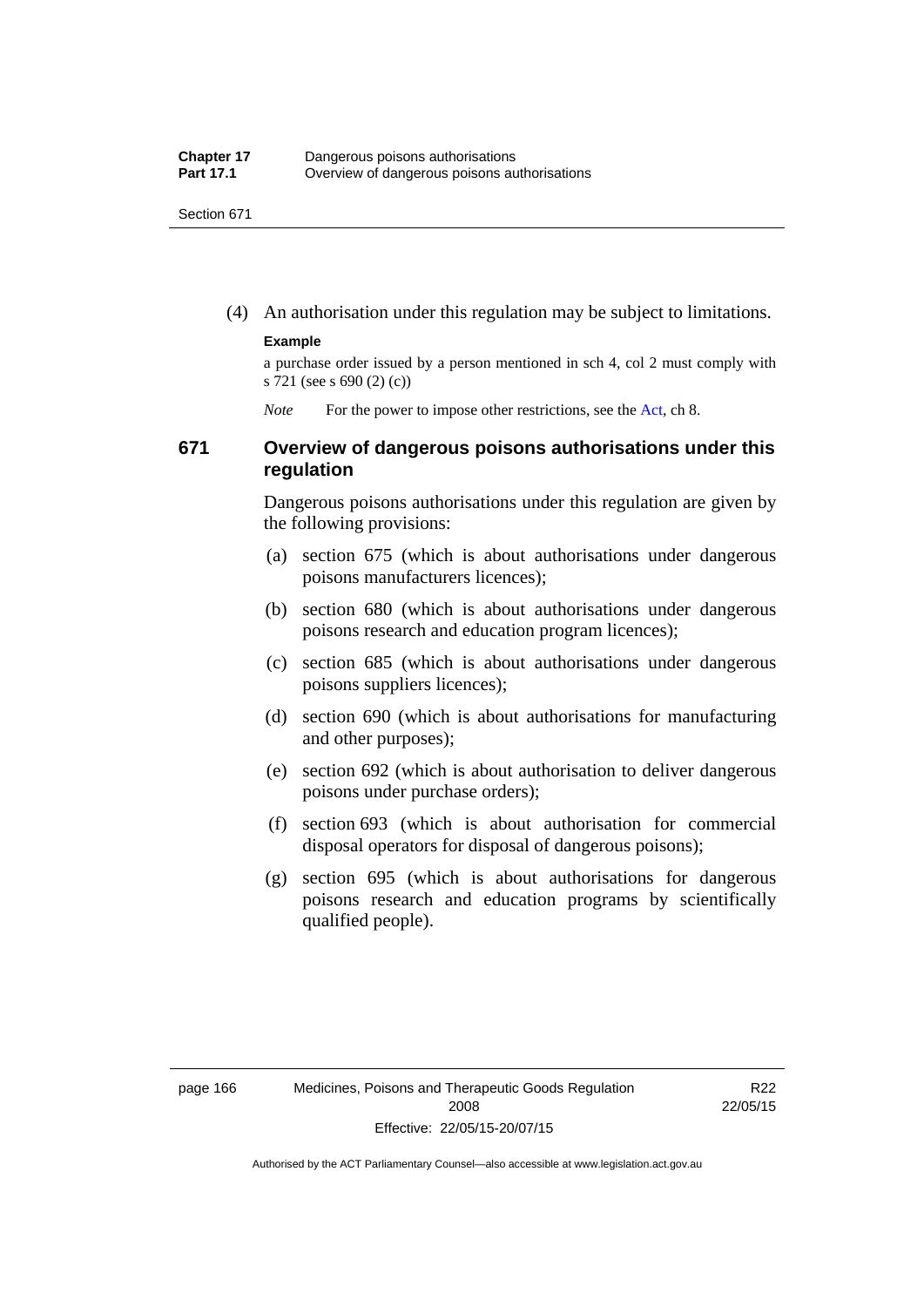#### **672 General overview of authorisation conditions for dangerous poisons**

 (1) The [Act](http://www.legislation.act.gov.au/a/2008-26/default.asp), section 44 requires a person who is authorised to deal with a dangerous poison to comply with any condition to which the authorisation is subject.

#### **Example**

Section 676 sets out the authorisation conditions for an authorised person to manufacture a dangerous poison.

- *Note* An example is part of the regulation, is not exhaustive and may extend, but does not limit, the meaning of the provision in which it appears (see [Legislation Act,](http://www.legislation.act.gov.au/a/2001-14) s 126 and s 132).
- (2) The conditions are additional to other restrictions on an authorised person's authority to deal with a dangerous poison.
	- *Note* Conditions may also be imposed under other provisions of the [Act](http://www.legislation.act.gov.au/a/2008-26/default.asp) including, for example, s 89 which sets out conditions on licences.

R22 22/05/15 Medicines, Poisons and Therapeutic Goods Regulation 2008 Effective: 22/05/15-20/07/15

page 167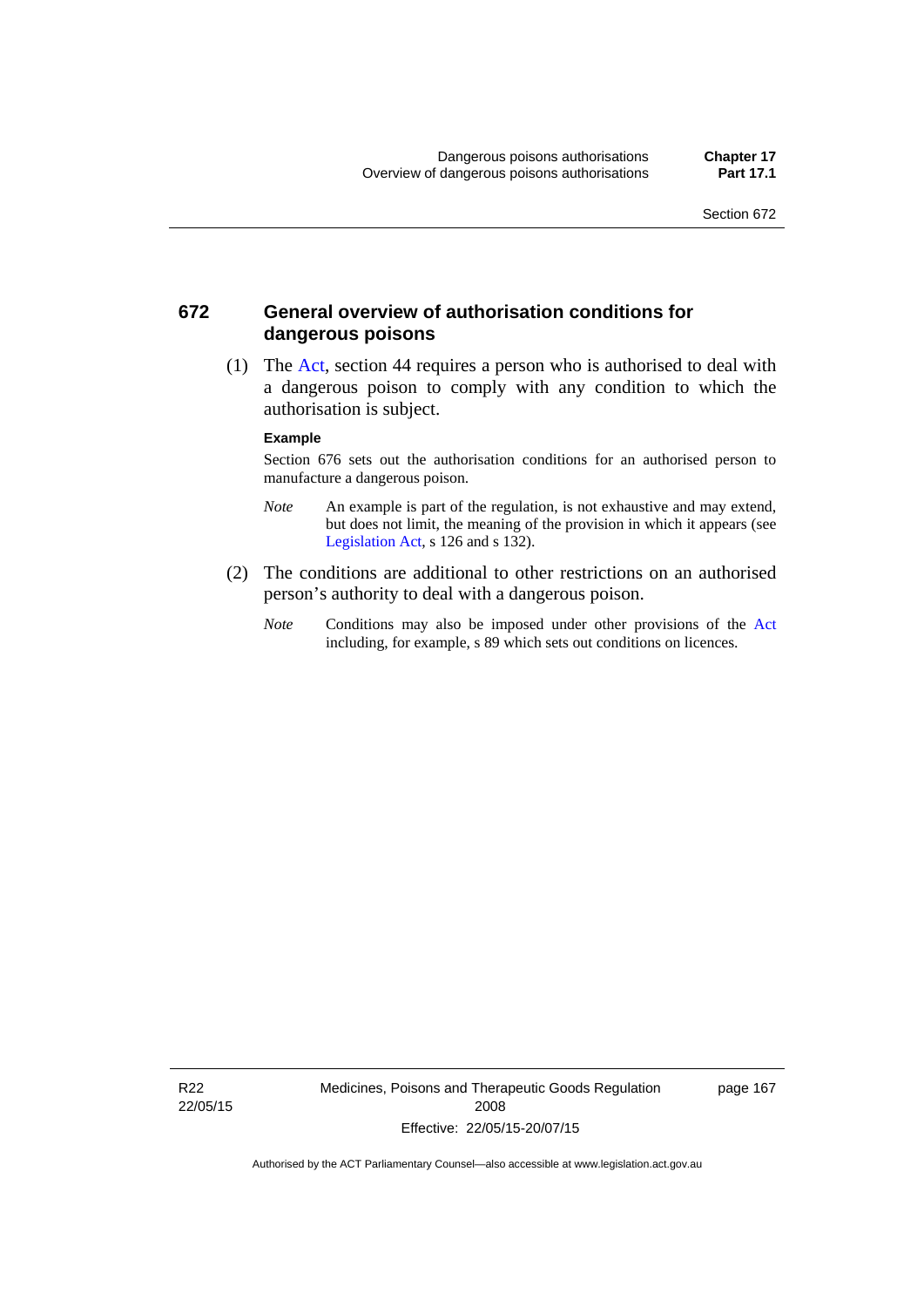# **Part 17.2 Authorisations under dangerous poisons licences**

## **Division 17.2.1 Dangerous poisons manufacturers licence authorisations**

*Note* For other provisions about dangerous poisons manufacturers licences, see pt 18.2.

#### **675 Authorisations under dangerous poisons manufacturers licences—Act, s 20 (1) (a)**

- (1) A dangerous poisons manufacturers licence authorises the holder to do any of the following in relation to a dangerous poison (the *licensed dangerous poison*) stated in the licence at the premises (the *licensed premises*) stated in the licence:
	- (a) manufacture the licensed dangerous poison;
	- (b) possess the licensed dangerous poison for sale by wholesale from the licensed premises;
	- (c) sell the licensed dangerous poison by wholesale (whether or not for resale) to—
		- (i) a person authorised to issue a purchase order for the dangerous poison; or
		- (ii) someone in another State who may obtain the dangerous poison by wholesale under the law of the other State; or
		- (iii) someone in another country who may lawfully obtain the dangerous poison by wholesale in the other country;
		- *Note* The dangerous poison must be sold on a purchase order in accordance with s 720 (see s 676).

R22 22/05/15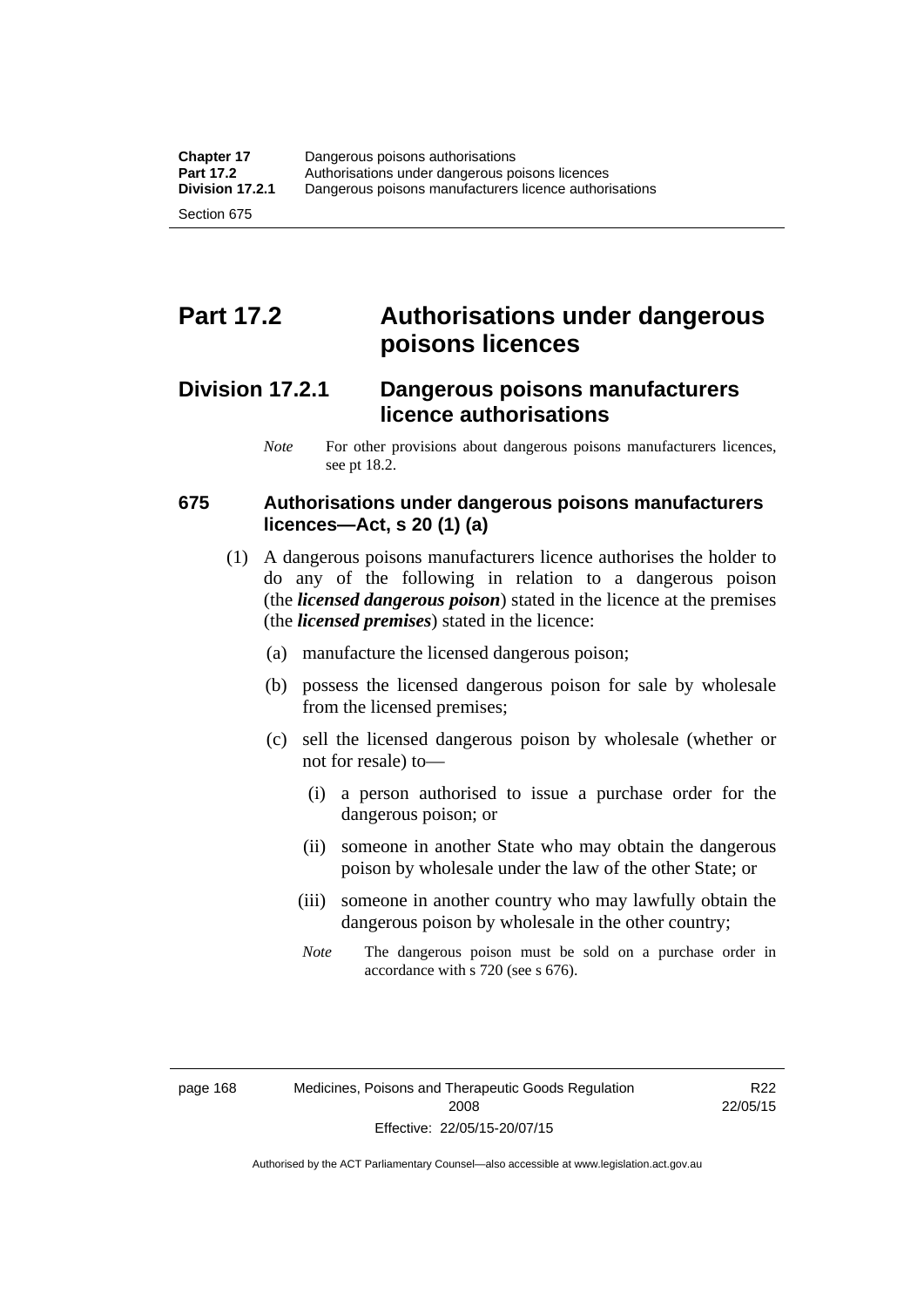- (d) obtain a dangerous poison, other than a licensed dangerous poison, for manufacturing a licensed dangerous poison at the licensed premises;
- (e) possess a dangerous poison, other than a licensed dangerous poison, at the licensed premises for manufacturing a licensed dangerous poison.
- (2) However, an authorisation under subsection (1) does not apply if the licence states that it does not apply.
- (3) Also, subsection (1) (c) (iii) does not apply in relation to a licensed dangerous poison that is a prohibited export under the *[Customs](http://www.comlaw.gov.au/Series/C1901A00006)  [Act 1901](http://www.comlaw.gov.au/Series/C1901A00006)* (Cwlth).

#### **676 Authorisation conditions for dangerous poisons manufacturers licences—Act, s 44 (1) (b) and (2) (b)**

A licence-holder's authorisation under a dangerous poisons manufacturers licence is subject to the following conditions:

- (a) the dealings with a dangerous poison authorised by the licence will be carried out under the supervision of an individual approved under section 706 (1) (Restrictions on issuing of dangerous poisons manufacturers licences[—Act,](http://www.legislation.act.gov.au/a/2008-26/default.asp) s 85 (1) (a));
- (b) a dangerous poison obtained under the licence is purchased on a complying purchase order;
- (c) a licensed dangerous poison will be supplied for a non-household (including a non-household garden) purpose only;
- (d) a dangerous poison sold under the licence will be sold on a purchase order in accordance with section 720 (Supplying dangerous poisons on purchase orders);

page 169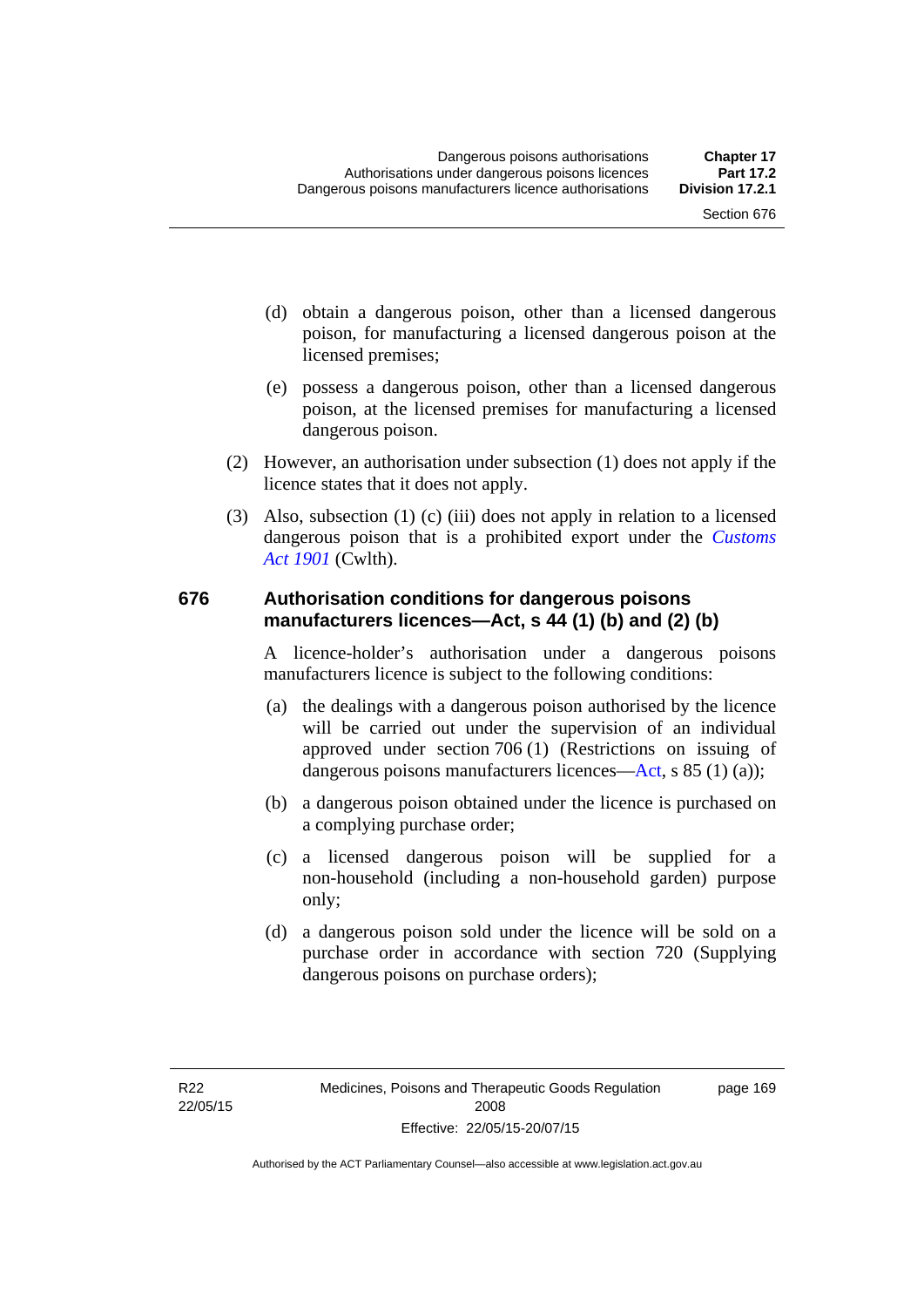- (e) if the supplier does not receive a document signed by the buyer acknowledging receipt of the dangerous poison within 7 days after the day the dangerous poison is delivered—the supplier must, within 24 hours after the end of the 7-day period, tell the chief health officer, in writing, of the failure to receive the document;
- (f) the following are kept at the supplier's business premises or, if the chief health officer approves in writing another place, the place approved by the chief health officer, for at least 2 years after the day the poison is supplied:
	- (i) the filled purchase order;
	- (ii) the delivery acknowledgement under paragraph (e) or section 720 (d) (ii);
	- (iii) the record for section 722;
- (g) if a dangerous poison sold under the licence is liquid containing paraquat—the poison is coloured blue or green and has an offensive smell.
- *Note* For licence conditions, see the [Act](http://www.legislation.act.gov.au/a/2008-26/default.asp), s 89.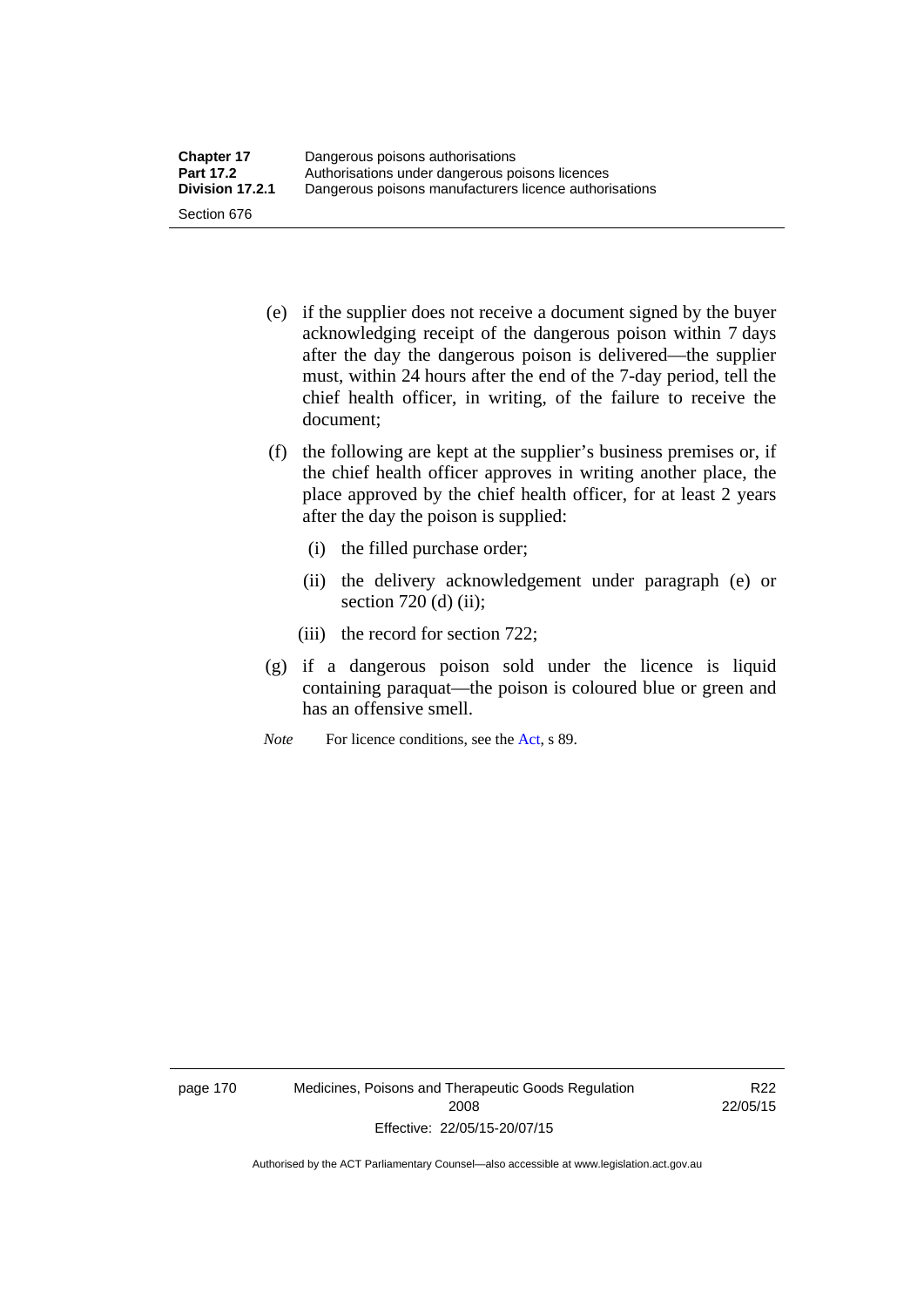## **Division 17.2.2 Dangerous poisons—research and education program licence authorisations**

- *Note 1* For authorisation for research and education programs by scientifically qualified people, see div 17.3.3.
- *Note 2* For other provisions about dangerous poisons research and education program licences, see pt 18.3.

#### **680 Authorisations under dangerous poisons research and education program licences—Act, s 20 (1) (a)**

A dangerous poisons research and education program licence authorises—

- (a) the licence-holder to—
	- (i) issue a purchase order for a dangerous poison (the *licensed dangerous poison*) stated in the licence for the program stated in the licence; and
	- (ii) obtain a licensed dangerous poison on a purchase order for the program; and
	- (iii) possess a licensed dangerous poison for the program at the premises to which the licence relates; and
	- (iv) supply a licensed dangerous poison to anyone taking part in the program for the program; and
- (b) the program supervisor, and anyone taking part in the program, to deal with the licensed dangerous poison as authorised by the licence at the premises stated in the licence.

page 171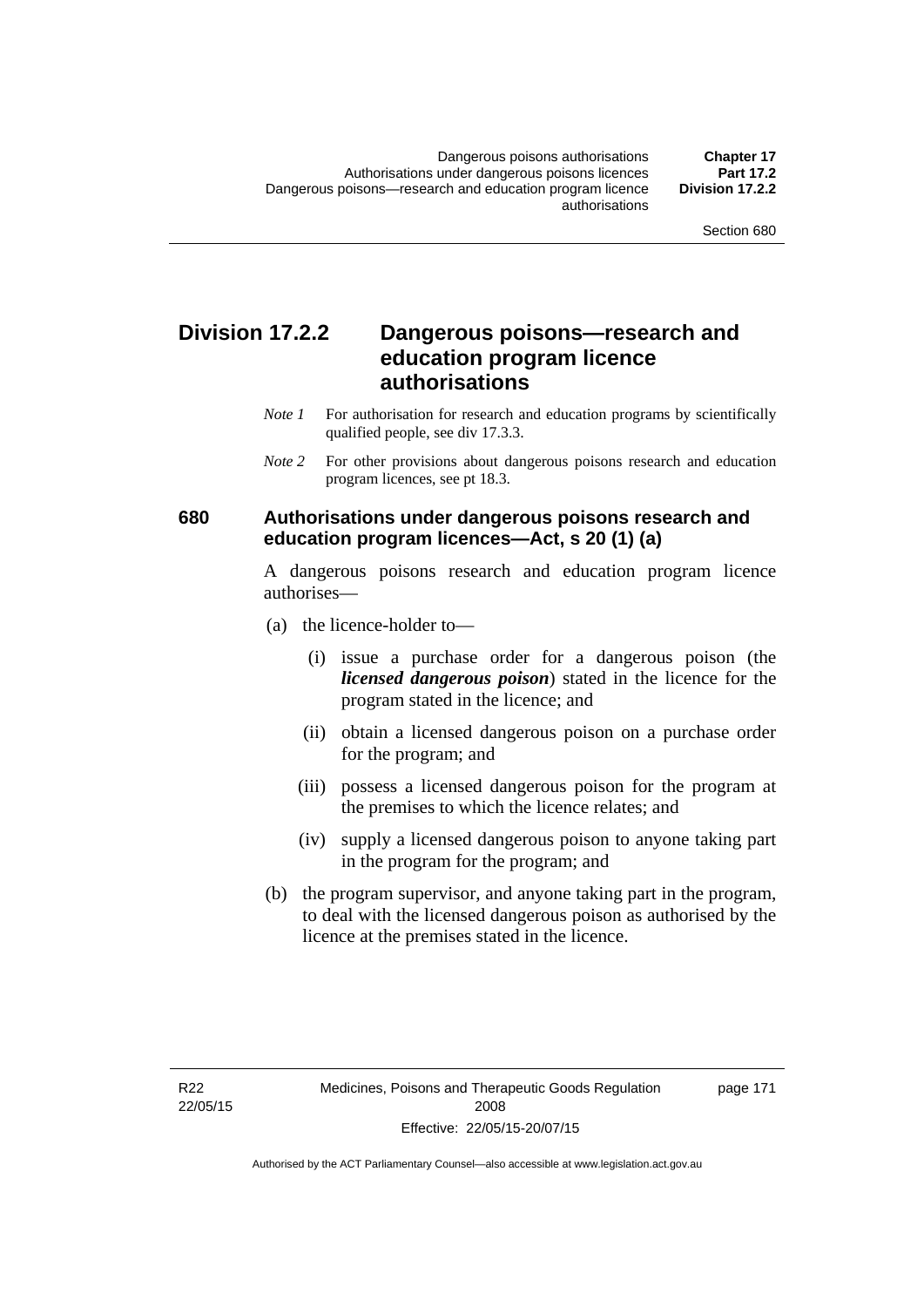| <b>Chapter 17</b> | Dangerous poisons authorisations                                           |
|-------------------|----------------------------------------------------------------------------|
| <b>Part 17.2</b>  | Authorisations under dangerous poisons licences                            |
| Division 17.2.2   | Dangerous poisons—research and education program licence<br>authorisations |
| Section 681       |                                                                            |

**681 Authorisation condition for dangerous poisons research and education program licences—Act, s 44 (1) (b) and (2) (b)** 

A licence-holder's authorisation to obtain a dangerous poison under a dangerous poisons research and education program licence is subject to the condition that the poison is purchased on a complying purchase order.

*Note* For licence conditions, see the [Act](http://www.legislation.act.gov.au/a/2008-26/default.asp), s 89.

page 172 Medicines, Poisons and Therapeutic Goods Regulation 2008 Effective: 22/05/15-20/07/15

R22 22/05/15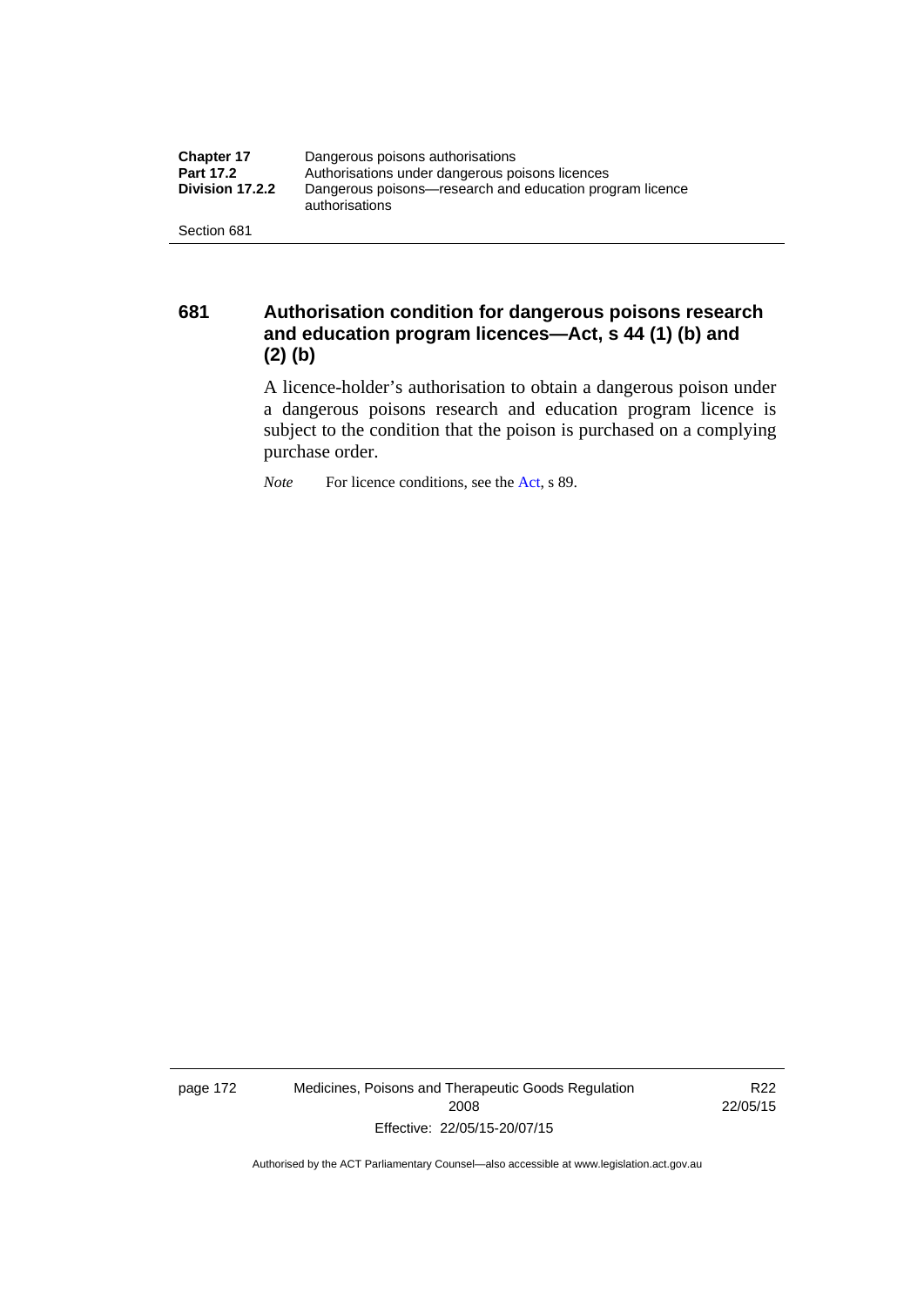## **Division 17.2.3 Dangerous poisons suppliers licence authorisations**

*Note* For other provisions about dangerous poisons suppliers licences, see pt 18.4.

#### **685 Authorisations under dangerous poisons suppliers licences—Act, s 20 (1) (b)**

- (1) A dangerous poisons suppliers licence authorises the holder to do any of the following in relation to a dangerous poison (the *licensed dangerous poison*) stated in the licence at the premises (the *licensed premises*) stated in the licence:
	- (a) issue a purchase order for a licensed dangerous poison;
	- (b) obtain a licensed dangerous poison on a purchase order for sale from the licensed premises;
	- (c) possess a licensed dangerous poison for sale from the licensed premises;
	- (d) sell a licensed dangerous poison on a purchase order to—
		- (i) someone authorised to issue a purchase order for the dangerous poison; or
		- (ii) someone in another State who may obtain the dangerous poison under the law of the other State; or
		- (iii) someone in another country who may lawfully obtain the dangerous poison in the other country.
		- *Note* The dangerous poison must be sold on a purchase order in accordance with s 720 (see s 686).
- (2) However, an authorisation under subsection (1) does not apply if the licence states that it does not apply.

R22 22/05/15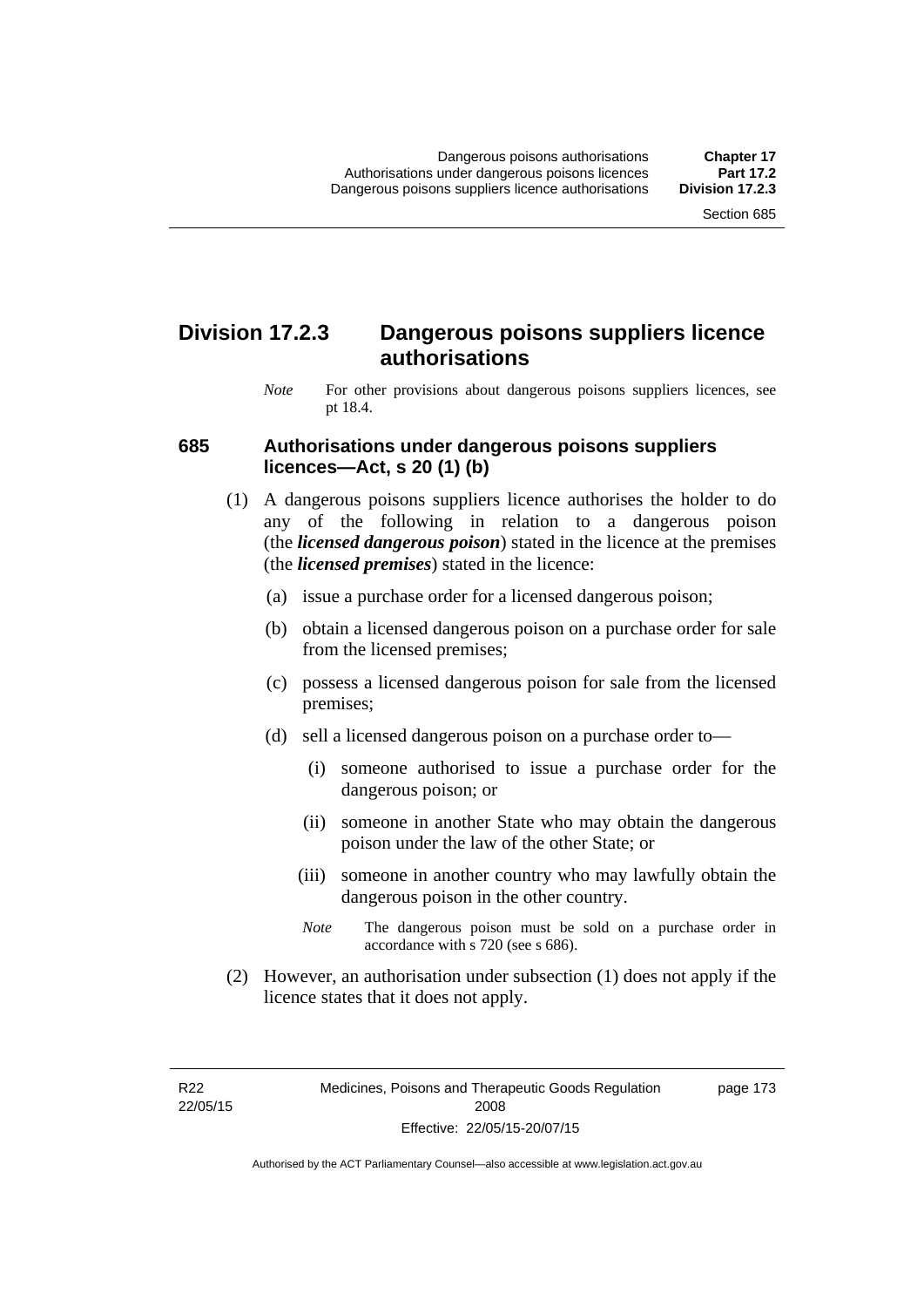(3) Also, subsection (1) (d) (iii) does not apply in relation to a licensed dangerous poison that is a prohibited export under the *[Customs](http://www.comlaw.gov.au/Series/C1901A00006)  [Act 1901](http://www.comlaw.gov.au/Series/C1901A00006)* (Cwlth).

#### **686 Authorisation conditions for dangerous poisons suppliers licences—Act, s 44 (1) (b) and (2) (b)**

A licence-holder's authorisation under a dangerous poisons suppliers licence is subject to the following conditions:

- (a) the dealings with a dangerous poison authorised by the licence will be carried out under the supervision of an individual approved under section 716 (1) (Restrictions on issuing of dangerous poisons suppliers licences—[Act](http://www.legislation.act.gov.au/a/2008-26/default.asp), s 85 (1) (a));
- (b) a dangerous poison sold under the licence will be sold on a purchase order in accordance with section 720 (Supplying dangerous poisons on purchase orders);
- (c) a dangerous poison sold under the licence will be supplied for a non-household (including a non-household garden) purpose only;
- (d) if a dangerous poison sold under the licence is subject to the medicines and poisons standard, appendix J (Conditions for availability and use of Schedule 7 poisons), condition 3—the poison will be supplied only to a person who is allowed to use the poison under the condition;
	- *Note* Condition 3 relates to a dangerous poison that is not to be used except by or in accordance with the directions of an accredited government vermin control officer.
- (e) if the supplier does not receive a document signed by the buyer acknowledging receipt of the dangerous poison within 7 days after the day the dangerous poison is delivered—the supplier must, within 24 hours after the end of the 7-day period, tell the chief health officer, in writing, of the failure to receive the document;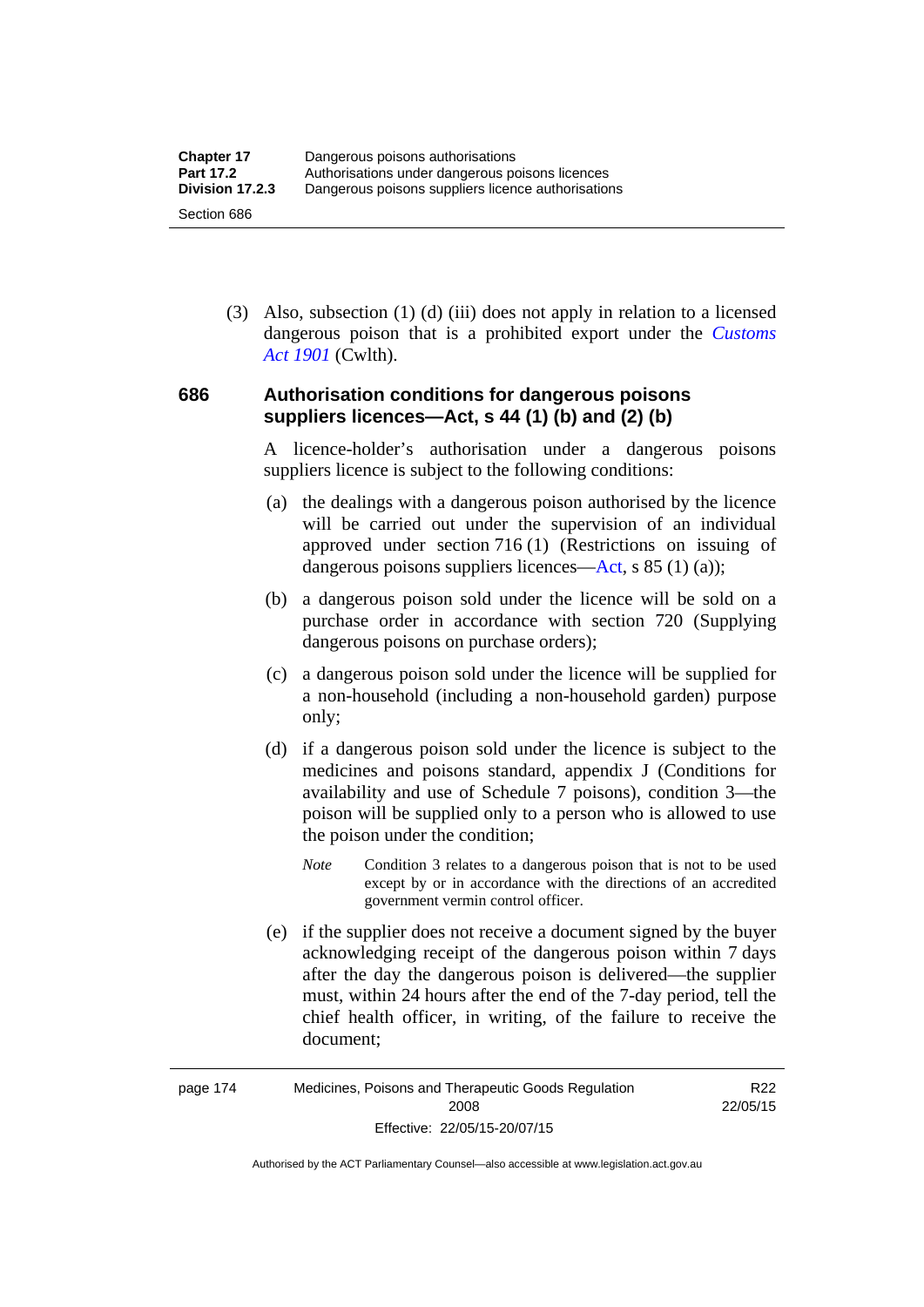- (f) the following are kept at the supplier's business premises or, if the chief health officer approves in writing another place, the place approved by the chief health officer, for at least 2 years after the day the poison is supplied:
	- (i) the filled purchase order;
	- (ii) the delivery acknowledgement under paragraph (e) or section 720 (d) (ii);
	- (iii) the record for section 722;
- (g) if a dangerous poison sold under the licence is liquid containing paraquat—the poison is coloured blue or green and has an offensive smell.
- *Note* For licence conditions, see the [Act](http://www.legislation.act.gov.au/a/2008-26/default.asp), s 89.

R22 22/05/15 Medicines, Poisons and Therapeutic Goods Regulation 2008 Effective: 22/05/15-20/07/15

page 175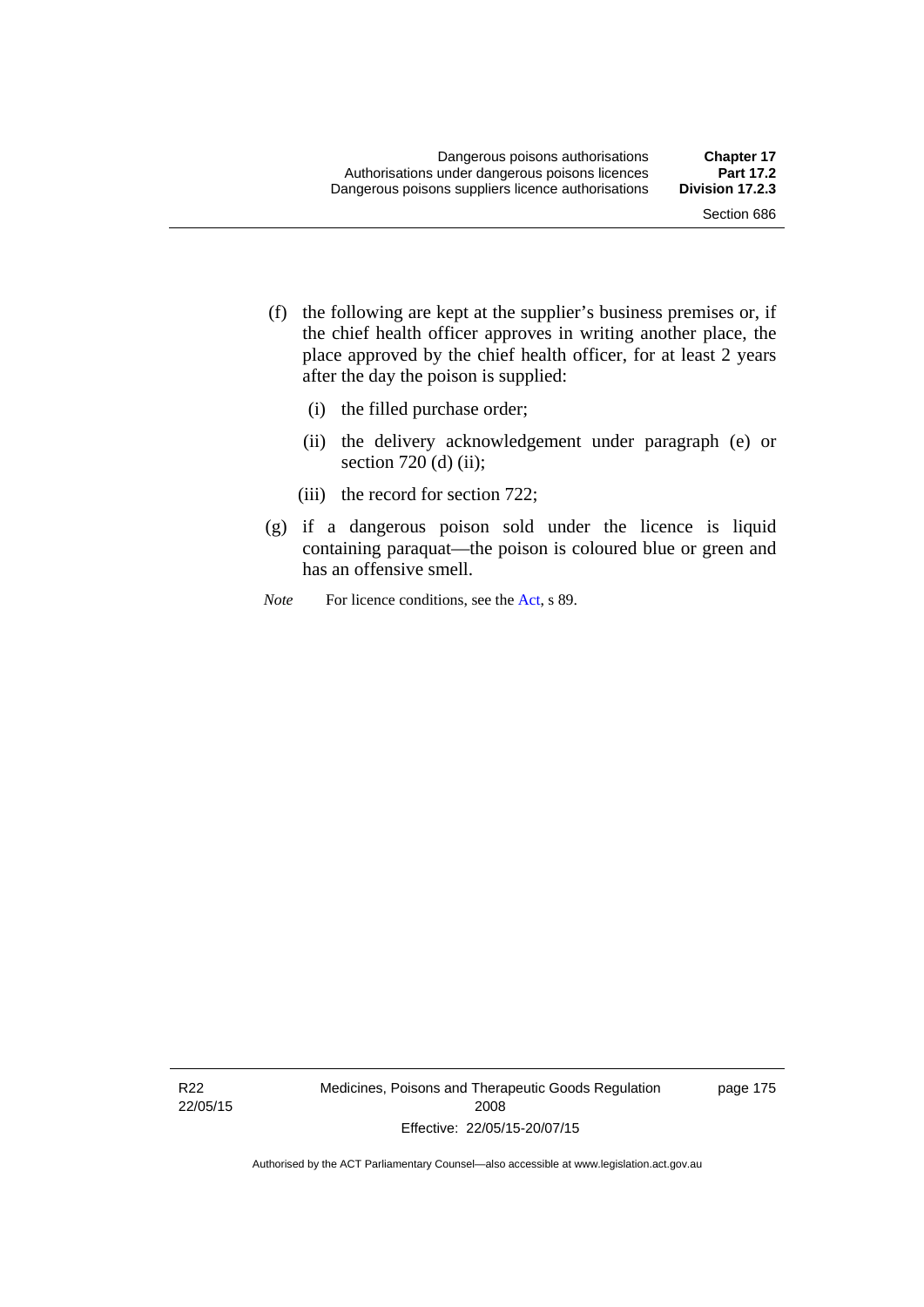# **Part 17.3 Other dangerous poisons authorisations**

## **Division 17.3.1 Authorisations for manufacturing etc purposes**

#### **690 Manufacturing etc authorisations for dangerous poisons—Act, s 20 (2) (a)**

(1) In this section:

*relevant dealing*, with a dangerous poison, means any of the following:

- (a) issuing a purchase order for the poison;
- (b) obtaining the poison;
- (c) possessing the poison;
- (d) issuing a purchase order for the poison;
- (e) discarding the poison.
- (2) A person mentioned in schedule 4 (Dangerous poisons manufacturing etc authorisations), column 2 is authorised for a relevant dealing with a dangerous poison mentioned in column 3 in relation to the person if—
	- (a) the poison is for a purpose mentioned in column 4 in relation to the person; and
	- (b) the dealing is consistent with any condition or restriction for the dealing mentioned in column 3; and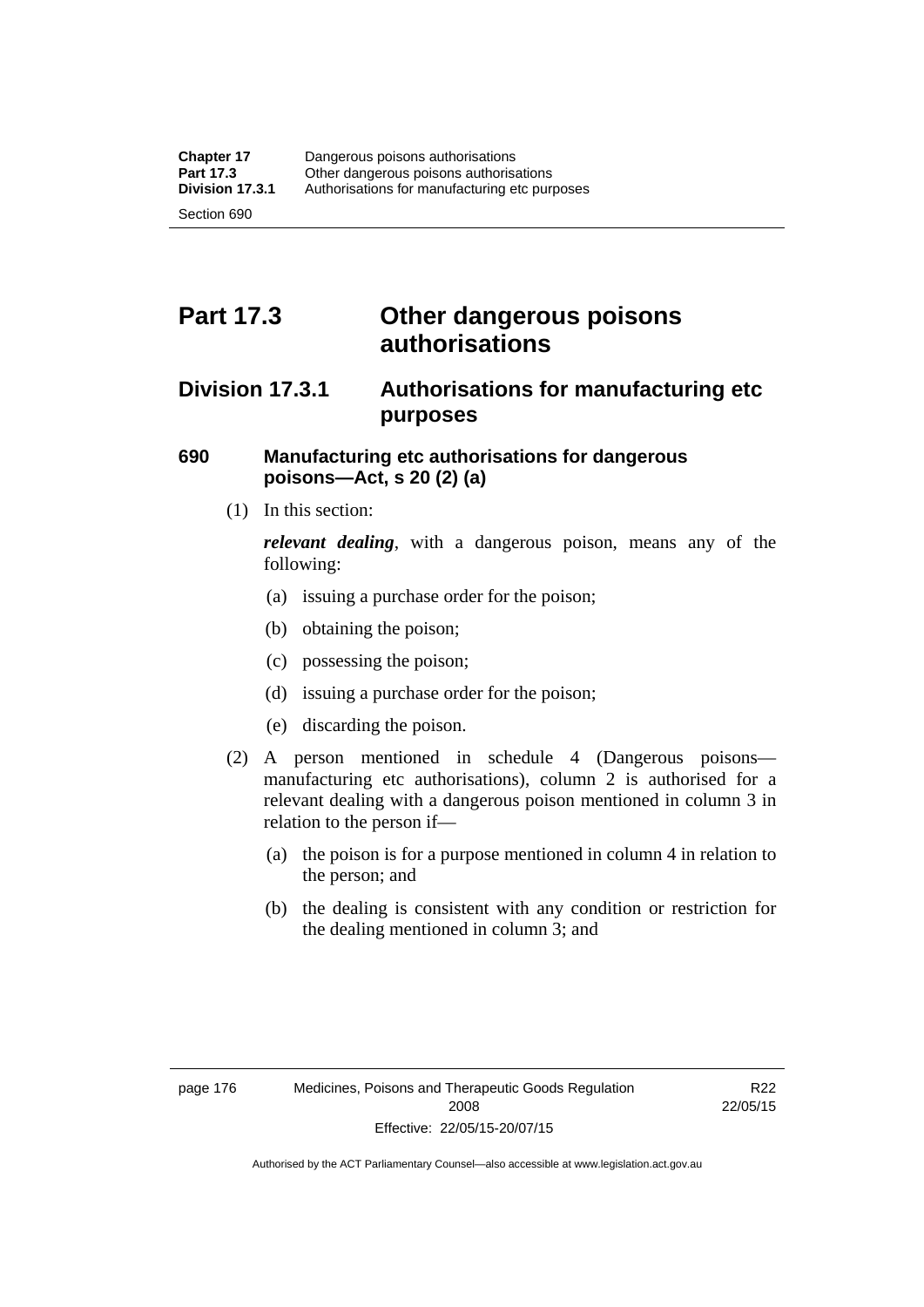- (c) if the dealing is issuing a purchase order for the poison—the purchase order complies with section 721 (General requirements for dangerous poisons purchase orders[—Act](http://www.legislation.act.gov.au/a/2008-26/default.asp), s 38 (2) (c)).
	- *Note* A purchase order must be in writing (see [Act](http://www.legislation.act.gov.au/a/2008-26/default.asp), dict, def *purchase order*).

## **Division 17.3.2 Authorisations for delivery people and commercial disposal operators**

#### **692 Authorisations to deliver dangerous poisons under purchase orders—Act, s 26 (1) (b) and (2) (b), s 35 (1) (b), (2) (b) and s 36 (b)**

- (1) This section applies to an adult (the *delivery person*) who is—
	- (a) engaged to transport and deliver a dangerous poison supplied on a purchase order; or
	- (b) acting for a person mentioned in paragraph (a).
- (2) The delivery person is authorised to—
	- (a) obtain and possess the dangerous poison for the purpose of transporting and delivering the dangerous poison as engaged; and
	- (b) supply the dangerous poison to the entity named as the recipient in the purchase order or the entity's agent.

#### **Example—delivery person**

an employee of a courier service

- *Note 1 Entity* includes a person (see [Legislation Act,](http://www.legislation.act.gov.au/a/2001-14) dict, pt 1).
- *Note 2* An example is part of the regulation, is not exhaustive and may extend, but does not limit, the meaning of the provision in which it appears (see [Legislation Act,](http://www.legislation.act.gov.au/a/2001-14) s 126 and s 132).

R22 22/05/15 Medicines, Poisons and Therapeutic Goods Regulation 2008 Effective: 22/05/15-20/07/15

page 177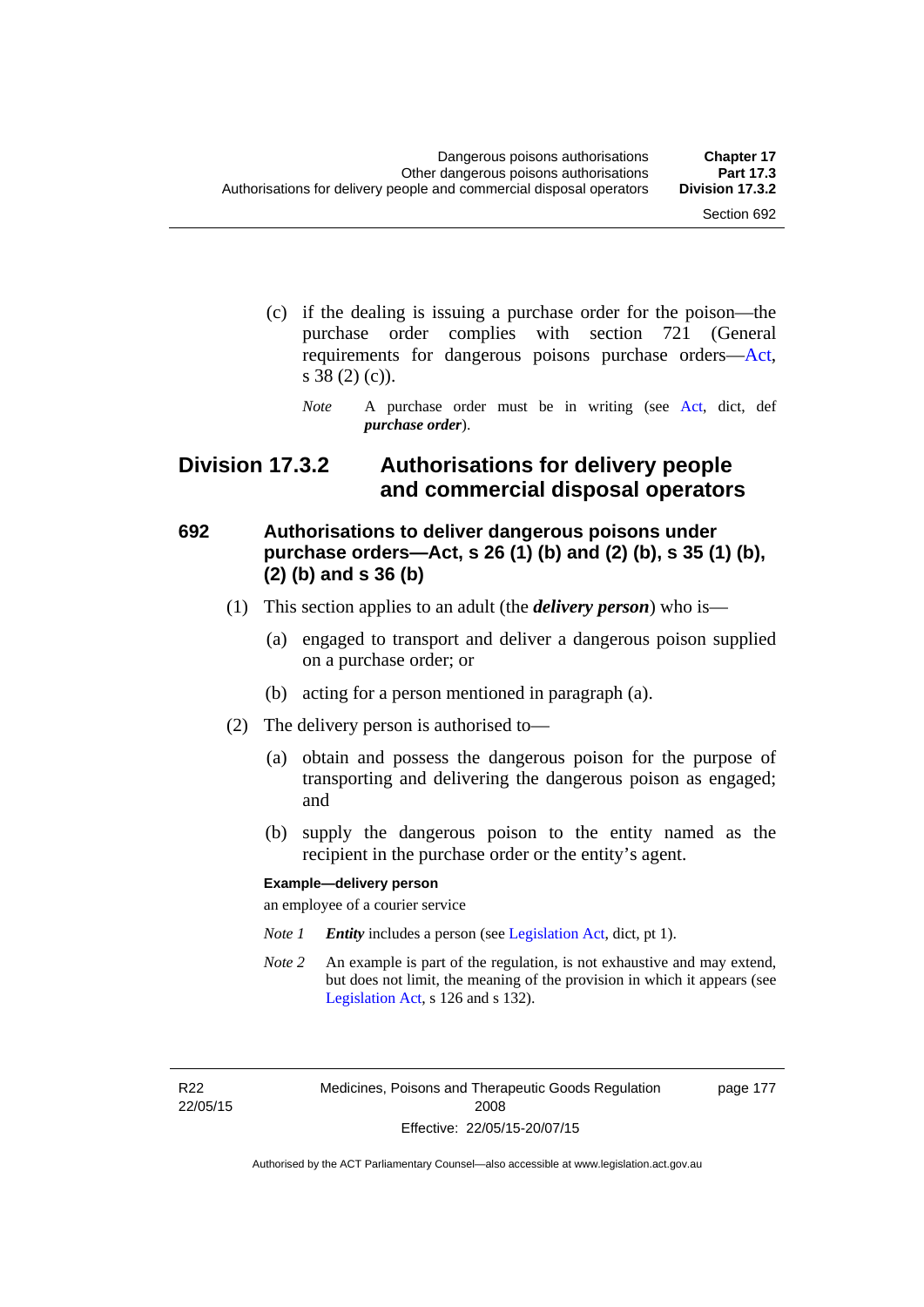#### **693 Authorisation to supply dangerous poisons to commercial disposal operator for disposal—Act, s 26 (1) (b)**

A person is authorised to supply a dangerous poison for disposal to another person if the other person—

- (a) holds an environmental authorisation for the disposal of the dangerous poison; or
- (b) is an adult acting for a person mentioned in paragraph (a).
- *Note* For related authorisations, see pt 9.1.

#### **694 Authorisations for commercial disposal operators—Act, s 26 (1) (b) and (2) (b), s 35 (1) (b) and (2) (b) and s 36 (b)**

- (1) This section applies to a person who—
	- (a) holds an environmental authorisation for the disposal of a dangerous poison; or
	- (b) is an adult acting for a person mentioned in paragraph (a).
- (2) The person is authorised to obtain and possess the dangerous poison for disposing of the poison as engaged.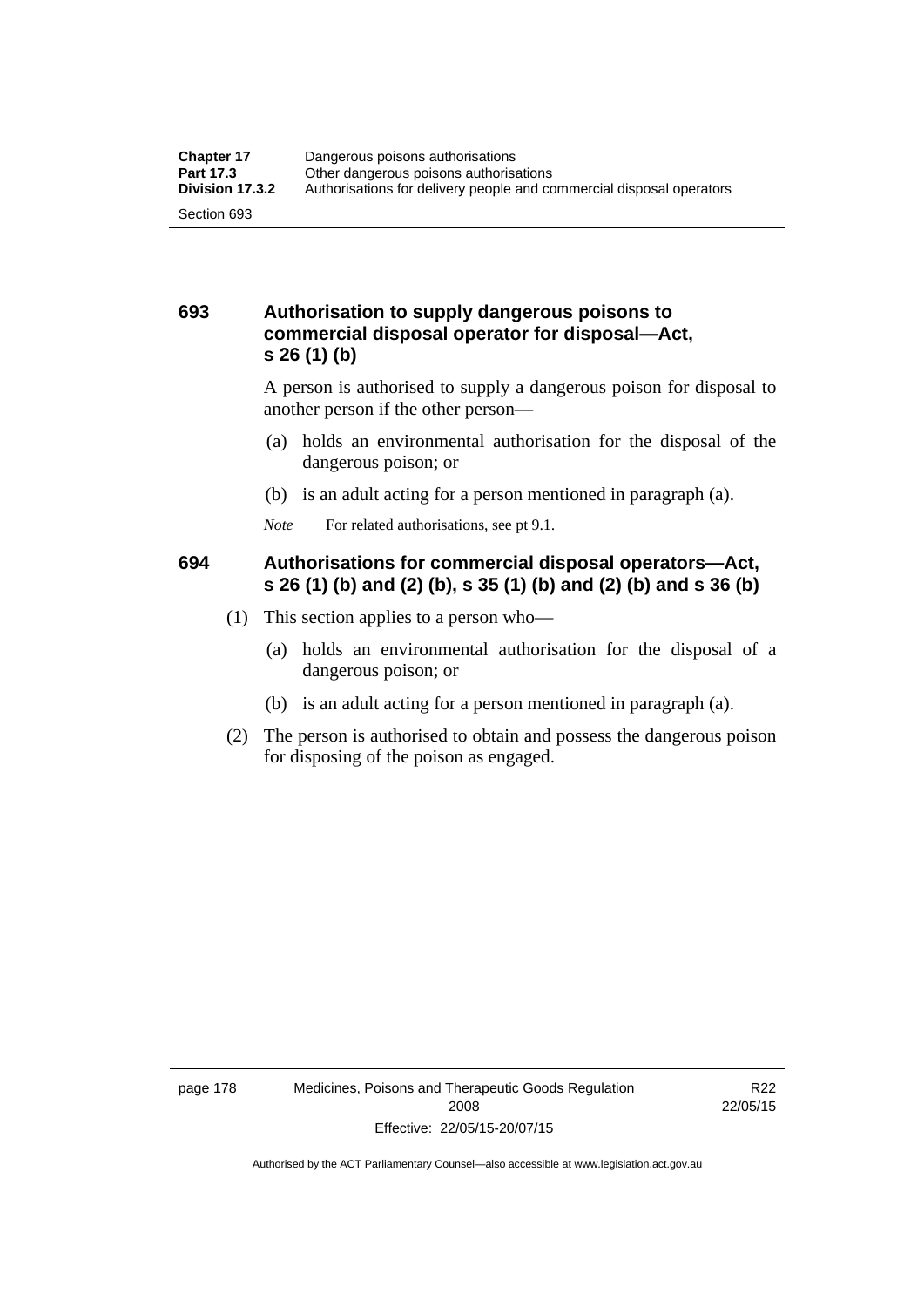## **Division 17.3.3 Authorisations for dangerous poisons research and education programs by scientifically qualified people**

*Note* A licence is required for research and education programs in relation to an administration-related dealing for human use (see [Act](http://www.legislation.act.gov.au/a/2008-26/default.asp), s 20 (3)).

#### **695 Authorisations for dangerous poisons research and education—Act, s 26 (1) and (2) (b)**

- (1) A scientifically qualified person employed at a recognised research institution is authorised to do the following for the purposes of an authorised activity at the institution:
	- (a) issue a purchase order for a dangerous poison;
	- (b) obtain on a purchase order a dangerous poison;
	- (c) possess a dangerous poison;
	- (d) supply a dangerous poison to a person (a *relevant person*) who is taking part in the authorised activity at the institution.
	- *Note 1 Scientifically qualified person*—see the dictionary.
	- *Note 2 Recognised research institution*—see the [Act](http://www.legislation.act.gov.au/a/2008-26/default.asp), s 20 (5).
- (2) A relevant person is authorised to do the following in relation to a dangerous poison for the purposes of an authorised activity:
	- (a) obtain the poison from the scientifically qualified person for the activity;
	- (b) possess the poison for the purposes of the activity;
	- (c) supply the poison to the scientifically qualified person for the activity.

page 179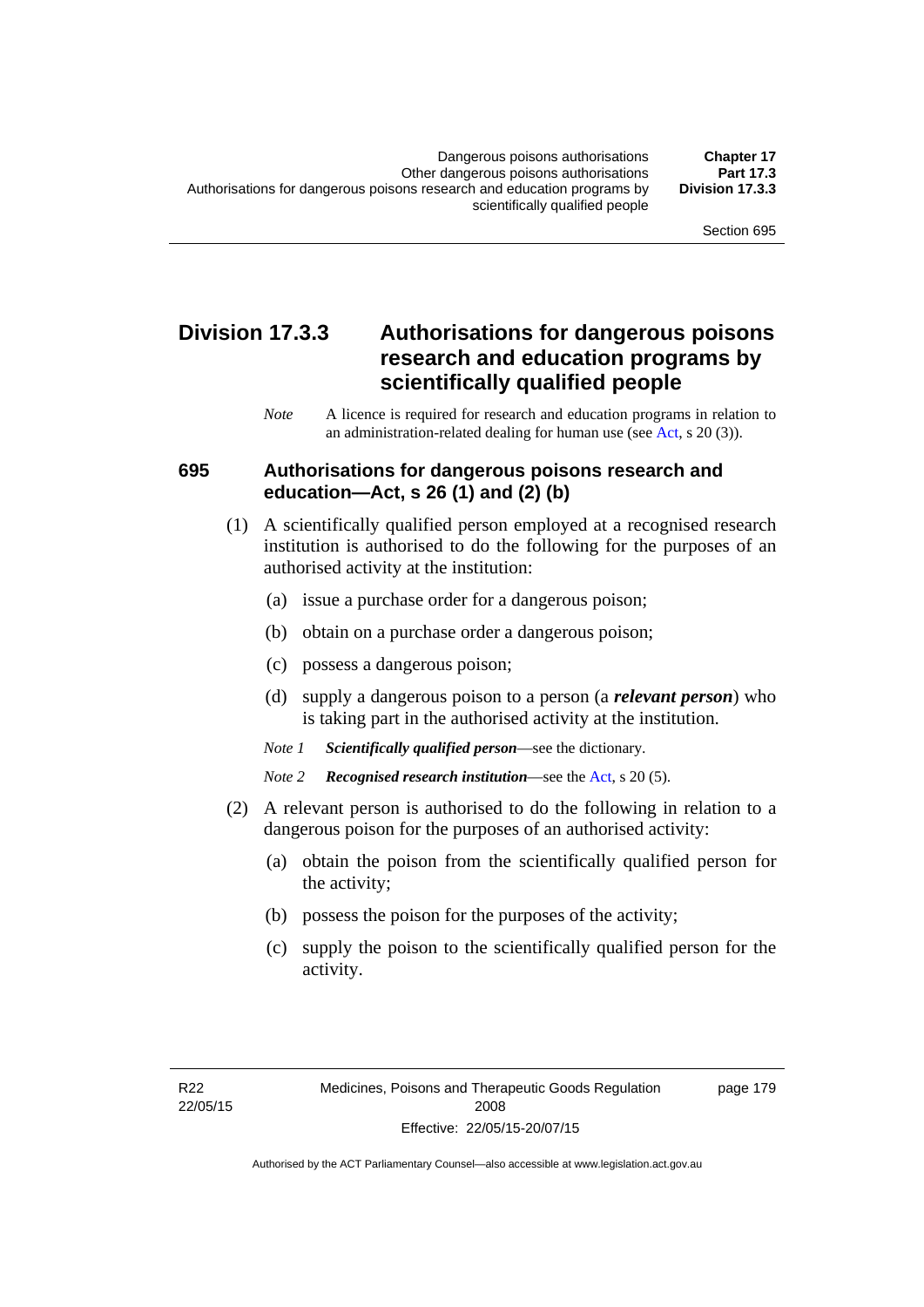| <b>Chapter 17</b> | Dangerous poisons authorisations                                                                           |
|-------------------|------------------------------------------------------------------------------------------------------------|
| Part 17.3         | Other dangerous poisons authorisations                                                                     |
| Division 17.3.3   | Authorisations for dangerous poisons research and education programs by<br>scientifically qualified people |
| Section 696       |                                                                                                            |

(3) In this section:

*administration-related dealing*, in relation to a dangerous poison— see the [Act](http://www.legislation.act.gov.au/a/2008-26/default.asp), section 20 (5).

*authorised activity*, in relation to a dangerous poison at a recognised research institution, means the conduct of any of the following if it does not involve an administration-related dealing of the poison for human use:

- (a) medical or scientific research in relation to the poison at the institution;
- (b) instruction involving the poison at the institution;
- (c) quality control or analysis of the poison at the institution.

#### **696 Authorisation conditions for dangerous poisons research and education—Act, s 44 (1) (b) and (2) (b)**

A scientifically qualified person's authorisation under section 695 is subject to the following conditions:

- (a) the person has written approval for the conduct of the authorised activity from the person in charge of—
	- (i) the recognised research institution; or
	- (ii) a faculty or division of the institution;
- (b) a dangerous poison is purchased on a complying purchase order;
- (c) the purchase order is for an amount of the poison approved in writing by the person in charge;
- (d) the dangerous poison is obtained from someone who is authorised to supply the poison to the person.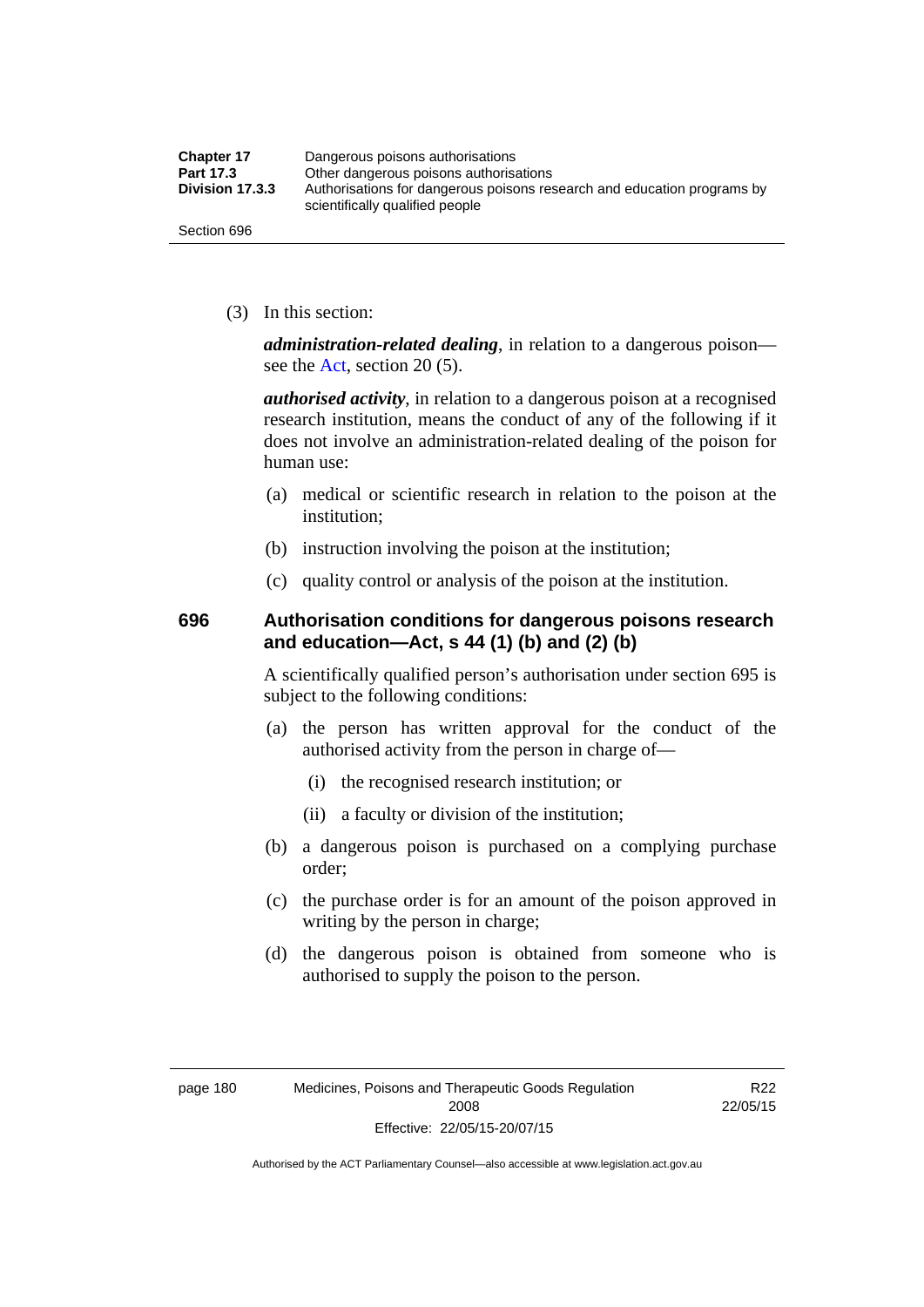# **Chapter 18 Dangerous poisons licences**

## **Part 18.1 Dangerous poisons licences generally**

## **700 Dangerous poisons licences that may be issued—Act, s 78 (2)**

The following licences for dangerous poisons may be issued:

- (a) a licence for the manufacture of a dangerous poison (a *dangerous poisons manufacturers licence*);
- (b) a licence for a program of research or education in relation to a dangerous poison (a *dangerous poisons research and education program licence*);
- (c) a licence for the supply of dangerous poisons (a *dangerous poisons suppliers licence*).
- *Note* Other dangerous poisons licences may also be issued (see [Act](http://www.legislation.act.gov.au/a/2008-26/default.asp), s 78 (3)).

R22 22/05/15 page 181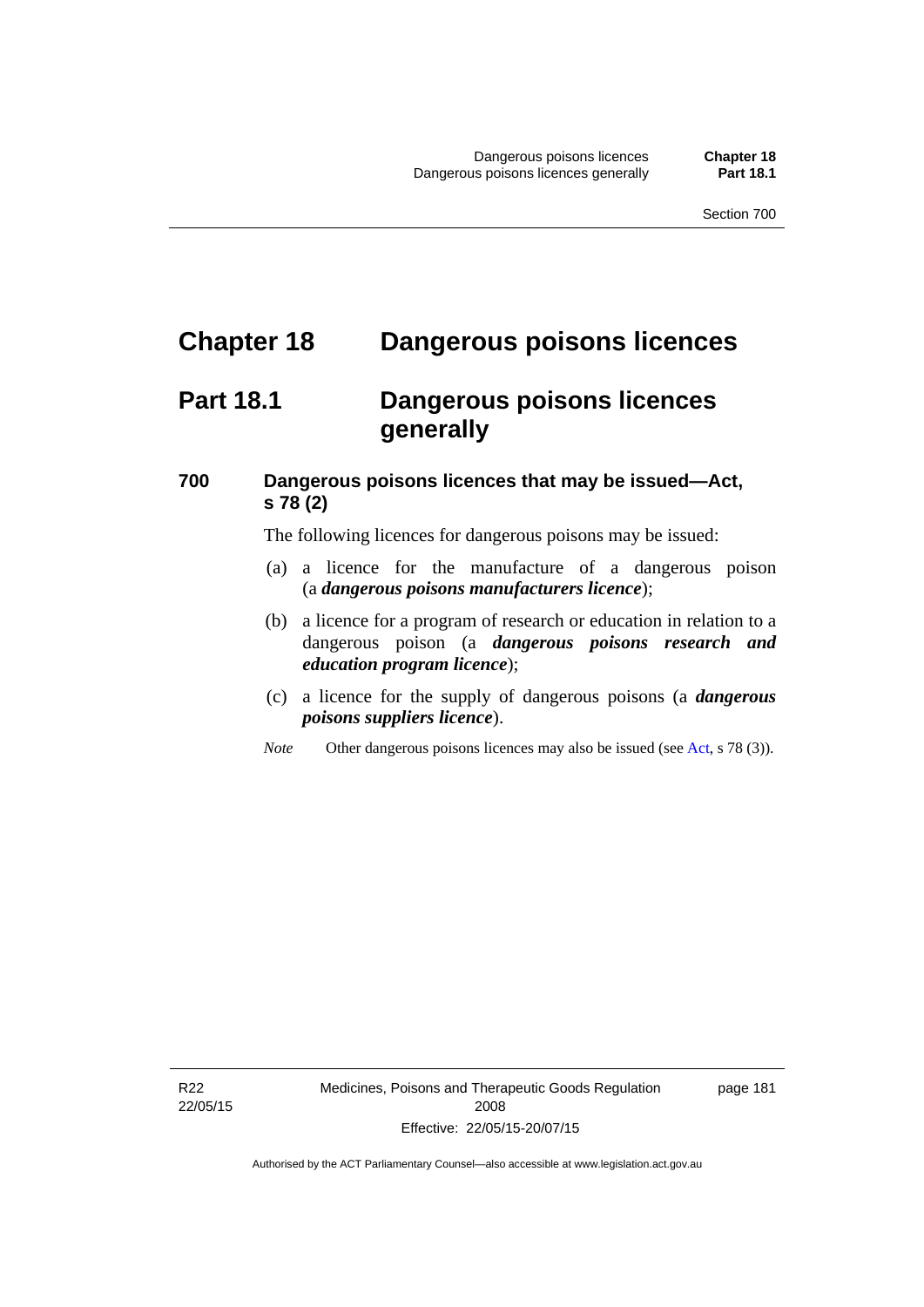# **Part 18.2 Dangerous poisons manufacturers licences**

#### **705 Applications for dangerous poisons manufacturers licences**

- (1) An application for a dangerous poisons manufacturers licence must be in writing, signed by the applicant, and include the following:
	- (a) the dangerous poisons to which the application relates;
	- (b) the full name of the applicant;
	- (c) the applicant's ABN (if any);
	- (d) if the applicant is a corporation—the corporation's ACN;
	- (e) the location of the premises where the applicant proposes to deal with the poisons under the licence;
	- (f) the security arrangements proposed for the premises;
	- (g) the name of an individual who is to supervise the dealings to be authorised under the licence.
	- *Note 1* If a form is approved under the [Act](http://www.legislation.act.gov.au/a/2008-26/default.asp), s 198 for this provision, the form must be used.

*Note 2* A fee may be determined under the [Act,](http://www.legislation.act.gov.au/a/2008-26/default.asp) s 197 for this provision.

- (2) The application must be accompanied by a plan of the premises that shows—
	- (a) each part of the premises where a process in the manufacture of the dangerous poisons is proposed to be carried out and the nature of the process; and
	- (b) where it is proposed to store the dangerous poisons to which the application relates and any other dangerous poisons obtained for the manufacture of those dangerous poisons; and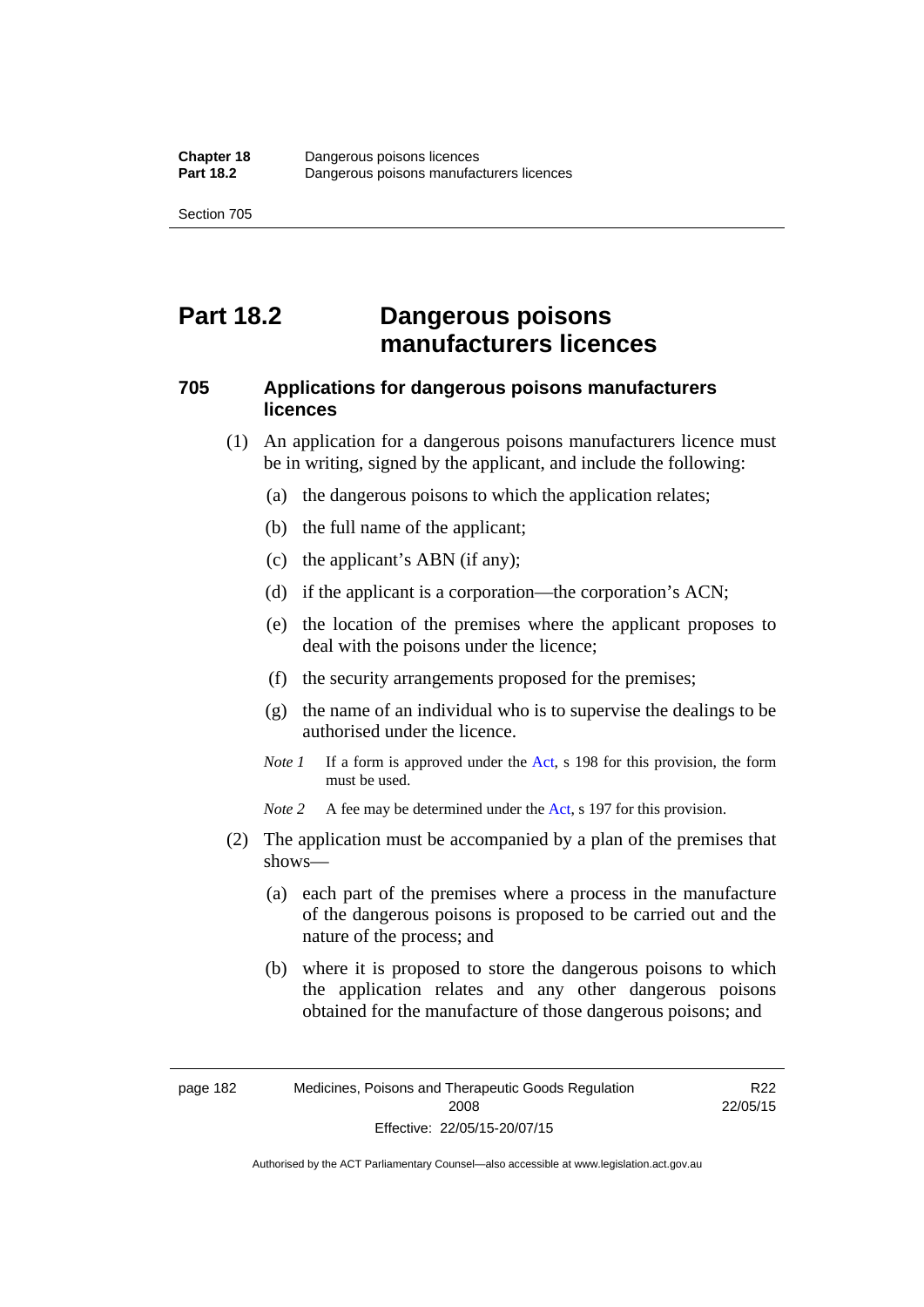(c) the location and nature of security devices.

#### **706 Restrictions on issuing of dangerous poisons manufacturers licences—Act, s 85 (1) (a)**

- (1) The chief health officer must not issue a dangerous poisons manufacturers licence to a person unless dealings with dangerous poisons under the licence will be supervised by an individual nominated by the applicant and approved, in writing, by the chief health officer.
- (2) The chief health officer must not approve the nominated individual unless satisfied that the individual—
	- (a) is a suitable person to hold a dangerous poisons manufacturers licence; and
	- (b) has qualifications in chemistry, pharmacy or pharmacology or experience appropriate for the manufacture of dangerous poisons.
	- *Note* For changes of nominated individuals, see the [Act,](http://www.legislation.act.gov.au/a/2008-26/default.asp) s 93.
- (3) In this section:

*suitable person*, to hold a licence—see the [Act](http://www.legislation.act.gov.au/a/2008-26/default.asp), section 81.

#### **707 Additional information for dangerous poisons manufacturers licences—Act, s 88 (1) (k)**

The name of the person approved under section 706 (1) to supervise the dealings with dangerous poisons authorised by the licence is prescribed for a dangerous poisons manufacturers licence.

page 183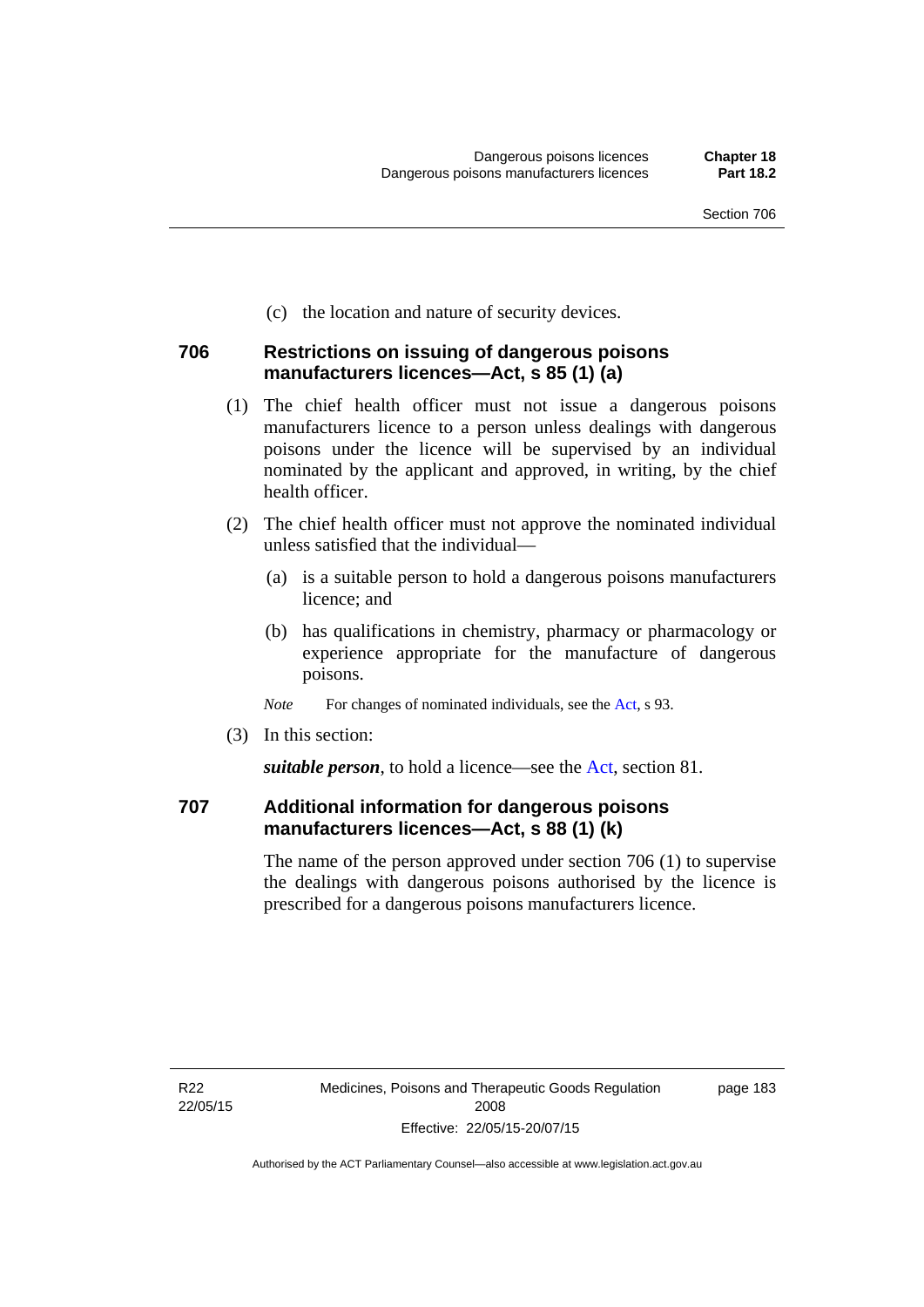## **Part 18.3 Dangerous poisons research and education program licences**

#### **710 Applications for dangerous poisons research and education program licences**

- (1) An application for a dangerous poisons research and education program licence for a dangerous poison must be in writing, signed by the applicant, and include the following:
	- (a) the full name, address and academic, professional or other relevant qualifications of—
		- (i) the person who is to supervise the program; and
		- (ii) the person who is to conduct the program;
	- (b) the name of the recognised research institution at or under which the program is proposed to be conducted;

*Note Recognised research institution*—see the [Act](http://www.legislation.act.gov.au/a/2008-26/default.asp), s 20 (5).

- (c) whether the program will be conducted at, or under the authority of, the recognised research institution;
- (d) the premises where the program will be conducted;
- (e) the dangerous poison, and the form and strength of the poison, for which the licence is sought;
- (f) the maximum quantity of the dangerous poison that would be possessed under the licence at any time;
- (g) a description of the program, including an explanation of why the program cannot be carried out satisfactorily without the use of the dangerous poison;
- (h) the supervision arrangements for the program;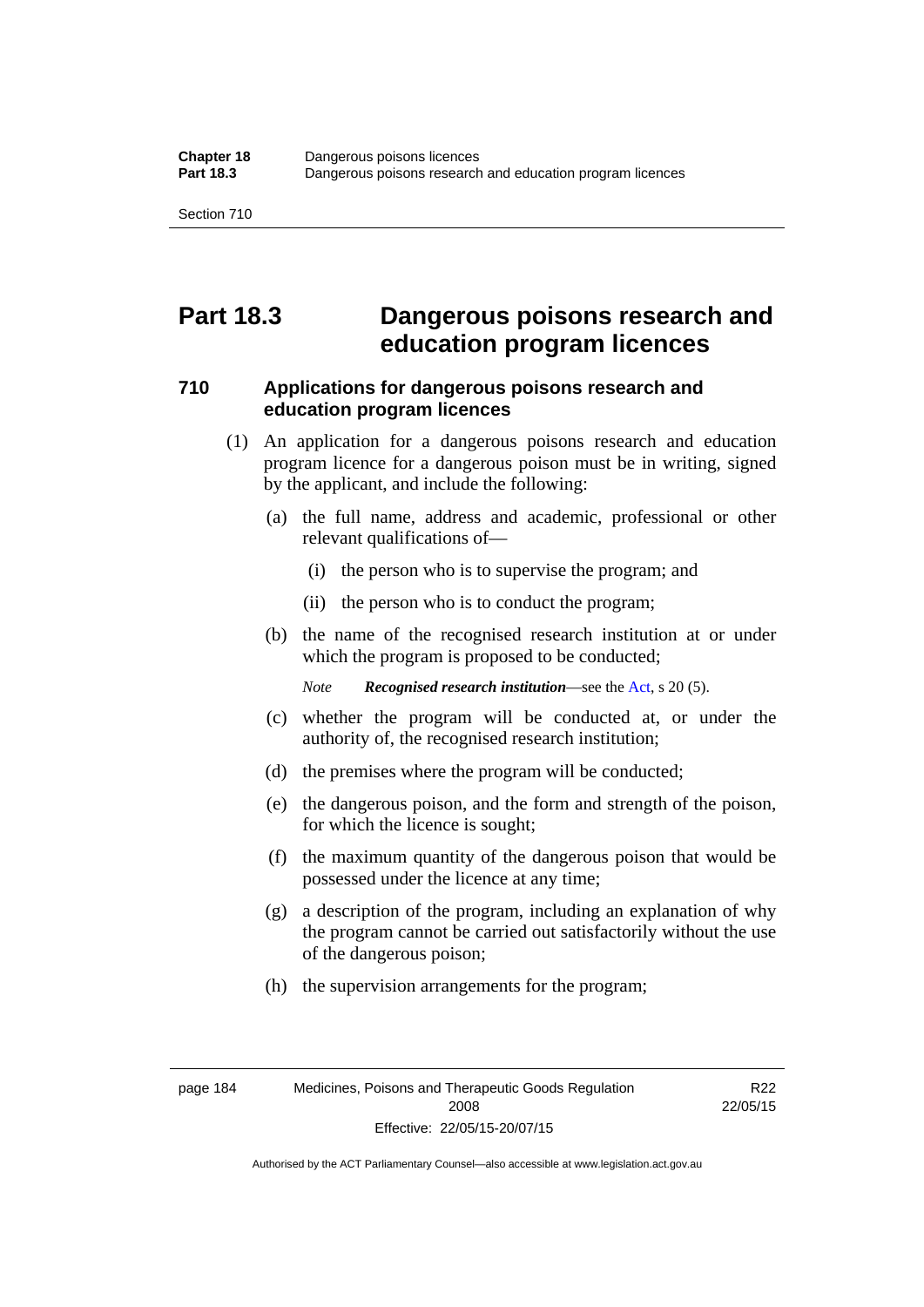- (i) the period for which the licence is sought.
- *Note 1* If a form is approved under the [Act](http://www.legislation.act.gov.au/a/2008-26/default.asp), s 198 for this provision, the form must be used.
- *Note 2* A fee may be determined under the [Act,](http://www.legislation.act.gov.au/a/2008-26/default.asp) s 197 for this provision.
- (2) The application must be accompanied by a written approval of the program by the person in charge of—
	- (a) the recognised research institution; or
	- (b) a faculty or division of the institution.

#### **711 Restrictions on issuing of dangerous poisons research and education program licences—Act, s 85 (1) (a)**

The chief health officer must not issue a dangerous poisons research and education program licence to a person unless—

- (a) the program to which the licence relates will be conducted at, or under the authority of, a recognised research institution; and
- (b) the program is approved by a person mentioned in section 710 (2); and
- (c) satisfied that the program—
	- (i) cannot be carried out without the use of the dangerous poison to which the licence application relates; and
	- (ii) will be adequately supervised.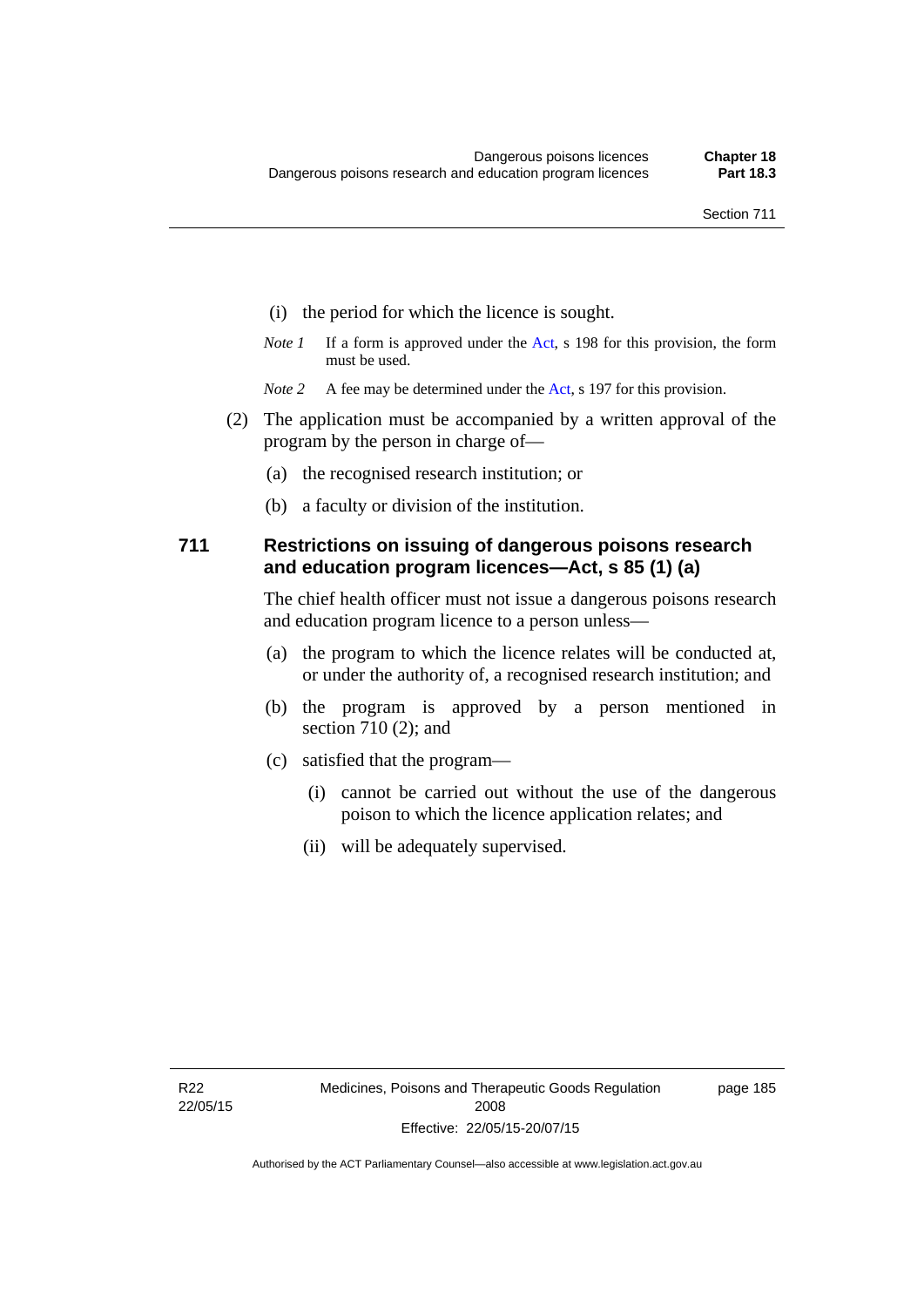#### **712 Additional information for dangerous poisons research and education licences—Act, s 88 (1) (k)**

The following additional information is prescribed for a dangerous poisons research and education licence:

- (a) the research or education program for which the licence is issued;
- (b) the name of the program's supervisor;
- (c) the dealings with a dangerous poison authorised by the licence;
- (d) the premises where the program will be conducted;
- (e) the maximum quantity of the dangerous poison that may be possessed at any time for the program;
- (f) the total quantity of the dangerous poison that may be possessed for the program during the period of the licence;
- (g) the form and strength of the dangerous poison that may be obtained and possessed for the program.

page 186 Medicines, Poisons and Therapeutic Goods Regulation 2008 Effective: 22/05/15-20/07/15

R22 22/05/15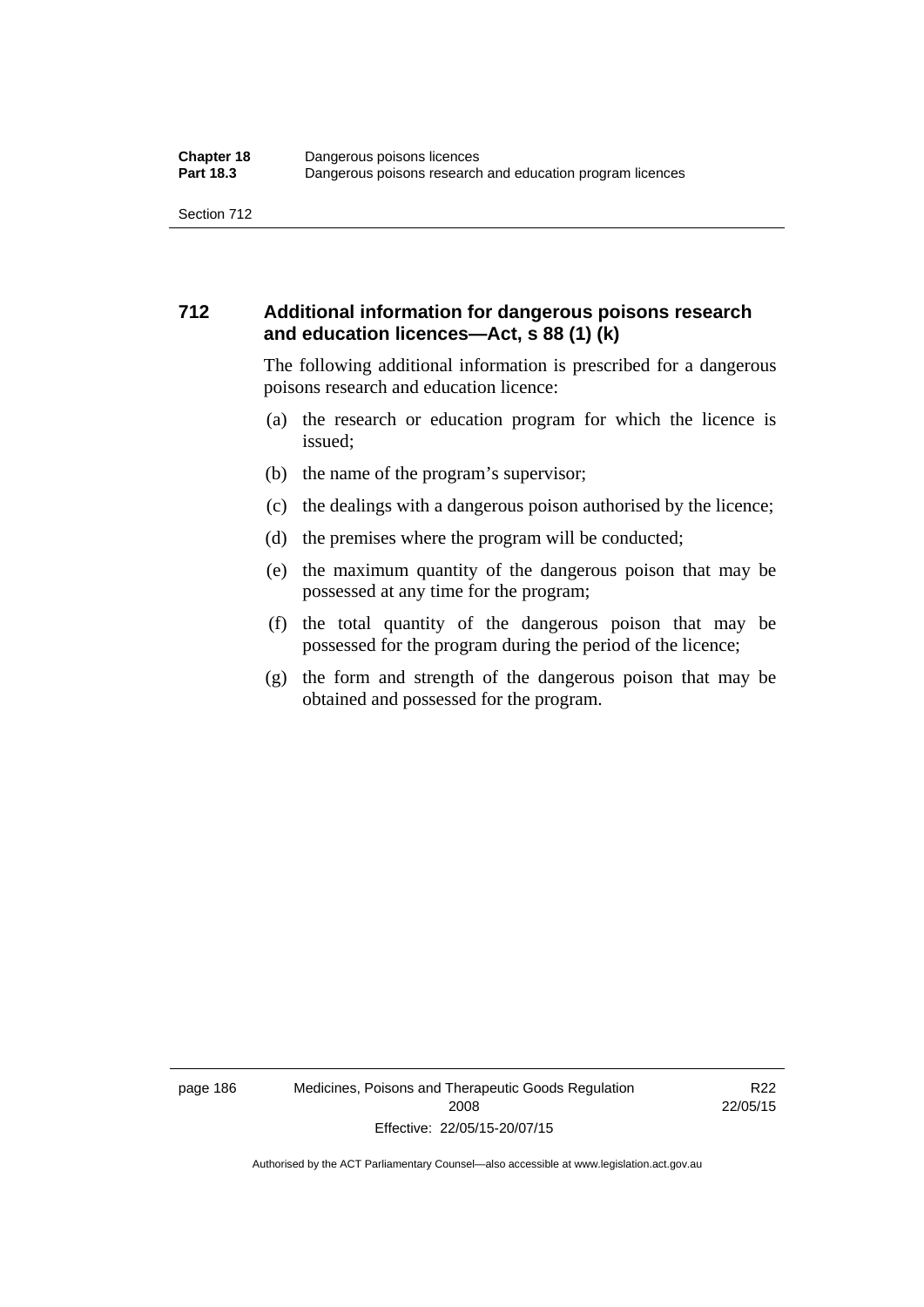# **Part 18.4 Dangerous poisons suppliers licences**

#### **715 Applications for dangerous poisons suppliers licences**

- (1) An application for a dangerous poisons suppliers licence must be in writing, signed by the applicant, and include the following:
	- (a) the dangerous poisons to which the application relates;
	- (b) the full name of the applicant;
	- (c) the applicant's ABN (if any);
	- (d) if the applicant is a corporation—the corporation's ACN;
	- (e) the location of the premises where the applicant proposes to deal with the poisons under the licence;
	- (f) the security arrangements proposed for the premises;
	- (g) the name of an individual who is to supervise the dealings to be authorised under the licence.
	- *Note 1* If a form is approved under the [Act](http://www.legislation.act.gov.au/a/2008-26/default.asp), s 198 for this provision, the form must be used.
	- *Note* 2 A fee may be determined under the [Act,](http://www.legislation.act.gov.au/a/2008-26/default.asp) s 197 for this provision.
- (2) The application must be accompanied by a plan of the premises that shows—
	- (a) where it is proposed to store the dangerous poisons; and
	- (b) the location and nature of security devices.

#### **716 Restrictions on issuing of dangerous poisons suppliers licences—Act, s 85 (1) (a)**

(1) The chief health officer must not issue a dangerous poisons suppliers licence to a person unless dealings with dangerous poisons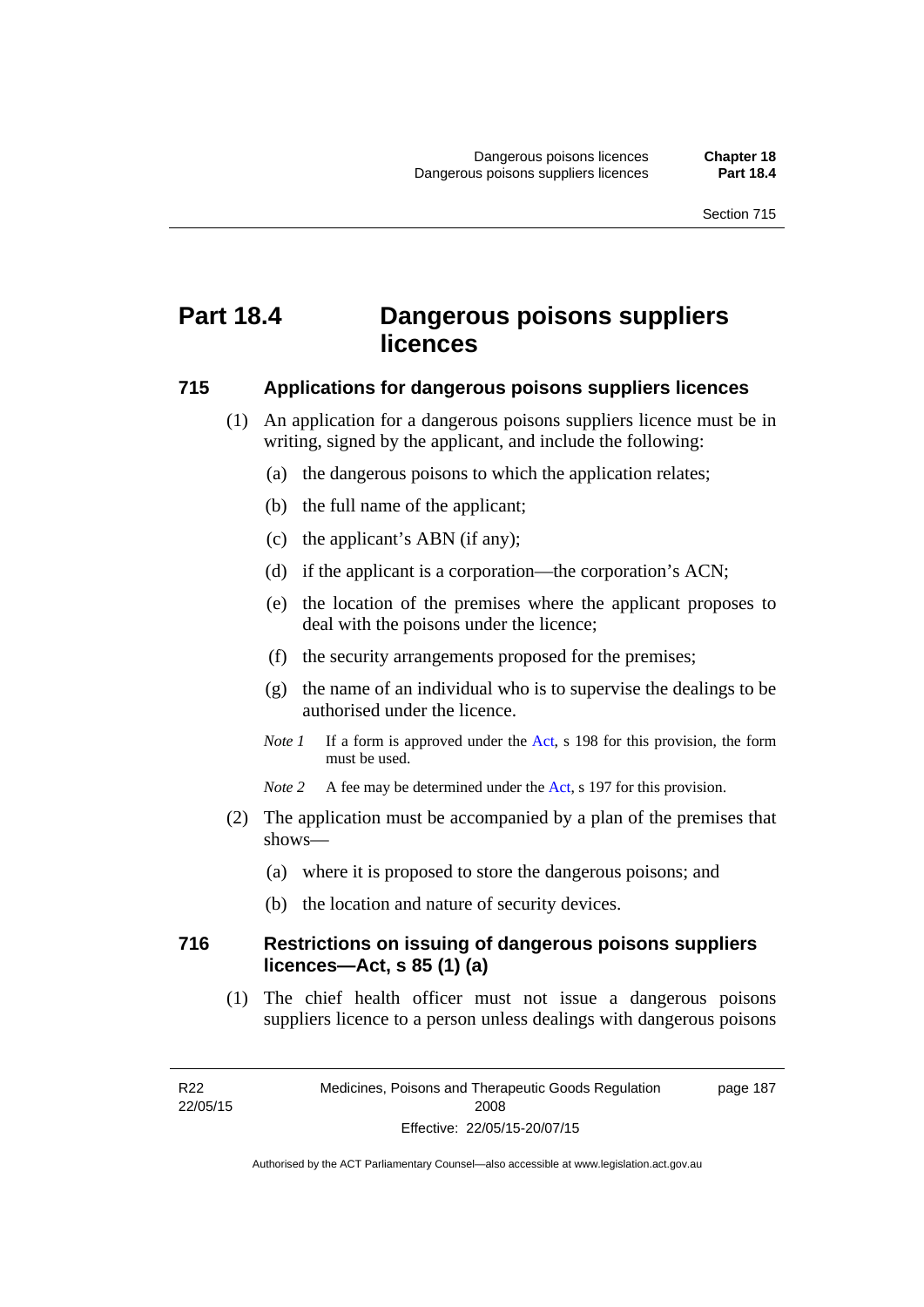under the licence will be supervised by an individual nominated by the applicant and approved, in writing, by the chief health officer.

- (2) The chief health officer must not approve the nominated individual unless satisfied that the individual—
	- (a) is a suitable person to hold a dangerous poisons suppliers licence; and
	- (b) has qualifications in chemistry, pharmacy or pharmacology or experience appropriate for the sale of dangerous poisons.

*Note* For changes of nominated individuals, see the [Act,](http://www.legislation.act.gov.au/a/2008-26/default.asp) s 93.

(3) In this section:

*suitable person*, to hold a licence—see the [Act](http://www.legislation.act.gov.au/a/2008-26/default.asp), section 81.

#### **717 Additional information for dangerous poisons suppliers licences—Act, s 88 (1) (k)**

The name of the person approved under section 716 (1) to supervise the dealings with dangerous poisons authorised by the licence is prescribed for a dangerous poisons suppliers licence.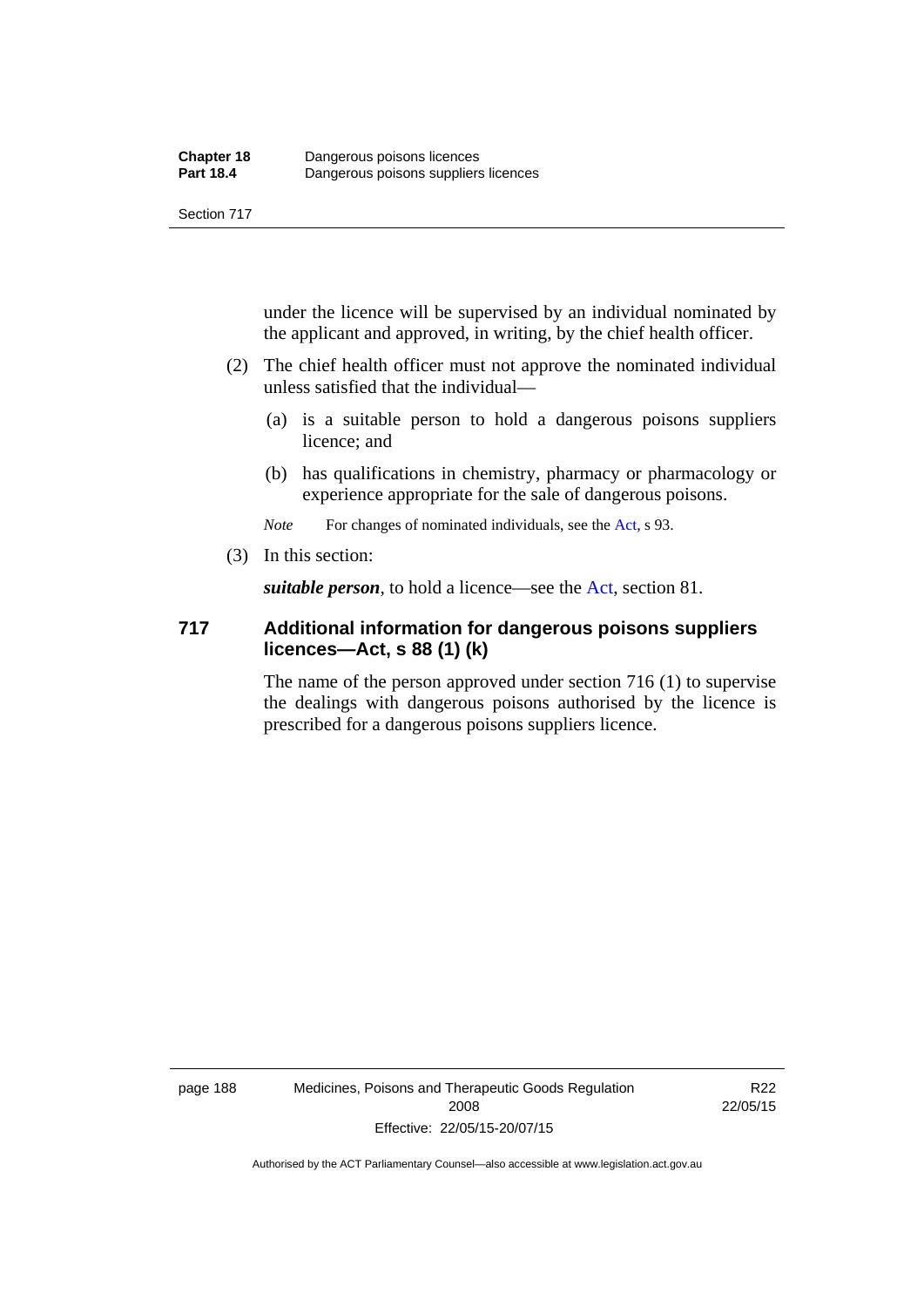# **Chapter 19 Dangerous poisons—other provisions**

## **Part 19.1 Dangerous poisons purchase orders**

#### **720 Supplying dangerous poisons on purchase orders**

The following are the requirements for the supply of a dangerous poison on a purchase order:

- (a) the dangerous poison is supplied in manufacturer's packs that comply with—
	- (i) section 731 (Packaging of supplied manufacturer's packs of dangerous poisons[—Act](http://www.legislation.act.gov.au/a/2008-26/default.asp), s 59 (1) (c) (i) and (2) (c) (i)); or
	- (ii) an approval under the [Act](http://www.legislation.act.gov.au/a/2008-26/default.asp), section 193 (Approval of non-standard packaging and labelling);
- (b) the manufacturer's packs are labelled in accordance with—
	- (i) section 732 (Labelling of supplied manufacturer's packs of dangerous poisons[—Act](http://www.legislation.act.gov.au/a/2008-26/default.asp), s  $60$  (1) (c) (i) and (2) (c) (i)); or
	- (ii) an approval under the [Act,](http://www.legislation.act.gov.au/a/2008-26/default.asp) section 193;
- (c) the manufacturer's packs are securely wrapped and packed;
- (d) if the dangerous poison is delivered in person by the supplier to the buyer—
	- (i) the poison is delivered to an adult; and
	- (ii) the delivery is acknowledged by the adult signing and dating a copy of the purchase order;

R22 22/05/15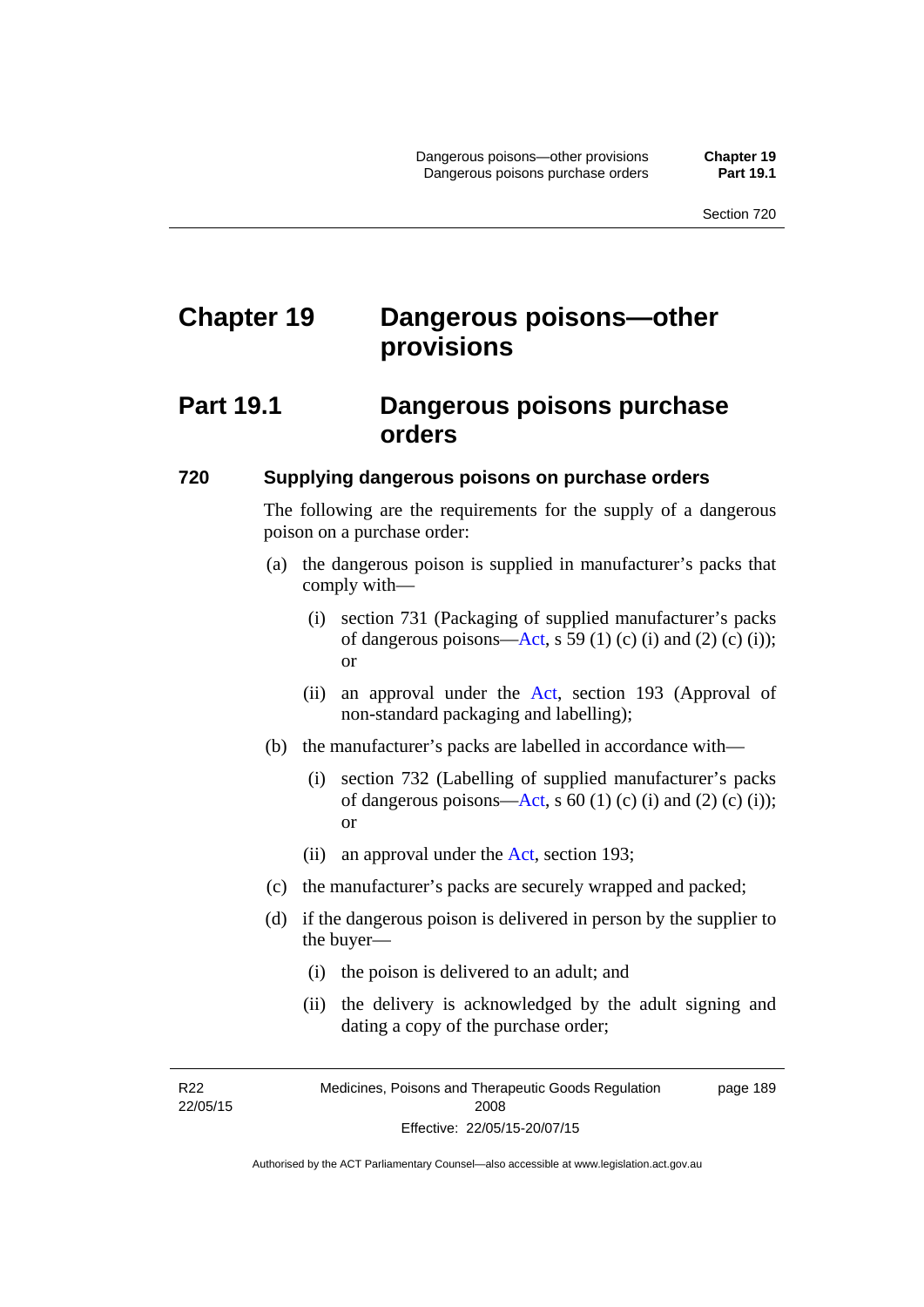(e) if the dangerous poison is not delivered in person by the supplier to the buyer—the poison is delivered to the buyer by a person whose procedures require the delivery of the poison to be signed for by the buyer or an adult employee of the buyer.

#### **721 General requirements for dangerous poisons purchase orders—Act, s 38 (2) (c)**

- (1) A purchase order for a dangerous poison must be—
	- (a) signed by the person (the *issuer*) issuing the order; and
		- *Note* The purchase order must be signed with the issuer's usual signature (see [Act](http://www.legislation.act.gov.au/a/2008-26/default.asp), dict, def *signs*).
	- (b) if the issuer amends the order—initialled and dated by the issuer beside the amendment.
- (2) A purchase order for a dangerous poison must include the following:
	- (a) the issuer's name and business address and telephone number;
	- (b) the issuer's authority to issue the order;
	- (c) the dangerous poison, and the form, strength and quantity of the poison, to be supplied on the order.

#### **722 Recording supply of dangerous poisons on purchase orders**

A person who supplies a dangerous poison to someone else on a purchase order must make a written record of the following information:

- (a) the date of the order;
- (b) the issuer's authority to issue the order;
- (c) the name, and the business address and telephone number, of the person to whom the dangerous poison is supplied;

page 190 Medicines, Poisons and Therapeutic Goods Regulation 2008 Effective: 22/05/15-20/07/15

R22 22/05/15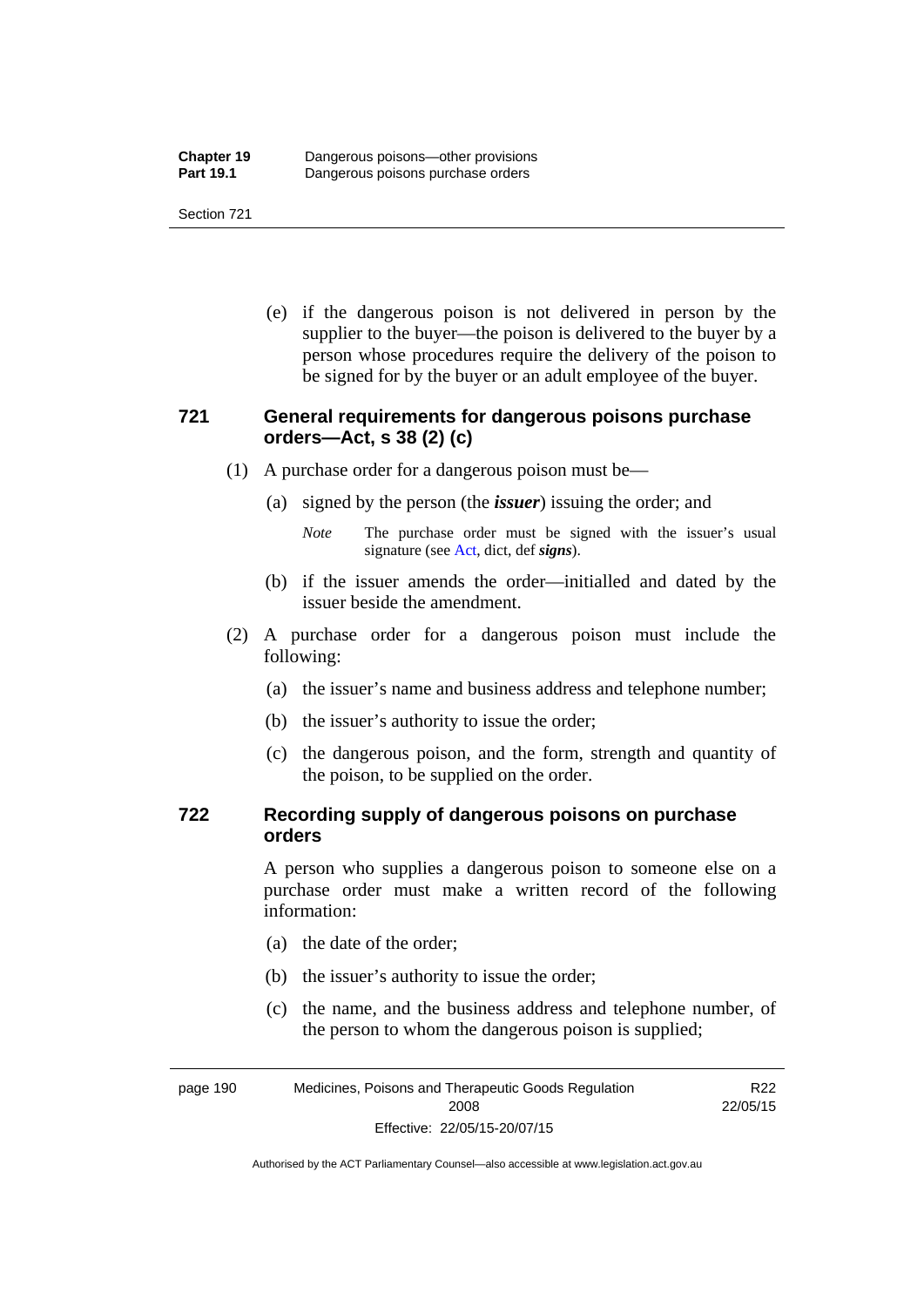- (d) the date the order is supplied;
- (e) the dangerous poison, and the form, strength and quantity of the poison, supplied.
- *Note Written* includes in electronic form (see [Act,](http://www.legislation.act.gov.au/a/2008-26/default.asp) dict).

R22 22/05/15 Medicines, Poisons and Therapeutic Goods Regulation 2008 Effective: 22/05/15-20/07/15

page 191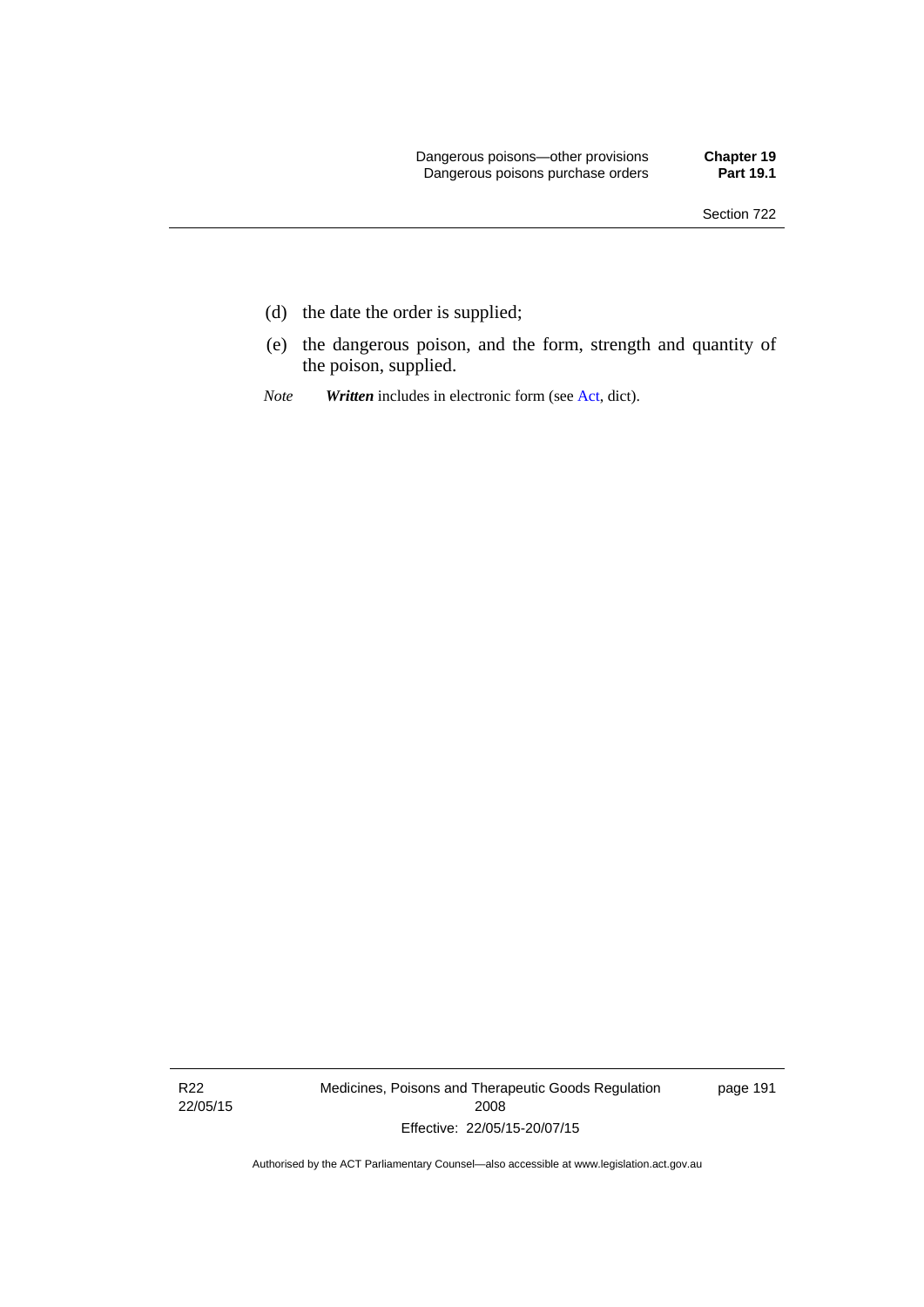## **Part 19.2 Wholesale supply of dangerous poisons under corresponding laws**

## **725 Conditions for wholesalers supplying dangerous poisons under corresponding laws—Act, s 20 (4) (c)**

The following conditions apply to a person who supplies dangerous poisons by wholesale under a corresponding law:

- (a) the person must not supply a dangerous poison to someone else (the *buyer*) unless—
	- (i) the buyer is authorised to possess the poison; and
	- (ii) the supply is in accordance with section 686 (Authorisation conditions for dangerous poisons suppliers licences—[Act,](http://www.legislation.act.gov.au/a/2008-26/default.asp) s 44 (1) (b) and (2) (b));
- (b) the poison is supplied for a non-household (including a non-household garden) purpose only;
- (c) if the poison is liquid containing paraquat—the poison is coloured blue or green and has an offensive smell.
- *Note 1* A purchase order must be in writing (see [Act,](http://www.legislation.act.gov.au/a/2008-26/default.asp) dict, def *purchase order*).
- *Note* 2 See pt 19.1 for other requirements in relation to supply of dangerous poisons on purchase orders.

R22 22/05/15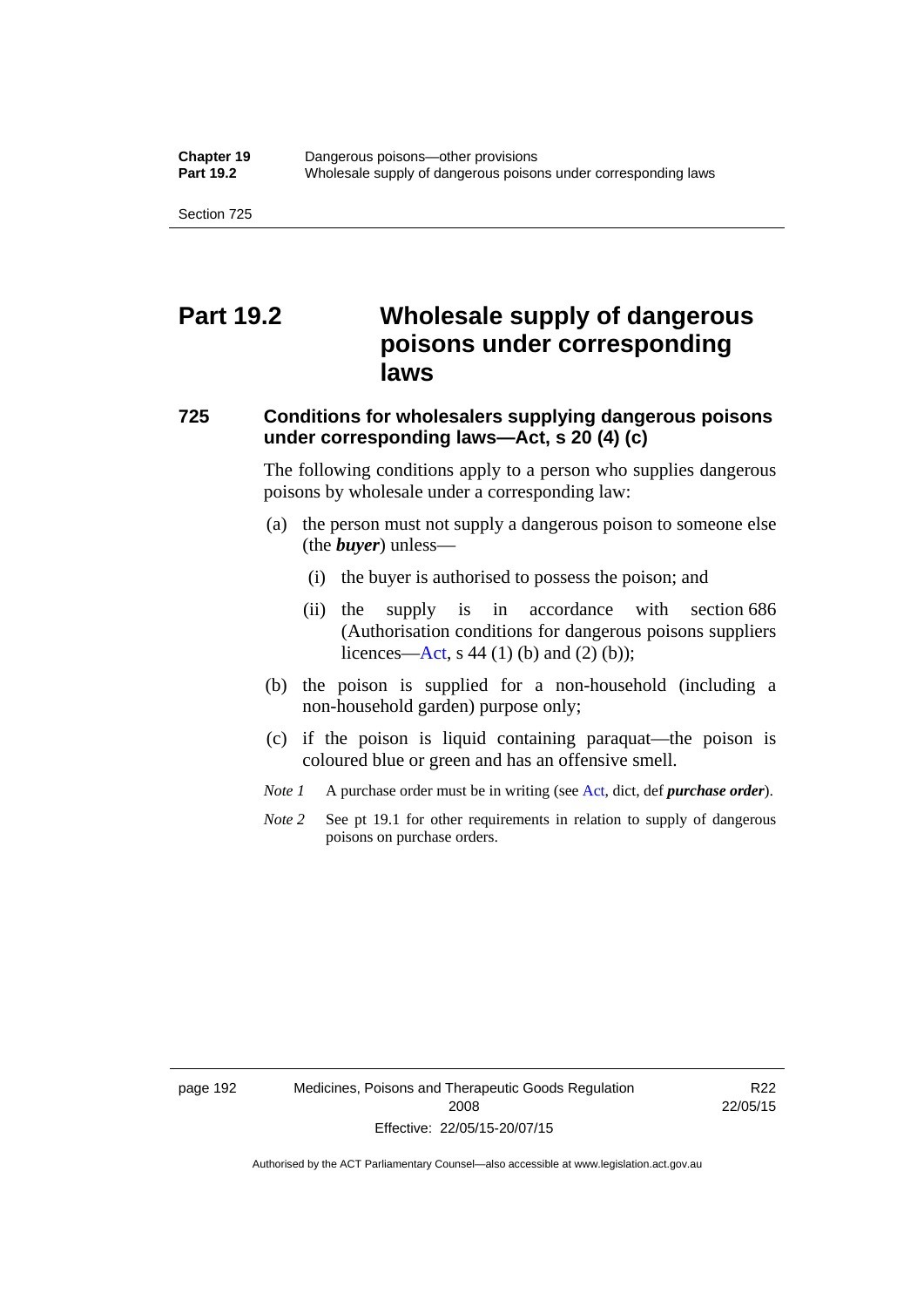# **Part 19.3 Packaging and labelling of dangerous poisons**

#### **730 Meaning of** *relevant law***—pt 19.3**

In this part:

*relevant law* means—

- (a) a corresponding law; or
- (b) the *[Agricultural and Veterinary Chemicals Act 1994](http://www.comlaw.gov.au/Series/C2004A04712)* (Cwlth); or
- (c) the *[Therapeutic Goods Act 1989](http://www.comlaw.gov.au/Series/C2004A03952)* (Cwlth).
- *Note 1 Corresponding law* includes a law of a State that corresponds, or substantially corresponds, to the [Act](http://www.legislation.act.gov.au/a/2008-26/default.asp) (see Act, dict).

*Note 2 State* includes a territory (see [Legislation Act,](http://www.legislation.act.gov.au/a/2001-14) dict, pt 1).

#### **731 Packaging of supplied manufacturer's packs of dangerous poisons—Act, s 59 (1) (c) (i) and (2) (c) (i)**

A manufacturer's pack of a supplied dangerous poison must be packaged—

- (a) in accordance with the [medicines and poisons standard](http://www.comlaw.gov.au/Series/F2012L01200), paragraphs 21 to 27; or
- (b) in a container in which the poison may be sold under a relevant law.
- *Note* A manufacturer's pack of a dangerous poison supplied may also be packaged in accordance with an approval under the [Act,](http://www.legislation.act.gov.au/a/2008-26/default.asp) s 193 (Approval of non-standard packaging and labelling) (see [Act](http://www.legislation.act.gov.au/a/2008-26/default.asp), s 59 (1) (c) (ii) and (2) (c) (ii)).

page 193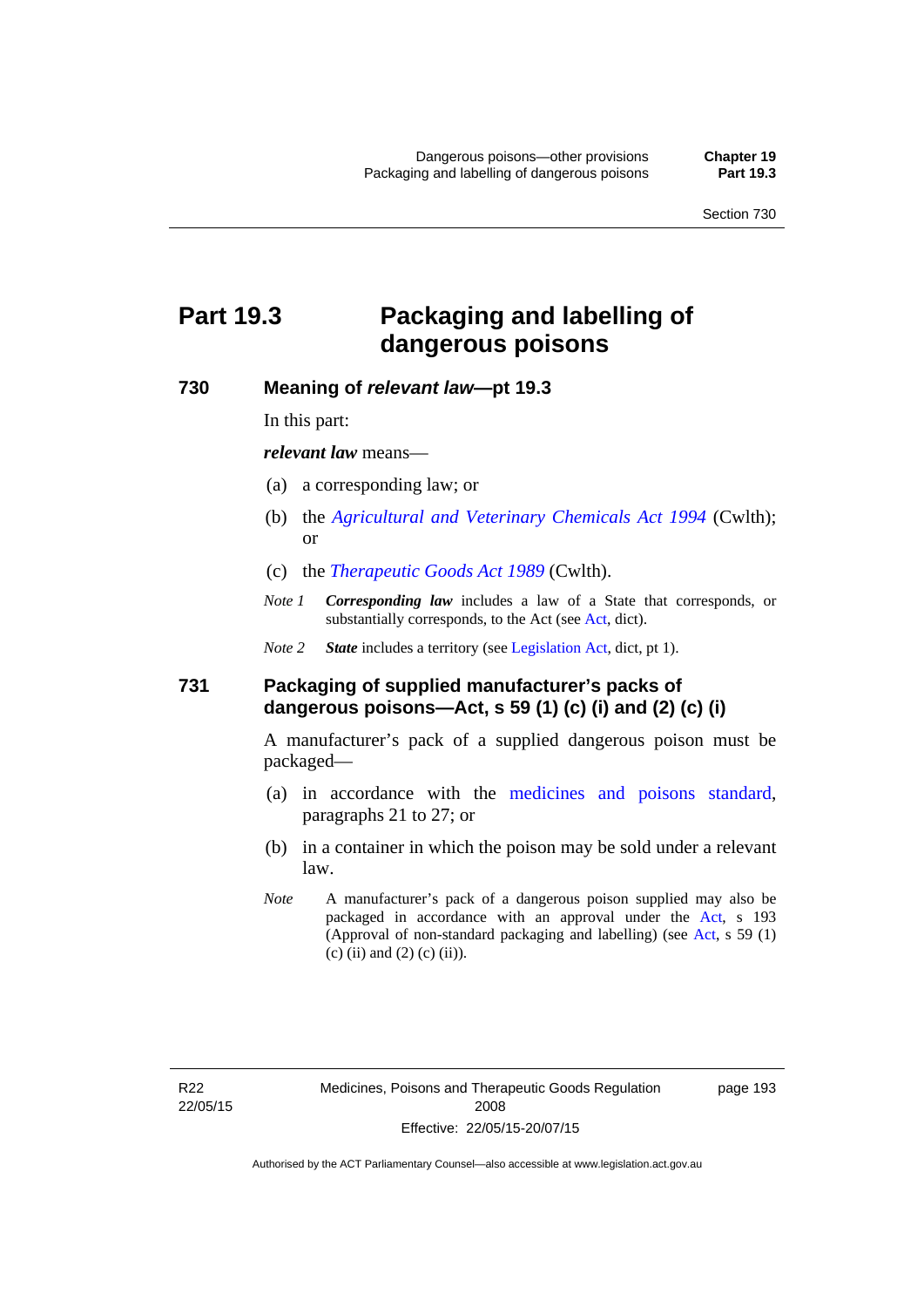#### **732 Labelling of supplied manufacturer's packs of dangerous poisons—Act, s 60 (1) (c) (i) and (2) (c) (i)**

A manufacturer's pack of a supplied dangerous poison must be labelled in accordance with—

- (a) the [medicines and poisons standard](http://www.comlaw.gov.au/Series/F2012L01200), paragraphs 3 to 19; or
- (b) a relevant law.
- *Note* A manufacturer's pack of a dangerous poison supplied may also be labelled in accordance with an approval under the [Act](http://www.legislation.act.gov.au/a/2008-26/default.asp), s 193 (Approval of non-standard packaging and labelling) (see [Act,](http://www.legislation.act.gov.au/a/2008-26/default.asp) s 60 (1) (c) (ii) and  $(2)$  (c) (ii)).

page 194 Medicines, Poisons and Therapeutic Goods Regulation 2008 Effective: 22/05/15-20/07/15

R22 22/05/15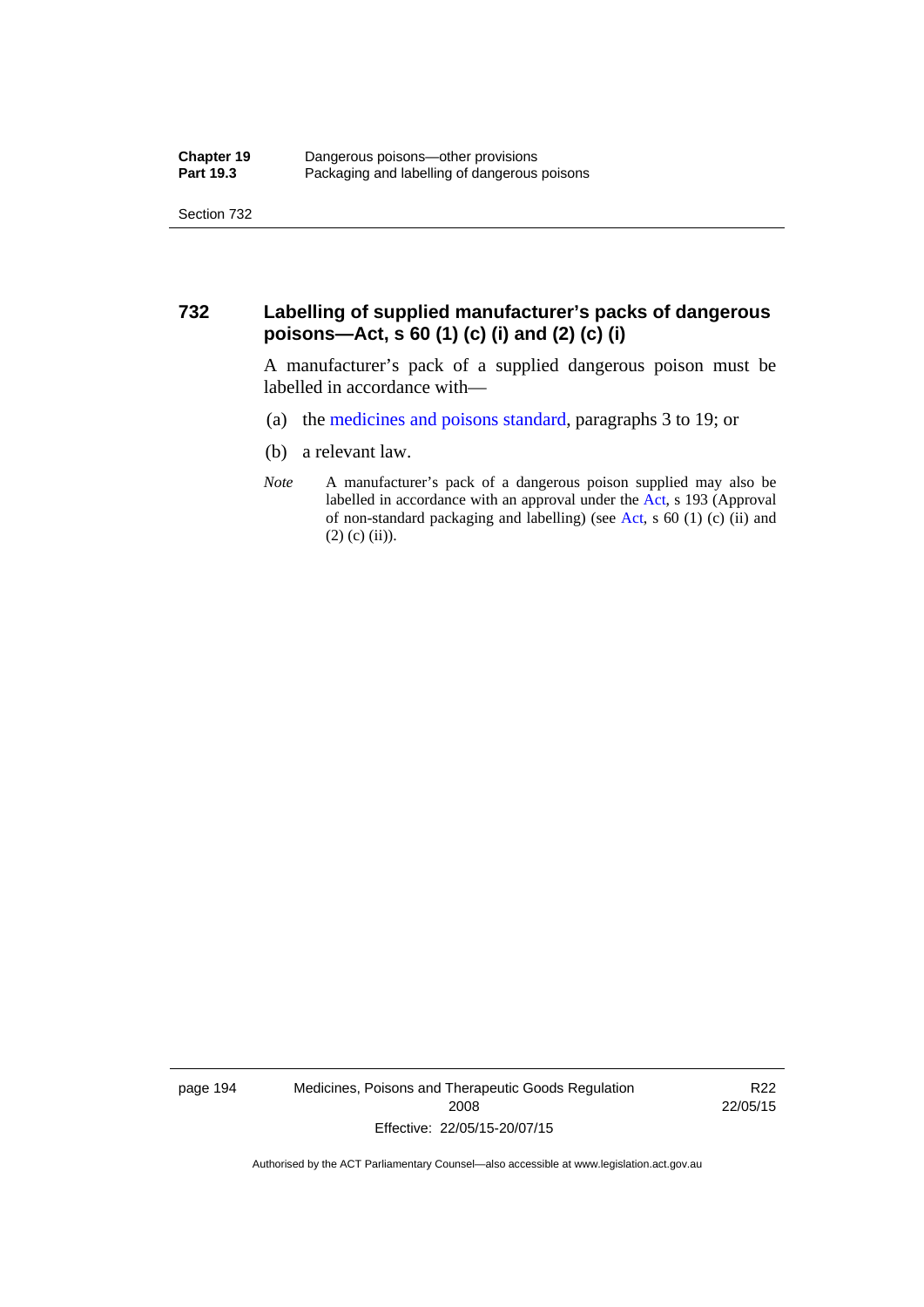### **Part 19.4 Storage of dangerous poisons**

#### **735 Storage of dangerous poisons—Act, s 61 (b) and (c)**

- (1) A person mentioned in table 740, column 2 who possesses a dangerous poison is prescribed.
- (2) The dangerous poison must be kept—
	- (a) in a part of the premises to which the public does not have access; and
	- (b) so that only the prescribed person, or a person under the supervision of the prescribed person, has access to the poison.

R22 22/05/15 Medicines, Poisons and Therapeutic Goods Regulation 2008 Effective: 22/05/15-20/07/15

page 195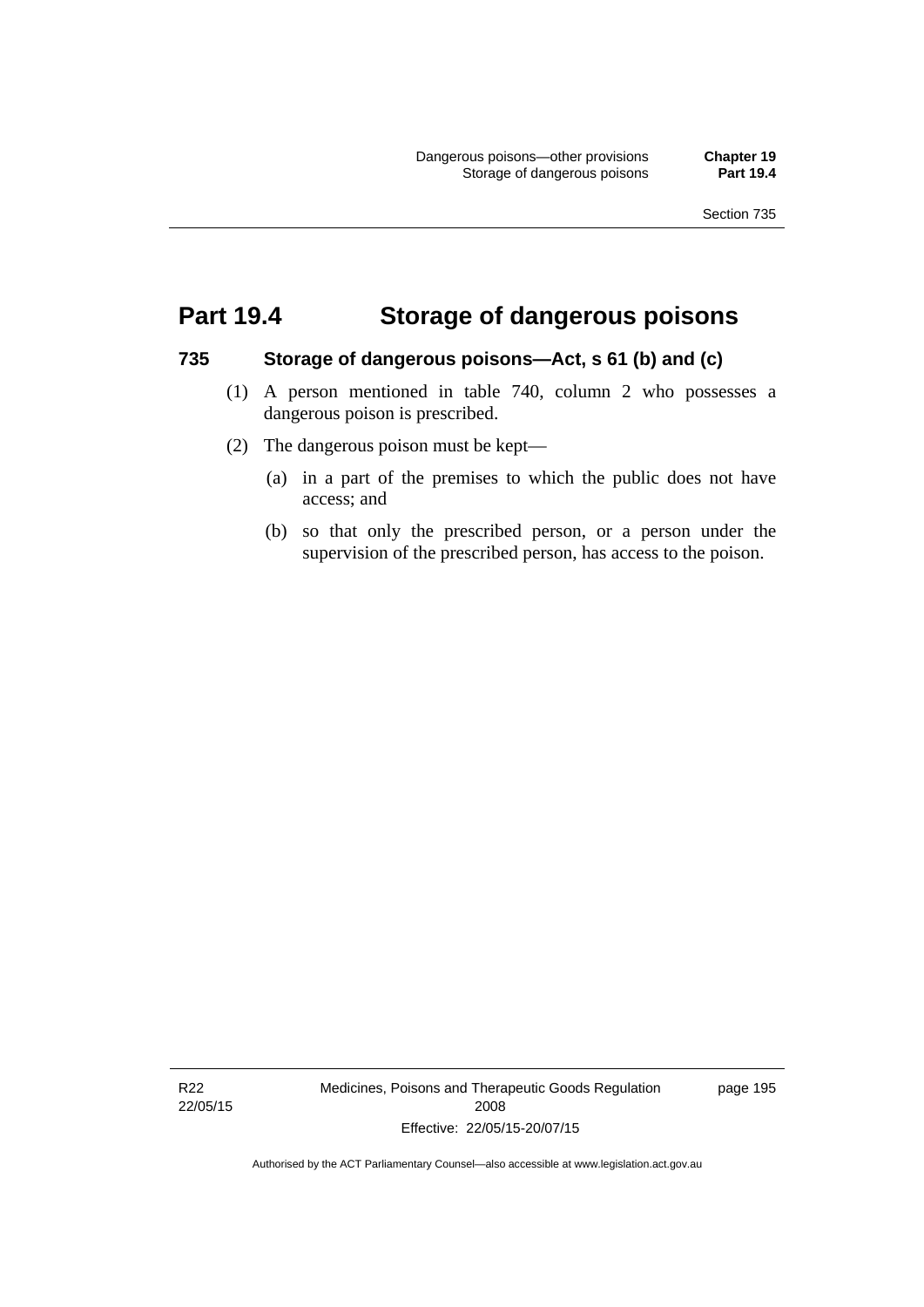Section 740

### **Part 19.5 Dangerous poisons registers**

#### **740 Keeping of dangerous poisons registers by certain people—Act, s 48 and s 50 (1) (b) and (2) (b)**

- (1) A person mentioned in table 740, column 2 who possesses a dangerous poison must keep a dangerous poisons register.
- (2) A person to whom subsection (1) applies must keep a dangerous poisons register for a dangerous poison at the place prescribed in table 740, column 3 for the person.

| 1 ANIC 140<br>column 1 | <u>Reepiriy dariyerous poisons registers</u><br>column <sub>2</sub>                                             | column 3                                                     |
|------------------------|-----------------------------------------------------------------------------------------------------------------|--------------------------------------------------------------|
| item                   | prescribed person                                                                                               | place where register to be kept                              |
| 1                      | approved analyst                                                                                                | the analyst's laboratory                                     |
| $\overline{2}$         | dangerous poisons<br>manufacturers<br>licence-holder                                                            | the licensed premises under s 675                            |
| 3                      | dangerous poisons<br>suppliers licence-holder                                                                   | the licensed premises under s 685                            |
| 4                      | medicines and poisons<br>inspector (other than<br>police officer)                                               | the place directed in writing by the<br>chief health officer |
| 5                      | person mentioned in<br>sch 4, col 2                                                                             | the person's business premises                               |
| 6                      | supervisor of program<br>under dangerous poisons<br>research and education<br>program licence                   | the premises where program is being<br>conducted             |
| 7                      | supervisor of program<br>under dangerous poisons<br>research and education<br>authorisation under<br>div 17.3.3 | the premises where program is being<br>conducted             |

**Table 740 Keeping dangerous poisons registers** 

page 196 Medicines, Poisons and Therapeutic Goods Regulation 2008 Effective: 22/05/15-20/07/15

R22 22/05/15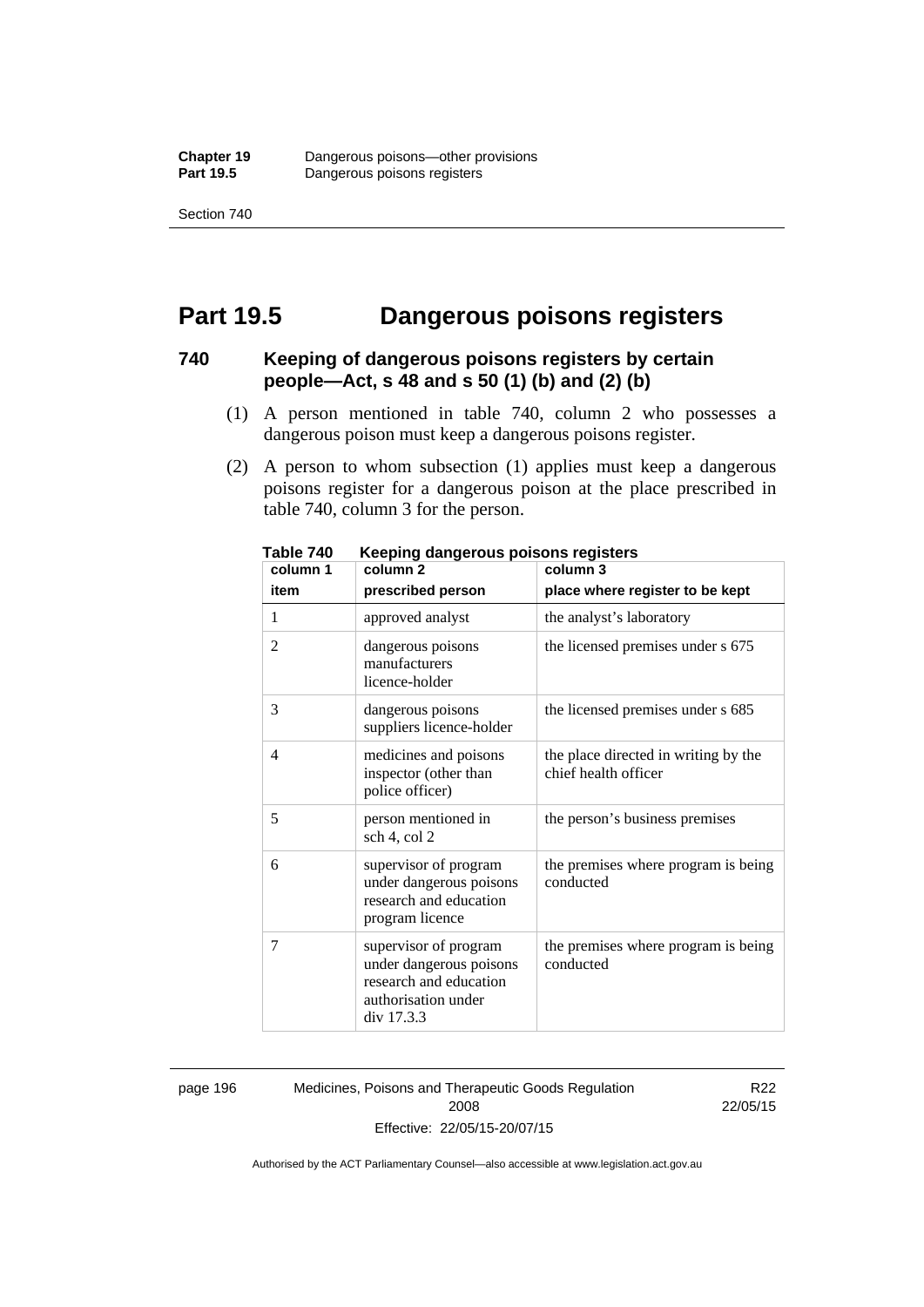#### **741 Form of dangerous poisons registers—Act, s 49 (1) (b)**

- (1) Each page in a dangerous poisons register must relate to a single form and strength of a dangerous poison.
- (2) If a dangerous poisons register is kept electronically, a separate record must be used for each form and strength of dangerous poison kept.

#### **742 Making entries in dangerous poisons registers— Act, s 51 (1) (b)**

- (1) The following details for a dealing with a dangerous poison are prescribed:
	- (a) the nature of the dealing;
	- (b) the date of the dealing;
	- (c) the poison, and the form, strength and quantity of the poison, dealt with;
	- (d) if the dealing is receiving the poison—the name and address of the supplier;
	- (e) if the dealing is supplying the poison—the name and address of the person to whom it is supplied;
	- (f) if the poison is supplied on a purchase order—the date of the purchase order;
	- (g) the quantity of the poison held after the dealing.
- (2) A dealing with a dangerous poison must be entered in the dangerous poisons register the person must keep.

#### **743 Prescribed witnesses for discarding of dangerous poisons—Act, s 54 (a) and (b)**

 (1) An adult is prescribed as a witness in relation to the disposal of a dangerous poison.

R22 22/05/15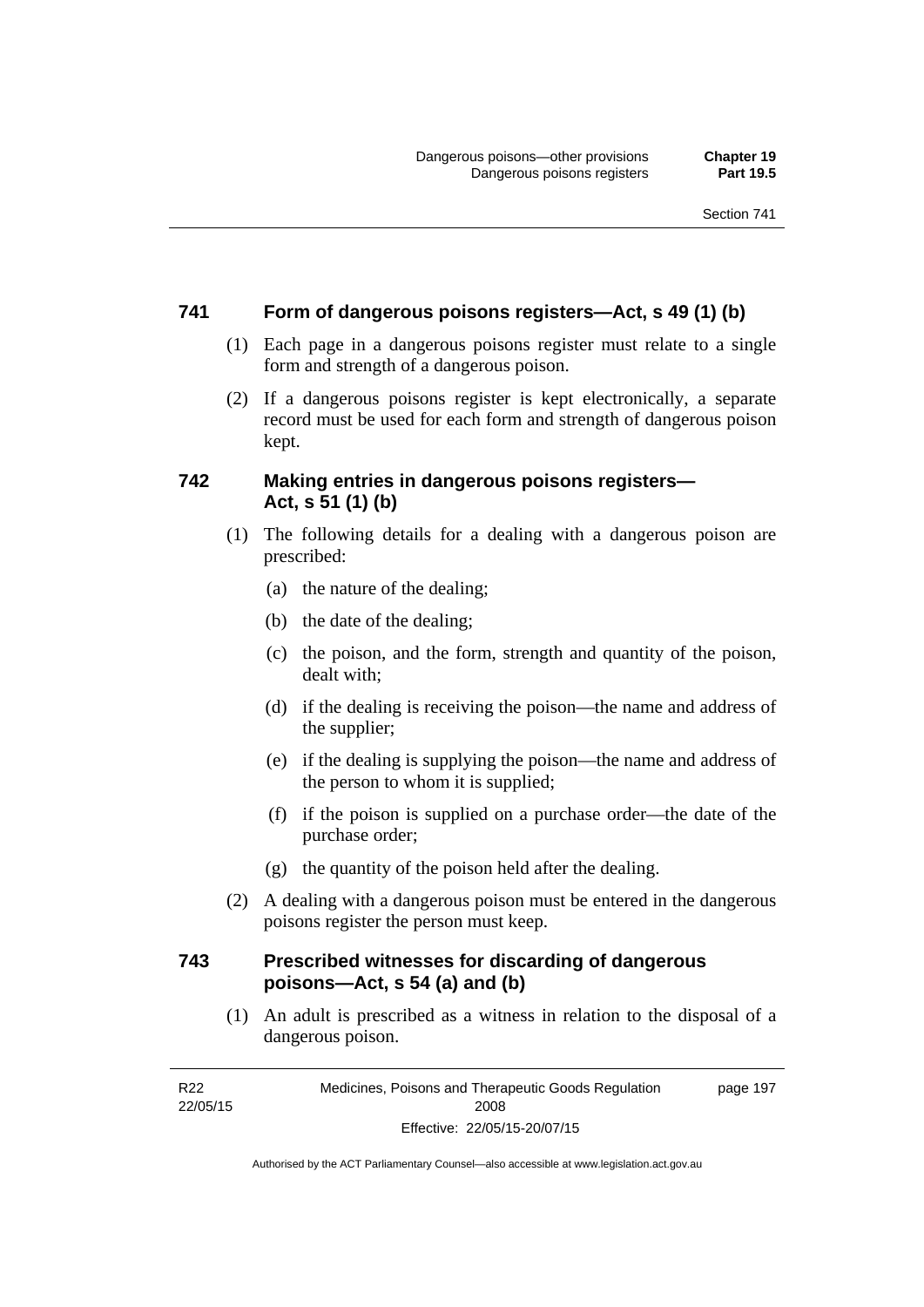#### Section 744

- (2) However, a person mentioned in subsection (1) must not be a prescribed witness to the discarding of a dangerous poison if the person is—
	- (a) related to, a close friend of or employed by the person discarding the poison; or
	- (b) the supervisor of the person discarding the poison; or
	- (c) supervised by the person discarding the poison.

#### **744 Changes to entries in dangerous poisons registers—Act, s 55 (2) (b)**

- (1) An entry in a paper-based dangerous poisons register may be amended by the person who made the entry by—
	- (a) the person signing and dating a marginal note or footnote that gives the date of the amendment and the amended details; and
	- (b) if the entry relates to disposing of a dangerous poison—
		- (i) the amendment being witnessed by a person mentioned in section 743; and
		- (ii) the witness signing the amendment as witness.
- (2) An entry in an electronic dangerous poisons register may be amended by the person who made the entry by the person attaching or linking, by electronic means, a document that includes—
	- (a) the person's signature, the date and the amended details; and
	- (b) if the entry relates to disposing of a dangerous poison—
		- (i) the amendment being witnessed by a person mentioned in section 743; and
		- (ii) the witness signing the amendment as witness.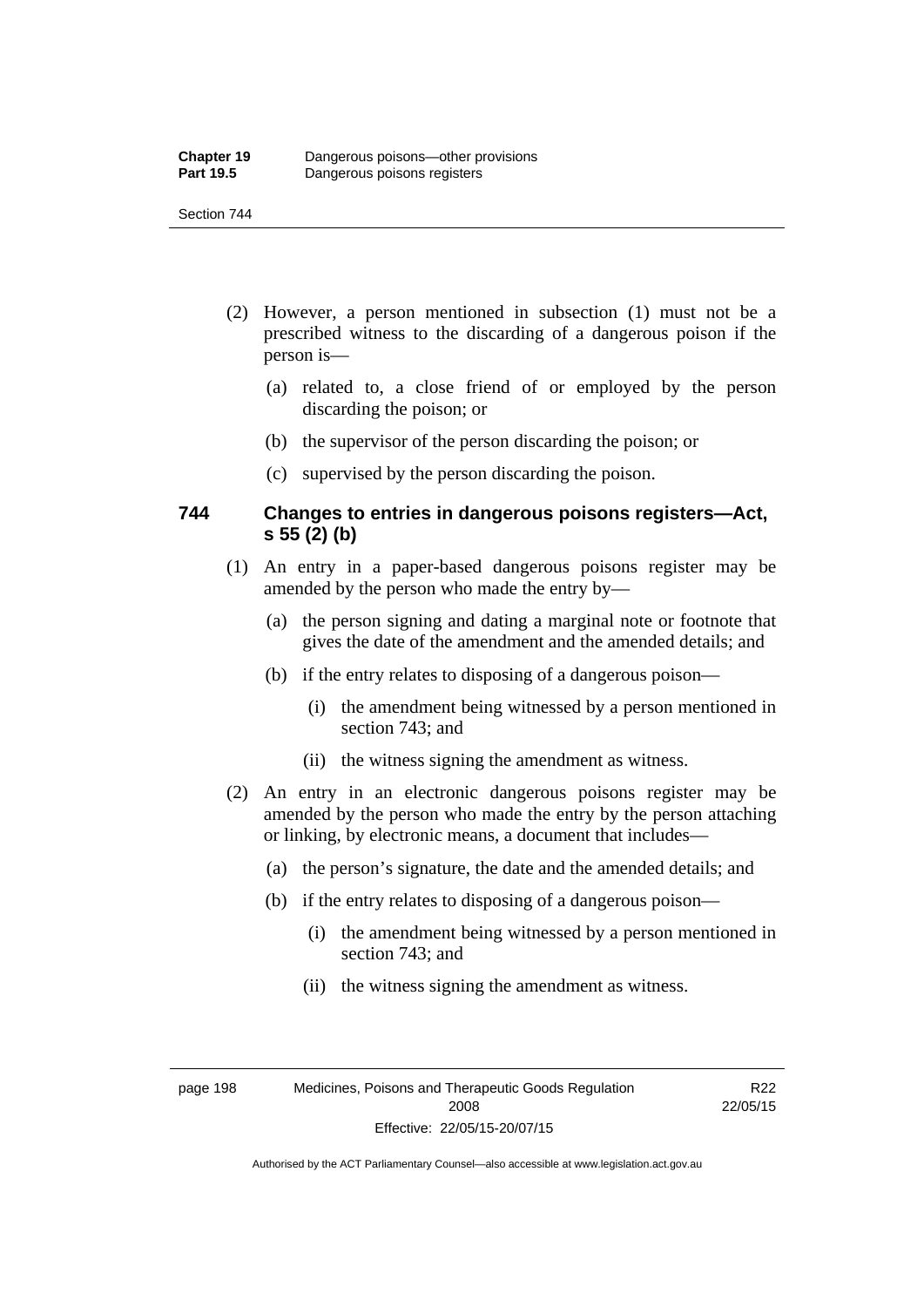# **Chapter 20 Paints**

#### **750 Manufacture, supply and use of paints containing white lead—Act, s 70 (1) (b), (2) (b) and (3) (b)**

A paint containing basic lead carbonate (white lead) may be manufactured, supplied or used for application as a mirror backing if the paint—

- (a) contains not more than 15% lead in the non-volatile content of the paint; and
- (b) is applied not more than 40µm thick; and
- (c) is covered by a paint that does not contain lead.
- *Note* um is the symbol for micron (see *National Measurement [Regulations 1999](http://www.comlaw.gov.au/Series/F1999B00110)* (Cwlth), sch 1, pt 4).

#### **751 Manufacture, supply and use of paints for certain purposes—Act, s 71 (1) and (3)**

- (1) A first schedule paint must not be manufactured, supplied or used for application to—
	- (a) a roof or other surface to be used for the collection or storage of potable water; or
	- (b) furniture; or
	- (c) a fence, wall, post, gate or building (including the interior of a building), other than a building that is used only for industrial purposes or mining or as an oil terminal; or
	- (d) premises used for the manufacture, processing, preparation, packing or serving of products intended for human or animal consumption.
	- *Note First schedule paint*—see the [medicines and poisons standard,](http://www.comlaw.gov.au/Series/F2012L01200) par 1 (1).

R22 22/05/15 Medicines, Poisons and Therapeutic Goods Regulation 2008 Effective: 22/05/15-20/07/15 page 199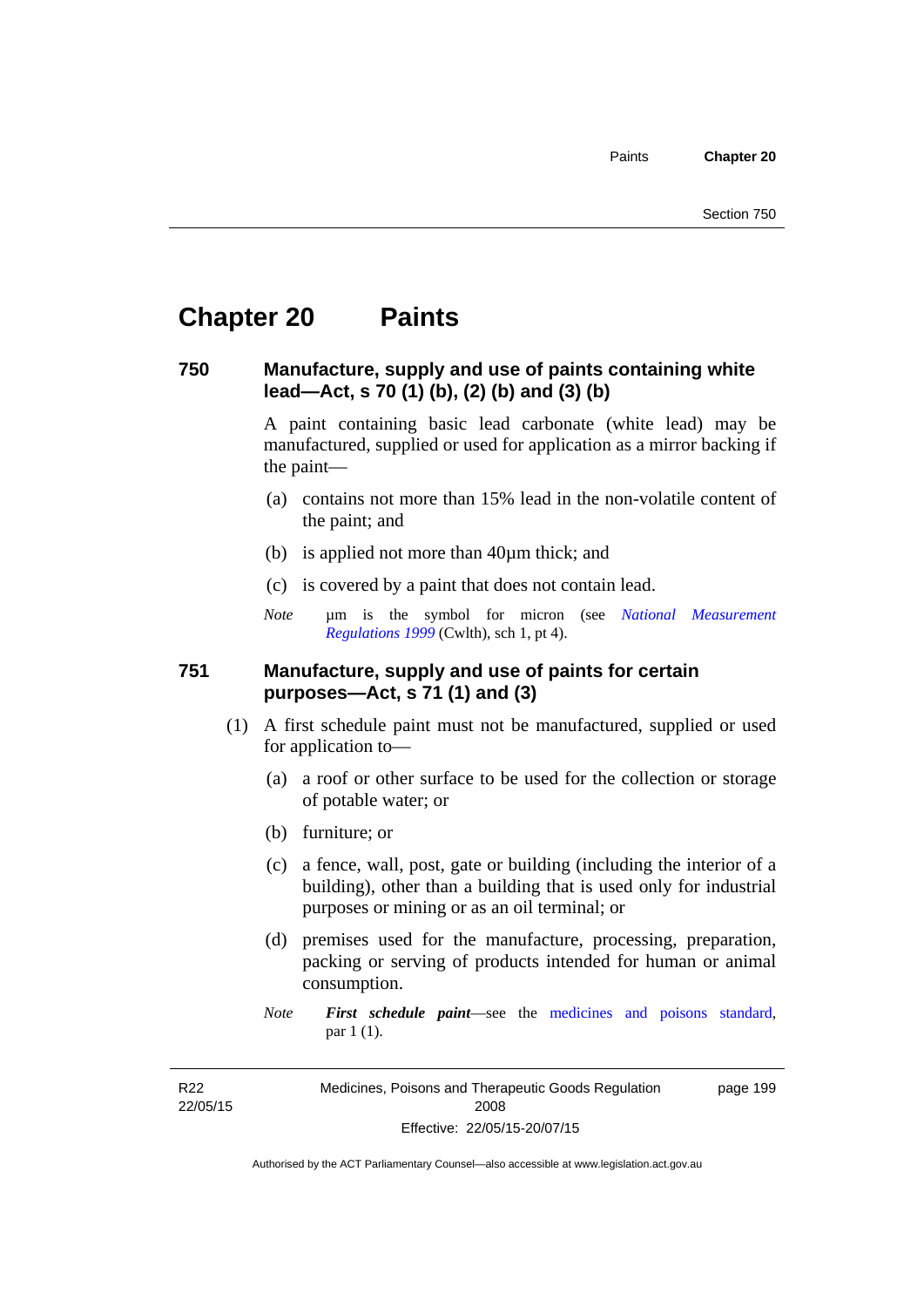- (2) A third schedule paint must not be manufactured, supplied or used for application to—
	- (a) a roof or other surface to be used for the collection or storage of potable water; or
	- (b) furniture; or
	- (c) a fence, wall, post, gate, building (including the interior of a building), bridge, pylon, pipeline, storage tank or similar structure; or
	- (d) premises, equipment or utensils used for the manufacture, processing, preparation, packing or serving of products intended for human or animal consumption.
	- *Note Third schedule paint*—see the [medicines and poisons standard,](http://www.comlaw.gov.au/Series/F2012L01200) par 1 (1).

### **752 Manufacture, supply and use of paints for toys—Act, s 72 (b)**

A paint that complies with the specification for coating materials in AS/NZS ISO 8124.3 (Safety of toys – Migration of certain elements), as in force from time to time, may be manufactured, supplied or used for application to toys.

*Note* AS/NZS ISO 8124:3 does not need to be notified under the [Legislation](http://www.legislation.act.gov.au/a/2001-14)  [Act](http://www.legislation.act.gov.au/a/2001-14) because s 47 (6) does not apply (see s 863). The standard may be purchased at [www.standards.org.au.](http://www.standards.org.au/)

#### **753 Manufacture, supply and use of paints containing pesticides—Act, s 73 (b)**

- (1) The following pesticides are prescribed:
	- (a) an algicide;
	- (b) an antifouling agent;
	- (c) a bactericide;

page 200 Medicines, Poisons and Therapeutic Goods Regulation 2008 Effective: 22/05/15-20/07/15

R<sub>22</sub> 22/05/15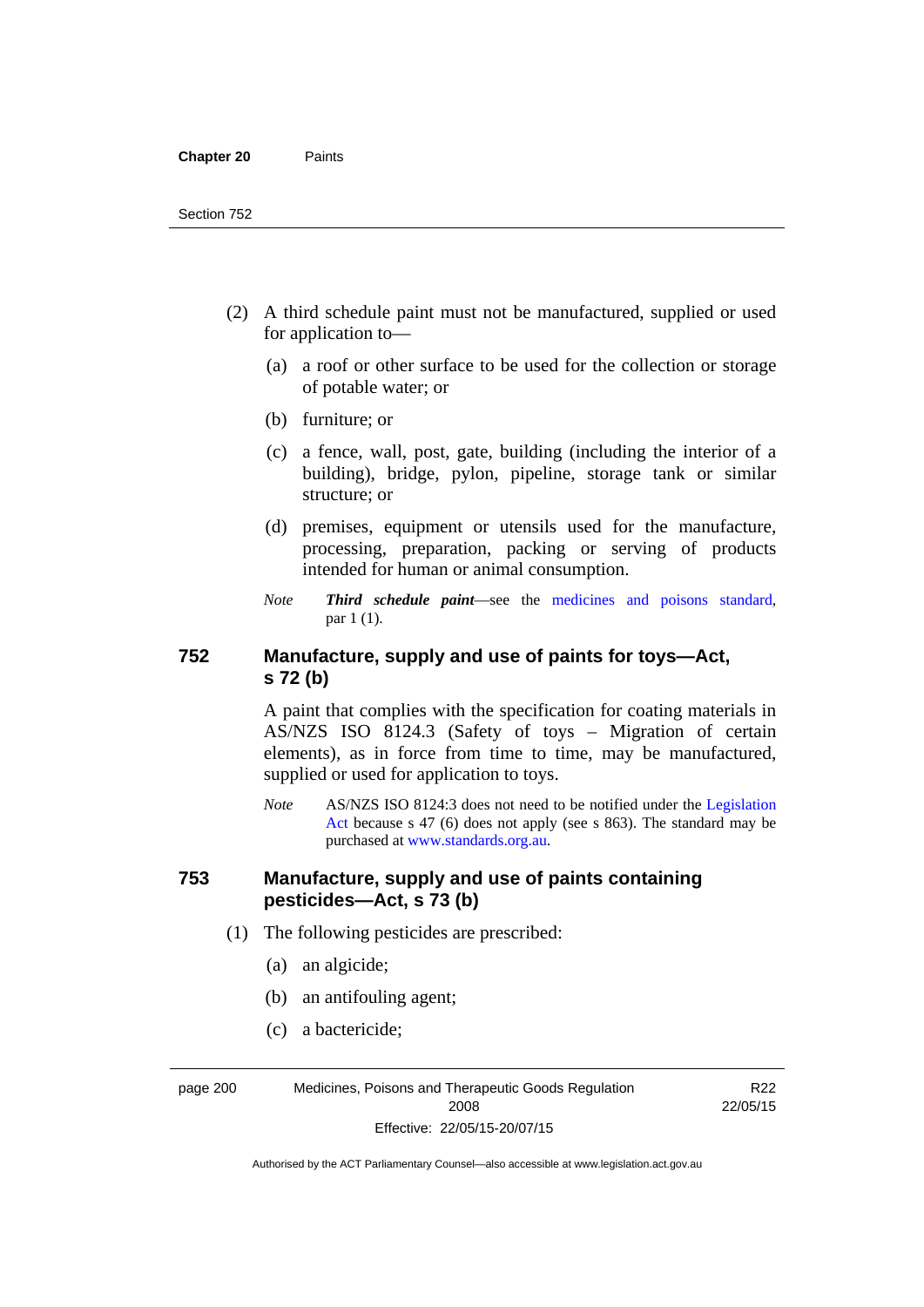- (d) a fungicide.
- *Note Pesticide*—see the [medicines and poisons standard,](http://www.comlaw.gov.au/Series/F2012L01200) par 1 (1).
- (2) However, subsection (1) does not apply in relation to a paint for human therapeutic use.

R22 22/05/15 Medicines, Poisons and Therapeutic Goods Regulation 2008 Effective: 22/05/15-20/07/15

page 201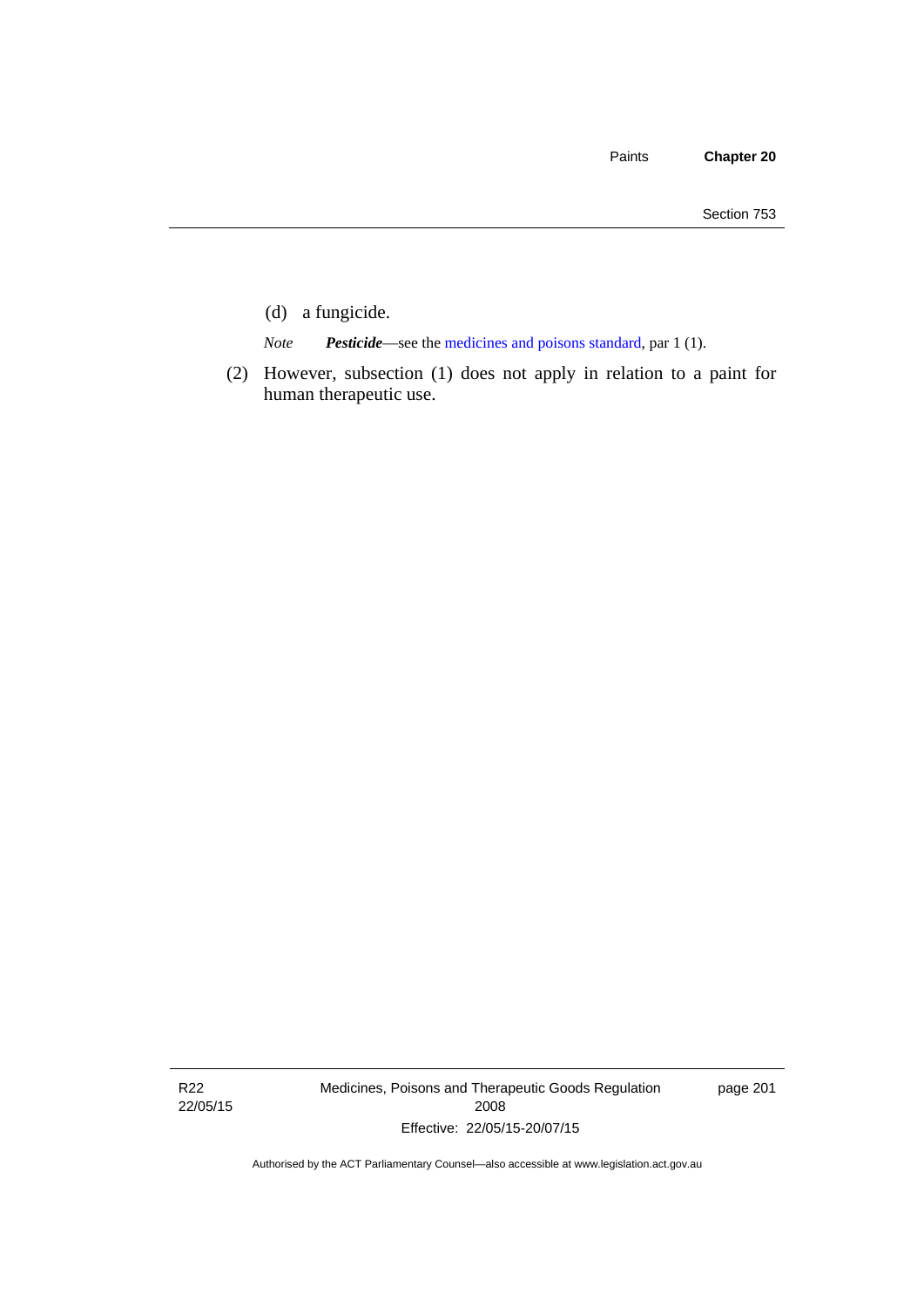Section 760

# **Chapter 21 Prohibited and appendix C substances**

# **Part 21.1 Preliminary**

**760 Meaning of** *prohibited substance***—ch 21** 

In this chapter:

*prohibited substance* includes an appendix C substance.

*Note Appendix C substance* and *prohibited substance*—see the [Act,](http://www.legislation.act.gov.au/a/2008-26/default.asp) s 13.

#### **761 Prohibited substances licences—Act, s 78 (2)**

A licence for a program of research or education in relation to a prohibited substance (a *prohibited substances research and education program licence*) may be issued.

*Note* Other prohibited substances licences may also be issued (see [Act,](http://www.legislation.act.gov.au/a/2008-26/default.asp) s 78 (3)).

page 202 Medicines, Poisons and Therapeutic Goods Regulation 2008 Effective: 22/05/15-20/07/15

R22 22/05/15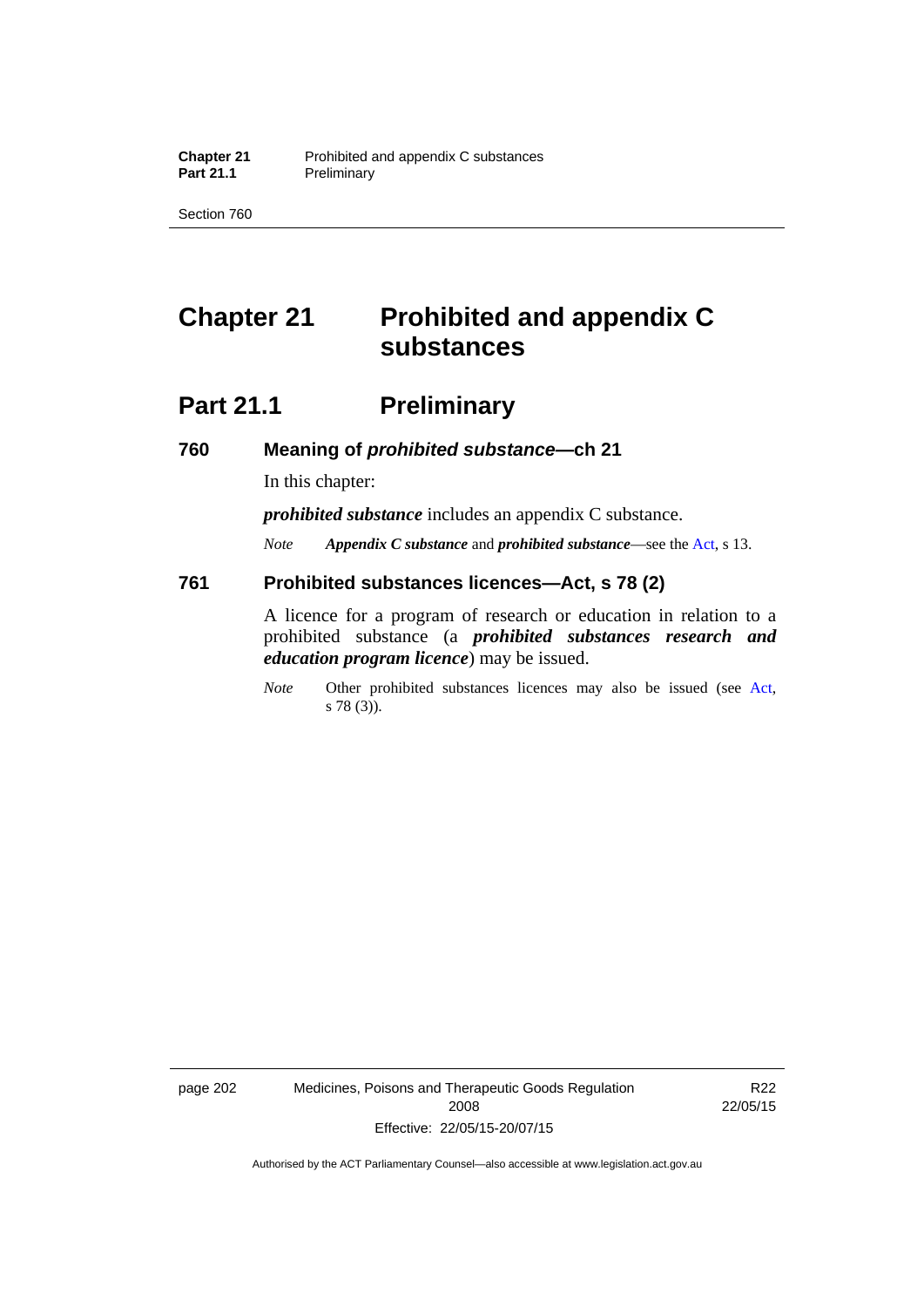### **Part 21.2 Prohibited substances research and education program licences**

### **Division 21.2.1 Issue of prohibited substances research and education program licences**

### **765 Applications for prohibited substances research and education program licences**

- (1) An application for a prohibited substances research and education program licence for a prohibited substance must be in writing, signed by the applicant, and include the following:
	- (a) the full name, address and academic, professional or other relevant qualifications of—
		- (i) the person who is to supervise the program; and
		- (ii) the person who is to conduct the program;
	- (b) the name of the recognised research institution at or under which the program is proposed to be conducted;
		- *Note Recognised research institution*—see the [Act](http://www.legislation.act.gov.au/a/2008-26/default.asp), s 20 (5).
	- (c) whether the program will be conducted at, or under the authority of, the recognised research institution;
	- (d) the premises where the program will be conducted;
	- (e) the prohibited substance, and the form and strength of the substance, for which the licence is sought;
	- (f) the maximum quantity of the prohibited substance that would be possessed under the licence at any time;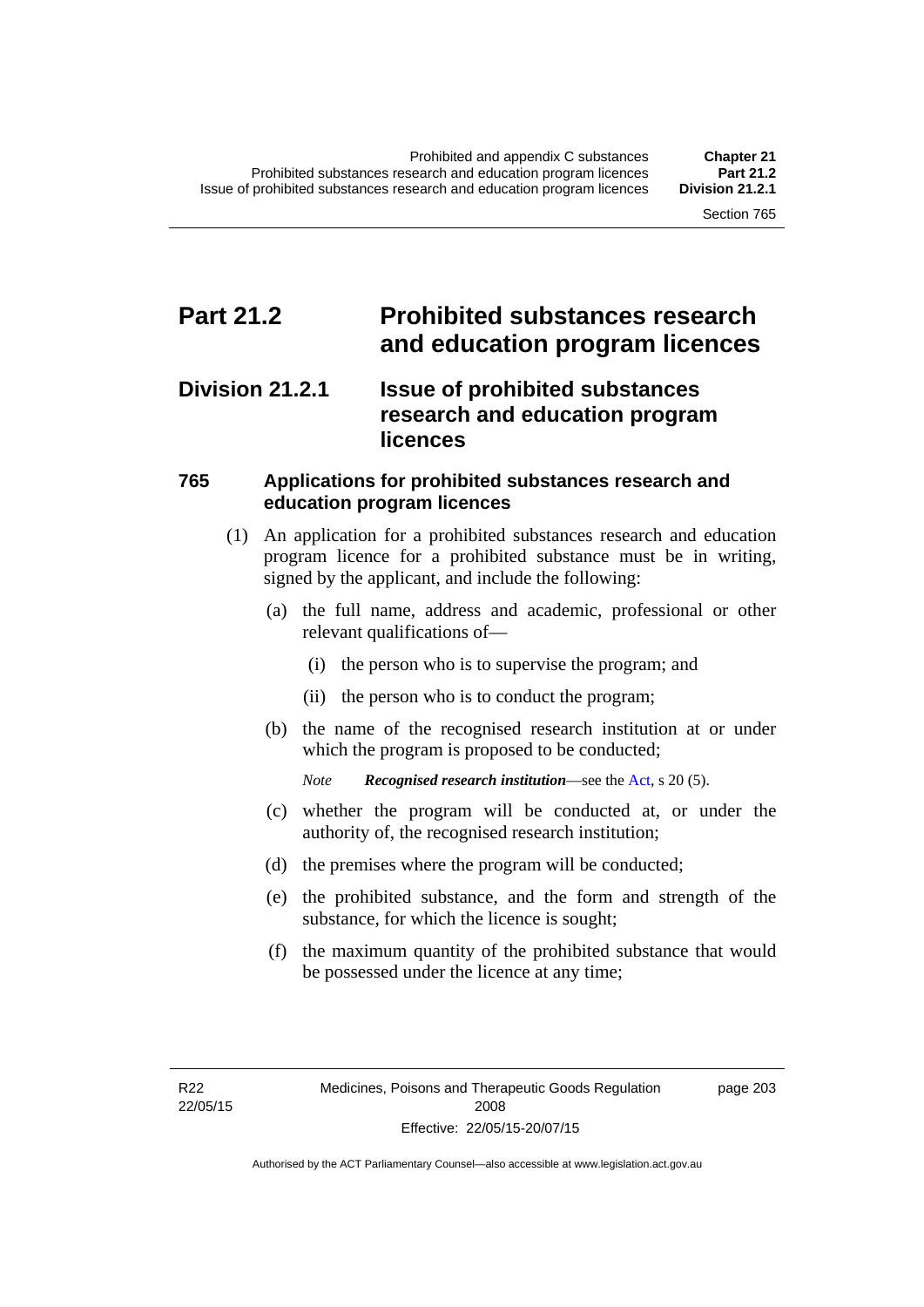- (g) a description of the program, including an explanation of why the program cannot be carried out satisfactorily without the use of the prohibited substance;
- (h) the supervision arrangements for the program;
- (i) the period for which the licence is sought.
- *Note 1* If a form is approved under the [Act](http://www.legislation.act.gov.au/a/2008-26/default.asp), s 198 for this provision, the form must be used.
- *Note 2* A fee may be determined under the [Act,](http://www.legislation.act.gov.au/a/2008-26/default.asp) s 197 for this provision.
- (2) The application must be accompanied by a written approval of the program by the person in charge of—
	- (a) the recognised research institution; or
	- (b) a faculty or division of the institution.

#### **766 Restrictions on issuing of prohibited substances research and education program licences— Act, s 85 (1) (a)**

The chief health officer must not issue a prohibited substances research and education program licence to a person unless—

- (a) the program to which the licence relates will be conducted at, or under the authority of, a recognised research institution; and
- (b) the program is approved by a person mentioned in section 765 (2); and
- (c) satisfied that the program—
	- (i) cannot be carried out without the use of the prohibited substance to which the licence application relates; and
	- (ii) will be adequately supervised.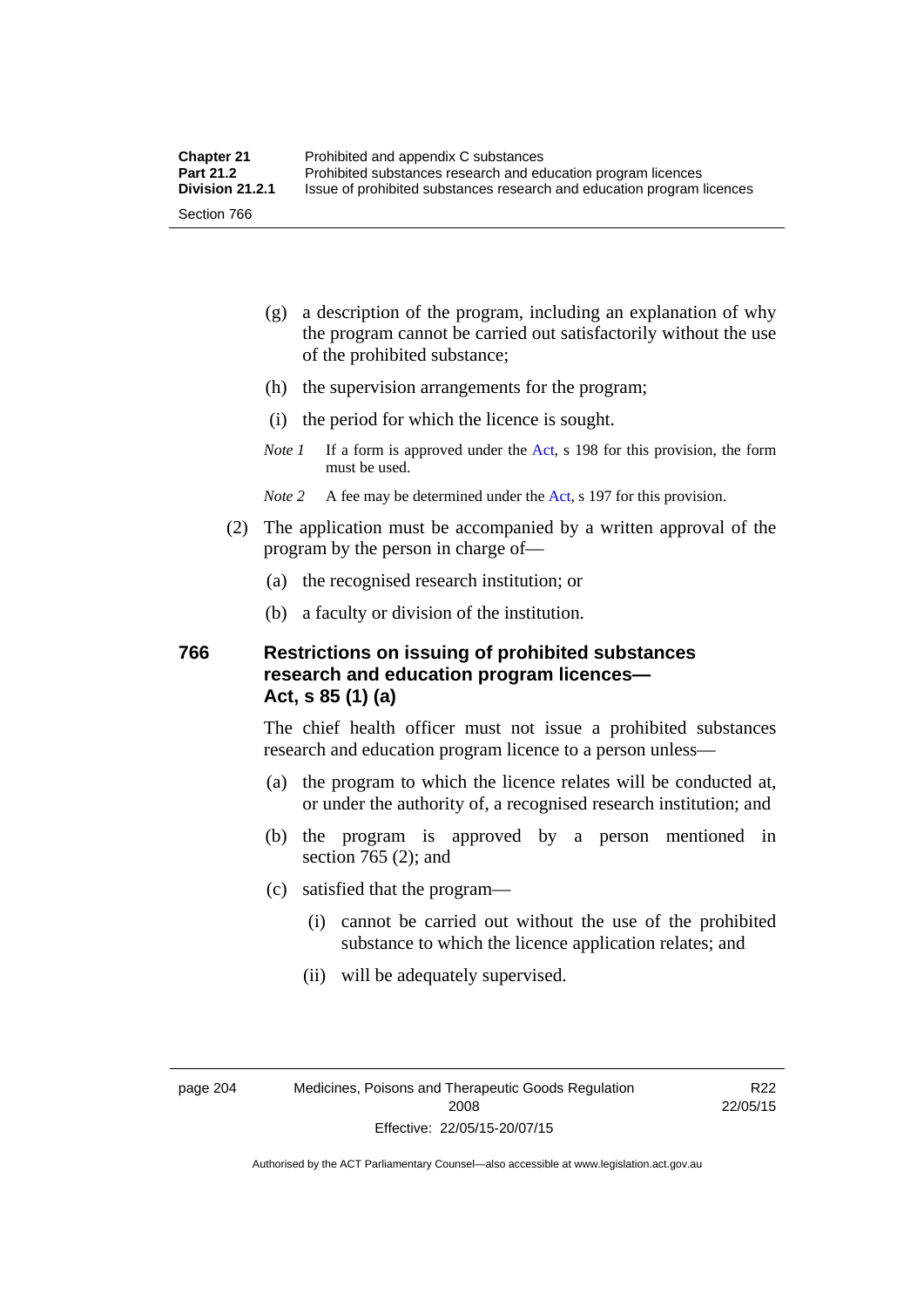### **767 Additional information for prohibited substances research program and education licences— Act, s 88 (1) (k)**

The following additional information is prescribed for a prohibited substances research and education licence:

- (a) the research or education program for which the licence is issued;
- (b) the name of the program's supervisor;
- (c) the dealings with a prohibited substance authorised by the licence;
- (d) the premises where the program will be conducted;
- (e) the maximum quantity of the prohibited substance that may be possessed at any time for the program;
- (f) the total quantity of the prohibited substance that may be possessed for the program during the period of the licence;
- (g) the form and strength of the prohibited substance that may be obtained and possessed for the program.

### **Division 21.2.2 Prohibited substances research and education program authorisations**

### **768 Authorisations under prohibited substances research and education program licences—Act, s 20 (1) (a)**

A prohibited substances research and education program licence authorises—

- (a) the licence-holder to—
	- (i) issue a purchase order for a prohibited substance (the *licensed prohibited substance*) stated in the licence for the program stated in the licence; and

R22 22/05/15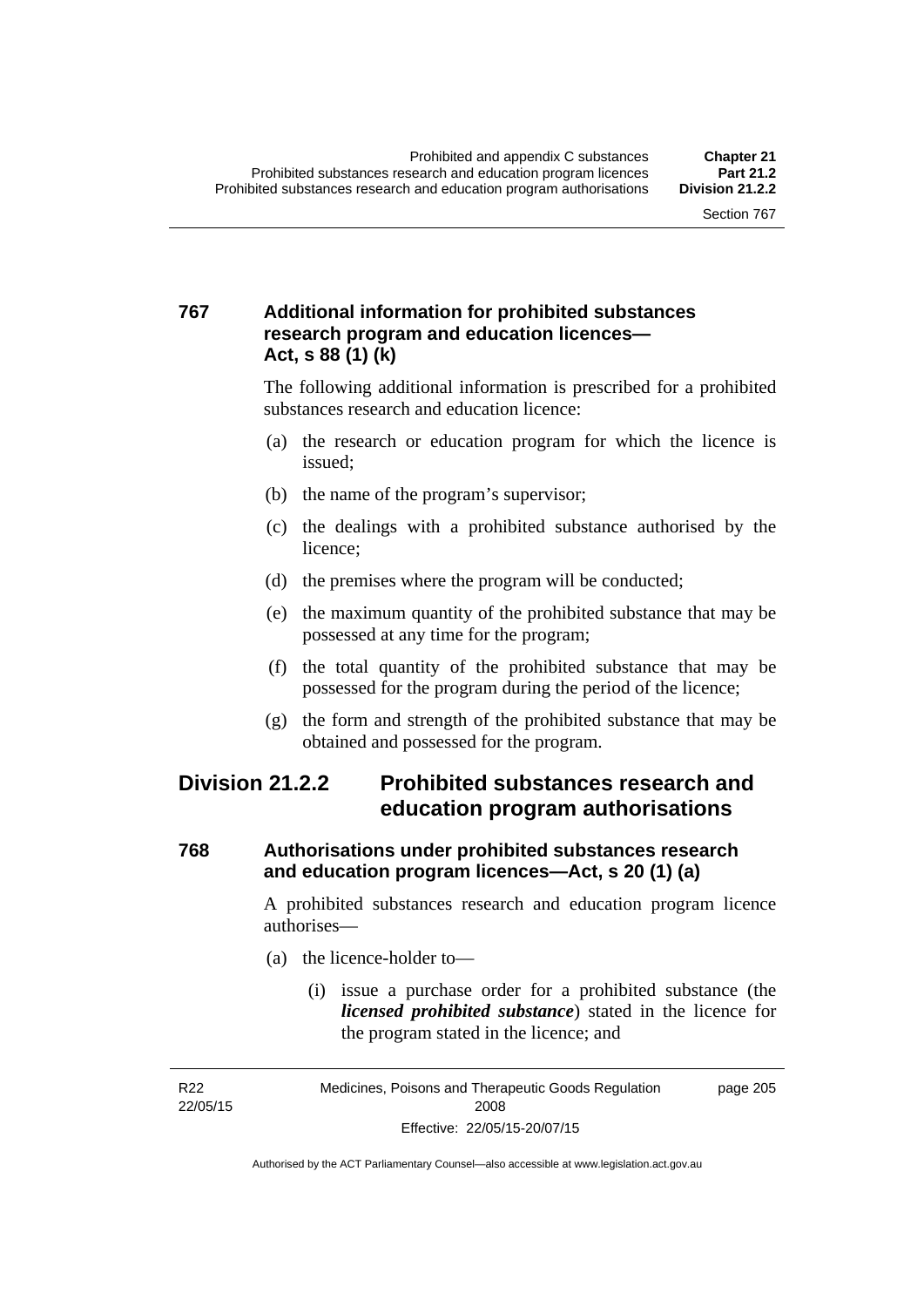- (ii) obtain a licensed prohibited substance on a purchase order for the program; and
- (iii) possess a licensed prohibited substance for the program at the premises to which the licence relates; and
- (iv) supply a licensed prohibited substance to anyone taking part in the program for the program; and
- (b) the program supervisor, and anyone taking part in the program, to deal with the licensed prohibited substance as authorised by the licence at the premises stated in the licence.

### **769 Authorisation condition for prohibited substances research and education program licences—Act, s 44 (1) (b) and (2) (b)**

A licence-holder's authorisation to obtain a prohibited substance under a prohibited substances research and education program licence is subject to the condition that the substance is obtained on a complying purchase order.

*Note* For licence conditions, see the [Act](http://www.legislation.act.gov.au/a/2008-26/default.asp), s 89.

page 206 Medicines, Poisons and Therapeutic Goods Regulation 2008 Effective: 22/05/15-20/07/15

R22 22/05/15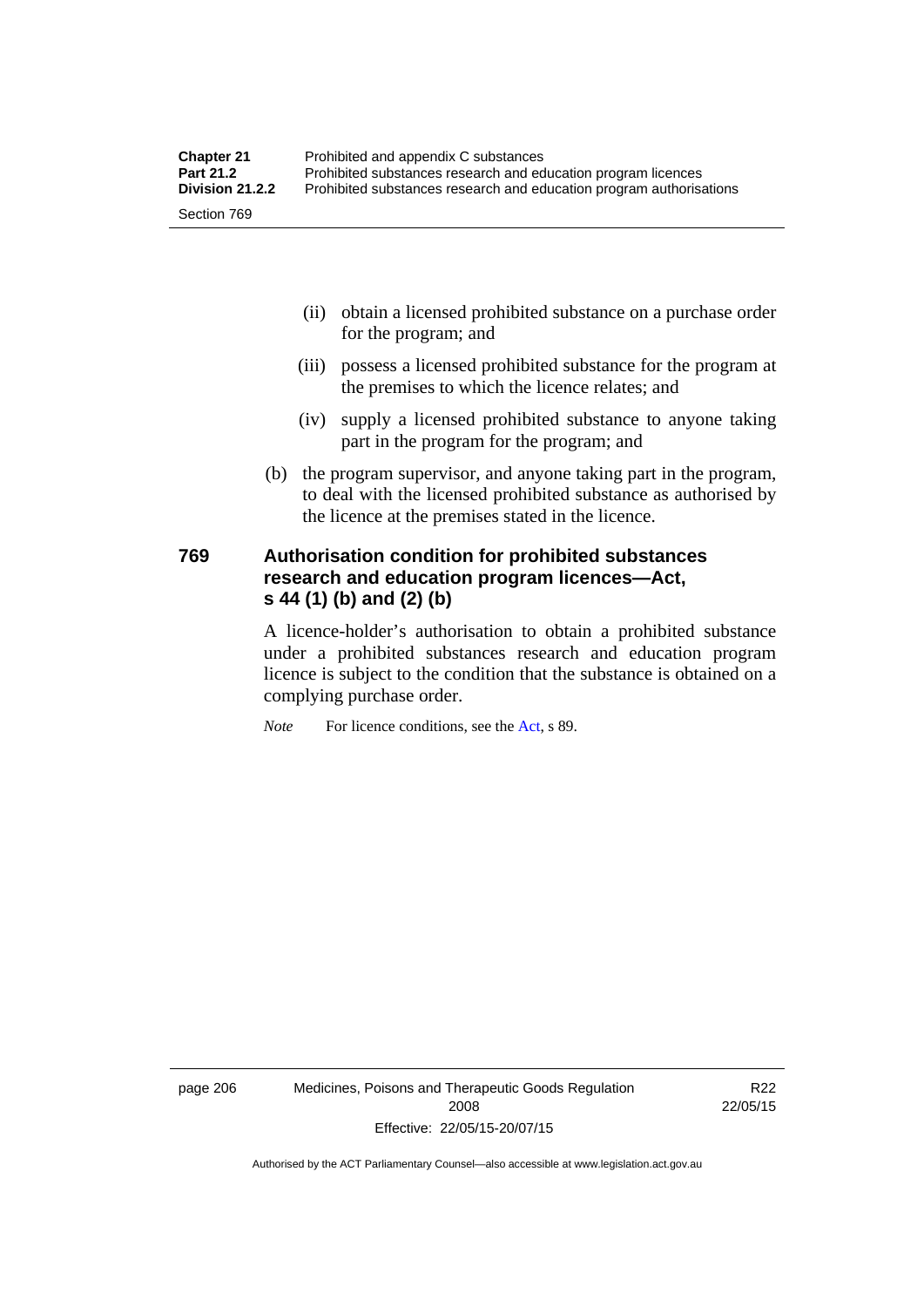### **Division 21.2.3 Other provisions—prohibited substances research and education program licences**

#### **770 Approvals of dealings for prohibited substances research and education program licences—Act, s 20 (1) (c)**

(1) In this section:

*relevant dealing*, with a prohibited substance for a prohibited substances research and education program licence, means any of the following:

- (a) obtaining the substance;
- (b) possessing the substance;
- (c) issuing a purchase order for the substance;
- (d) supplying the substance on a complying purchase order to the licence-holder.
- (2) The chief health officer may approve a person for a relevant dealing with a prohibited substance to which a prohibited substances research and education program licence relates.
- (3) An approval—
	- (a) must be in writing; and
	- (b) may be conditional; and
	- (c) may apply for a stated period or until a stated event happens.

page 207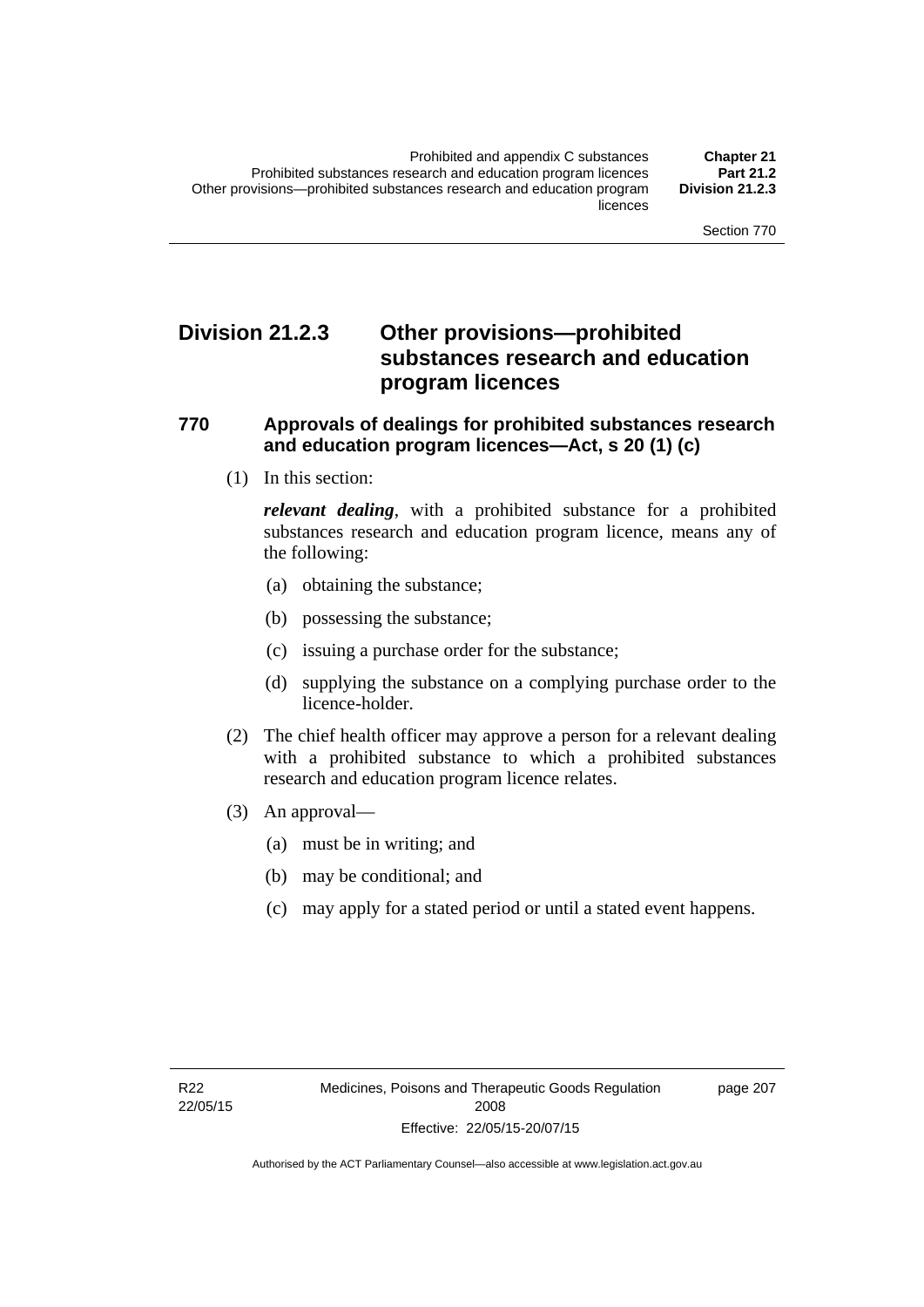### **771 Authorisation condition for approval-holders—Act, s 44 (1) (b) and (2) (b)**

An approval-holder's authorisation under section 770 is subject to the condition that the following are kept at the approval-holder's business premises or, if the chief health officer approves in writing another place, the place approved by the chief health officer, for at least 2 years after the day a prohibited substance is supplied:

- (a) the filled purchase order;
- (b) the record for section 773.

### **772 General requirements for prohibited substances purchase orders—Act, s 38 (2) (c)**

- (1) A purchase order for a prohibited substance must be—
	- (a) signed by the person (the *issuer*) issuing the order; and
		- *Note* The purchase order must be signed with the issuer's usual signature (see [Act](http://www.legislation.act.gov.au/a/2008-26/default.asp), dict, def *signs*).
	- (b) if the issuer amends the order—initialled and dated by the issuer beside the amendment.
- (2) A purchase order for a prohibited substance must include the following:
	- (a) the issuer's name and business address and telephone number;
	- (b) the issuer's authority to issue the order;
	- (c) the prohibited substance, and the form, strength and quantity of the substance, to be supplied on the order.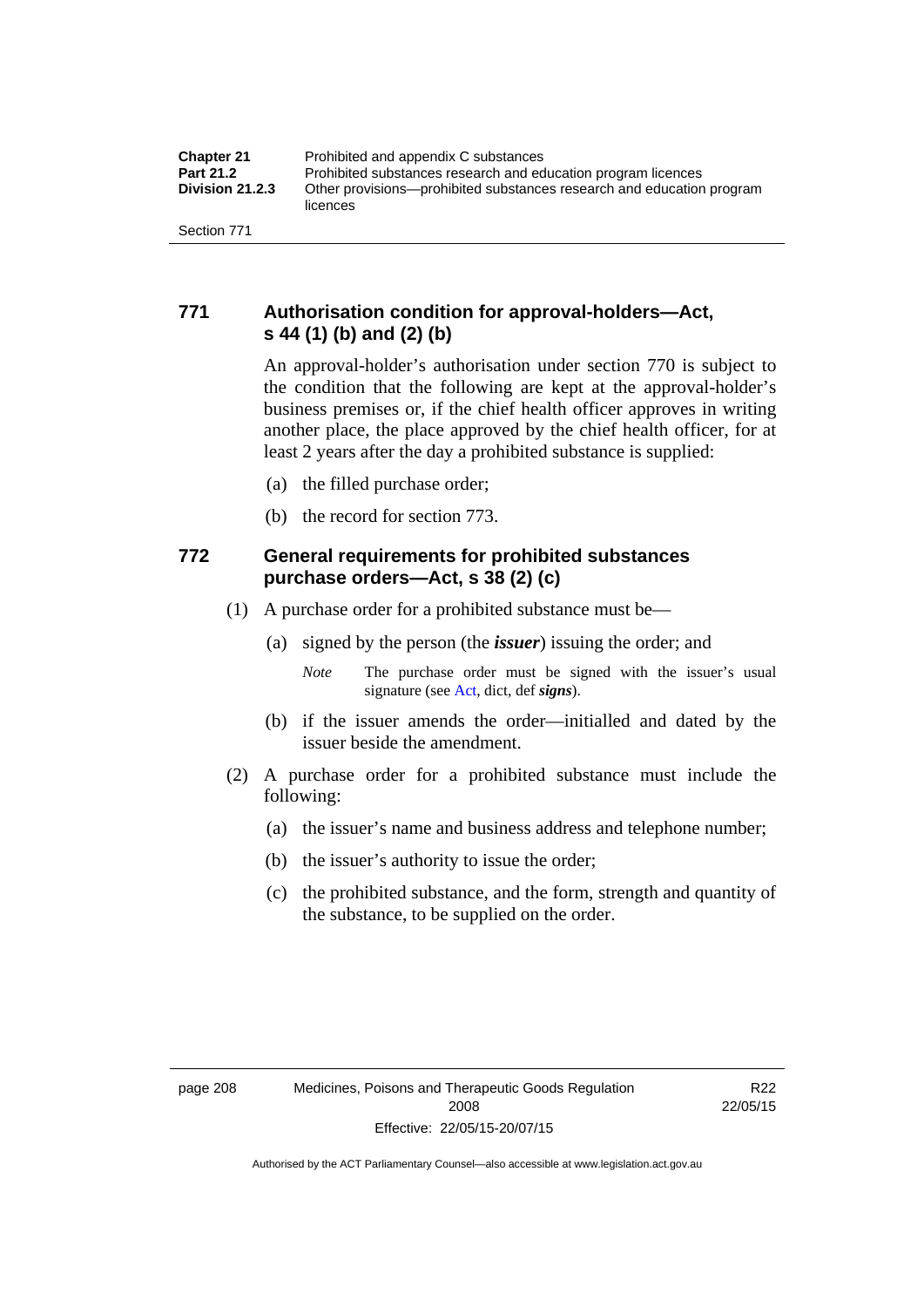### **773 Recording supply of prohibited substances on purchase orders**

A person who supplies a prohibited substance to someone else on a purchase order must make a written record of the following information:

- (a) the date of the order;
- (b) the issuer's authority to issue the order;
- (c) the name, and the business address and telephone number, of the person to whom the prohibited substance is supplied;
- (d) the date the order is supplied;
- (e) the prohibited substance, and the form, strength and quantity of the substance, supplied.
- *Note Written* includes in electronic form (see [Act,](http://www.legislation.act.gov.au/a/2008-26/default.asp) dict).

#### **774 Information for CHO about supplied prohibited substances research and education program licences— Act, s 31 (1) (a) (ii), (1) (b), (2) (a) (ii), (2) (b) and (4)**

- (1) This section applies if a person supplies a prohibited substance to a prohibited substances research and education program licence-holder.
- (2) The person must, not later than 7 days after the end of the month when the prohibited substance is supplied, give the chief health officer the following information in writing:
	- (a) the person's name, business address and telephone number;
	- (b) the name of the person who issued the supply authority;
	- (c) the date of the supply authority;
	- (d) the name and address of the person to whom the substance is supplied;

R22 22/05/15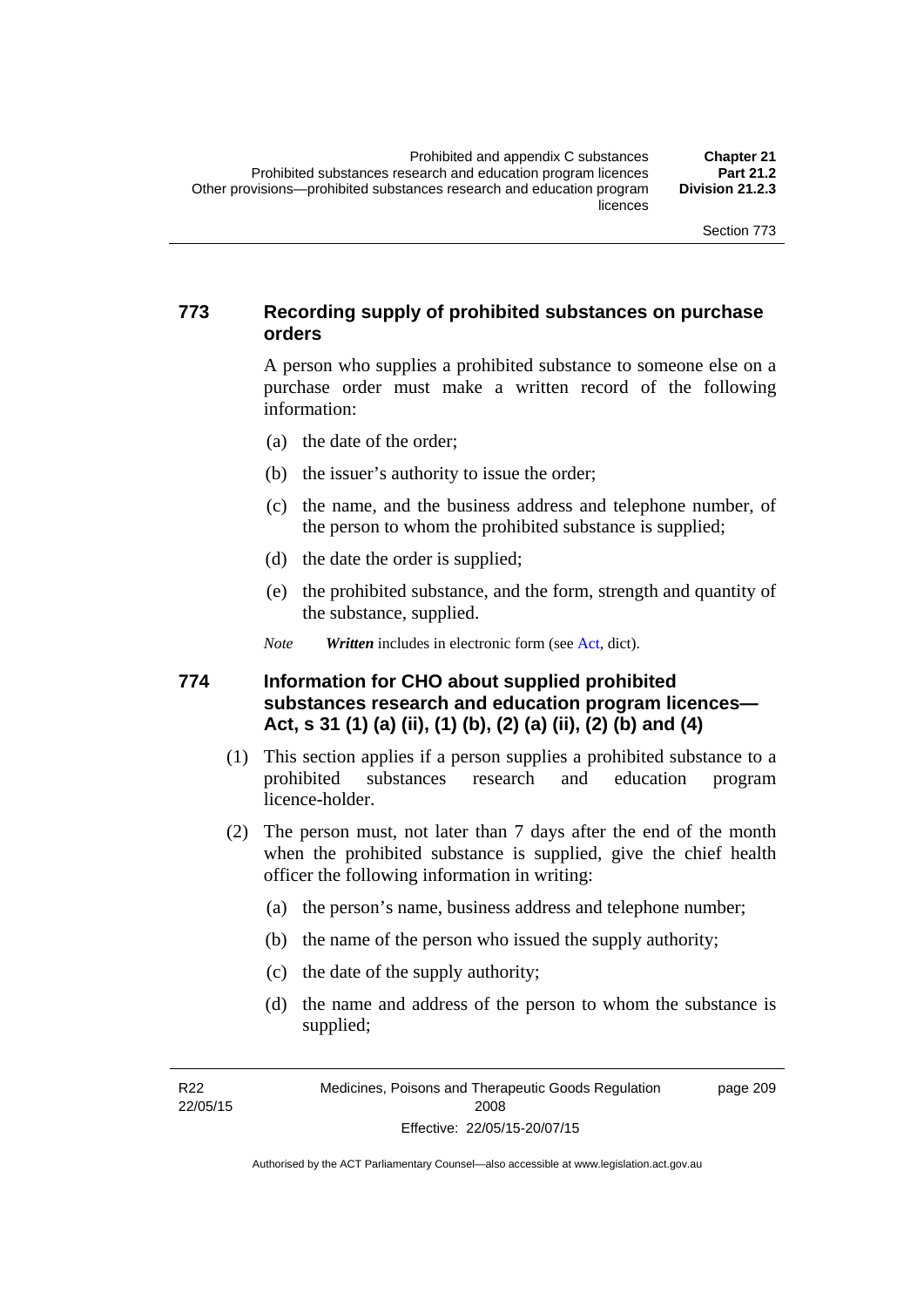| <b>Chapter 21</b> | Prohibited and appendix C substances                                              |
|-------------------|-----------------------------------------------------------------------------------|
| <b>Part 21.2</b>  | Prohibited substances research and education program licences                     |
| Division 21.2.3   | Other provisions—prohibited substances research and education program<br>licences |
| Section 774       |                                                                                   |

- (e) the date of supply;
- (f) the substance, and the form, strength and quantity of the substance, supplied.

page 210 Medicines, Poisons and Therapeutic Goods Regulation 2008 Effective: 22/05/15-20/07/15

R22 22/05/15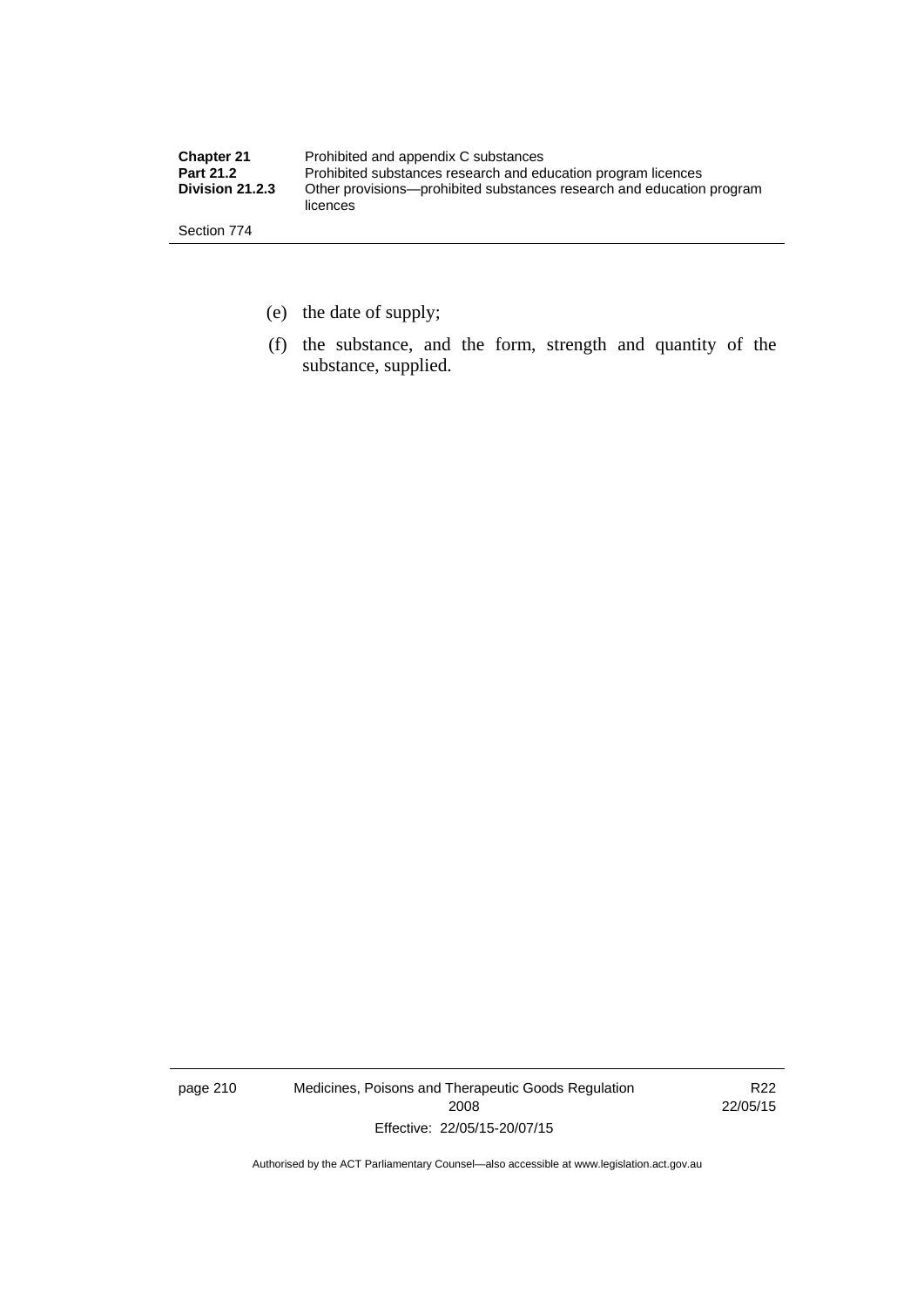## **Part 21.3 Prohibited substances registers**

#### **775 Keeping of prohibited substances registers by certain people—Act, s 48 and s 50 (1) (b) and (2) (b)**

- (1) A person mentioned in table 775, column 2 who possesses a prohibited substance must keep a prohibited substances register.
- (2) A person to whom subsection (1) applies must keep a prohibited substances register for a prohibited substance at the place prescribed in table 775, column 3 for the person.

| column 1<br>item | --<br>column 2<br>prescribed person                                                                  | column 3<br>place where register to be kept                  |
|------------------|------------------------------------------------------------------------------------------------------|--------------------------------------------------------------|
|                  | approved analyst                                                                                     | the analyst's laboratory                                     |
|                  | medicines and poisons<br>inspector (other than<br>police officer)                                    | the place directed in writing by the<br>chief health officer |
| 3                | supervisor of program<br>under prohibited<br>substances research and<br>education program<br>licence | the premises where program is being<br>conducted             |

**Table 775 Keeping prohibited substances registers** 

#### **776 Form of prohibited substances registers—Act, s 49 (1) (b)**

- (1) Each page in a prohibited substances register must relate to a single form and strength of a prohibited substance.
- (2) If a prohibited substances register is kept electronically, a separate record must be used for each form and strength of prohibited substance kept.

page 211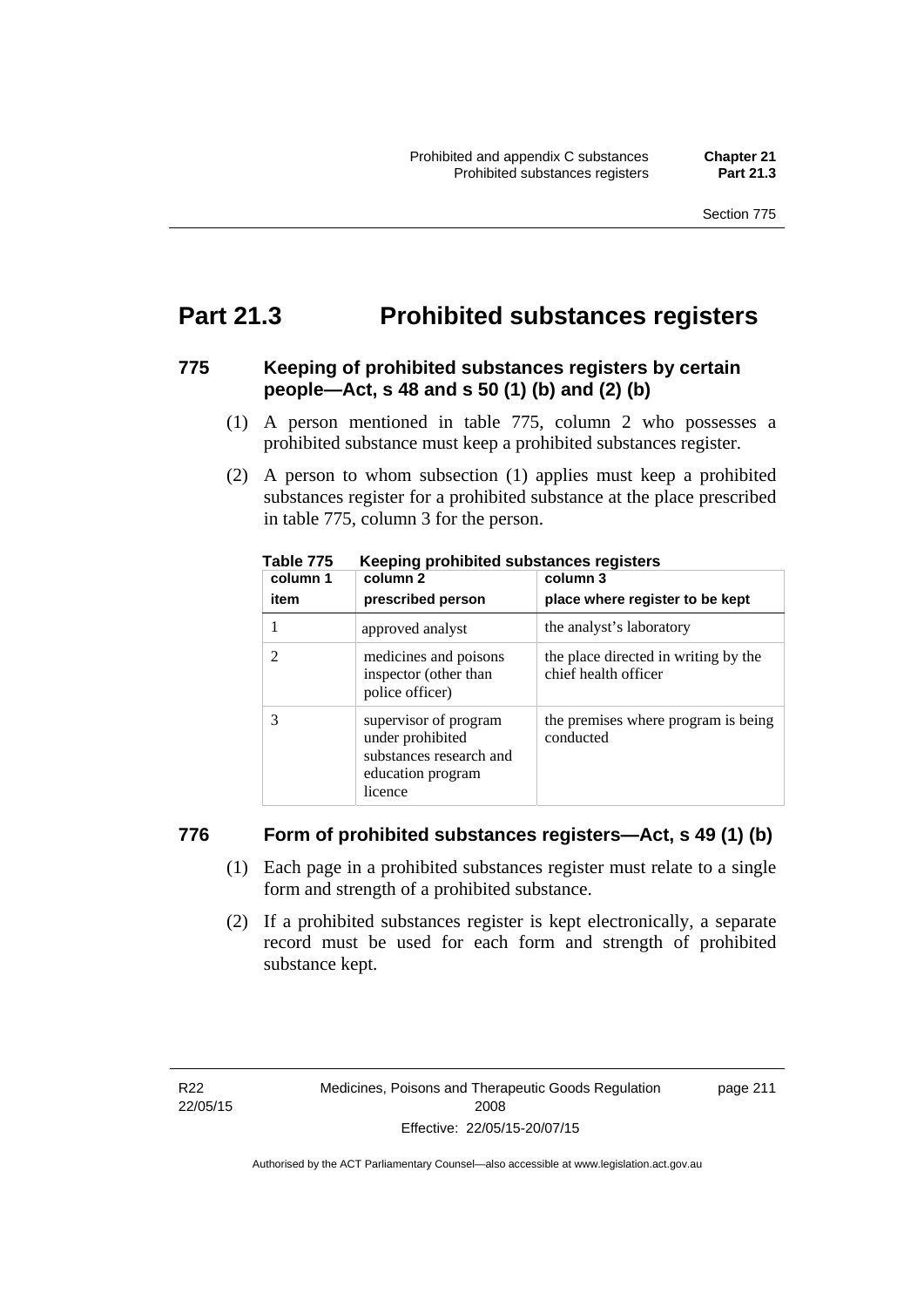Section 777

### **777 Making entries in prohibited substances registers— Act, s 51 (1) (b)**

- (1) The following details for a dealing with a prohibited substance are prescribed:
	- (a) the nature of the dealing;
	- (b) the date of the dealing;
	- (c) the prohibited substance, and the form, strength and quantity of the substance, dealt with;
	- (d) if the dealing is receiving the substance—the name and address of the supplier;
	- (e) if the dealing is supplying the substance—the name and address of the person to whom it is supplied;
	- (f) the quantity of the substance held after the dealing.
- (2) A dealing with a prohibited substance must be entered in the prohibited substances register the person must keep.

#### **778 Prescribed witnesses for discarding of prohibited substances—Act, s 54 (a) and (b)**

- (1) The following people are prescribed as witnesses in relation to the disposal of a prohibited substance:
	- (a) an approved analyst;
	- (b) a medicines and poisons inspector.

*Note Approved analyst*—see the dictionary.

- (2) However, a person mentioned in subsection (1) must not be a prescribed witness to the discarding of a prohibited substance if the person is—
	- (a) related to, a close friend of or employed by the person discarding the substance; or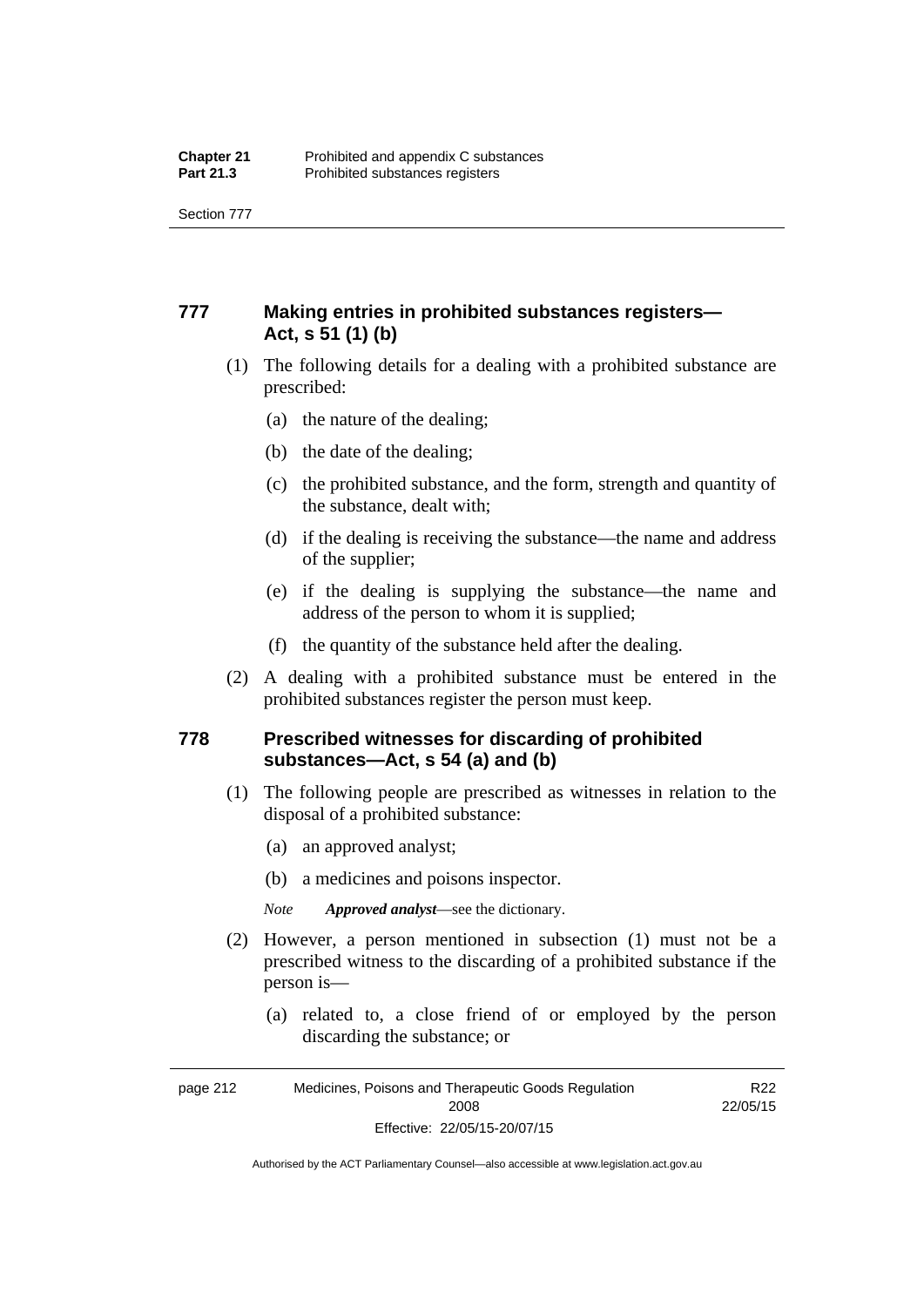- (b) the supervisor of the person discarding the substance; or
- (c) supervised by the person discarding the substance.

#### **779 Changes to entries in prohibited substances registers— Act, s 55 (2) (b)**

- (1) An entry in a paper-based prohibited substances register may be amended by the person who made the entry by—
	- (a) the person signing and dating a marginal note or footnote that gives the date of the amendment and the amended details; and
	- (b) if the entry relates to disposing of a prohibited substance—
		- (i) the amendment being witnessed by a person mentioned in section 743; and
		- (ii) the witness signing the amendment as witness.
- (2) An entry in an electronic prohibited substances register may be amended by the person who made the entry by the person attaching or linking, by electronic means, a document that includes—
	- (a) the person's signature, the date and the amended details; and
	- (b) if the entry relates to disposing of a prohibited substance—
		- (i) the amendment being witnessed by a person mentioned in section 743; and
		- (ii) the witness signing the amendment as witness.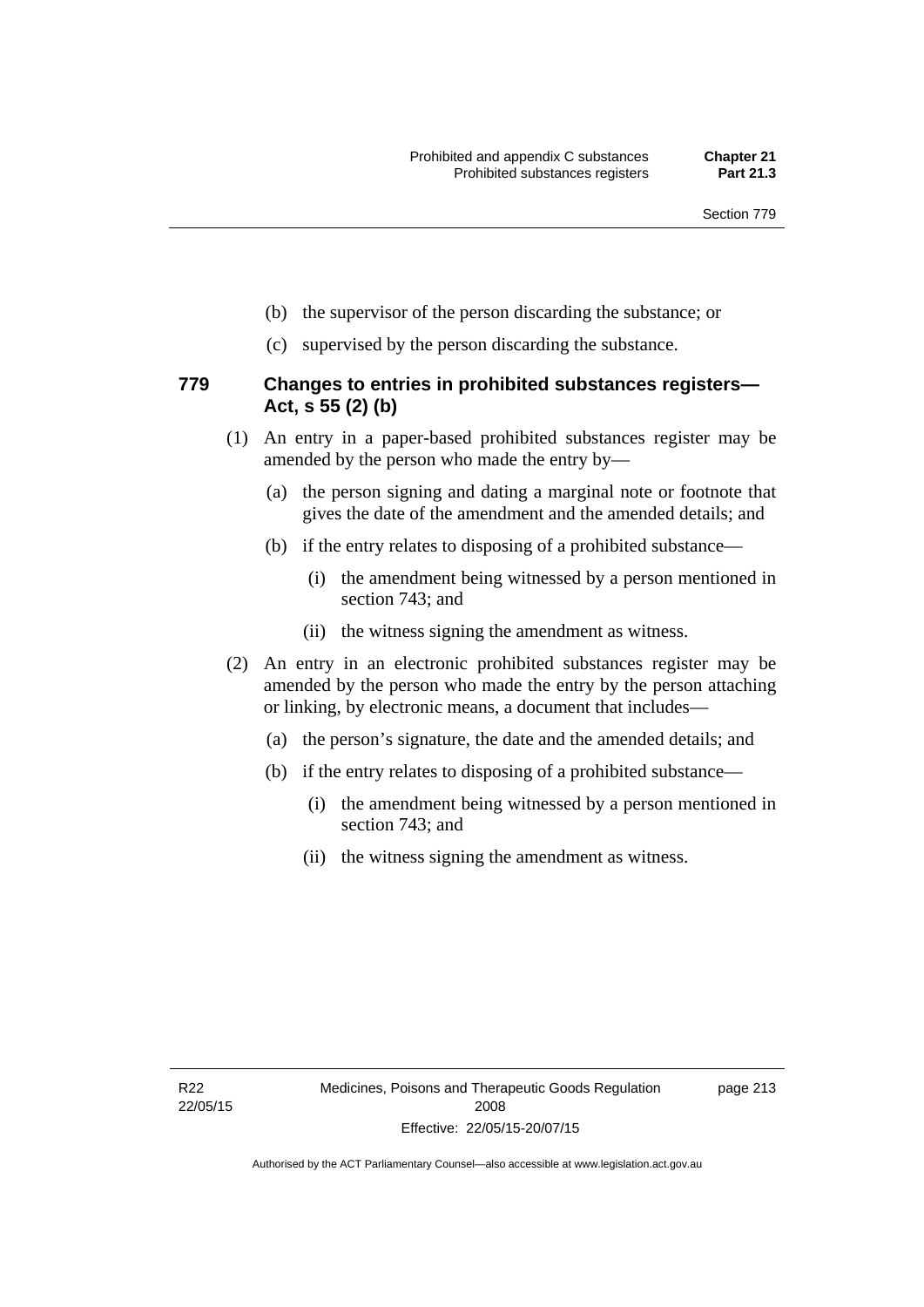**Chapter 22** Therapeutic goods

# **Chapter 22 Therapeutic goods**

### **800 Definitions—ch 22**

In this chapter:

*optical device* means any of the following:

- (a) corrective contact lenses;
- (b) corrective lenses for spectacles;
- (c) non-corrective contact lenses commonly known as plano contact lenses.

*prescription*, in relation to an optical device, means a written direction (other than a purchase order) to a person who is authorised to supply the optical device to dispense the optical device.

#### **801 Prescribed regulated therapeutic goods—Act, s 14, def**  *regulated therapeutic good***, par (b)**

Optical devices are prescribed.

#### **802 Authorisation to supply optical devices—Act, s 74 (1) (b) and (2) (b)**

 (1) To the extent necessary to practise optometry and, if employed, within the scope of employment, an optometrist is authorised to supply optical devices on prescription issued by an optometrist or doctor.

*Note Supply* includes dispense (see [Act,](http://www.legislation.act.gov.au/a/2008-26/default.asp) s 24).

 (2) To the extent necessary to practise as an optician and, if employed, within the scope of employment, an optician is authorised to supply optical devices on prescription issued by an optometrist or doctor.

R22 22/05/15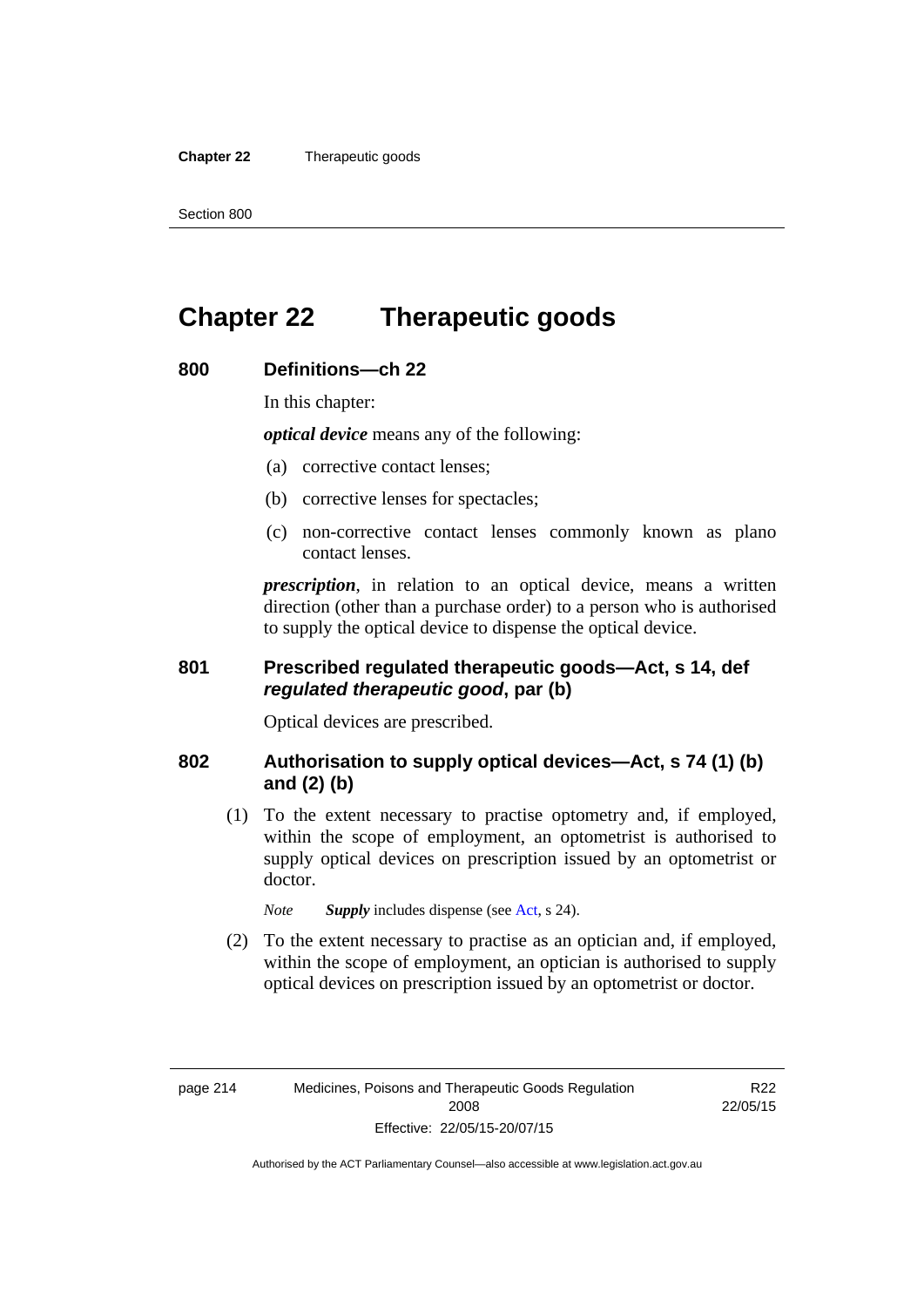(3) Within the scope of employment, an employee of an optometrist is authorised to sell and deliver optical devices supplied under subsection  $(1)$  or  $(2)$ .

#### **803 Authorisation conditions for supplying optical devices— Act, s 75 (1) (b)**

An optometrist's, and optician's, authorisation under section 802 in relation to optical devices is subject to the following conditions:

- (a) the optical devices are supplied on a written prescription by an optometrist or doctor;
- (b) if the prescription is for contact lenses (whether corrective or plano)—the prescription is issued not more than 1 year before the date the lenses are supplied;
- (c) if the prescription is for corrective lenses for spectacles—the prescription is issued not more than 2 years before the date the lenses are supplied.

page 215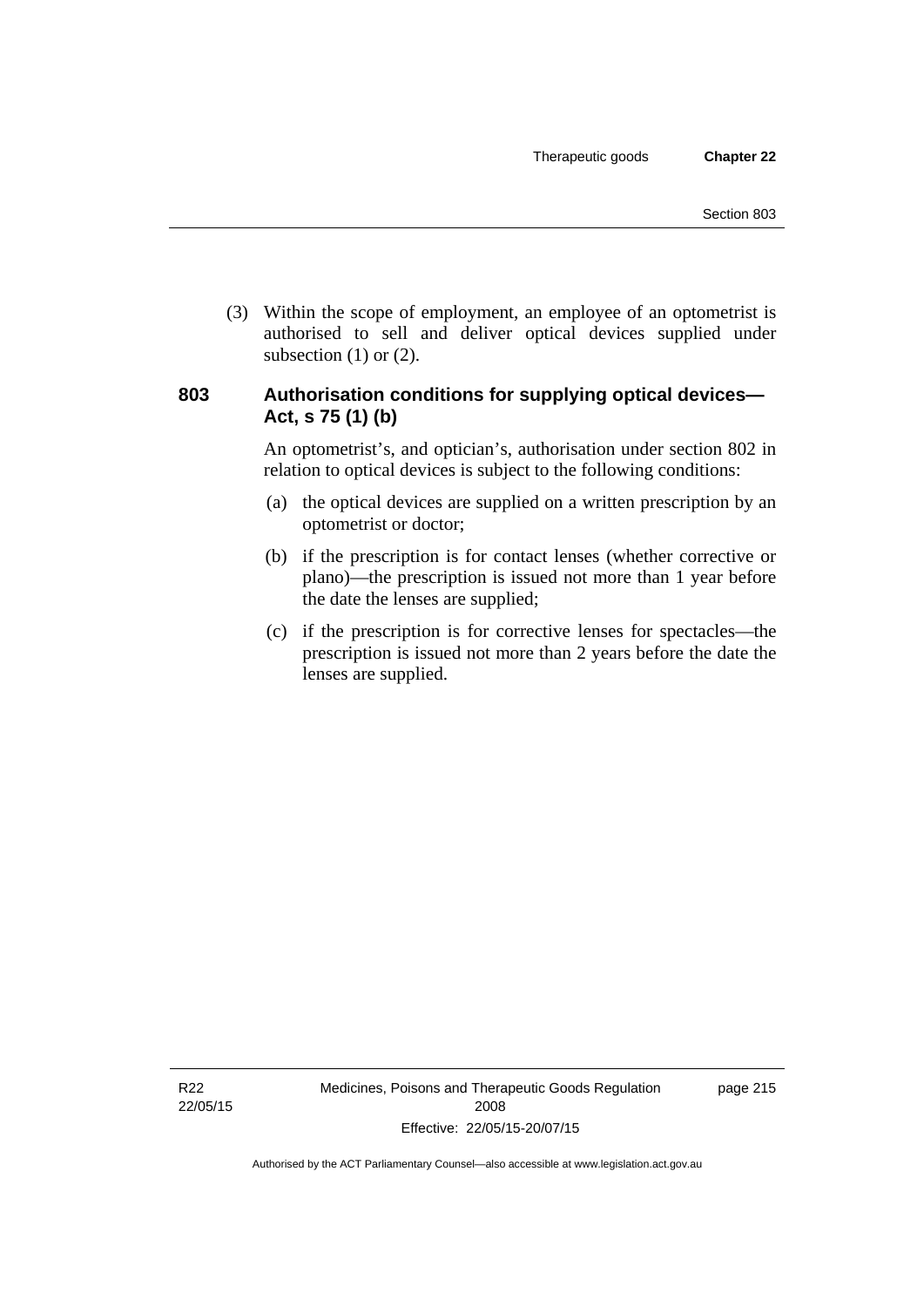# **Chapter 23 Notification and review of decisions**

#### **850 Meaning of** *reviewable decision—***ch 23**

In this chapter:

*reviewable decision* means a decision mentioned in table 850, column 3 under a provision of this regulation mentioned in column 2 in relation to the decision.

| column 1       | column <sub>2</sub>        | column 3                                                                                                  | column 4                   |
|----------------|----------------------------|-----------------------------------------------------------------------------------------------------------|----------------------------|
| item           | section                    | decision                                                                                                  | entity                     |
| 1              | $120(1)$ (h)               | refuse approval of other<br>premises                                                                      | applicant for<br>approval  |
| 2              | 130(e)                     | refuse approval of other<br>premises                                                                      | applicant for<br>approval  |
| 3              | 140(e)                     | refuse approval of other<br>premises                                                                      | applicant for<br>approval  |
| $\overline{4}$ | 150 $(1)(c)$               | refuse approval of other<br>premises                                                                      | applicant for<br>approval  |
| 5              | 160(f)                     | refuse approval of other<br>premises                                                                      | applicant for<br>approval  |
| 6              | 171(d)                     | refuse approval of other<br>premises                                                                      | applicant for<br>approval  |
| 7              | 175(1)(a)(ii)<br>and $(b)$ | amend pseudoephedrine<br>record in way other than in<br>accordance with<br>application/refuse application | applicant for<br>amendment |
| 8              | 252(1)(d)                  | refuse approval of other<br>premises                                                                      | applicant for<br>approval  |

**Table 850 Reviewable decisions—chief health officer** 

page 216 Medicines, Poisons and Therapeutic Goods Regulation 2008 Effective: 22/05/15-20/07/15

R22 22/05/15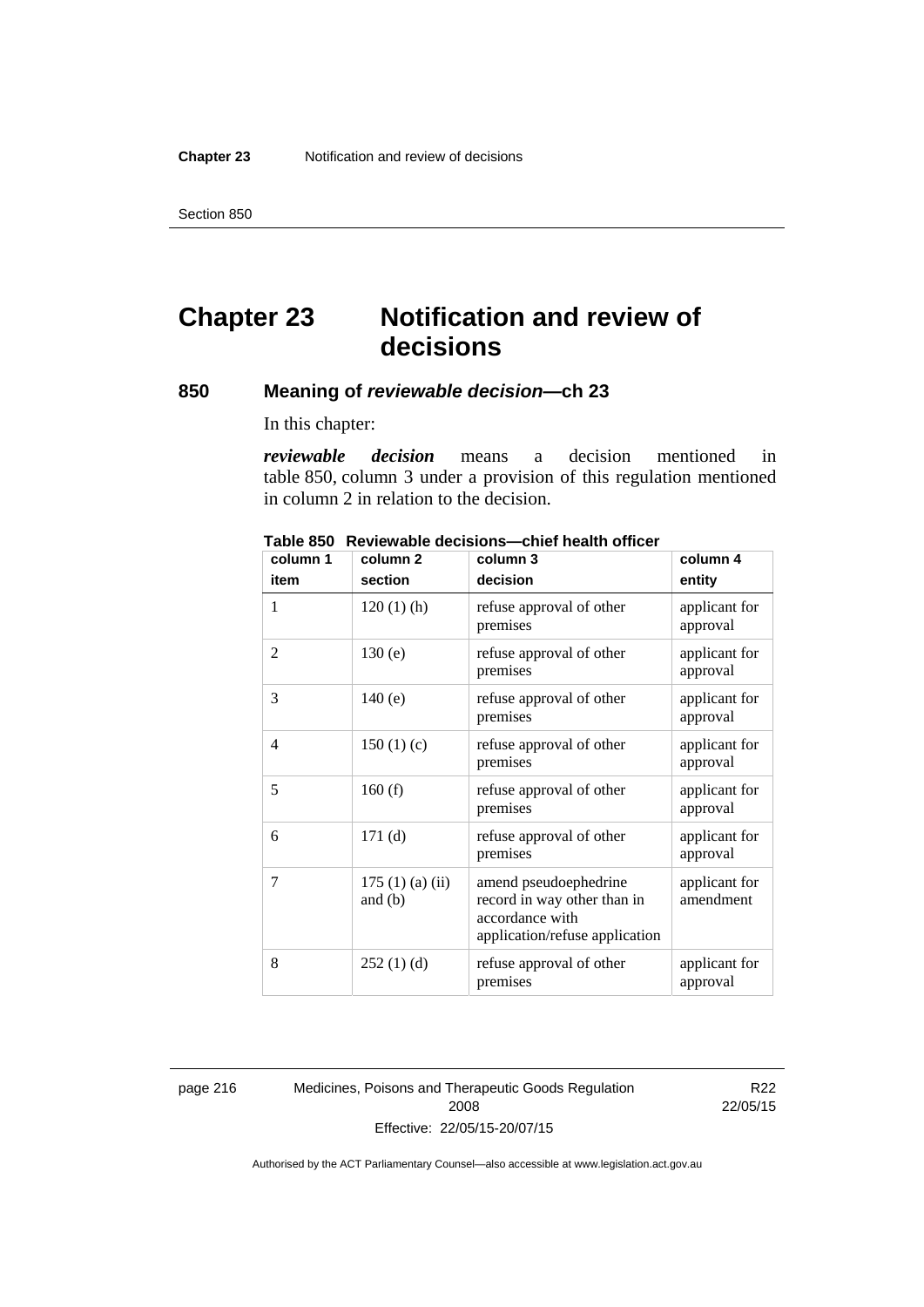| column 1<br>item | column <sub>2</sub><br>section | column 3<br>decision                                                                         | column 4<br>entity        |
|------------------|--------------------------------|----------------------------------------------------------------------------------------------|---------------------------|
| 9                | 531(2)                         | refuse approval to store a<br>controlled medicine in a safe<br>or strongroom                 | applicant for<br>approval |
| 10               | 616(1)                         | refuse approval of nominated<br>individual for medicines<br>wholesales licence               | applicant for<br>licence  |
| 11               | 676(f)                         | refuse approval of other<br>premises                                                         | applicant for<br>approval |
| 12               | 686(f)                         | refuse approval of other<br>premises                                                         | applicant for<br>approval |
| 13               | 706(1)                         | refuse approval of nominated<br>individual for dangerous<br>poisons manufacturers<br>licence | applicant for<br>licence  |
| 14               | 716(1)                         | refuse approval of nominated<br>individual for dangerous<br>poisons suppliers licence        | applicant for<br>licence  |
| 15               | 771                            | refuse approval of other<br>premises                                                         | applicant for<br>approval |

*Note* For ACAT review of other decisions in relation to licences, see the [Act,](http://www.legislation.act.gov.au/a/2008-26/default.asp) ch 9 and sch 1.

#### **851 Reviewable decision notices**

If a person makes a reviewable decision, the person must give a reviewable decision notice to each entity mentioned in table 850, column 4 in relation to the decision.

- *Note 1* The person must also take reasonable steps to give a reviewable decision notice to any other person whose interests are affected by the decision (see *[ACT Civil and Administrative Tribunal Act 2008](http://www.legislation.act.gov.au/a/2008-35)*, s 67A).
- *Note* 2 The requirements for reviewable decision notices are prescribed under the *[ACT Civil and Administrative Tribunal Act 2008](http://www.legislation.act.gov.au/a/2008-35)*.

R22 22/05/15 Medicines, Poisons and Therapeutic Goods Regulation 2008 Effective: 22/05/15-20/07/15

page 217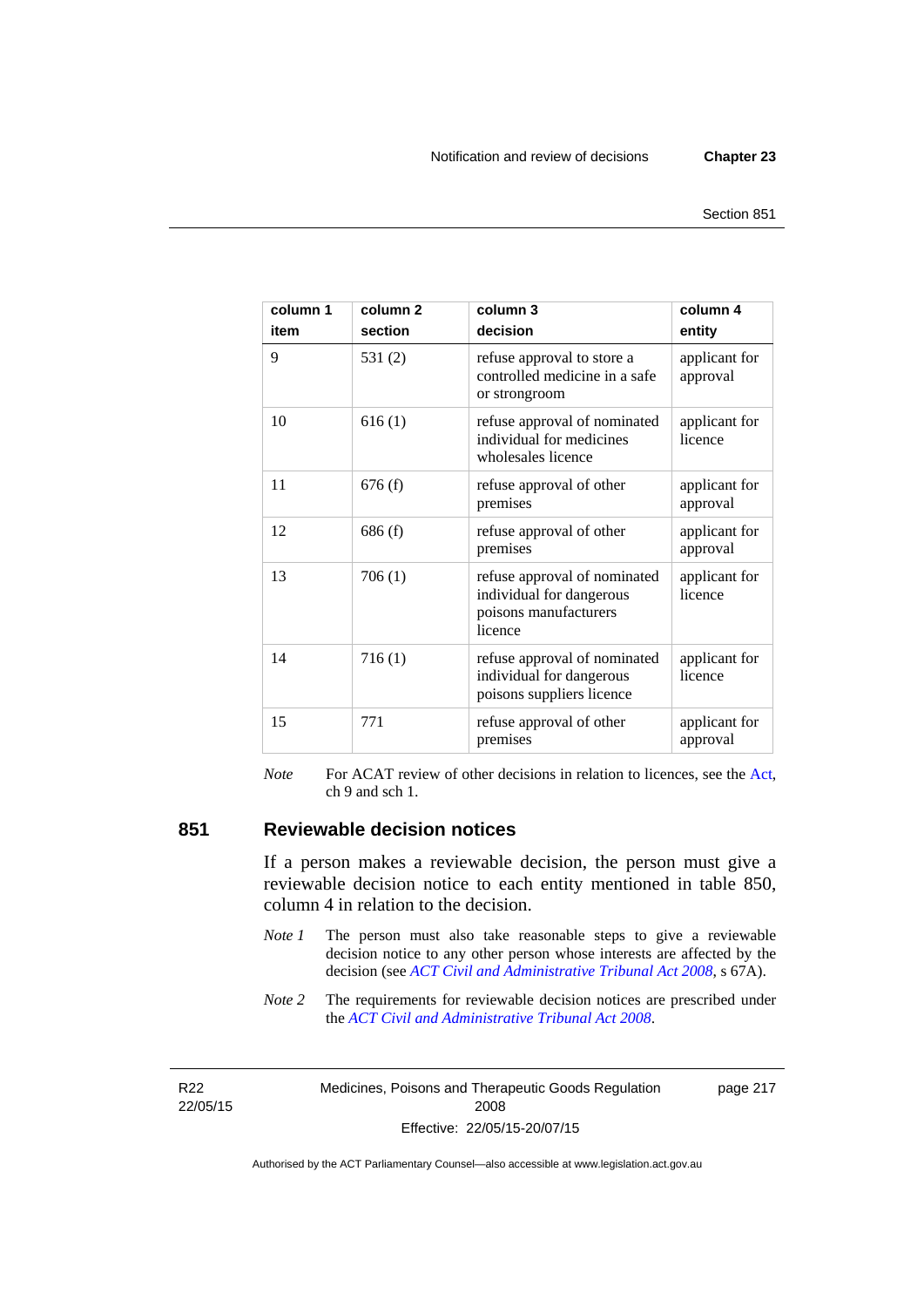#### **852 Applications for review**

The following may apply to the ACAT for a review of a reviewable decision:

- (a) an entity mentioned in table 850, column 4 in relation to the decision;
- (b) any other person whose interests are affected by the decision.
- *Note* If a form is approved under the *[ACT Civil and Administrative Tribunal](http://www.legislation.act.gov.au/a/2008-35)  [Act 2008](http://www.legislation.act.gov.au/a/2008-35)* for the application, the form must be used.

page 218 Medicines, Poisons and Therapeutic Goods Regulation 2008 Effective: 22/05/15-20/07/15

R22 22/05/15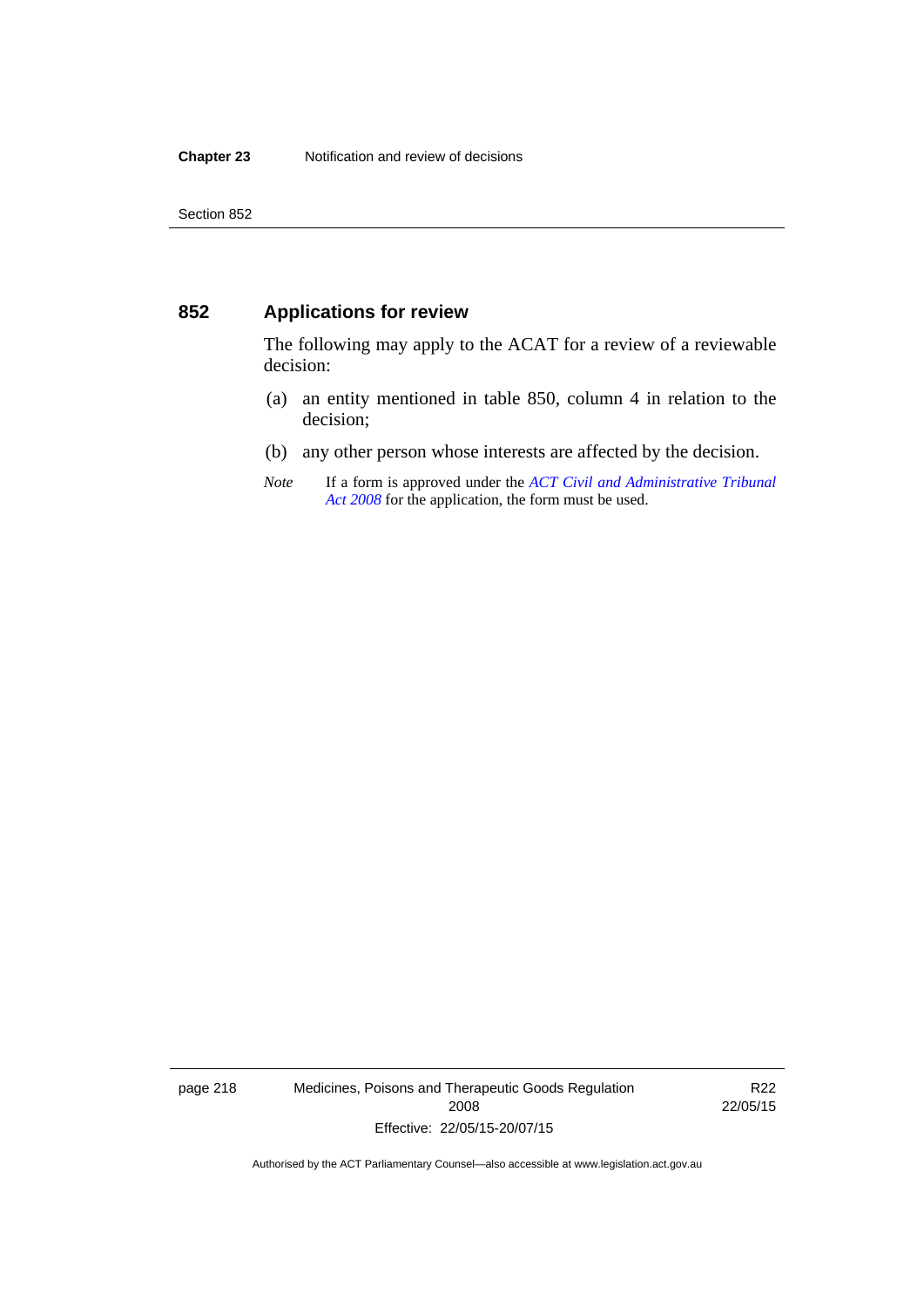### **Chapter 24 Miscellaneous**

### **860 Authorisations for public employees—Act, s 26 (1) (b), (2) (b), s 35 (1) (b), (2) (b) and s 36 (b)**

 (1) This section applies to a public employee who is exercising a function under the Act.

- (2) To the extent necessary to exercise the function and within the scope of employment, the public employee is authorised to do any of the following:
	- (a) obtain a regulated substance;
	- (b) possess a regulated substance;
	- (c) supply a regulated substance or regulated therapeutic good to a person for discarding if the person is authorised to obtain the substance or good;

#### **Example—person authorised to obtain**

a person who holds an environmental authorisation for the disposal of the substance (see, eg s 693)

- *Note* An example is part of the regulation, is not exhaustive and may extend, but does not limit, the meaning of the provision in which it appears (see [Legislation Act,](http://www.legislation.act.gov.au/a/2001-14) s 126 and s 132).
- (d) supply a regulated substance or regulated therapeutic good, for law enforcement purposes, to—
	- (i) someone else who is authorised to obtain the substance or good; or
	- (ii) a law enforcement officer.
- *Note Public employee*—see the [Legislation Act,](http://www.legislation.act.gov.au/a/2001-14) dictionary, pt 1.

R22 22/05/15 Medicines, Poisons and Therapeutic Goods Regulation 2008 Effective: 22/05/15-20/07/15

page 219

*Note Function* includes authority, duty and power (see [Legislation Act](http://www.legislation.act.gov.au/a/2001-14), dict, pt 1).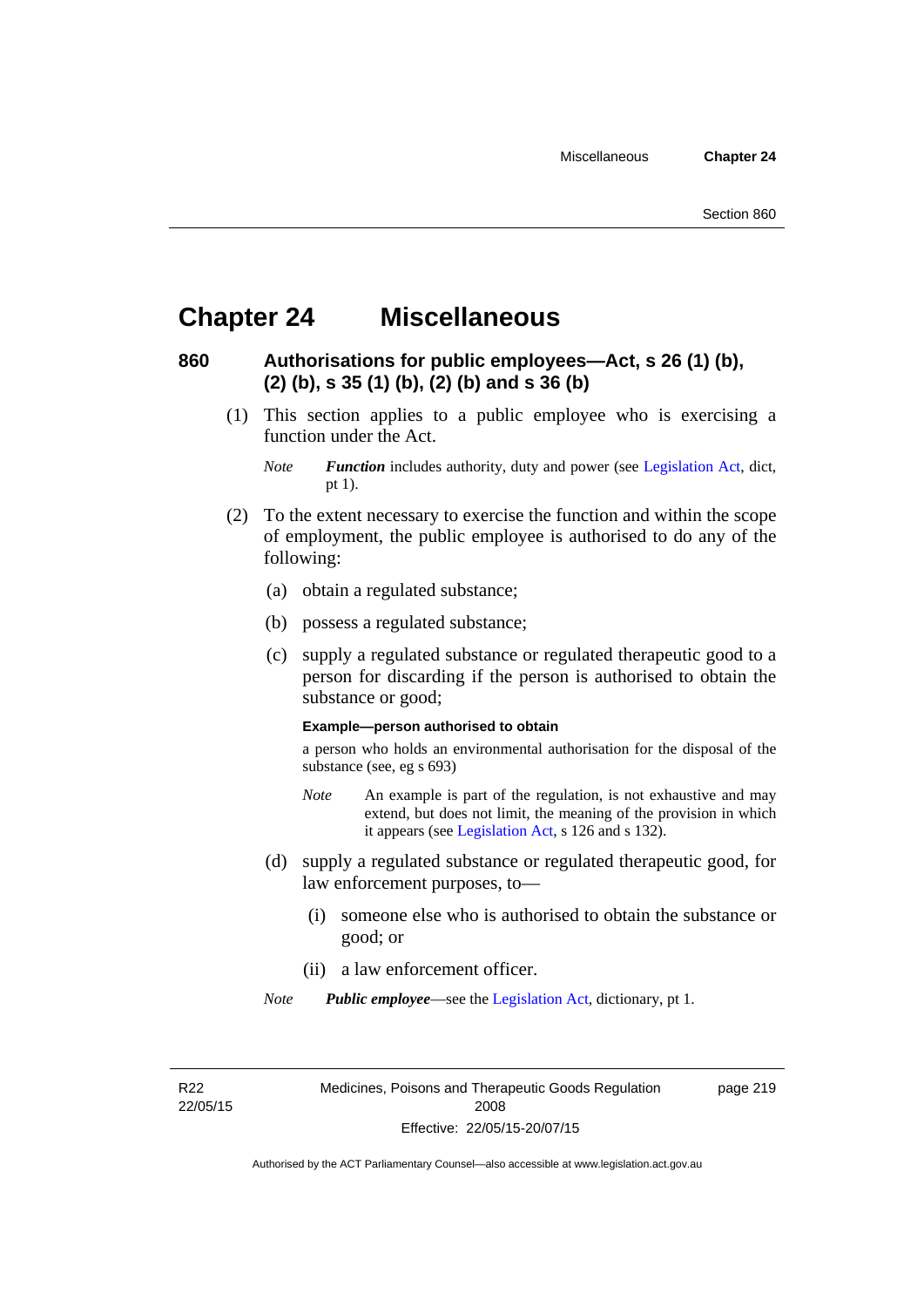#### **Chapter 24** Miscellaneous

(3) In this section:

*law enforcement officer*—see the [Criminal Code,](http://www.legislation.act.gov.au/a/2002-51) section 700.

#### **861 Other authorisations for public employees— Act, s 20 (1) (a), (2) (a) and s 74 (1) (b)**

- (1) A public employee is authorised to deal with a regulated substance, or regulated therapeutic good, in accordance with a permit issued by the chief health officer to the employee.
- (2) The permit must be in writing and include the following information:
	- (a) the dealings with regulated substances or regulated therapeutic goods authorised by the permit;
	- (b) the regulated substances or regulated therapeutic goods to which the permit relates;
	- (c) the public employee or employees authorised under the permit;
	- (d) any condition included in the permit by the chief health officer to which the permit is subject;
	- (e) a unique identifying number;
	- (f) when the permit ends.
- (3) For subsection (2) (c), the permit may identify a public employee authorised under the permit by—
	- (a) naming the employee; or
	- (b) nominating the occupant of a position (however described), at a particular time or from time to time.
- (4) In this section:

*public employee* includes a police officer.

page 220 Medicines, Poisons and Therapeutic Goods Regulation 2008 Effective: 22/05/15-20/07/15

R22 22/05/15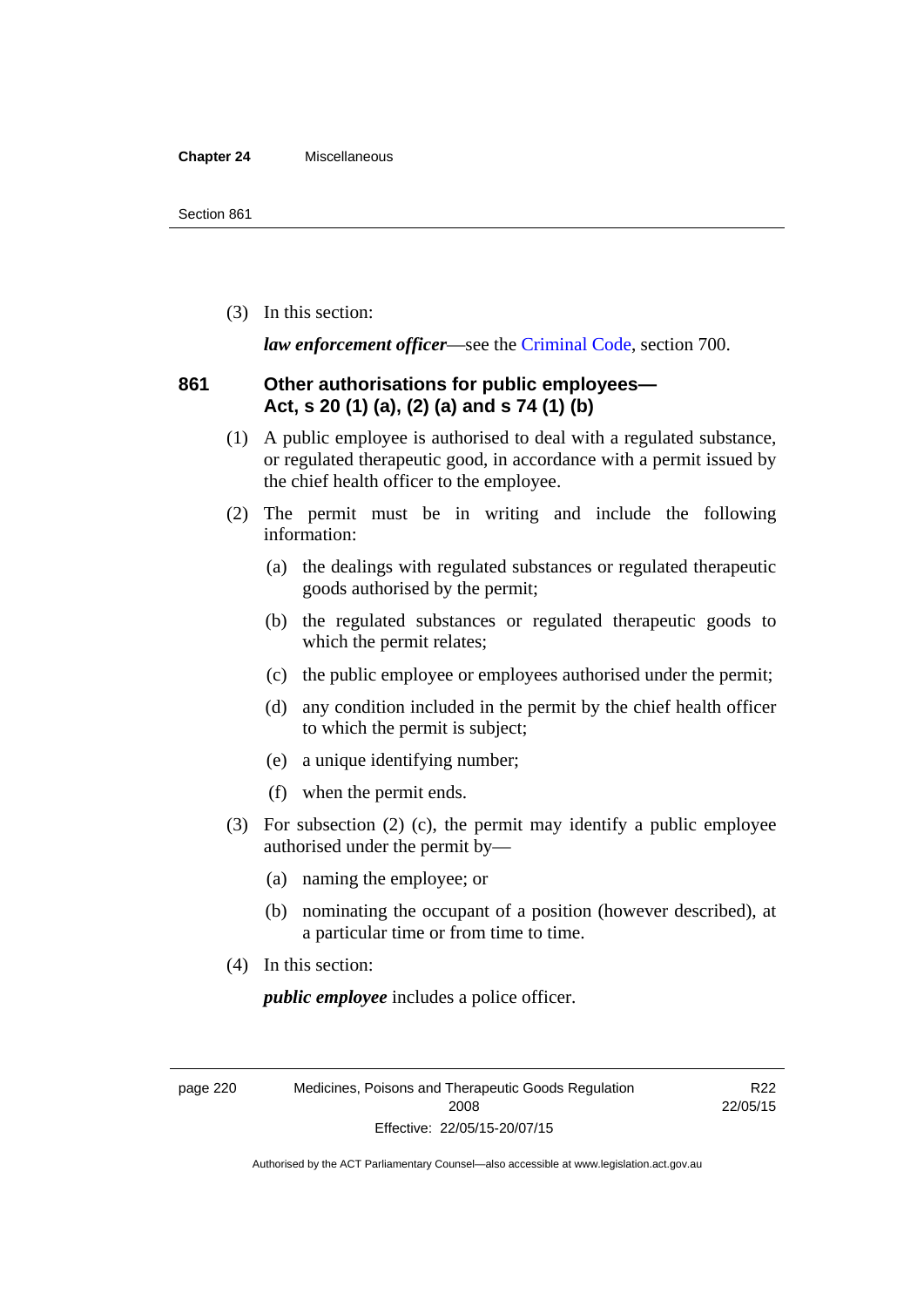#### **862 Certain containers not to be used for human-use substances—Act, s 63 (1) (b)**

A container of a kind mentioned in the [medicines and poisons](http://www.comlaw.gov.au/Series/F2012L01200)  [standard,](http://www.comlaw.gov.au/Series/F2012L01200) paragraph 21, 22 or 23 is prescribed.

#### **863 Disapplication of Legislation Act, s 47 (6)**

The [Legislation Act](http://www.legislation.act.gov.au/a/2001-14), section 47 (6) does not apply to the following:

- (a) AS/NZS ISO 8124.3 (Safety of toys Migration of certain elements);
- (b) the Australian code of good wholesaling practice for medicines in schedules 2, 3, 4 and 8;
- (c) the medicines Australia code of conduct;
- (d) the *[National Health Act 1953](http://www.comlaw.gov.au/Series/C1953A00095)* (Cwlth);
- (e) the *[National Health \(Pharmaceutical Benefits\)](http://www.comlaw.gov.au/Series/F1996B02844)  [Regulations 1960](http://www.comlaw.gov.au/Series/F1996B02844)* (Cwlth);
- (f) a continued dispensing determination.
- *Note 1* An instrument and a law of another jurisdiction mentioned in this section do not need to be notified under the [Legislation Act](http://www.legislation.act.gov.au/a/2001-14) because s 47 (6) does not apply (see [Legislation Act](http://www.legislation.act.gov.au/a/2001-14), s 47 (7)).
- *Note 2* A reference to an Act includes a reference to the statutory instruments made or in force under the Act, including any regulation (see [Legislation Act,](http://www.legislation.act.gov.au/a/2001-14) s 104).
- *Note 3* AS/NZS ISO 8124.3 may be purchased at [www.standards.org.au.](http://www.standards.org.au/)
- *Note 4* The Australian Code of Good Wholesaling Practice for Medicines in Schedules 2, 3, 4 and 8 is accessible at [www.tga.gov.au.](http://www.tga.gov.au/)
- *Note 5* The Medicines Australia Code of Conduct is accessible at [www.medicinesaustralia.com.au](http://www.medicinesaustralia.com.au/).
- *Note* 6 A law of another jurisdiction mentioned in this section is accessible at [www.comlaw.gov.au](http://www.comlaw.gov.au/).

R22 22/05/15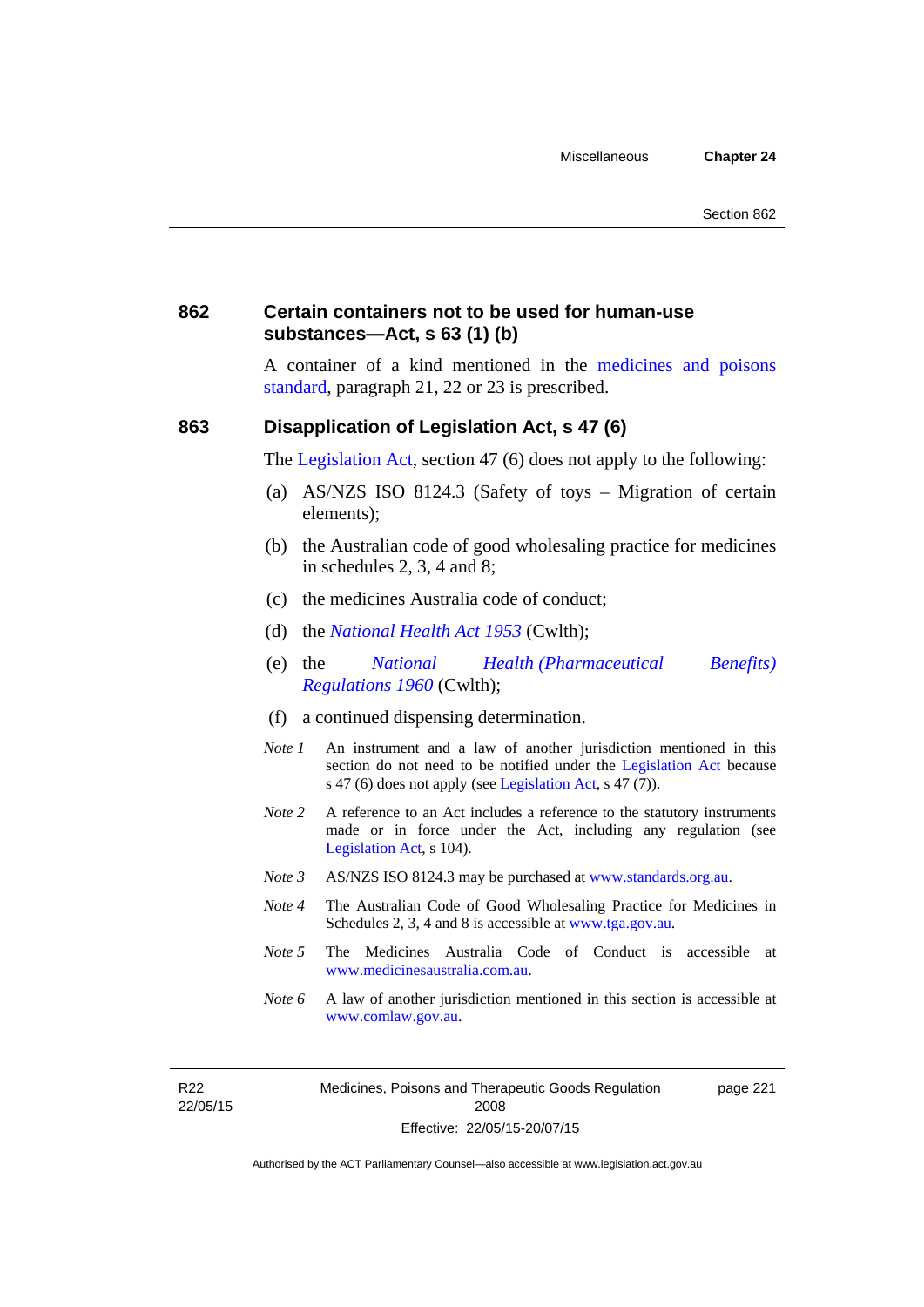#### **Chapter 24** Miscellaneous

#### **864 Exemption of piper methysticum (kava)—Act, s 190 (1) (a)**

- (1) Piper methysticum (kava) in the following forms is exempt from the Act:
	- (a) raw or dried whole or peeled rhizome for use in aqueous dispersions or aqueous extracts intended for oral use by humans;
	- (b) powder made from the dried rhizome for use in aqueous dispersions or aqueous extracts intended for oral use by humans;
	- (c) preparations for oral use by humans containing aqueous dispersions or aqueous extracts of the raw or dried whole or peeled rhizome;
	- (d) preparations for oral use by humans containing aqueous dispersions or aqueous extracts of powder made from the dried rhizome.
- (2) However, the exemption applies only if—
	- (a) the kava is prepared, possessed and consumed in accordance with the customs of the Pacific Islands; and

#### **Examples—customs of the Pacific Islands relating to use of kava**

- 1 consuming kava as part of a traditional ceremony, in a kava circle or otherwise
- 2 serving kava from a traditional bowl
- *Note* An example is part of the regulation, is not exhaustive and may extend, but does not limit, the meaning of the provision in which it appears (see [Legislation Act,](http://www.legislation.act.gov.au/a/2001-14) s 126 and s 132).
- (b) the kava is prepared, possessed and consumed in connection with an event declared by the Minister; and
- (c) any conditions stated in the declaration are complied with.

page 222 Medicines, Poisons and Therapeutic Goods Regulation 2008 Effective: 22/05/15-20/07/15

R22 22/05/15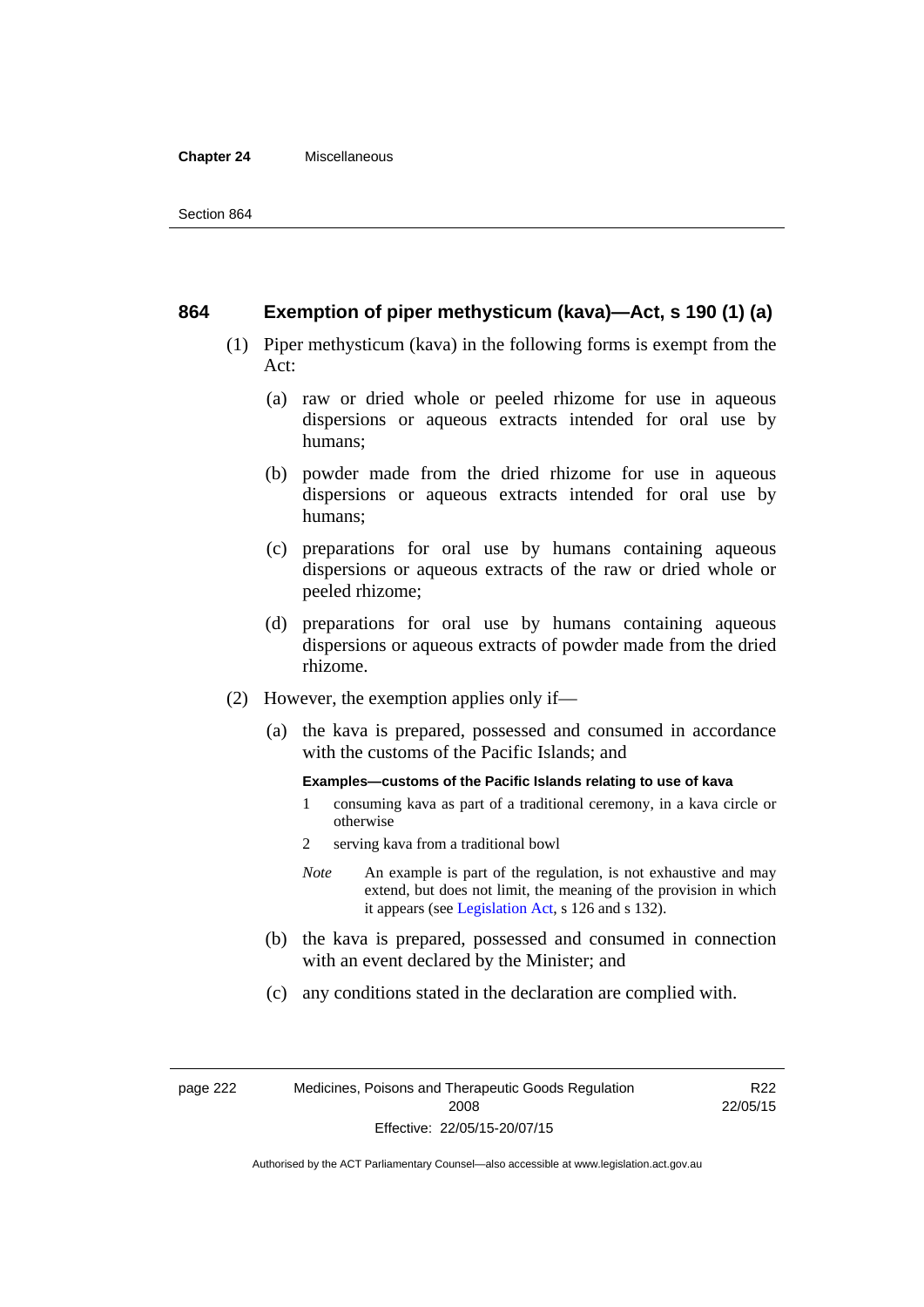(3) The Minister may declare an event only if satisfied it is a public event.

#### **Example**

National Multicultural Festival

- (4) A declaration may include conditions about any of the following:
	- (a) the dates and times when the kava may be prepared or consumed;
	- (b) the way in which the kava may be prepared or consumed;
	- (c) the places where the kava may be prepared or consumed;
	- (d) the minimum age of people who may consume the kava;
	- (e) signage for the event;
	- (f) anything else the Minister considers appropriate.
- (5) A declaration is a notifiable instrument.

*Note* A notifiable instrument must be notified under the [Legislation Act](http://www.legislation.act.gov.au/a/2001-14).

page 223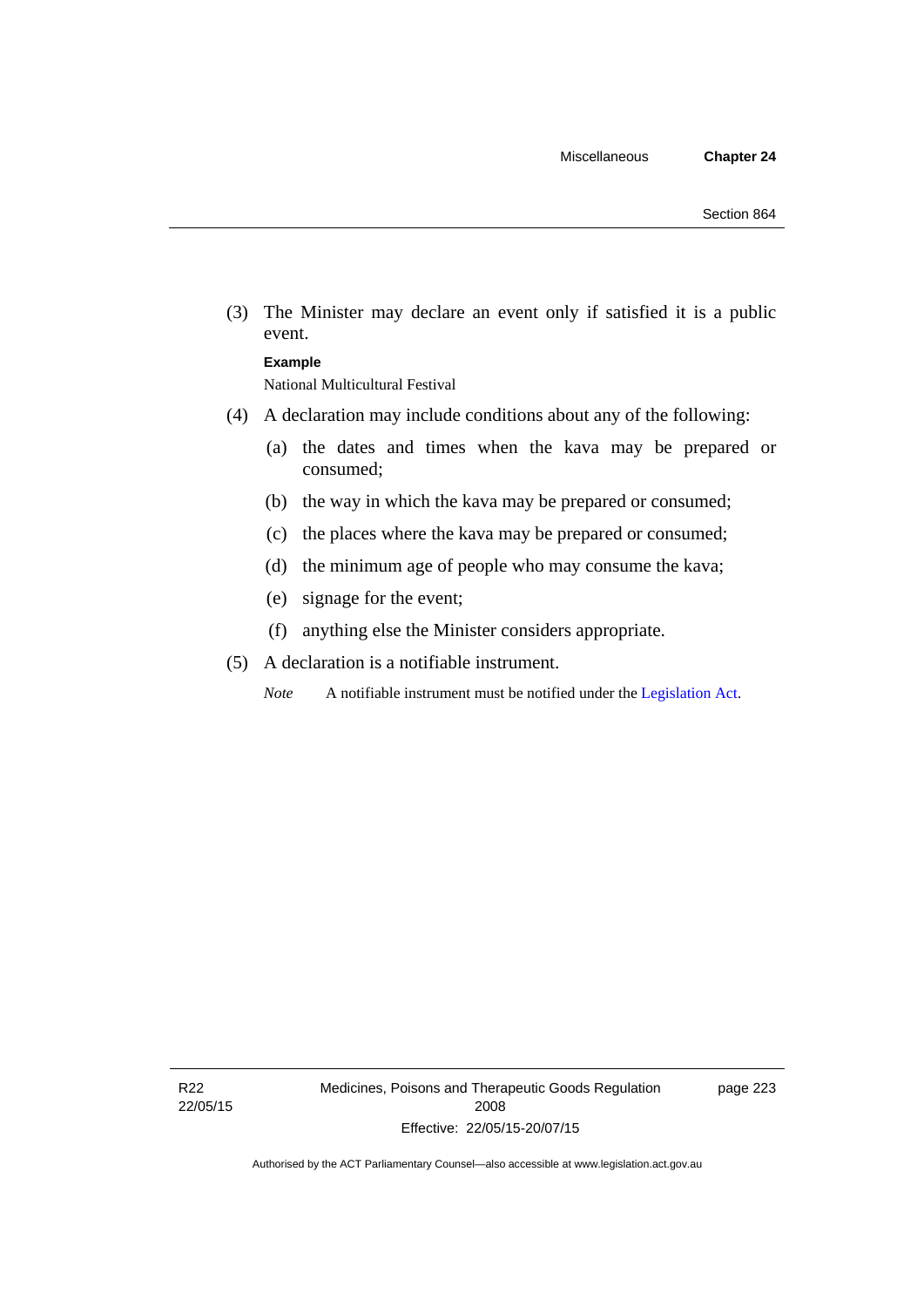**Schedule 1** Medicines—health-related occupations authorisations<br>**Part 1.1** Ambulance services and officers Ambulance services and officers

# **Schedule 1 Medicines—health-related occupations authorisations**

(see s 30, s 50, s 60, s 110, s 350, s 370 and s 380)

# **Part 1.1 Ambulance services and officers**

| column 1<br>item | column 2<br>person authorised                                                                      | column 3<br>authorisation                                                                                                                                                                                                                                                               |
|------------------|----------------------------------------------------------------------------------------------------|-----------------------------------------------------------------------------------------------------------------------------------------------------------------------------------------------------------------------------------------------------------------------------------------|
| 1                | ambulance officer employed by<br>Commonwealth, Territory or<br>State                               | within scope of employment, do any of<br>the following:<br>obtain medicines;<br>(a)<br>(b)<br>possess medicines;<br>administer medicines.<br>(c)                                                                                                                                        |
| 2                | person in charge of ambulance<br>service operated by<br>Commonwealth, Territory or<br><b>State</b> | within scope of employment, do any of<br>the following:<br>issue purchase orders for medicines;<br>(a)<br>obtain medicines mentioned in<br>(b)<br>par(a);<br>possess medicines mentioned in<br>(c)<br>par(a);<br>(d)<br>supply medicines to ambulance<br>officers in ambulance service. |

page 224 Medicines, Poisons and Therapeutic Goods Regulation 2008 Effective: 22/05/15-20/07/15

R22 22/05/15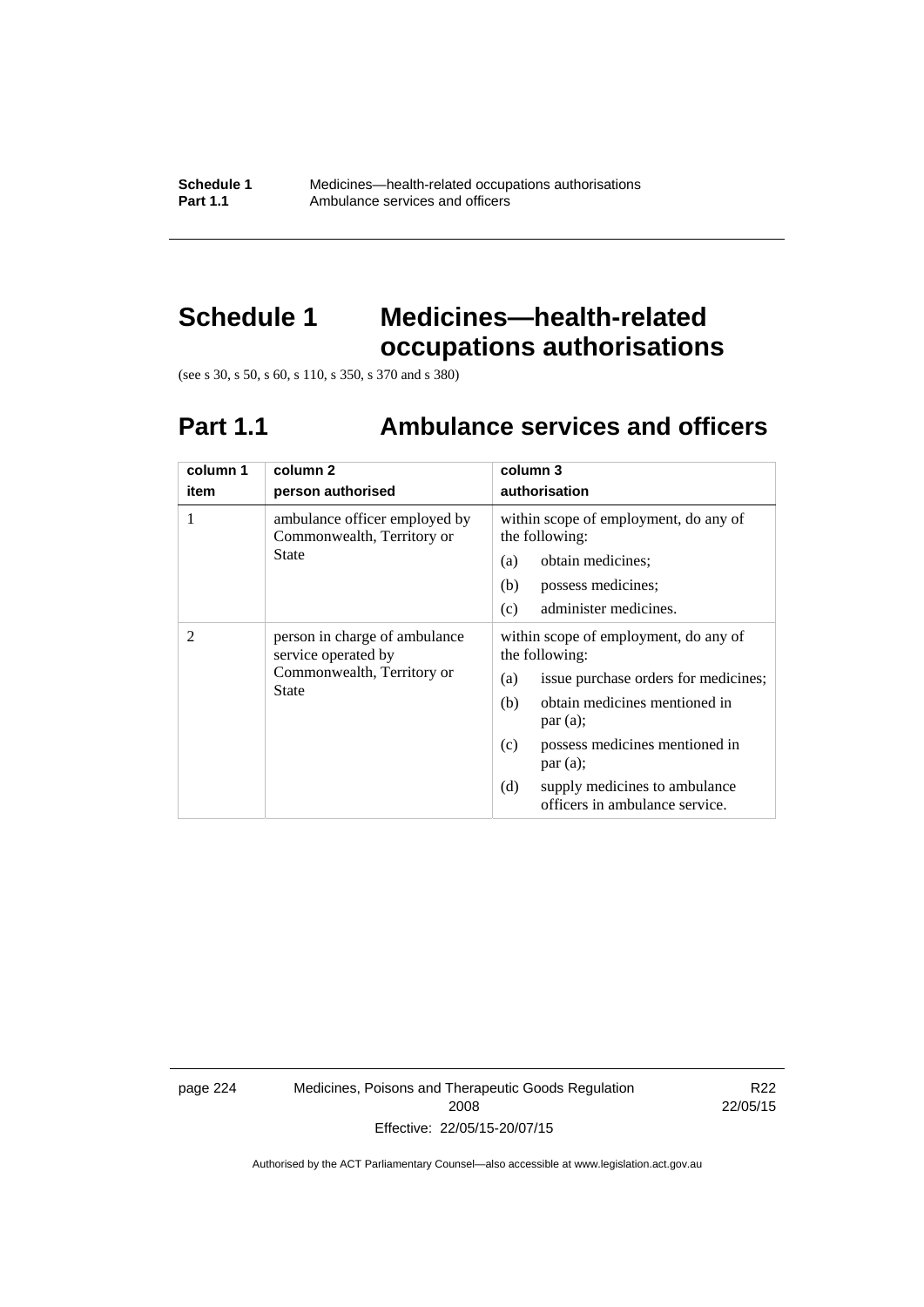## **Part 1.2 Dentists, dental hygienists and dental therapists**

| column 1       | column <sub>2</sub>                                           | column 3                                                                                                                              |
|----------------|---------------------------------------------------------------|---------------------------------------------------------------------------------------------------------------------------------------|
| item           | person authorised                                             | authorisation                                                                                                                         |
| 1              | dentist                                                       | to the extent necessary to practise dentistry<br>and, if employed, within the scope of<br>employment, do any of the following:        |
|                |                                                               | (a)<br>issue purchase orders and requisitions<br>for medicines;                                                                       |
|                |                                                               | obtain medicines;<br>(b)                                                                                                              |
|                |                                                               | (c)<br>possess medicines;                                                                                                             |
|                |                                                               | administer medicines;<br>(d)                                                                                                          |
|                |                                                               | prescribe medicines;<br>(e)                                                                                                           |
|                |                                                               | (f)<br>supply medicines to patients during<br>consultations if labelled in accordance<br>with s 161;                                  |
|                |                                                               | supply medicines for administration to<br>(g)<br>patients at dental surgery to people<br>authorised to administer them.               |
| <b>Note</b>    | <b>Dentist</b> does not include a trainee dentist (see dict). |                                                                                                                                       |
| $\overline{2}$ | trainee dentist                                               | to the extent necessary to practise dentistry or<br>undertake training, and under supervision of<br>dentist, do any of the following: |
|                |                                                               | obtain medicines from health<br>(a)<br>practitioner authorised to possess<br>them:                                                    |
|                |                                                               | (b)<br>possess medicines;                                                                                                             |
|                |                                                               | administer medicines in accordance<br>(c)<br>with prescription (whether or not<br>issued by themself or dentist);                     |
|                |                                                               | (d)<br>prescribe medicines for administration<br>at institution or dental surgery.                                                    |

R22 22/05/15 Medicines, Poisons and Therapeutic Goods Regulation 2008 Effective: 22/05/15-20/07/15

page 225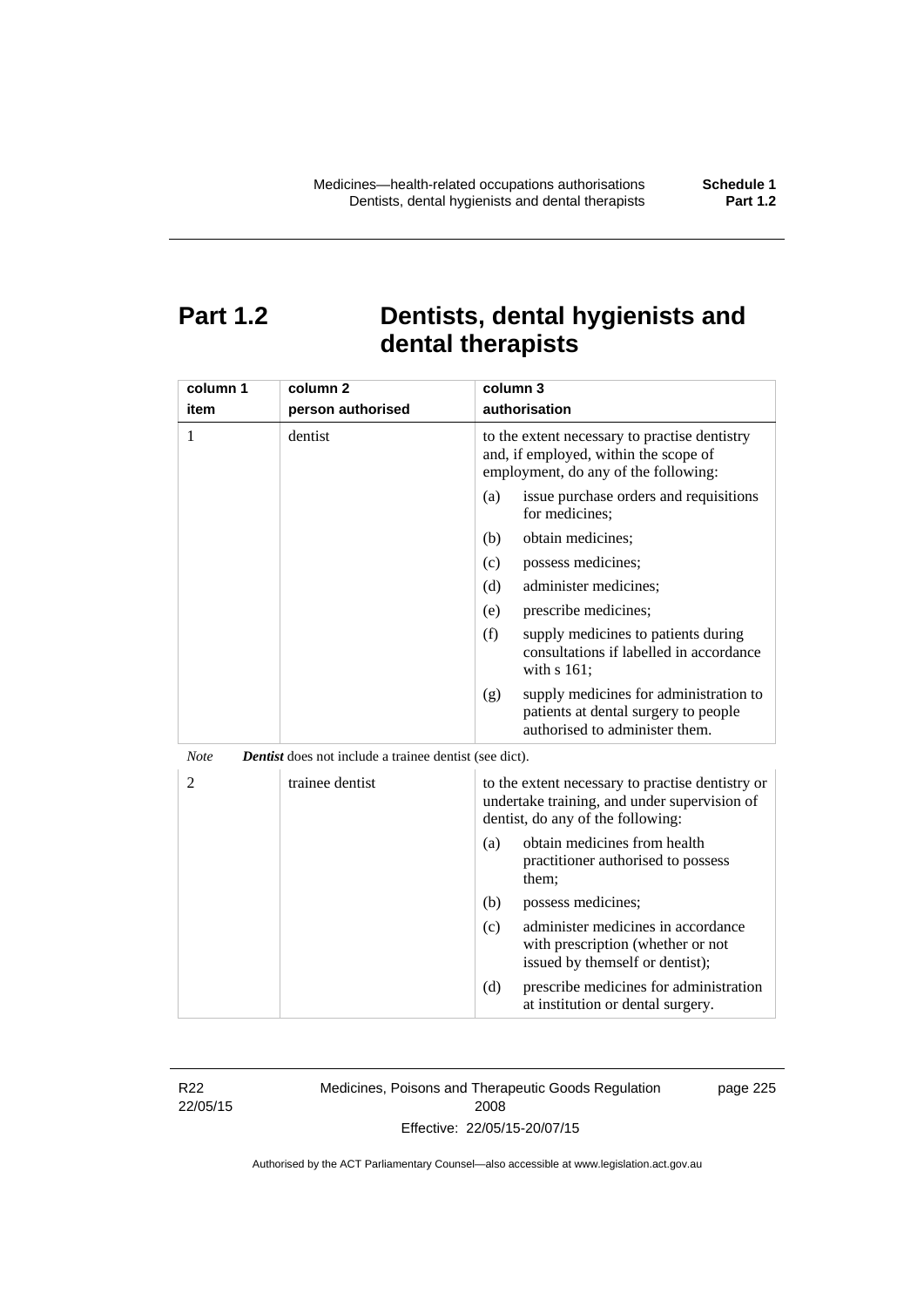#### **Schedule 1** Medicines—health-related occupations authorisations<br>**Part 1.2** Dentists, dental hygienists and dental therapists **Part 1.2** Dentists, dental hygienists and dental therapists

| column 1 | column <sub>2</sub> | column 3                                                                                                                                                     |
|----------|---------------------|--------------------------------------------------------------------------------------------------------------------------------------------------------------|
| item     | person authorised   | authorisation                                                                                                                                                |
| 3        | dental hygienist    | within the scope of employment, to the<br>extent necessary to practice as dental<br>hygienist, and under supervision of dentist,<br>do any of the following: |
|          |                     | obtain medicines from dentist<br>(a)<br>authorised to possess them;                                                                                          |
|          |                     | possess medicines mentioned in<br>(b)<br>par(a);                                                                                                             |
|          |                     | administer medicines mentioned in<br>(c)<br>par (a) in accordance with dentist's<br>prescription.                                                            |
| 4        | dental therapist    | within the scope of employment, to the<br>extent necessary to practice as dental<br>therapist, and under supervision of dentist, do<br>any of the following: |
|          |                     | issue purchase orders and requisitions<br>(a)<br>for medicines for topical dental use<br>and for local anaesthetics;                                         |
|          |                     | obtain medicines mentioned in par (a);<br>(b)                                                                                                                |
|          |                     | possess medicines mentioned in<br>(c)<br>par(a);                                                                                                             |
|          |                     | administer medicines mentioned in<br>(d)<br>par (a).                                                                                                         |

page 226 Medicines, Poisons and Therapeutic Goods Regulation 2008 Effective: 22/05/15-20/07/15

R22 22/05/15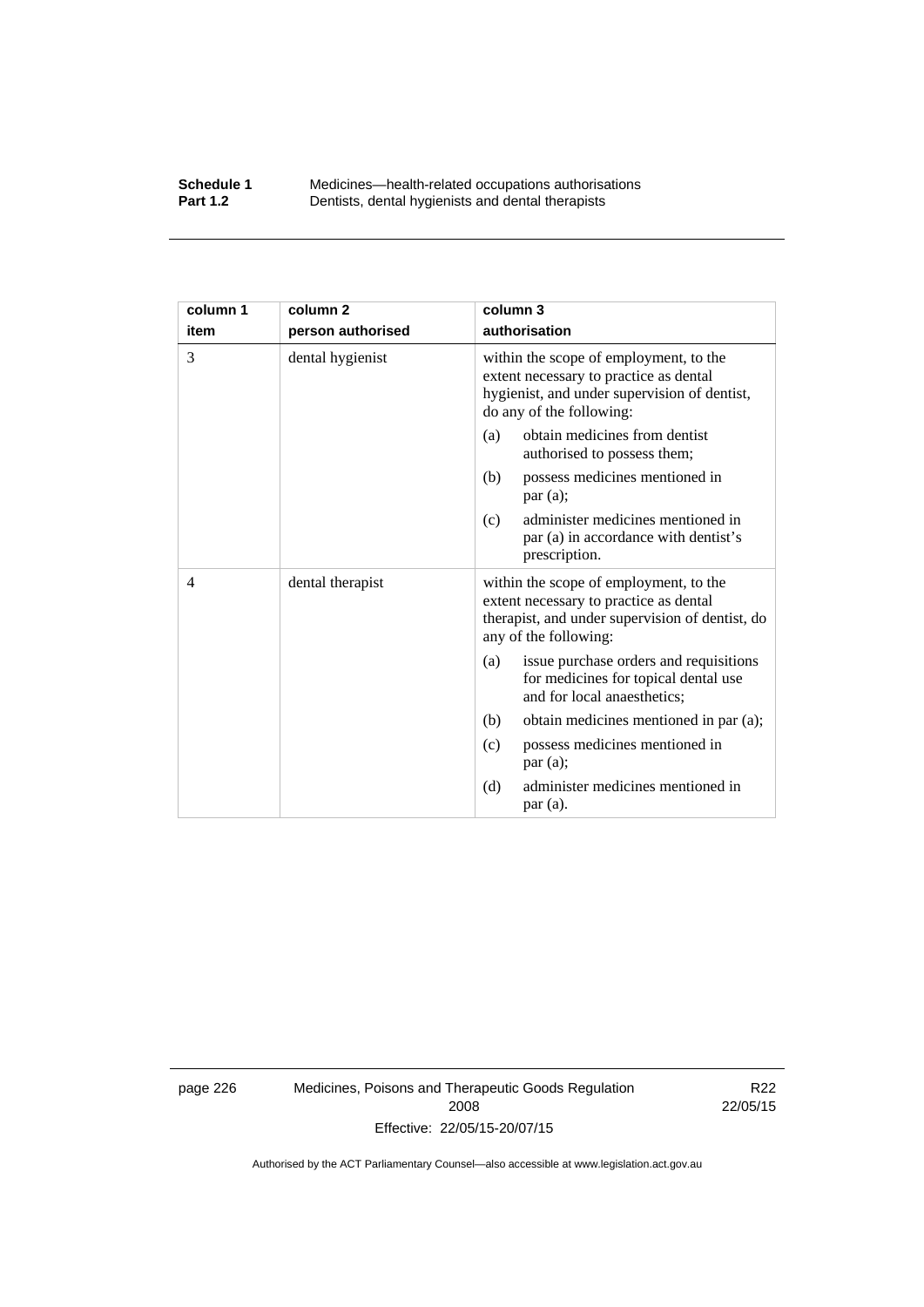# **Part 1.3 Doctors**

| column 1 | column <sub>2</sub> | column 3                                                                                                                      |
|----------|---------------------|-------------------------------------------------------------------------------------------------------------------------------|
| item     | person authorised   | authorisation                                                                                                                 |
| 1        | doctor              | to the extent necessary to practise medicine<br>and, if employed, within the scope of<br>employment, do any of the following: |
|          |                     | (a)<br>issue purchase orders and requisitions<br>for medicines;                                                               |
|          |                     | obtain medicines;<br>(b)                                                                                                      |
|          |                     | possess medicines;<br>(c)                                                                                                     |
|          |                     | administer medicines;<br>(d)                                                                                                  |
|          |                     | prescribe medicines;<br>(e)                                                                                                   |
|          |                     | (f)<br>supply medicines to patients during<br>consultations;                                                                  |
|          |                     | (g)<br>supply medicines for administration to<br>patients to people authorised to<br>administer them;                         |
|          |                     | supply medicines dispensed for patient<br>(h)<br>to another health practitioner on<br>patient's transfer within institution;  |
|          |                     | (i)<br>supply medicines dispensed for patient<br>to patient on patient's discharge from<br>institution;                       |
|          |                     | (i)<br>supply medicines to patients during<br>consultations if labelled in accordance<br>with s 161.                          |
|          |                     | <b>Note</b><br>For authorisation to issue standing<br>orders for administration of medicines at<br>institutions, see s 75.    |

*Note Doctor* does not include an intern doctor (see dict).

R22 22/05/15 Medicines, Poisons and Therapeutic Goods Regulation 2008 Effective: 22/05/15-20/07/15

page 227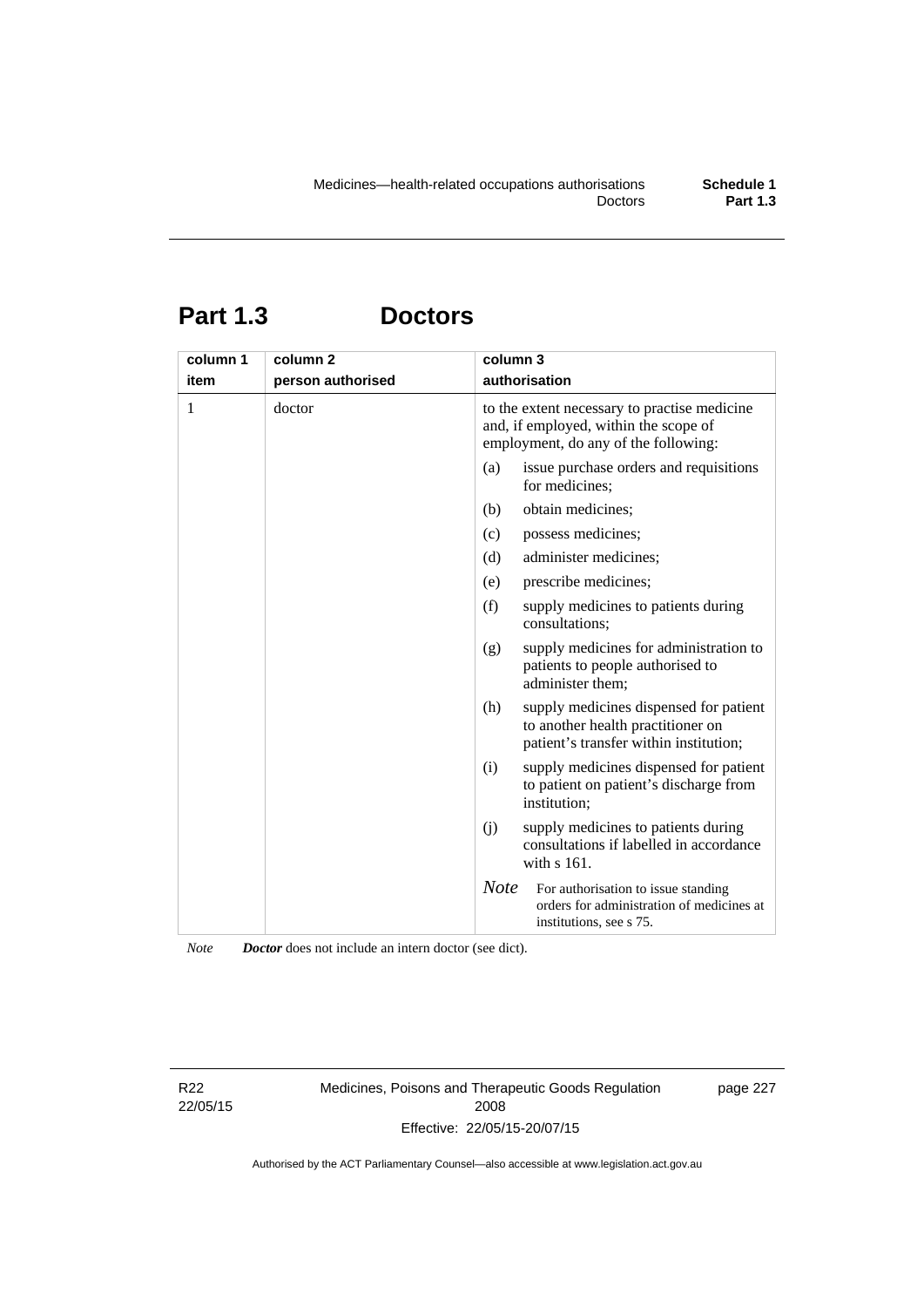| Schedule 1      | Medicines—health-related occupations authorisations |
|-----------------|-----------------------------------------------------|
| <b>Part 1.3</b> | <b>Doctors</b>                                      |

| column 1 | column <sub>2</sub> | column 3                                                                                                                                                      |
|----------|---------------------|---------------------------------------------------------------------------------------------------------------------------------------------------------------|
| item     | person authorised   | authorisation                                                                                                                                                 |
| 2        | intern doctor       | to the extent necessary to practise medicine<br>or undertake training or supervised practice,<br>and under supervision of doctor, do any of<br>the following: |
|          |                     | obtain medicines from health<br>(a)<br>practitioner authorised to possess<br>them:                                                                            |
|          |                     | (b)<br>possess medicines;                                                                                                                                     |
|          |                     | administer medicines in accordance<br>(c)<br>with prescription (whether or not<br>issued by themself or another<br>prescriber);                               |
|          |                     | (d)<br>prescribe medicines for administration<br>at institution or surgery;                                                                                   |
|          |                     | supply medicines dispensed for patient<br>(e)<br>to another health practitioner on<br>patient's transfer within institution;                                  |
|          |                     | (f)<br>supply medicines dispensed for patient<br>to patient on patient's discharge from<br>institution.                                                       |

page 228 Medicines, Poisons and Therapeutic Goods Regulation 2008 Effective: 22/05/15-20/07/15

R22 22/05/15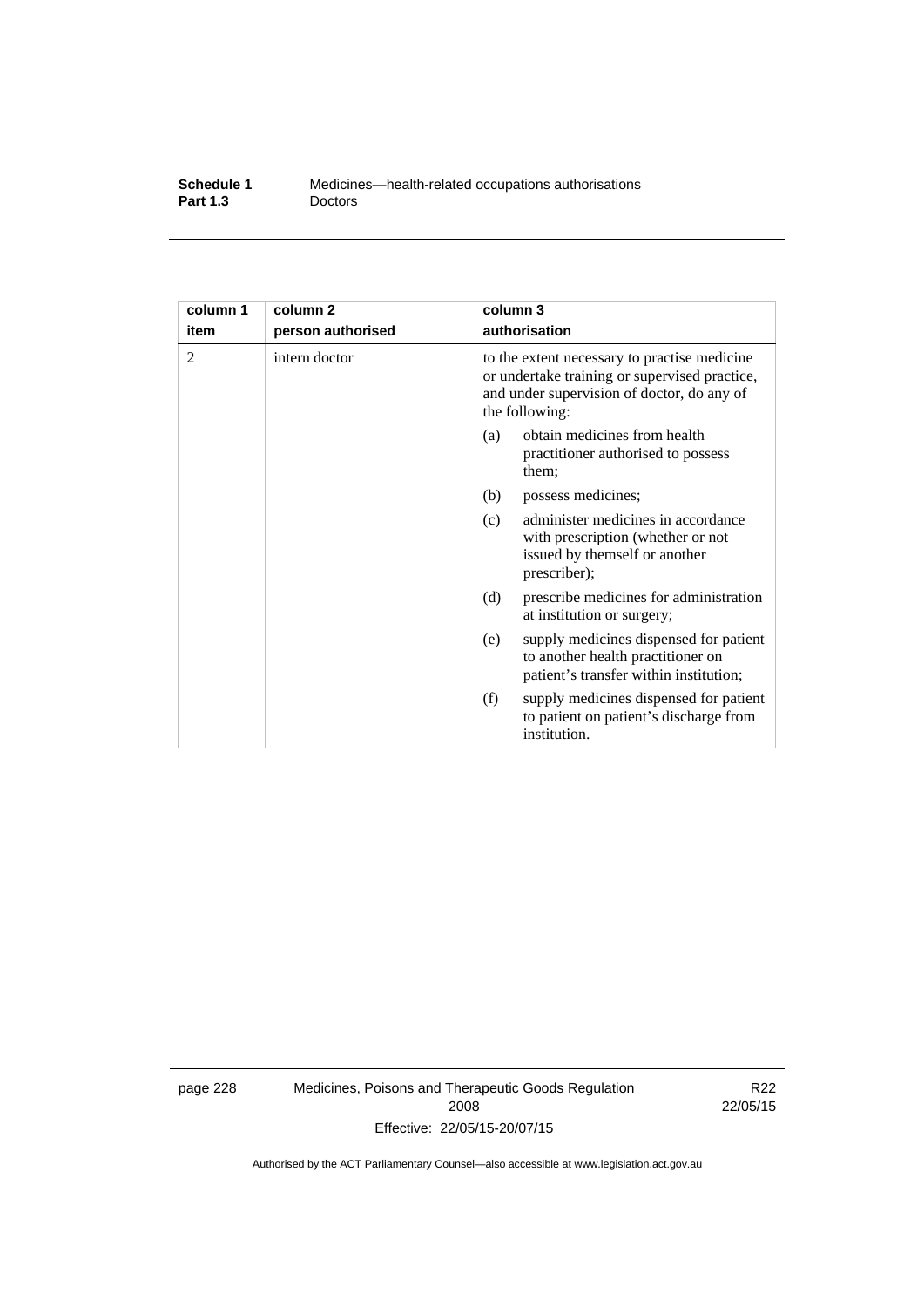# Part 1.4 **Health professionals at institutions**

| column 1<br>item | column 2<br>person authorised                                            | column 3<br>authorisation                                                                                                                                                                                    |  |
|------------------|--------------------------------------------------------------------------|--------------------------------------------------------------------------------------------------------------------------------------------------------------------------------------------------------------|--|
|                  | health practitioner or health<br>professional employed at<br>institution | within the scope of employment, do any of<br>the following for the delivery of medicines<br>within the institution to a health practitioner<br>or health professional authorised to obtain<br>the medicines: |  |
|                  |                                                                          | obtain the medicines;<br>(a)                                                                                                                                                                                 |  |
|                  |                                                                          | (b)<br>possess the medicines;                                                                                                                                                                                |  |
|                  |                                                                          | supply the medicines.<br>(c)                                                                                                                                                                                 |  |

R22 22/05/15 Medicines, Poisons and Therapeutic Goods Regulation 2008 Effective: 22/05/15-20/07/15

page 229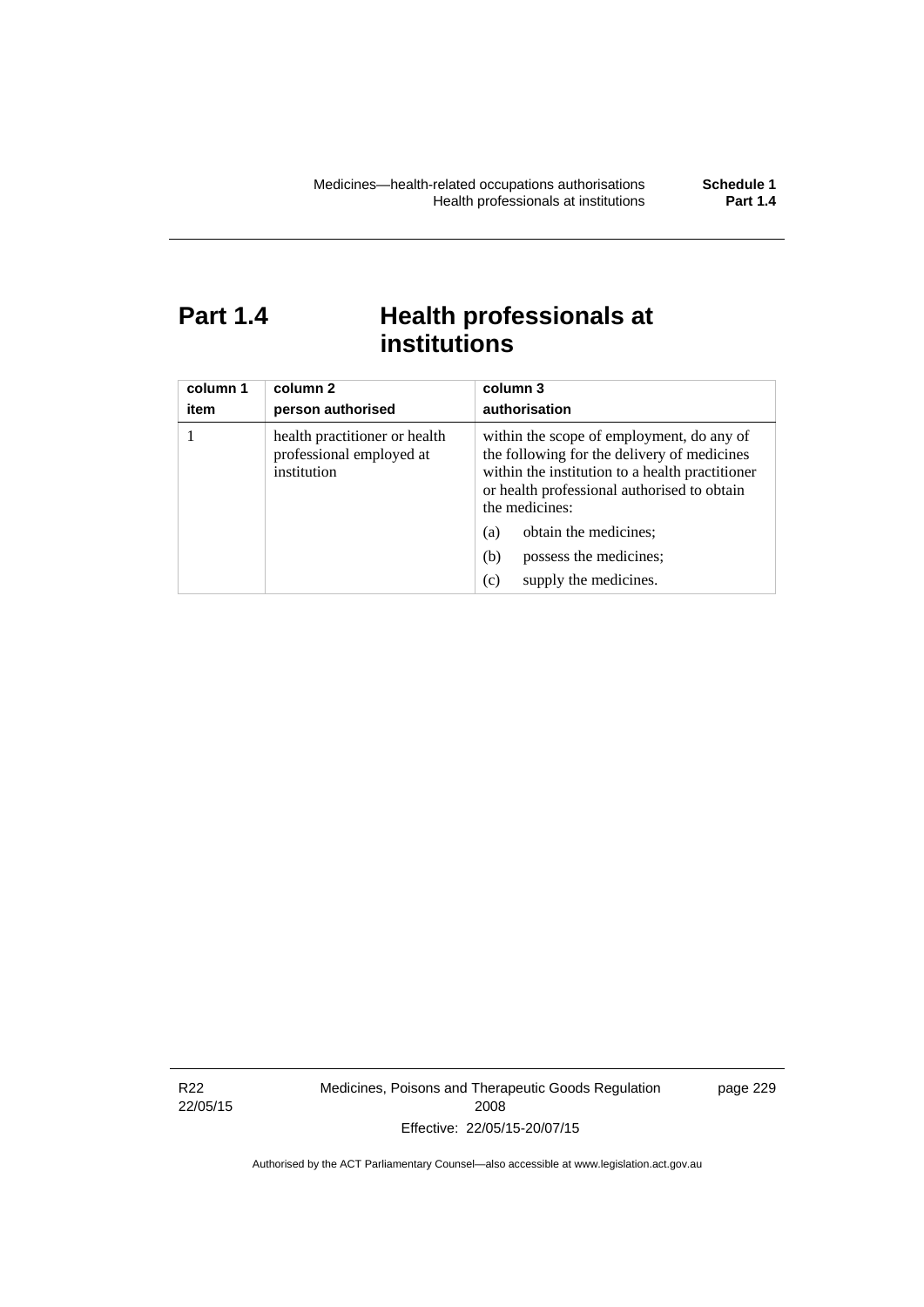## **Part 1.5 Midwives**

| column 1 | column 2          | column 3                                                                                                                       |  |  |
|----------|-------------------|--------------------------------------------------------------------------------------------------------------------------------|--|--|
| item     | person authorised | authorisation                                                                                                                  |  |  |
| 1        | midwife           | to the extent necessary to practise midwifery<br>and, if employed, within the scope of<br>employment, do any of the following: |  |  |
|          |                   | issue requisitions for medicines;<br>(a)                                                                                       |  |  |
|          |                   | (b)<br>obtain medicines on requisition;                                                                                        |  |  |
|          |                   | possess medicines;<br>(c)                                                                                                      |  |  |
|          |                   | administer medicines in accordance<br>(d)<br>with prescription or standing order;                                              |  |  |
|          |                   | supply medicines in accordance with a<br>(e)<br>standing order issued by chief health<br>officer or a requisition;             |  |  |
|          |                   | (f)<br>supply medicines dispensed for patient<br>to another health practitioner on<br>patient's transfer within institution;   |  |  |
|          |                   | supply medicines dispensed for patient<br>(g)<br>to patient on patient's discharge from<br>institution.                        |  |  |

page 230 Medicines, Poisons and Therapeutic Goods Regulation 2008 Effective: 22/05/15-20/07/15

R22 22/05/15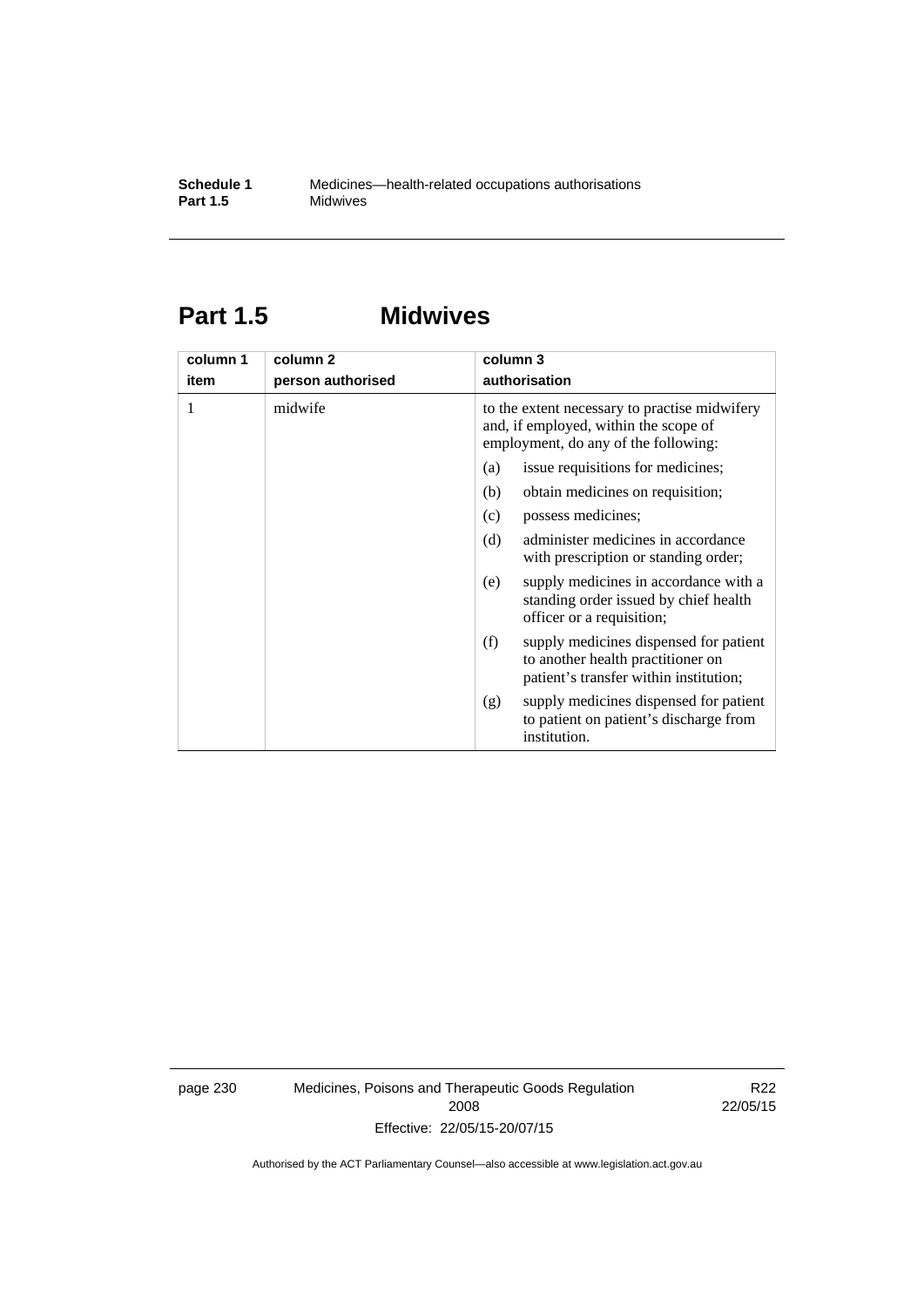| column 1       | column <sub>2</sub> | column 3                                                                                                                                                                                                                |
|----------------|---------------------|-------------------------------------------------------------------------------------------------------------------------------------------------------------------------------------------------------------------------|
| item           | person authorised   | authorisation                                                                                                                                                                                                           |
| $\overline{2}$ | eligible midwife    | to the extent necessary to practise midwifery<br>and, if employed, within the scope of<br>employment, do any of the following:                                                                                          |
|                |                     | issue requisitions for medicines;<br>(a)                                                                                                                                                                                |
|                |                     | (b)<br>obtain medicines;                                                                                                                                                                                                |
|                |                     | (c)<br>possess medicines;                                                                                                                                                                                               |
|                |                     | if the midwife is an authorised<br>(d)<br>midwife-prescribe medicines listed<br>on the pharmaceutical benefits<br>scheme for prescribing by an<br>authorised midwife (see National<br>Health Act 1953 (Cwlth), s 93AA); |
|                |                     | (e)<br>supply medicines to which par (d)<br>applies to patients during<br>consultations if labelled in<br>accordance with s 161;                                                                                        |
|                |                     | (f)<br>administer medicines to which<br>par (d) applies in accordance with<br>prescription issued by themself;                                                                                                          |
|                |                     | administer medicines in accordance<br>(g)<br>with prescription issued by another<br>prescriber, or standing order;                                                                                                      |
|                |                     | (h)<br>supply medicines in accordance with<br>a standing order issued by chief<br>health officer or a requisition;                                                                                                      |
|                |                     | (i)<br>supply medicines dispensed for<br>patient to another health<br>professional on patient's transfer<br>within institution;                                                                                         |
|                |                     | (j)<br>supply medicines dispensed for<br>patient to patient on patient's<br>discharge from institution.                                                                                                                 |

R22 22/05/15 Medicines, Poisons and Therapeutic Goods Regulation 2008 Effective: 22/05/15-20/07/15

page 231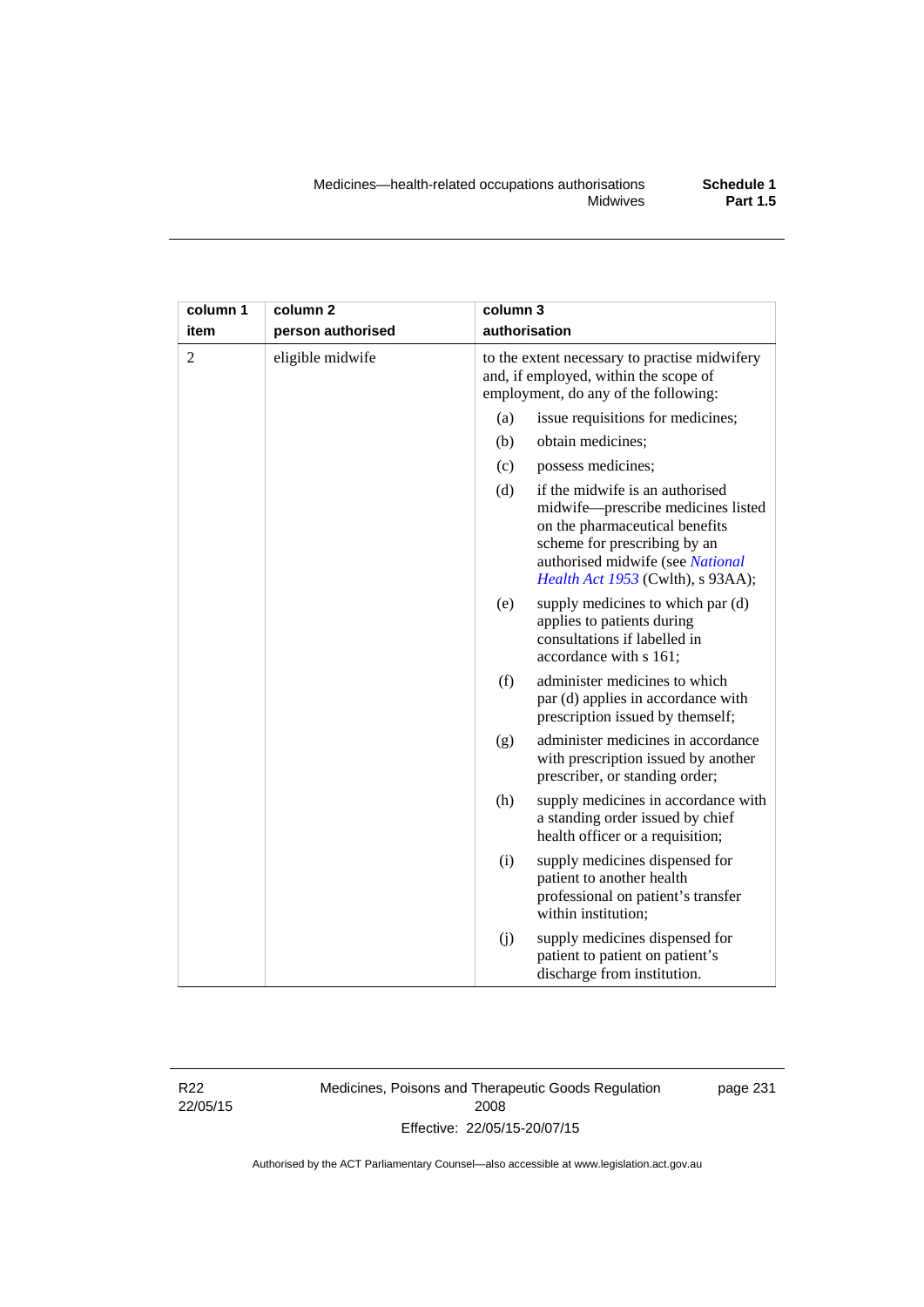# **Part 1.6 Nurses**

| column 1       | column <sub>2</sub>                                                             | column 3                                                                                                                                                                                                                                                    |
|----------------|---------------------------------------------------------------------------------|-------------------------------------------------------------------------------------------------------------------------------------------------------------------------------------------------------------------------------------------------------------|
| item           | person authorised                                                               | authorisation                                                                                                                                                                                                                                               |
| 1              | nurse                                                                           | to the extent necessary to practise nursing<br>and, if employed, within the scope of<br>employment, do any of the following:                                                                                                                                |
|                |                                                                                 | issue requisitions for medicines;<br>(a)                                                                                                                                                                                                                    |
|                |                                                                                 | (b)<br>obtain medicines on requisition;                                                                                                                                                                                                                     |
|                |                                                                                 | (c)<br>possess medicines;                                                                                                                                                                                                                                   |
|                |                                                                                 | administer medicines in accordance<br>(d)<br>with prescription or standing order;                                                                                                                                                                           |
|                |                                                                                 | supply medicines in accordance with a<br>(e)<br>standing order issued by chief health<br>officer or a requisition;                                                                                                                                          |
|                |                                                                                 | (f)<br>supply medicines dispensed for patient<br>to another health practitioner on<br>patient's transfer within institution;                                                                                                                                |
|                |                                                                                 | supply medicines dispensed for patient<br>(g)<br>to patient on patient's discharge from<br>institution.                                                                                                                                                     |
| <b>Note</b>    | <i>Nurse</i> does not include enrolled nurse (see Legislation Act, dict, pt 1). |                                                                                                                                                                                                                                                             |
| $\overline{2}$ | trainee nurse                                                                   | if successfully completed pharmacology<br>units of nursing studies, to the extent<br>necessary to practise nursing as trainee nurse<br>or undertake training, and under supervision<br>of nurse, nurse practitioner or midwife, do<br>any of the following: |
|                |                                                                                 | obtain medicines from health<br>(a)<br>practitioner authorised to possess<br>them;                                                                                                                                                                          |
|                |                                                                                 | (b)<br>possess medicines;                                                                                                                                                                                                                                   |
|                |                                                                                 | administer medicines to patients in<br>(c)<br>accordance with prescription.                                                                                                                                                                                 |

page 232 Medicines, Poisons and Therapeutic Goods Regulation 2008 Effective: 22/05/15-20/07/15

R22 22/05/15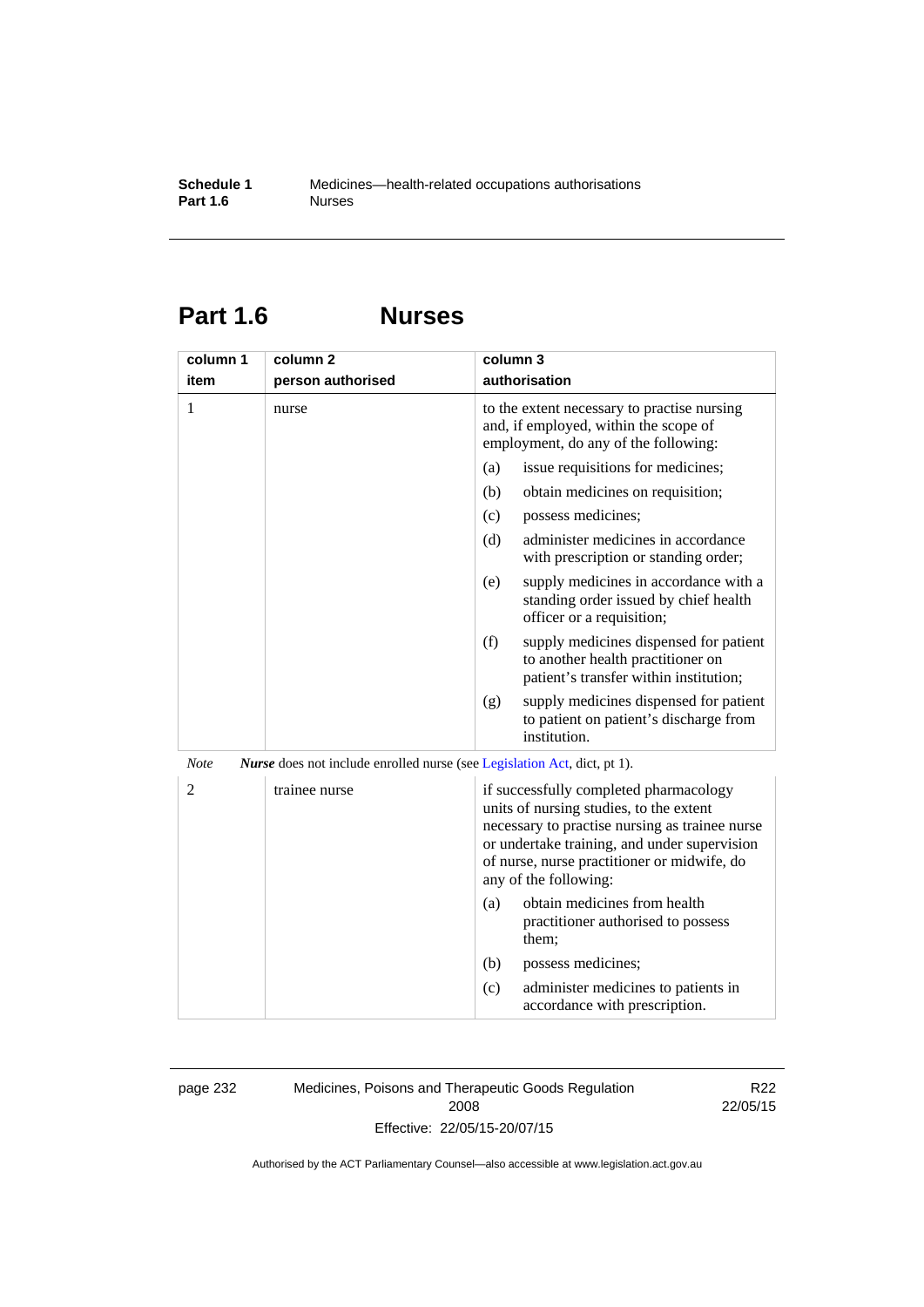| column 1<br>item | column 2<br>person authorised | column 3<br>authorisation                                                                                                                         |
|------------------|-------------------------------|---------------------------------------------------------------------------------------------------------------------------------------------------|
| 3                | enrolled nurse                | to the extent necessary to practise nursing as<br>enrolled nurse and, if employed, within the<br>scope of employment, do any of the<br>following: |
|                  |                               | obtain medicines from health<br>(a)<br>practitioner authorised to possess<br>them;                                                                |
|                  |                               | (b)<br>possess medicines;                                                                                                                         |
|                  |                               | administer medicines in accordance<br>(c)<br>with prescription.                                                                                   |

R22 22/05/15 Medicines, Poisons and Therapeutic Goods Regulation 2008 Effective: 22/05/15-20/07/15

page 233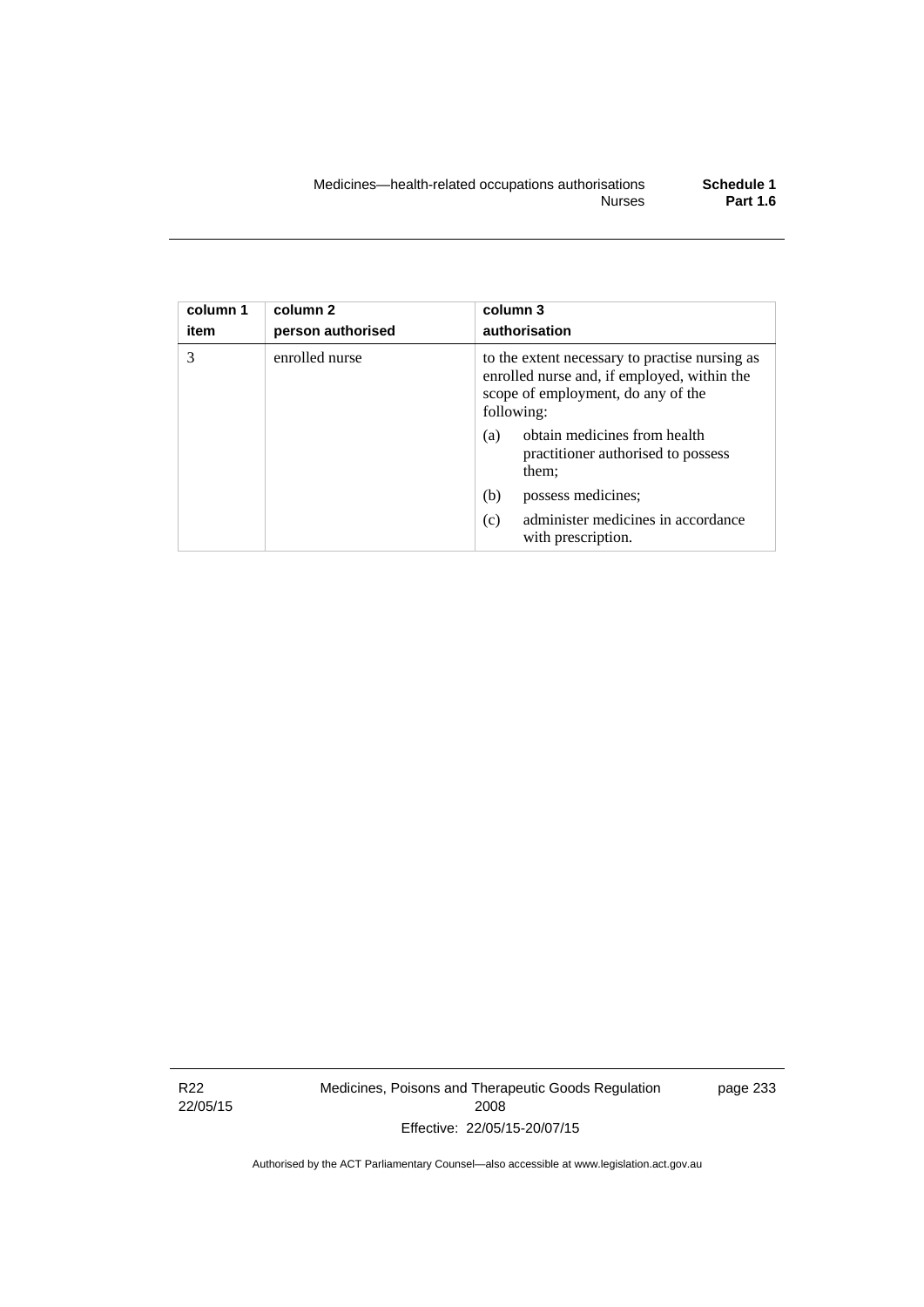#### **Schedule 1** Medicines—health-related occupations authorisations<br>**Part 1.6** Murses **Part 1.6**

| column 1<br>item | column <sub>2</sub><br>person authorised | column 3<br>authorisation                                                                                                                         |  |  |
|------------------|------------------------------------------|---------------------------------------------------------------------------------------------------------------------------------------------------|--|--|
| 4                | nurse practitioner                       | to the extent necessary to practise nursing<br>and, if employed, within the scope of<br>employment, do any of the following:                      |  |  |
|                  |                                          | (a)<br>issue requisitions for medicines;                                                                                                          |  |  |
|                  |                                          | (b)<br>obtain medicines;                                                                                                                          |  |  |
|                  |                                          | possess medicines;<br>(c)                                                                                                                         |  |  |
|                  |                                          | (d)<br>prescribe medicines in accordance<br>with approved scope of practice under<br>the Health Regulation 2004, s 11;                            |  |  |
|                  |                                          | supply medicines to which par (d)<br>(e)<br>applies to patients during consultations<br>if labelled in accordance with s 161;                     |  |  |
|                  |                                          | (f)<br>administer medicines in accordance<br>with prescription (whether or not<br>issued by themself or another<br>prescriber) or standing order; |  |  |
|                  |                                          | supply medicines in accordance with a<br>(g)<br>standing order issued by chief health<br>officer or a requisition;                                |  |  |
|                  |                                          | supply medicines dispensed for patient<br>(h)<br>to another health practitioner on<br>patient's transfer within institution;                      |  |  |
|                  |                                          | supply medicines dispensed for patient<br>(i)<br>to patient on patient's discharge from<br>institution.                                           |  |  |

page 234 Medicines, Poisons and Therapeutic Goods Regulation 2008 Effective: 22/05/15-20/07/15

R22 22/05/15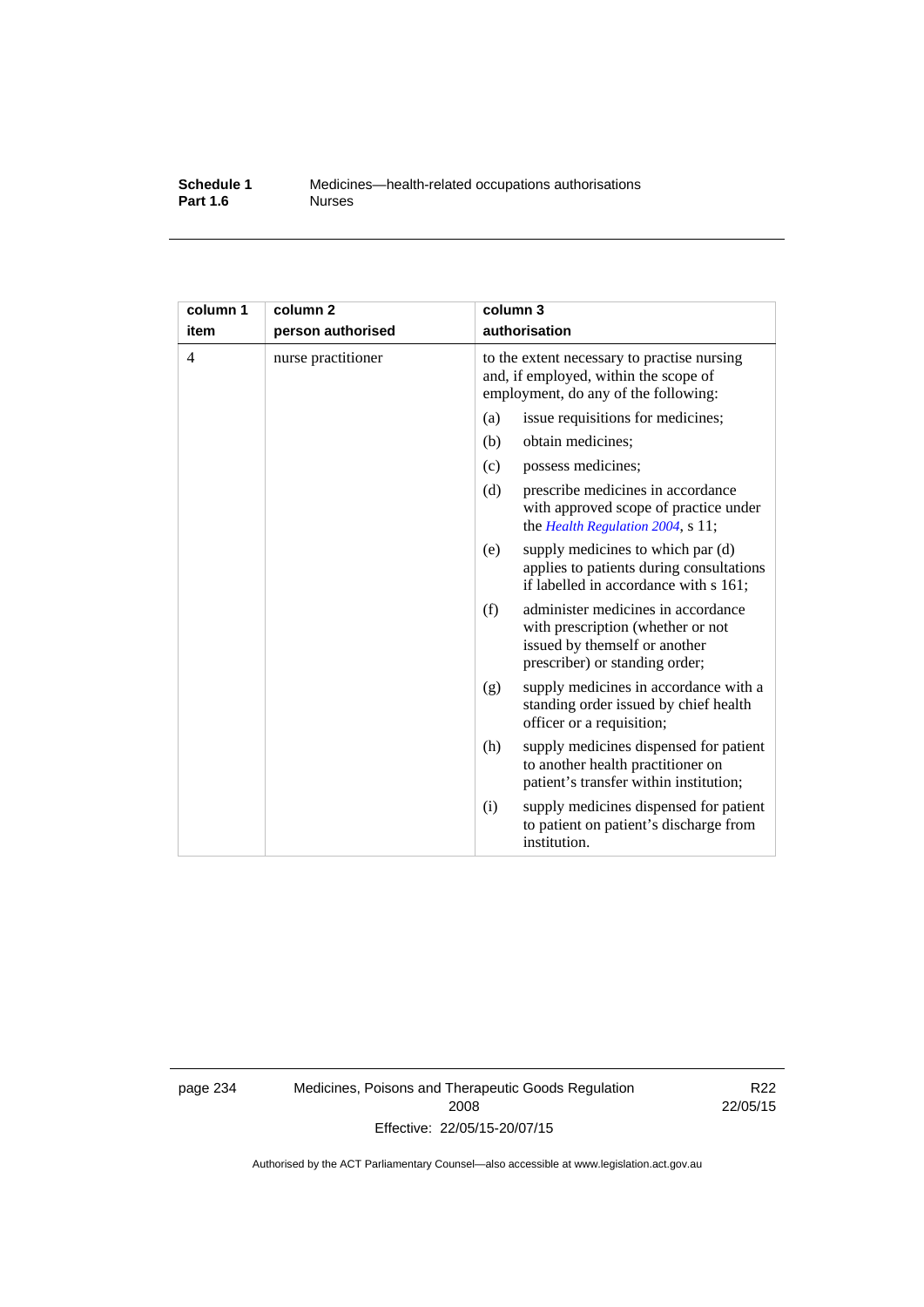# **Part 1.7 Opioid dependency treatment centres operated by Territory**

| column 1       | column <sub>2</sub>                                                                | column 3                                                                                                                                                                                                |
|----------------|------------------------------------------------------------------------------------|---------------------------------------------------------------------------------------------------------------------------------------------------------------------------------------------------------|
| item           | person authorised                                                                  | authorisation                                                                                                                                                                                           |
| 1              | person in charge of opioid<br>dependency treatment centre<br>operated by Territory | to the extent necessary to treat patients of<br>centre and within the scope of employment,<br>do any of the following:                                                                                  |
|                |                                                                                    | issue purchase orders and requisitions<br>(a)<br>for buprenorphine and methadone;                                                                                                                       |
|                |                                                                                    | obtain buprenorphine and methadone<br>(b)<br>on purchase orders and requisitions;                                                                                                                       |
|                |                                                                                    | supply buprenorphine and methadone<br>(c)<br>to health practitioners at centre for<br>patients of centre.                                                                                               |
| $\overline{2}$ | doctor or nurse at opioid<br>dependency treatment centre<br>operated by Territory  | to the extent necessary to treat patients of<br>centre and within the scope of employment,<br>supply buprenorphine and methadone to<br>patients of centre for self-administration<br>outside centre if- |
|                |                                                                                    | supply is in accordance with<br>(a)<br>prescription; and                                                                                                                                                |
|                |                                                                                    | (b)<br>medicine is labelled as if dispensed<br>medicine; and                                                                                                                                            |
|                |                                                                                    | (c)<br>labelled medicine checked by another<br>health practitioner before supply.                                                                                                                       |
|                |                                                                                    | <i>Note 1</i> For authorisation of doctor to issue<br>standing orders for administration of<br>medicines at centre, see s 75.                                                                           |
|                |                                                                                    | Note 2<br>For labelling of dispensed medicines, see<br>s 123.                                                                                                                                           |

R22 22/05/15 Medicines, Poisons and Therapeutic Goods Regulation 2008 Effective: 22/05/15-20/07/15

page 235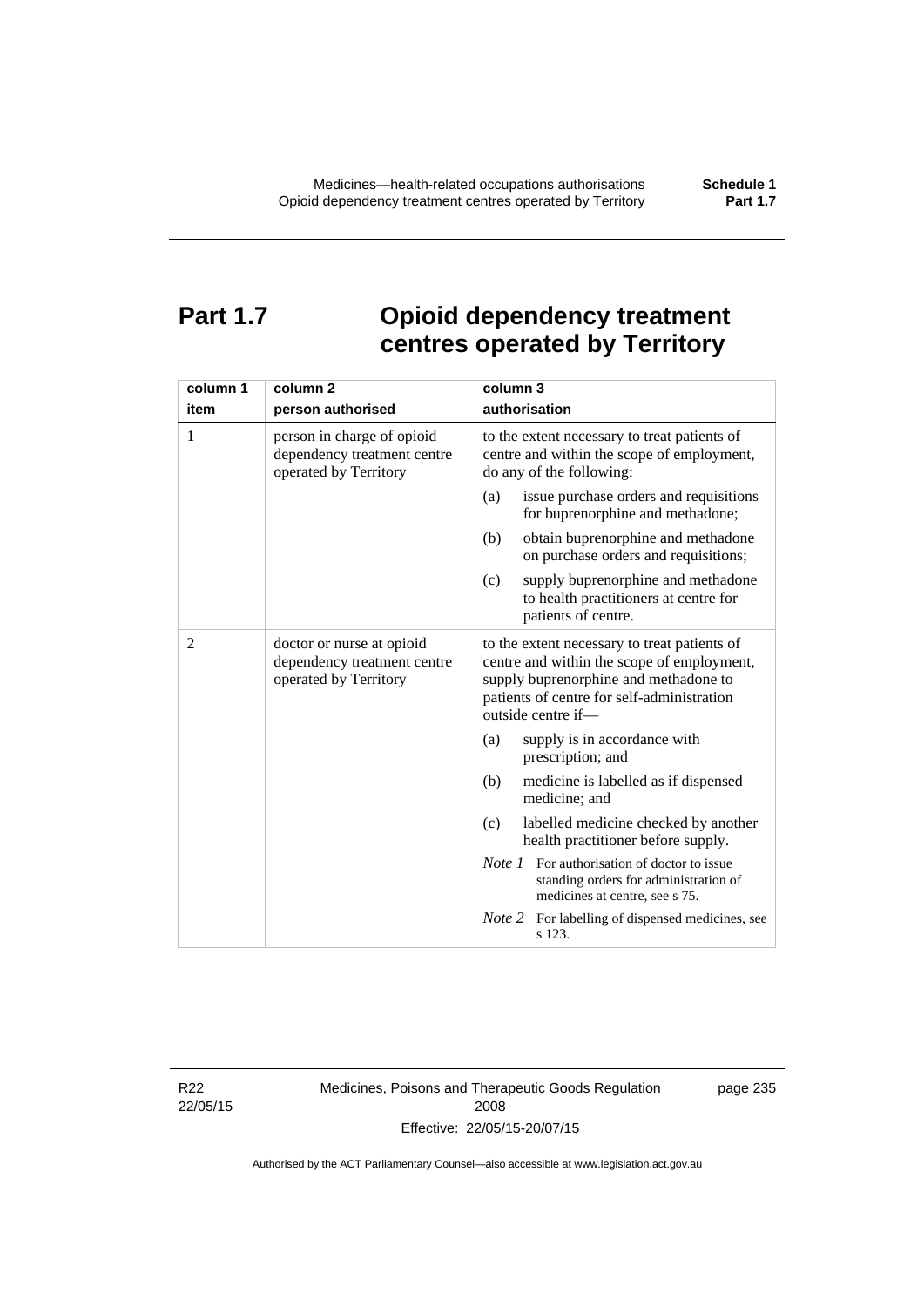#### **Schedule 1** Medicines—health-related occupations authorisations<br>**Part 1.8** Optometrists **Optometrists**

# **Part 1.8 Optometrists**

| column 1<br>item | column 2<br>person authorised | column 3<br>authorisation                                                                                                                                                                                                                               |
|------------------|-------------------------------|---------------------------------------------------------------------------------------------------------------------------------------------------------------------------------------------------------------------------------------------------------|
|                  | optometrist                   | to the extent necessary to practise optometry<br>and, if employed, within the scope of<br>employment, to deal as follows with<br>medicines mentioned in the medicines and<br>poisons standard, schs 2, 3 and 4:<br>issue purchase orders for the<br>(a) |
|                  |                               | medicines;                                                                                                                                                                                                                                              |
|                  |                               | (b)<br>issue requisitions for the medicines;                                                                                                                                                                                                            |
|                  |                               | obtain the medicines;<br>(c)                                                                                                                                                                                                                            |
|                  |                               | (d)<br>possess the medicines:                                                                                                                                                                                                                           |
|                  |                               | administer the medicines.<br>(e)                                                                                                                                                                                                                        |

page 236 Medicines, Poisons and Therapeutic Goods Regulation 2008 Effective: 22/05/15-20/07/15

R22 22/05/15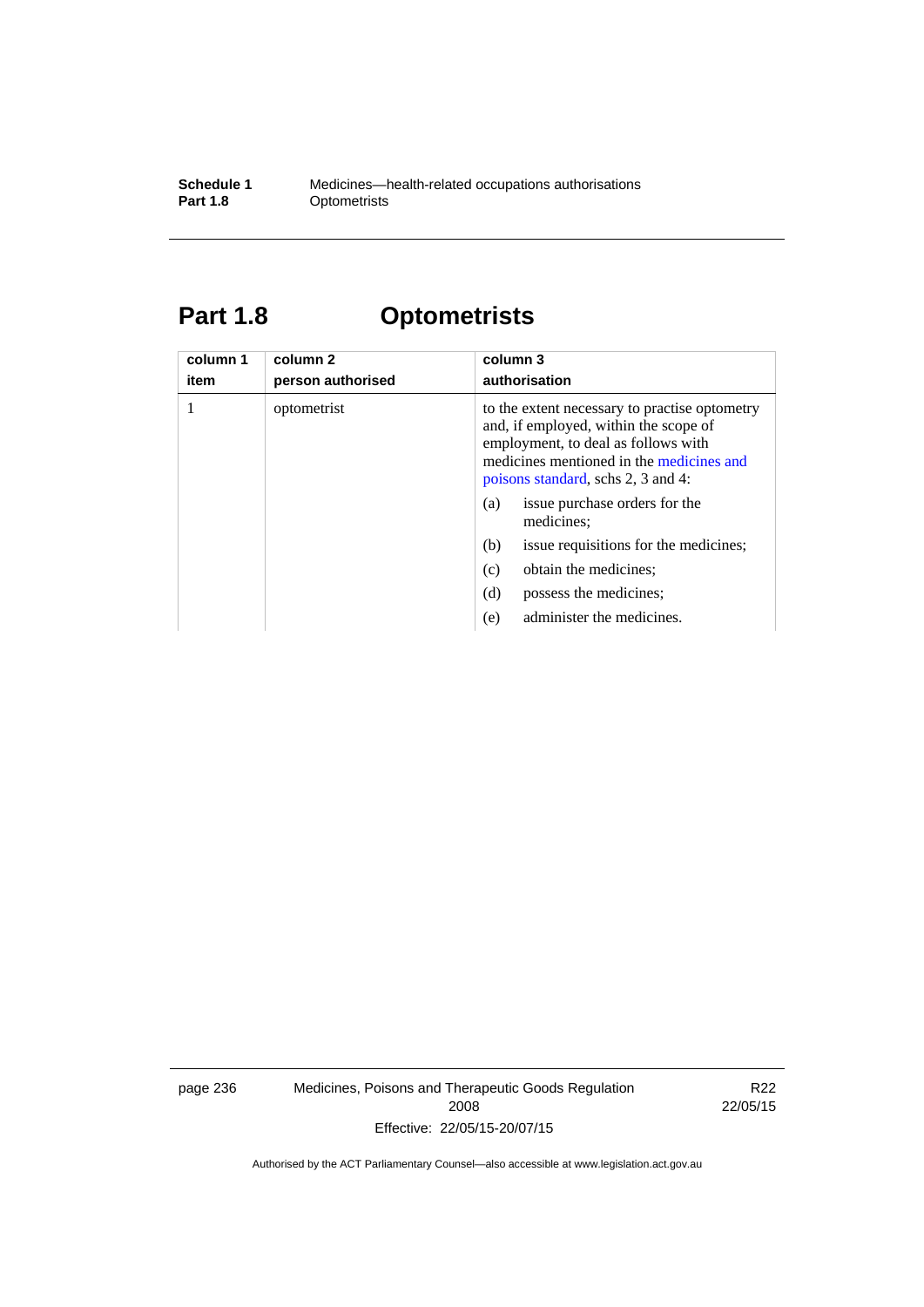# **Part 1.9 Pharmacists and employees**

| column 1<br>item | column <sub>2</sub><br>person authorised | column 3<br>authorisation                                                                                                     |                                                                                                                                         |  |
|------------------|------------------------------------------|-------------------------------------------------------------------------------------------------------------------------------|-----------------------------------------------------------------------------------------------------------------------------------------|--|
| 1                | pharmacist                               | to the extent necessary to practise pharmacy<br>and, if employed, within the scope of<br>employment, do any of the following: |                                                                                                                                         |  |
|                  |                                          | (a)                                                                                                                           | issue purchase orders and requisitions<br>for medicines;                                                                                |  |
|                  |                                          | (b)                                                                                                                           | obtain medicines;                                                                                                                       |  |
|                  |                                          | (c)                                                                                                                           | possess medicines;                                                                                                                      |  |
|                  |                                          | (d)                                                                                                                           | dispense medicines;                                                                                                                     |  |
|                  |                                          | (e)                                                                                                                           | administer medicines;                                                                                                                   |  |
|                  |                                          | (f)                                                                                                                           | manufacture medicines to dispense or<br>supply them on requisition;                                                                     |  |
|                  |                                          | (g)                                                                                                                           | supply pharmacy medicines;                                                                                                              |  |
|                  |                                          | (h)                                                                                                                           | if pharmacist at institution—supply<br>pharmacist only medicines without<br>prescription;                                               |  |
|                  |                                          | (i)                                                                                                                           | if pharmacist at community<br>pharmacy—supply pharmacist only<br>medicines without prescription but in<br>accordance with the Act, s 7; |  |
|                  |                                          | (j)                                                                                                                           | supply medicines on purchase order,<br>requisition or standing order.                                                                   |  |

*Note 1 Manufacture*—see the [Act,](http://www.legislation.act.gov.au/a/2008-26/default.asp) dictionary.

*Note 2 Pharmacist* does not include an intern pharmacist (see dict).

R22 22/05/15 Medicines, Poisons and Therapeutic Goods Regulation 2008 Effective: 22/05/15-20/07/15

page 237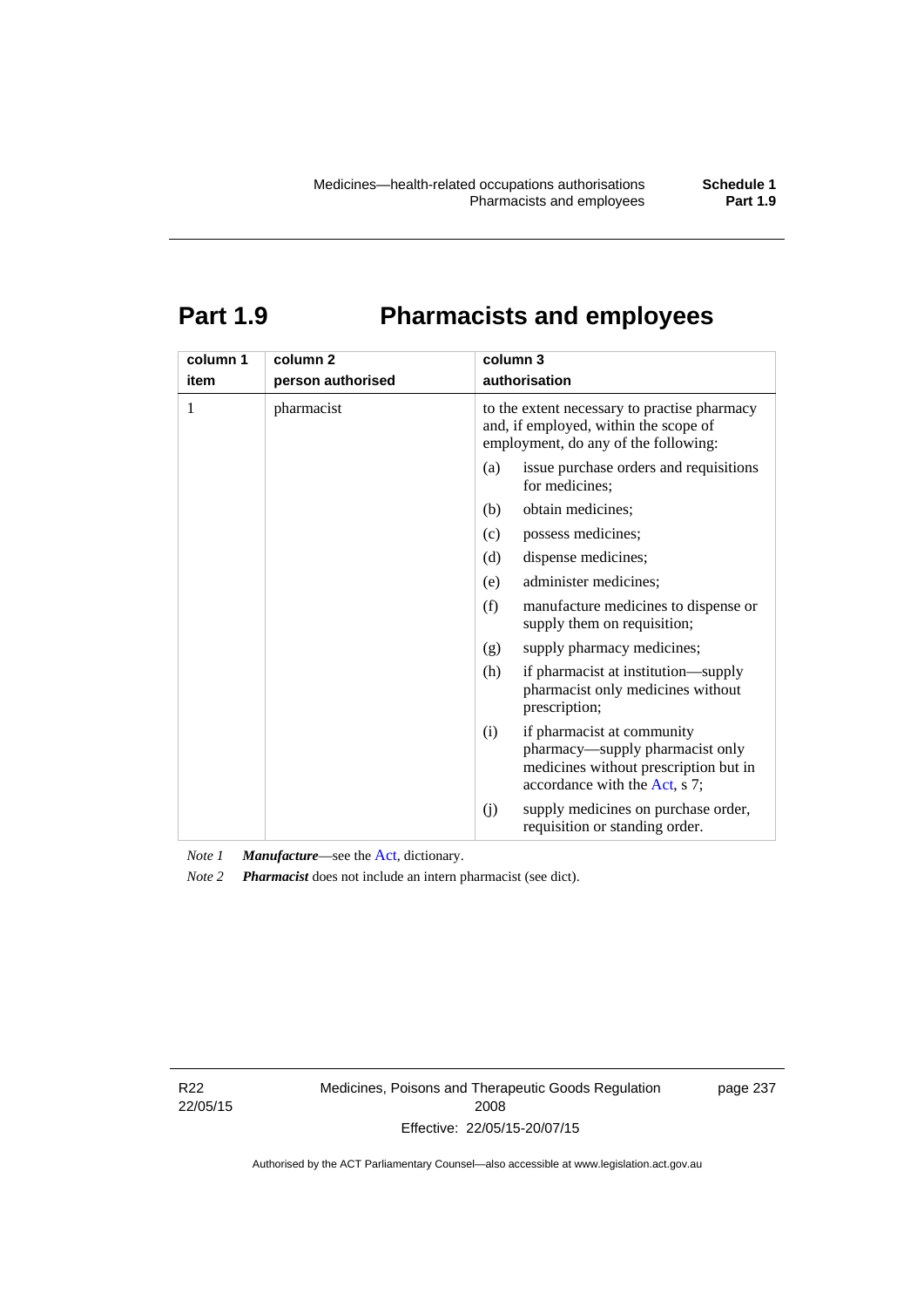#### **Schedule 1** Medicines—health-related occupations authorisations<br>**Part 1.9** Pharmacists and employees Pharmacists and employees

| column 1       | column <sub>2</sub> |                                                                                                                           | column 3      |                                                                                                                                                   |
|----------------|---------------------|---------------------------------------------------------------------------------------------------------------------------|---------------|---------------------------------------------------------------------------------------------------------------------------------------------------|
| item           | person authorised   |                                                                                                                           | authorisation |                                                                                                                                                   |
| $\overline{2}$ | intern pharmacist   | to the extent necessary to practise pharmacy<br>or undertake training or supervised practice,<br>do any of the following: |               |                                                                                                                                                   |
|                |                     | (a)                                                                                                                       |               | under direct supervision of pharmacist<br>do 1 or more of the following:                                                                          |
|                |                     |                                                                                                                           | (i)           | administer medicines;                                                                                                                             |
|                |                     |                                                                                                                           | (ii)          | if intern pharmacist at<br>institution—supply pharmacist<br>only medicines without<br>prescription;                                               |
|                |                     |                                                                                                                           | (iii)         | if intern pharmacist at<br>community pharmacy—supply<br>pharmacist only medicines<br>without prescription but in<br>accordance with the Act, s 7; |
|                |                     |                                                                                                                           | (iv)          | to obtain, possess and supply<br>medicines for the purpose of<br>assisting pharmacist to dispense<br>them;                                        |
|                |                     | (b)                                                                                                                       |               | under supervision of pharmacist, do<br>1 or more of the following:                                                                                |
|                |                     |                                                                                                                           | (i)           | obtain medicines;                                                                                                                                 |
|                |                     |                                                                                                                           | (ii)          | possess medicines;                                                                                                                                |
|                |                     |                                                                                                                           | (iii)         | supply pharmacy medicines;                                                                                                                        |
|                |                     |                                                                                                                           | (iv)          | supply medicines on requisition.                                                                                                                  |

page 238 Medicines, Poisons and Therapeutic Goods Regulation 2008 Effective: 22/05/15-20/07/15

R22 22/05/15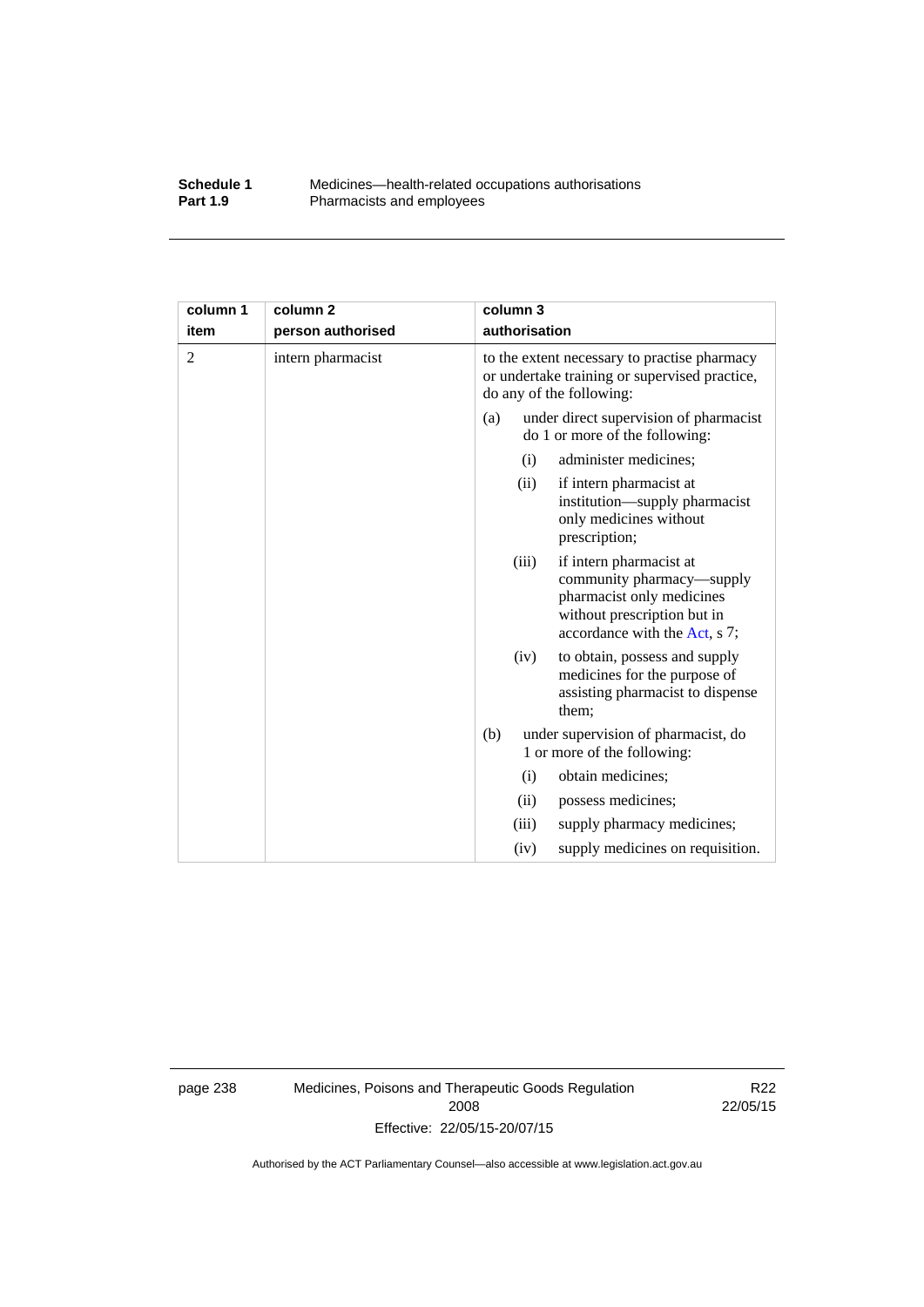| column 1       | column <sub>2</sub>                                   | column 3                                                                                                  |                                            |                                                                                                                                                         |
|----------------|-------------------------------------------------------|-----------------------------------------------------------------------------------------------------------|--------------------------------------------|---------------------------------------------------------------------------------------------------------------------------------------------------------|
| item           | person authorised                                     | authorisation                                                                                             |                                            |                                                                                                                                                         |
| 3              | employee assisting pharmacist<br>employed at hospital | within the scope of employment and under<br>direct supervision of pharmacist, do any of<br>the following: |                                            |                                                                                                                                                         |
|                |                                                       | (a)                                                                                                       |                                            | obtain medicines;                                                                                                                                       |
|                |                                                       | (b)                                                                                                       |                                            | possess medicines;                                                                                                                                      |
|                |                                                       | (c)                                                                                                       |                                            | to obtain, possess and supply<br>medicines for the purpose of assisting<br>pharmacist to dispense them;                                                 |
|                |                                                       | (d)                                                                                                       |                                            | supply medicines on requisition.                                                                                                                        |
| $\overline{4}$ | employee at a community                               |                                                                                                           |                                            | within the scope of employment and-                                                                                                                     |
|                | pharmacy                                              | (a)                                                                                                       | under supervision of pharmacist,<br>supply |                                                                                                                                                         |
|                |                                                       |                                                                                                           | (i)                                        | pharmacy medicines; or                                                                                                                                  |
|                |                                                       |                                                                                                           | (ii)                                       | pharmacist only medicines<br>supplied in person to customer<br>by pharmacist if supply is for<br>purpose of sale of medicine; or                        |
|                |                                                       |                                                                                                           | (iii)                                      | medicines dispensed at the<br>pharmacy if the delivery or sale<br>is to the person for whom the<br>medicine is prescribed or the<br>person's agent; and |
|                |                                                       | (b)                                                                                                       |                                            | under supervision of pharmacist,<br>obtain and possess medicines for<br>purpose of par (a); and                                                         |
|                |                                                       | (c)                                                                                                       |                                            | under direct supervision of pharmacist,<br>do any of the following for purpose of<br>assisting pharmacist to dispense<br>medicines:                     |
|                |                                                       |                                                                                                           | (i)                                        | obtain the medicines;                                                                                                                                   |
|                |                                                       |                                                                                                           | (ii)                                       | possess the medicines.                                                                                                                                  |

R22 22/05/15 Medicines, Poisons and Therapeutic Goods Regulation 2008 Effective: 22/05/15-20/07/15

page 239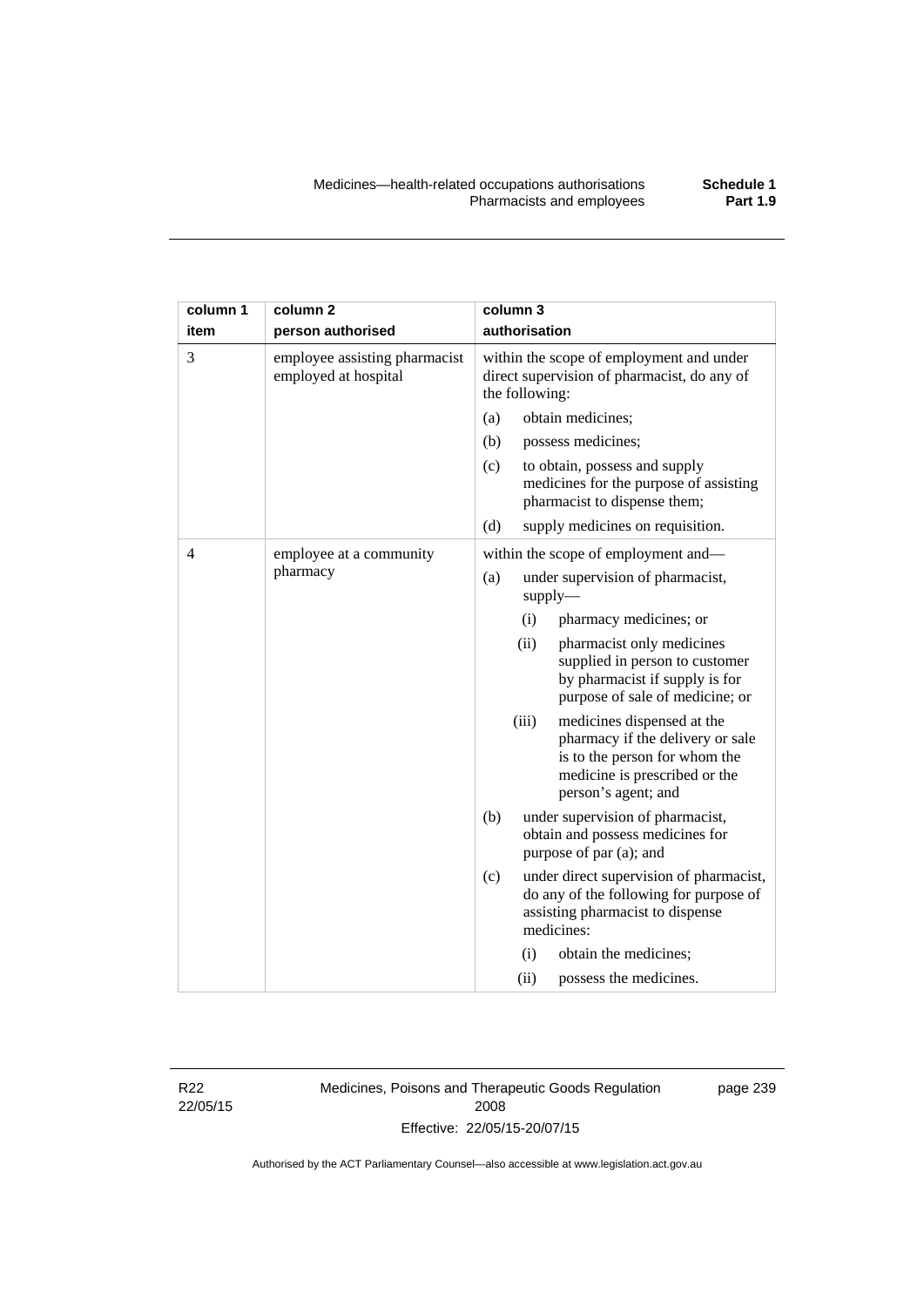### **Part 1.10 Podiatrists**

| column 1<br>item | column 2<br>person authorised | column 3<br>authorisation                                                                                                     |  |
|------------------|-------------------------------|-------------------------------------------------------------------------------------------------------------------------------|--|
|                  | podiatrist                    | to the extent necessary to practise podiatry<br>and, if employed, within the scope of<br>employment, do any of the following: |  |
|                  |                               | issue purchase orders and requisitions<br>(a)<br>for adrenaline and local anaesthetics;                                       |  |
|                  |                               | obtain adrenaline and local<br>(b)<br>anaesthetics:                                                                           |  |
|                  |                               | possess adrenaline and local<br>(c)<br>anaesthetics;                                                                          |  |
|                  |                               | administer adrenaline and local<br>(d)<br>anaesthetics.                                                                       |  |

page 240 Medicines, Poisons and Therapeutic Goods Regulation 2008 Effective: 22/05/15-20/07/15

R22 22/05/15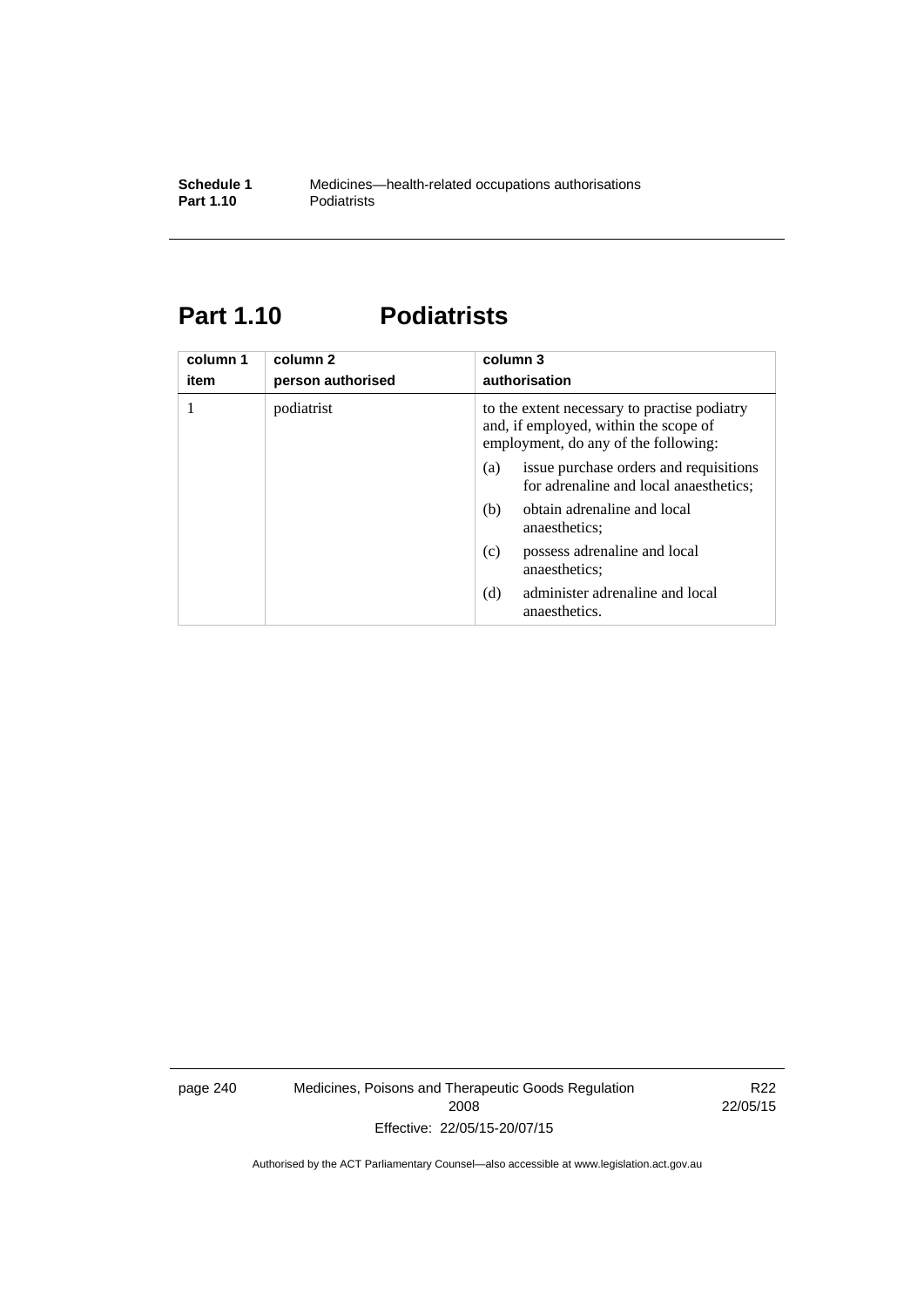# **Part 1.11 Residential care facilities**

| column 1 | column <sub>2</sub>                                                                                                                                               | column 3                                                                                                                                                                                                                                                                                                                                                                                                                                                                                                                          |  |  |
|----------|-------------------------------------------------------------------------------------------------------------------------------------------------------------------|-----------------------------------------------------------------------------------------------------------------------------------------------------------------------------------------------------------------------------------------------------------------------------------------------------------------------------------------------------------------------------------------------------------------------------------------------------------------------------------------------------------------------------------|--|--|
| item     | person authorised                                                                                                                                                 | authorisation                                                                                                                                                                                                                                                                                                                                                                                                                                                                                                                     |  |  |
| 1        | director of nursing<br>for residential aged care<br>facility without pharmacy<br>medical superintendent<br>for residential aged care<br>facility without pharmacy | within the scope of employment, do any of<br>the following:<br>issue purchase orders for following<br>(a)<br>medicines for emergency<br>administration to residents at facility<br>under direction of prescriber:<br>pharmacy medicines, pharmacist<br>(i)<br>only medicines and prescription<br>only medicines;<br>(ii)<br>not more than 5 ampoules, each<br>of 1mL or less, of morphine<br>sulfate, at a concentration of<br>30mg or less of morphine sulfate<br>per mL;<br>obtain the medicines mentioned in<br>(b)<br>par(a); |  |  |
|          |                                                                                                                                                                   | possess the medicines mentioned in<br>(c)                                                                                                                                                                                                                                                                                                                                                                                                                                                                                         |  |  |
|          |                                                                                                                                                                   | par(a);                                                                                                                                                                                                                                                                                                                                                                                                                                                                                                                           |  |  |
|          |                                                                                                                                                                   | (d)<br>supply medicines mentioned in par (a)<br>to health practitioner at facility for<br>administration to residents.                                                                                                                                                                                                                                                                                                                                                                                                            |  |  |
|          |                                                                                                                                                                   | <i>Note 1</i> No authorisation is required for certain<br>dealings with residents' own medicines,<br>see s 371.                                                                                                                                                                                                                                                                                                                                                                                                                   |  |  |
|          |                                                                                                                                                                   | <i>Note</i> 2 For the administration of medicines by<br>staff, see s 361.                                                                                                                                                                                                                                                                                                                                                                                                                                                         |  |  |
|          |                                                                                                                                                                   | Note 3<br>For authorisation of doctor to issue<br>standing orders for administration of<br>medicines at facility, see s 75.                                                                                                                                                                                                                                                                                                                                                                                                       |  |  |

R22 22/05/15 Medicines, Poisons and Therapeutic Goods Regulation 2008 Effective: 22/05/15-20/07/15

page 241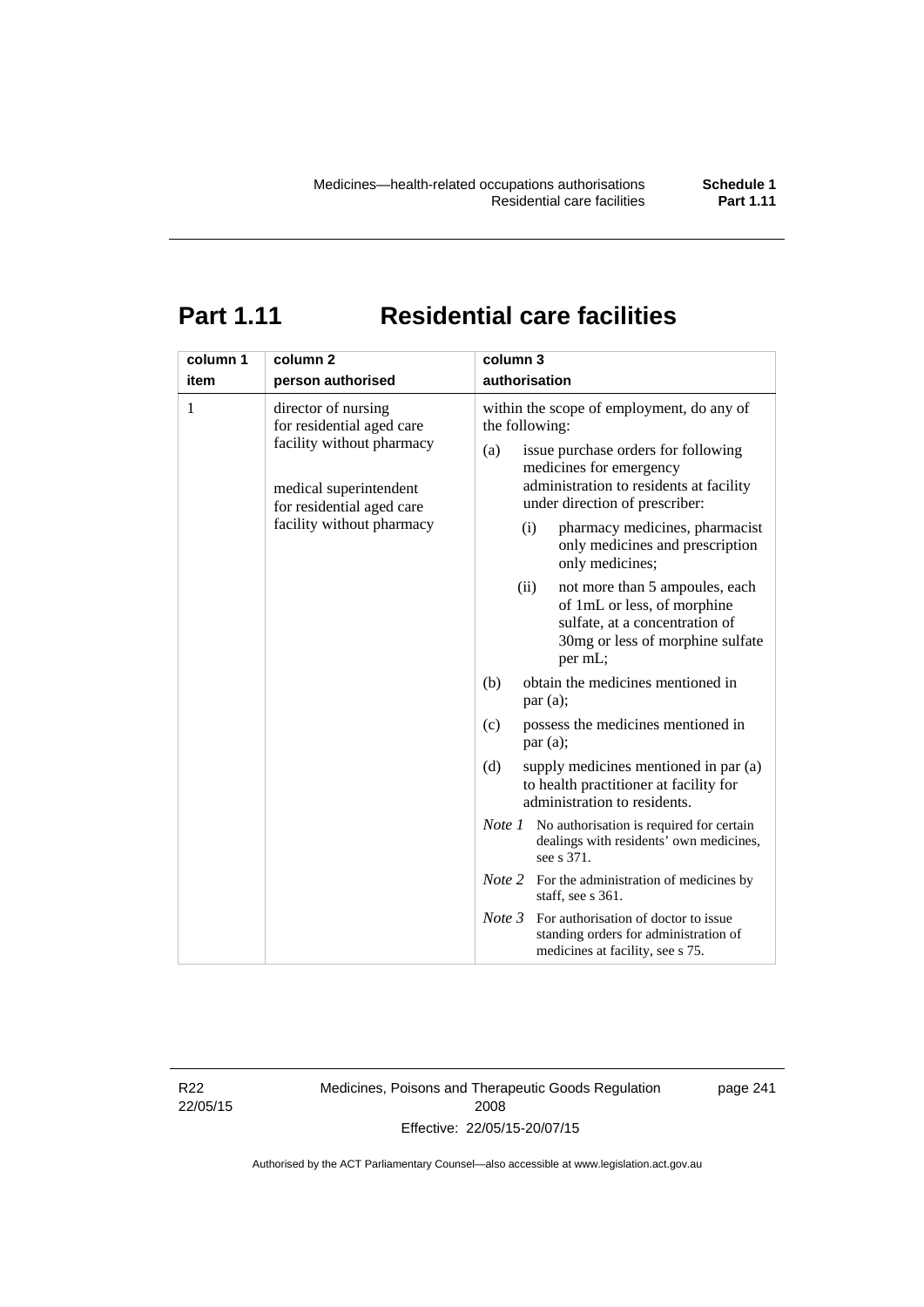| Schedule 1       | Medicines—health-related occupations authorisations |
|------------------|-----------------------------------------------------|
| <b>Part 1.11</b> | Residential care facilities                         |

| column 1<br>item                                                                                                    | column <sub>2</sub><br>person authorised                                                                                                                                      | column 3<br>authorisation                                                                             |  |
|---------------------------------------------------------------------------------------------------------------------|-------------------------------------------------------------------------------------------------------------------------------------------------------------------------------|-------------------------------------------------------------------------------------------------------|--|
| $\overline{2}$                                                                                                      | director of nursing                                                                                                                                                           | within the scope of employment, do any of                                                             |  |
|                                                                                                                     | for residential disability care                                                                                                                                               | the following:                                                                                        |  |
| facility without pharmacy<br>medical superintendent<br>for residential disability care<br>facility without pharmacy | issue purchase orders for medicines<br>(a)<br>(other than controlled medicines) for<br>emergency administration to residents<br>at facility under direction of<br>prescriber; |                                                                                                       |  |
|                                                                                                                     |                                                                                                                                                                               | obtain the medicines;<br>(b)                                                                          |  |
|                                                                                                                     |                                                                                                                                                                               | (c)<br>possess the medicines;                                                                         |  |
|                                                                                                                     |                                                                                                                                                                               | (d)<br>supply the medicines to health<br>practitioner at facility for<br>administration to residents. |  |
|                                                                                                                     |                                                                                                                                                                               | <b>Note</b><br>See the notes to item 1.                                                               |  |

page 242 Medicines, Poisons and Therapeutic Goods Regulation 2008 Effective: 22/05/15-20/07/15

R22 22/05/15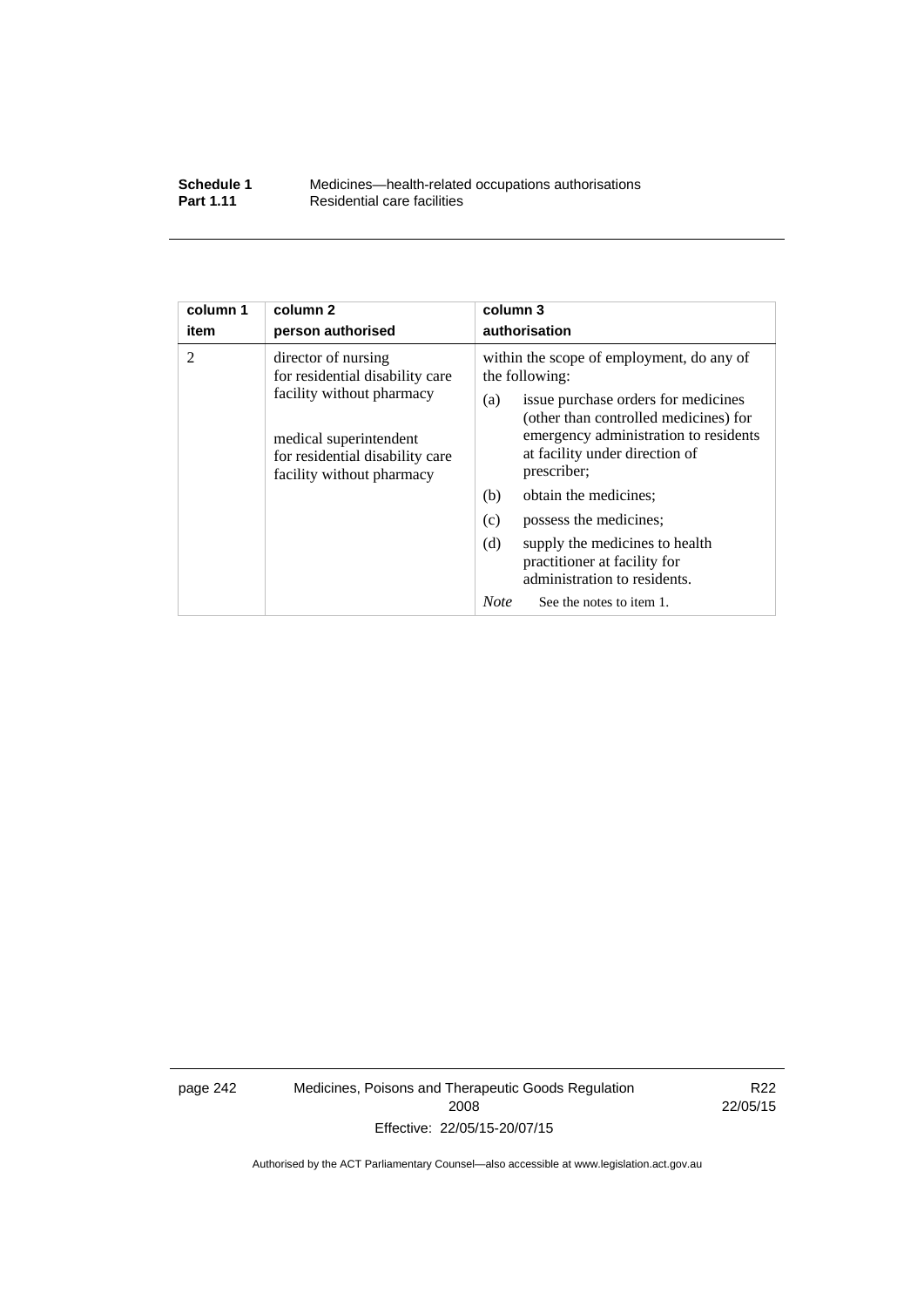# **Part 1.12 Sales representatives for medicines manufacturers and wholesalers**

| column 1 | column 2                                                                                                                                                                                                                                                                                                                                                      | column 3                                                                                                                                                                                                                                                                                                                                                                                                                                                                                          |  |
|----------|---------------------------------------------------------------------------------------------------------------------------------------------------------------------------------------------------------------------------------------------------------------------------------------------------------------------------------------------------------------|---------------------------------------------------------------------------------------------------------------------------------------------------------------------------------------------------------------------------------------------------------------------------------------------------------------------------------------------------------------------------------------------------------------------------------------------------------------------------------------------------|--|
| item     | person authorised                                                                                                                                                                                                                                                                                                                                             | authorisation                                                                                                                                                                                                                                                                                                                                                                                                                                                                                     |  |
| 1        | representative of person<br>authorised (however described)<br>under corresponding law to<br>manufacture medicines<br>representative of medicines<br>wholesalers licence-holder<br>representative of person<br>authorised to supply medicines<br>under the Act, s $20(4)$ (which is<br>about wholesalers who do not<br>have a place of business in the<br>ACT) | for purpose of supplying medicines (other<br>than controlled medicines) under<br>medicines Australia code of conduct, and<br>within the scope of employment, do any of<br>the following:<br>obtain manufacturer's packs of<br>(a)<br>medicines (other than controlled<br>medicines) from manufacturer or<br>wholesaler;<br>(b)<br>possess medicines obtained under<br>par(a);<br>supply manufacturer's packs of<br>(c)<br>medicines in accordance with<br>medicines Australia code of<br>conduct. |  |

R22 22/05/15 Medicines, Poisons and Therapeutic Goods Regulation 2008 Effective: 22/05/15-20/07/15

page 243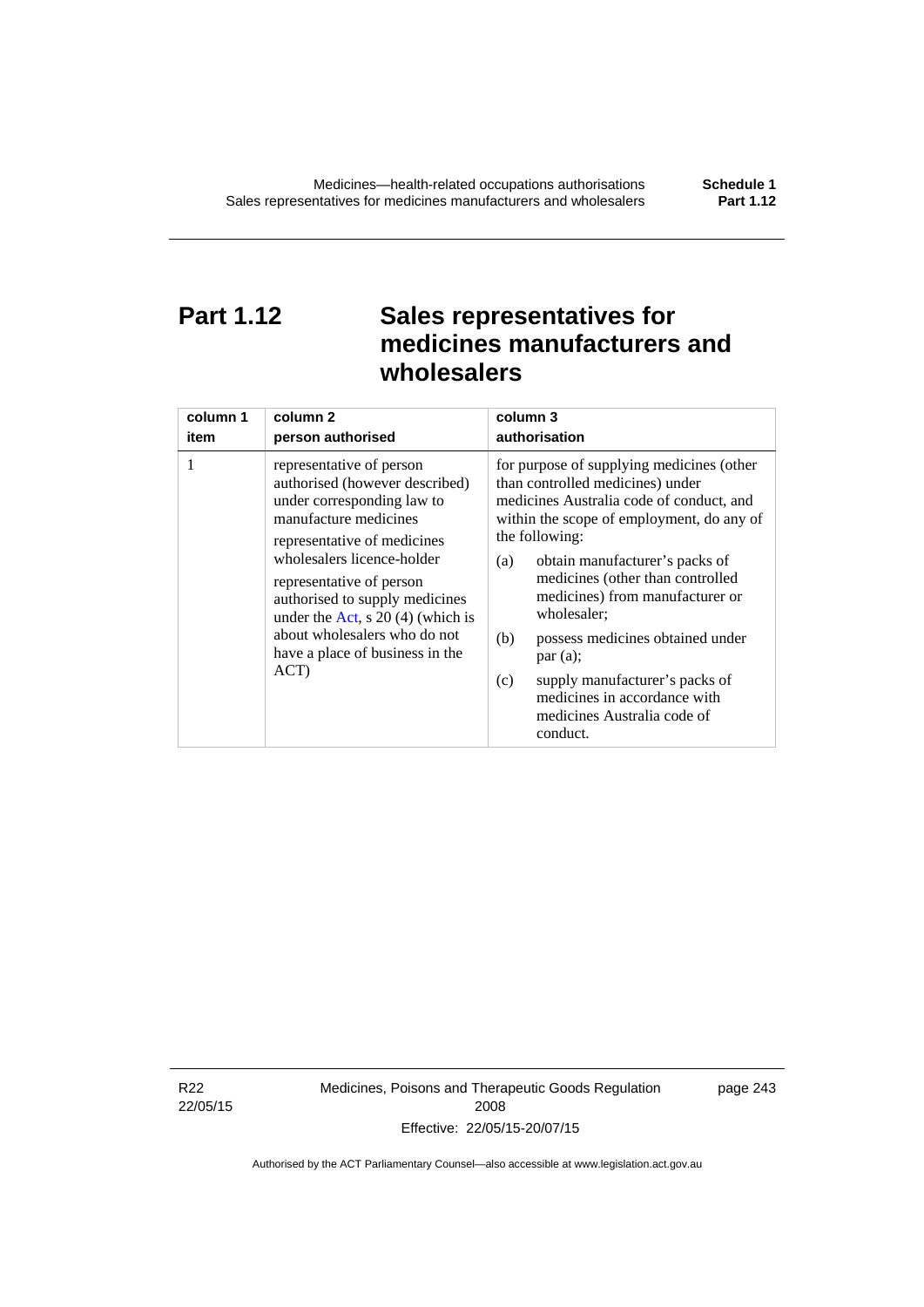# **Part 1.13 Veterinary surgeons and employees**

| column 1 | column <sub>2</sub> | column 3                                                                                                                                                                                          |  |
|----------|---------------------|---------------------------------------------------------------------------------------------------------------------------------------------------------------------------------------------------|--|
| item     | person authorised   | authorisation                                                                                                                                                                                     |  |
| 1        | veterinary surgeon  | to the extent necessary to practise<br>veterinary medicine and, if employed,<br>within the scope of employment, do any of<br>the following:                                                       |  |
|          |                     | issue purchase orders for medicines;<br>(a)                                                                                                                                                       |  |
|          |                     | (b)<br>obtain medicines;                                                                                                                                                                          |  |
|          |                     | possess medicines;<br>(c)                                                                                                                                                                         |  |
|          |                     | administer medicines;<br>(d)                                                                                                                                                                      |  |
|          |                     | prescribe medicines;<br>(e)                                                                                                                                                                       |  |
|          |                     | (f)<br>supply                                                                                                                                                                                     |  |
|          |                     | pharmacy medicines if labelled<br>(i)<br>with words to the effect of 'for<br>animal treatment only'; or                                                                                           |  |
|          |                     | pharmacist only medicines<br>(ii)<br>supplied in person by<br>veterinary surgeon, or trainee<br>veterinary surgeon, if labelled<br>with words to the effect of 'for<br>animal treatment only'; or |  |
|          |                     | medicines to custodians of<br>(iii)<br>animals during consultations if<br>labelled in accordance with<br>s 161.                                                                                   |  |

*Note 1 Veterinary surgeon* does not include a trainee veterinary surgeon (see dict).

*Note 2 Custodian*, of an animal—see the dictionary.

page 244 Medicines, Poisons and Therapeutic Goods Regulation 2008 Effective: 22/05/15-20/07/15

R22 22/05/15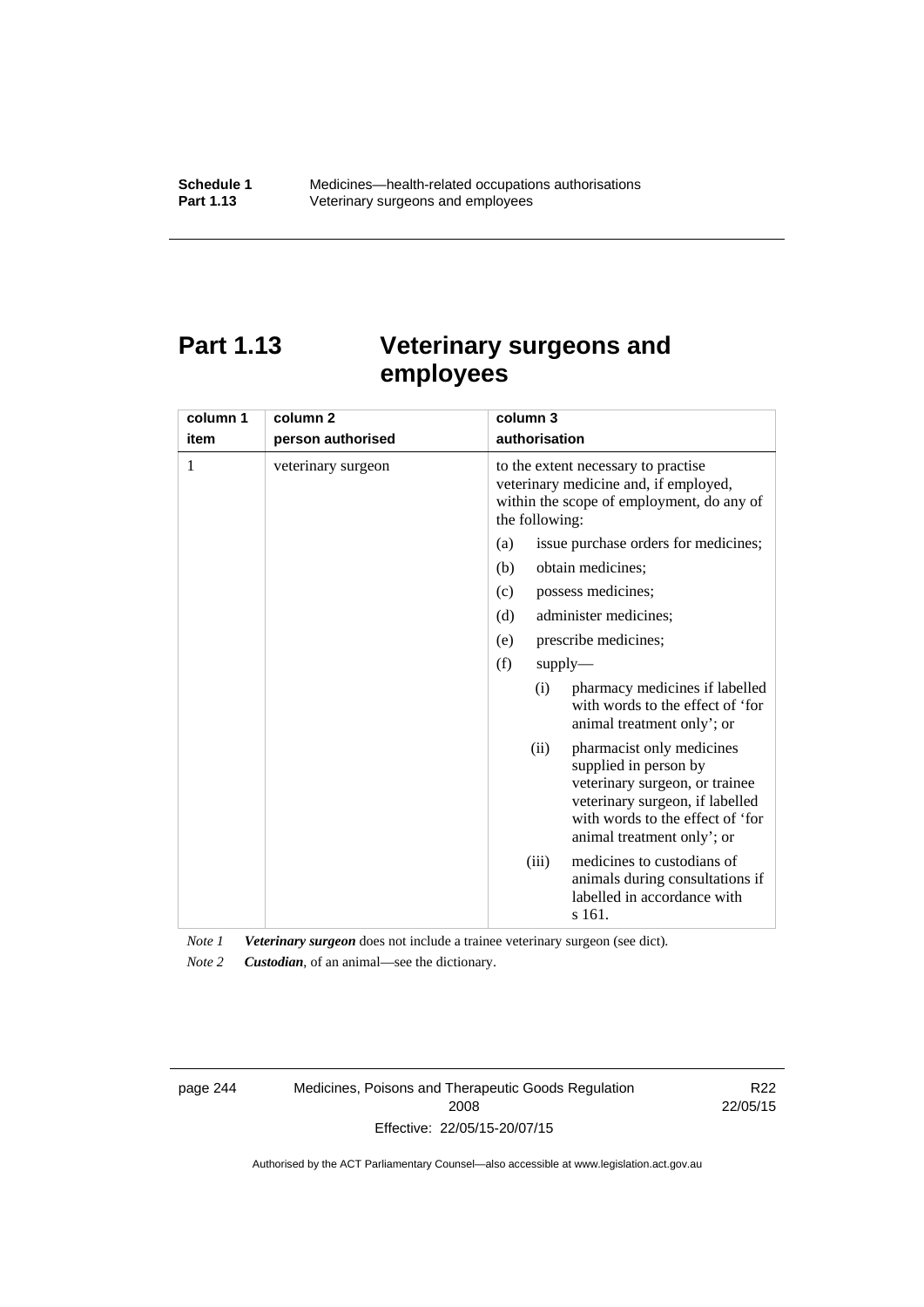| column 1       | column <sub>2</sub>        | column 3                                                                                                                                                                                          |  |  |
|----------------|----------------------------|---------------------------------------------------------------------------------------------------------------------------------------------------------------------------------------------------|--|--|
| item           | person authorised          | authorisation                                                                                                                                                                                     |  |  |
| $\overline{2}$ | trainee veterinary surgeon | to the extent necessary to practise<br>veterinary medicine or undertake training,<br>and under supervision of veterinary<br>surgeon, do any of the following:                                     |  |  |
|                |                            | obtain medicines;<br>(a)                                                                                                                                                                          |  |  |
|                |                            | (b)<br>possess medicines;                                                                                                                                                                         |  |  |
|                |                            | administer medicines in accordance<br>(c)<br>with prescription (whether or not<br>issued themself or by veterinary<br>surgeon);                                                                   |  |  |
|                |                            | (d)<br>supply                                                                                                                                                                                     |  |  |
|                |                            | pharmacy medicines if labelled<br>(i)<br>with words to the effect of 'for<br>animal treatment only'; or                                                                                           |  |  |
|                |                            | (ii)<br>pharmacist only medicines<br>supplied in person by<br>veterinary surgeon, or trainee<br>veterinary surgeon, if labelled<br>with words to the effect of 'for<br>animal treatment only'; or |  |  |
|                |                            | (iii)<br>medicines supplied in person<br>by a veterinary surgeon at the<br>surgery if labelled in<br>accordance with s 161;                                                                       |  |  |
|                |                            | prescribe medicines for<br>(e)<br>administration at veterinary surgery.                                                                                                                           |  |  |

R22 22/05/15 Medicines, Poisons and Therapeutic Goods Regulation 2008 Effective: 22/05/15-20/07/15

page 245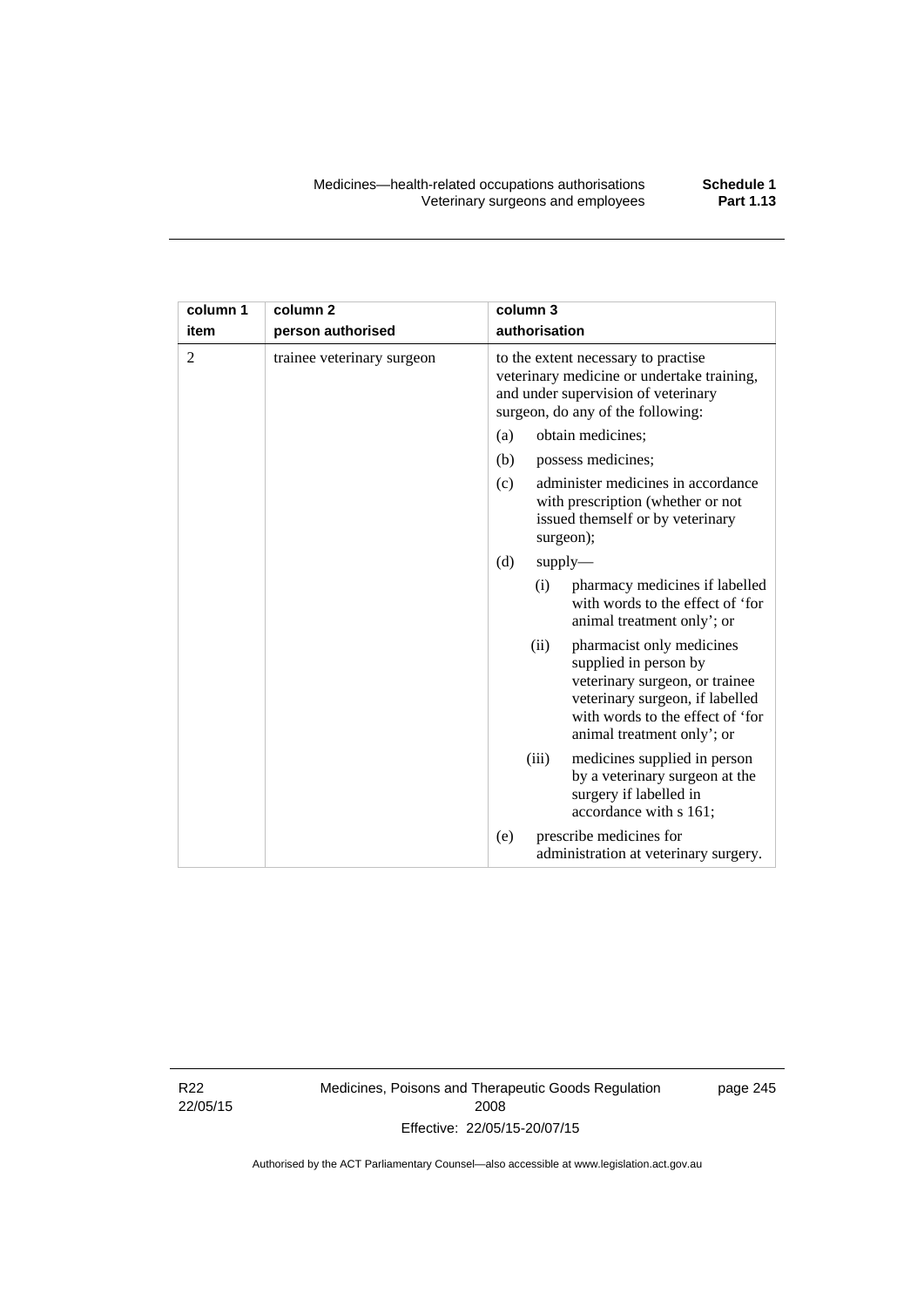#### **Schedule 1** Medicines—health-related occupations authorisations<br>**Part 1.13** Veterinary surgeons and employees Veterinary surgeons and employees

| column 1 | column <sub>2</sub>                                                                            | column 3                                                                                                                                                                               |  |
|----------|------------------------------------------------------------------------------------------------|----------------------------------------------------------------------------------------------------------------------------------------------------------------------------------------|--|
| item     | person authorised                                                                              | authorisation                                                                                                                                                                          |  |
| 3        | veterinary surgeon's employee<br>public employee assisting<br>veterinary surgeon who is public | within the scope of employment and under<br>supervision of veterinary surgeon, do any<br>of the following:                                                                             |  |
|          | employee                                                                                       | obtain medicines from veterinary<br>(a)<br>surgeon authorised to possess them;                                                                                                         |  |
|          |                                                                                                | possess medicines mentioned in<br>(b)<br>par(a);                                                                                                                                       |  |
|          |                                                                                                | administer medicines mentioned in<br>(c)<br>par (a) in accordance with veterinary<br>surgeon's prescription;                                                                           |  |
|          |                                                                                                | (d)<br>supply pharmacy medicines if<br>labelled with words to the effect of<br>'for animal treatment only';                                                                            |  |
|          |                                                                                                | supply pharmacist only medicines<br>(e)<br>supplied in person by veterinary<br>surgeon, or trainee veterinary<br>surgeon, if supply is for purpose of<br>sale or delivery of medicine; |  |
|          |                                                                                                | supply medicines supplied in person<br>(f)<br>by a veterinary surgeon at the place<br>of employment if labelled in<br>accordance with s 161.                                           |  |

page 246 Medicines, Poisons and Therapeutic Goods Regulation 2008 Effective: 22/05/15-20/07/15

R22 22/05/15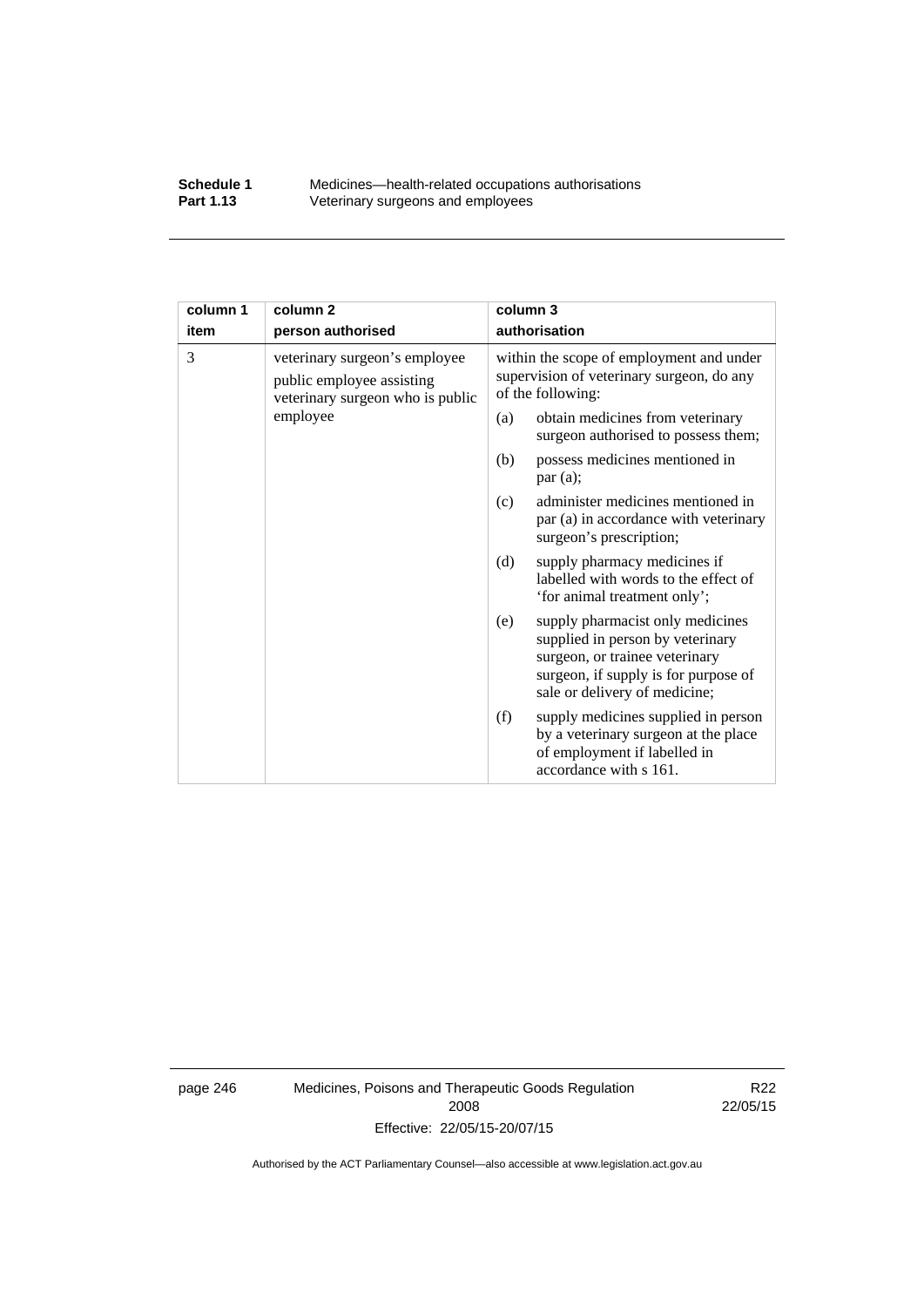# **Schedule 3 Designated appendix D medicines—standing approvals**

(see s 31, s 33, s 41, s 160, s 591, s 592 and s 593)

# **Part 3.1 Approval conditions**

#### **3.1 Definitions—sch 3**

In this schedule:

*condition 1*, for a doctor prescribing or supplying a designated appendix D medicine to a woman of child-bearing age, means the doctor must ensure that the possibility of pregnancy by the woman has been excluded prior to commencement of treatment.

*condition 2*, for a doctor prescribing or supplying a designated appendix D medicine to a woman of child-bearing age, means the doctor must advise the woman to avoid becoming pregnant during, or for a period of 1 month after the completion of, treatment.

*condition 3*, for a doctor prescribing or supplying a designated appendix D medicine to a woman of child-bearing age, means the doctor must advise the woman to avoid becoming pregnant during, or for a period of 3 months after the completion of, treatment.

*condition 4*, for a doctor prescribing or supplying a designated appendix D medicine to a woman of child-bearing age, means the doctor must advise the woman to avoid becoming pregnant during, or for a period of 24 months after the completion of, treatment.

R22 22/05/15 page 247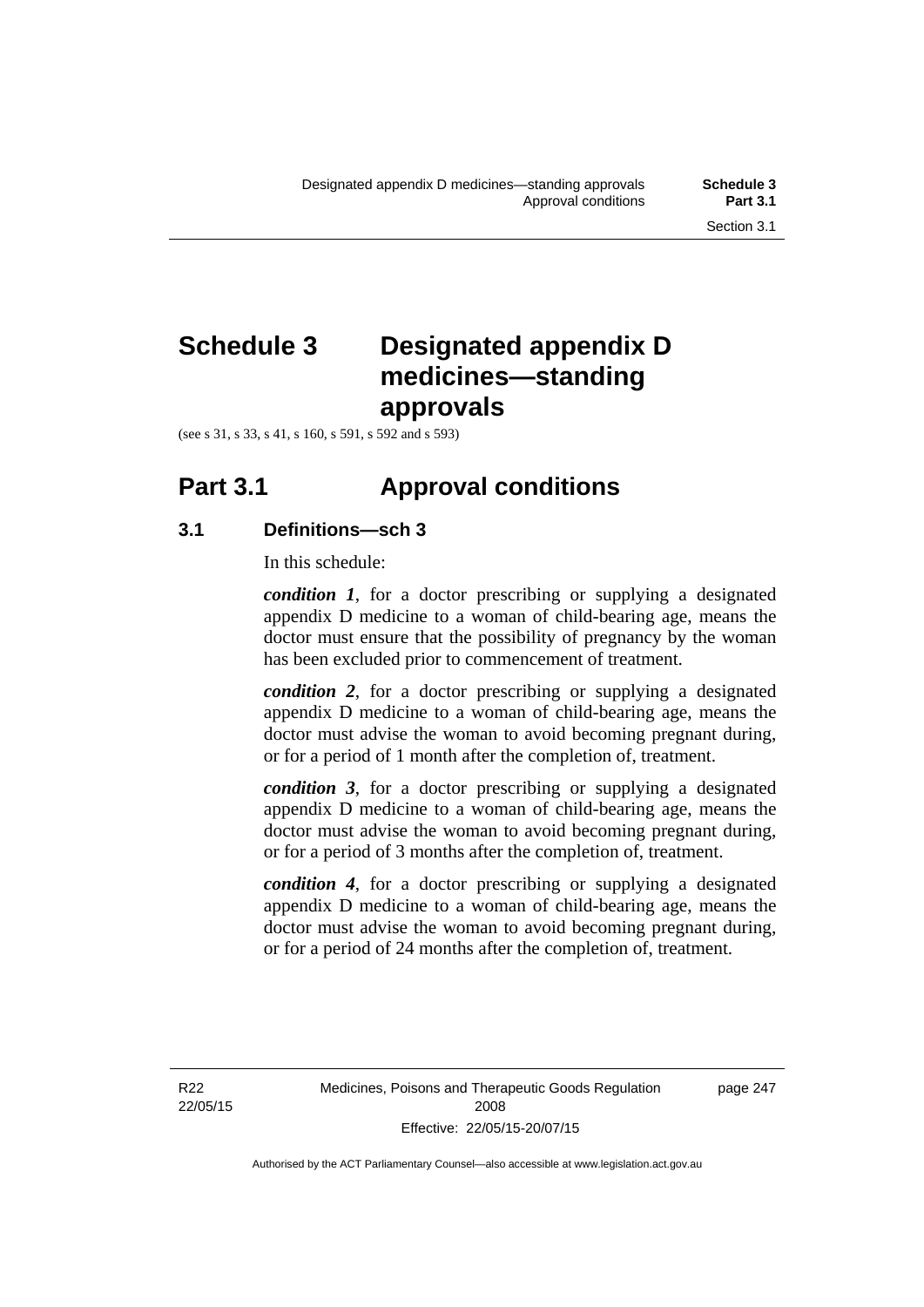### **Part 3.2 Standing approvals for designated appendix D medicines**

| column 1<br>item | column <sub>2</sub><br>doctor                                                                    | column 3<br>medicine                                                                                                                                                                                                                                                                                                                                                                                                                                   | column 4<br>conditions (if any)                                                                            |
|------------------|--------------------------------------------------------------------------------------------------|--------------------------------------------------------------------------------------------------------------------------------------------------------------------------------------------------------------------------------------------------------------------------------------------------------------------------------------------------------------------------------------------------------------------------------------------------------|------------------------------------------------------------------------------------------------------------|
| 1                | specialist practising<br>in specialist area of<br>dermatology                                    | acitretin for human use<br>alefacept for human use<br>bexarotene for human use<br>etretinate for human use<br>isotretinoin for human oral use<br>thalidomide for human use                                                                                                                                                                                                                                                                             | conditions 1 and 4<br>conditions 1 and 2<br>conditions 1 and 4<br>conditions 1 and 2<br>conditions 1 and 2 |
| 2                | specialist practising<br>in specialist area of<br>endocrinology,<br>gynaecology or<br>obstetrics | clomiphene for human use<br>corifollitropin alfa for human use<br>cyclofenil for human use<br>dinoprost for human use<br>dinoprostone for human use<br>follitropin alpha (recombinant human<br>follicle-stimulating hormone) for<br>human use<br>follitropin beta (recombinant human<br>follicle-stimulating hormone) for<br>human use<br>luteinising hormone for human use<br>urofollitropin (human<br>follicle-stimulating hormone) for<br>human use |                                                                                                            |

page 248 Medicines, Poisons and Therapeutic Goods Regulation 2008 Effective: 22/05/15-20/07/15

R22 22/05/15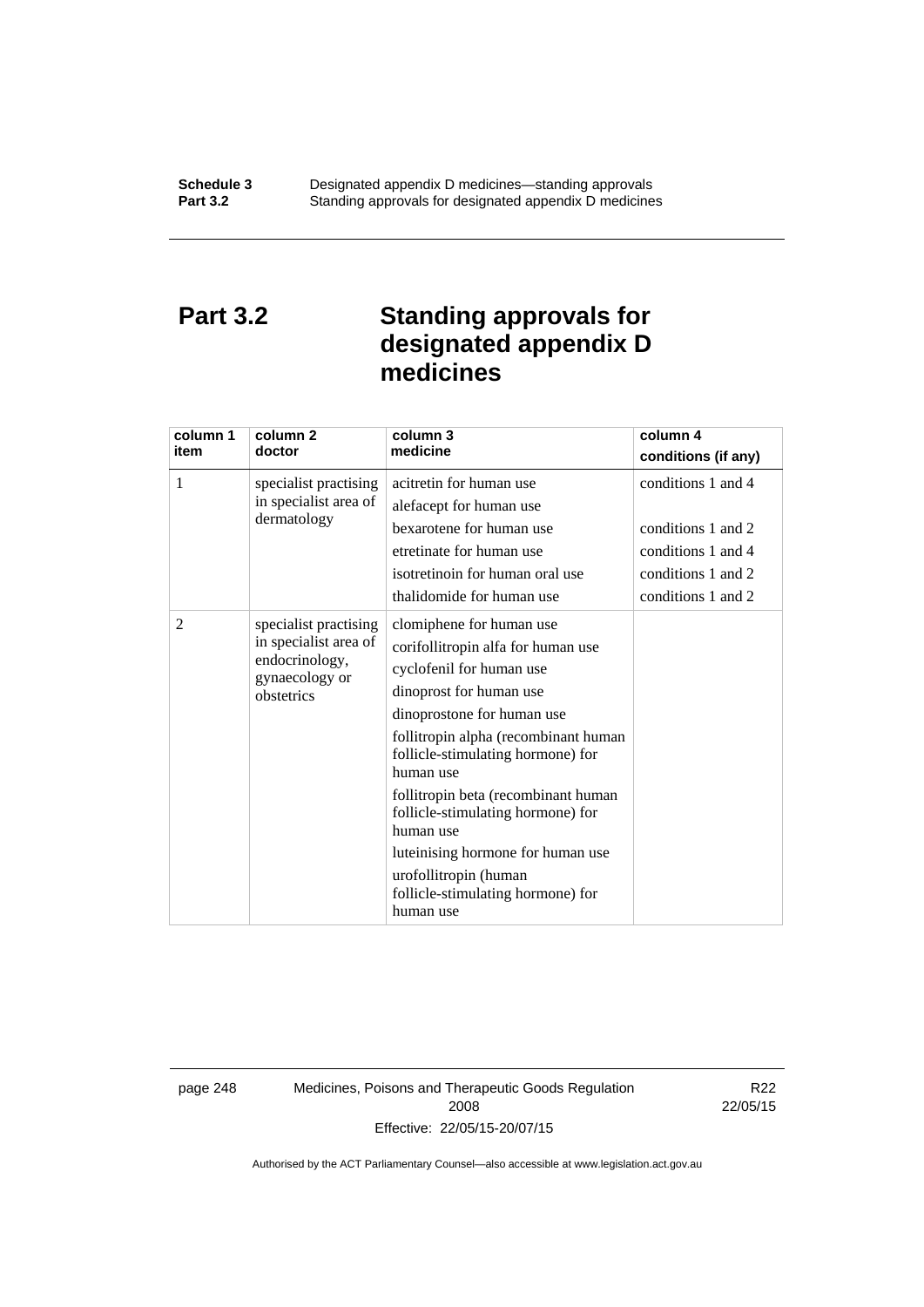Designated appendix D medicines—standing approvals **Schedule 3** Standing approvals for designated appendix D medicines

| column 1<br>item | column <sub>2</sub><br>doctor                                                                                                                                  | column 3<br>medicine            | column 4<br>conditions (if any) |
|------------------|----------------------------------------------------------------------------------------------------------------------------------------------------------------|---------------------------------|---------------------------------|
| 3                | specialist practising<br>in specialist area of<br>mental health                                                                                                | clozapine for human use         |                                 |
|                  | doctor employed by<br>Territory and<br>working under<br>supervision of chief<br>psychiatrist under<br><b>Mental Health</b><br>(Treatment and Care)<br>Act 1994 |                                 |                                 |
| 4                | specialist physician                                                                                                                                           | ambrisentan for human use       | conditions 1 and 3              |
|                  |                                                                                                                                                                | acitretin for human use         | conditions 1 and 4              |
|                  |                                                                                                                                                                | etretinate for human use        | conditions 1 and 4              |
|                  |                                                                                                                                                                | bexarotene for human use        | conditions 1 and 2              |
|                  |                                                                                                                                                                | bosentan for human use          | conditions 1 and 3              |
|                  |                                                                                                                                                                | isotretinoin for human oral use | conditions 1 and 2              |
|                  |                                                                                                                                                                | lenalidomide for human use      | conditions 1 and 2              |
|                  |                                                                                                                                                                | sitaxentan for human use        | conditions 1 and 3              |
|                  |                                                                                                                                                                | teriparatide for human use      |                                 |
|                  |                                                                                                                                                                | thalidomide for human use       | conditions 1 and 2              |
|                  |                                                                                                                                                                | tretinoin for human oral use    | conditions 1 and 2              |
| 5                | specialist practising<br>in specialist area of<br>neurology or<br>rehabilitation                                                                               | nabiximols for human use        |                                 |
| 6                | specialist practising<br>in specialist area of<br>neurology,<br>paediatrics or sleep<br>medicine                                                               | sodium oxybate for human use    |                                 |

*Note Specialist* includes a doctor training in a specialist area—see the dictionary.

R22 22/05/15 Medicines, Poisons and Therapeutic Goods Regulation 2008 Effective: 22/05/15-20/07/15

page 249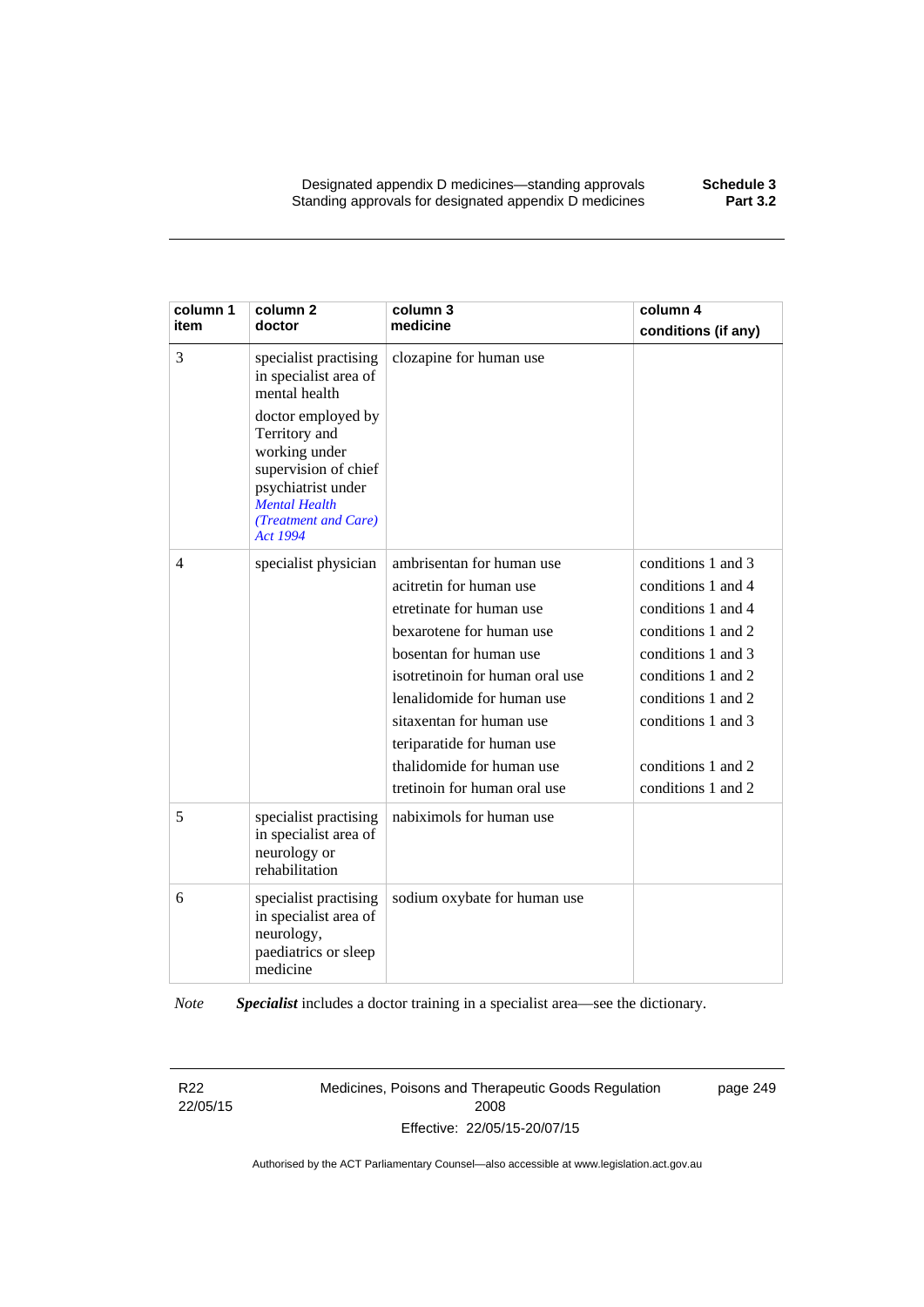### **Schedule 4 Dangerous poisons manufacturing etc authorisations**

(see s 690)

| column 1<br>item | column <sub>2</sub><br>people                                             | column 3<br>dangerous poison | column 4<br>prescribed purpose                                         |
|------------------|---------------------------------------------------------------------------|------------------------------|------------------------------------------------------------------------|
| 1                | manufacturers of glass                                                    | arsenic                      | manufacturing glass                                                    |
|                  | metallurgists                                                             |                              | manufacturing alloys                                                   |
| $\overline{2}$   | manufacturers of dyes or<br>pharmaceuticals                               | benzene                      | manufacturing dyes or<br>pharmaceuticals                               |
|                  | manufacturers of lacquers,<br>linoleum, protective cloths<br>or varnishes |                              | manufacturing lacquers,<br>linoleum, protective<br>cloths or varnishes |
| 3                | manufacturers of<br>chemicals or<br>pharmaceuticals                       | carbon tetrachloride         | manufacturing<br>chemicals or<br>pharmaceuticals                       |
|                  | manufacturers of lacquers,<br>paints or varnishes                         |                              | manufacturing lacquers,<br>paints or varnishes                         |
| $\overline{4}$   | managers of swimming<br>pools, other than domestic<br>swimming pools      | chlorine                     | purifying water in pools                                               |
|                  | manufacturers of<br>chemicals, plastics or<br>synthetic rubber            |                              | manufacturing<br>chemicals, plastics or<br>synthetic rubber            |
|                  | metallurgists                                                             |                              | cleaning metals                                                        |
|                  | people working at sewage<br>treatment centres                             |                              | treating sewage at<br>treatment centres                                |
|                  | people working at water<br>treatment centres                              |                              | purifying water at<br>treatment centres                                |
| 5                | electroplaters                                                            | cyanides                     | electroplating                                                         |

page 250 Medicines, Poisons and Therapeutic Goods Regulation 2008 Effective: 22/05/15-20/07/15

R22 22/05/15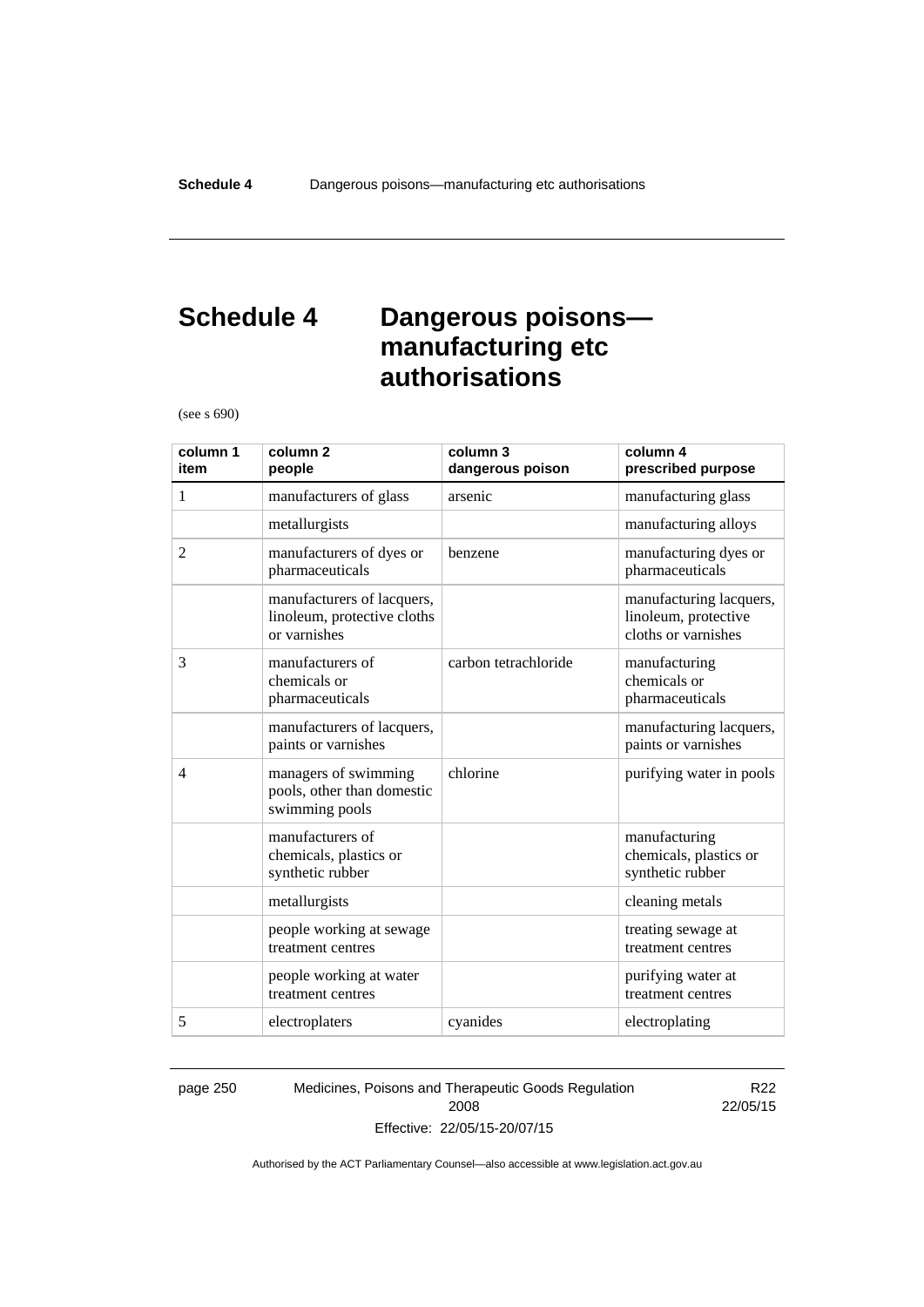| column 1<br>item | column <sub>2</sub><br>people                                   | column 3<br>dangerous poison                      | column 4<br>prescribed purpose                                  |
|------------------|-----------------------------------------------------------------|---------------------------------------------------|-----------------------------------------------------------------|
|                  | jewellers                                                       |                                                   | manufacturing gold<br>jewellery                                 |
|                  | miners                                                          |                                                   | extracting or processing<br>gold                                |
| 6                | manufacturers of lacquers,<br>paints or varnishes               | epichlorohydrin                                   | manufacturing lacquers,<br>paints or varnishes                  |
| 7                | manufacturers of<br>chemicals or detergents                     | ethylene oxide                                    | manufacturing<br>chemicals or detergents                        |
|                  | sterilising technologists                                       |                                                   | sterilising surgical<br>instruments                             |
| 8                | glass workers                                                   | hydrofluoric acid                                 | etching glass                                                   |
|                  | masons                                                          |                                                   | cleaning building<br>materials                                  |
|                  | metal workers                                                   |                                                   | cleaning or etching<br>metals                                   |
|                  | miners                                                          |                                                   | extracting or processing<br>gold                                |
|                  | potters                                                         |                                                   | cleaning ceramics                                               |
| 9                | manufacturers of lamps,<br>mirrors or scientific<br>instruments | mercury                                           | manufacturing of lamps,<br>mirrors or scientific<br>instruments |
|                  | manufacturers of mercury<br>salts or organic<br>compounds       |                                                   | manufacturing mercury<br>salts or organic<br>compounds          |
|                  | miners                                                          |                                                   | extracting metals from<br>ores                                  |
| 10               | manufacturers of plastics                                       | 4, 4'-methylenebis<br>[2-chloroaniline]<br>(MOCA) | manufacturing plastics                                          |

R22 22/05/15 Medicines, Poisons and Therapeutic Goods Regulation 2008 Effective: 22/05/15-20/07/15

page 251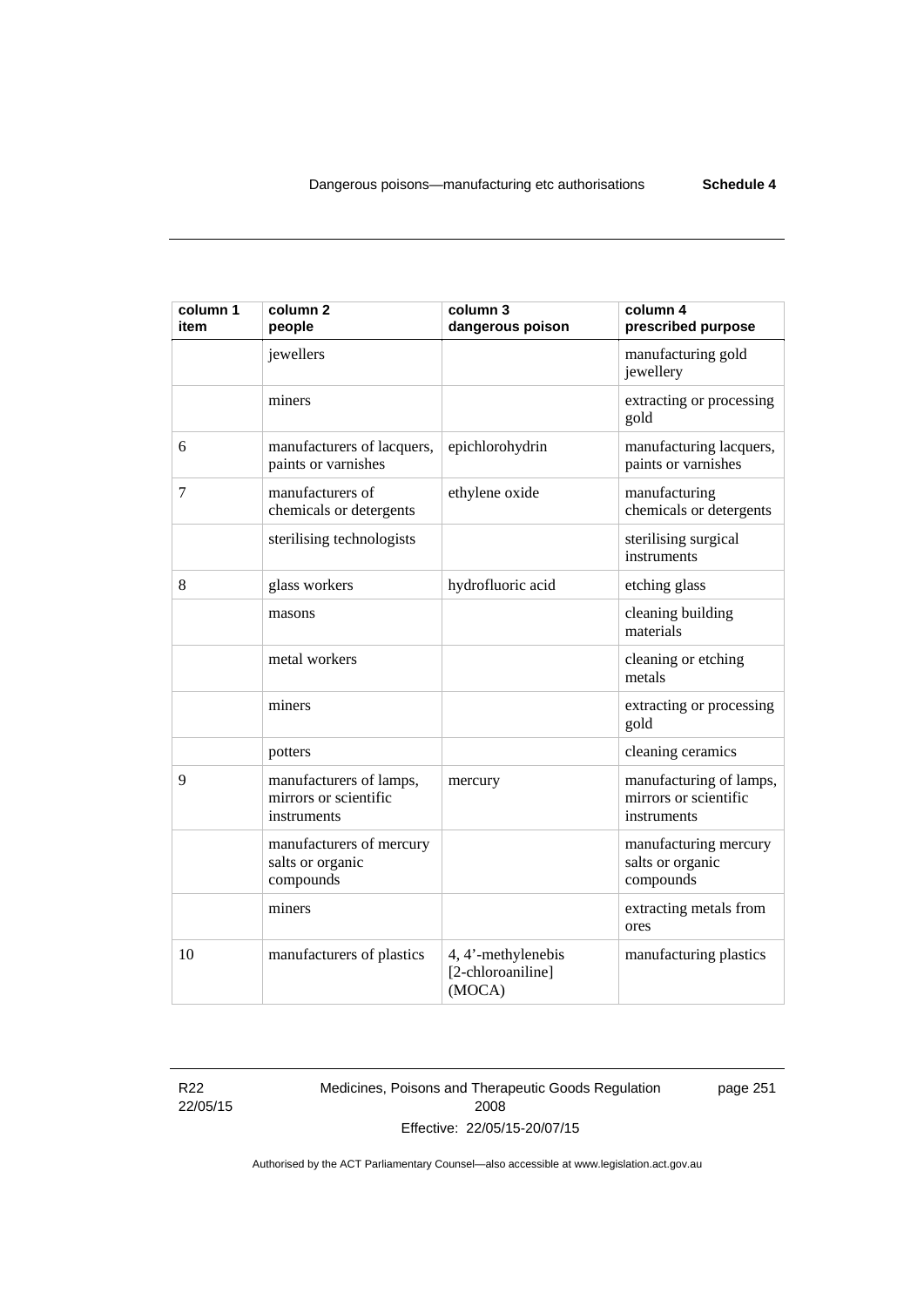#### **Schedule 4** Dangerous poisons—manufacturing etc authorisations

| column 1<br>item | column 2<br>people                                                                   | column 3<br>dangerous poison | column 4<br>prescribed purpose                                                    |
|------------------|--------------------------------------------------------------------------------------|------------------------------|-----------------------------------------------------------------------------------|
| 11               | manufacturers of<br>detergents, lubricants or<br>organic compounds                   | propylene oxide              | manufacturing<br>detergents, lubricants or<br>organic compounds                   |
| 12               | manufacturers of organic<br>compounds, paints, rust<br>removers or varnishes         | tetrachloroethane            | manufacturing organic<br>compounds, paints, rust<br>removers or varnishes         |
| 13               | manufacturers of dyes                                                                | ortho-tolidine               | manufacturing dyes                                                                |
| 14               | manufacturers of<br>disinfectants, household<br>cleaners or industrial<br>deodorants | trichloroisocyanuric acid    | manufacturing<br>disinfectants, household<br>cleaners or industrial<br>deodorants |

page 252 Medicines, Poisons and Therapeutic Goods Regulation 2008 Effective: 22/05/15-20/07/15

R22 22/05/15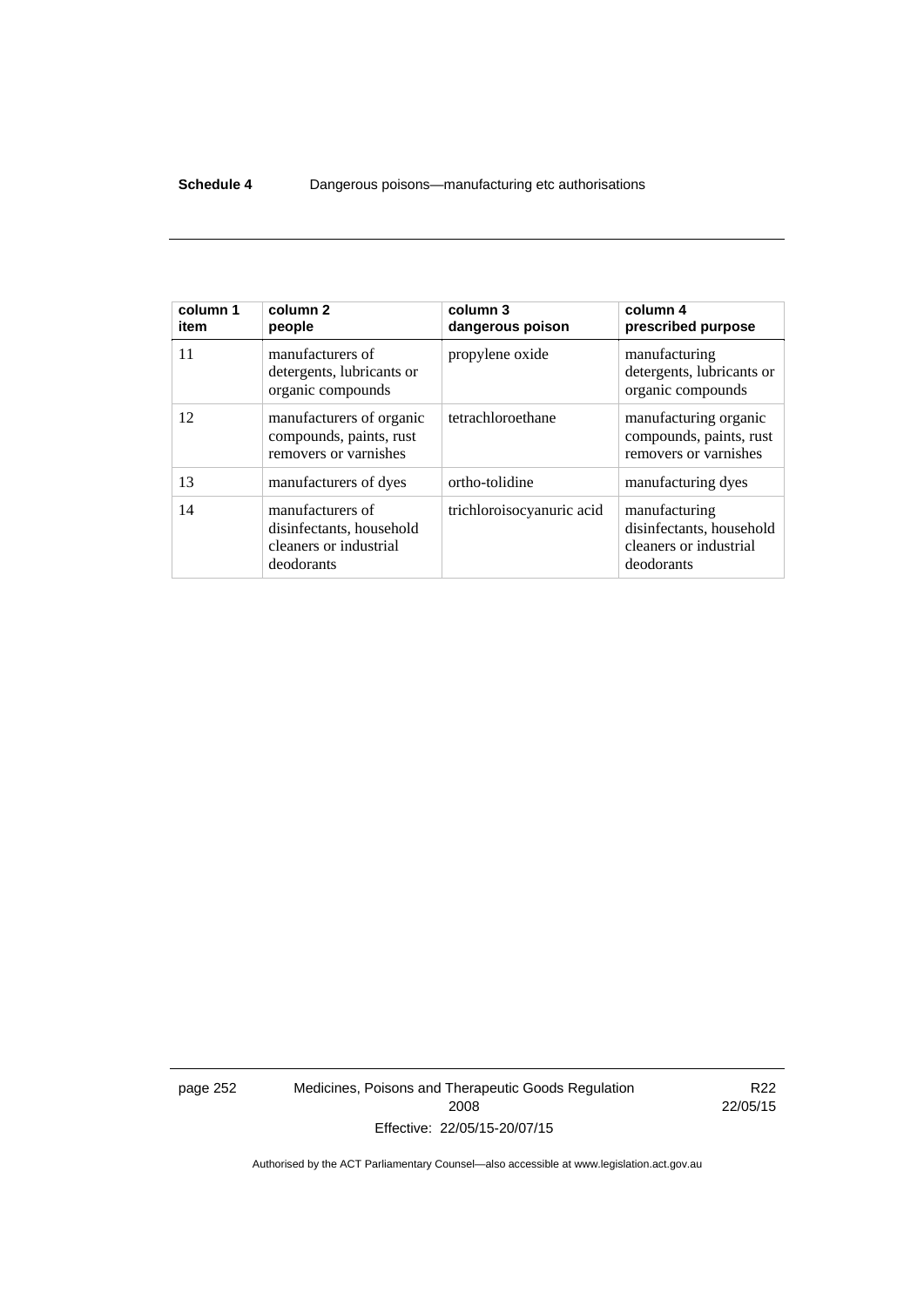# **Schedule 5 Requirements for storage receptacles**

(see s 531 and s 533)

#### **Part 5.1 Medicines cabinets**

#### **5.1 Medicines cabinets—general requirements**

A medicines cabinet must be constructed to prevent ready access to the cabinet's contents by cutting, sawing or unbolting.

#### **5.2 Medicines cabinets—body requirements**

- (1) The body of a medicines cabinet must be constructed of a single layer of black mild steel plate at least 10mm thick and with continuous welding of all joints.
- (2) The body must have, for installation—
	- (a) 4 suitably sized holes in the cabinet's back plate; or
	- (b) 2 suitably sized holes in the back plate and 2 suitably sized holes in the cabinet's base.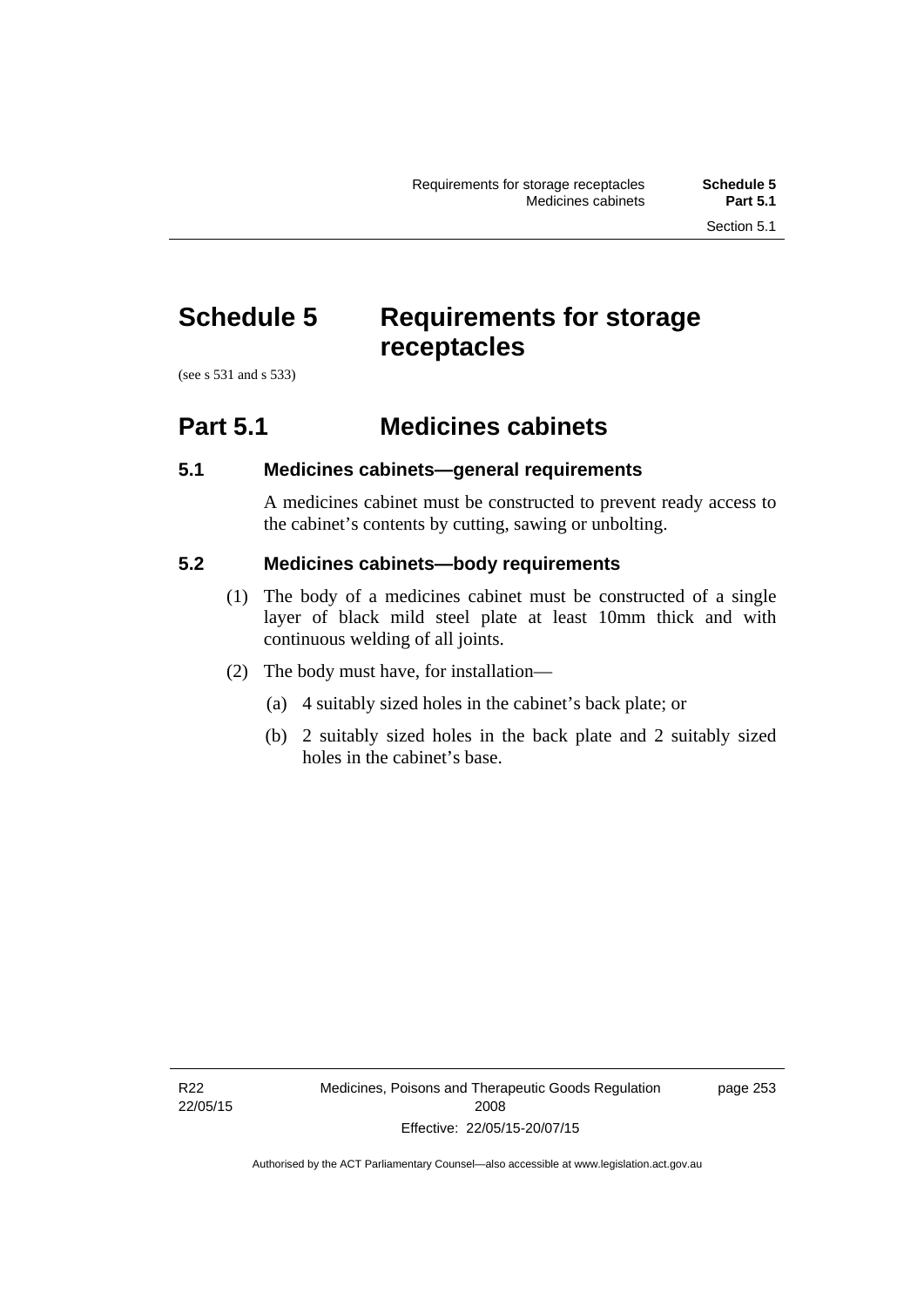#### **5.3 Medicines cabinets—door requirements**

- (1) The door of a medicines cabinet must be constructed of black mild steel plate at least 10mm thick.
- (2) When the medicines cabinet door is closed, the door must—
	- (a) fit flush with the cabinet; and
	- (b) have a clearance around the door of not more than 1.5mm.
- (3) The door must be fitted with a fixed locking bar, welded to the inside face of the door near the hinge edge, that engages in a rebate in the cabinet when closed.
- (4) The hinges on the door must be—
	- (a) constructed of heavy duty steel; and
	- (b) continuous welded to the door and body of the cabinet.

#### **5.4 Medicines cabinets—lock requirements**

- (1) A medicines cabinet lock must be—
	- (a) a 6-lever pick-proof lock; or
	- (b) a lock mechanism of a level of security equal to, or greater than, a 6-lever pick-proof lock.
- (2) The lock must be securely attached to the inside face of the door.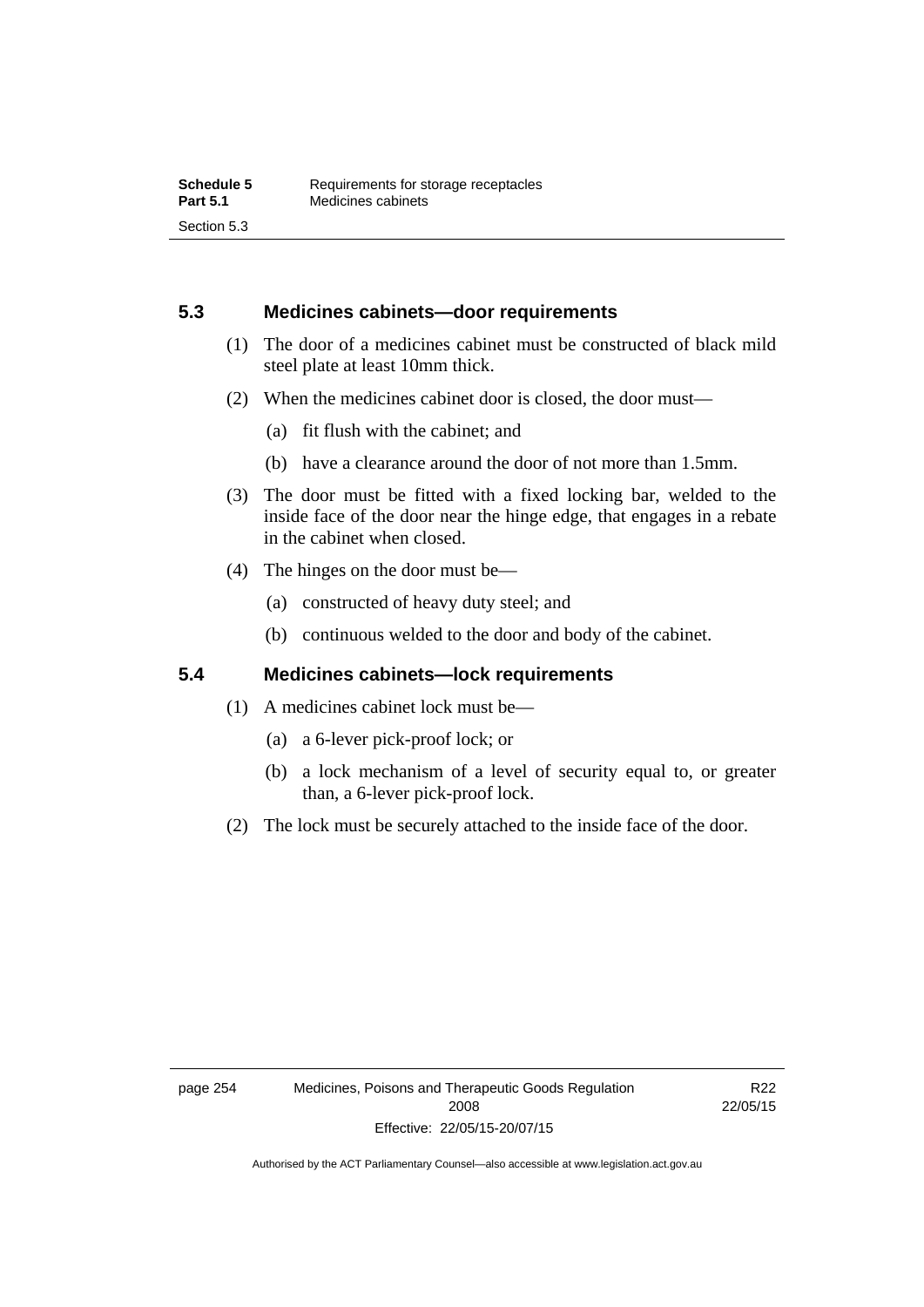#### **5.5 Medicines cabinets—mounting requirements**

- (1) A medicines cabinet must be—
	- (a) embedded in a floor of reinforced concrete of at least 10mpa compressive strength; or
	- (b) securely fixed to a wall or floor (or both) in accordance with this section.
- (2) If the wall and floor are brick or concrete, the medicines cabinet must be fixed to the wall or floor (or both) by at least 4 expanding bolts.
- (3) If the wall is timber, but the floor is brick or concrete, the medicines cabinet must be fixed—
	- (a) to the floor by at least 4 expanding bolts; and
	- (b) to the wall by at least 2 coach screws into the studs as close to the top of the wall face as is possible.
- (4) If the wall and floor are timber, the medicines cabinet must be fixed to the timber frame of the wall or floor in a way that will ensure that the cabinet cannot be removed from the floor or wall within 30 minutes.
- (5) The bolts and coach screws must be at least 10mm in diameter.

page 255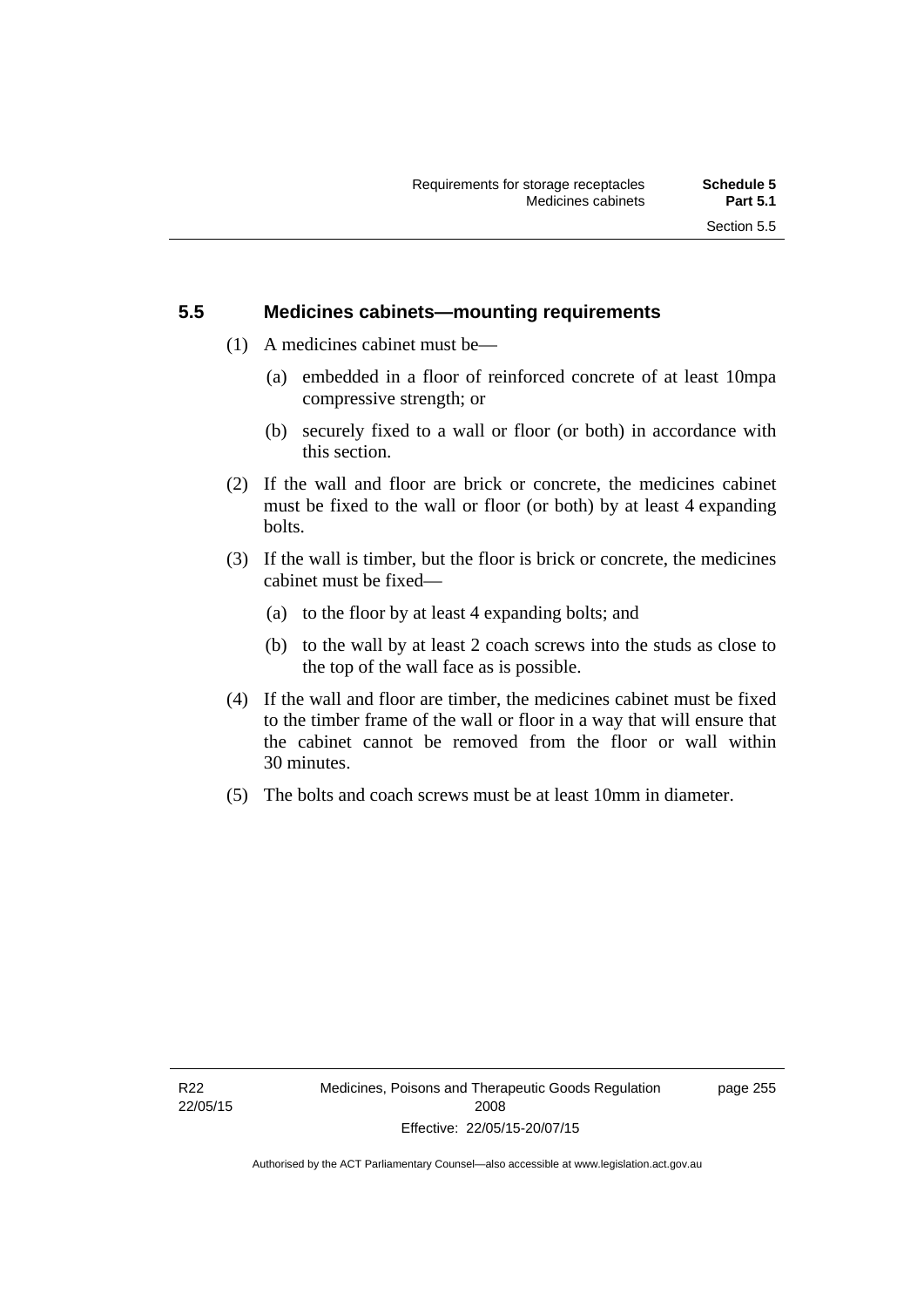#### **Part 5.2 Safes, strong rooms and vaults**

#### **5.6 Requirements for safes**

- (1) A safe must be constructed to prevent ready access to the safe's contents by cutting, sawing or unbolting.
- (2) When locked, a safe must reasonably be expected to resist attempts to gain entry by tools, torch or explosives for at least 30 minutes.
- $(3)$  A safe-
	- (a) may be freestanding if it weighs more than 350kg; or
	- (b) must be securely attached to, or embedded in, a concrete floor or a concrete or brick wall in a way that will ensure that the cabinet cannot be removed from the floor or wall within 30 minutes.

#### **5.7 Requirements for strong rooms**

- (1) The walls, floor and ceiling of a strong room must be brick or concrete.
- (2) The strong room must be fitted with a door.
- (3) When locked, the strong room must reasonably be expected to resist attempts to gain entry by tools, torch or explosives for at least 1 hour.

#### **5.8 Requirements for vaults**

- (1) The walls, floor and ceiling of a vault must be reinforced concrete.
- (2) The vault must be fitted with a door.
- (3) When locked, the vault must reasonably be expected to resist attempts to gain entry by tools, torch or explosives for at least 1 hour.

page 256 Medicines, Poisons and Therapeutic Goods Regulation 2008 Effective: 22/05/15-20/07/15

R22 22/05/15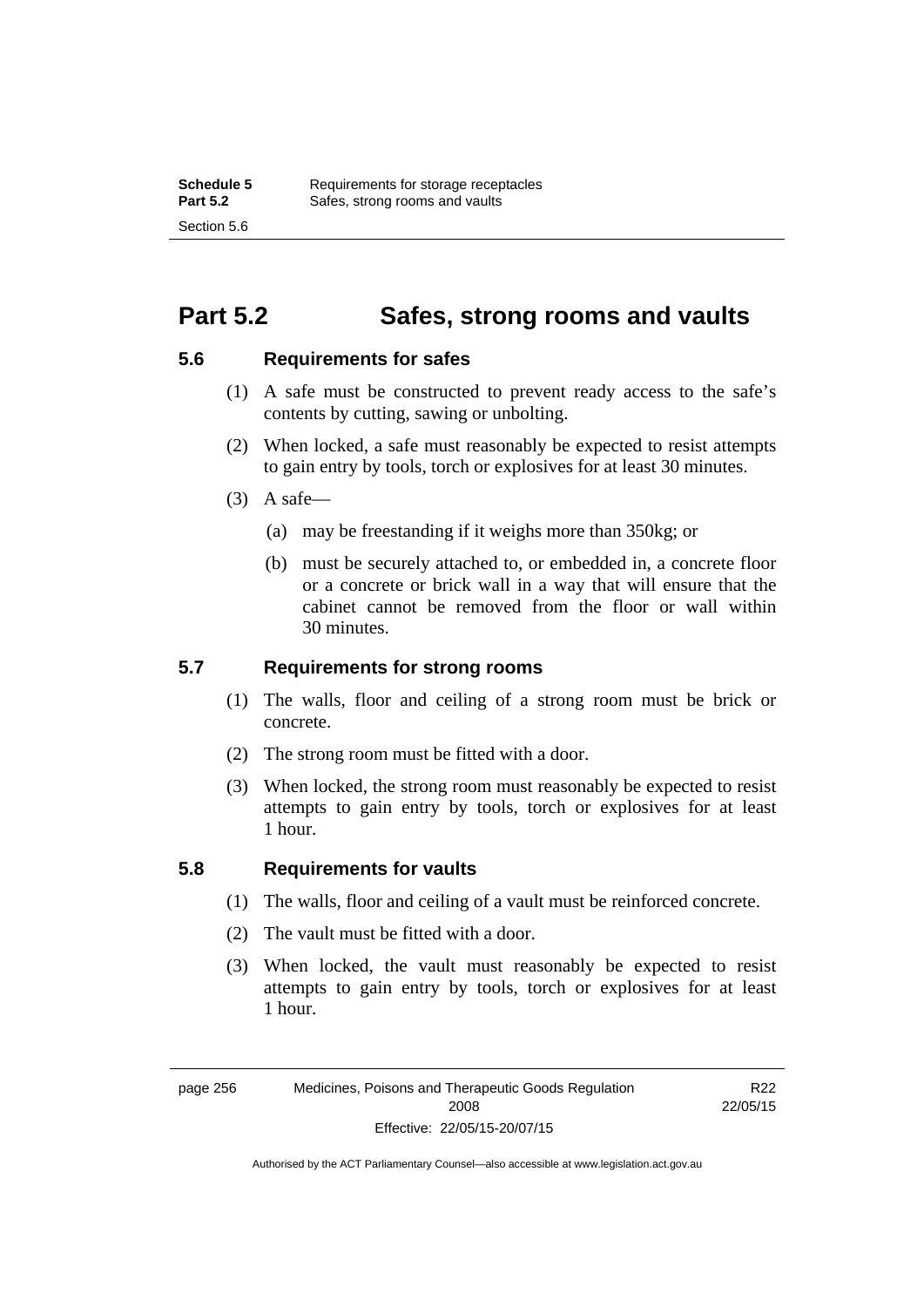### **Dictionary**

(see s 3)

- *Note 1* The [Legislation Act](http://www.legislation.act.gov.au/a/2001-14) contains definitions and other provisions relevant to this regulation.
- *Note 2* For example, the [Legislation Act,](http://www.legislation.act.gov.au/a/2001-14) dict, pt 1, defines the following terms:
	- AS/NZS (see s 164 (2))
	- child
	- correctional centre
	- doctor
	- enrolled nurse
	- home address
	- nurse
	- nurse practitioner
	- optometrist
	- public employee
	- reviewable decision notice.
- *Note 3* Terms used in this regulation have the same meaning that they have in the *[Medicines, Poisons and Therapeutic Goods Act 2008](http://www.legislation.act.gov.au/a/2008-26)* (see [Legislation Act,](http://www.legislation.act.gov.au/a/2001-14) s 148). For example, the following terms are defined in the *[Medicines, Poisons and Therapeutic Goods Act 2008](http://www.legislation.act.gov.au/a/2008-26)*, dictionary:
	- controlled medicine (see s 11)
	- dangerous poison (see s 12)
	- deals, with a regulated substance (see s 19)
	- deals, with a regulated therapeutic good (see s 21)
	- health practitioner
	- hospital
	- institution
	- medicines and poisons standard (see s 15)
	- prescription only medicine (see s 11)
	- prohibited substance (see s 13)
	- purchase order

R22 22/05/15 Medicines, Poisons and Therapeutic Goods Regulation 2008 Effective: 22/05/15-20/07/15

page 257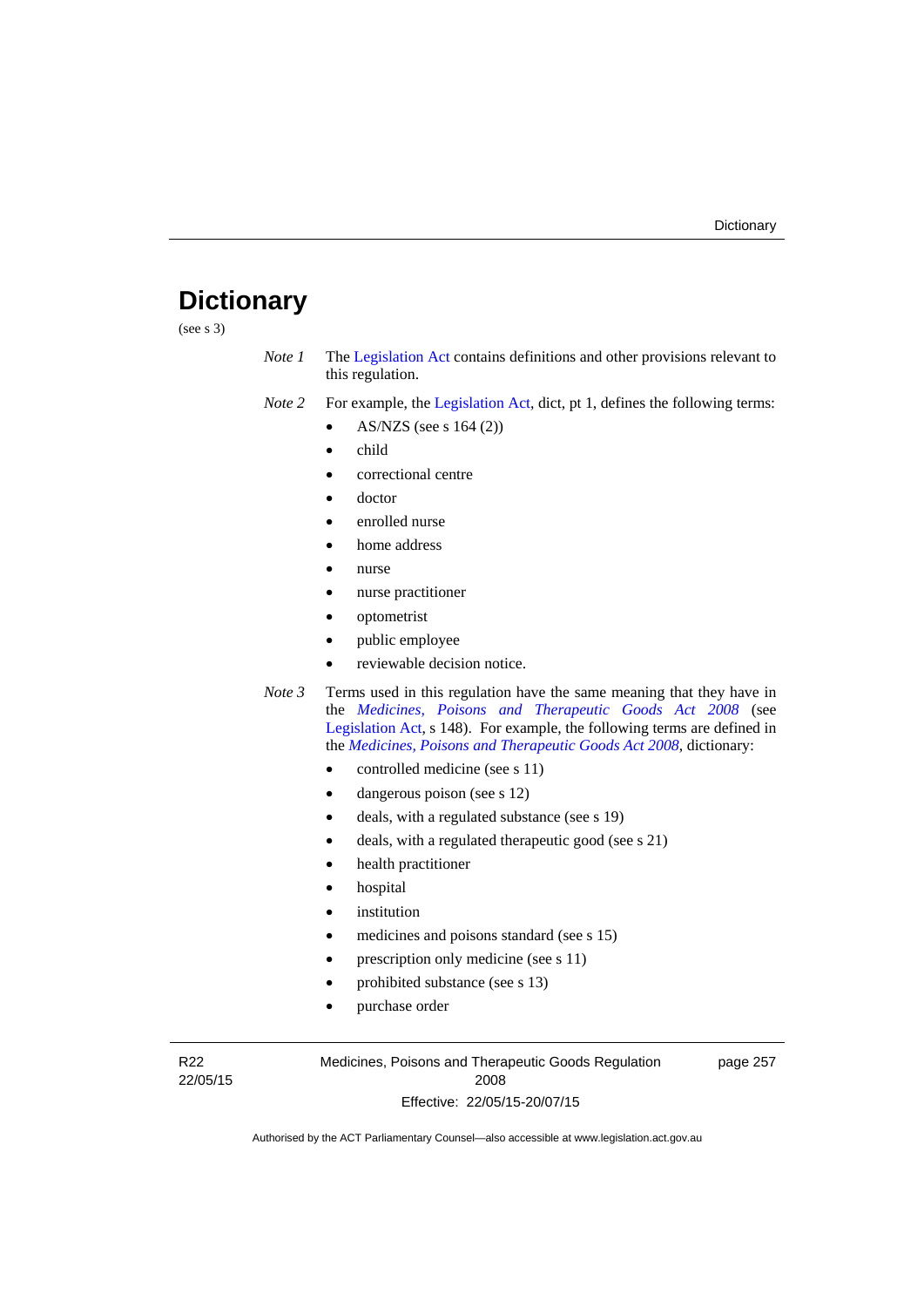- regulated substance (see s 10)
- residential aged care facility
- signs
- supply (see s 24)
- supply authority (see s 23)
- ward
- written.

*appendix D medicines approval*—see section 590.

#### *approved analyst* means—

- (a) an analyst appointed under the *[Public Health Act 1997](http://www.legislation.act.gov.au/a/1997-69)*, section 15 who is authorised under that Act to exercise a function under the Act; or
- (b) an analyst appointed or authorised under another territory law or a law of the Commonwealth, a State or another Territory.

*approved pharmacist*––see the *[National Health Act 1953](http://www.comlaw.gov.au/Series/C1953A00095)* (Cwlth), section 84 (1), as in force from time to time.

*Note* The *[National Health Act 1953](http://www.comlaw.gov.au/Series/C1953A00095)* (Cwlth) does not need to be notified under the [Legislation Act](http://www.legislation.act.gov.au/a/2001-14) because s 47 (6) does not apply (see s 863).

*Australian code of good wholesaling practice for medicines in schedules 2, 3, 4 and 8* means the *Australian Code of Good Wholesaling Practice for Medicines in Schedules 2, 3, 4 and 8* prepared by the National Coordinating Committee on Therapeutic Goods, as in force from time to time.

*Note* The Australian Code of Good Wholesaling Practice for Medicines in Schedules 2, 3, 4 and 8 is accessible at [www.tga.gov.au.](http://www.tga.gov.au/)

*authorised midwife*—see the *[National Health Act 1953](http://www.comlaw.gov.au/Series/C1953A00095)* (Cwlth), section 84 (1), definition of *authorised midwife***.**

*bioequivalent*—a form of a substance is the *bioequivalent* of another form of the substance if the forms are physiologically equivalent in their clinical effect.

page 258 Medicines, Poisons and Therapeutic Goods Regulation 2008 Effective: 22/05/15-20/07/15

R22 22/05/15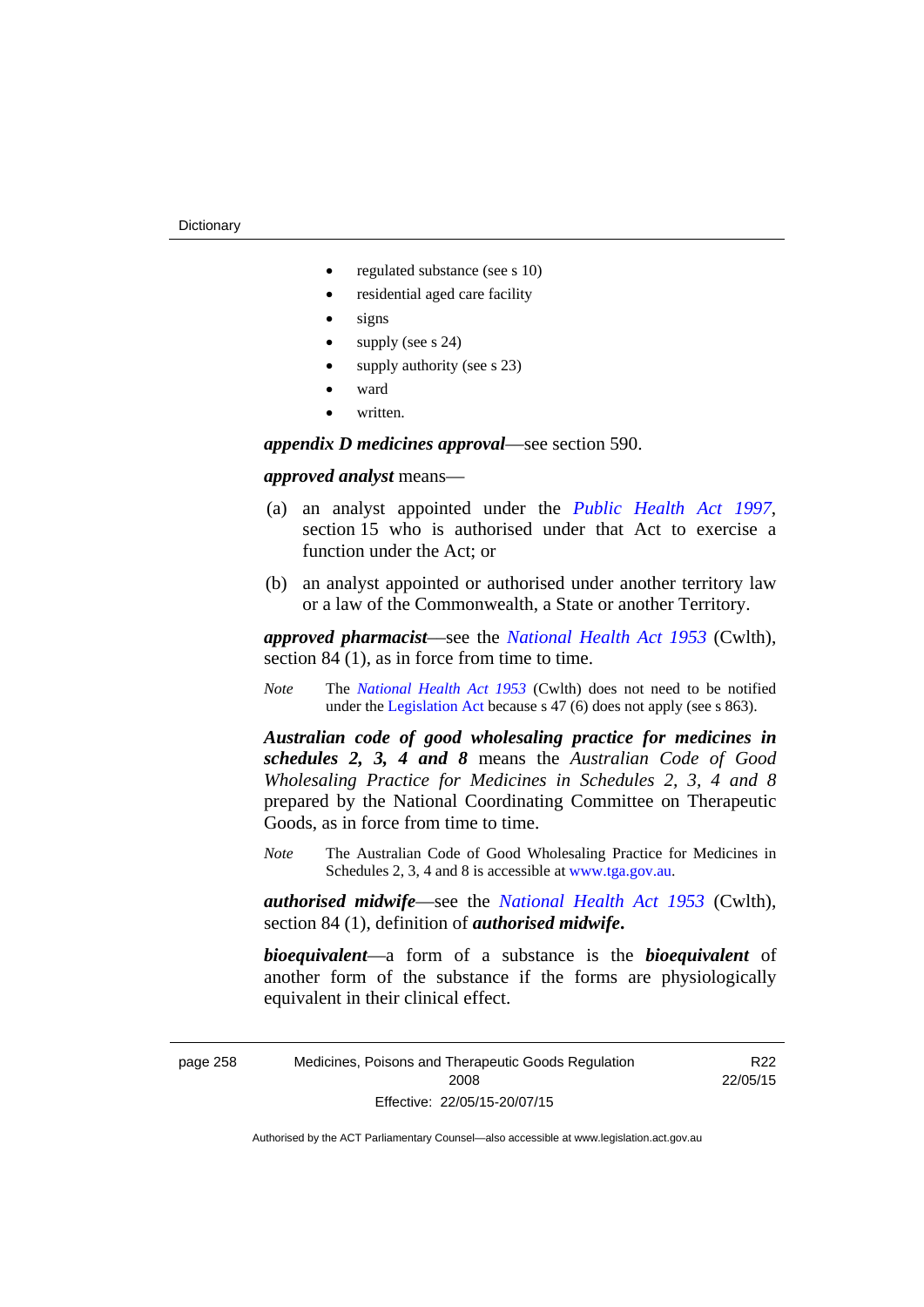*chief pharmacist*, for an institution with a pharmacy, means the pharmacist having the supervision of all other pharmacists employed at the institution.

*CHO* means chief health officer.

*community pharmacy* means a pharmacy at a place other than an institution.

*complying purchase order* means—

- (a) for a medicine—a purchase order that complies with section 62; or
- (b) for a dangerous poison—a purchase order that complies with section 721; or
- (c) for an appendix C substance or prohibited substance—see section 772.

*condition 1*, for a doctor prescribing or supplying a designated appendix D medicine to a woman of child-bearing age, for schedule 3 (Designated appendix D medicines—standing approvals)—see schedule 3, section 3.1.

*condition 2*, for a doctor prescribing or supplying a designated appendix D medicine to a woman of child-bearing age, for schedule 3—see schedule 3, section 3.1.

*condition 3*, for a doctor prescribing or supplying a designated appendix D medicine to a woman of child-bearing age, for schedule 3—see schedule 3, section 3.1.

*condition 4*, for a doctor prescribing or supplying a designated appendix D medicine to a woman of child-bearing age, for schedule 3—see schedule 3, section 3.1.

*continued dispensing determination* means a determination made by the Minister under the *[National Health Act 1953](http://www.comlaw.gov.au/Series/C1953A00095)* (Cwlth), section 89A (When pharmaceutical benefits may be supplied by approved pharmacists without prescription), as in force from time to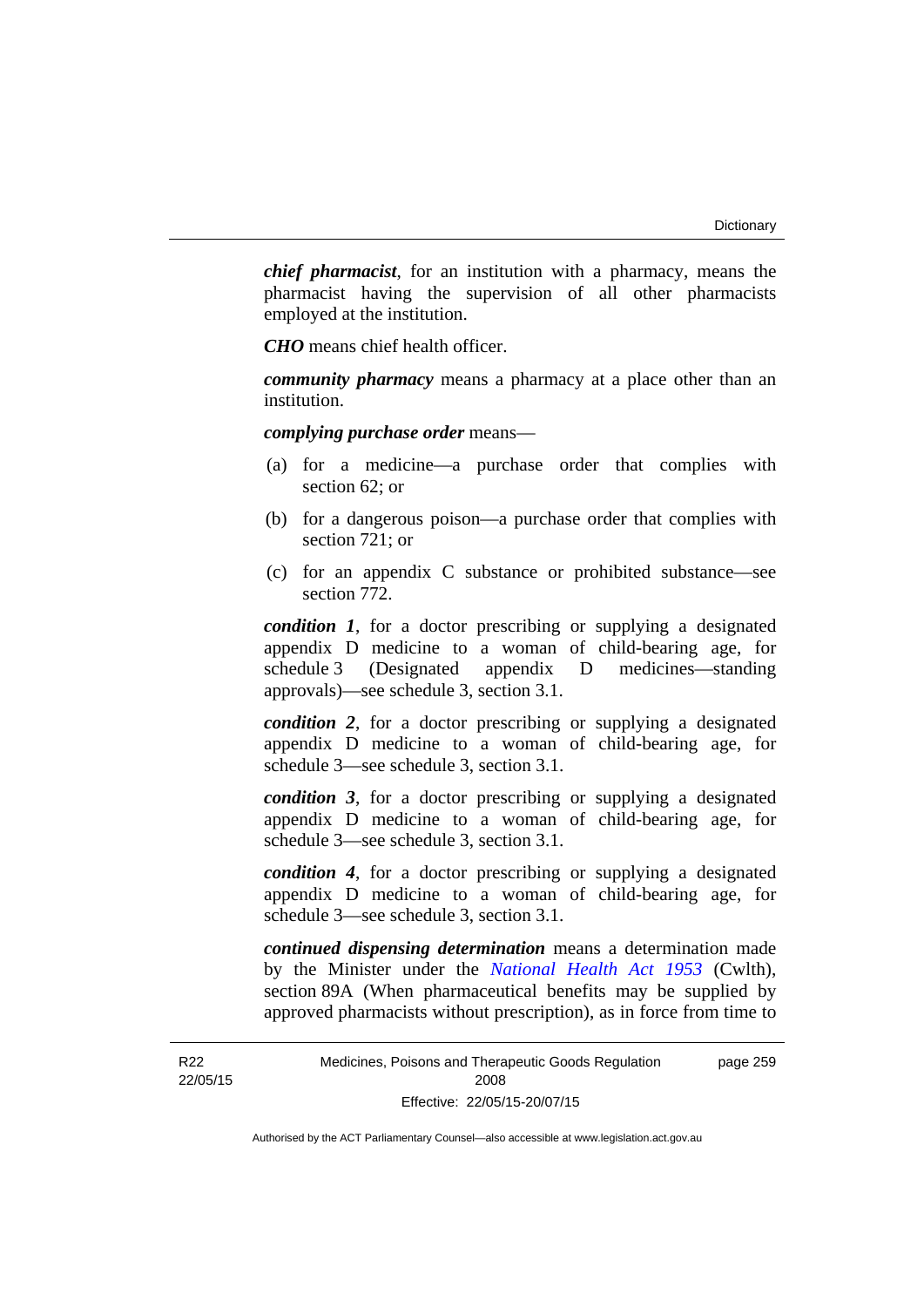time, about the supply of a pharmaceutical benefit to a person by an approved pharmacist without a prescription.

*Note* See the *National Health (Continued Dispensing) Determination 2012* (Cwlth). The determination does not need to be notified under the [Legislation Act](http://www.legislation.act.gov.au/a/2001-14) because s 47 (6) does not apply (see s 863).

*controlled medicines approval*—see section 550.

*controlled medicines register* means a register for controlled medicines.

*controlled medicines research and education program licence* see section 600.

*custodian*, of an animal, means—

- (a) an adult who has lawful custody of the animal; or
- (b) if the animal is owned by a child or a person with a guardian a parent or guardian of the child or person.

*CYP authorised person*—see the *[Children and Young People](http://www.legislation.act.gov.au/a/2008-19)  [Act 2008](http://www.legislation.act.gov.au/a/2008-19)*, dictionary, definition of *authorised person*.

*CYP detention place* means a detention place under the *[Children](http://www.legislation.act.gov.au/a/2008-19)  [and Young People Act 2008](http://www.legislation.act.gov.au/a/2008-19)*.

*dangerous poisons manufacturers licence*—see section 700.

*dangerous poisons register* means a register for dangerous poisons.

*dangerous poisons research and education program licence*—see section 700.

*dangerous poisons suppliers licence*—see section 700.

*day hospital* means a facility where a person is admitted for surgical or medical treatment and discharged on the same day.

> R22 22/05/15

*dentist* does not include a trainee dentist.

*Note* See the definition of *trainee*.

page 260 Medicines, Poisons and Therapeutic Goods Regulation 2008 Effective: 22/05/15-20/07/15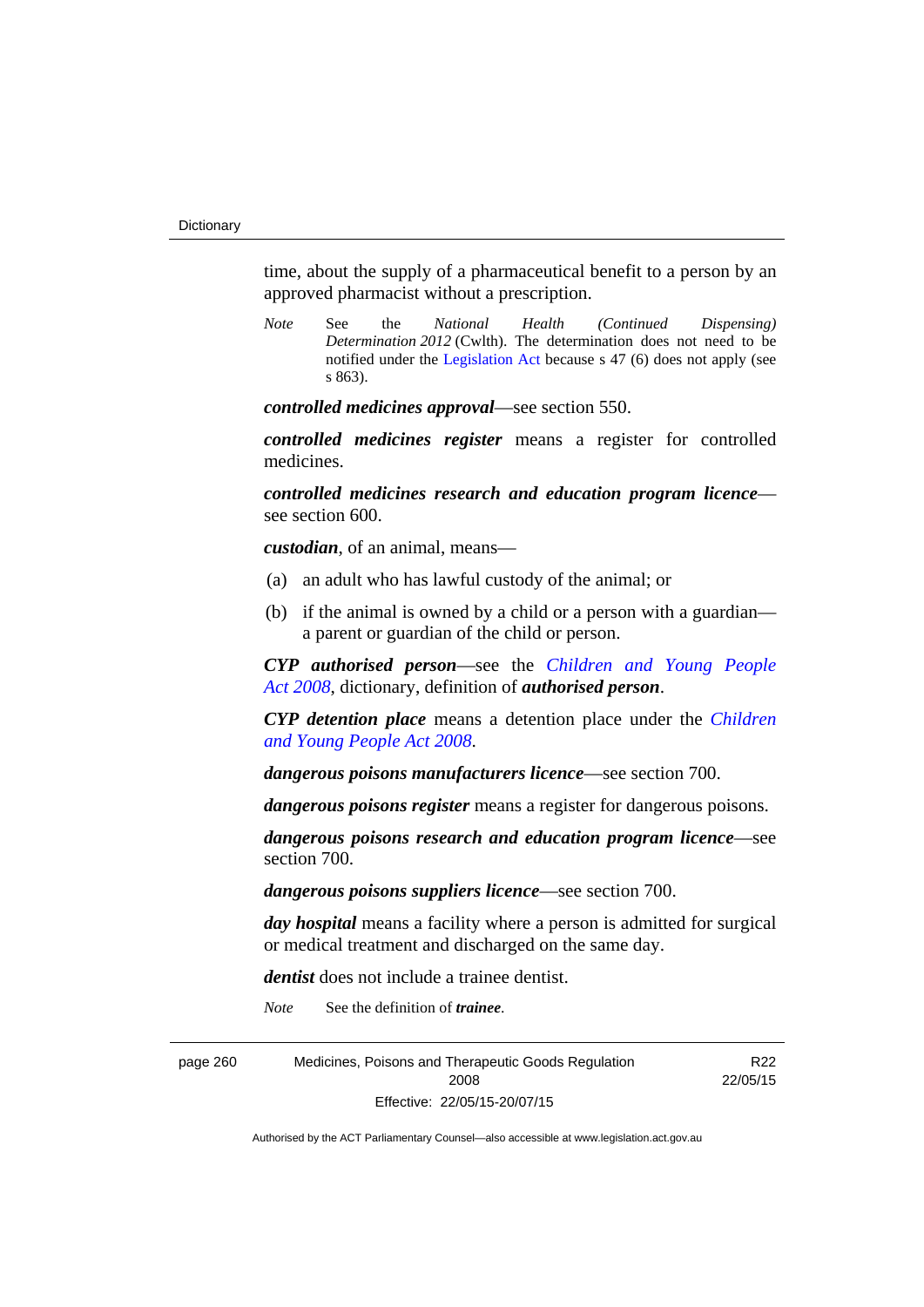*designated appendix D medicine* means a medicine listed in schedule 3, (Designated appendix D medicines—standing approvals), part 3.2, column 3.

*Note* The medicines are included in the [medicines and poisons standard,](http://www.comlaw.gov.au/Series/F2012L01200) appendix D.

*designated prescriber*, for part 13.1 (Controlled medicines approvals)—see section 551.

*designated prescription only medicine*, for part 4.3 (Authorisation to supply without prescription in emergencies)—see section 250.

*detainee*—see the *[Corrections Management Act 2007](http://www.legislation.act.gov.au/a/2007-15)*, section 6.

*disability care* means care that is provided to a person with a disability in a residential facility in which the person is also provided with accommodation that includes—

- (a) appropriate staff to meet the nursing and personal care needs of the person; and
- (b) meals and cleaning services; and
- (c) furnishings, furniture and equipment for the provision of the care and accommodation.

*doctor* does not include an intern doctor.

*Note* See the definition of *intern*.

*drug-dependent person*, in relation to a controlled medicine or prohibited substance, means a person with a condition—

- (a) who, as a result of the administration of the medicine or substance, demonstrates, in relation to the person's use of the medicine or substance—
	- (i) impaired control; or

page 261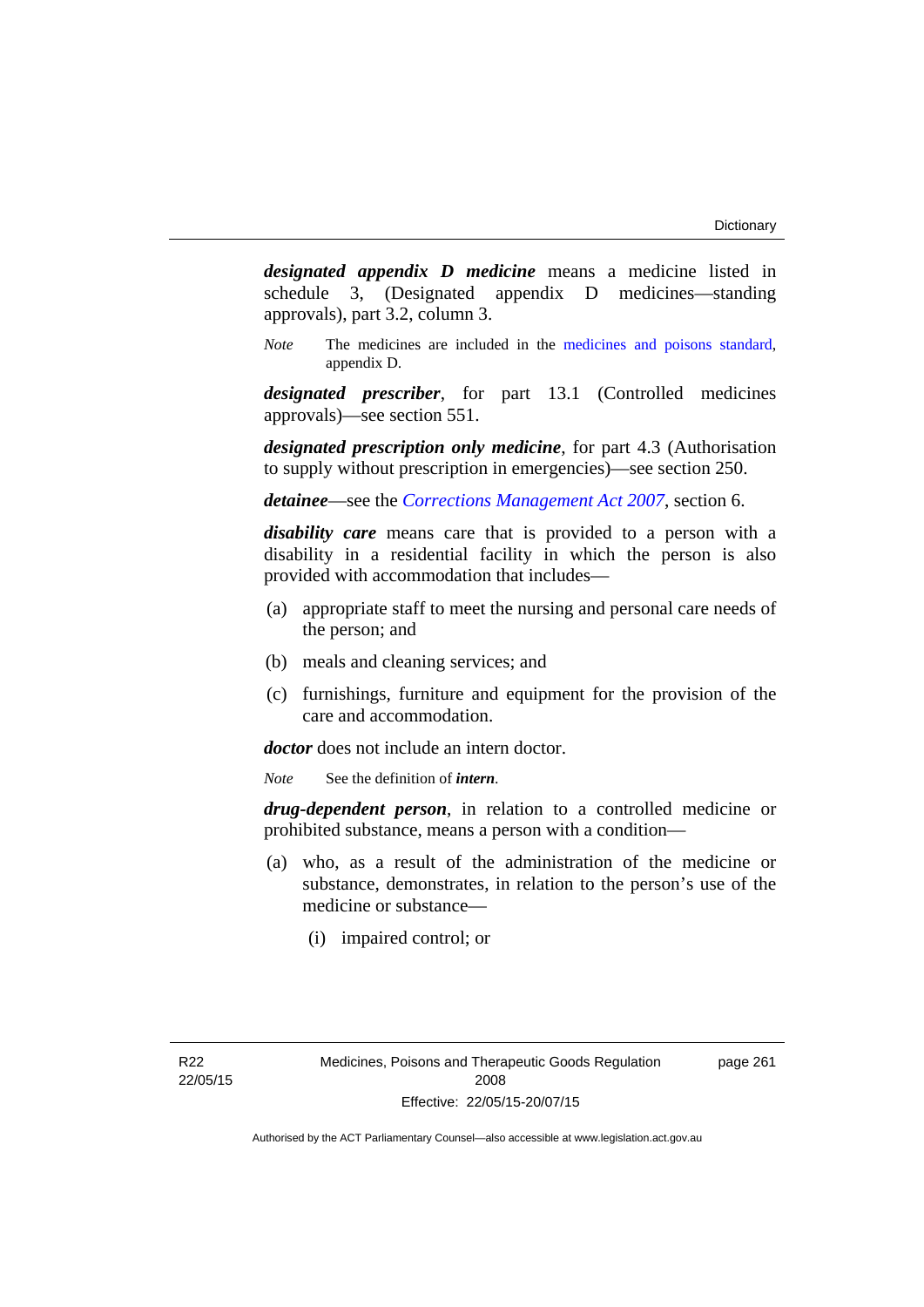- (ii) drug-seeking behaviour that suggests impaired control; and
- (b) who, as a result of the cessation of the administration of the medicine or substance, is likely to experience symptoms of mental or physical distress or disorder.

*eligible midwife*—see the *[National Health Act 1953](http://www.comlaw.gov.au/Series/C1953A00095)* (Cwlth), section 84AAE**.**

*endorsement*, for division 13.1.4 (Endorsements to treat drug-dependency)—see section 580.

*environmental authorisation* means—

- (a) an environmental authorisation under the *[Environment](http://www.legislation.act.gov.au/a/1997-92)  [Protection Act 1997](http://www.legislation.act.gov.au/a/1997-92)*; or
- (b) an authorisation (however described) under a Commonwealth or State law that corresponds to the environmental authorisation mentioned in paragraph (a).

*first-aid kit* includes a portable bag or container of medicines and other medical supplies kept by a person for health care or emergency treatment.

*first-aid kit licence*—see section 600.

*health profession* means—

- (a) a health profession under the *[Health Practitioner Regulation](http://www.legislation.act.gov.au/a/db_39269/default.asp)  [National Law \(ACT\)](http://www.legislation.act.gov.au/a/db_39269/default.asp)*, section 5 (Definitions); and
- (b) includes a health profession under the *[Health Professionals](http://www.legislation.act.gov.au/a/2004-38)  [Act 2004](http://www.legislation.act.gov.au/a/2004-38)*, dictionary.

*health professional* means a person who is registered under the *[Health Professionals Act 2004](http://www.legislation.act.gov.au/a/2004-38)*.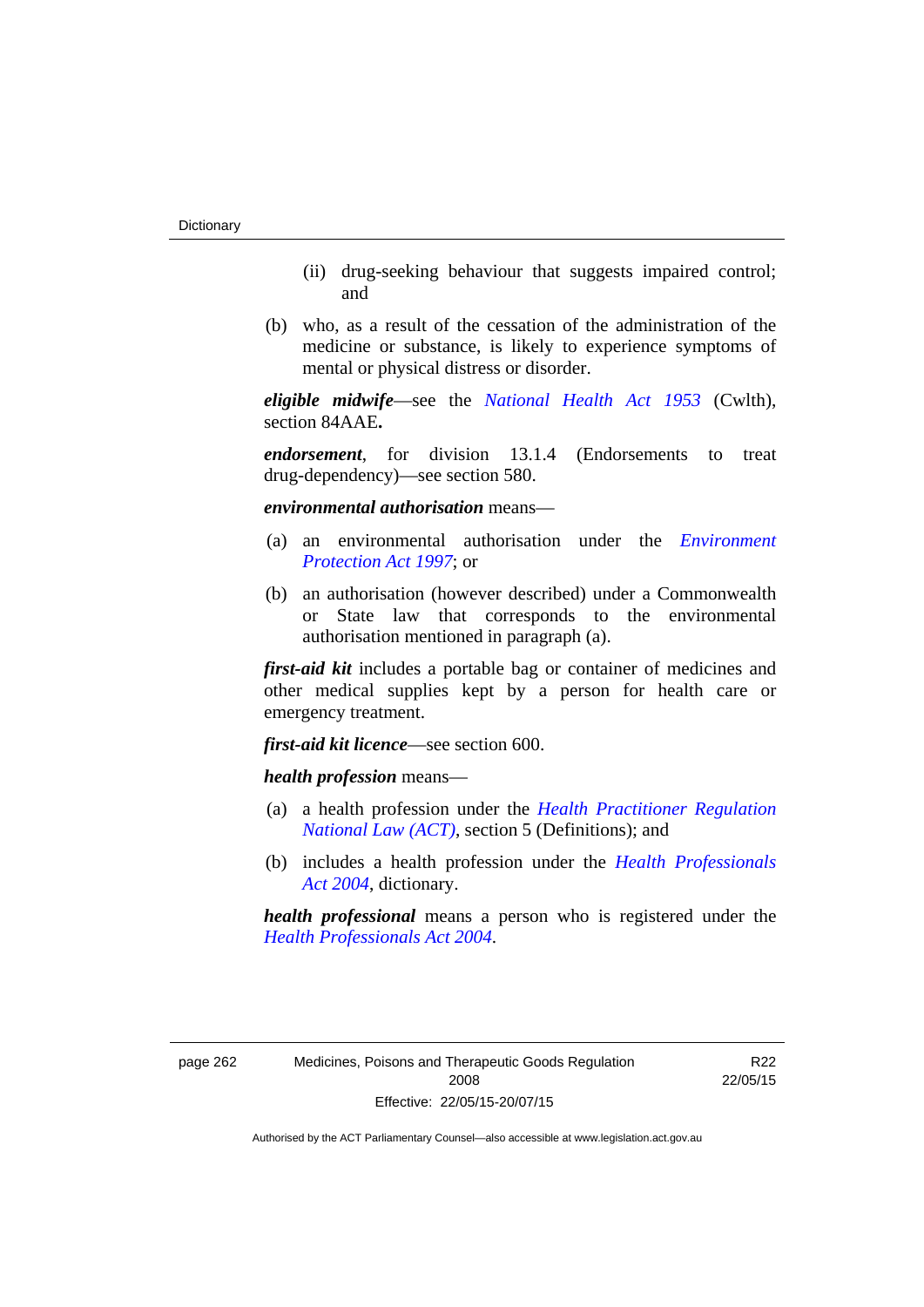*in-patient*, at an institution, includes—

- (a) a patient being treated at an emergency department of the institution; and
- (b) for a correctional centre—a detainee; and
- (c) for a CYP detention place—a young detainee.
- *Note* A correctional centre and a CYP detention place is an institution (see s 652).

*intern*, in relation to a doctor or pharmacist, means—

- (a) for a doctor—a person holding limited or provisional registration to practise in the medical profession under the *[Health Practitioner Regulation National Law \(ACT\)](http://www.legislation.act.gov.au/a/db_39269/default.asp)*, for the purpose of undertaking a period of supervised practice that the person has started; and
- (b) for a pharmacist—a person holding limited or provisional registration to practise in the pharmacy profession under the *[Health Practitioner Regulation National Law \(ACT\)](http://www.legislation.act.gov.au/a/db_39269/default.asp)*, for the purpose of undertaking a period of supervised practice or course of training, or both, to allow the person to be registered to practice without supervision.

*key*, for chapter 11 (Storage of medicines)—see section 511.

*manufacturer's pack* means a primary pack for a medicine that is supplied by a manufacturer.

*Note* See the definition of *primary pack*.

*medical records* includes—

- (a) for a person at an institution—the person's clinical records and a medication chart for the person at the institution; and
- (b) for a person who is not at an institution and is being treated by a prescriber—any record the prescriber keeps about the person.

R22 22/05/15 Medicines, Poisons and Therapeutic Goods Regulation 2008 Effective: 22/05/15-20/07/15

page 263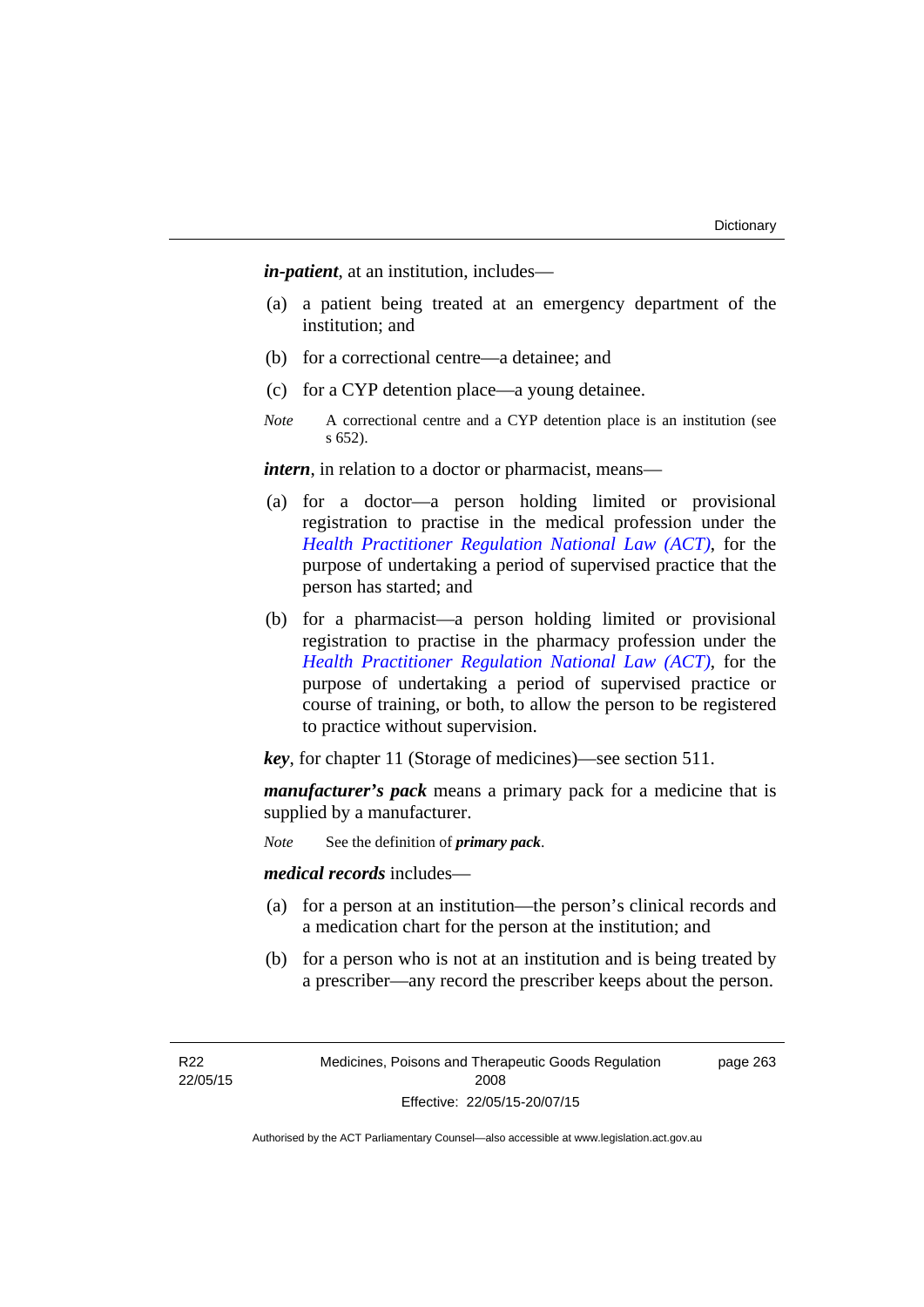*medicines Australia code of conduct* means the *Medicines Australia Code of Conduct*, authorised by the Australian Competition and Consumer Commission, as in force from time to time.

*Note* The Medicines Australia Code of Conduct is accessible at [www.medicinesaustralia.com.au](http://www.medicinesaustralia.com.au/).

*medicines wholesalers licence*—see section 600.

*national residential medication chart prescription* means a medication chart prescription within the meaning of the *[National](http://www.comlaw.gov.au/Series/F1996B02844)  [Health \(Pharmaceutical Benefits\) Regulations 1960](http://www.comlaw.gov.au/Series/F1996B02844)* (Cwlth), section 19AA (Item in residential medication chart is prescription), as in force from time to time.

*Note* The *[National Health \(Pharmaceutical Benefits\) Regulations 1960](http://www.comlaw.gov.au/Series/F1996B02844)* (Cwlth) does not need to be notified under the [Legislation Act](http://www.legislation.act.gov.au/a/2001-14) because s 47 (6) does not apply (see s 863).

*nurse practitioner*, for chapter 11 and chapter 12, does not include a person holding limited or provisional registration to practise as a nurse practitioner.

*opioid dependency treatment guidelines* means the guidelines approved under section 630 (Guidelines for treatment of opioid dependency).

*opioid dependency treatment licence*—see section 600.

*optical device*, for chapter 22 (Therapeutic goods)—see section 800.

*personal custody*, of a key by a person, for part 11.4 (Additional storage requirements for controlled medicines)—see section 530.

*pharmaceutical benefit*—see the *[National Health Act 1953](http://www.comlaw.gov.au/Series/C1953A00095)* (Cwlth), section 84 (1), as in force from time to time.

*Note* The *[National Health Act 1953](http://www.comlaw.gov.au/Series/C1953A00095)* (Cwlth) does not need to be notified under the [Legislation Act](http://www.legislation.act.gov.au/a/2001-14) because s 47 (6) does not apply (see s 863).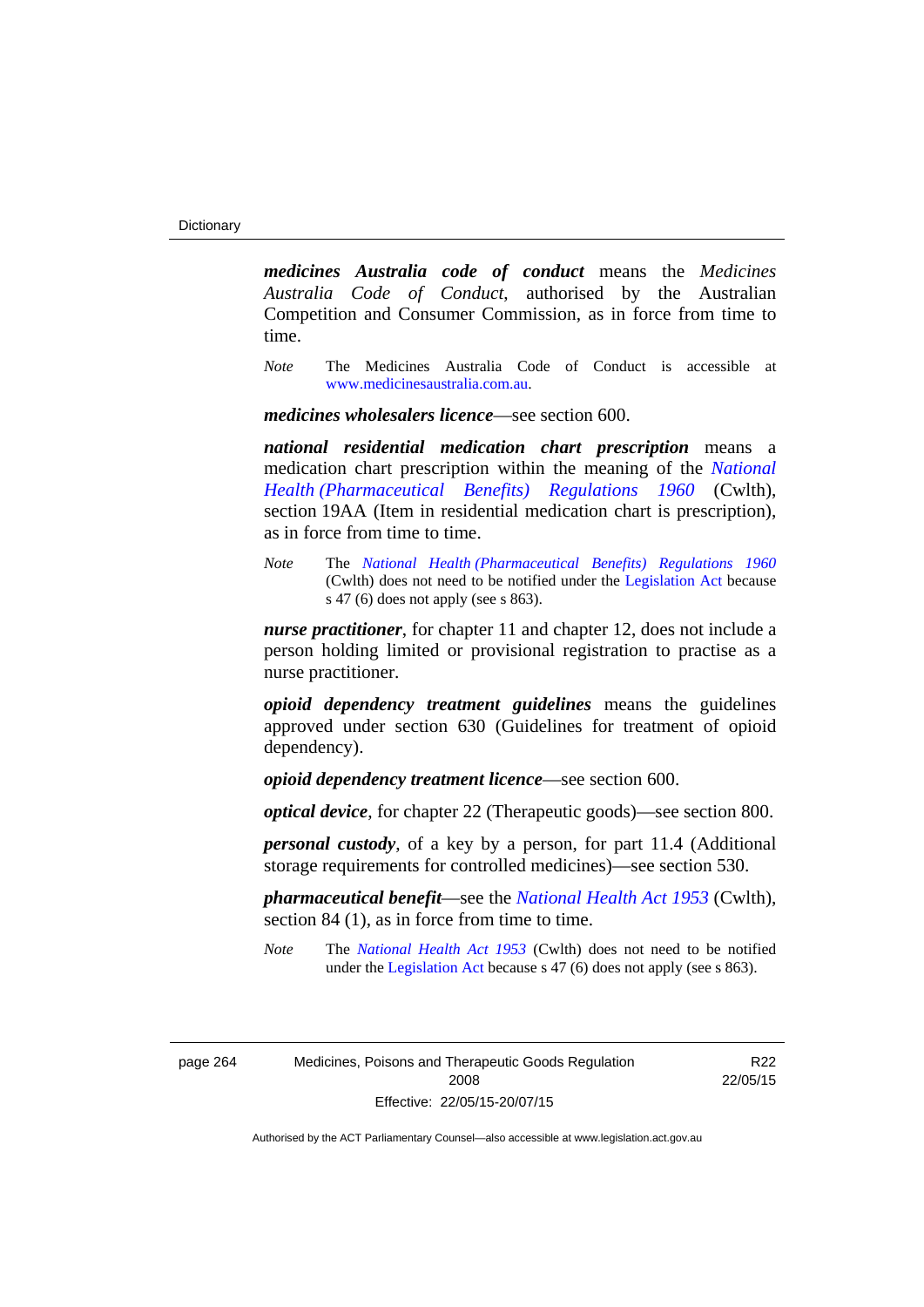*pharmaceutical benefits scheme* means the scheme for the supply of pharmaceutical benefits established under the *[National Health](http://www.comlaw.gov.au/Series/C1953A00095)  [Act 1953](http://www.comlaw.gov.au/Series/C1953A00095)* (Cwlth), part 7.

*pharmacist* does not include an intern pharmacist.

*Note* See the definition of *intern*.

*pharmacy medicines rural communities licence*—see section 600.

*prescribed person*, for chapter 11 (Storage of medicines)—see section 510.

*prescriber*, in relation to a medicine, means a person in relation to whom prescribing the medicine is included in schedule 1, column 3 in relation to the person.

*prescription*, in relation to an optical device, for chapter 22 (Therapeutic Goods)—see section 800.

*Note Prescription*, in relation to a medicine—see the [Act](http://www.legislation.act.gov.au/a/2008-26/default.asp), dictionary.

*primary pack* means the pack in which a regulated substance and its immediate container or immediate wrapper or measure pack are presented for sale or supply.

*Note* This is the same as the definition in the [medicines and poisons standard,](http://www.comlaw.gov.au/Series/F2012L01200) par 1 (l), and is included because of its relationship to the meaning of *manufacturer's pack*. Other terms defined in the standard have the same meaning in this regulation, see the [Act](http://www.legislation.act.gov.au/a/2008-26/default.asp), s 16 (1).

*prohibited substance*, for chapter 21 (Prohibited and appendix C substances)—see section 760.

*prohibited substances register* means a register for prohibited substances.

*prohibited substances research and education program licence* see section 761.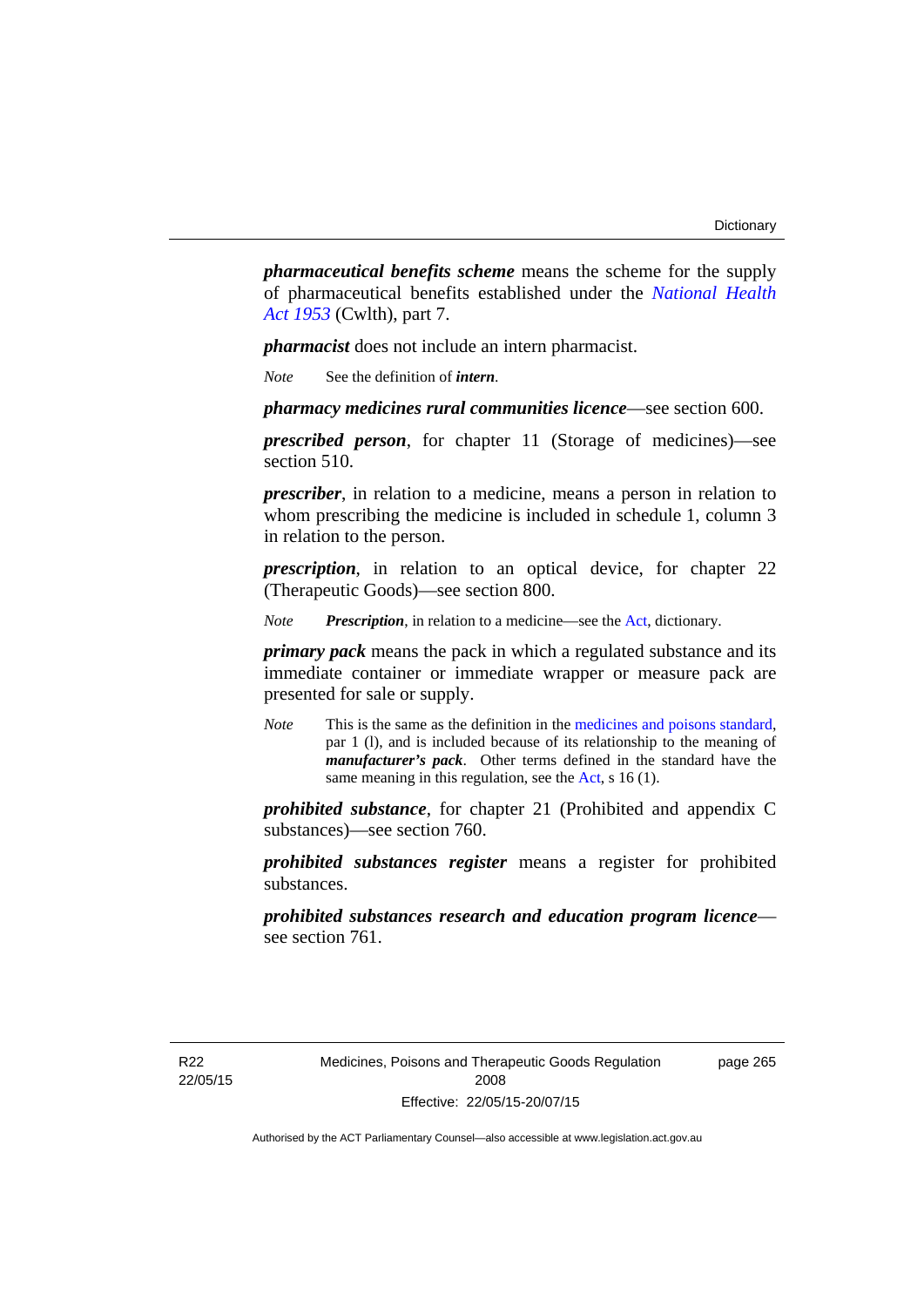*pseudoephedrine record*—see section 171 (c).

*recognised research institution*—see the [Act](http://www.legislation.act.gov.au/a/2008-26/default.asp), section 20 (5).

*relevant expiry date*, for a medicine, means—

- (a) if the medicine is from 1 batch—the expiry date for the batch; or
- (b) if the medicine is from more than 1 batch—the expiry date that is closest to the date of dispensing.

# *relevant law*—

- (a) for chapter 16 (Low and moderate harm poisons)—see section 660; and
- (b) for part 19.3 (Packaging and labelling of dangerous poisons) see section 730.

*requisition* includes issue a requisition.

*reviewable decision*, for chapter 23 (Notification and review of decisions)—see section 850.

*retail sale*, for division 4.2.7 (Selling pseudoephedrine by retail) see section 170.

*schedule 1*—a reference to *schedule 1* includes a reference to a provision of the schedule.

*scientifically qualified person* means—

- (a) a dentist, doctor, pharmacist, or veterinary surgeon; or
- (b) a person who has been awarded a doctorate for scientific studies by the person.
- *Note Dentist*, *doctor*, *pharmacist* and *veterinary surgeon* does not include an intern or trainee (see defs of these terms).

*scope of employment* includes scope of engagement as a contractor.

| page 266 |  |  |
|----------|--|--|
|----------|--|--|

266 Medicines, Poisons and Therapeutic Goods Regulation 2008 Effective: 22/05/15-20/07/15

R22 22/05/15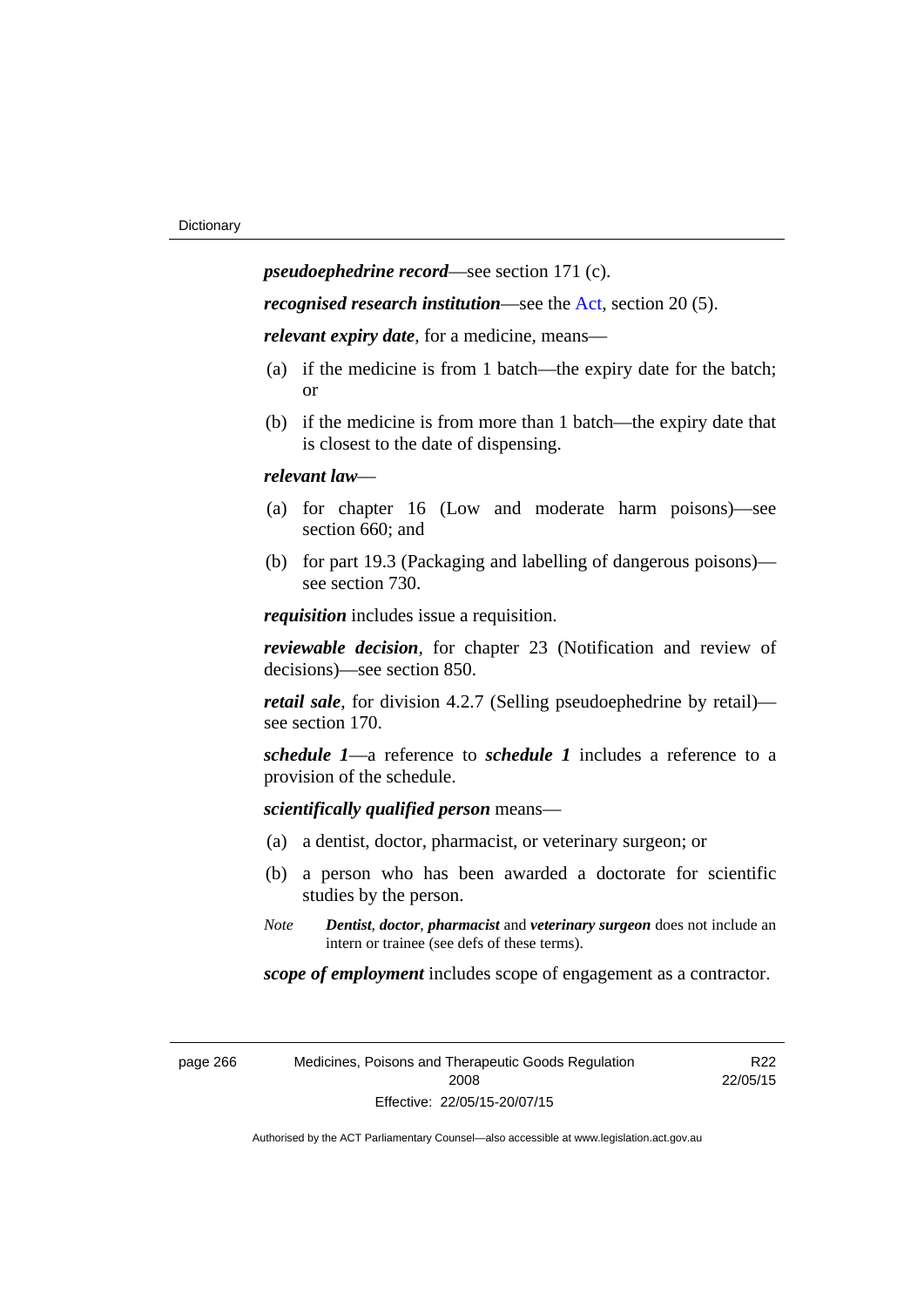*specialist* means—

- (a) a person holding specialist registration to practise in the medical profession under the *[Health Practitioner Regulation](http://www.legislation.act.gov.au/a/db_39269/default.asp)  [National Law \(ACT\)](http://www.legislation.act.gov.au/a/db_39269/default.asp)*; or
- (b) a person holding limited or provisional registration to practise in the medical profession under the *[Health Practitioner](http://www.legislation.act.gov.au/a/db_39269/default.asp)  [Regulation National Law \(ACT\)](http://www.legislation.act.gov.au/a/db_39269/default.asp)*, for the purpose of undertaking a period of supervised practice under the supervision of a person mentioned in paragraph (a), the successful completion of which means that the person is eligible for specialist registration under that Law.

*specialist area*, for a health profession, means—

- (a) a recognised speciality under the *[Health Practitioner](http://www.legislation.act.gov.au/a/db_39269/default.asp)  [Regulation National Law \(ACT\)](http://www.legislation.act.gov.au/a/db_39269/default.asp)*; or
- (b) a specialist area under the *[Health Professionals](http://www.legislation.act.gov.au/sl/2004-41)  [Regulation 2004](http://www.legislation.act.gov.au/sl/2004-41)*.

*terminal illness*—a person has a *terminal illness* if a specialist diagnoses the person as having a terminal illness and estimates the person's life expectancy to be less than 1 year.

*Note Specialist* includes a doctor training in a specialist area (see def *specialist*).

*trainee*, in relation to a health practitioner (other than a doctor or pharmacist) means a person holding limited or provisional registration to practise in a health profession under the *[Health](http://www.legislation.act.gov.au/a/db_39269/default.asp)  [Practitioner Regulation National Law \(ACT\)](http://www.legislation.act.gov.au/a/db_39269/default.asp)* for the purpose of undertaking a period of supervised practice or course of training, or both, to allow the person to be registered to practice without supervision.

# **Examples—references to trainee**

trainee dentist, trainee nurse and trainee veterinary surgeon

*Note 1* For doctors and pharmacists, see the definition of *intern*.

R22 22/05/15 Medicines, Poisons and Therapeutic Goods Regulation 2008 Effective: 22/05/15-20/07/15 page 267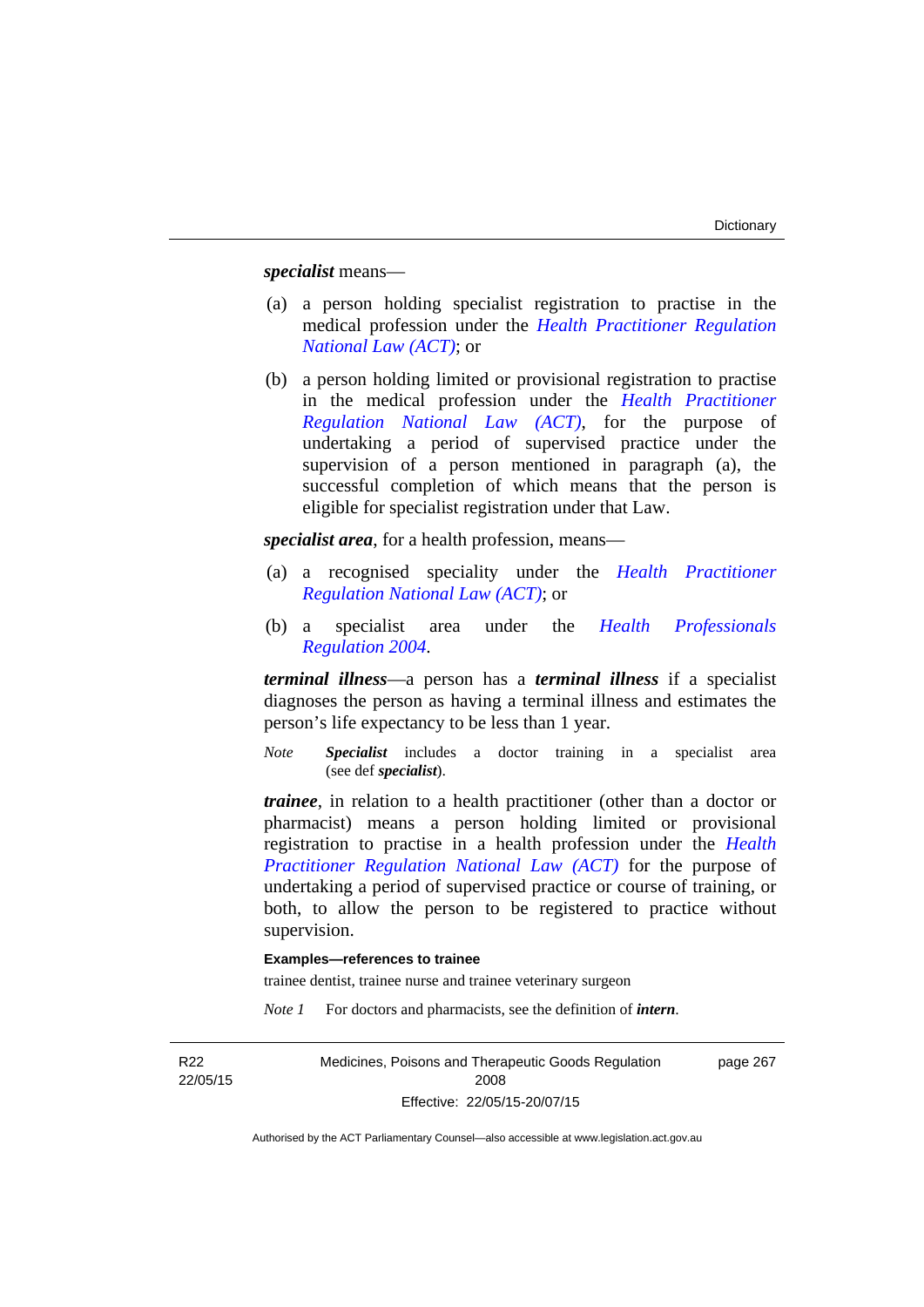*Note 2* An example is part of the regulation, is not exhaustive and may extend, but does not limit, the meaning of the provision in which it appears (see [Legislation Act,](http://www.legislation.act.gov.au/a/2001-14) s 126 and s 132).

*veterinary surgeon* does not include a trainee veterinary surgeon.

*Note* See the definition of *trainee*.

*walk-in centre* means a non-residential facility operated by the Territory for the treatment and care for people with minor illness or injury.

*young detainee*—see the *[Children and Young People Act 2008](http://www.legislation.act.gov.au/a/2008-19)*, section 95.

page 268 Medicines, Poisons and Therapeutic Goods Regulation 2008 Effective: 22/05/15-20/07/15

R22 22/05/15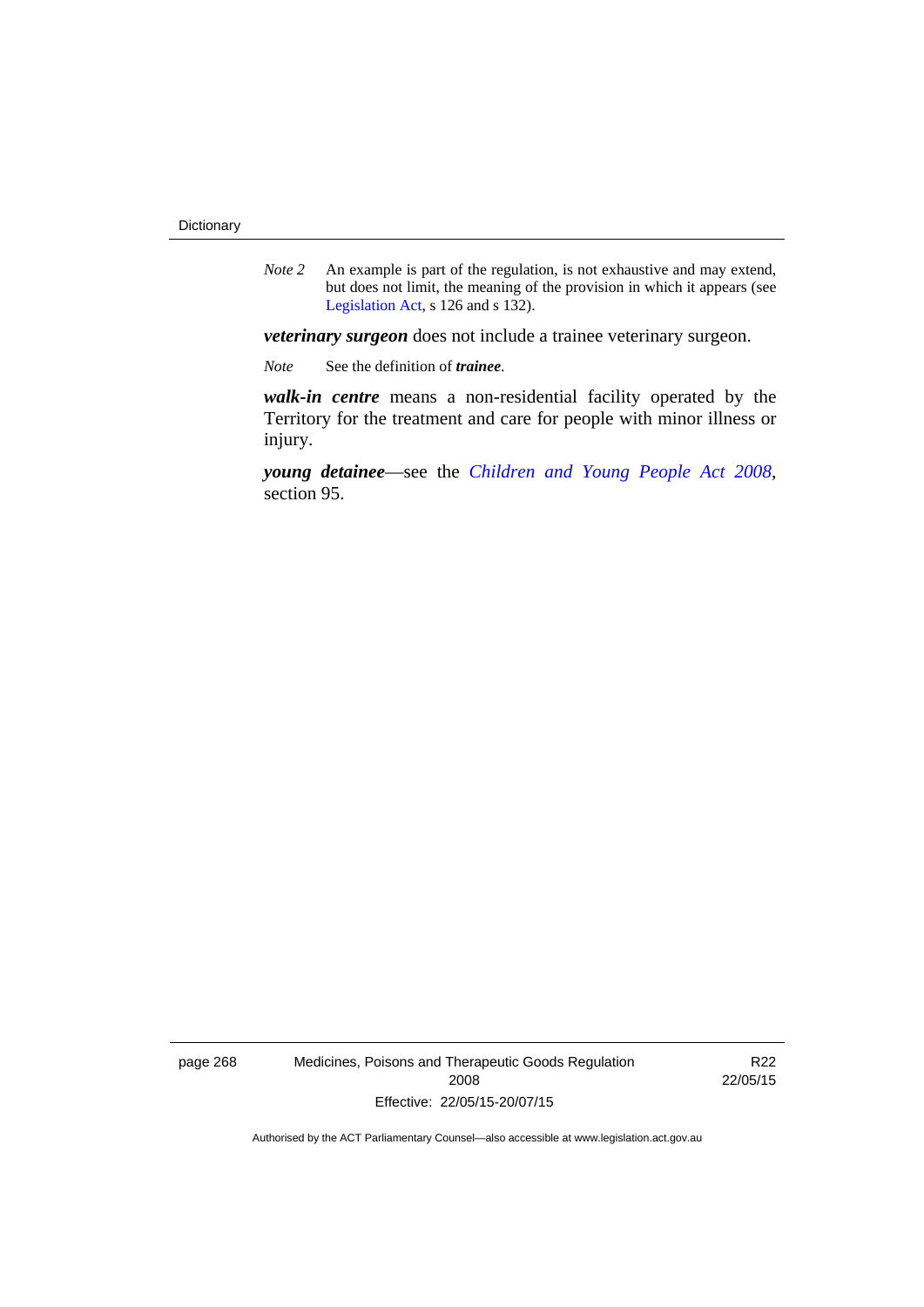# **Endnotes**

# **1 About the endnotes**

Amending and modifying laws are annotated in the legislation history and the amendment history. Current modifications are not included in the republished law but are set out in the endnotes.

Not all editorial amendments made under the *[Legislation Act 2001](http://www.legislation.act.gov.au/a/2001-14)*, part 11.3 are annotated in the amendment history. Full details of any amendments can be obtained from the Parliamentary Counsel's Office.

Uncommenced amending laws are not included in the republished law. The details of these laws are underlined in the legislation history. Uncommenced expiries are underlined in the legislation history and amendment history.

If all the provisions of the law have been renumbered, a table of renumbered provisions gives details of previous and current numbering.

The endnotes also include a table of earlier republications.

| $A = Act$<br>$AF =$ Approved form<br>$am = amended$<br>$amdt = amendment$<br>$AR = Assembly resolution$<br>$ch = chapter$<br>$CN =$ Commencement notice<br>$def = definition$<br>$DI = Disallowable instrument$<br>$dict = dictionary$<br>disallowed = disallowed by the Legislative<br>Assembly<br>$div = division$<br>$exp = expires/expired$<br>$Gaz = gazette$<br>$hdg = heading$<br>$IA = Interpretation Act 1967$<br>$ins = inserted/added$<br>$LA =$ Legislation Act 2001<br>$LR =$ legislation register | NI = Notifiable instrument<br>$o = order$<br>$om = omitted/report$<br>$ord = ordinance$<br>$orig = original$<br>par = paragraph/subparagraph<br>$pres = present$<br>$prev = previous$<br>$(\text{prev}) = \text{previously}$<br>$pt = part$<br>$r = rule/subrule$<br>$reloc = relocated$<br>$remum = renumbered$<br>$R[X]$ = Republication No<br>$RI = reissue$<br>$s = section/subsection$<br>$sch = schedule$<br>$sdiv = subdivision$<br>$SL = Subordinate$ law<br>$sub =$ substituted |
|-----------------------------------------------------------------------------------------------------------------------------------------------------------------------------------------------------------------------------------------------------------------------------------------------------------------------------------------------------------------------------------------------------------------------------------------------------------------------------------------------------------------|------------------------------------------------------------------------------------------------------------------------------------------------------------------------------------------------------------------------------------------------------------------------------------------------------------------------------------------------------------------------------------------------------------------------------------------------------------------------------------------|
|                                                                                                                                                                                                                                                                                                                                                                                                                                                                                                                 |                                                                                                                                                                                                                                                                                                                                                                                                                                                                                          |
| $LRA =$ Legislation (Republication) Act 1996<br>$mod = modified/modification$                                                                                                                                                                                                                                                                                                                                                                                                                                   | $underlining = whole or part not commenced$<br>or to be expired                                                                                                                                                                                                                                                                                                                                                                                                                          |
|                                                                                                                                                                                                                                                                                                                                                                                                                                                                                                                 |                                                                                                                                                                                                                                                                                                                                                                                                                                                                                          |

# **2 Abbreviation key**

R22 22/05/15 Medicines, Poisons and Therapeutic Goods Regulation 2008 Effective: 22/05/15-20/07/15

page 269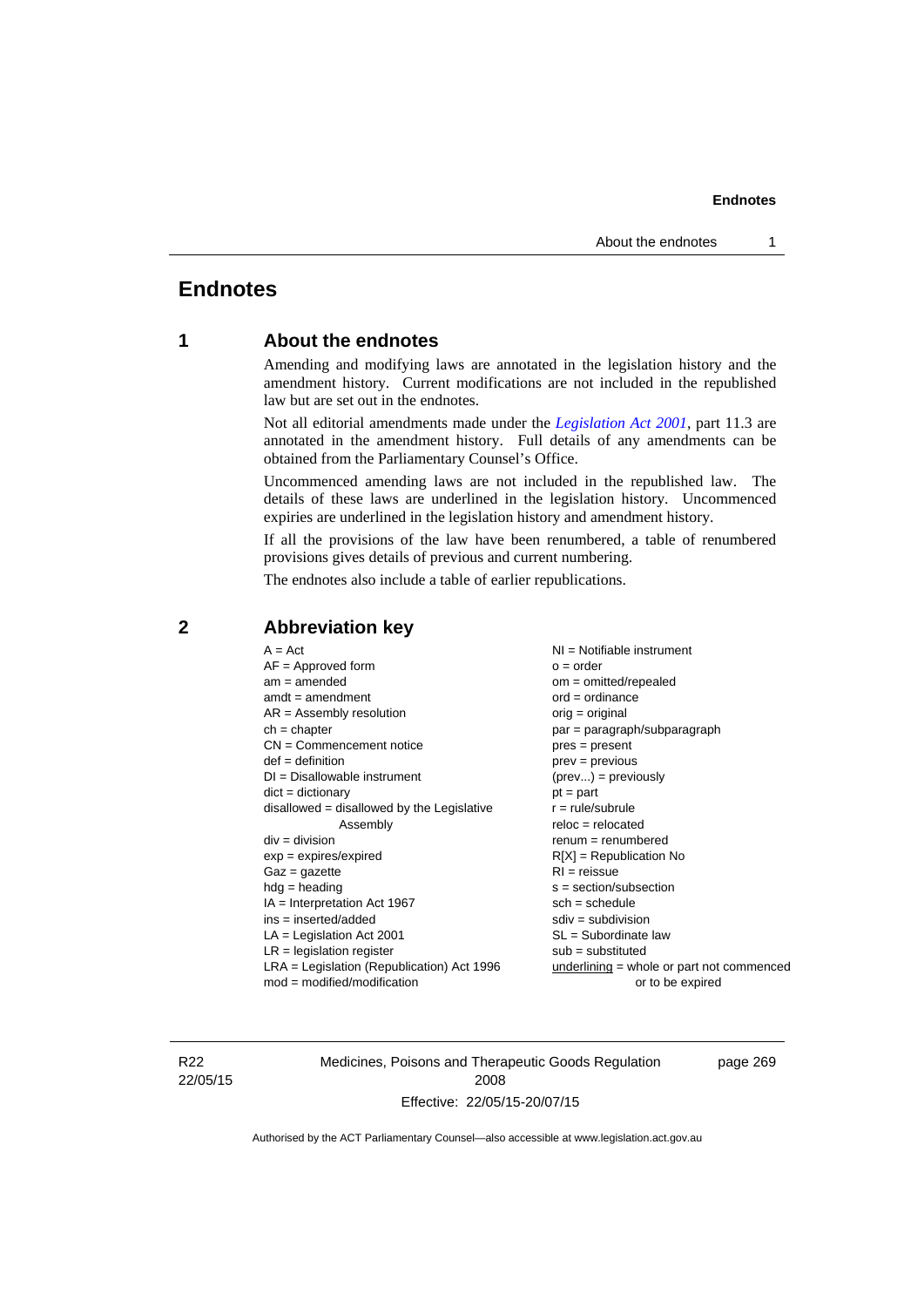| Legislation history<br>-3 |
|---------------------------|
|---------------------------|

# **3 Legislation history**

# **[Medicines, Poisons and Therapeutic Goods Regulation 2008](http://www.legislation.act.gov.au/sl/2008-42) SL2008-42**

notified LR 15 September 2008

s 1, s 2 commenced 15 September 2008 (LA s 75 (1)) remainder commenced 14 February 2009 (s 2 and see [Medicines,](http://www.legislation.act.gov.au/a/2008-26)  [Poisons and Therapeutic Goods Act 2008](http://www.legislation.act.gov.au/a/2008-26) A2008-26, s 2 and LA s 79)

as amended by

# **[Medicines, Poisons and Therapeutic Goods Amendment](http://www.legislation.act.gov.au/sl/2009-27)  [Regulation 2009 \(No 1\)](http://www.legislation.act.gov.au/sl/2009-27) SL2009-27**

notified LR 5 June 2009 s 1, s 2 commenced 5 June 2009 (LA s 75 (1)) remainder commenced 6 June 2009 (s 2)

# **[Statute Law Amendment Act 2009 \(No 2\)](http://www.legislation.act.gov.au/a/2009-49) A2009-49 sch 3 pt 3.51**

notified LR 26 November 2009 s 1, s 2 commenced 26 November 2009 (LA s 75 (1)) sch 3 pt 3.51 commenced 17 December 2009 (s 2)

# **[Medicines, Poisons and Therapeutic Goods Amendment](http://www.legislation.act.gov.au/sl/2010-1)  [Regulation 2010 \(No 1\)](http://www.legislation.act.gov.au/sl/2010-1) SL2010-1**

notified LR 21 January 2010 s 1, s 2 commenced 21 January 2010 (LA s 75 (1)) remainder commenced 22 January 2010 (s 2)

# **[Medicines, Poisons and Therapeutic Goods Amendment](http://www.legislation.act.gov.au/sl/2010-2)  [Regulation 2010 \(No 2\)](http://www.legislation.act.gov.au/sl/2010-2) SL2010-2**

notified LR 21 January 2010 s 1, s 2 commenced 21 January 2010 (LA s 75 (1)) remainder commenced 22 January 2010 (s 2)

# **[Health Practitioner Regulation National Law \(ACT\) Act 2010](http://www.legislation.act.gov.au/a/2010-10) A2010-10 sch 2 pt 2.15**

notified LR 31 March 2010 s 1, s 2 commenced 31 March 2010 (LA s 75 (1)) sch 2 pt 2.15 commenced 1 July 2010 (s 2 (1) (a))

page 270 Medicines, Poisons and Therapeutic Goods Regulation 2008 Effective: 22/05/15-20/07/15

R22 22/05/15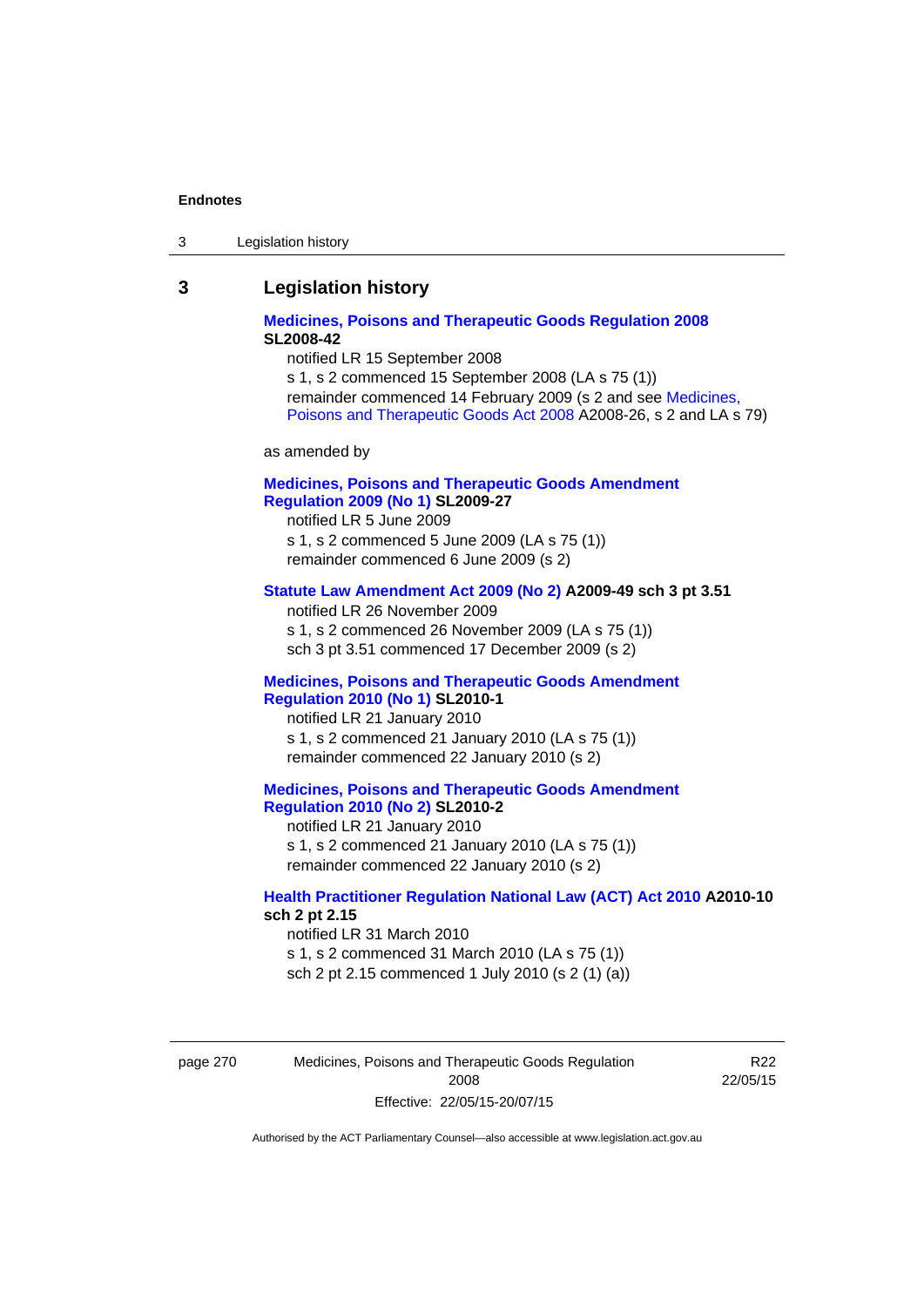| Legislation history |  |
|---------------------|--|
|---------------------|--|

# **[Medicines, Poisons and Therapeutic Goods Amendment](http://www.legislation.act.gov.au/sl/2010-16)  [Regulation 2010 \(No 3\)](http://www.legislation.act.gov.au/sl/2010-16) SL2010-16**

notified LR 10 May 2010

s 1, s 2 commenced 10 May 2010 (LA s 75 (1)) sch 1 commenced 1 July 2010 (s 2 (2) and see [Health Practitioner](http://www.legislation.act.gov.au/a/2010-10)  [Regulation National Law \(ACT\) Act 2010](http://www.legislation.act.gov.au/a/2010-10) A2010-10 s 2 (1) (a)) remainder commenced 11 May 2010 (s 2 (1))

# **[Medicines, Poisons and Therapeutic Goods Amendment](http://www.legislation.act.gov.au/sl/2010-20)  [Regulation 2010 \(No 4\)](http://www.legislation.act.gov.au/sl/2010-20) SL2010-20**

notified LR 3 June 2010 s 1, s 2 commenced 3 June 2010 (LA s 75 (1)) remainder commenced 1 July 2010 (s 2 and see [Health Practitioner](http://www.legislation.act.gov.au/a/2010-10)  [Regulation National Law \(ACT\) Act 2010](http://www.legislation.act.gov.au/a/2010-10) A2010-10 s 2 (1) (a))

# **[Liquor \(Consequential Amendments\) Act 2010](http://www.legislation.act.gov.au/a/2010-43) A2010-43 sch 1 pt 1.14**

notified LR 8 November 2010 s 1, s 2 commenced 8 November 2010 (LA s 75 (1)) sch 1 pt 1.14 commenced 1 December 2010 (s 2 (4) and see [Liquor Act 2010](http://www.legislation.act.gov.au/a/2010-35) A2010-35, s 2 (3) (as am by [A2010-43](http://www.legislation.act.gov.au/a/2010-43) amdt 1.19) and [CN2010-14](http://www.legislation.act.gov.au/cn/2010-14/default.asp))

# **[Medicines, Poisons and Therapeutic Goods Amendment](http://www.legislation.act.gov.au/sl/2010-45)  [Regulation 2010 \(No 5\)](http://www.legislation.act.gov.au/sl/2010-45) SL2010-45**

notified LR 22 November 2010 s 1, s 2 commenced 22 November 2010 (LA s 75 (1)) remainder commenced 23 November 2010 (s 2)

## **[Justice and Community Safety Legislation Amendment Act 2010](http://www.legislation.act.gov.au/a/2010-50)  [\(No 4\)](http://www.legislation.act.gov.au/a/2010-50) A2010-50 sch 1 pt 1.6**

notified LR 14 December 2010 s 1, s 2 commenced 14 December 2010 (LA s 75 (1)) sch 1 pt 1.6 commenced 21 December 2010 (s 2 (1))

# **[Statute Law Amendment Act 2011 \(No 3\)](http://www.legislation.act.gov.au/a/2011-52) A2011-52 sch 1 pt 1.5**  notified LR 28 November 2011

s 1, s 2 commenced 28 November 2011 (LA s 75 (1))

sch 1 pt 1.5 commenced 12 December 2011 (s 2)

R22 22/05/15 Medicines, Poisons and Therapeutic Goods Regulation 2008 Effective: 22/05/15-20/07/15

page 271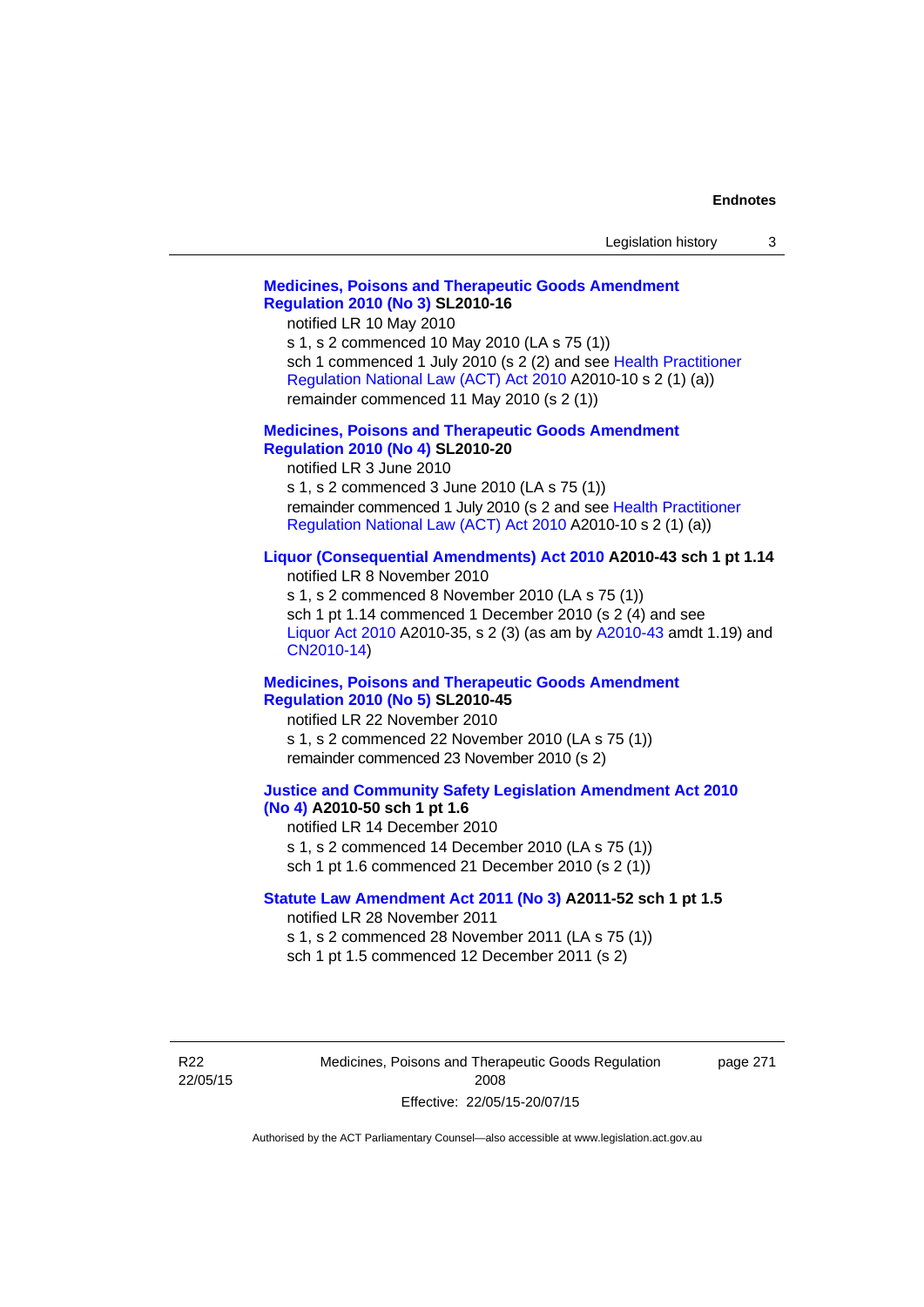| -3 | Legislation history |  |
|----|---------------------|--|
|----|---------------------|--|

**[Medicines, Poisons and Therapeutic Goods Amendment](http://www.legislation.act.gov.au/sl/2012-5)  [Regulation 2012 \(No 1\)](http://www.legislation.act.gov.au/sl/2012-5) SL2012-5**  notified LR 9 February 2012 s 1, s 2 commenced 9 February 2012 (LA s 75 (1)) remainder commenced 10 February 2012 (s 2) **[Medicines, Poisons and Therapeutic Goods \(Prescribing](http://www.legislation.act.gov.au/sl/2012-34)  [Authorisation—Optometrists\) Amendment Regulation 2012 \(No 1\)](http://www.legislation.act.gov.au/sl/2012-34) SL2012-34**  notified LR 2 August 2012 s 1, s 2 commenced 2 August 2012 (LA s 75 (1)) remainder commenced 3 August 2012 (s 2) **[Medicines, Poisons and Therapeutic Goods \(Kava Exemption\)](http://www.legislation.act.gov.au/sl/2013-1/default.asp)  [Amendment Regulation 2013 \(No 1\)](http://www.legislation.act.gov.au/sl/2013-1/default.asp) SL2013-1**  notified LR 25 January 2013 s 1, s 2 commenced 25 January 2013 (LA s 75 (1)) remainder commenced 26 January 2013 (s 2) **[Medicines, Poisons and Therapeutic Goods Amendment](http://www.legislation.act.gov.au/sl/2013-24/default.asp)  [Regulation 2013 \(No 1\)](http://www.legislation.act.gov.au/sl/2013-24/default.asp) SL2013-24**  notified LR 29 August 2013 s 1, s 2 commenced 29 August 2013 (LA s 75 (1)) remainder commenced 1 September 2013 (s 2) **[Medicines, Poisons and Therapeutic Goods Amendment](http://www.legislation.act.gov.au/sl/2013-28)  [Regulation 2013 \(No 2\)](http://www.legislation.act.gov.au/sl/2013-28) SL2013-28**  notified LR 4 November 2013 s 1, s 2 commenced 4 November 2013 (LA s 75 (1)) remainder commenced 5 November 2013 (s 2) **[Statute Law Amendment Act 2013 \(No 2\)](http://www.legislation.act.gov.au/a/2013-44) A2013-44 sch 1 pt 1.3**  notified LR 11 November 2013 s 1, s 2 commenced 11 November 2013 (LA s 75 (1)) sch 1 pt 1.3 commenced 25 November 2013 (s 2)

page 272 Medicines, Poisons and Therapeutic Goods Regulation 2008 Effective: 22/05/15-20/07/15

R22 22/05/15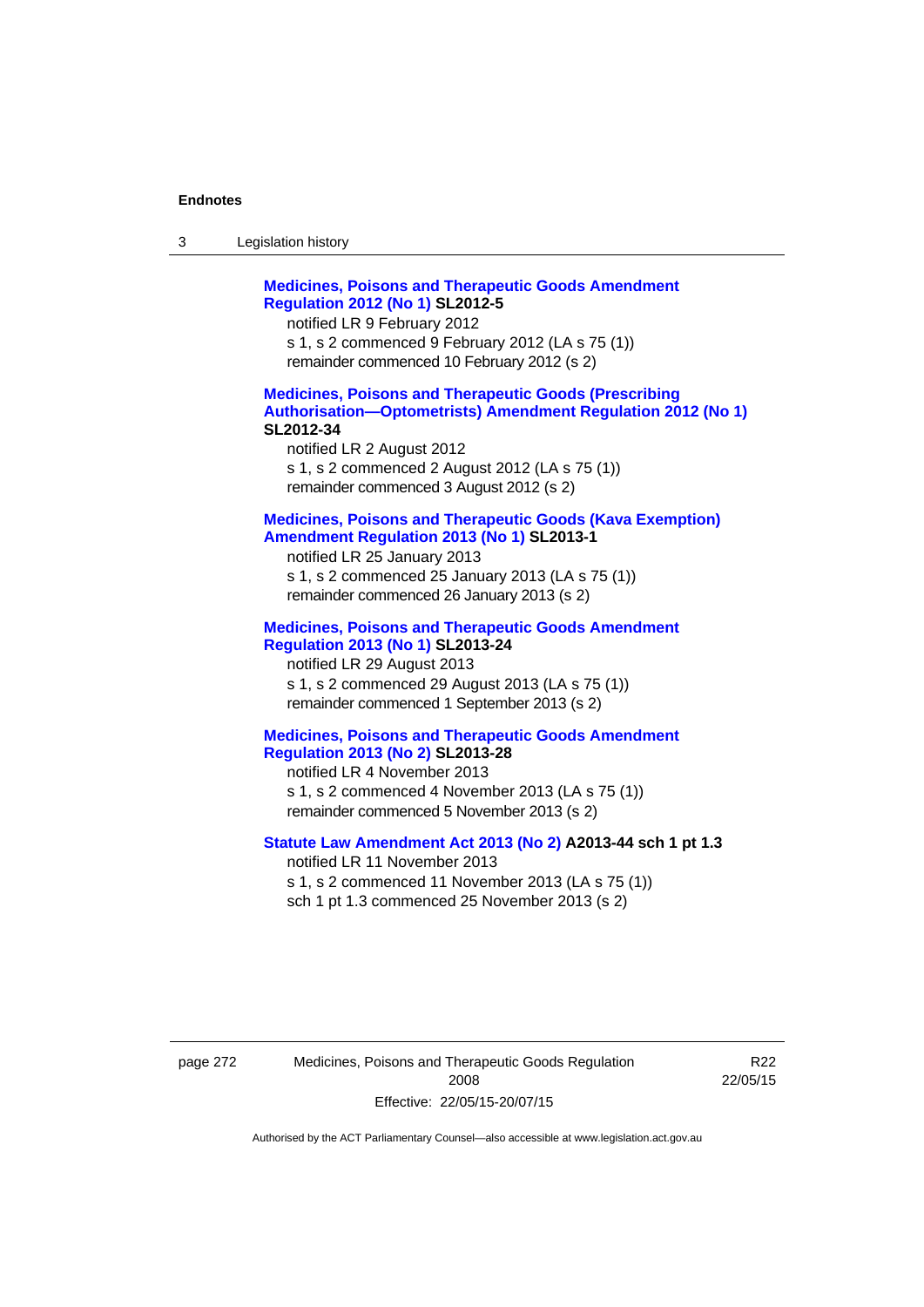| Legislation history |  |
|---------------------|--|
|---------------------|--|

# **[Medicines, Poisons and Therapeutic Goods Amendment](http://www.legislation.act.gov.au/sl/2014-23)  [Regulation 2014 \(No 1\)](http://www.legislation.act.gov.au/sl/2014-23) SL2014-23**

notified LR 25 September 2014

s 1, s 2 commenced 25 September 2014 (LA s 75 (1))

s 11 commenced 1 October 2014 (s 2 (2))

remainder commenced 26 September 2014 (s 2 (1))

# **[Medicines, Poisons and Therapeutic Goods Amendment](http://www.legislation.act.gov.au/sl/2014-26)  [Regulation 2014 \(No 2\)](http://www.legislation.act.gov.au/sl/2014-26) SL2014-26**

notified LR 22 October 2014 s 1, s 2 commenced 22 October 2014 (LA s 75 (1)) remainder commenced 23 October 2014 (s 2)

# **[Medicines, Poisons and Therapeutic Goods Amendment](http://www.legislation.act.gov.au/sl/2015-19)  [Regulation 2015 \(No 1\)](http://www.legislation.act.gov.au/sl/2015-19) SL2015-19**

notified LR 21 May 2015

s 1, s 2 commenced 21 May 2015 (LA s 75 (1))

s 5 commences 21 July 2015 (s 2 (2))

remainder commenced 22 May 2015 (s 2 (1))

R22 22/05/15 Medicines, Poisons and Therapeutic Goods Regulation 2008 Effective: 22/05/15-20/07/15

page 273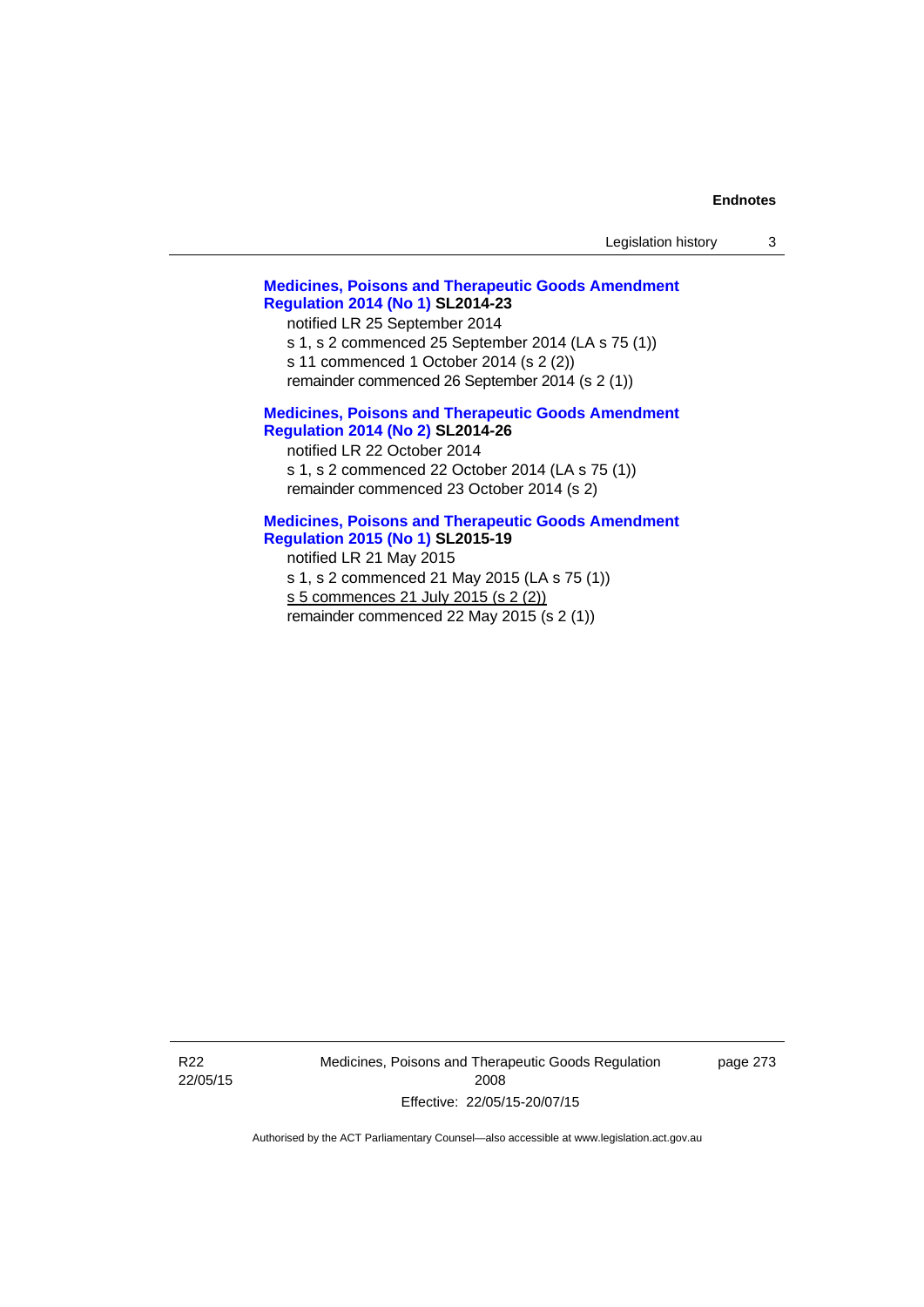| 4 | Amendment history |
|---|-------------------|
|---|-------------------|

# **4 Amendment history**

**Commencement**  s 2 om LA s 89 (4) **General overview of authorisations for medicines**  s 10 am [A2010-10](http://www.legislation.act.gov.au/a/2010-10) amdt 2.85 **Overview of medicines authorisations under this regulation**  s 11 am [SL2010-2](http://www.legislation.act.gov.au/sl/2010-2) s 4; pars renum R4 LA; [SL2013-28](http://www.legislation.act.gov.au/sl/2013-28) s 4; pars renum R17 LA; [SL2014-23](http://www.legislation.act.gov.au/sl/2014-23) s 11; [SL2015-19](http://www.legislation.act.gov.au/sl/2015-19) s 4 **General overview of authorisation conditions for medicines**  s 12 am [SL2012-34](http://www.legislation.act.gov.au/sl/2012-34) s 4 **Relationship with registration laws**  pt 2.2 hdg sub [A2010-10](http://www.legislation.act.gov.au/a/2010-10) amdt 2.86 **Medicines authorisations subject to Health Practitioner Regulation National Law (ACT) restrictions**  sub [A2010-10](http://www.legislation.act.gov.au/a/2010-10) amdt 2.86 **Medicines authorisations subject to Health Professionals Act restrictions**  s 21 ins [A2010-10](http://www.legislation.act.gov.au/a/2010-10) amdt 2.86 **Authorisation under sch 1 to prescribe medicines—Act, s 40 (1) (b), (2) (b) and (3) (b)**  s 30 am [SL2010-45](http://www.legislation.act.gov.au/sl/2010-45) s 4 **Authorisation conditions for prescribing medicines—Act, s 44 (1) (b) and (2) (b)**  s 31 am [SL2013-28](http://www.legislation.act.gov.au/sl/2013-28) ss 5-7; pars renum R17 LA **Particulars for prescriptions**  s 41 **am [SL2010-1](http://www.legislation.act.gov.au/sl/2010-1) s 4; [SL2010-45](http://www.legislation.act.gov.au/sl/2010-45) s 5; pars renum R8 LA;** [SL2013–28](http://www.legislation.act.gov.au/sl/2013-28) s 8; ss renum R17 LA **Standing orders for walk-in centre**   $div 3.4.3$  hdg ins  $SL2010-2$  s 5 **Authorisation of CHO to issue standing orders for supply and administration of medicines at walk-in centre—Act, s 42 (b)**  s 77 ins [SL2010-2](http://www.legislation.act.gov.au/sl/2010-2) s 5 **Particulars for CHO standing orders for supply and administration of medicines at walk-in centre**  s 78 ins [SL2010-2](http://www.legislation.act.gov.au/sl/2010-2) s 5 **Overview of supply authorisations for medicines**  s 100 am [SL2013–28](http://www.legislation.act.gov.au/sl/2013-28) s 9; pars renum R17 LA

| page 27- |  |
|----------|--|
|          |  |

274 Medicines, Poisons and Therapeutic Goods Regulation 2008 Effective: 22/05/15-20/07/15

R22 22/05/15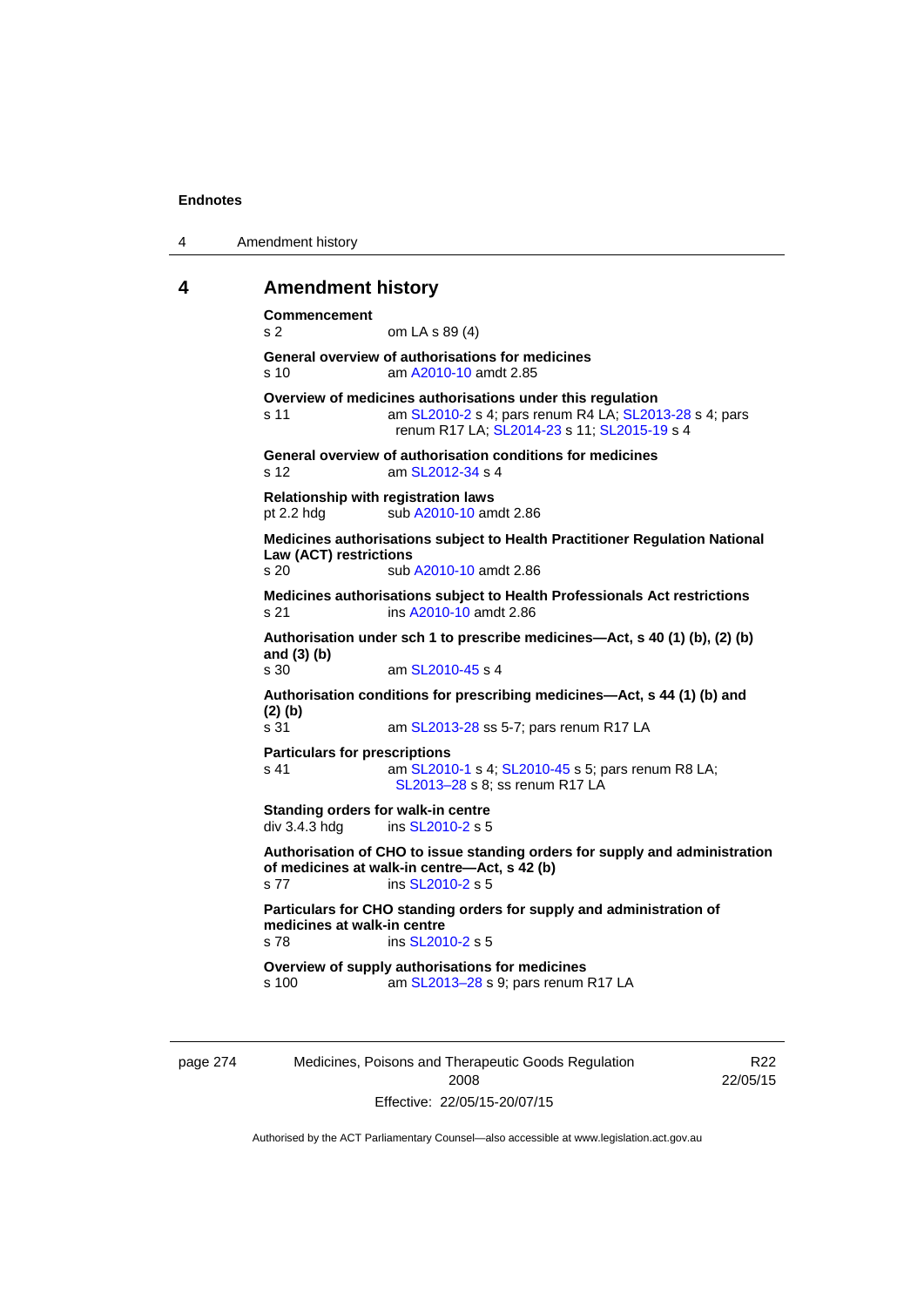```
Authorisation under sch 1 to supply medicines—Act, s 26 (1) (b) and (2) (b) 
s 110 am A2010-10 amdt 2.87; A2013-44 amdt 1.31 
Authorisation conditions for dispensing medicines—Act, s 44 (1) (b) and 
(2) (b) 
s 120 am SL2013-28 s 10
How medicines are dispensed 
s 121 am A2010-10 amdt 2.88, amdt 2.89 
Labelling dispensed medicines—Act, s 60 (1) (c) (i) and (2) (c) (i) 
s 123 am SL2010-45 s 6; pars renum R8 LA 
Marking dispensed prescriptions 
s 124  SL2013–28 s 11, s 12
Labelling medicines supplied during consultations 
s 161  SL2010-45 s 7; pars renum R8 LA
Required information for pseudoephedrine sales records 
s 173 am A2010-43 amdt 1.57
Authorisation to supply certain medicines without prescription—continued 
dispensing 
                  SL2013–28 s 13
Authorisation to supply certain medicines without prescription by approved 
pharmacist––Act, s 185 (1) (g) 
SL2013–28 s 13
Labelling certain medicines supplied without prescription by approved 
pharmacist––Act, s 185 (1) (j) 
s 256 ins SL2013–28 s 13 
Conditions for wholesalers supplying medicines under corresponding 
laws—Act, s 20 (4) (c) 
SL2014-23 s 4, s 5
Authorisation for self-administration etc of medicines—Act, s 37 (2) (b) 
and (3) (b) 
s 360 am SL2010-45 s 8 
Authorisations to deliver medicines under supply authorities—Act, 
s 26 (1) (b), (2) (b), s 35 (1) (b), (2) (b) and s 36 (b)<br>s 400 am A2010-10 amdts 2.90-2.92
                 A2010-10 amdts 2.90-2.92
Authorisation conditions for medicines wholesalers licences—Act, 
s 44 (1) (b) and (2) (b) 
s 461  SL2014-23 s 6, s 7
Authorisations for endorsed health practitioners 
pt 9.6 hdg ins SL2015-19 s 6
```
R22 22/05/15 Medicines, Poisons and Therapeutic Goods Regulation 2008 Effective: 22/05/15-20/07/15

page 275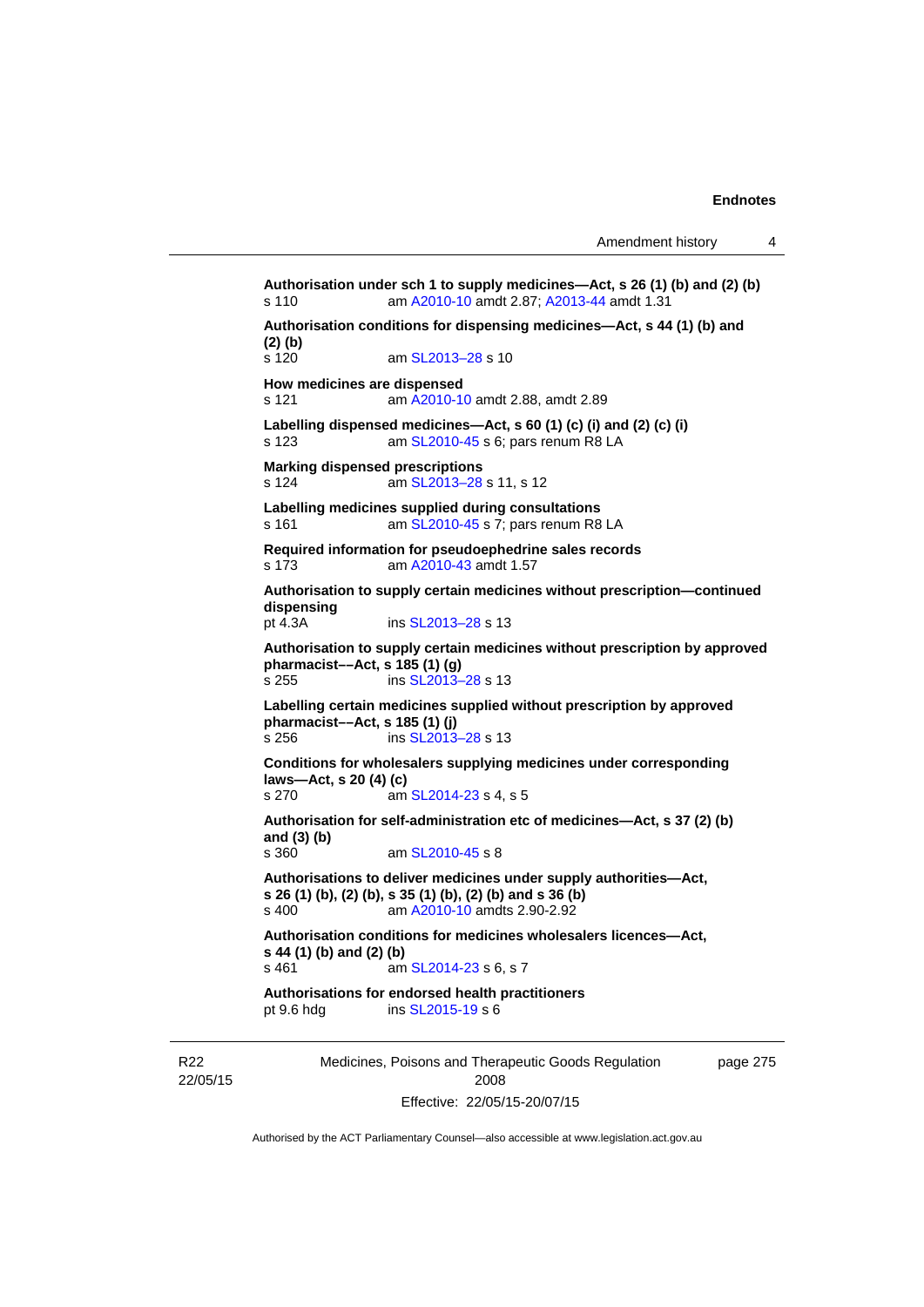```
4 Amendment history
```

```
Authorisations for endorsed health practitioners—Act, s 20 (1) (d) 
s 490 ins SL2015-19 s 6 
When pharmacy medicines and pharmacist only medicines to be supplied in 
manufacturer's packs—Act, s 59 (1) (c) (i) and (2) (c) (i) 
s 500 am A2010-10 amdt 2.93
Meaning of prescribed person—ch 11 
s 510 am SL2010-16 s 4, s 5, amdt 1.1; SL2010-45 s 9 
Storage of controlled medicines for certain health-related occupations—Act, 
s 61 (b) and (c) 
s 532  SL2010-16 s 6, s 7, amdt 1.1
Storage of controlled medicines by certain other prescribed people—
Act, s 61 (b) and (c) 
s 533 am SL2010-16 s 8 
Keeping of controlled medicines registers by certain people—Act, s 48 (a) 
and s 50 (1) (b) and (2) (b) 
 SL2010-16 s 9
Keeping of controlled medicines registers by first-aid kit holders—Act, 
s 48 (a) and s 50 (1) (b) and (2) (b) 
s 541 am SL2010-16 s 10, s 11, amdt 1.1 
Prescribed witnesses for administration of controlled medicines—Act, 
s 53 (a) and (b) 
s 544 am SL2010-20 s 4 
Standing interim approval to prescribe buprenorphine and methadone for 
patients of certain institutions 
SL2010-1 s 5
s 557 am SL2010-1 s 6; pars renum R4 LA; SL2014-26 s 4 
Restrictions on CHO power to approve applications for approvals 
s 563 am SL2010-1 s 7; SL2014-26 s 5 
Medicines advisory committee—referred applications and review of 
unfavourable CHO decisions 
s 566 am SL2014-26 s 6 
Amendment and revocation of controlled medicines approvals 
s 567 am SL2014-26 s 7 
Application for review of amendment and revocation on CHO initiative 
s 568 am SL2014-26 s 8 
Medicines advisory committee—review of amendment or revocation on CHO 
initiative 
s 569 am SL2014-26 s 9
```
page 276 Medicines, Poisons and Therapeutic Goods Regulation 2008 Effective: 22/05/15-20/07/15

R22 22/05/15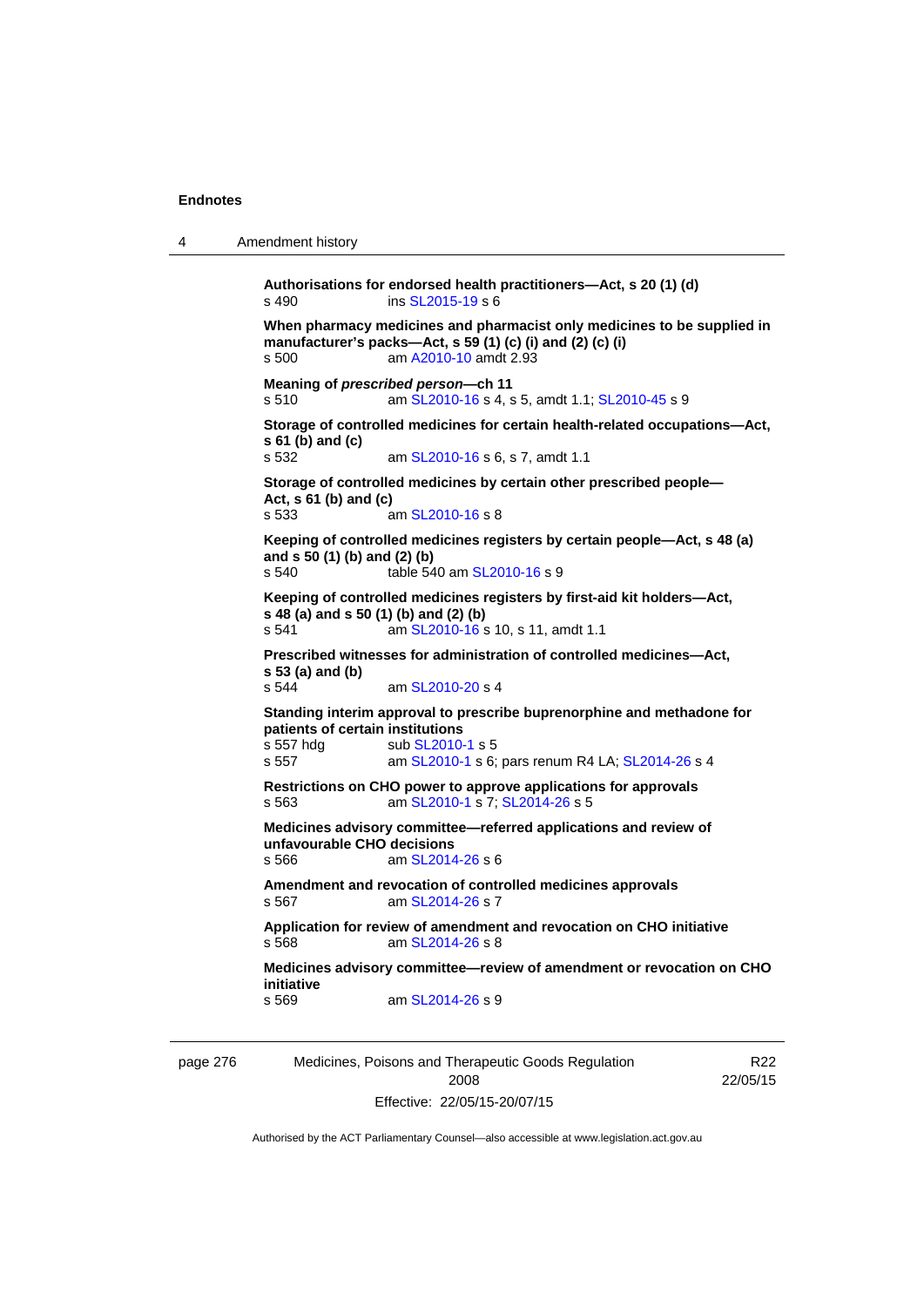**Conditional controlled medicines approvals**  s 570 am [SL2014-26](http://www.legislation.act.gov.au/sl/2014-26) s 10 **Medicines advisory committee—recommendations to CHO**  sub [SL2014-26](http://www.legislation.act.gov.au/sl/2014-26) s 11 s 573 am [SL2014-26](http://www.legislation.act.gov.au/sl/2014-26) s 12, s 13 **Guidelines for CHO decisions on applications**  s 574 sub [SL2014-26](http://www.legislation.act.gov.au/sl/2014-26) s 14 **Medicines advisory committee—review of CHO decisions to refuse endorsements to treat drug-dependency**  s 584 am [SL2014-26](http://www.legislation.act.gov.au/sl/2014-26) s 15 **First-aid kit licences**  pt 14.3 hdg note am [A2010-10](http://www.legislation.act.gov.au/a/2010-10) amdt 2.104 **Additional information for first-aid kit licences—Act, s 88 (1) (k)**  s 612 am [A2009-49](http://www.legislation.act.gov.au/a/2009-49) amdt 3.121 **Medicines advisory committee—membership**  s 635 am [SL2014-26](http://www.legislation.act.gov.au/sl/2014-26) ss 16-19; ss and pars renum R21 LA **Medicines advisory committee—quorum**  s 640 am [SL2014-26](http://www.legislation.act.gov.au/sl/2014-26) s 20 **Medicines advisory committee—disclosure of interests by members**  s 643 am [SL2014-26](http://www.legislation.act.gov.au/sl/2014-26) s 21, s 22 **Medicines advisory committee—ending appointments**  s 644 am [A2011-52](http://www.legislation.act.gov.au/a/2011-52) amdt 1.8; [SL2014-26](http://www.legislation.act.gov.au/sl/2014-26) s 23; pars renum R21 LA **Advertising controlled medicines—Act, s 66 (3) (b)**  s 650 am [SL2014-23](http://www.legislation.act.gov.au/sl/2014-23) s 8 **Manufacture, supply and use of paints for toys—Act, s 72 (b)**  s 752 am [SL2013–28](http://www.legislation.act.gov.au/sl/2013-28) s 14, s 15 **Meaning of** *reviewable decision—***ch 23**  s 850 am [SL2009-27](http://www.legislation.act.gov.au/sl/2009-27) s 4 **Reviewable decision notices**  s 851 sub [SL2009-27](http://www.legislation.act.gov.au/sl/2009-27) s 5 **Applications for review**  s 852 sub [SL2009-27](http://www.legislation.act.gov.au/sl/2009-27) s 5 **Other authorisations for public employees—Act, s 20 (1) (a), (2) (a) and s 74 (1) (b)**  s 861 am [SL2010-45](http://www.legislation.act.gov.au/sl/2010-45) s 10

R22 22/05/15 Medicines, Poisons and Therapeutic Goods Regulation 2008 Effective: 22/05/15-20/07/15

page 277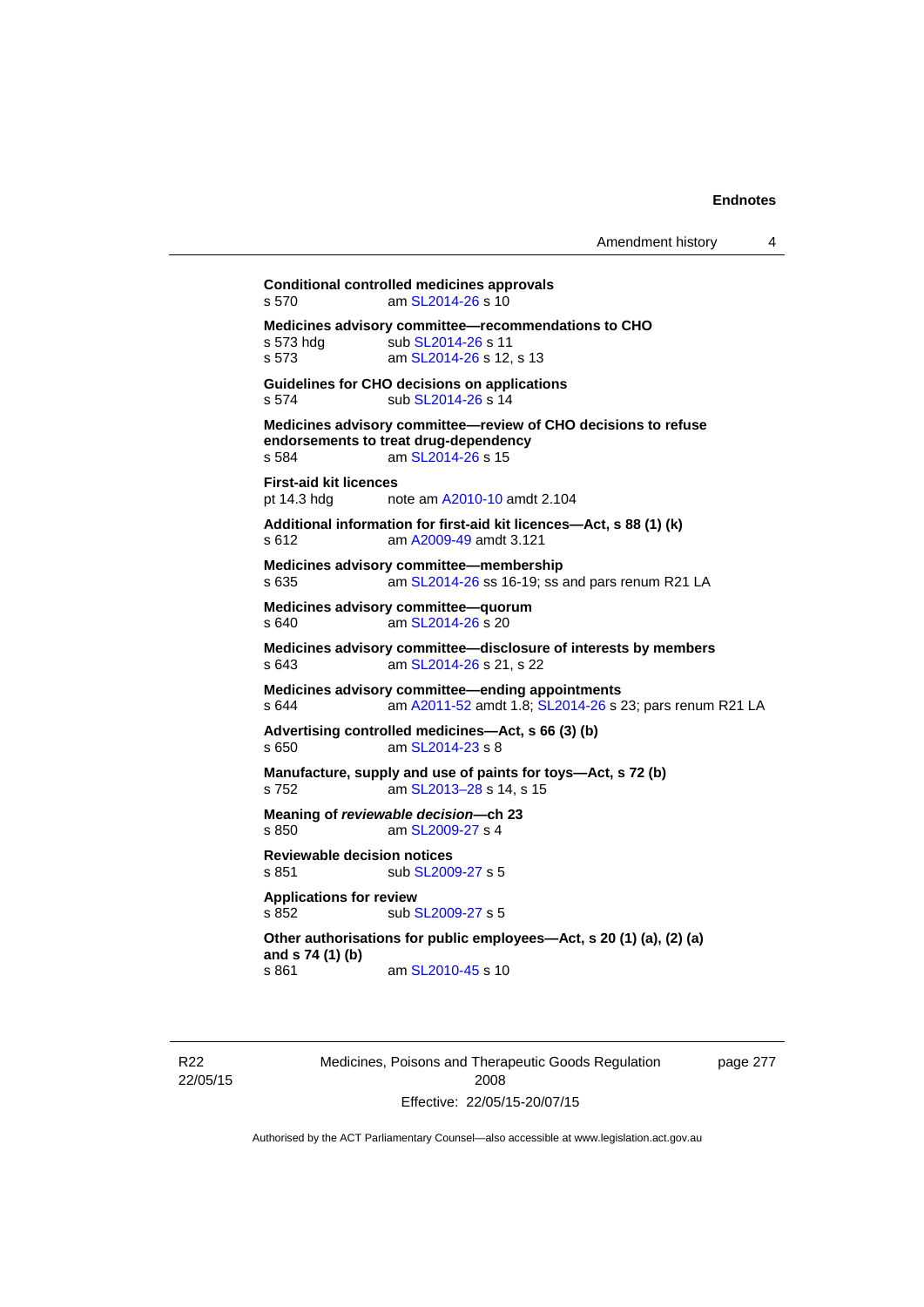4 Amendment history

| s 863                                   | Displacement of Legislation Act, s 47 (6)<br>am SL2012-34 s 5, s 6<br>sub SL2013–28 s 16<br>am SL2014-23 s 9, s 10; pars renum R19 LA; SL2015-19 s 7;<br>pars renum R22 LA |
|-----------------------------------------|----------------------------------------------------------------------------------------------------------------------------------------------------------------------------|
| s 864                                   | Exemption of piper methysticum (kava)-Act, s 190 (1) (a)<br>om LA s 89 (3)<br>ins SL2012-5 s 4<br>exp 12 February 2012 (s 864 (3))<br>ins SL2013-1 s 4                     |
| Transitional<br>ch 30 hdg               | exp 31 March 2010 (s 1008)                                                                                                                                                 |
| Definitions-ch 30<br>s 1000             | exp 31 March 2010 (s 1008)<br>def DODA exp 31 March 2010 (s 1008)<br>def <b>PADA</b> exp 31 March 2010 (s 1008)                                                            |
| s 1001                                  | DODA wholesaler's licences-Act, s 520 (2)<br>exp 31 March 2010 (s 1008)                                                                                                    |
| s 1002                                  | Poisons Act licences-Act, s 520 (2)<br>exp 31 March 2010 (s 1008)                                                                                                          |
| PADA licences—Act, s 520 (2)<br>s 1003  | exp 31 March 2010 (s 1008)                                                                                                                                                 |
| s 1004                                  | DODA authorisations-Act, s 522 (2)<br>exp 31 March 2010 (s 1008)                                                                                                           |
| s 1005                                  | PADA authorisations-Act, s 522 (2)<br>exp 31 March 2010 (s 1008)                                                                                                           |
| s 1006                                  | Public Health (Prohibited Drugs) Act authorisations-Act, s 522 (2)<br>exp 31 March 2010 (s 1008)                                                                           |
| s 1007                                  | DODA approvals to prescribe drugs of dependence-Act, s 531 (2)<br>exp 31 March 2010 (s 1008)                                                                               |
| Expiry—ch 30<br>s 1008                  | exp 31 March 2010 (s 1008)                                                                                                                                                 |
| <b>Modification of Act</b><br>ch 31 hdg | ins SL2009-27 s 6<br>om A2010-50 amdt 1.13                                                                                                                                 |
| s 1100                                  | Modification of Act, ch 14-Act, s 501 (2)<br>ins SL2009-27 s 6<br>om A2010-50 amdt 1.13                                                                                    |

page 278 Medicines, Poisons and Therapeutic Goods Regulation 2008 Effective: 22/05/15-20/07/15

R22 22/05/15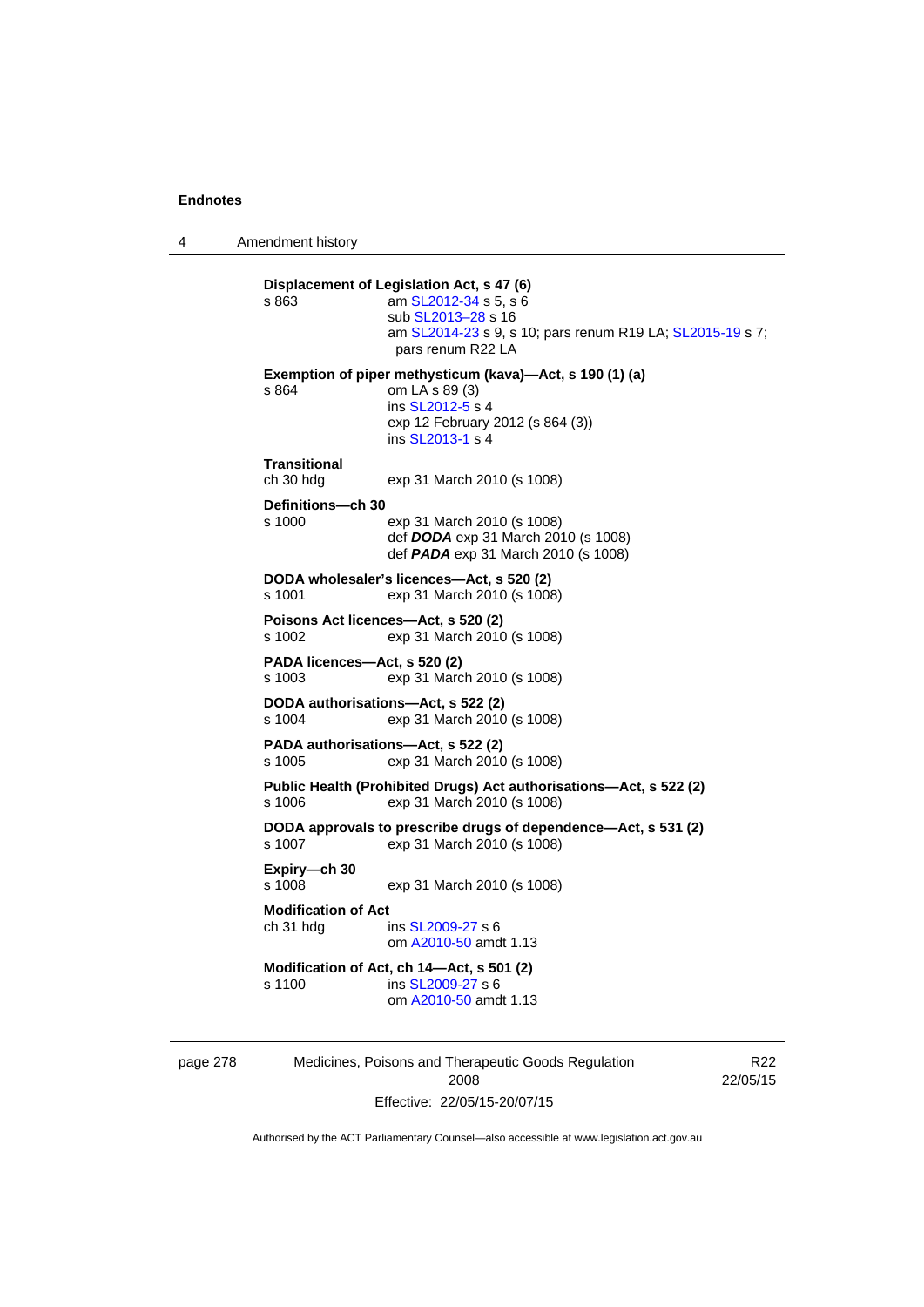# **Expiry—ch 31**

ins [SL2009-27](http://www.legislation.act.gov.au/sl/2009-27) s 6 om [A2010-50](http://www.legislation.act.gov.au/a/2010-50) amdt 1.13

#### **Dentists, dental hygienists and dental therapists**

sch 1 pt 1.2 am [A2010-10](http://www.legislation.act.gov.au/a/2010-10) amdt 2.104

**Doctors** 

sch 1 pt 1.3 am [A2010-10](http://www.legislation.act.gov.au/a/2010-10) amdt 2.104

#### **Health practitioners and health professionals at institutions**  sch 1 pt 1.4 sub [A2010-10](http://www.legislation.act.gov.au/a/2010-10) amdt 2.94

#### **Midwives**

sch 1 pt 1.5 am [A2010-10](http://www.legislation.act.gov.au/a/2010-10) amdt 2.104; [SL2010-45](http://www.legislation.act.gov.au/sl/2010-45) s 11

#### **Nurses**

sch 1 pt 1.6 am [SL2010-16](http://www.legislation.act.gov.au/sl/2010-16) s 12; [A2010-10](http://www.legislation.act.gov.au/a/2010-10) amdt 2.104; [SL2010-20](http://www.legislation.act.gov.au/sl/2010-20) s 5; items renum R7 LA

**Opioid dependency treatment centres operated by Territory**  sch 1 pt 1.7 am [A2010-10](http://www.legislation.act.gov.au/a/2010-10) amdt 2.104

# **Optometrists**

am [A2010-10](http://www.legislation.act.gov.au/a/2010-10) amdt 2.95; [SL2012-34](http://www.legislation.act.gov.au/sl/2012-34) s 7; [SL2015-19](http://www.legislation.act.gov.au/sl/2015-19) s 8

#### **Residential care facilities**

sch 1 pt 1.11 am [A2010-10](http://www.legislation.act.gov.au/a/2010-10) amdt 2.104

#### **Optometry medicines**

sch 2 am [A2010-10](http://www.legislation.act.gov.au/a/2010-10) amdt 2.96 om [SL2012-34](http://www.legislation.act.gov.au/sl/2012-34) s 8

#### **Designated appendix D medicines—standing approvals**  sch 3 am [SL2010-45](http://www.legislation.act.gov.au/sl/2010-45) s 12; [SL2013-24](http://www.legislation.act.gov.au/sl/2013-24/default.asp) s 4, s 5; [SL2014-23](http://www.legislation.act.gov.au/sl/2014-23/default.asp) s 11

# **Health Professionals Regulation 2004**

sch 6 om LA s 89 (3)

#### **Modification—Crimes Act 1900**  sch 10 ins SL 2009-27 s 7

om [A2010-50](http://www.legislation.act.gov.au/a/2010-50) amdt 1.14

### **Dictionary**

dict am [SL2009-27](http://www.legislation.act.gov.au/sl/2009-27) s 8; [A2009-49](http://www.legislation.act.gov.au/a/2009-49) amdt 3.122; [A2010-10](http://www.legislation.act.gov.au/a/2010-10) amdt 2.97, amdt 2.98; [SL2013–28](http://www.legislation.act.gov.au/sl/2013-28) s 17 def *approved pharmacist* ins [SL2013–28](http://www.legislation.act.gov.au/sl/2013-28) s 18 def *Australian code of good wholesaling practice for medicines in schedules 2, 3, 4 and 8* ins [SL2014-23](http://www.legislation.act.gov.au/sl/2014-23) s 12 def *Australian code of good wholesaling practice for therapeutic goods for human use* om [SL2014-23](http://www.legislation.act.gov.au/sl/2014-23) s 13 def *authorised midwife* ins [SL2010-45](http://www.legislation.act.gov.au/sl/2010-45) s 13

R22 22/05/15 Medicines, Poisons and Therapeutic Goods Regulation 2008 Effective: 22/05/15-20/07/15 page 279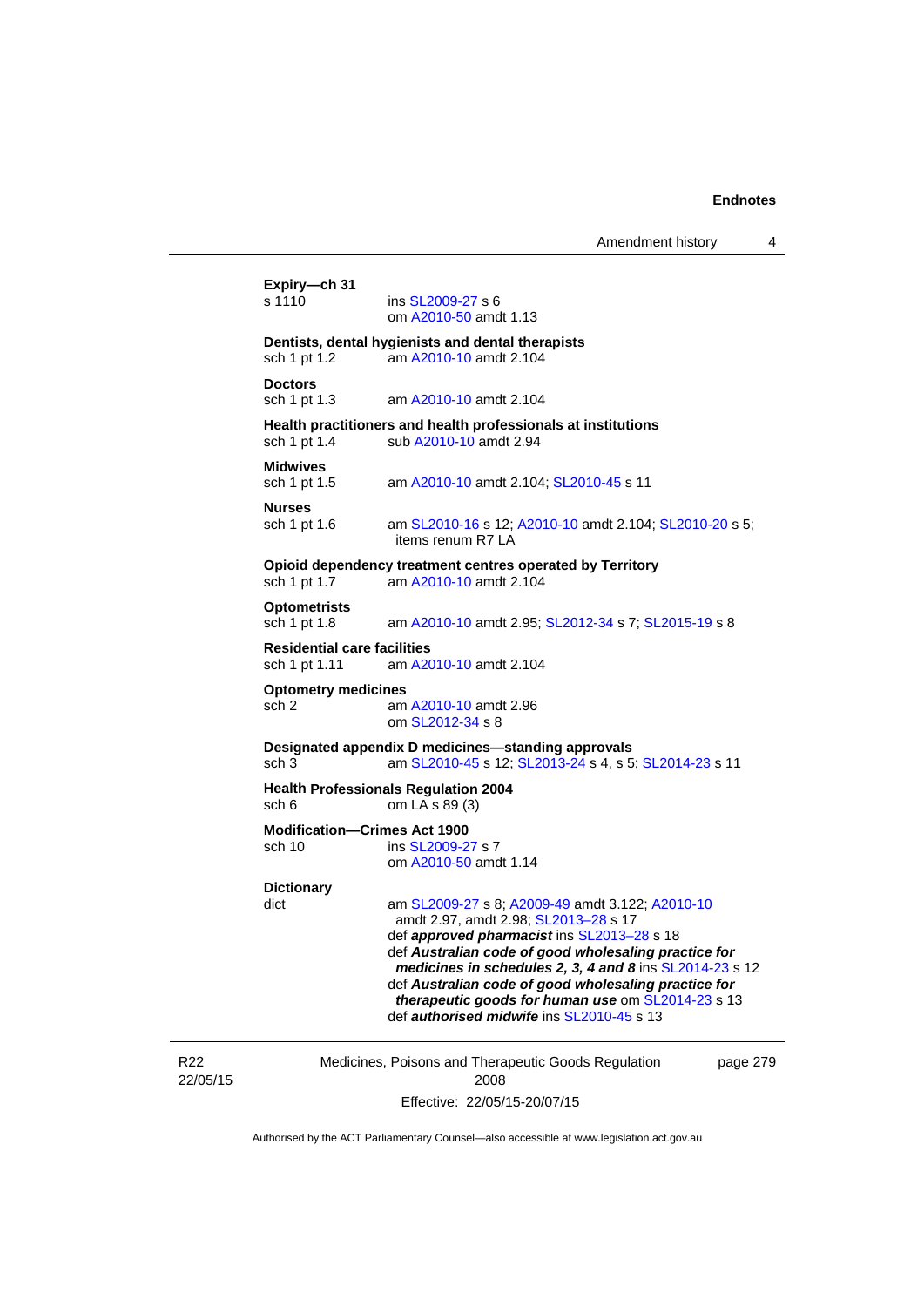4 Amendment history

 def *chief pharmacist* reloc from [Medicines, Poisons and](http://www.legislation.act.gov.au/a/2008-26/default.asp)  [Therapeutic Goods Act 2008](http://www.legislation.act.gov.au/a/2008-26/default.asp) dict by [A2013-44](http://www.legislation.act.gov.au/a/2013-44) amdt 3.110 def *continued dispensing determination* ins [SL2013–28](http://www.legislation.act.gov.au/sl/2013-28) s 18 def *drug-dependent person* reloc from [Medicines, Poisons](http://www.legislation.act.gov.au/a/2008-26/default.asp)  [and Therapeutic Goods Act 2008](http://www.legislation.act.gov.au/a/2008-26/default.asp) dict by [A2013-44](http://www.legislation.act.gov.au/a/2013-44) amdt 3.112 def *eligible midwife* ins [SL2010-45](http://www.legislation.act.gov.au/sl/2010-45) s 13 def *enrolled nurse* om [SL2010-20](http://www.legislation.act.gov.au/sl/2010-20) s 6 def *enrolled nurse (medications)* sub [A2010-10](http://www.legislation.act.gov.au/a/2010-10) amdt 2.99 om [SL2010-20](http://www.legislation.act.gov.au/sl/2010-20) s 7 def *health profession* sub [A2010-10](http://www.legislation.act.gov.au/a/2010-10) amdt 2.100 def *intern* sub [A2010-10](http://www.legislation.act.gov.au/a/2010-10) amdt 2.101 def *medicines Australia code of conduct* am [SL2014-23](http://www.legislation.act.gov.au/sl/2014-23) s 14 def *national list* ins [SL2012-34](http://www.legislation.act.gov.au/sl/2012-34) s 9 om [SL2015-19](http://www.legislation.act.gov.au/sl/2015-19) s 9 def *national residential medication chart prescription* ins [SL2013–28](http://www.legislation.act.gov.au/sl/2013-28) s 18 def *nurse practitioner* ins [SL2010-16](http://www.legislation.act.gov.au/sl/2010-16) s 13 am [SL2010-16](http://www.legislation.act.gov.au/sl/2010-16) amdt 1.1 def *Optometry endorsement scheduled medicines registration standard* ins [SL2012-34](http://www.legislation.act.gov.au/sl/2012-34) s 9; [SL2014-23](http://www.legislation.act.gov.au/sl/2014-23) s 15 om [SL2015-19](http://www.legislation.act.gov.au/sl/2015-19) s 9 def *pharmaceutical benefit* ins [SL2013–28](http://www.legislation.act.gov.au/sl/2013-28) s 18 def *pharmaceutical benefits scheme* ins [SL2010-45](http://www.legislation.act.gov.au/sl/2010-45) s 13 def *specialist* sub [A2010-10](http://www.legislation.act.gov.au/a/2010-10) amdt 2.102 def *specialist area* sub [A2010-10](http://www.legislation.act.gov.au/a/2010-10) amdt 2.102 def *trainee* am [A2010-10](http://www.legislation.act.gov.au/a/2010-10) amdt 2.103 def *walk-in centre* ins [SL2010-2](http://www.legislation.act.gov.au/sl/2010-2) s 6

page 280 Medicines, Poisons and Therapeutic Goods Regulation 2008 Effective: 22/05/15-20/07/15

R22 22/05/15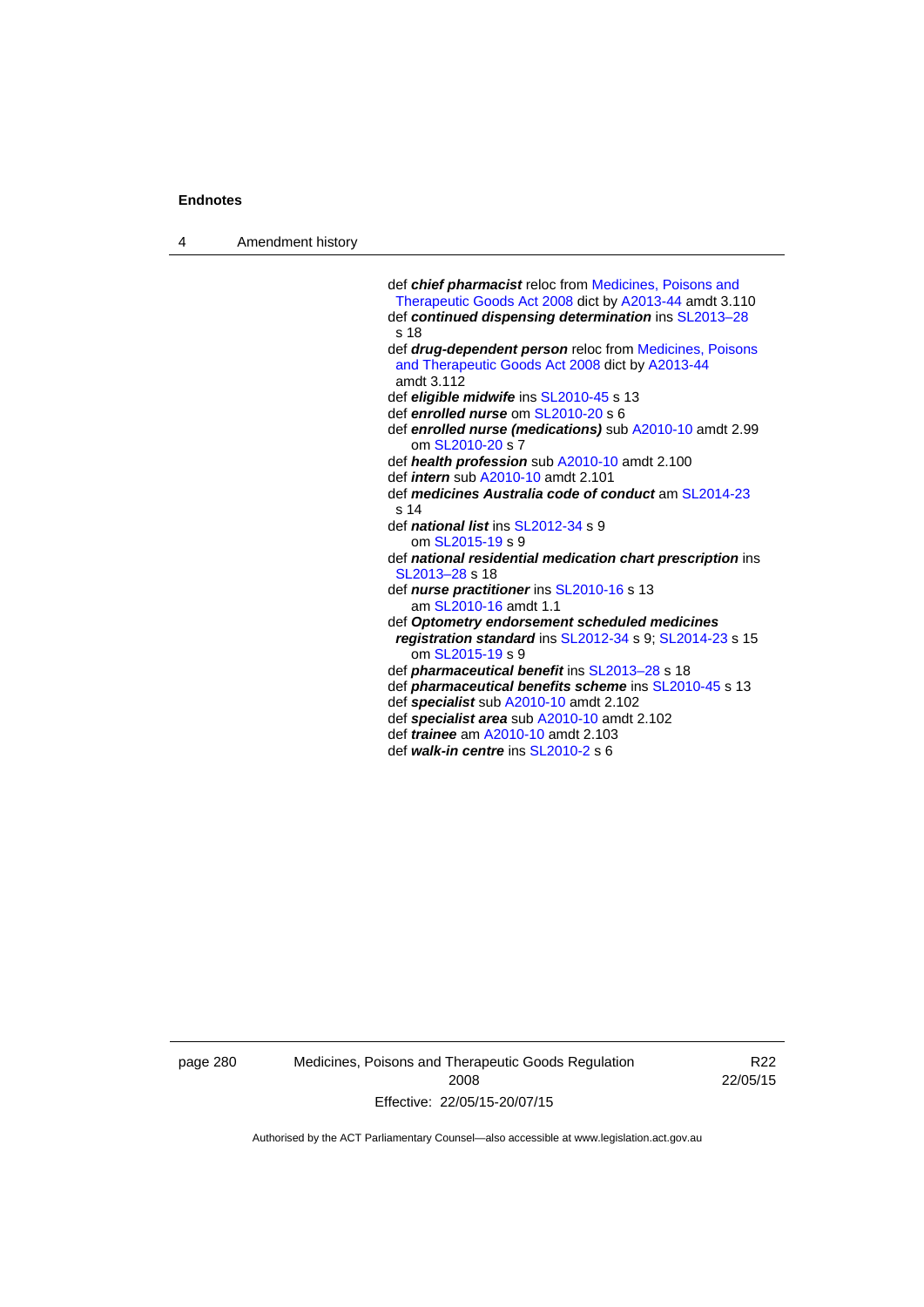# **5 Earlier republications**

Some earlier republications were not numbered. The number in column 1 refers to the publication order.

Since 12 September 2001 every authorised republication has been published in electronic pdf format on the ACT legislation register. A selection of authorised republications have also been published in printed format. These republications are marked with an asterisk (\*) in column 1. Electronic and printed versions of an authorised republication are identical.

| 14 Feb 2009-<br>R <sub>1</sub><br>not amended<br>new regulation<br>14 Feb 2009<br>5 June 2009<br>6 June 2009-<br>SL2009-27<br>R <sub>2</sub><br>amendments by<br>6 June 2009<br>16 Dec 2009<br>SL2009-27<br>17 Dec 2009-<br>amendments by<br>R <sub>3</sub><br>A2009-49<br>A2009-49<br>17 Dec 2009<br>21 Jan 2010<br>R4<br>22 Jan 2010-<br>SL2010-2<br>amendments by<br>SL2010-1 and<br>22 Jan 2010<br>31 Mar 2010<br>SL2010-2<br>R <sub>5</sub><br>1 Apr 2010-<br>A2010-10<br>commenced expiry<br>10 May 2010<br>1 Apr 2010<br>11 May 2010-<br>SL2010-16<br>R6<br>amendments by<br>30 June 2010<br>11 May 2010<br>SL2010-16<br>R7<br>SL2010-20<br>1 July 2010-<br>amendments by<br>22 Nov 2010<br>A2010-10,<br>1 July 2010<br>SL2010-16 and<br>SL2010-20<br>R <sub>8</sub><br>23 Nov 2010-<br>SL2010-45<br>amendments by<br>23 Nov 2010<br>30 Nov 2010<br>SL2010-45<br>R <sub>9</sub><br>1 Dec 2010-<br>SL2010-45<br>amendments by<br>1 Dec 2010<br>A2010-43<br>20 Dec 2010<br>R <sub>10</sub><br>21 Dec 2010-<br>A2010-50<br>amendments by<br>21 Dec 2010<br>A2010-50<br>11 Dec 2011<br>12 Dec 2011-<br>A2011-52<br>R <sub>11</sub><br>amendments by<br>12 Dec 2011<br>9 Feb 2012<br>A2011-52 | <b>Republication</b><br>No and date | <b>Effective</b> | Last<br>amendment<br>made by | <b>Republication</b><br>for |
|-------------------------------------------------------------------------------------------------------------------------------------------------------------------------------------------------------------------------------------------------------------------------------------------------------------------------------------------------------------------------------------------------------------------------------------------------------------------------------------------------------------------------------------------------------------------------------------------------------------------------------------------------------------------------------------------------------------------------------------------------------------------------------------------------------------------------------------------------------------------------------------------------------------------------------------------------------------------------------------------------------------------------------------------------------------------------------------------------------------------------------------------------------------------------------------------------|-------------------------------------|------------------|------------------------------|-----------------------------|
|                                                                                                                                                                                                                                                                                                                                                                                                                                                                                                                                                                                                                                                                                                                                                                                                                                                                                                                                                                                                                                                                                                                                                                                                 |                                     |                  |                              |                             |
|                                                                                                                                                                                                                                                                                                                                                                                                                                                                                                                                                                                                                                                                                                                                                                                                                                                                                                                                                                                                                                                                                                                                                                                                 |                                     |                  |                              |                             |
|                                                                                                                                                                                                                                                                                                                                                                                                                                                                                                                                                                                                                                                                                                                                                                                                                                                                                                                                                                                                                                                                                                                                                                                                 |                                     |                  |                              |                             |
|                                                                                                                                                                                                                                                                                                                                                                                                                                                                                                                                                                                                                                                                                                                                                                                                                                                                                                                                                                                                                                                                                                                                                                                                 |                                     |                  |                              |                             |
|                                                                                                                                                                                                                                                                                                                                                                                                                                                                                                                                                                                                                                                                                                                                                                                                                                                                                                                                                                                                                                                                                                                                                                                                 |                                     |                  |                              |                             |
|                                                                                                                                                                                                                                                                                                                                                                                                                                                                                                                                                                                                                                                                                                                                                                                                                                                                                                                                                                                                                                                                                                                                                                                                 |                                     |                  |                              |                             |
|                                                                                                                                                                                                                                                                                                                                                                                                                                                                                                                                                                                                                                                                                                                                                                                                                                                                                                                                                                                                                                                                                                                                                                                                 |                                     |                  |                              |                             |
|                                                                                                                                                                                                                                                                                                                                                                                                                                                                                                                                                                                                                                                                                                                                                                                                                                                                                                                                                                                                                                                                                                                                                                                                 |                                     |                  |                              |                             |
|                                                                                                                                                                                                                                                                                                                                                                                                                                                                                                                                                                                                                                                                                                                                                                                                                                                                                                                                                                                                                                                                                                                                                                                                 |                                     |                  |                              |                             |
|                                                                                                                                                                                                                                                                                                                                                                                                                                                                                                                                                                                                                                                                                                                                                                                                                                                                                                                                                                                                                                                                                                                                                                                                 |                                     |                  |                              |                             |
|                                                                                                                                                                                                                                                                                                                                                                                                                                                                                                                                                                                                                                                                                                                                                                                                                                                                                                                                                                                                                                                                                                                                                                                                 |                                     |                  |                              |                             |

R22 22/05/15 Medicines, Poisons and Therapeutic Goods Regulation 2008 Effective: 22/05/15-20/07/15

page 281